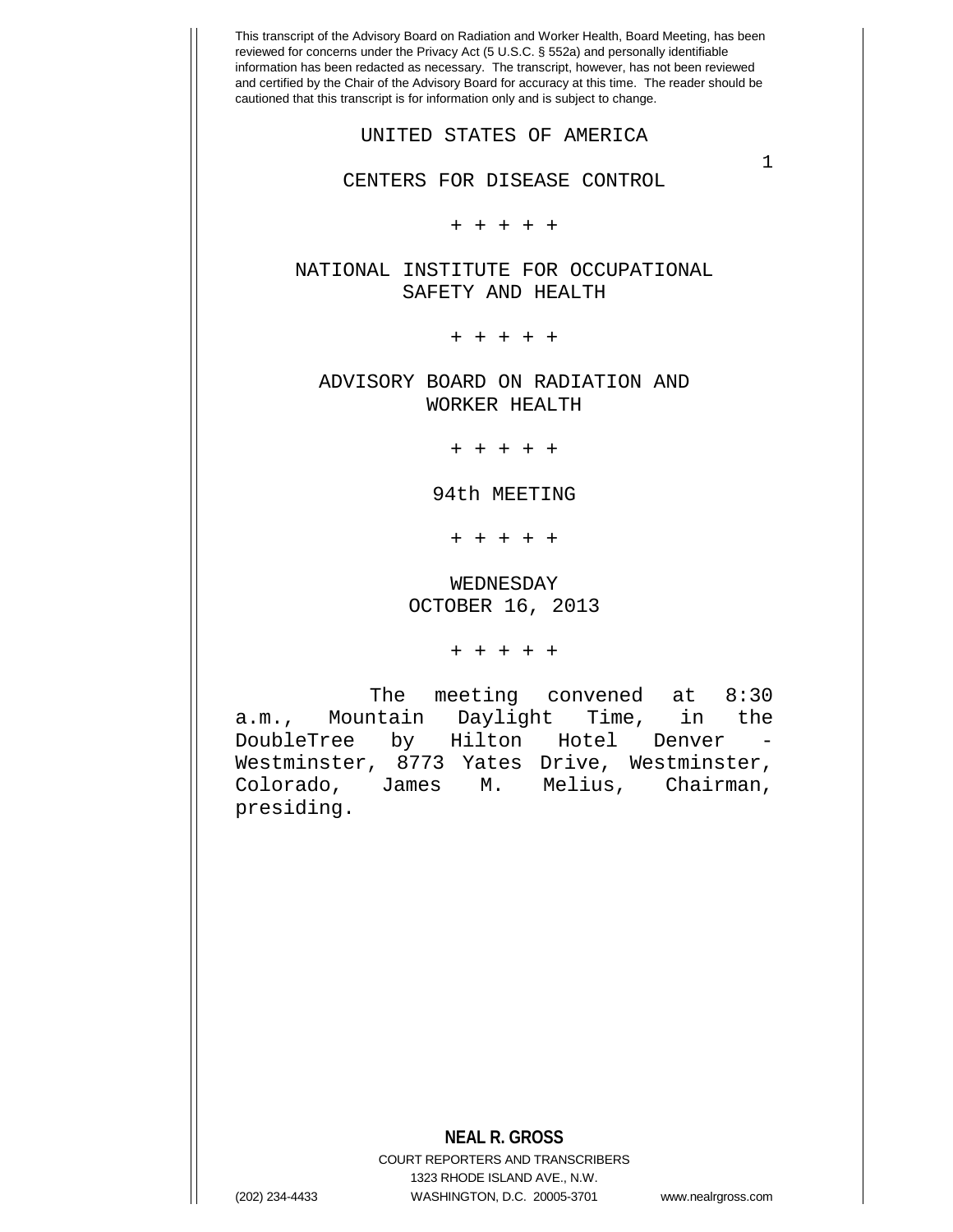PRESENT:

JAMES M. MELIUS, Chairman HENRY ANDERSON, Member JOSIE BEACH, Member BRADLEY P. CLAWSON, Member R. WILLIAM FIELD, Member\* MARK GRIFFON, Member DAVID KOTELCHUCK, Member RICHARD LEMEN, Member JAMES E. LOCKEY, Member WANDA I. MUNN, Member JOHN W. POSTON, SR., Member DAVID B. RICHARDSON, Member\* GENEVIEVE S. ROESSLER, Member PHILLIP SCHOFIELD, Member LORETTA R. VALERIO, Member PAUL L. ZIEMER, Member TED KATZ, Designated Federal Official

#### **NEAL R. GROSS**

COURT REPORTERS AND TRANSCRIBERS 1323 RHODE ISLAND AVE., N.W. (202) 234-4433 WASHINGTON, D.C. 20005-3701 www.nealrgross.com

2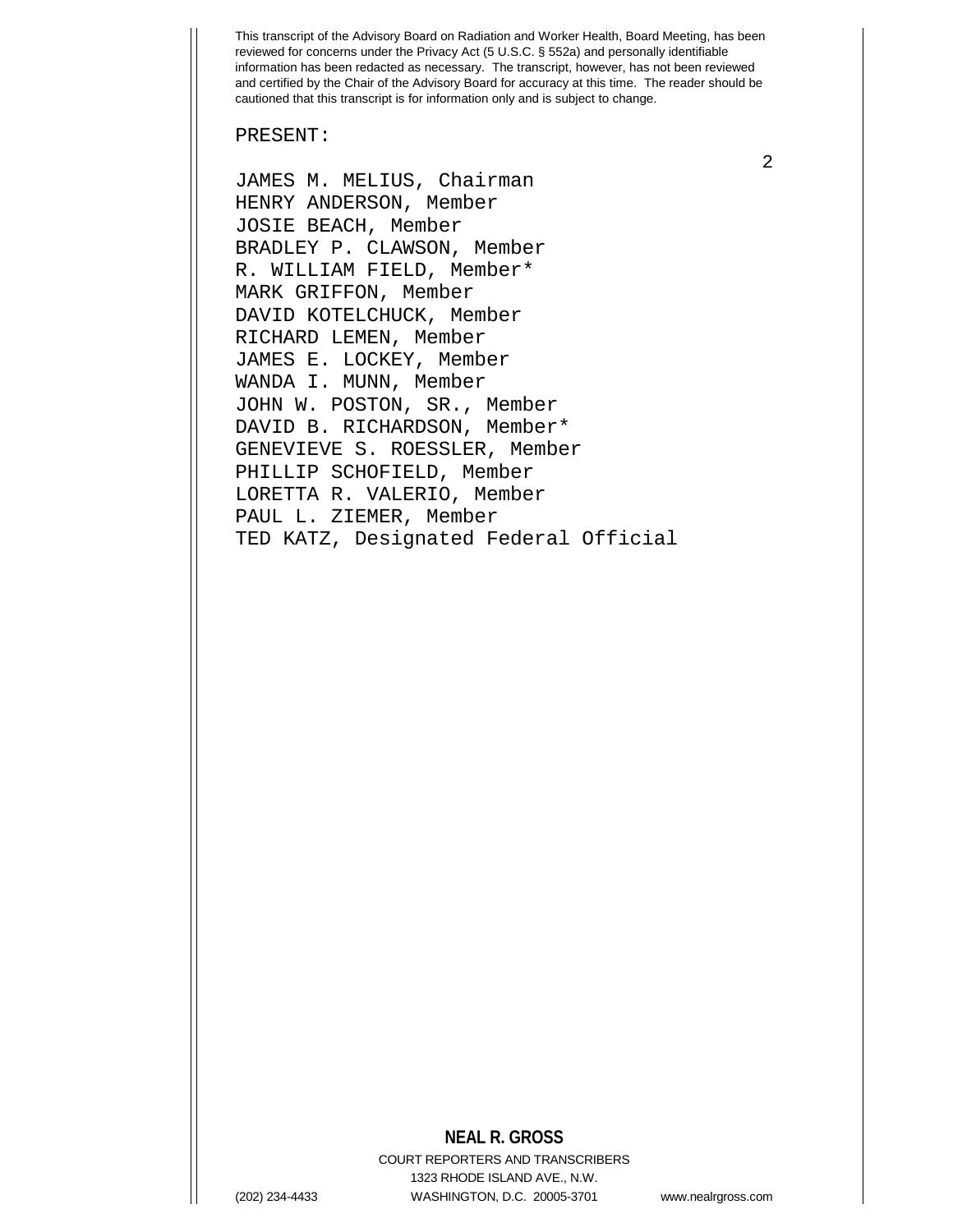This transcript of the Advisory Board on Radiation and Worker Health, Board Meeting, has been reviewed for concerns under the Privacy Act (5 U.S.C. § 552a) and personally identifiable information has been redacted as necessary. The transcript, however, has not been reviewed and certified by the Chair of the Advisory Board for accuracy at this time. The reader should be cautioned that this transcript is for information only and is subject to change. 3 REGISTERED AND/OR PUBLIC COMMENT PARTICIPANTS ADAMS, NANCY, NIOSH Contractor ADKINS, NILA BARRIE, TERRIE BOHAN, DENNIS BURGOS, ZAIDA, NIOSH CARROLL, STEPHANIE DOBROVOLNY, MICHELLE DONGARRA, TOMMY FOLKENROTH, MONTE FROWISS, AL\* GLOVER, SAM, DCAS HANSON, DOUG HARDEN, JERRY HARVILL, ROBERT HINNEFELD, STU, NIOSH JERISON, DEB KROL, JOHN MAKHIJANI, ARJUN, SC&A McKEEL, DAN\* MONTEZ, PETER NESHEIM, JANET NETON, JIM, DCAS PADILLA, JUDY REIS, LAURA SCHULTZ RUTHERFORD, LaVON, NIOSH SCHREINER, DAVID VLIEGER, FAYE VOWELLS, VERONICA WEAVER, JACK

\*Participating via telephone

## **NEAL R. GROSS**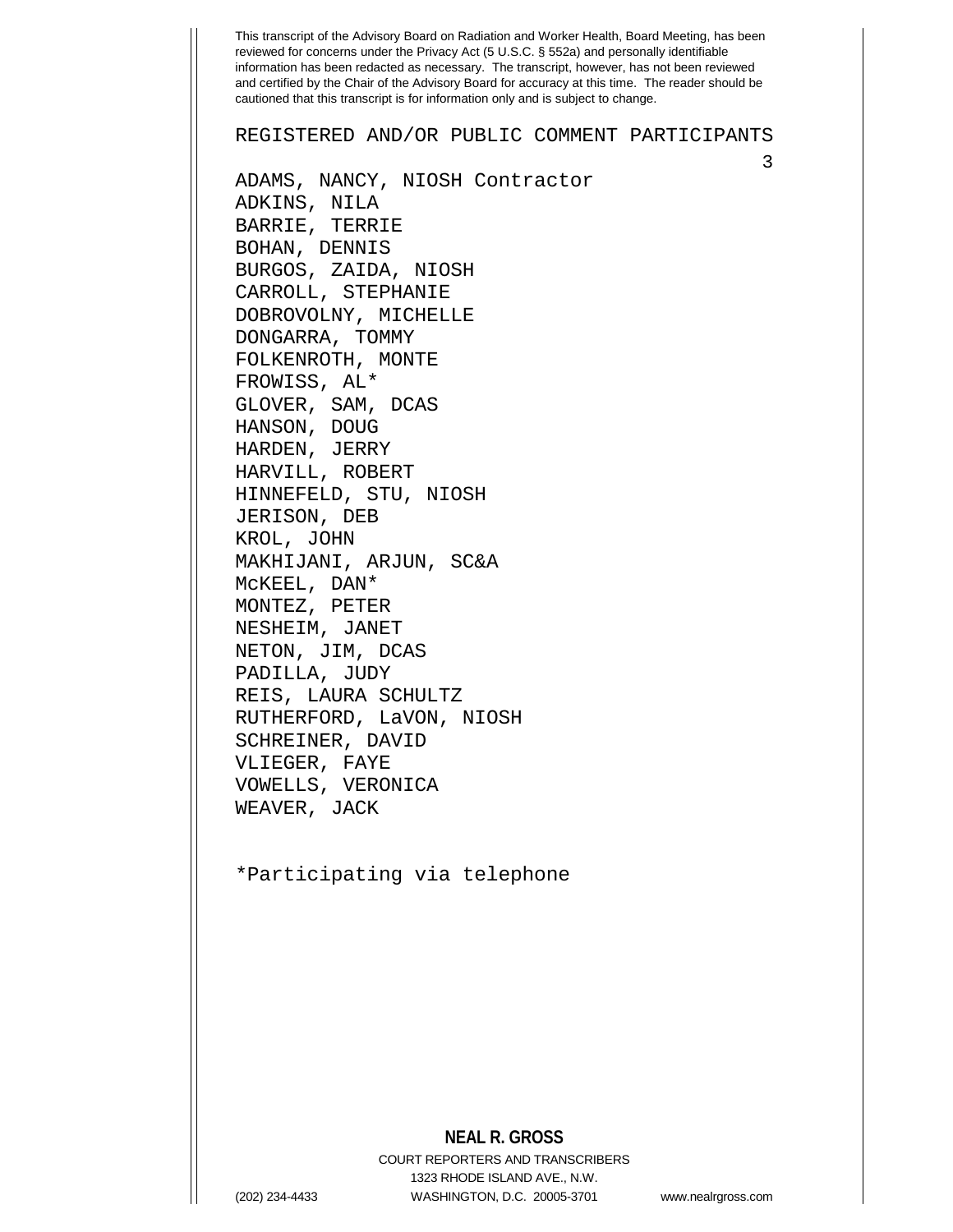$$
C-O-N-T-E-N-T-S
$$

| Call to Order and Welcome                                                                       |        | 9     |
|-------------------------------------------------------------------------------------------------|--------|-------|
| James M. Melius<br>Chairman                                                                     |        | 9, 11 |
| Ted Katz<br>Designated Federal Official                                                         |        | 9     |
| NIOSH Program Update<br>Stuart Hinnefeld<br>NIOSH                                               |        | 12    |
| Questions and Answers                                                                           |        | 42    |
| Sufficient Accuracy/Coworker<br>Dose Modeling                                                   |        | 54    |
| 54, 60, 75<br>James M. Melius<br>Chairman<br>and<br>SEC Work Group Chair                        |        |       |
| James Neton<br>NIOSH                                                                            | 57, 72 |       |
| Questions and Comments                                                                          |        | 77    |
| Sandia National Laboratory - Livermore<br>(Livermore, CA), SEC Petition (83.14)<br>(PV)         |        | 100   |
| Sam Glover<br>NIOSH                                                                             |        | 100   |
| Petitioner (Not Participating)                                                                  |        |       |
| Questions and Comments                                                                          |        | 117   |
| Vote to Accept                                                                                  |        | 126   |
| <b>NEAL R. GROSS</b><br><b>COURT REPORTERS AND TRANSCRIBERS</b><br>1323 RHODE ISLAND AVE., N.W. |        |       |

(202) 234-4433 WASHINGTON, D.C. 20005-3701 www.nealrgross.com

4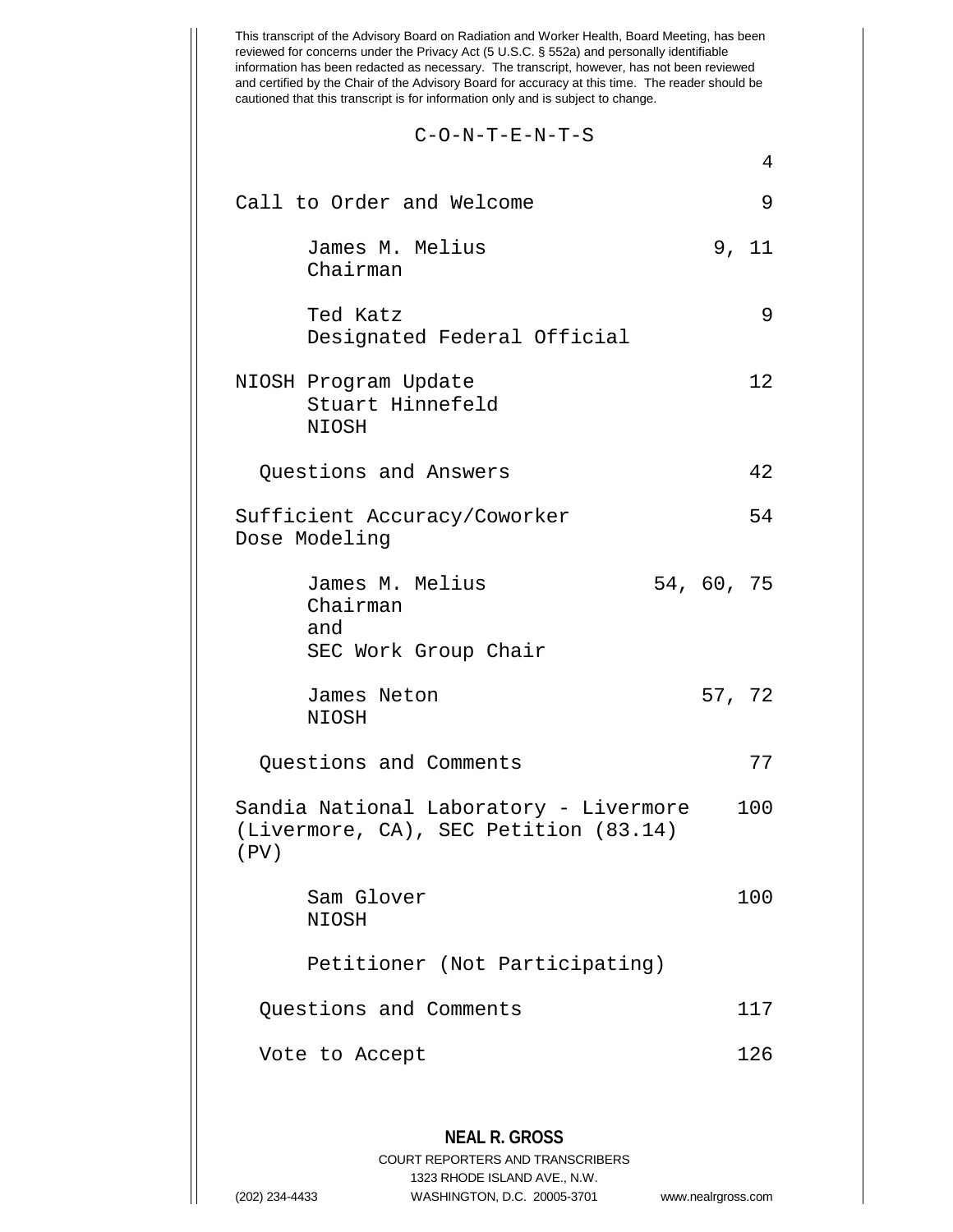$$
C-O-N-T-E-N-T-S (CONTINUED)
$$

|                                                          | 5   |
|----------------------------------------------------------|-----|
| SEC Petitions Status Update<br>LaVon Rutherford<br>NIOSH | 132 |
| Questions and Comments                                   | 136 |
| Board Work Session                                       | 142 |
| July Public Comments                                     | 143 |
| Meeting Dates                                            | 147 |
| Work Group Reports                                       | 156 |
| Dose Reconstruction Review<br>David Kotelchuck           | 156 |
| Procedures<br>Wanda Munn                                 | 159 |
| Santa Susana<br>Phillip Schofield                        | 161 |
| Brookhaven<br>Josie Beach                                | 162 |
| Fernald<br>Brad Clawson                                  | 162 |
| Hanford<br>James Melius                                  | 162 |
| Idaho<br>Phillip Schofield                               | 165 |
| Gaseous Diffusion<br>Phillip Schofield                   | 167 |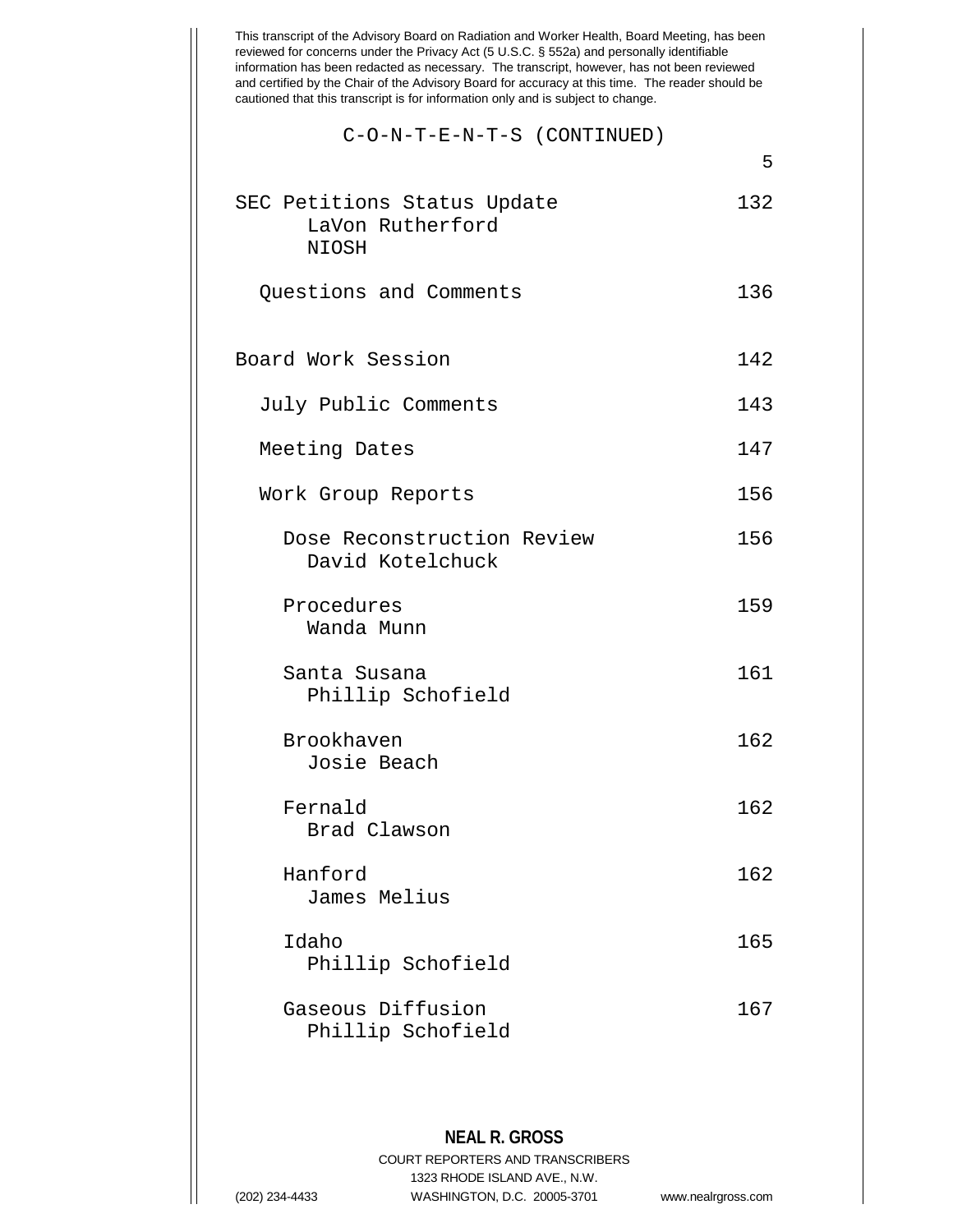C-O-N-T-E-N-T-S (CONTINUED) 6

| Board Work Session (Continued)                                                                  |          |
|-------------------------------------------------------------------------------------------------|----------|
| Work Group Reports (Continued)                                                                  |          |
| Lawrence Berkeley<br>Paul Ziemer                                                                | 169      |
| LANL<br>Mark Griffon                                                                            | 170      |
| Nevada Test Site<br>Brad Clawson                                                                | 172      |
| Oak Ridge<br>Genevieve Roessler                                                                 | 173      |
| Pantex<br>Brad Clawson                                                                          | 175      |
| Pinellas<br>Phil Schofield                                                                      | 175      |
| Sandia<br>Richard Lemen                                                                         | 177      |
| Savannah River<br>Mark Griffon                                                                  | 177      |
| Scientific Issues<br>David Richardson                                                           | 180      |
| <b>TBD 6000</b><br>Paul Ziemer                                                                  | 184      |
| 6001<br>Henry Anderson                                                                          | 186      |
| Weldon Spring<br>Richard Lemen                                                                  | 186, 190 |
| <b>NEAL R. GROSS</b><br><b>COURT REPORTERS AND TRANSCRIBERS</b><br>1323 RHODE ISLAND AVE., N.W. |          |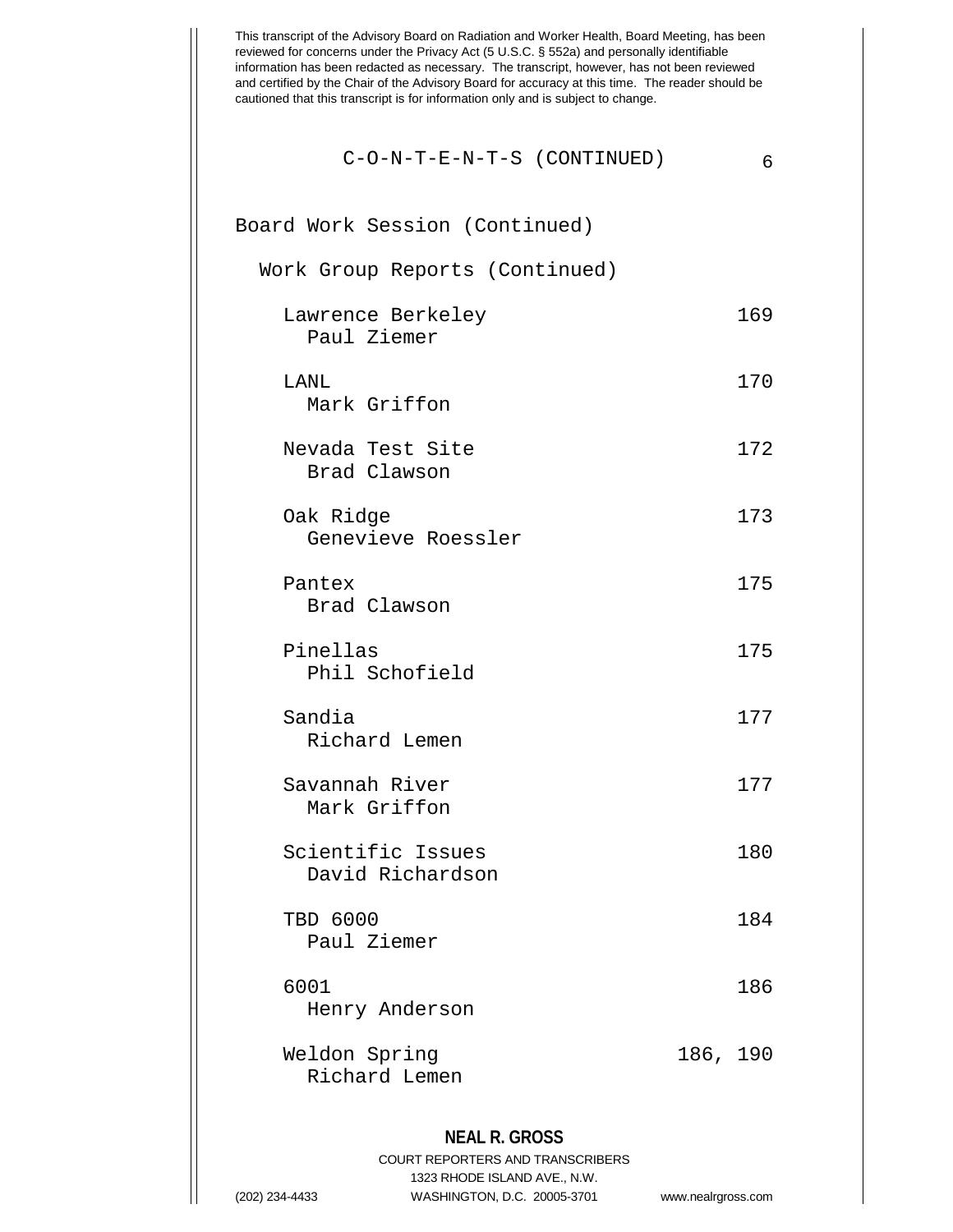### **NEAL R. GROSS**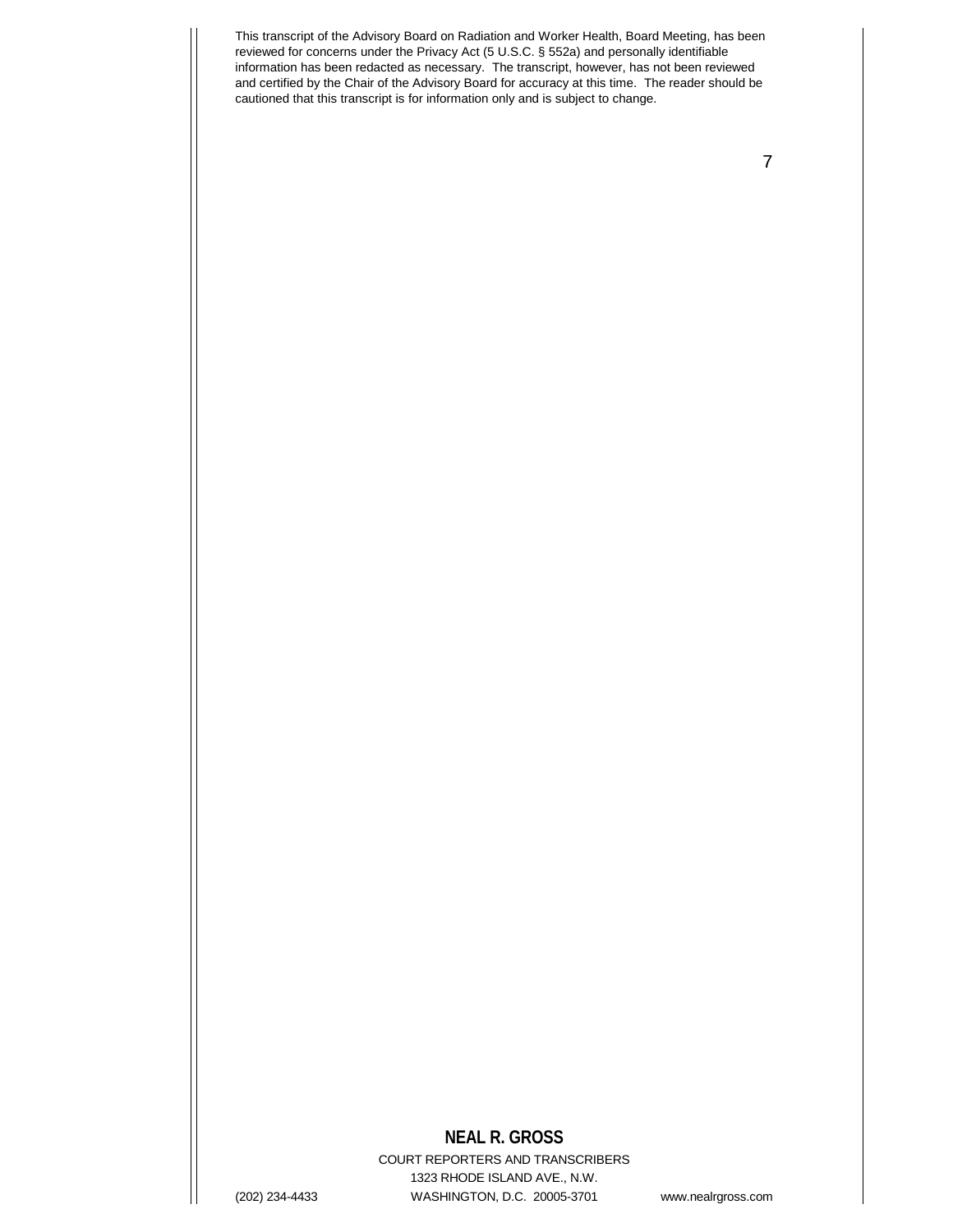$$
C-O-N-T-E-N-T-S (CONTINUED)
$$

Board Work Session (Continued)

Work Group Reports (Continued)

| Worker Outreach | 187 |
|-----------------|-----|
| Josie Beach     |     |

Mound 188 Josie Beach

Rocky Flats Plant SEC Petition 192 Evaluation (PV)

> LaVon Rutherford 194 NIOSH

Questions and Comments 236

Mark Griffon 240 Work Group Chair

 Terrie Barrie 245 Petitioner

Questions and Comments 251

Letter from the Colorado 251 Congressional Delegation Ted Katz

Board Deliberation 254

Motion 255 Questions and Comments 258

Vote to Accept 254

**NEAL R. GROSS** COURT REPORTERS AND TRANSCRIBERS 1323 RHODE ISLAND AVE., N.W. (202) 234-4433 WASHINGTON, D.C. 20005-3701 www.nealrgross.com

8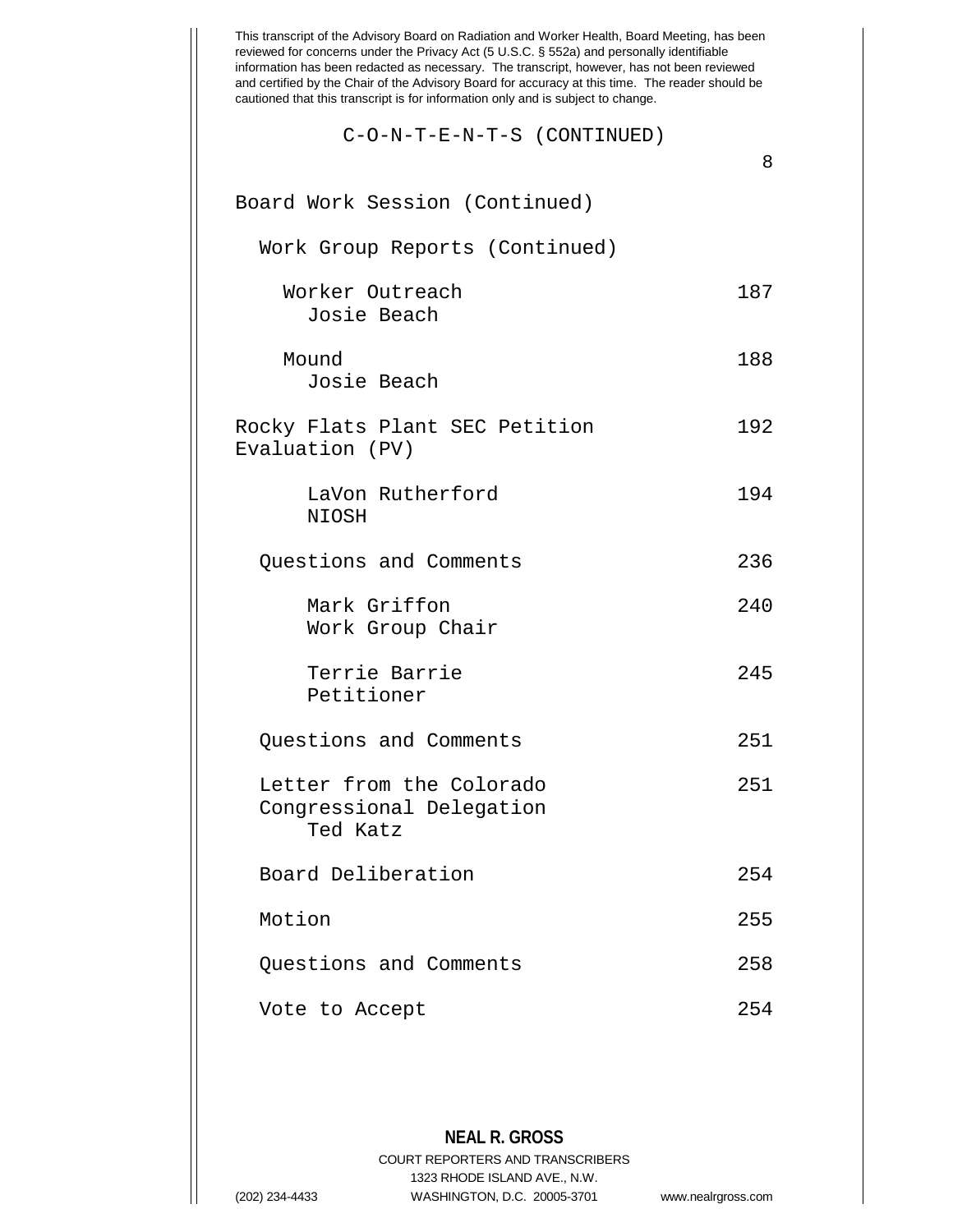#### C-O-N-T-E-N-T-S (CONTINUED)

|                                                          | 9   |
|----------------------------------------------------------|-----|
| Public Comment                                           | 262 |
| Instructions for Public Comment<br>Period<br>Ted Katz    | 262 |
| Charles Padilla<br>(Read into the record by<br>Ted Katz) | 263 |
| Judy Padilla                                             | 270 |
| John Krol                                                | 271 |
| Nila Adkins                                              | 275 |
| Peter Montez                                             | 281 |
| Jerry Harden                                             | 287 |
| Jack Weaver                                              | 289 |
| Laura Schultz Reis                                       | 293 |
| Faye Vlieger                                             | 296 |
| Deb Jerison                                              | 304 |
| Stephanie Carroll                                        | 309 |
| Dan McKeel                                               | 316 |
| Al Frowiss                                               | 325 |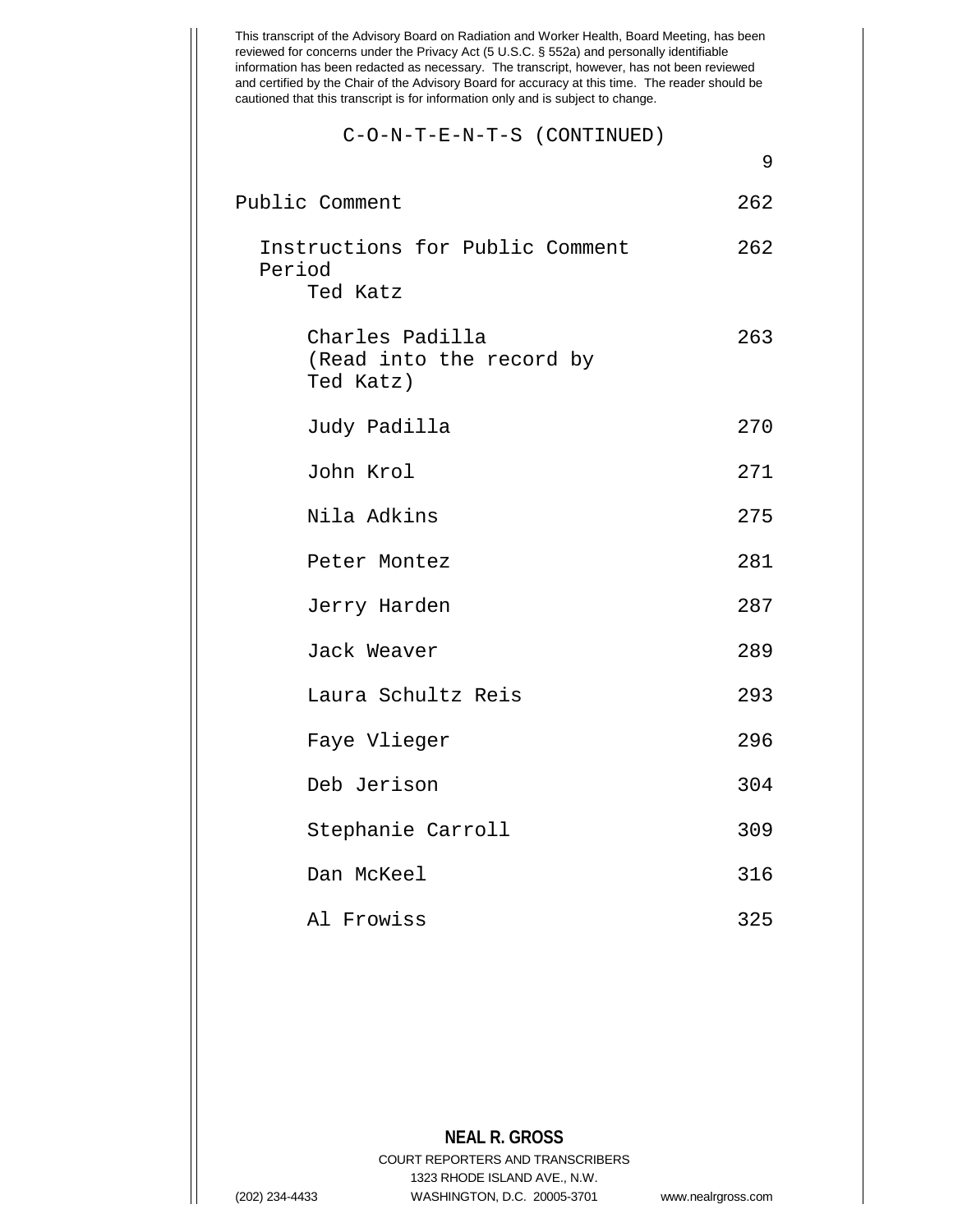This transcript of the Advisory Board on Radiation and Worker Health, Board Meeting, has been reviewed for concerns under the Privacy Act (5 U.S.C. § 552a) and personally identifiable information has been redacted as necessary. The transcript, however, has not been reviewed and certified by the Chair of the Advisory Board for accuracy at this time. The reader should be cautioned that this transcript is for information only and is subject to change. **NEAL R. GROSS** COURT REPORTERS AND TRANSCRIBERS 1323 RHODE ISLAND AVE., N.W.  $1$  | P-R-O-C-E-E-D-I-N-G-S 10 2  $\parallel$  8:30 a.m. 3 CHAIRMAN MELIUS: Good morning, 4 everybody. Welcome to the 94th meeting of 5 | the Advisory Board on Radiation and Worker 6 Health. We are in Westminster, Colorado. 7 And I will let Ted do the 8 || preliminaries. 9 || MR. KATZ: All right. Thank you. 10 Welcome, everybody. Welcome to 11 whoever might be here from Rocky Flats site, 12 || too, and on the line from the public. 13 || The agenda for the meeting and 14 all the materials for the meeting's 15 presentations are both on the back table in 16 || the room. And for those of you on the phone, 17 || they are on the NIOSH website under the DCAS 18 portion of the NIOSH website, under the 19 Board, under today's meeting. So, all of  $20$  || those materials will be listed there. 21 Also, the presentations will be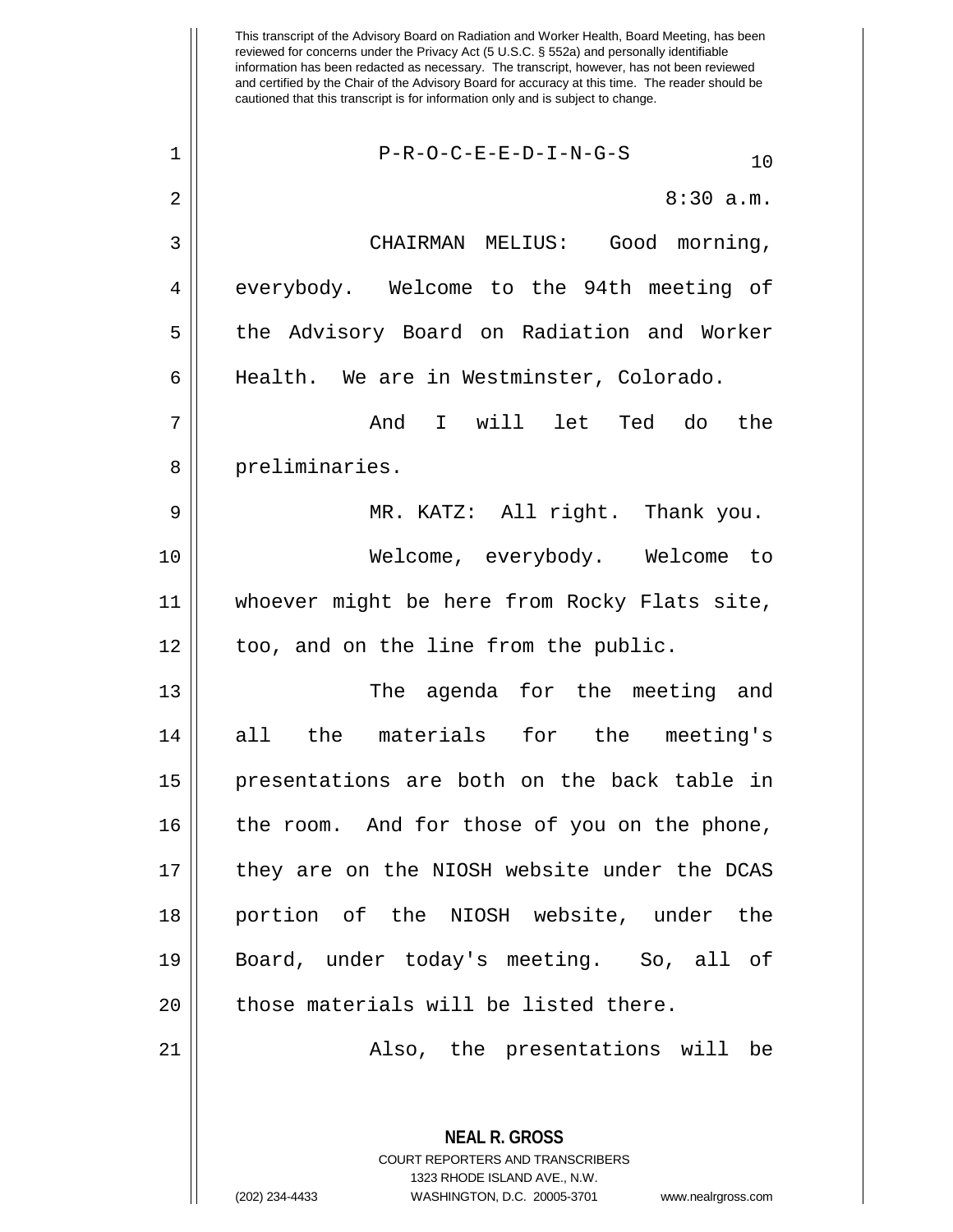**NEAL R. GROSS** COURT REPORTERS AND TRANSCRIBERS 1 || webcast by LiveMeeting, and the LiveMeeting 2 || link is on the agenda. So, you can follow 3 || along as people present. 4 There is a public comment session 5 | today. One public comment session for this  $6 \parallel$  meeting is today from 5:00 to 6:00 p.m. We 7 || will take people in the room first and then 8 || on the line. 9 And let me ask everyone who is on 10 the line to please mute your phone, so that 11 we don't have that messing up the audio for 12 the other people listening on the phone as 13 well as in the room. And if you don't have a 14 || mute button, press \*6 to mute your phone and 15 \*6 again to take your phone off of mute. 16 But, please, everybody who is listening 17 || should mute their phone. 18 Okay, then, let's just do the  $19 \parallel$  roll call. 20 || A couple of things to say to 21 Board Members. As far as your microphones,

1323 RHODE ISLAND AVE., N.W.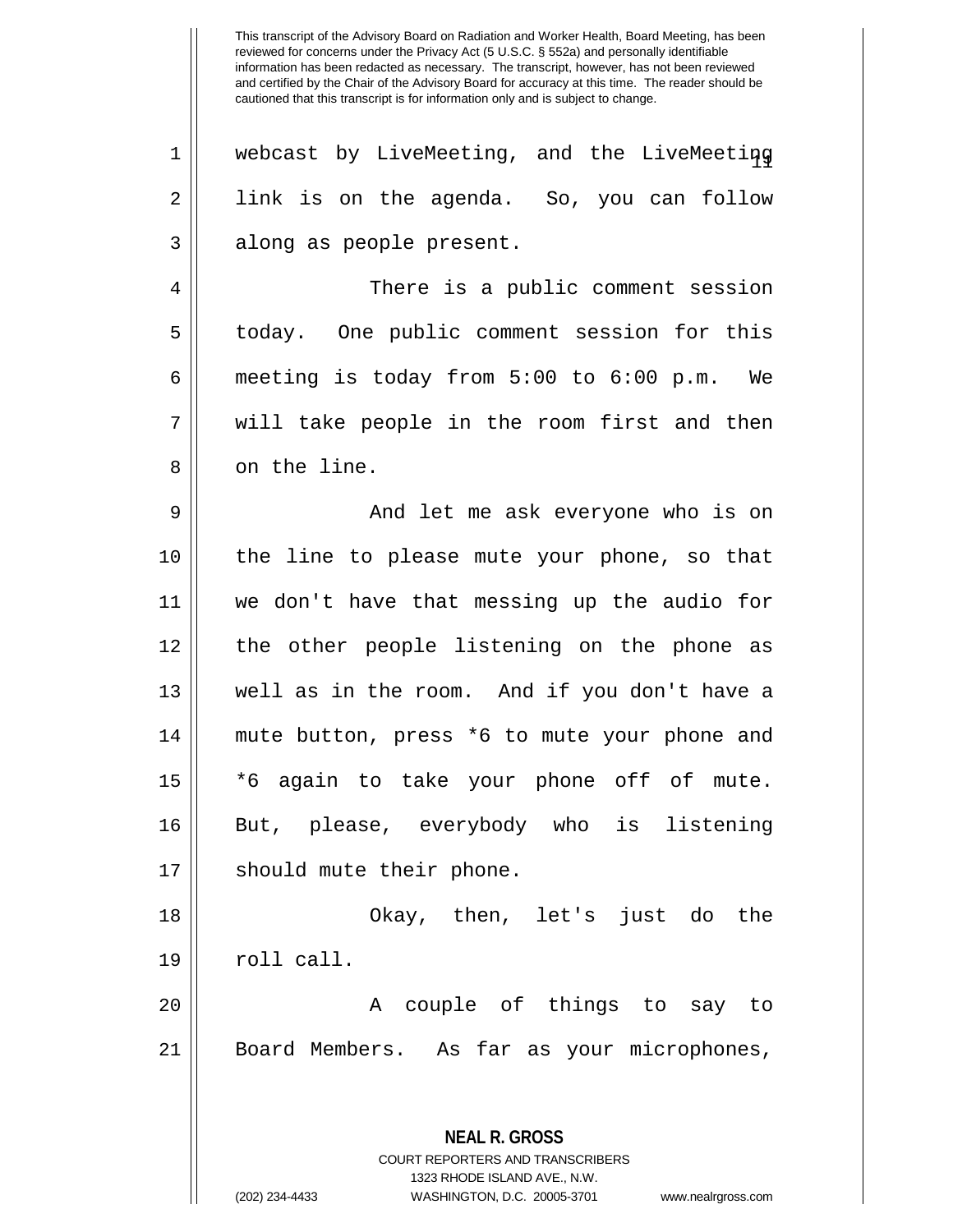| $\mathbf 1$    | please speak into your microphones. We will                                                                                                                            |
|----------------|------------------------------------------------------------------------------------------------------------------------------------------------------------------------|
| $\overline{2}$ | check with the other Board Members to see                                                                                                                              |
| 3              | that they can hear well. Your microphones                                                                                                                              |
| 4              | are all on unless you hold down the button,                                                                                                                            |
| 5              | and you have to hold it down the whole time                                                                                                                            |
| 6              | to keep it muted; otherwise, it is on. So,                                                                                                                             |
| 7              | all your microphones are live unless you're                                                                                                                            |
| 8              | holding down the button.                                                                                                                                               |
| 9              | Roll call, let's<br>just<br>go                                                                                                                                         |
| 10             | alphabetically. I'll address conflict of                                                                                                                               |
| 11             | interest. We only have one session here with                                                                                                                           |
| 12             | any conflict of interest anyway.                                                                                                                                       |
| 13             | (Roll call.)                                                                                                                                                           |
| 14             | It's a full slate. We're doing                                                                                                                                         |
| 15             | well.                                                                                                                                                                  |
| 16             | CHAIRMAN MELIUS: Okay. Just                                                                                                                                            |
| 17             | ahead of time, planning a little bit of                                                                                                                                |
| 18             | scheduling here, as you may notice and may                                                                                                                             |
| 19             | already know, Department of Energy<br>and                                                                                                                              |
| 20             | Department of Labor representatives are not                                                                                                                            |
| 21             | here to present today because of the                                                                                                                                   |
|                | <b>NEAL R. GROSS</b><br><b>COURT REPORTERS AND TRANSCRIBERS</b><br>1323 RHODE ISLAND AVE., N.W.<br>(202) 234-4433<br>WASHINGTON, D.C. 20005-3701<br>www.nealrgross.com |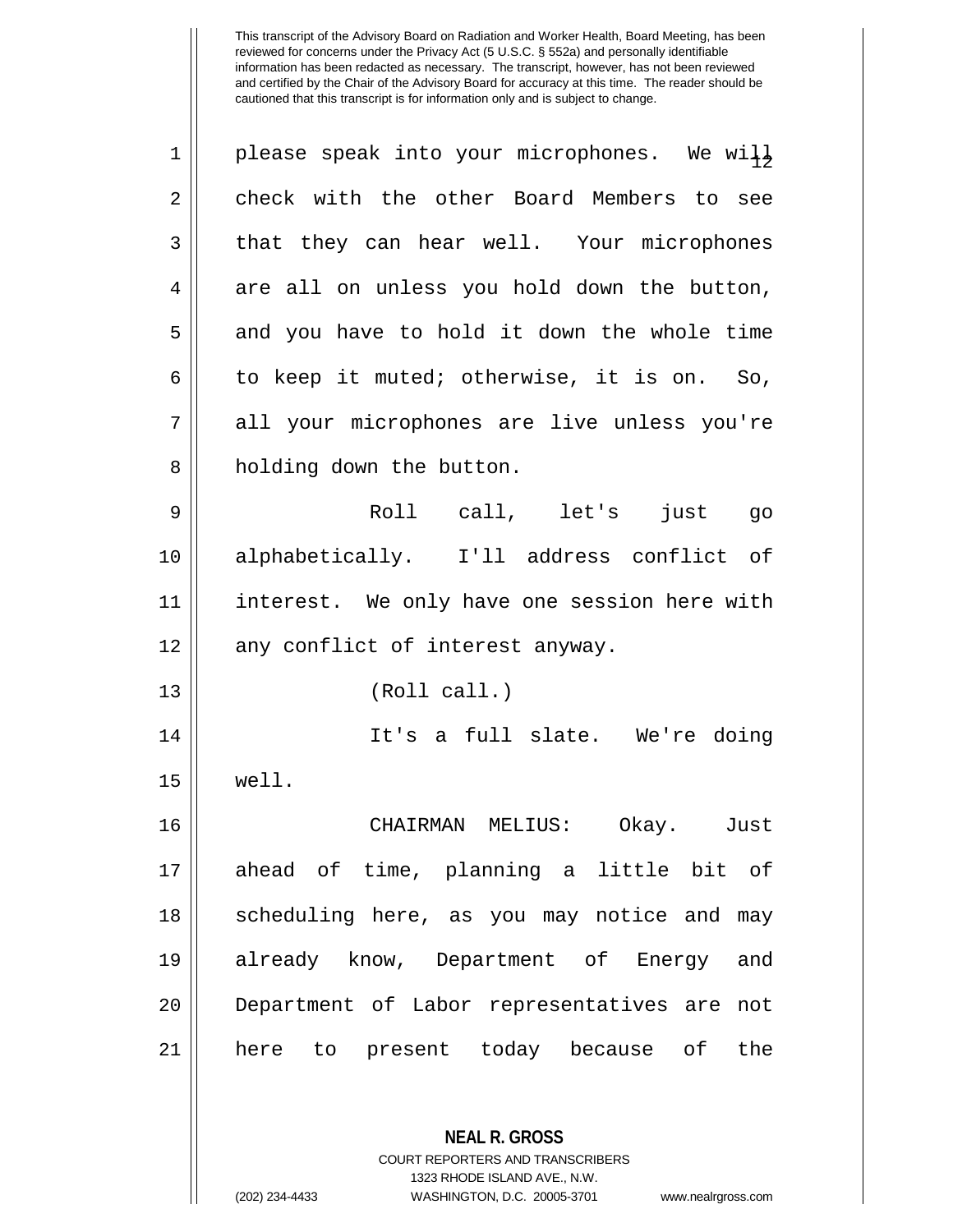This transcript of the Advisory Board on Radiation and Worker Health, Board Meeting, has been reviewed for concerns under the Privacy Act (5 U.S.C. § 552a) and personally identifiable information has been redacted as necessary. The transcript, however, has not been reviewed and certified by the Chair of the Advisory Board for accuracy at this time. The reader should be cautioned that this transcript is for information only and is subject to change. **NEAL R. GROSS** COURT REPORTERS AND TRANSCRIBERS 1323 RHODE ISLAND AVE., N.W. 1 || government shutdown. So, we will not be 2 | hearing from them today. 3 So, my plan was to first do the 4 || NIOSH program update, then do the sufficient 5 | accuracy coworker session. Then, we will 6 || probably take a break until  $11:00$ , when the 7 || Sandia presentation starts, because we may 8 || have a petitioner on the line for that. We  $9 \parallel$  need to stick to the schedule on that. 10 || So, is that satisfactory with 11 everybody? Okay. Good. 12 Okay. So, we will start with the 13 || NIOSH program update, Stu Hinnefeld. 14 || Good morning, Stu. 15 MR. HINNEFELD: Good morning, Dr. 16 Melius and thank you. I'm trying to stall, 17 take as much time as possible. We have a 18 little time available on the agenda. 19 Since we are projecting the 20 || slides on LiveMeeting, that will help out a 21 little bit with that because LiveMeeting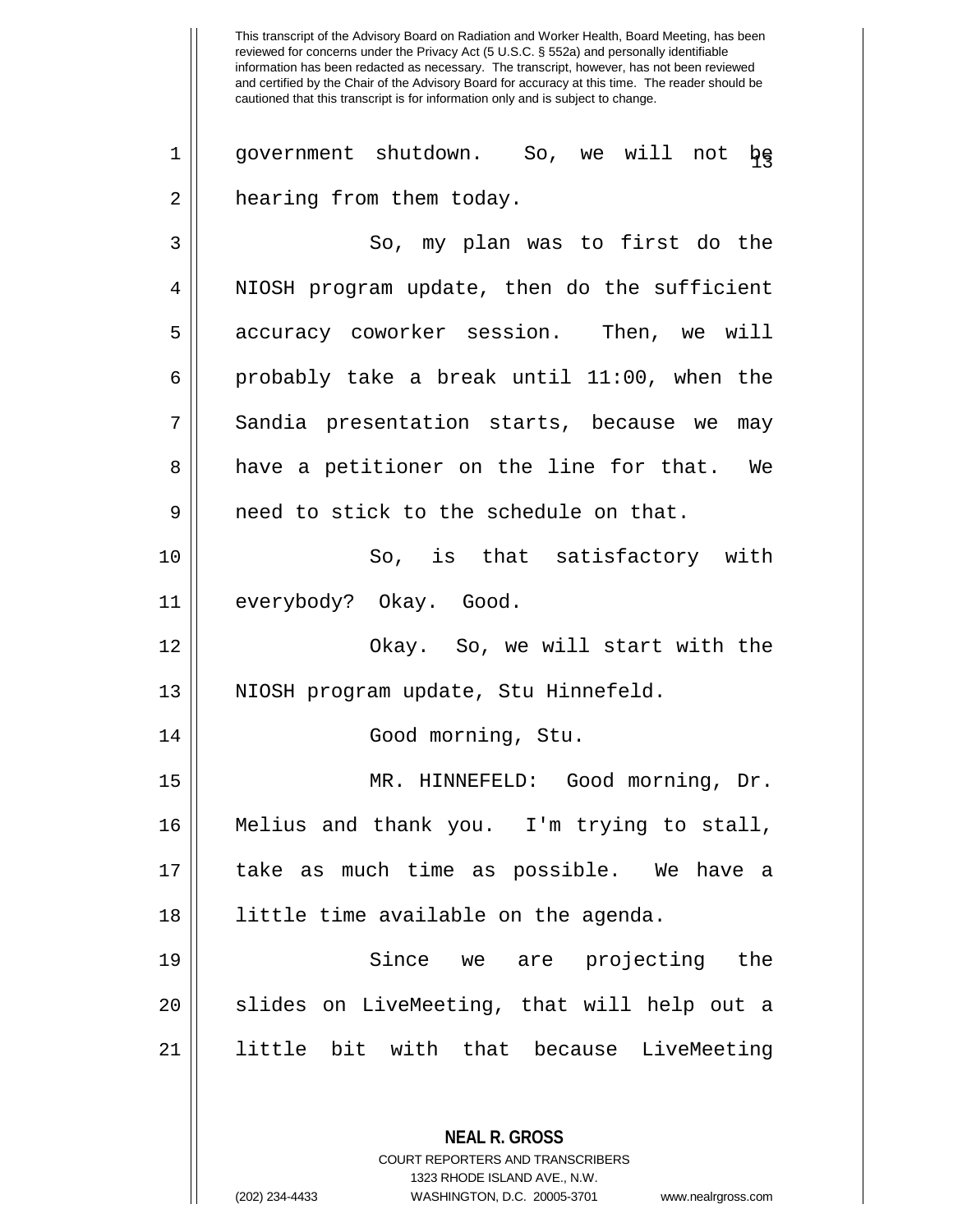1 || isn't as responsive as just showing the 2 || slides from the computer.

 So, thanks, everybody, for coming. I am going to say that Ted and I 5 || were rather pleasantly surprised when we got  $6 \parallel$  the okay to have the meeting earlier this week. I think it reflects, first of all, 8 Ted's ability to explain the importance of 9 the meeting in our request to have the meeting up the chain and recognition of the importance of the work of the Committee and the things that we want to accomplish while we are here this week. And as I said, LiveMeeting will 15 || help us out, speeding things up -- or slowing

16 | things down.

 Okay. I usually start with a little program news on the presentation. I put on impacts from the budget and funding 20 || situation because I thought people might be interested. Maybe I overestimate people's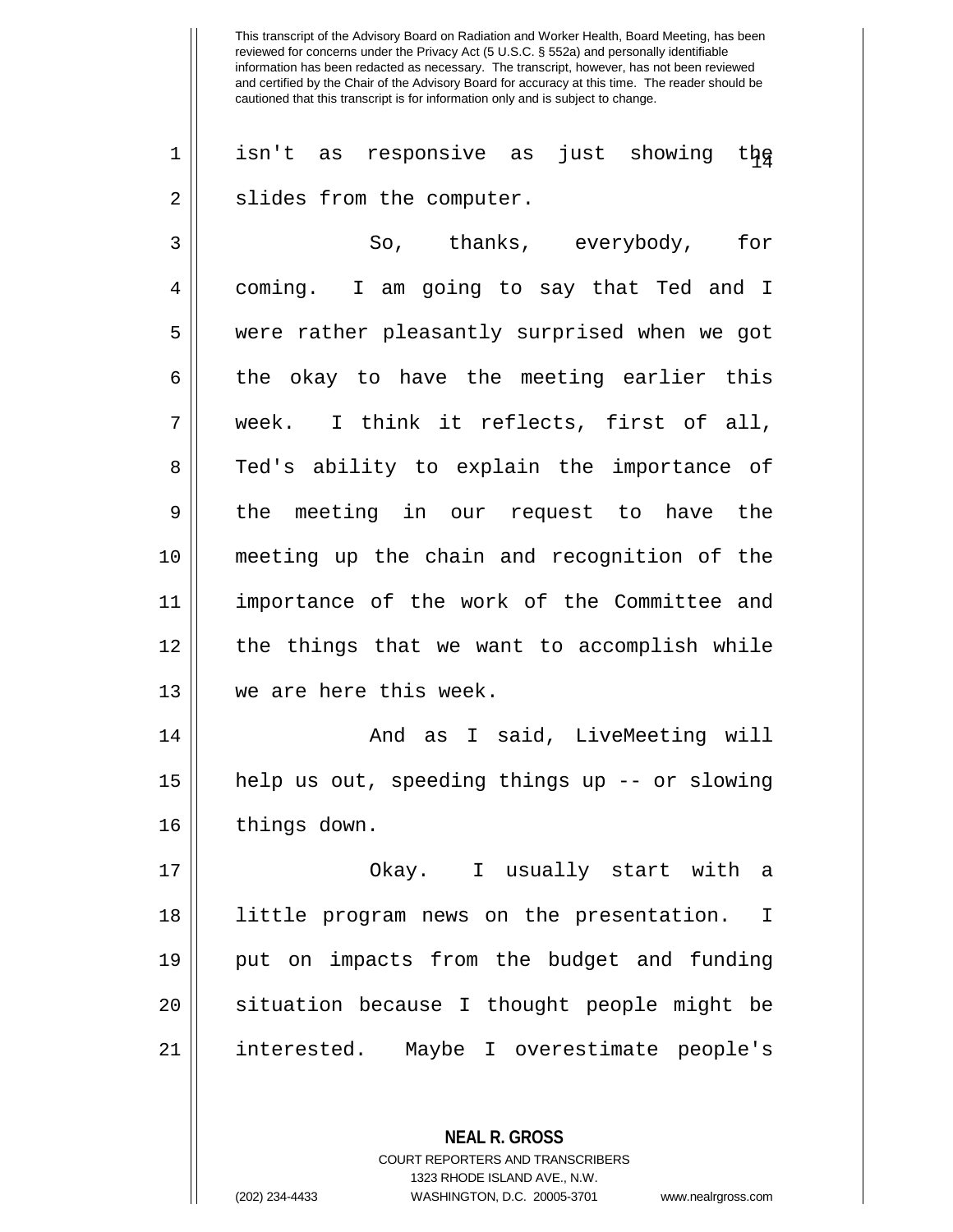$1 \parallel$  interest in this because of my particular 2 || situation as a federal employee, but I 3 || thought people might be interested in how the 4 current budget and funding, the government 5 || shutdown or partial government shutdown  $6 \parallel$  situation is affecting us, and even why can 7 we be here.

 The reason we can be here is  $9 \parallel$  that, unlike much of the government, the money for the EEOICPA program for us is awarded, is appropriated until expended, which means it does not have to be spent in | the fiscal year for which it is appropriated. Much of the government is funded by an annual appropriation, which means the appropriation is for fiscal year 2013 and it must be spent in 2013. So, programs that are funded by an annual appropriation, the second category, have no appropriation and have no money for the period of time we are in. 21 || Since NIOSH's -- the EEOICPA money is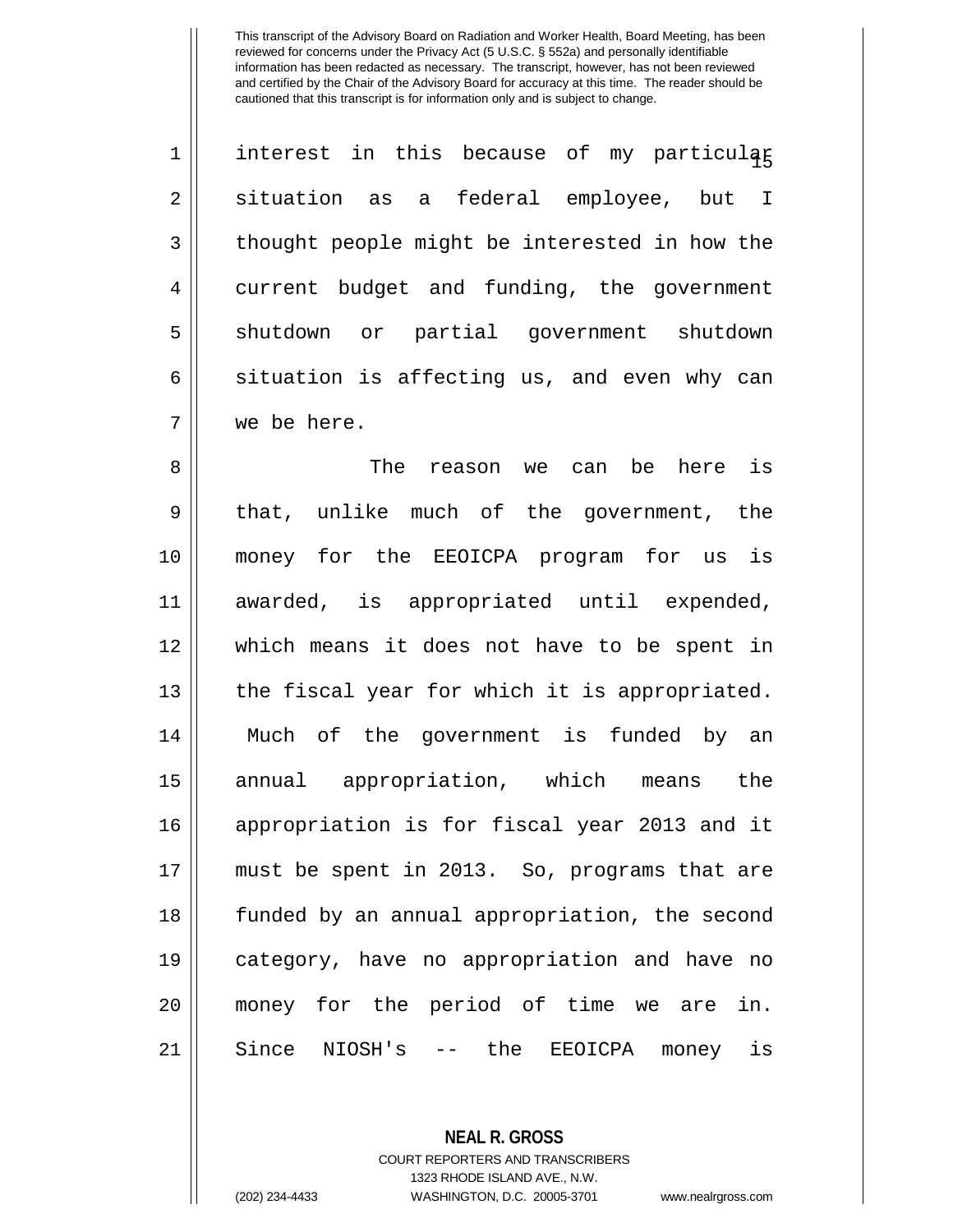1 || appropriated until expended, if we don $1\frac{1}{k}$ 2 || spend all of our money in a fiscal year, it  $3 \parallel$  is available to us in the days after the end 4 | of that fiscal year.

 And that is what we are doing. 6 We are operating on what we call carryover money from the previous fiscal year. And 8 || that allows the DCAS Division to continue to  $9 \parallel$  operate as it has and it allows us to have this meeting. So, that it is the situation that it is in. We really try not to have carryover money at the end of the year. We 13 || try to use our money as quickly as we can. This year there were some administrative issues, partly associated with the 16 || sequestration law, partly some other things, that prevented us from spending as much as we wanted. And so, we had enough carryover money to keep us going this far, and for a 20 || little bit longer yet. So, that is why we happen to be here.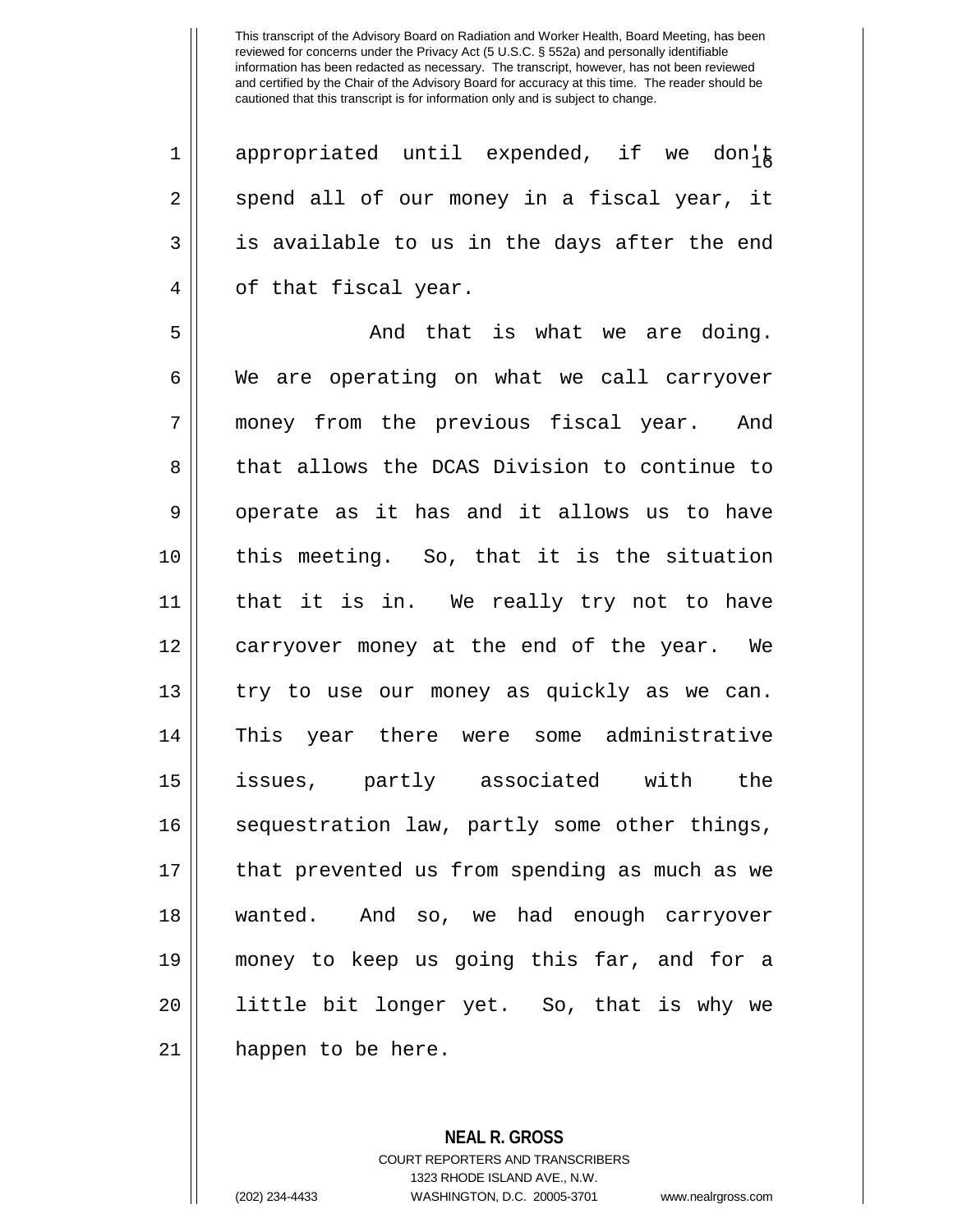| $\mathbf 1$    | You will notice, though,<br>some              |
|----------------|-----------------------------------------------|
| $\overline{2}$ | effects of the government shutdown on the     |
| 3              | meeting. As Dr. Melius alluded to, our        |
| $\overline{4}$ | Department of Energy and Department of Labor  |
| 5              | counterparts are not here. Our Office of      |
| 6              | General Counsel is not here. Our Office of    |
| 7              | General Counsel, just like much of CDC and a  |
| 8              | very large percentage of NIOSH, has<br>been   |
| 9              | furloughed. And so, they are not available    |
| 10             | to provide legal advice to us or to travel to |
| 11             | the meeting.                                  |
| 12             | The categories of employees under             |
| 13             | this<br>furlough situation are exempted       |
| 14             | employees. That applies to us, DCAS. Yes,     |
| 15             | it is employees who have a source of funding  |
| 16             | that can keep their program going. There are  |
| 17             | furloughed employees, which is applied to --  |
| 18             | by my estimate, about 80 percent of NIOSH has |
| 19             | been furloughed. That means those people are  |
| 20             | sent home and are not receiving paychecks.    |
| 21             | And then, there is a category of              |
|                |                                               |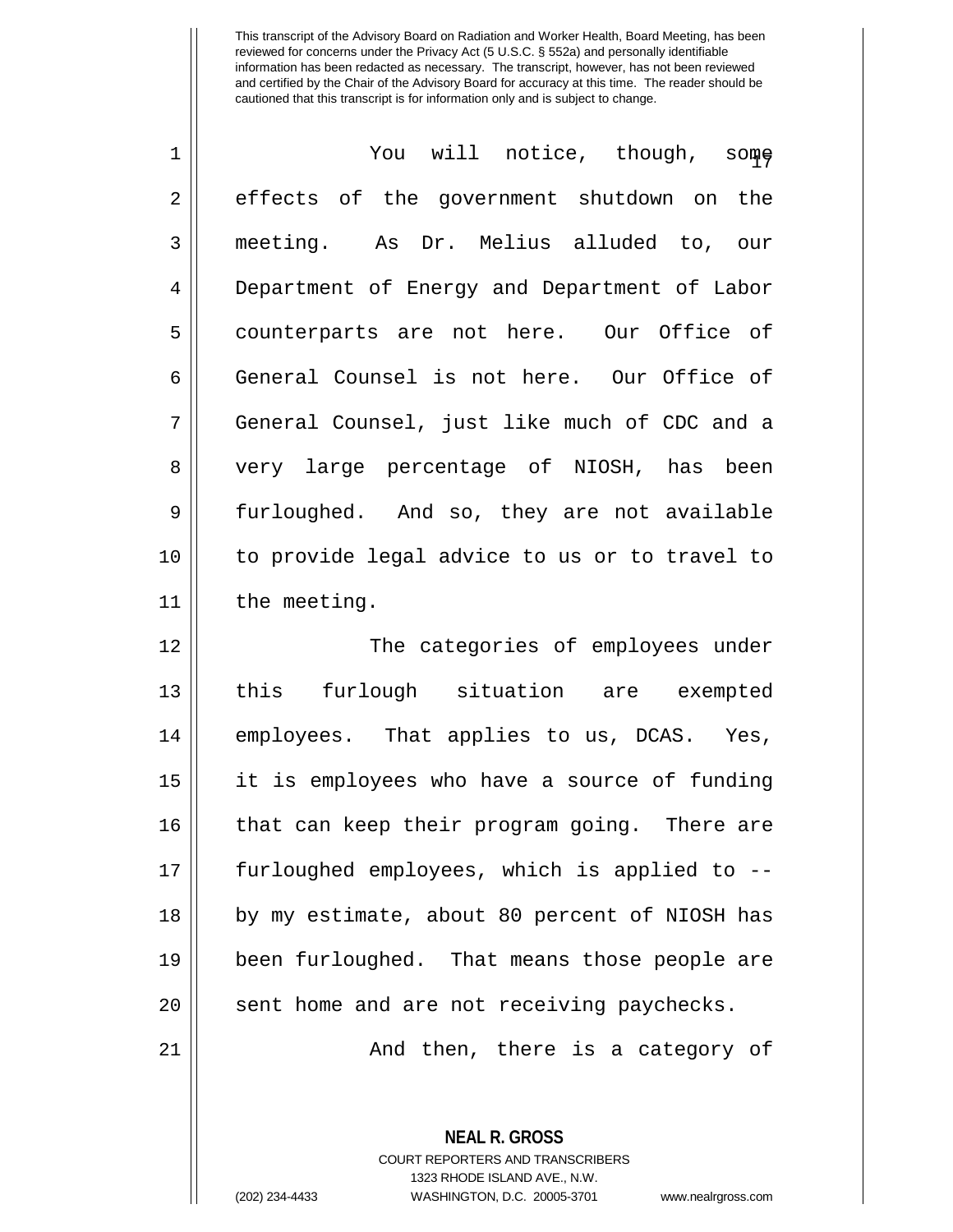| $\mathbf 1$    | employees called excepted, which<br>arg       |
|----------------|-----------------------------------------------|
| $\overline{2}$ | employees for whom there is no money, but     |
| 3              | their work is essential to keep things going; |
| 4              | first of all, to shut things down in an       |
| 5              | orderly fashion, and then, to start things up |
| 6              | when things start back up. Those people are   |
| 7              | called excepted, and they are working without |
| 8              | pay.                                          |
| 9              | And in NIOSH, there is also a                 |
| 10             | category of individuals who are commissioned  |
| 11             | officers in the Public Health Service, and    |
| 12             | they are also working ostensibly without pay, |
| 13             | but they get paid on a monthly basis. So,     |
| 14             | they haven't missed a paycheck yet.<br>The    |
| 15             | furloughed and excepted people have had an    |
| 16             | abbreviated paycheck and are moving toward    |
| 17             | missing an entire paycheck because the second |
| 18             | pay period ends this Friday.                  |
| 19             | So, that is the grand scheme of               |
| 20             | the situation and how things are affected.    |
| 21             | Let's see if I have covered everything I      |
|                |                                               |
|                | <b>NEAL R. GROSS</b>                          |

COURT REPORTERS AND TRANSCRIBERS 1323 RHODE ISLAND AVE., N.W.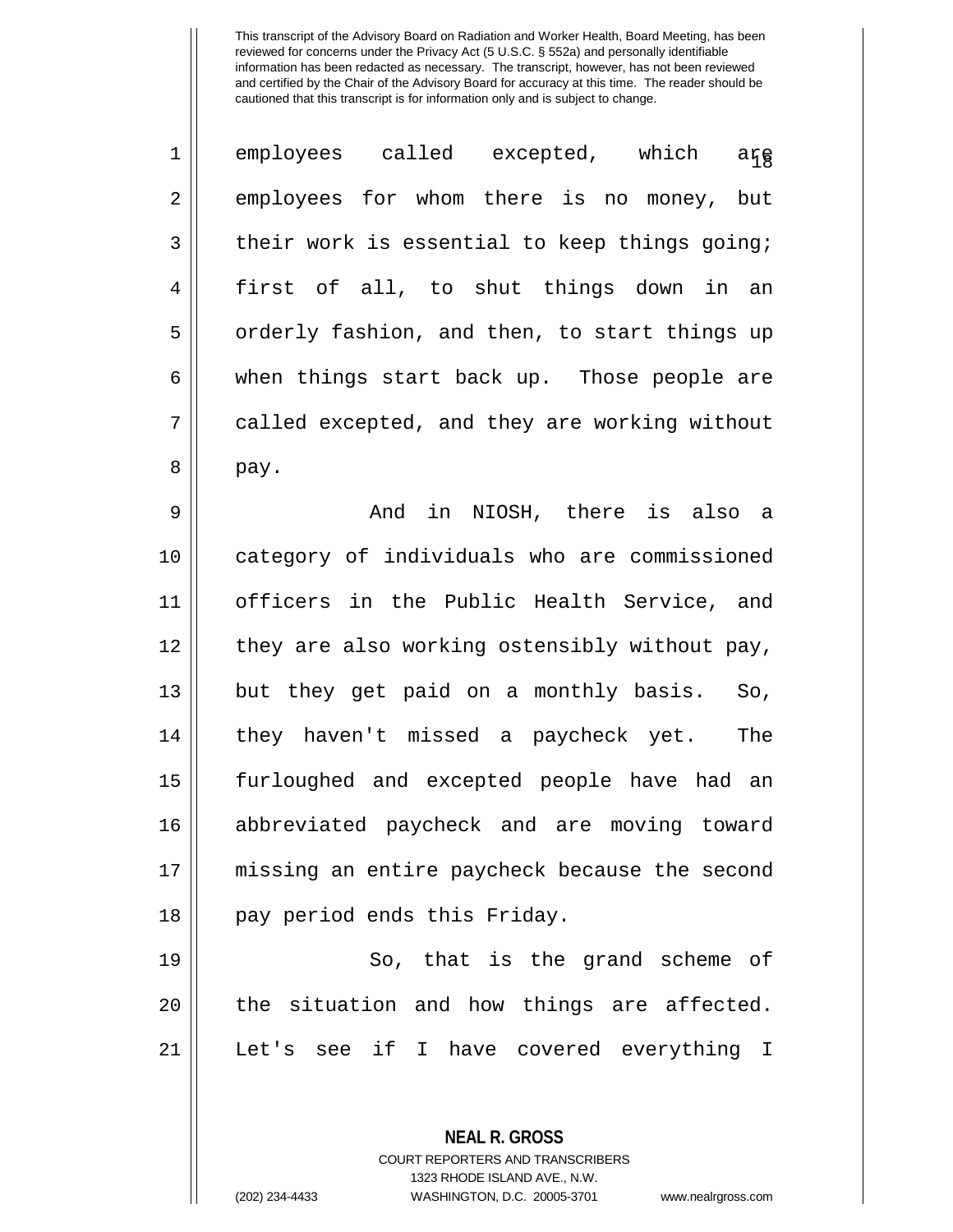# $1 \parallel$  wanted to cover. 19

| $\overline{2}$ | A couple of other impacts, you                |
|----------------|-----------------------------------------------|
| 3              | know, on our program because of this: while   |
| 4              | we do have some funds, some carryover funds,  |
| 5              | we are holding onto those to the extent we    |
| 6              | can. And so, other than this trip, we have    |
| 7              | cancelled all of our travel for the next      |
| 8              | couple of weeks or up through now. We had a   |
| 9              | trip planned this week where a federal        |
| 10             | employee was going to accompany our           |
| 11             | contractor to the Kansas City plant. We       |
| 12             | cancelled the federal employee out of that,   |
| 13             | although our contractor has a little more     |
| 14             | leeway to spend the money. They know how      |
| 15             | much money they have, and they had planned to |
| 16             | do that work.                                 |
| 17             | And we had planned a data-capture             |
| 18             | and plant tour at Sandia National Lab for     |
| 19             | next week that was strictly federal           |
| 20             | employees, including, I believe, a Board      |
| 21             | Member. And that has been cancelled also.     |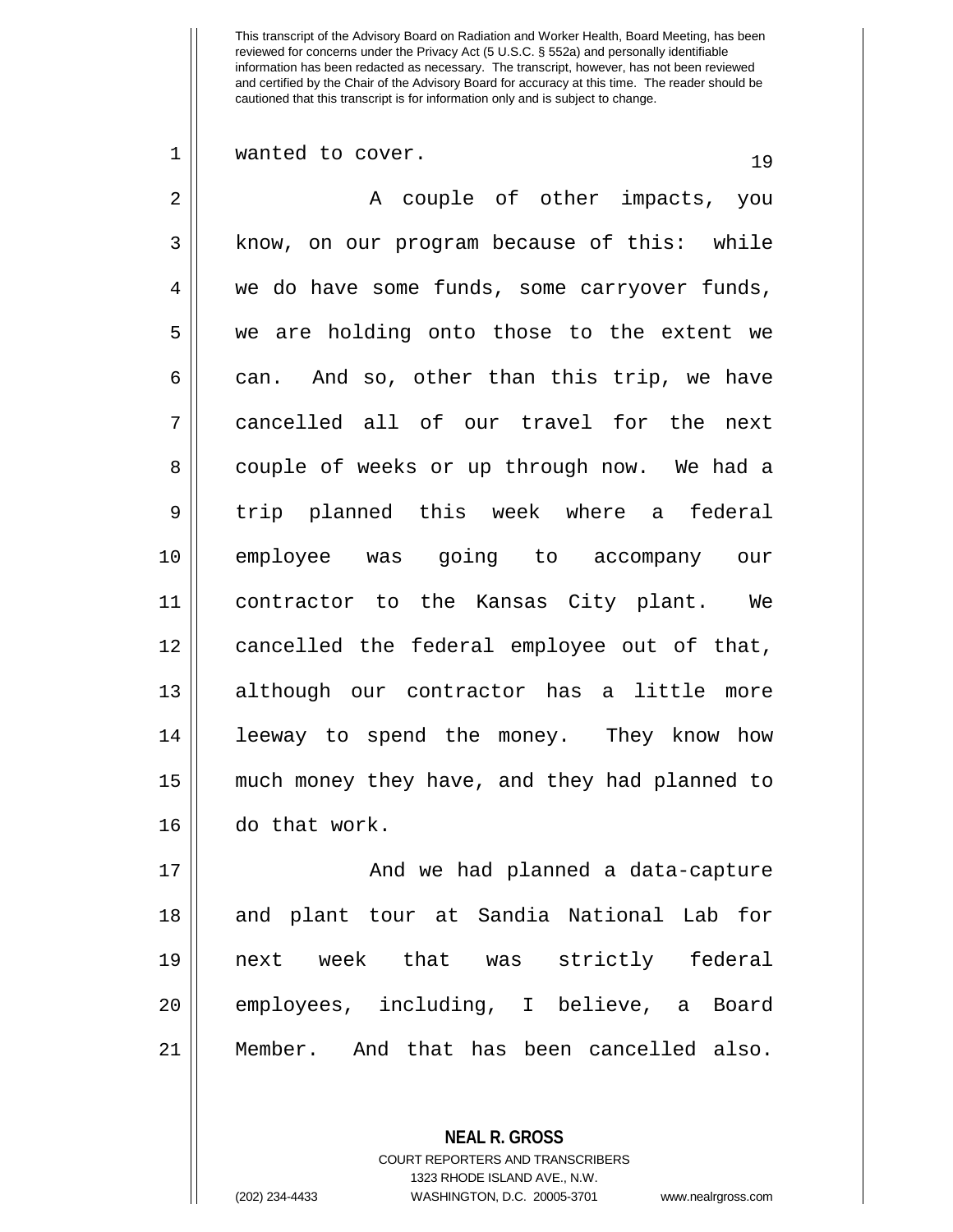$1$  | Those cancellations were due to our funding  $2 \parallel$  situation and the fact that none of our FY13 3 || funding that we have carried over was 4 || allocated to those trips.

5 So, that's the effect of our 6 || budget cuts. Now there appears that there 7 could very well be some effect on our 8 || operations by the restriction and the partial 9 Shutdown of our counterpart agencies, the 10 Department of Labor and the Department of 11 || Energy.

12 The Department of Labor, I'm not 13 || real clear what their status is. We know 14 || that our counterparts are working. I am not 15 || sure if they are exempt, if they have a 16 || source of funding, or if they are excepted 17 || and are working without pay. They have been 18 instructed to only work on certain types of 19 their responsibilities. And we know that 20 || they can move claims forward, but I think 21 || they are very limited on doing other kinds of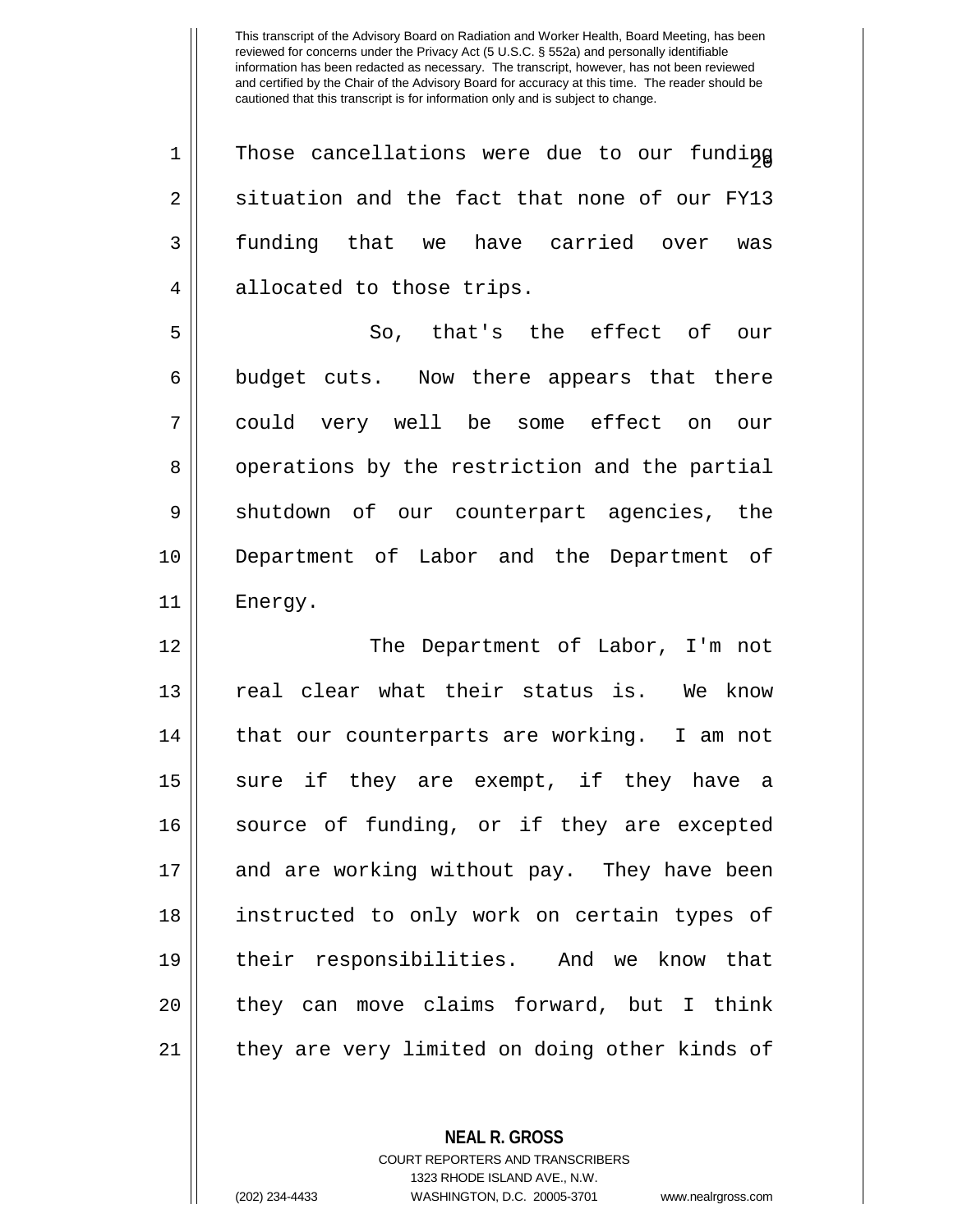1 || activities. And so, they weren't permitted  $2 \parallel$  to come here.

3 It has been a little difficult to 4 find out exactly what is going on on their  $5 \parallel$  side because, when I called and asked, I got  $6 \parallel$  a phone message that says, "Leave a message," 7 you know, "We can work on some things, but 8 || not others. Leave a message, and if it's one  $9 \parallel$  of the things we can work on, I'll call you 10 back." And they didn't call me back. So, I 11 don't know what the situation exactly is at 12 the Department of Labor. That was Jeff 13 || Kotsch's phone that I called.

 The Department of Labor, they will speak to me -- or the Department of Energy, I mean, will speak to me. They are actually not entirely clear on what their 18 || situation. They have heard varying dates on how long their carryover money will last. 20 They are working on carryover money. They 21 || know that. I am talking about my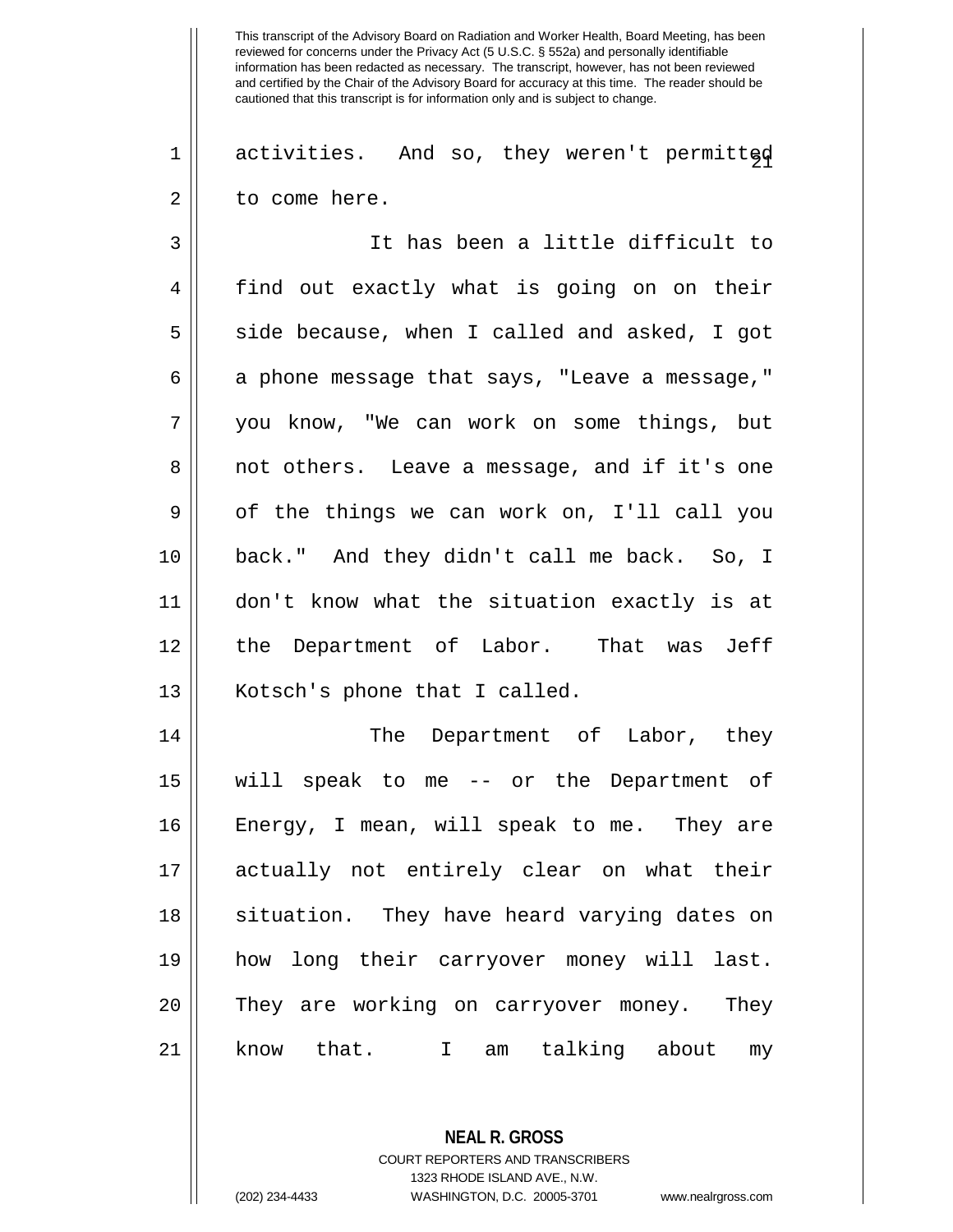# 1 counterparts. 22

2 They have heard varying accounts 3 | of how long the carryover will last, and they 4 were rather surprised last week when one of 5 | the programs working in headquarters received 6 furlough notices, when kind of the word -- 7 || there seems to be this unofficial word going 8 || around the building -- was that everybody was  $9 \parallel$  okay for longer than that. So, they don't 10 know exactly what their fate is going 11 forward, but they are working on carryover 12 money. 13 || The operation is going to 14 affect a number of the sites, apparently, 15 very soon, where we go and try to gather 16 information from. Again, my counterparts in 17 the Department of Energy had really no 18 particular intel on each site, on how sites 19 were being affected. I asked them about 20 || press accounts that we have seen about 21 various sites being affected this week and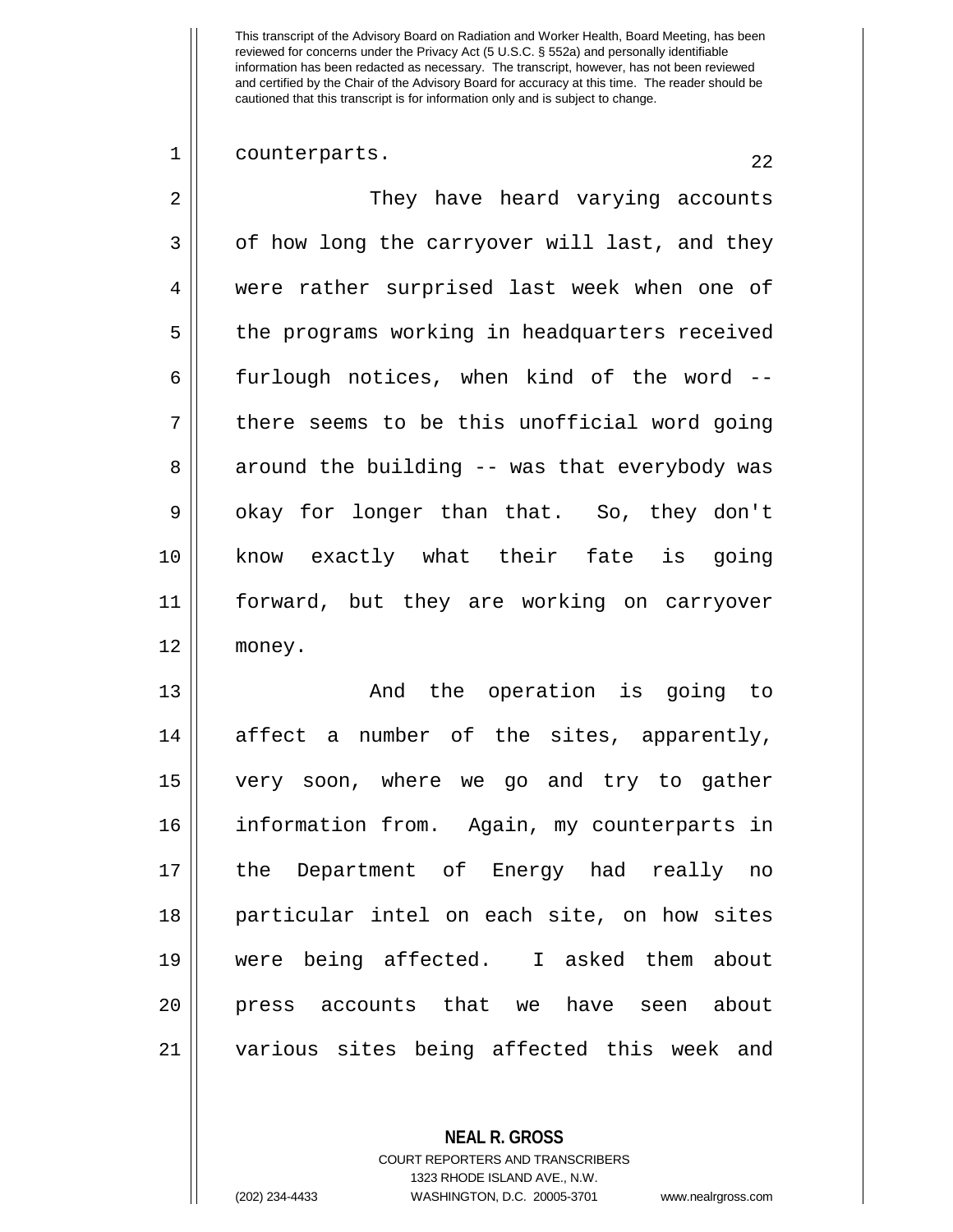| $\mathbf{1}$   | next, and they said, "Well, those dates    |
|----------------|--------------------------------------------|
| $\overline{2}$ | probably came from the Press Office." That |
| 3              | is the DOE Press Office. So, they are      |
| $\overline{4}$ | probably good. But my counterparts didn't  |
| 5              | have any additional information on that.   |
|                |                                            |

 There was a press account yesterday that said some furlough notices 8 || would start going, could start going to Hanford employees today, and then, the effective date I believe I have from Hanford from an earlier press account was, I think, either Friday or Monday; they would have to | be shut down by that date.

 Y-12, the press account I saw was 15 | from nature.com. It was the science blog of nature.com. Y-12's date was October 17th. Los Alamos was October 18th; Sandia, the 21st; Hanford, the 21st, and Oak Ridge National Lab was in a little better shape. 20 || They could go into November, some unspecified date in November.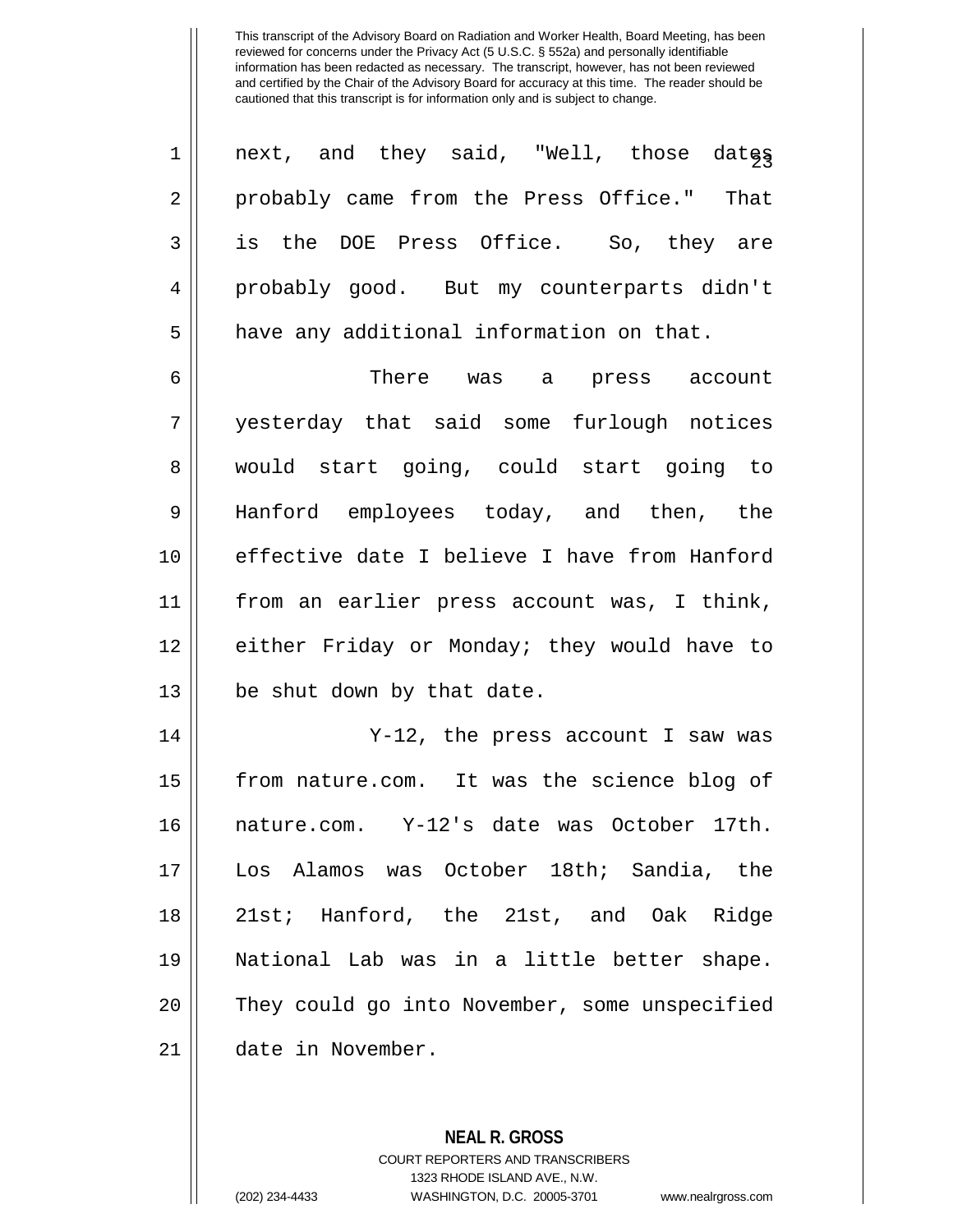| $\mathbf 1$    | These sites now, Savannah Riveg                                                                 |
|----------------|-------------------------------------------------------------------------------------------------|
| $\overline{2}$ | was not mentioned in any of the<br>press                                                        |
| 3              | accounts. But, through our contacts with                                                        |
| $\overline{4}$ | Savannah River, our understanding is that                                                       |
| 5              | they are actually being affected this week,                                                     |
| 6              | that they are curtailing operations,                                                            |
| 7              | curtailing their EEOICPA operations to only                                                     |
| 8              | responding to claim, you know, exposure                                                         |
| 9              | history requests and verification for the                                                       |
| 10             | Department of Labor, you know, the                                                              |
| 11             | verification of the information they supply                                                     |
| 12             | to the Department of Labor. So, they are not                                                    |
| 13             | supporting our work.                                                                            |
| 14             | And because of that and the                                                                     |
| 15             | withdrawal from or reducing that level, I                                                       |
| 16             | believe those activities will probably stop                                                     |
| 17             | if things aren't settled here in the next day                                                   |
| 18             | or so.                                                                                          |
| 19             | But, because they have withdrawn                                                                |
| 20             | to only dealing with claims, Savannah River                                                     |
| 21             | cancelled a planned data-capture trip<br>has                                                    |
|                |                                                                                                 |
|                | <b>NEAL R. GROSS</b><br><b>COURT REPORTERS AND TRANSCRIBERS</b><br>1323 RHODE ISLAND AVE., N.W. |

 $\prod_{i=1}^{n}$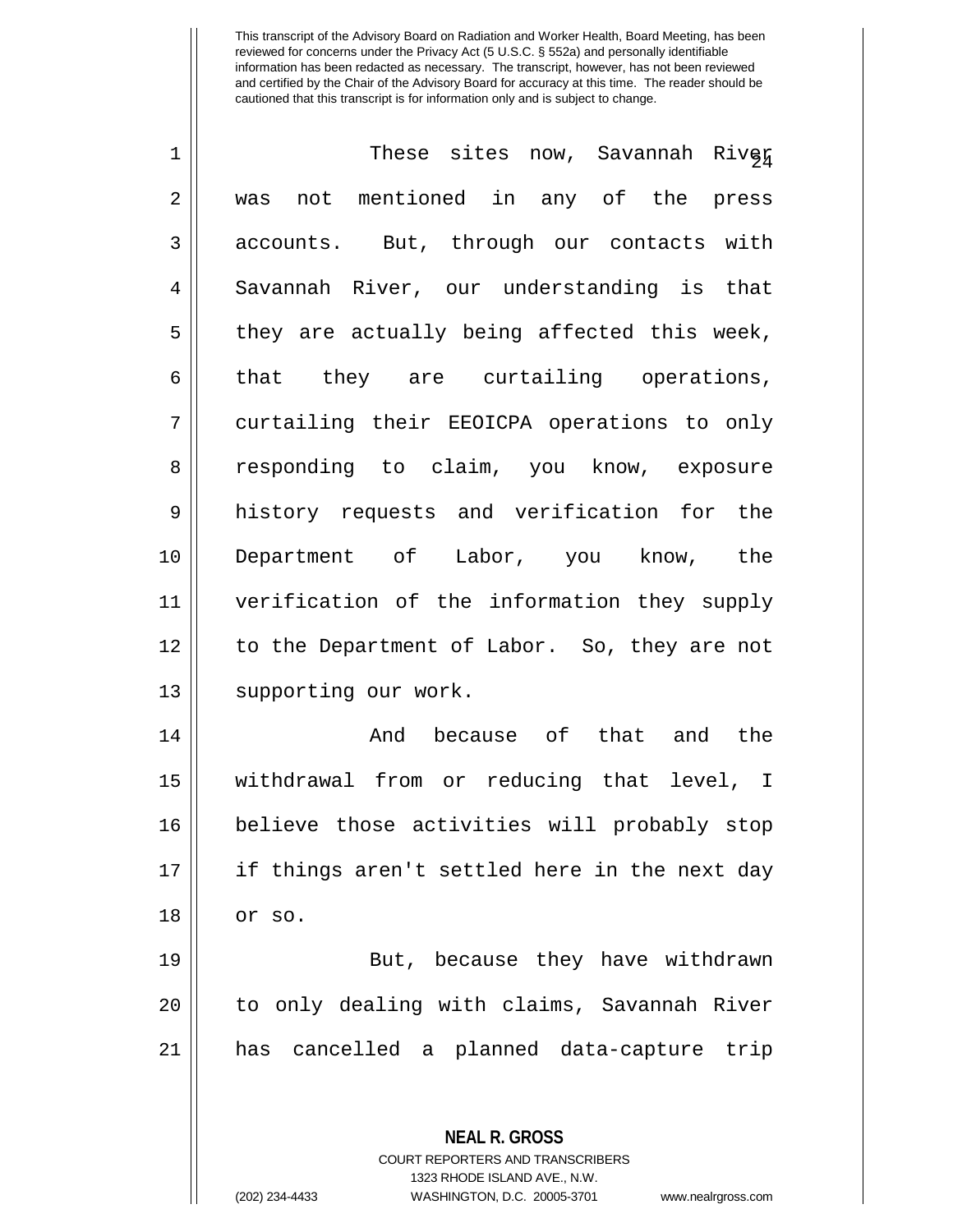| $\mathbf 1$    | down there for the week of November 4th.<br>25 |
|----------------|------------------------------------------------|
| $\overline{2}$ | So, it is affecting how we can                 |
| 3              | accomplish things and how quickly we can       |
| 4              | accomplish things. And so, we are working      |
| 5              | with the terms of the shutdown as best we      |
| 6              | can, and we will continue to do that as we go  |
| 7              | forward.                                       |
| 8              | Okay. I can try to answer any                  |
| 9              | questions if anybody has any, but I don't      |
| 10             | know just a whole lot more than what I just    |
| 11             | said.                                          |
|                |                                                |

 Okay. I always comment on 13 || personnel actions when I am here. I think I 14 || may have mentioned this last time, and I know I mentioned it on the phone call. I was going to introduce DeKeely Hartsfield to everybody here. DeKeely Hartsfield is an employee of NIOSH who is a lawyer, has not been working in the Office of General 20 || Counsel, but has been detailed to the Office of General Counsel for the coming year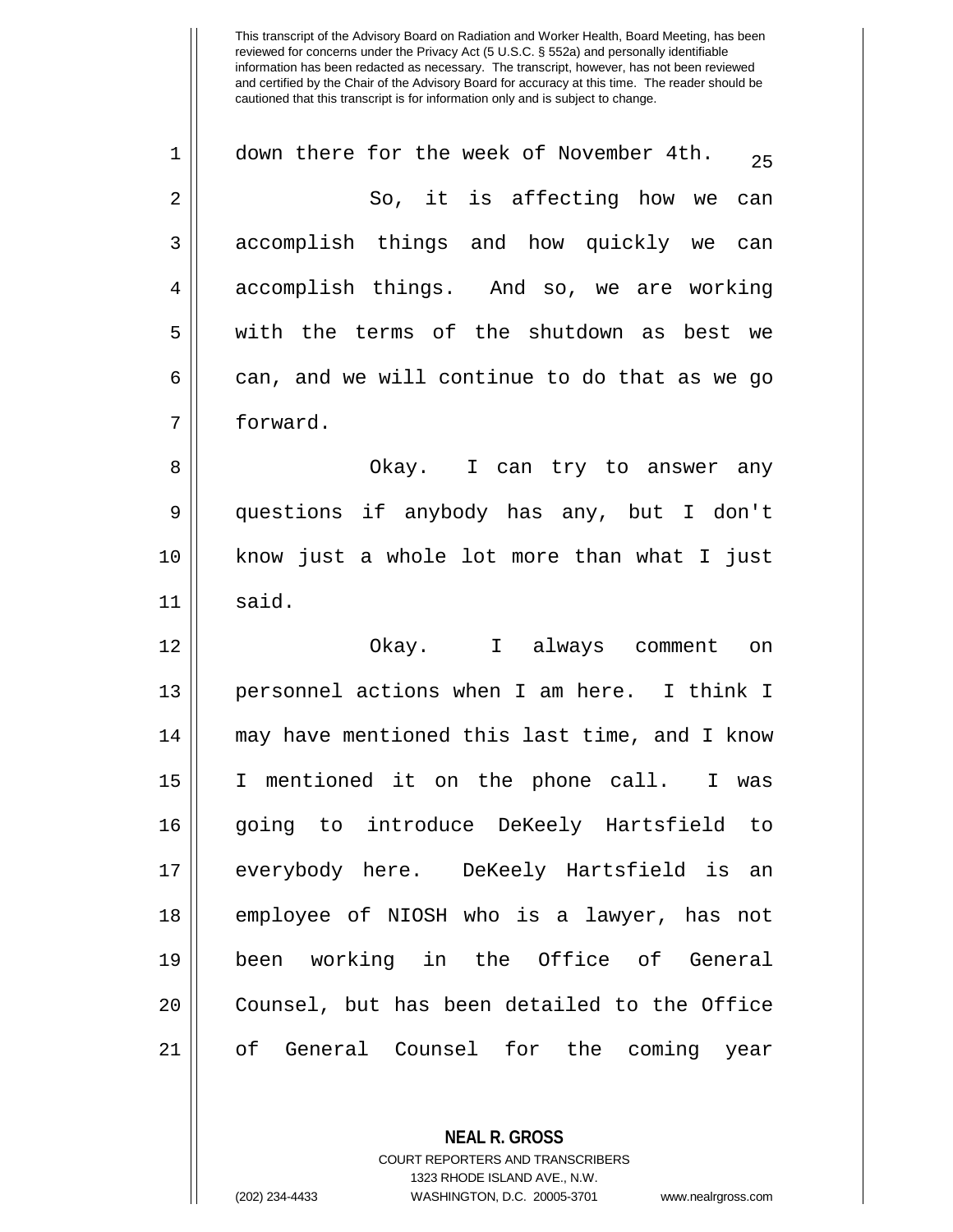| 1  | because Jenny Lin, our normal counsel, hag    |
|----|-----------------------------------------------|
| 2  | been detailed to an active-duty assignment.   |
| 3  | She is in the Air Force Reserve. She has      |
| 4  | been detailed to an active-duty assignment    |
| 5  | that was supposed to start October 9th.       |
| 6  | Now Jenny was furloughed by OGC               |
| 7  | before October 9th, and I have not heard from |
| 8  | Jenny to know whether she actually started    |
| 9  | her active-duty tour on the 9th or not.       |
| 10 | So, at any rate, DeKeely is going             |
| 11 | to serve in Jenny's role. DeKeely, though,    |
| 12 | has to work under the supervision of a senior |
| 13 | attorney in the Office of General Counsel for |
| 14 | the time being, since she has not been in the |
| 15 | Office of General Counsel until just the last |
| 16 | couple of weeks. So, she has to work under    |
| 17 | the supervision of a more senior attorney in  |
| 18 | the Office of General Counsel, and they are   |
| 19 | furloughed. So, there is no one there to      |
| 20 | give her advice. And so, she also is          |
| 21 | furloughed.                                   |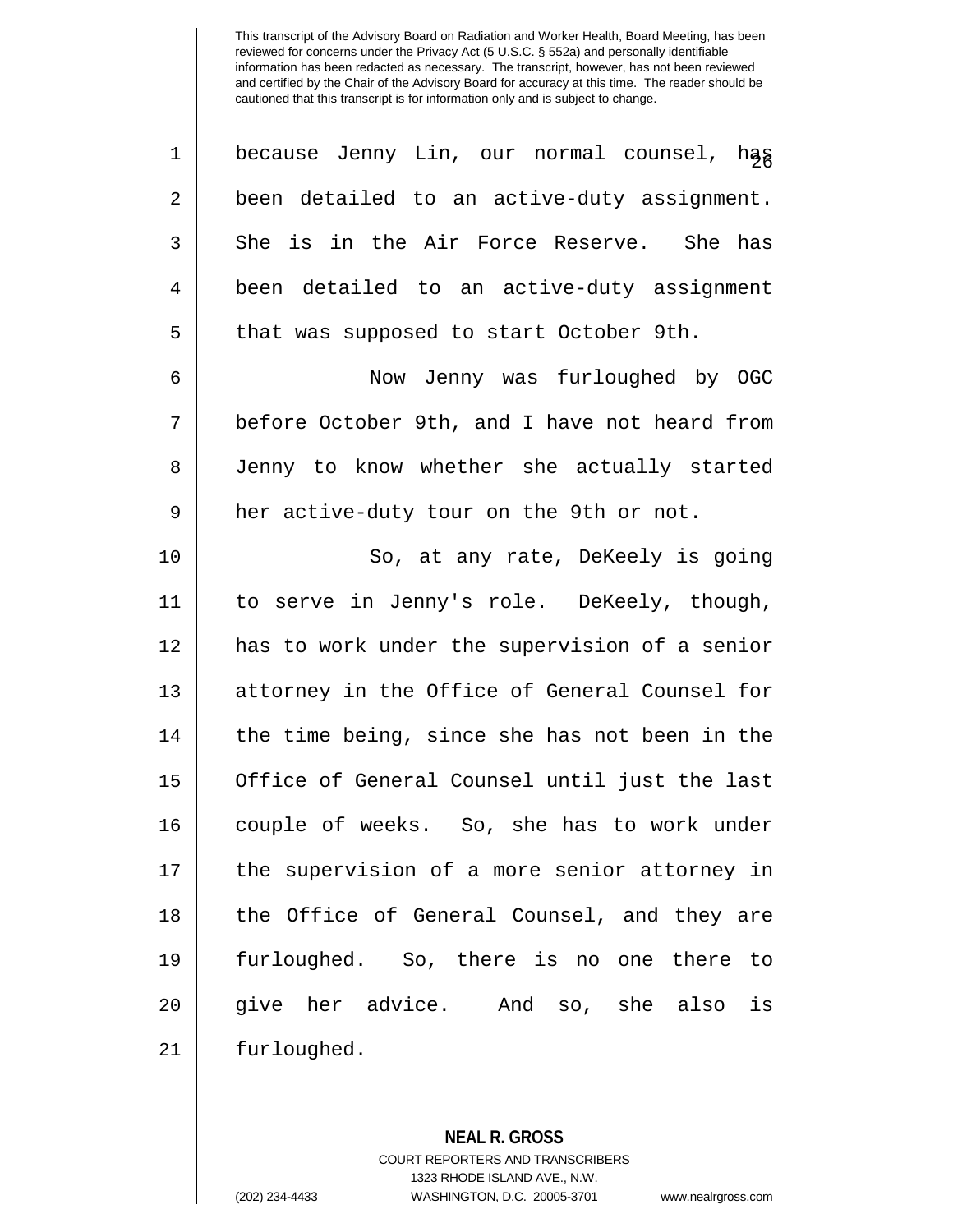| $\mathbf 1$    | I couldn't make this stuff up. 27            |
|----------------|----------------------------------------------|
| $\overline{2}$ | Until recently, we have been                 |
| 3              | continuing some joint -- or outreach         |
| 4              | activities to the claimant community. We     |
| 5              | participated in a Joint Outreach Task Group  |
| 6              | meeting in Northern California. This was     |
| 7              | back in early September. That was for the    |
| 8              | Livermore site and Berkeley. One of the      |
| 9              | meetings was in Livermore and another was in |
| 10             | -- I forget the name of the town, but it was |
| 11             | closer to Berkeley.                          |
| 12             | These were put on by the Joint               |
| 13             | Outreach Task Group, which is a kind of      |
| 14             | collaborative effort among us, DOE, and DOL. |
| 15             | DOE's former workers' monitoring program, in |
| 16             | addition to their EEOICPA staff, play a role |
| 17             | in that. And it is to make these programs    |
| 18             | better known to the folks out there.         |
| 19             | Also, right at the end of                    |
| 20             | September, our outreach contractor, ATL, put |
| 21             | on another of their dose reconstruction and  |
|                |                                              |
|                | <b>NEAL R. GROSS</b>                         |

COURT REPORTERS AND TRANSCRIBERS 1323 RHODE ISLAND AVE., N.W.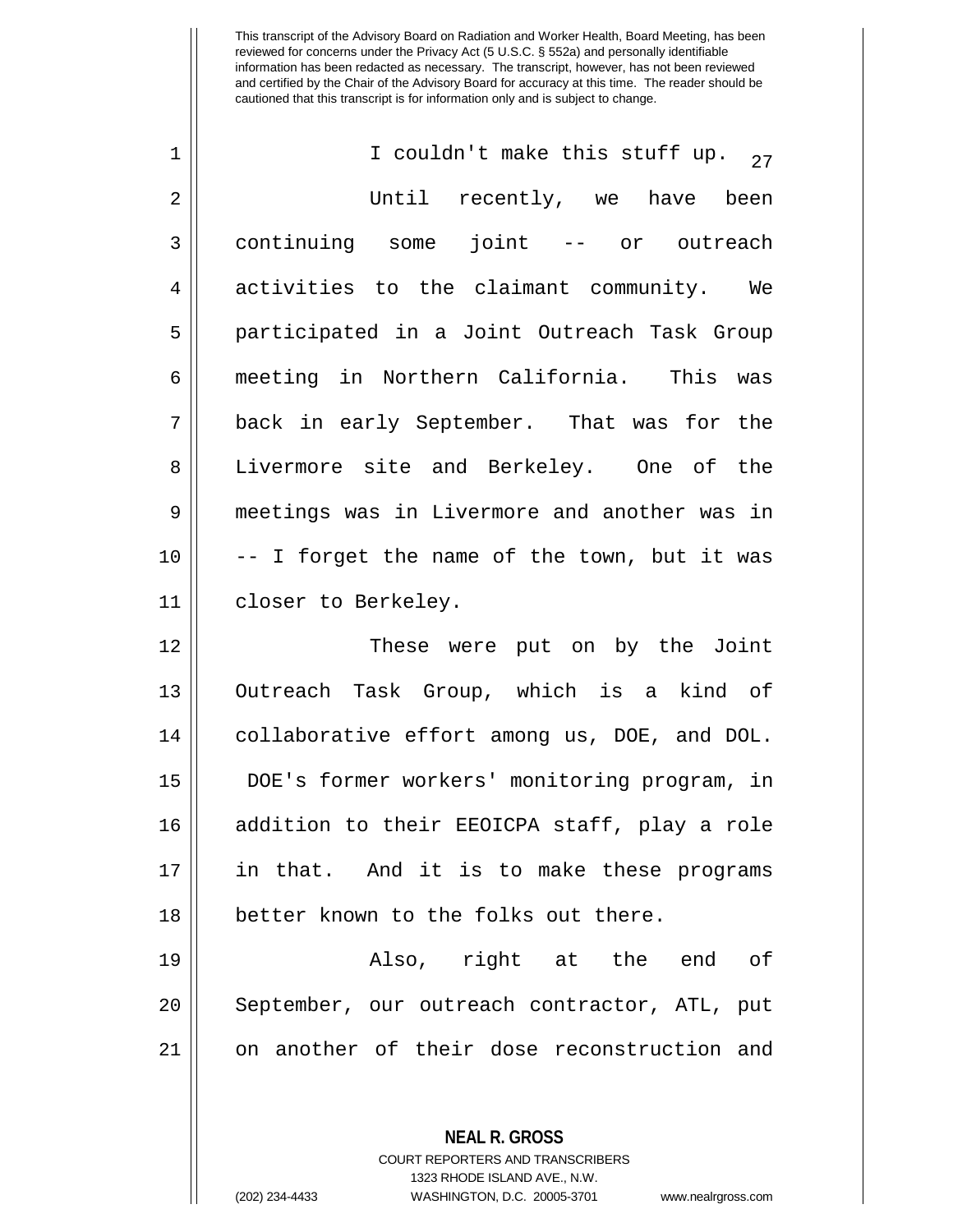1 || SEC workshops in Cincinnati, where we bring 2 || labor representatives and advocates, other 3 interested people, into Cincinnati and we  $4 \parallel$  have a two-day workshop.

 Much of the instruction is given  $6 \parallel$  by DCAS staff, although ATL does some of the instruction as well, to kind of help improve 8 || these people's familiarity with the program, 9 || hoping that they will be resources, then, for the workforces that they represent and that they advocate for, and, also, that they will feel more comfortable on contacting us and in contacting Denise Brock, for instance, 14 || knowing where to go to ask questions. And they can kind of know us as people as opposed to an anonymous email address. We thought that they would be encouraged to ask us questions more.

19 We got a bunch of nice reviews. 20 || You know, there is a Class Evaluation form 21 || that ATL uses at the end. Most of the people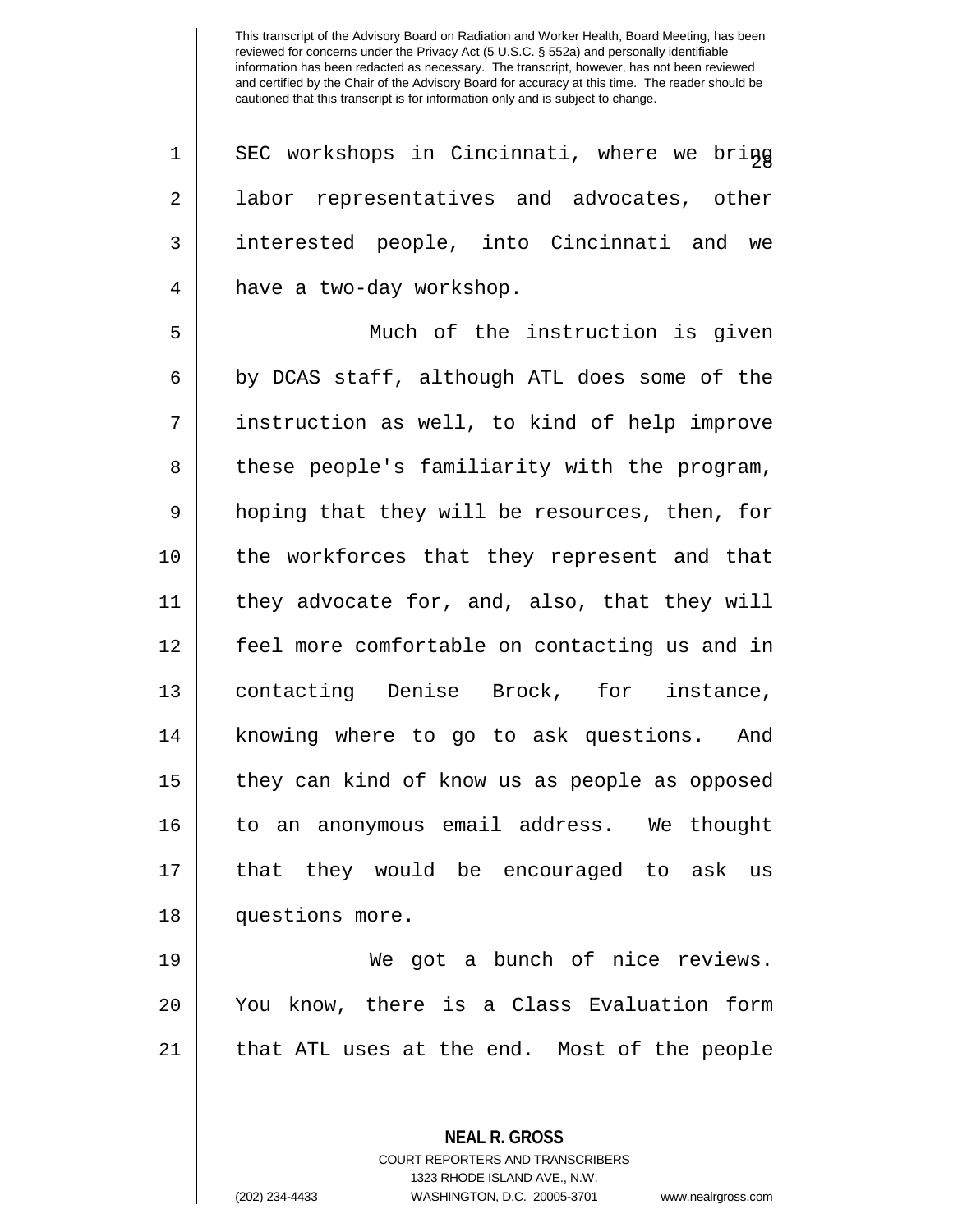**NEAL R. GROSS** 1 || were very complimentary of the class. So,  $wg$ 2 || hope we reached some people there and have 3 provided them as resources to their 4 communities. 5 And then, one final topic, I 6 believe, on my program news has to do with 7 || the change in the Pacific Northwest National 8 || Laboratory facility description. And this 9 came up, this happened about the time of the 10 last phone call meeting, but I didn't discuss 11 it then. 12 || And I am really wondering what is 13 | going on with my slides. 14 || The original covered period for 15 || the PNNL facility description in the Federal 16 Register and on the DOE website was that it 17 || started in 1965 and ran to the present. PNNL 18 || is Pacific Northwest National Laboratory. 19 That appears to be, actually, the 20 || time that Battelle Memorial Institute started 21 || running the laboratory operations for

> COURT REPORTERS AND TRANSCRIBERS 1323 RHODE ISLAND AVE., N.W.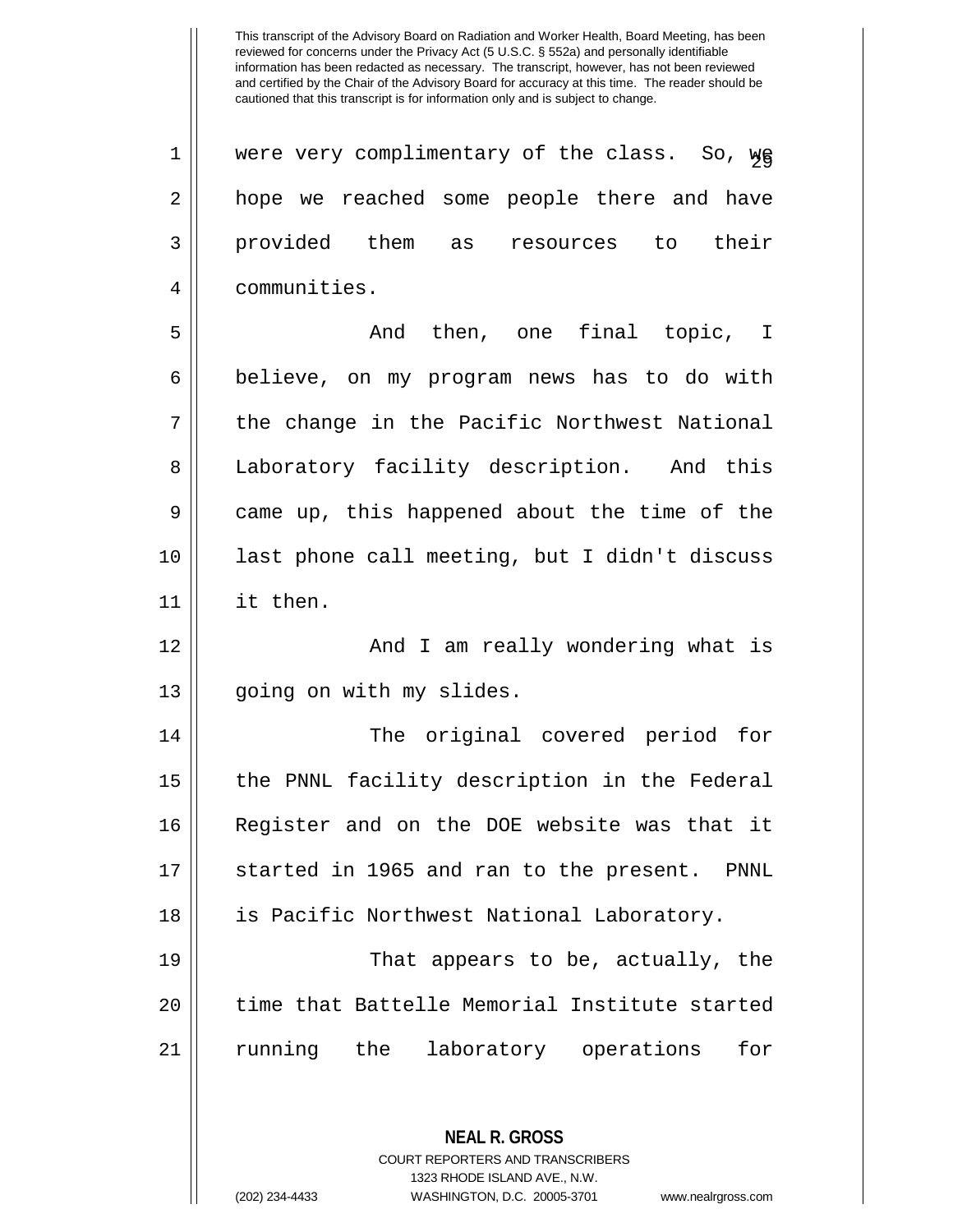| $\mathbf 1$    | Hanford. Part of this was based on the        |
|----------------|-----------------------------------------------|
| $\overline{2}$ | research of what we were doing out there when |
| 3              | we were trying to sort out PNNL and Hanford,  |
| $\overline{4}$ | and I think part of it was based on research  |
| 5              | that DOE was doing anyway and looking into.   |
| 6              | What that research indicated was              |
| 7              | that, from 1965 until 2004, the PNNL          |
| 8              | activities that were conducted were actually  |
| 9              | on the Hanford part of what was considered    |
| 10             | the Hanford reservation. So, there wasn't a   |
| 11             | separate facility for PNNL until about 2005,  |
| 12             | when they did, actually, either receive title |
| 13             | to some of the property that used to be       |
| 14             | Hanford or, for whatever reason, they now     |

 have property that is now theirs. It is no 16 | longer part of the Hanford reservation.

 And because of that, then, the Department of Energy and the Department of Labor agreed to revise the site descriptions for both Hanford and PNNL. You know, the Hanford description was revised to indicate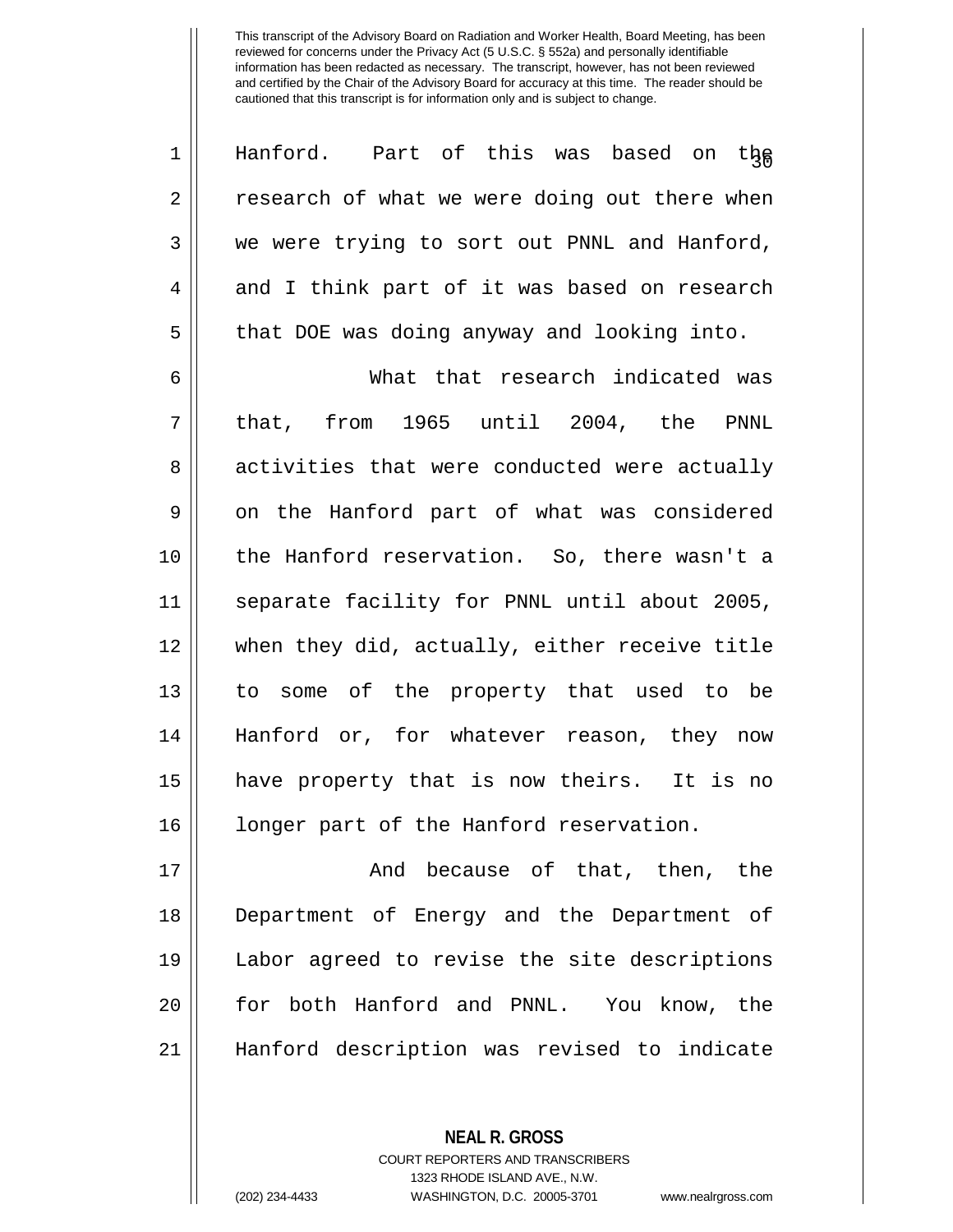$1 ||$  that the lab, the PNNL laboratory, operated 2 | on Hanford from 1965 through 2004. 3 And then, fortunately, our dose 4 | reconstruction quidance for PNNL has been up 5 || until now using the Hanford guidance. And  $6 \parallel$  so, we had been treating PNNL claims as if 7 || they were Hanford claims anyway. And so, 8 || what we had been doing is consistent with  $9 \parallel$  this new redesignation. 10 || Trom my conversations with the 11 Department of Labor, my understanding is they

 had been administering the Hanford SEC in the 13 || same fashion, that PNNL workers who were working on the Hanford site during the period of the Hanford SEC were, in fact, being placed in the Hanford SEC. And so, if they would send us one that we thought was in for dose reconstruction, we would ask them, "Hey, this doesn't look like one we can do because 20 || this person was working at Hanford during | this period."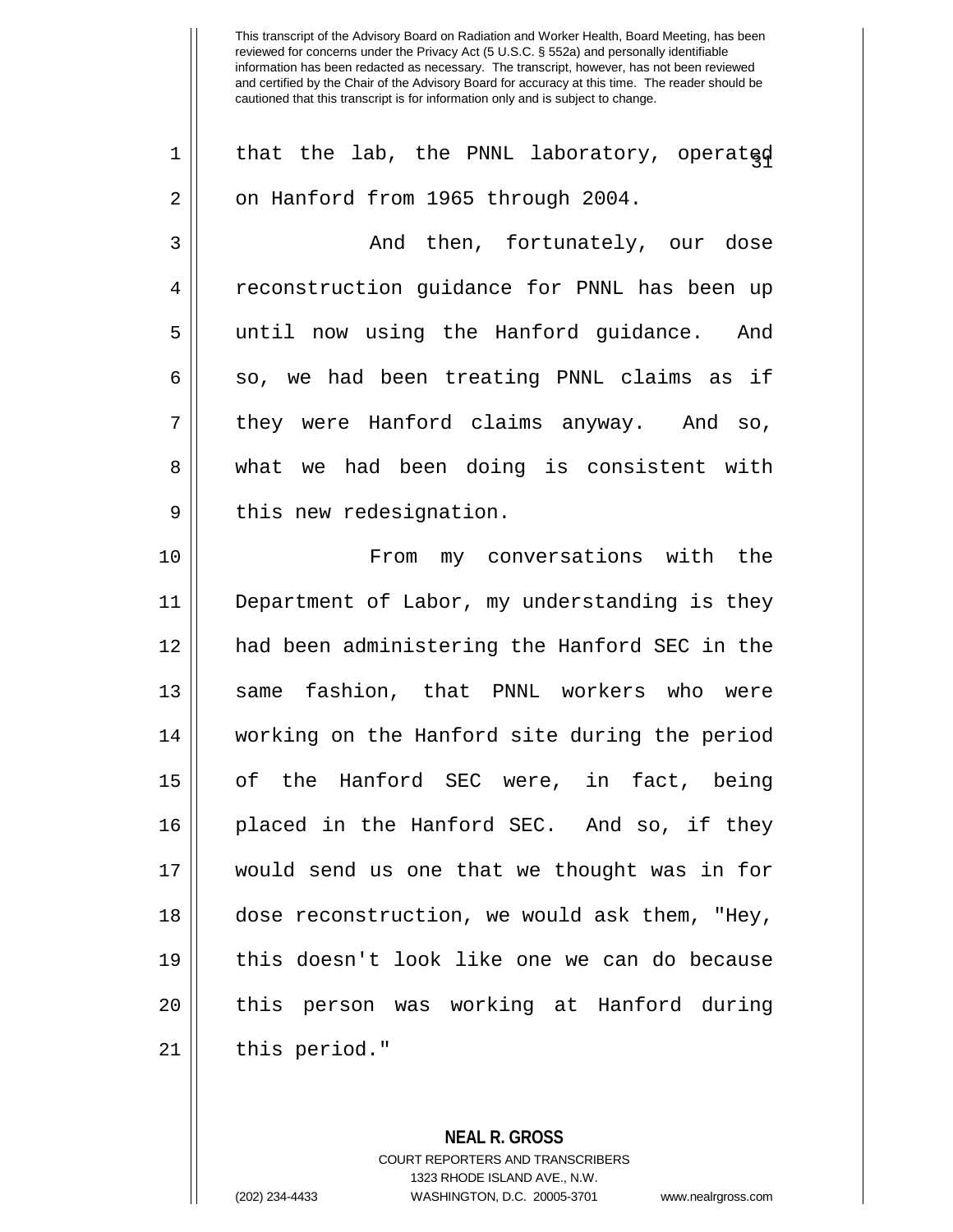| $\mathbf 1$    | So, fortunately, I think that the             |
|----------------|-----------------------------------------------|
| $\overline{2}$ | redesignation just kind of removed a little   |
| 3              | bit of the confusion factor in how things     |
| 4              | were arranged, but it didn't cause a change   |
| 5              | in how we were doing dose reconstruction, and |
| 6              | I don't think it caused Labor any heartburn   |
| 7              | in what they were doing.                      |
| 8              | Because I remember when this                  |
| 9              | topic first came up, the Department of Labor  |
| 10             | people were a little against it. They said,   |
| 11             | "Are you going to tell me that PNNL employees |
| 12             | shouldn't be in Hanford, because we have been |
| 13             | putting them in the Hanford SEC." And we      |
| 14             | said, "Well, no, actually, what we are        |
| 15             | telling you is they really should be in the   |
| 16             | Hanford SEC prior to 2004." So, of course,    |
| 17             | the Hanford SEC only goes through `83, but    |
| 18             | I'm getting my dates confused a little bit    |
| 19             | here.                                         |
| 20             | So, it seems<br>be<br>to<br>а                 |
| 21             | recordkeeping issue, and it didn't actually   |
|                |                                               |
|                |                                               |

**NEAL R. GROSS** COURT REPORTERS AND TRANSCRIBERS 1323 RHODE ISLAND AVE., N.W.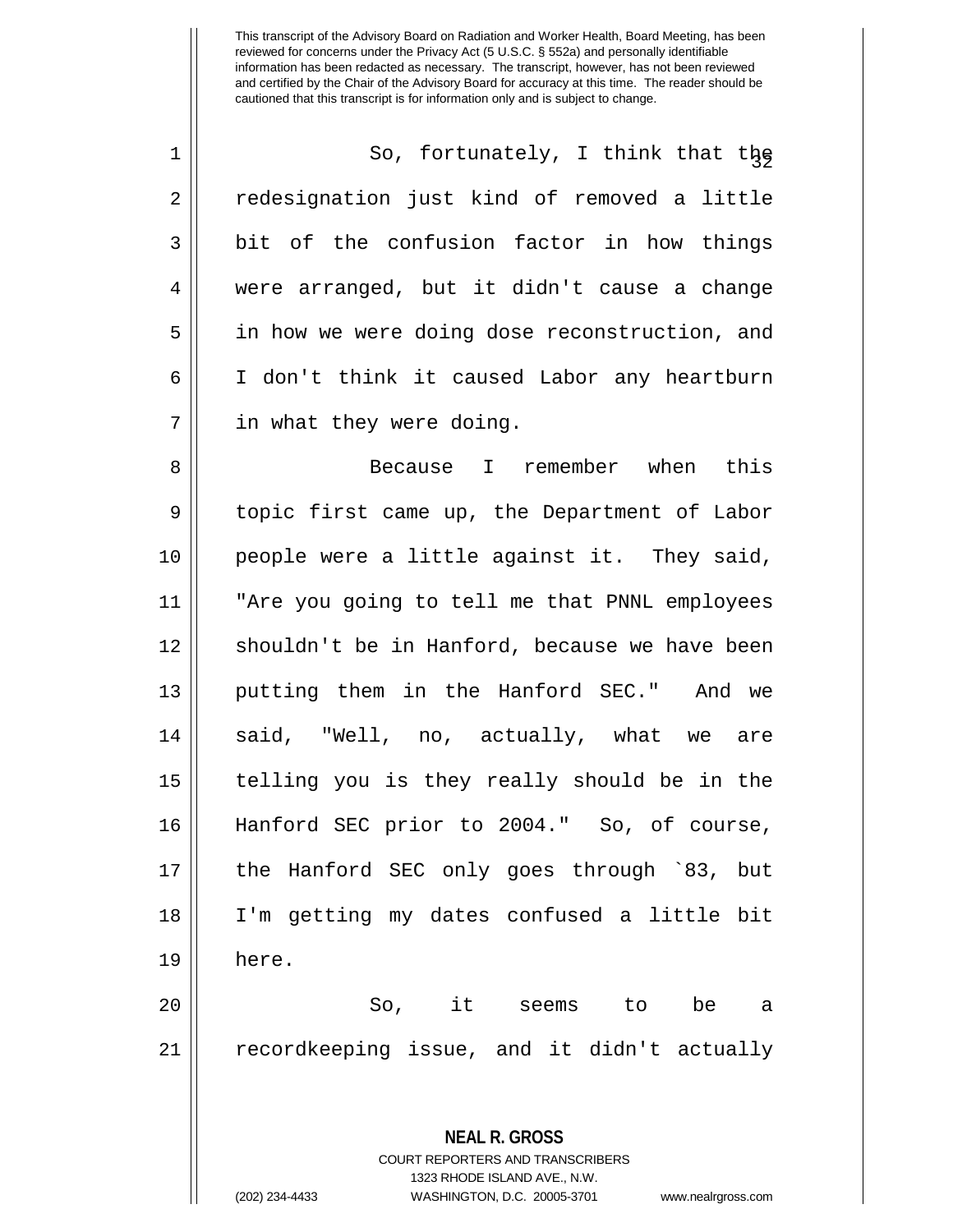This transcript of the Advisory Board on Radiation and Worker Health, Board Meeting, has been reviewed for concerns under the Privacy Act (5 U.S.C. § 552a) and personally identifiable information has been redacted as necessary. The transcript, however, has not been reviewed and certified by the Chair of the Advisory Board for accuracy at this time. The reader should be cautioned that this transcript is for information only and is subject to change. **NEAL R. GROSS** COURT REPORTERS AND TRANSCRIBERS 1323 RHODE ISLAND AVE., N.W.  $1 ||$  have any practical effect on claims as they 2 || are being processed. 3 Well, none of my shortcut keys 4 | seem to be working on advancing slides. 5 Now we are going to have the  $6 \parallel$  statistical portion. I won't go through here 7 and read all the numbers. I did, since I 8 || knew I would have some time, I did look 9 || through old numbers from the last 10 || presentation to see how they had changed. 11 The total number of cases has 12 increased by about 600 since the last report 13 that I gave, and it was three months ago. 14 || So, that is almost exactly 200 a month. The 15 || change is something like 611. So, we are 16 || staying very close to our historical from the 17 last several years input of 200 new claims a 18 month. 19 Cases that have been returned to  $20$  || DOL, the 38,000 is up by about 1400. Cases 21 at NIOSH for dose reconstruction is up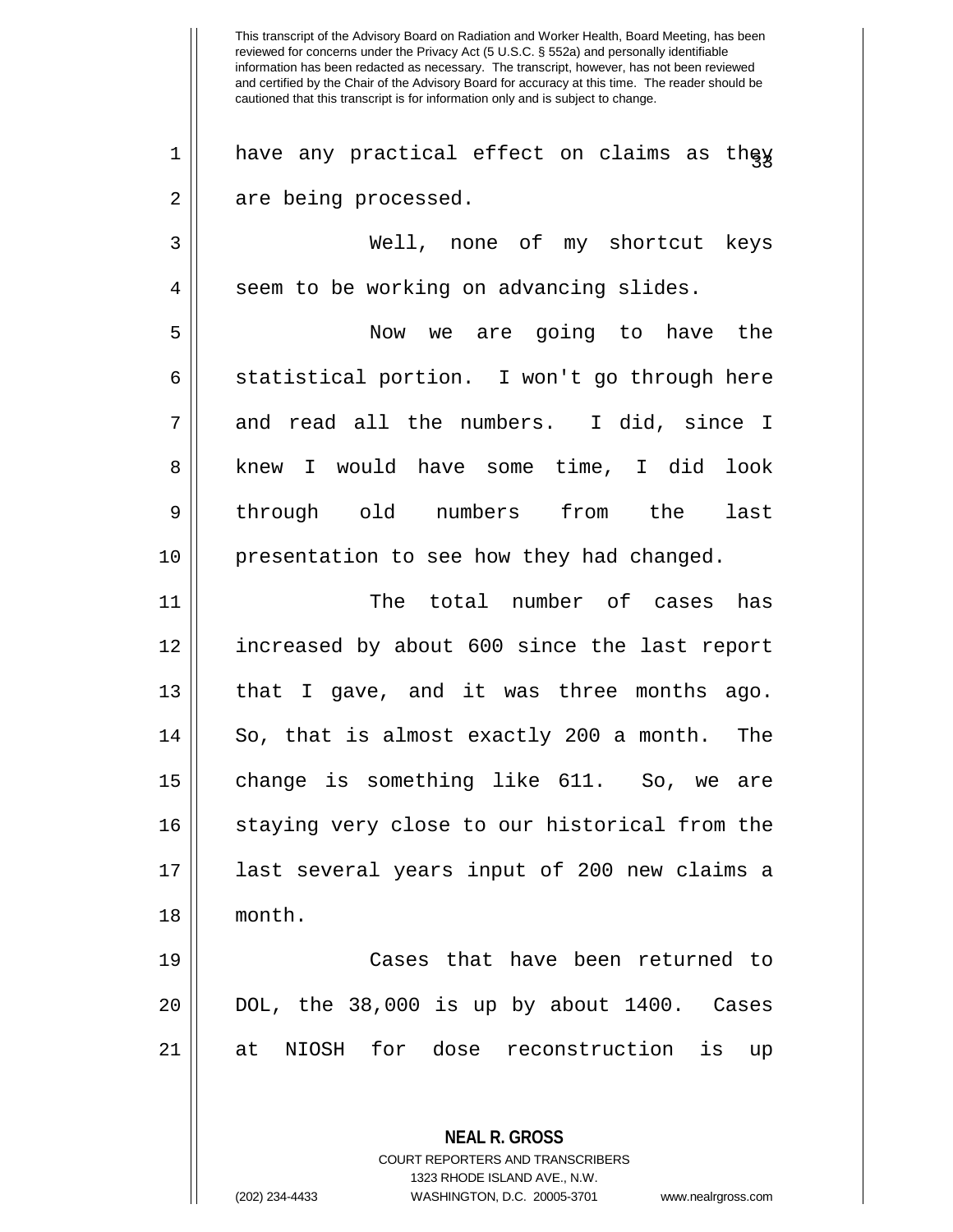| $\mathbf 1$    | somewhat from about 1,413, and<br>thg         |
|----------------|-----------------------------------------------|
| 2              | administrative closed cases is up by about a  |
| 3              | dozen. So, that is the change since the last  |
| $\overline{4}$ | report I made on those items.                 |
| 5              | On the next slide, like I said,               |
| 6              | there were 1,413 cases at NIOSH. The number   |
| 7              | of cases of the initial dose reconstructions, |
| 8              | the second bullet down there, is up about, it |
| 9              | looks like it is up eight from the last       |
| 10             | report. So, a few additional ones there.      |
| 11             | The number in the dose                        |
| 12             | reconstruction process is up by about 30 from |
| 13             | the last term. And, of course, the ones       |
| 14             | awaiting development are up somewhat, too.    |
| 15             | Oh, about 130 additional cases                |
| 16             | have been submitted since the last report     |
| 17             | with PoCs of greater than 50 percent. The     |
| 18             | percentages remain about the same. Somewhere  |
| 19             | around 30 percent of the cases<br>are         |
| 20             | compensable that we do through dose           |
| 21             | reconstruction. So, that number has been      |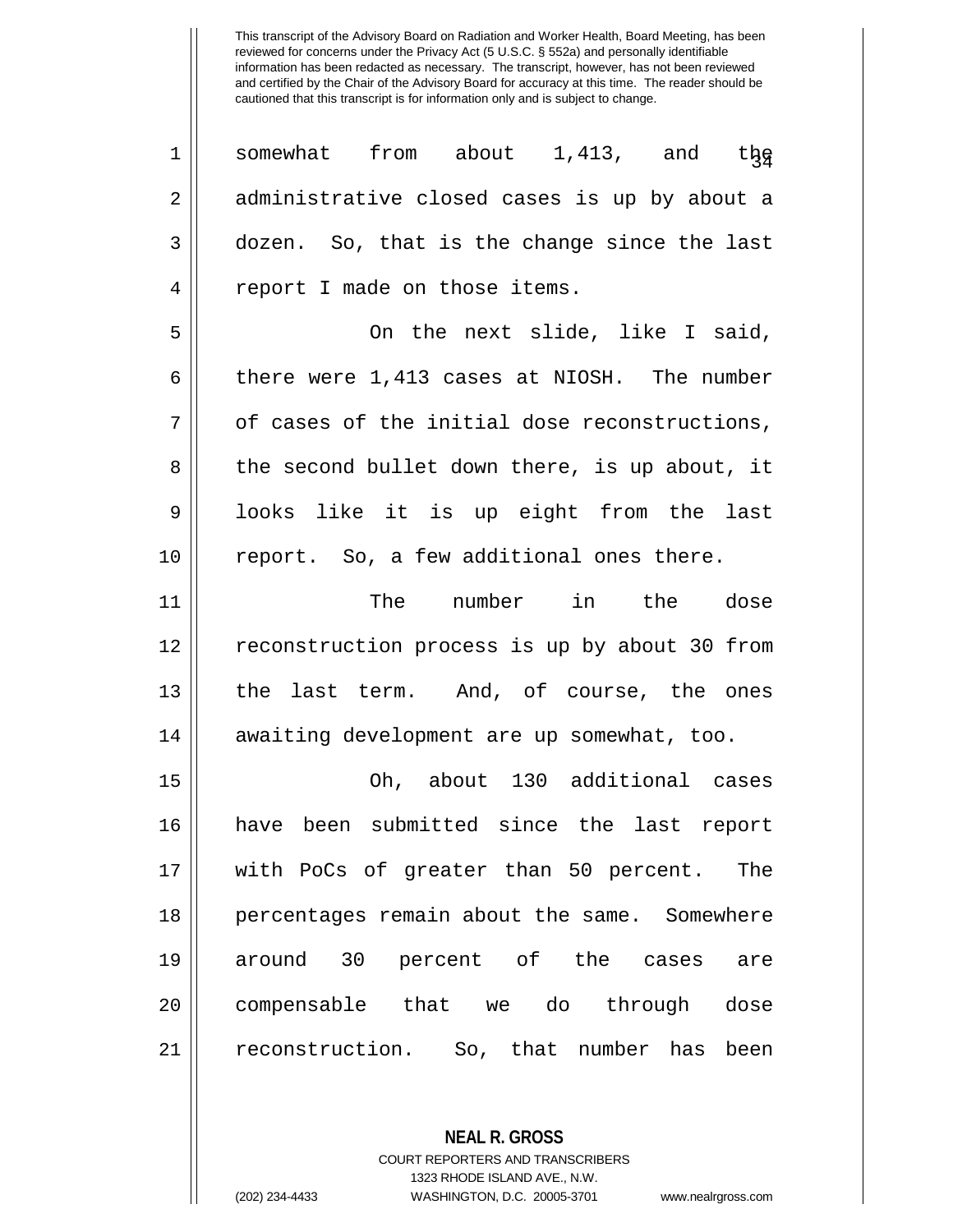$1 ||$  pretty steady. It is down a little bit from  $2 \parallel$  a few years ago. It is in the low thirties 3 || now. It is down to about 30 or even dipping 4 || a little below 30.

 We attribute that to the larger 6 || number of SECs that are in place now and more cases being paid through the SEC process and 8|| don't come over to us for dose reconstruction. And the SEC cancers include the ones that are most likely compensated by dose reconstruction.

 This is our chart of submittals versus production, updated for another 14 quarter from last time. It looks pretty much 15 || the same as last time. You can see we have been pretty steadily around -- these are quarterly numbers. So, the input stays around 600 pretty steadily for the past 19 || several years, actually.

20 And going through status, the 21 first 5,000 claims, there are some small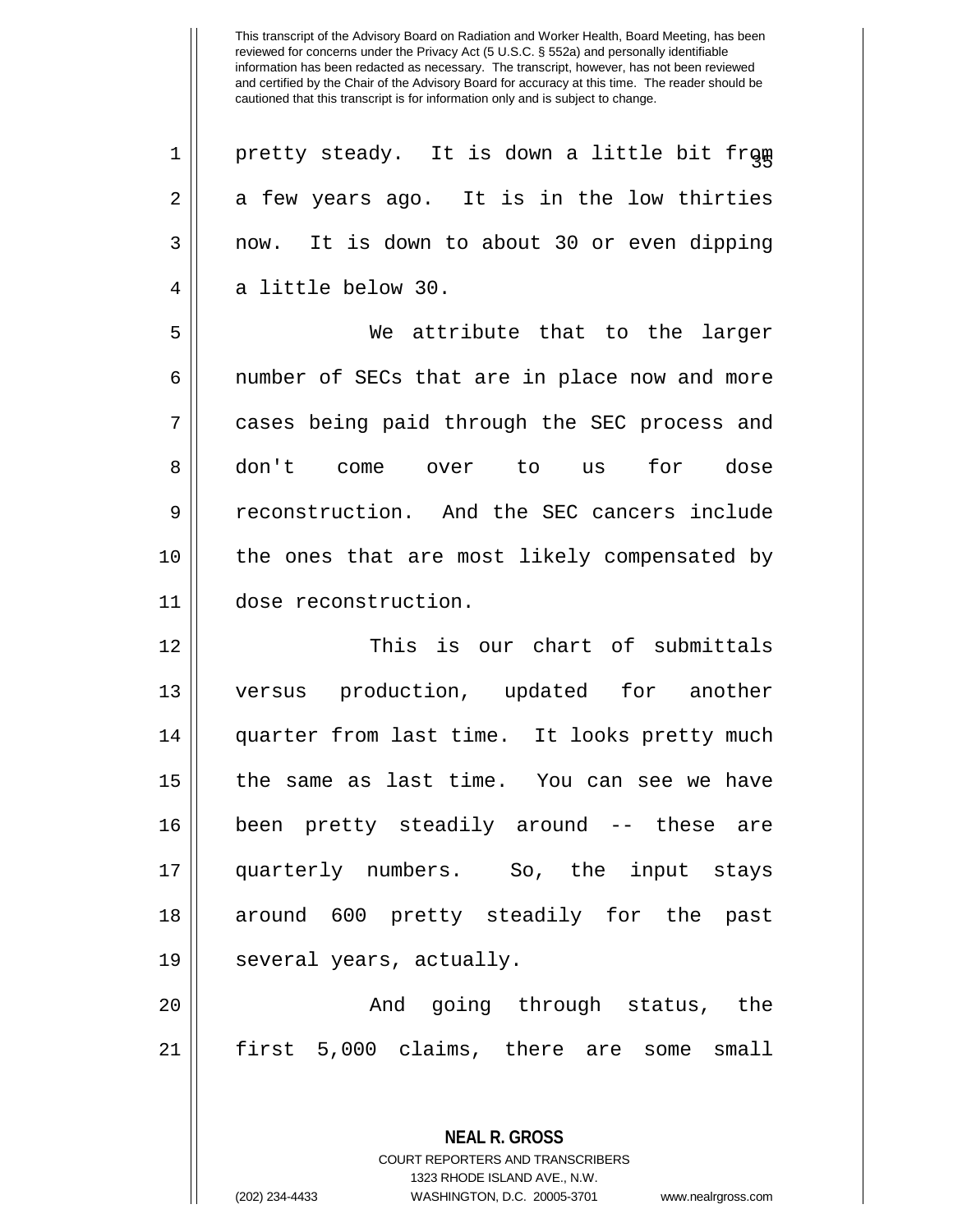| $\mathbf 1$    | adjustments here. These cases that are being  |
|----------------|-----------------------------------------------|
| $\overline{2}$ | in the dose reconstruction process down       |
| $\mathfrak{Z}$ | there, the claims at NIOSH, these are cases,  |
| 4              | in the first 5,000 these are cases that are   |
| 5              | reworks or have been reinstated within the    |
| $\sigma$       | past year. Reinstated within the past year    |
| 7              | would be cases that were pulled for some      |
| 8              | reason or have come back to us for<br>some    |
| 9              | reason within the past year. The reworks are  |
| 10             | cases where usually the claimant gets an      |
| 11             | additional cancer. And so, the case is sent   |
| 12             | to us for rework. That is usually why we get  |
| 13             | a rework.                                     |
| 14             | same is true for the first<br>The             |
| 15             | 10,000 cases. You have the same kinds of      |
| 16             | categories. The initial cases that would      |
| 17             | come in were cases that were CLL cases. You   |
| 18             | know, the fact that we are doing the initial  |
| 19             | dose reconstruction on those is these were    |
| 20             | CLL cases that DOL erroneously referred to us |
| 21             | originally. At the beginning of the program,  |

**NEAL R. GROSS** COURT REPORTERS AND TRANSCRIBERS 1323 RHODE ISLAND AVE., N.W.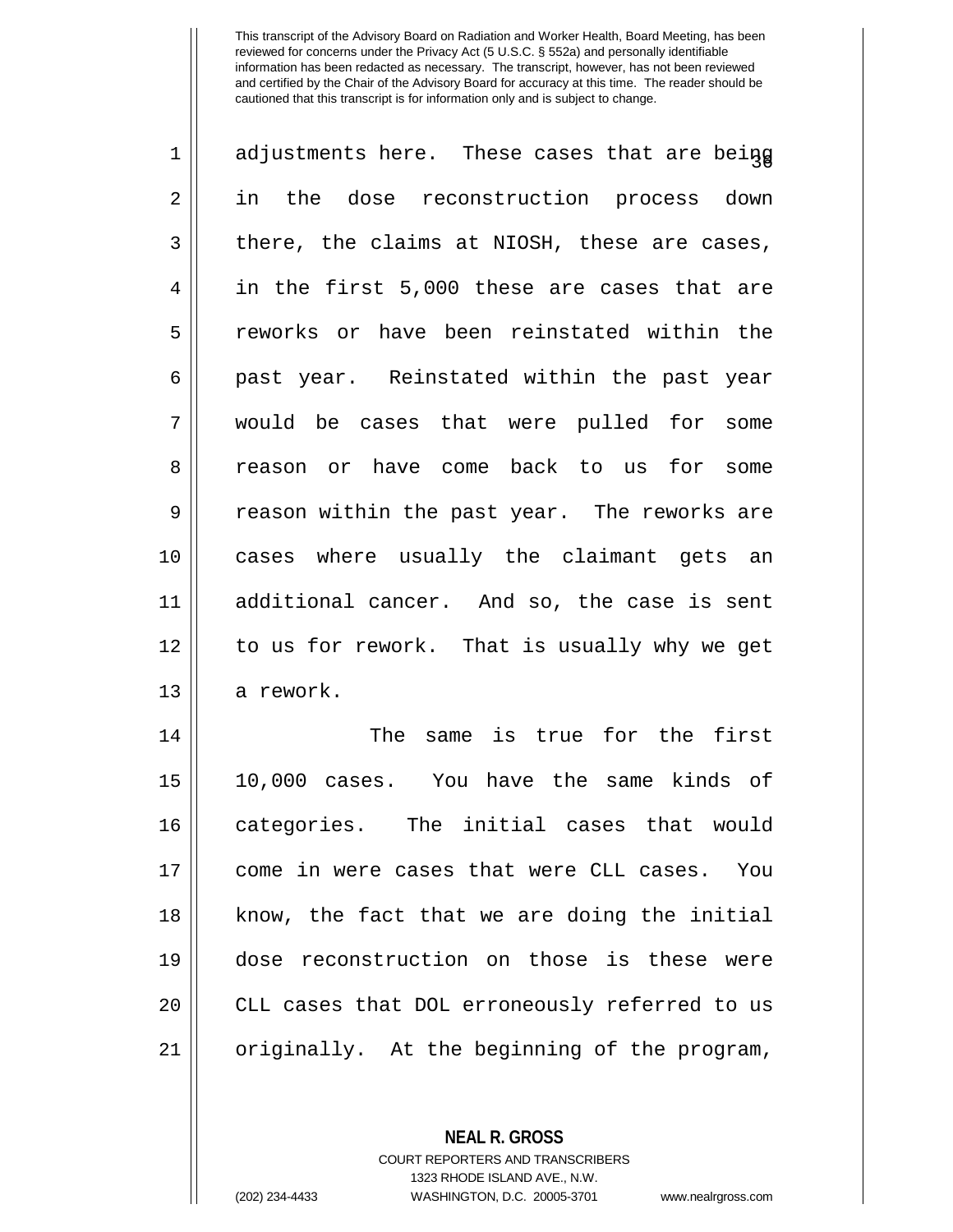| $\mathbf 1$ | there were a number of cases that were CLL    |
|-------------|-----------------------------------------------|
| 2           | cancers only. CLL wasn't covered at the       |
| 3           | time, but it took DOL a little while to pick  |
| 4           | up on that. So, they referred us a number of  |
| 5           | CLL cases early on that they then pulled, and |
| 6           | then, these have been recently reinstated     |
| 7           | with the rule change. And so, we are working  |
| 8           | through that.                                 |
| 9           | The CLL process involves sort of              |
| 10          | a site-by-site revision of the site dose      |
| 11          | reconstruction tools, and the CLL model is a  |
| 12          | fairly complicated calculational model. So,   |
| 13          | it takes a while to build the modules into    |
| 14          | those tools that will accommodate the CLL     |
| 15          | dose reconstruction process. And so, we are   |
| 16          | working through that.                         |
| 17          | We have gotten through most of                |
| 18          | the sites. We are down to the cases now       |
| 19          | where any particular change is going to only  |
| 20          | address a handful, you know, maybe two or     |
| 21          | three or five CLL cases. And so, the          |

**NEAL R. GROSS** COURT REPORTERS AND TRANSCRIBERS 1323 RHODE ISLAND AVE., N.W.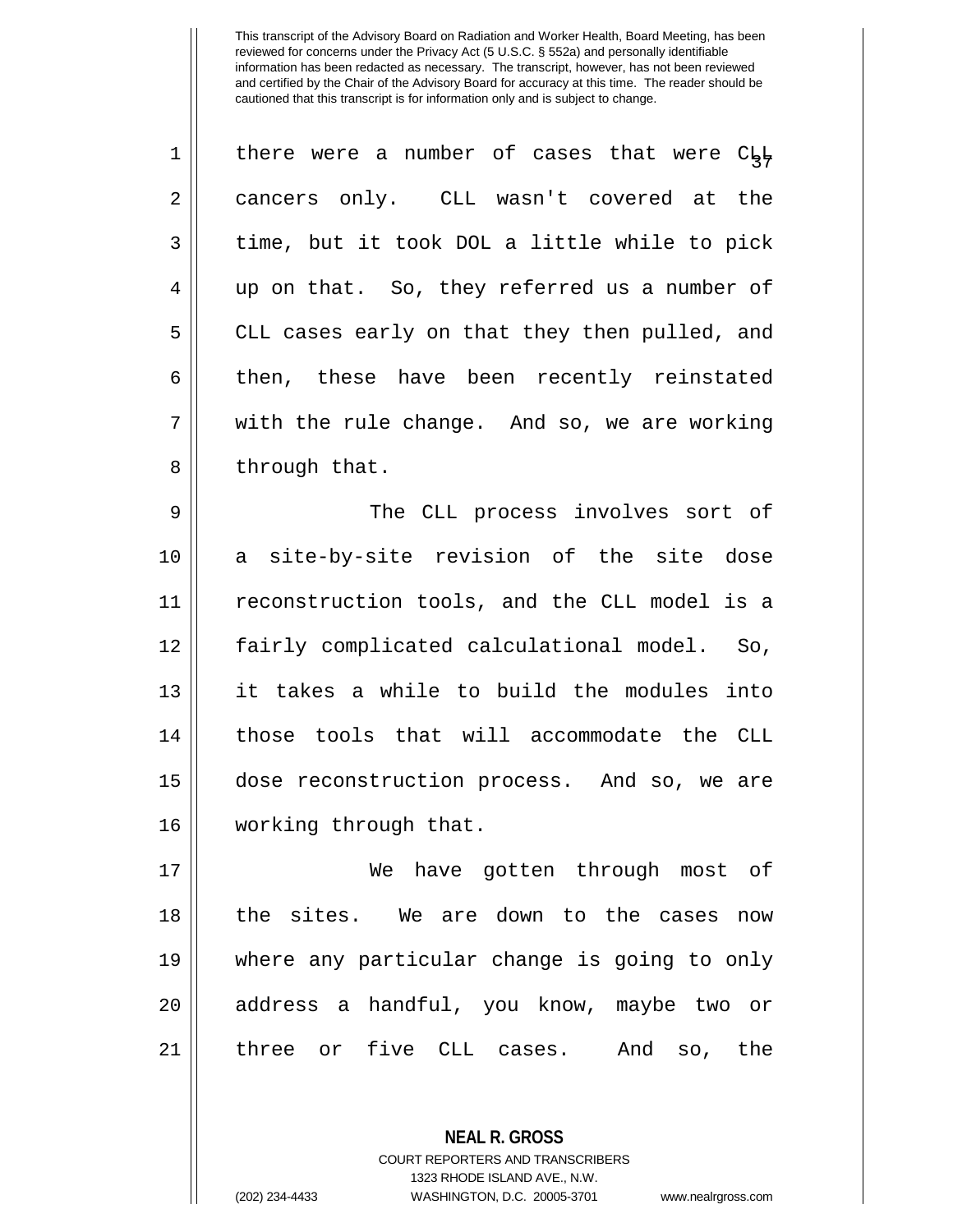| $\mathbf 1$    | progress in terms of wrapping up the end, the |
|----------------|-----------------------------------------------|
| $\overline{2}$ | tail of the CLL cases, is somewhat slower     |
| 3              | than when we had the original body, when we   |
| $\overline{4}$ | could pick a large site and, by getting a CLL |
| 5              | tool in place for that site, you could move a |
| б              | lot of cases into the doable category. All    |
| 7              | those big chunks have been moved. So, now we  |
| 8              | are down to moving the small chunks. But,     |
| 9              | unfortunately, the amount of work needed to   |
| 10             | build that module into the tool doesn't go    |
| 11             | down much just because you have fewer claims. |
| 12             | So, the end of the tail as a usual takes      |
| 13             | more effort and kind of drags out a little    |
| 14             | bit.                                          |
| 15             | DOE's response to exposure                    |
| 16             | requests, it is a little unfortunate that     |
| 17             | they are not here to take credit for this.    |
| 18             | This shows considerable improvement since the |
| 19             | last report. The last report, the number of   |
| 20             | outstanding requests was 373. So, they are    |
| 21             | down by 150 on the total number of            |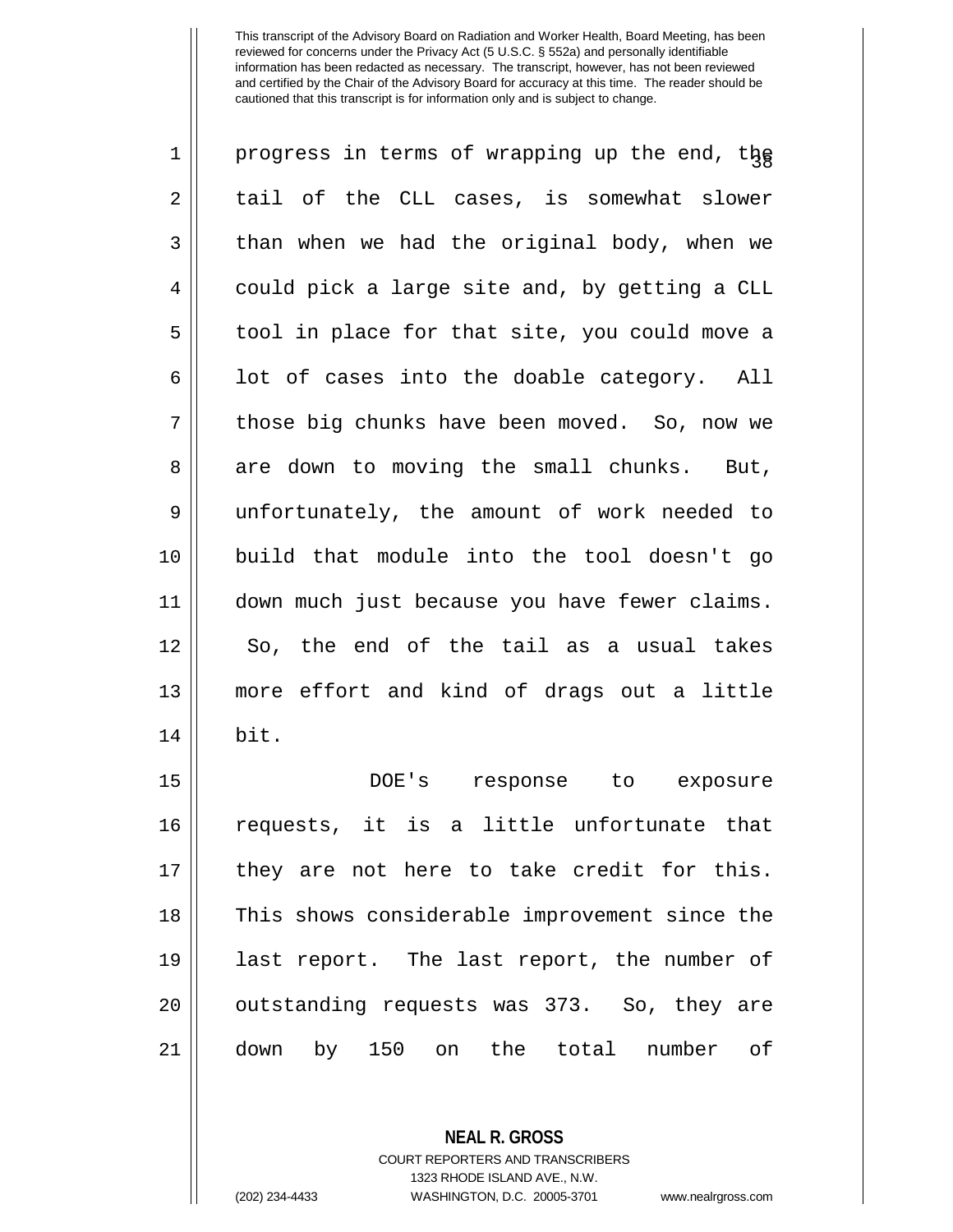$1 \parallel$  outstanding claim requests, and the 2 || outstanding requests greater than 60 days at  $3 \parallel$  the last report was 73. So, they are down by  $4 \parallel 30$  in that category. So, it shows a marked 5 | improvement.

6 And I think it is based on some 7 real emphasis from DOE headquarters to the 8 ODE sites, and then a couple of DOE sites 9 || that have been kind of recalcitrant, have 10 been kind of slow responders and had the 11 backlog, both of the old ones and large 12 numbers, working through those claims. So, 13 it is attention by a couple of sites that 14 || really I think is the big improvement in 15 that. Most of the sites have continued to 16 click along pretty steadily and provide 17 || pretty good response.

 It could very well also be some improvement in terms of the total outstanding requests by the use of electronic data transfer, a process that DOE has built to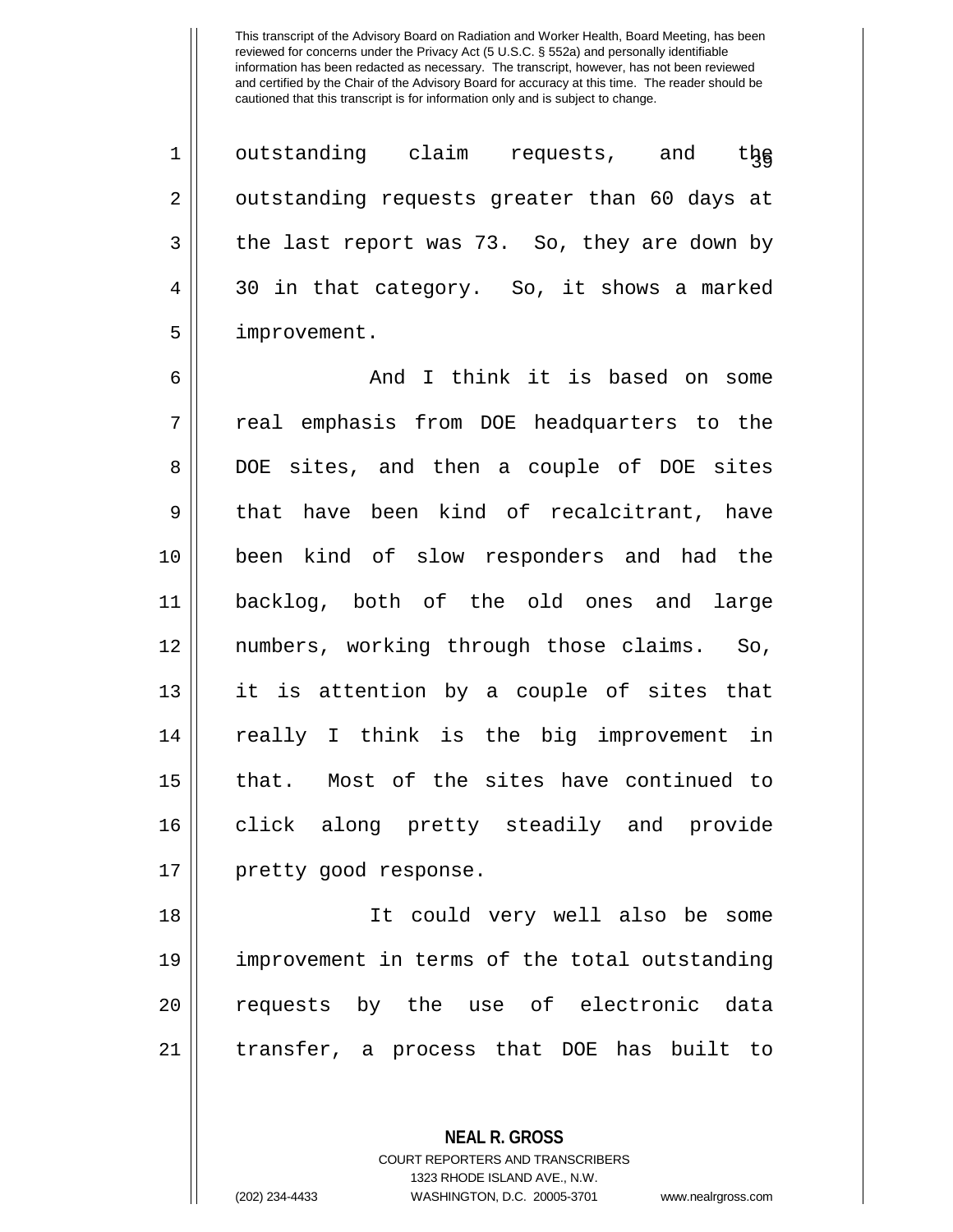$1 \parallel$  facilitate the secure movement of electronig 2 records between DOE facilities and us and 3 between DOE facilities and the DOL district 4 | offices and DOL headquarters.

5 That system, which is called SERT 6 for Secure Electronic Records Transfer 7 || system, has been in place. And rather than 8 || now getting a paper report, paper exposure 9 history, or a CD with electronic exposure 10 history on it, electronic history is just 11 loaded onto a computer on their end. That 12 computer talks to our computer, and then, we 13 || can download those records.

14 || The system has a tracking system. 15 || So, it keeps track of requests that are 16 || outstanding and responses, replies that come 17 back. So, it has really improved the process 18 || of response. I think that probably has to do 19 with that decrease in the number of 20 || outstanding requests as well.

21 Now, of course, no good deed goes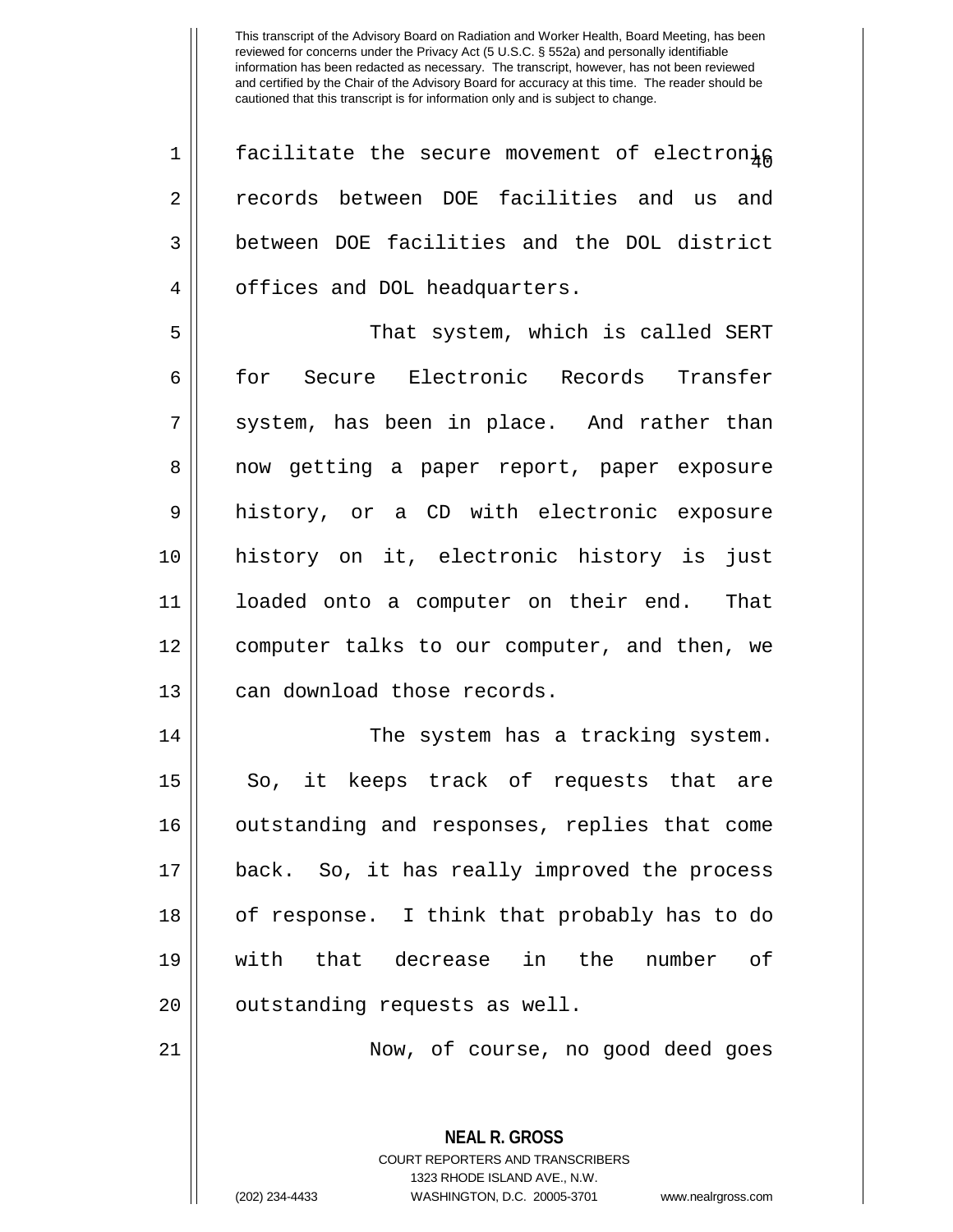| $\mathbf 1$    | unpunished. And because of that, there was    |
|----------------|-----------------------------------------------|
| $\overline{2}$ | some ramification on a couple of our          |
| $\mathbf{3}$   | employees because of a cybersecurity issue at |
| $\overline{4}$ | DOE. This occurred earlier in the year.       |
| 5              | Some of you may have heard about this. Some   |
| 6              | of you may have gotten a letter about this.   |
| 7              | I don't know. It depends on whether you ever  |
| 8              | worked with DOE headquarters.                 |
| 9              | There was a hacking into the DOE              |
| 10             | essentially personnel system. The hackers     |
| 11             | got in through -- I don't know how things     |
| 12             | work, but they hacked in through a public-    |
| 13             | facing website of DOE, not the EEOICPA        |
| 14             | website, but a different one.                 |
| 15             | And so, because of that, personal             |
| 16             | information for a large number of DOE         |
| 17             | employees was compromised. And<br>the         |
| 18             | authorized users on this SERT system had to   |
| 19             | provide certain personal information to DOE   |
| 20             | to be authorized to use their system.         |
| 21             | Essentially, it authorizes them as users on   |

COURT REPORTERS AND TRANSCRIBERS 1323 RHODE ISLAND AVE., N.W.

**NEAL R. GROSS**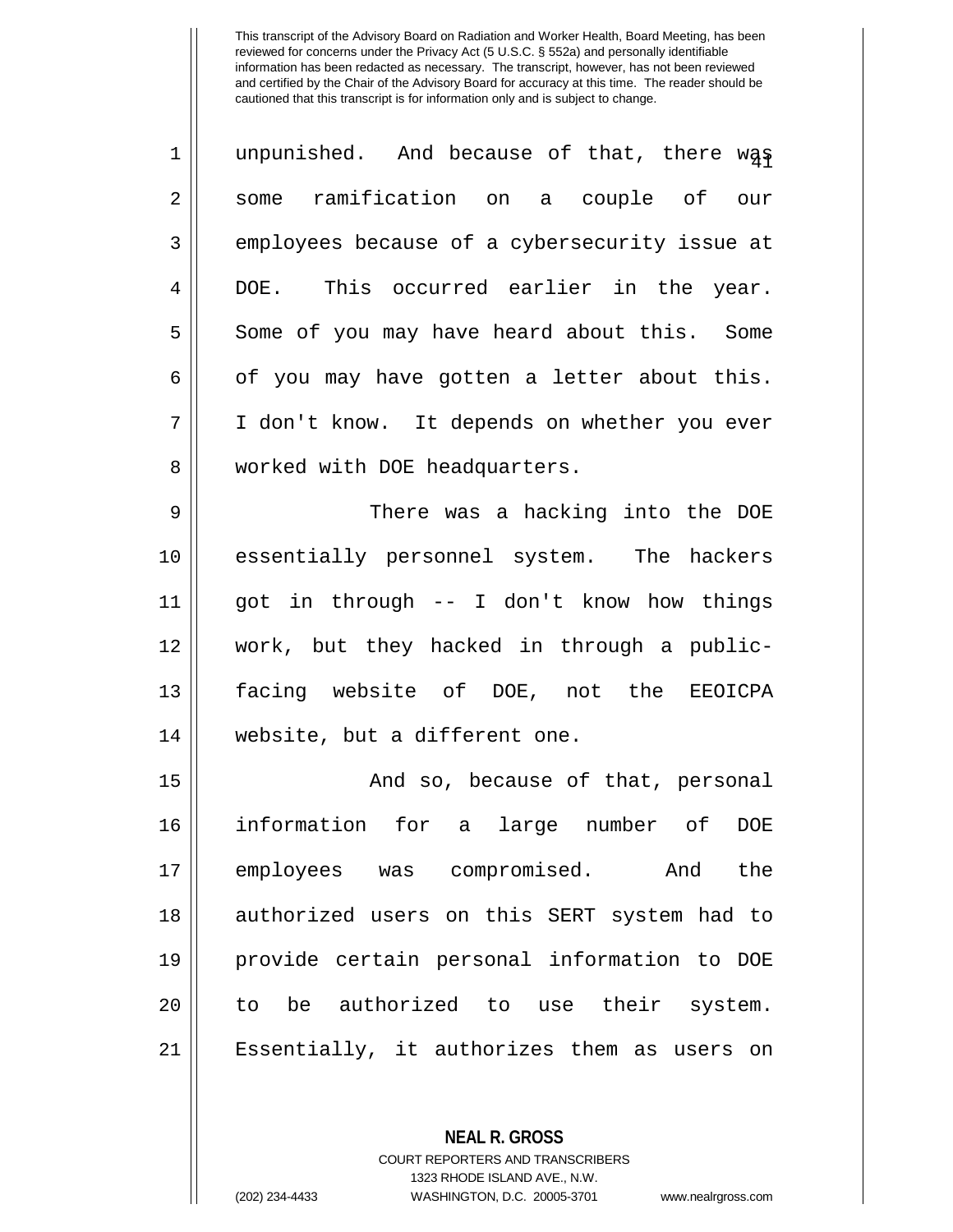1 || the computers, the DOE computer system<sub>2</sub> 2 || because the SERT runs on a DOE computer  $3 \parallel$  system.

4 || Because of that, the personal 5 || information of this -- you know, there were 6 || like three NIOSH employees who had access. 7 || Their information was compromised, and I 8 || would remember about somewhere between eight 9 and a dozen DOL employees were in the same 10 situation. So, that caused a bit of a flap.

 That same cybersecurity issue at DOE has led to some intermittent issues with 13 || the DOE's EEOICPA public-facing website and 14 || the find facilities website. So, if you have been trying to use those websites in the past few months, you may have encountered times when they were not available because, there 18 || again, they have kind of been up. They were down for a while, and then, they were put back up, but there have still been some 21 || intermittent usage issues there, as they are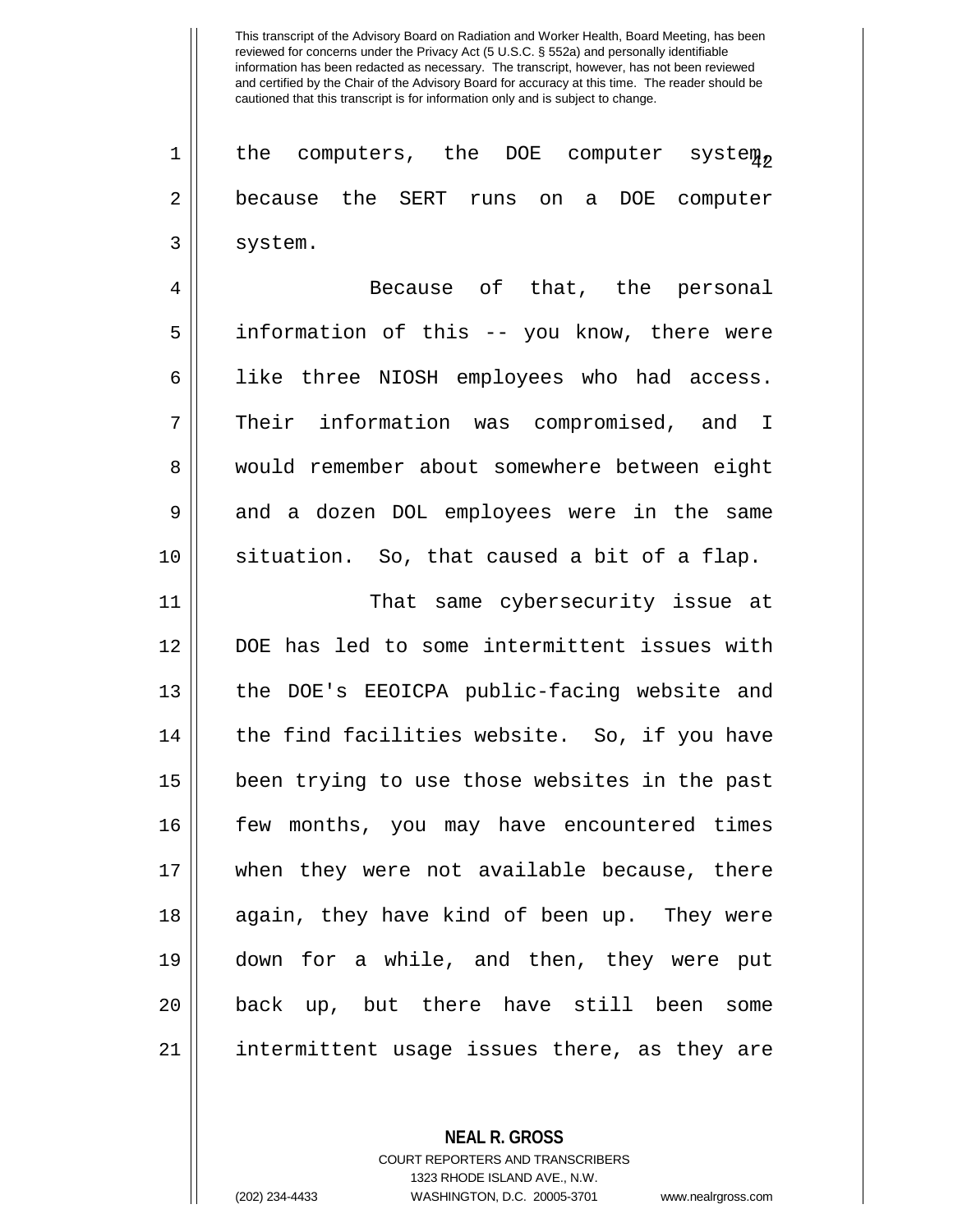This transcript of the Advisory Board on Radiation and Worker Health, Board Meeting, has been reviewed for concerns under the Privacy Act (5 U.S.C. § 552a) and personally identifiable information has been redacted as necessary. The transcript, however, has not been reviewed and certified by the Chair of the Advisory Board for accuracy at this time. The reader should be cautioned that this transcript is for information only and is subject to change.  $1 ||$  trying that. As I understand it, they a $q_{\xi}$ 2 moving it to new hardware to improve its 3 | security. 4 | So, because of the security issue 5 || with the DOE website and the intermittent 6 availability -- excuse me. I guess my time 7 is about up. 8 CHAIRMAN MELIUS: You've got two  $9 \parallel$  hours, so. 10 MR. HINNEFELD: Yes. I am going 11 to have to do something besides talk. I 12 don't have any idea what that would be. 13 Because of the intermittent 14 availability of the DOE find facility 15 website, we have placed a PDF version of the 16 information on the website. You know, DOE 17 provided that to us, and we have placed it on 18 || our website with a link. You know, you can  $19$  | qo to our website. I think it is maybe under 20 || the covered facilities button and there would 21 be a link to a PDF that shows the information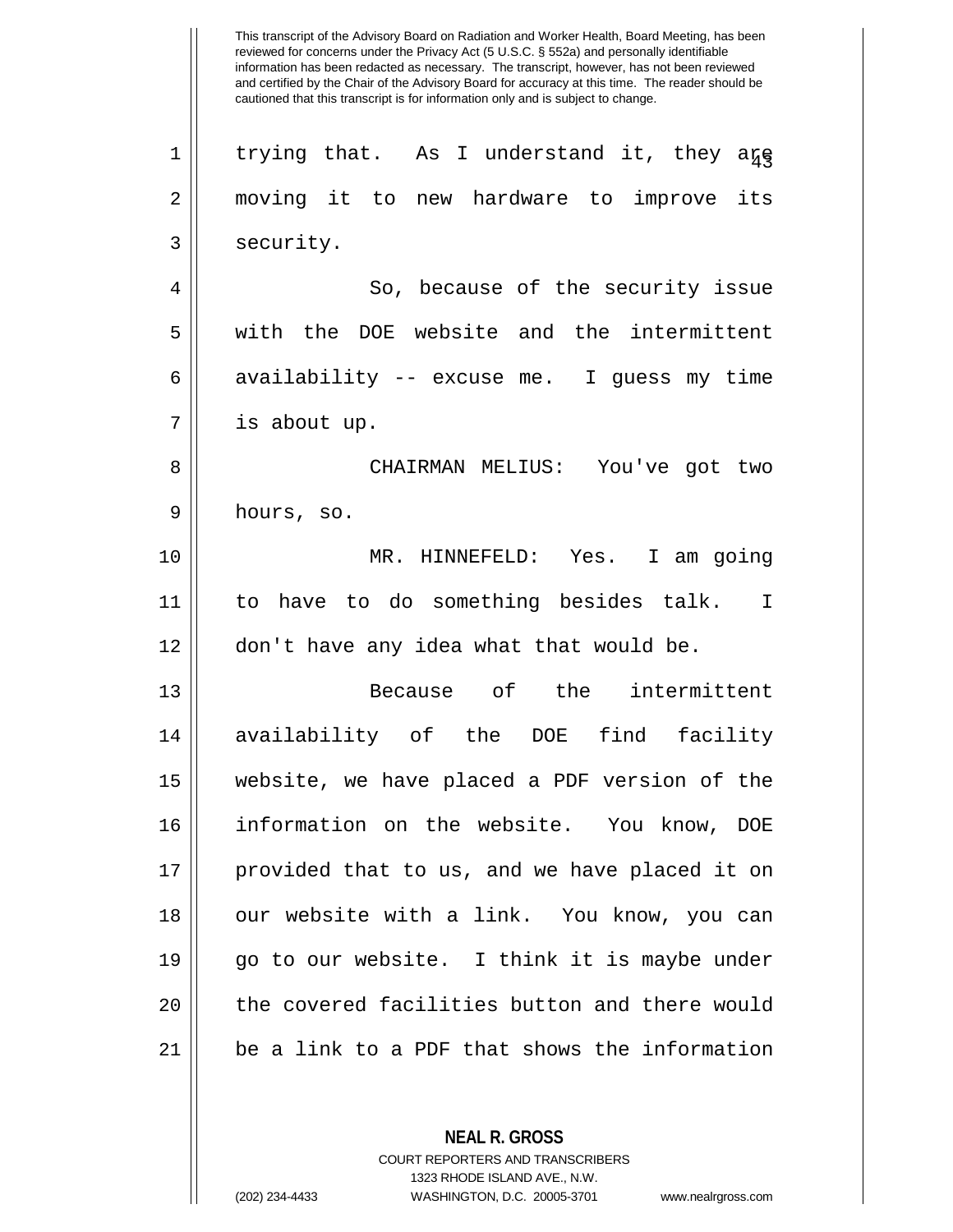$1 \parallel$  on covered facilities. I believe it  $\frac{1}{4}$ 2 || searchable, OCR. So, you can bring it up as 3 a PDF file, search it for the site you're 4 interested in, and you can see the 5 information on the DOE covered facilities 6 website from that PDF file.

 Like I said, we checked a week or  $8 \parallel$  so ago, and we got on the website just fine. We checked a couple of days later; we couldn't get on. So, they are still having some intermittent things going on there, I think because of they're moving hardware, as 13 || I understand it. So, that is another issue | that we ran into this summer.

 The rest of the statistics I guess I had better not talk about since I can't talk anymore. That is very small 18 || change. I think Bomber will give additional information about the SECs later on anyway. And I think that is all I have  $21$  here.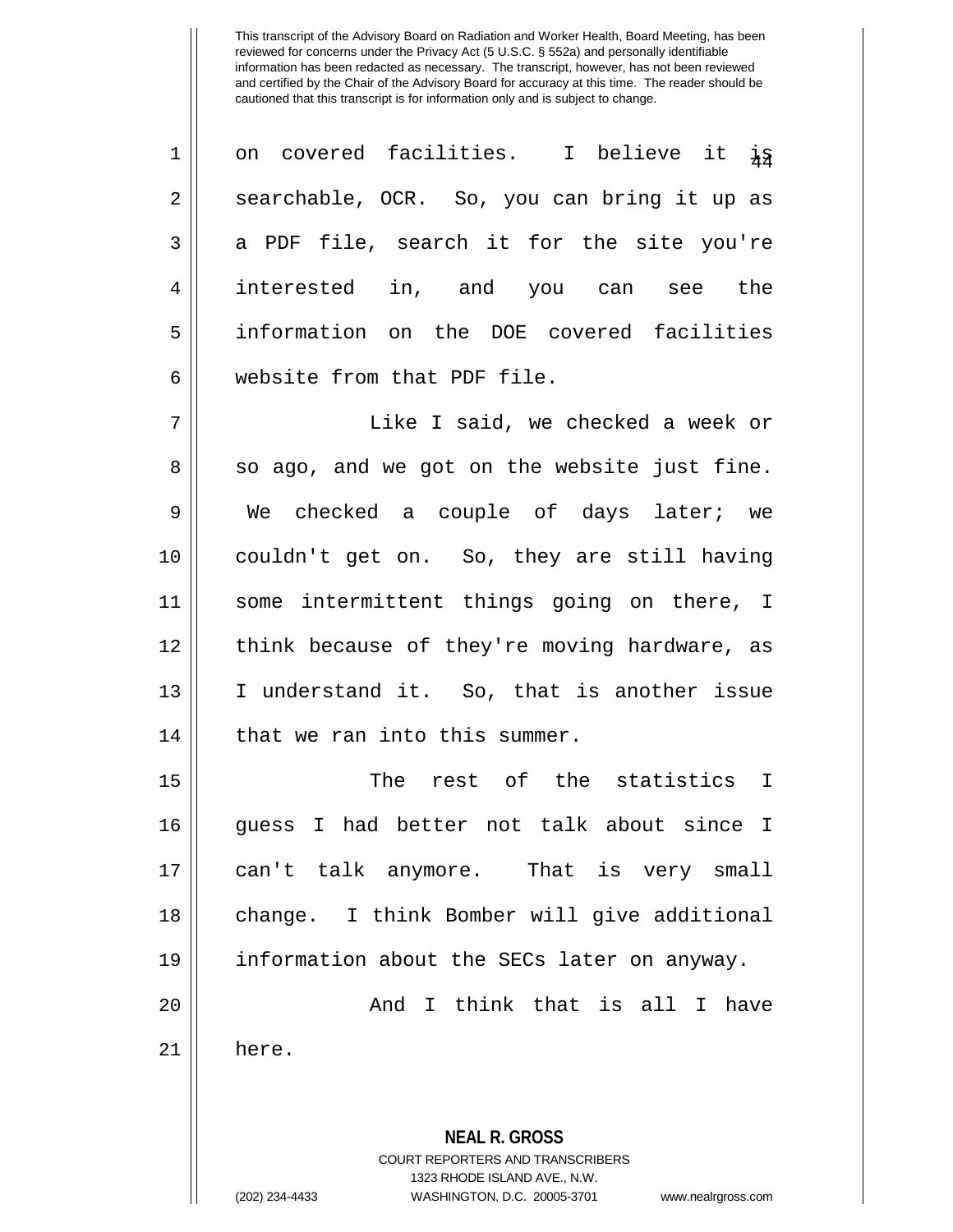This transcript of the Advisory Board on Radiation and Worker Health, Board Meeting, has been reviewed for concerns under the Privacy Act (5 U.S.C. § 552a) and personally identifiable information has been redacted as necessary. The transcript, however, has not been reviewed and certified by the Chair of the Advisory Board for accuracy at this time. The reader should be cautioned that this transcript is for information only and is subject to change. **NEAL R. GROSS** COURT REPORTERS AND TRANSCRIBERS 1323 RHODE ISLAND AVE., N.W. (202) 234-4433 WASHINGTON, D.C. 20005-3701 www.nealrgross.com  $\begin{array}{ccc} \hbox{\small\it 1}\end{array}$   $\begin{array}{ccc} \hbox{\small\it 1}\end{array}$   $\begin{array}{ccc} \hbox{\small\it 1}\end{array}$   $\begin{array}{ccc} \hbox{\small \it 1}\end{array}$   $\begin{array}{ccc} \hbox{\small \it 1}\end{array}$   $\begin{array}{ccc} \hbox{\small \it 1}\end{array}$   $\begin{array}{ccc} \hbox{\small \it 1}\end{array}$   $\begin{array}{ccc} \hbox{\small \it 1}\end{array}$ 2 | wonder if this going to work. I am afraid 3 that will close me all the way out of 4 | LiveMeeting. 5 I don't have anything else to 6 || talk about. So, if anybody has any 7 questions, I will be glad to answer them. 8 || I am just trying to figure out 9 the hardware. I knew we would be in trouble 10 when I started being tech support at these 11 meetings. 12 CHAIRMAN MELIUS: I thought that 13 || was LaVon on that. 14 MR. HINNEFELD: He'll get it  $15$  || after this week, that's for sure. 16 CHAIRMAN MELIUS: Now we've got 17 music. 18 MR. HINNEFELD: I hope no one is 19 | expecting me to dance. 20 CHAIRMAN MELIUS: Okay. Does 21 || anybody have questions for Stu before he does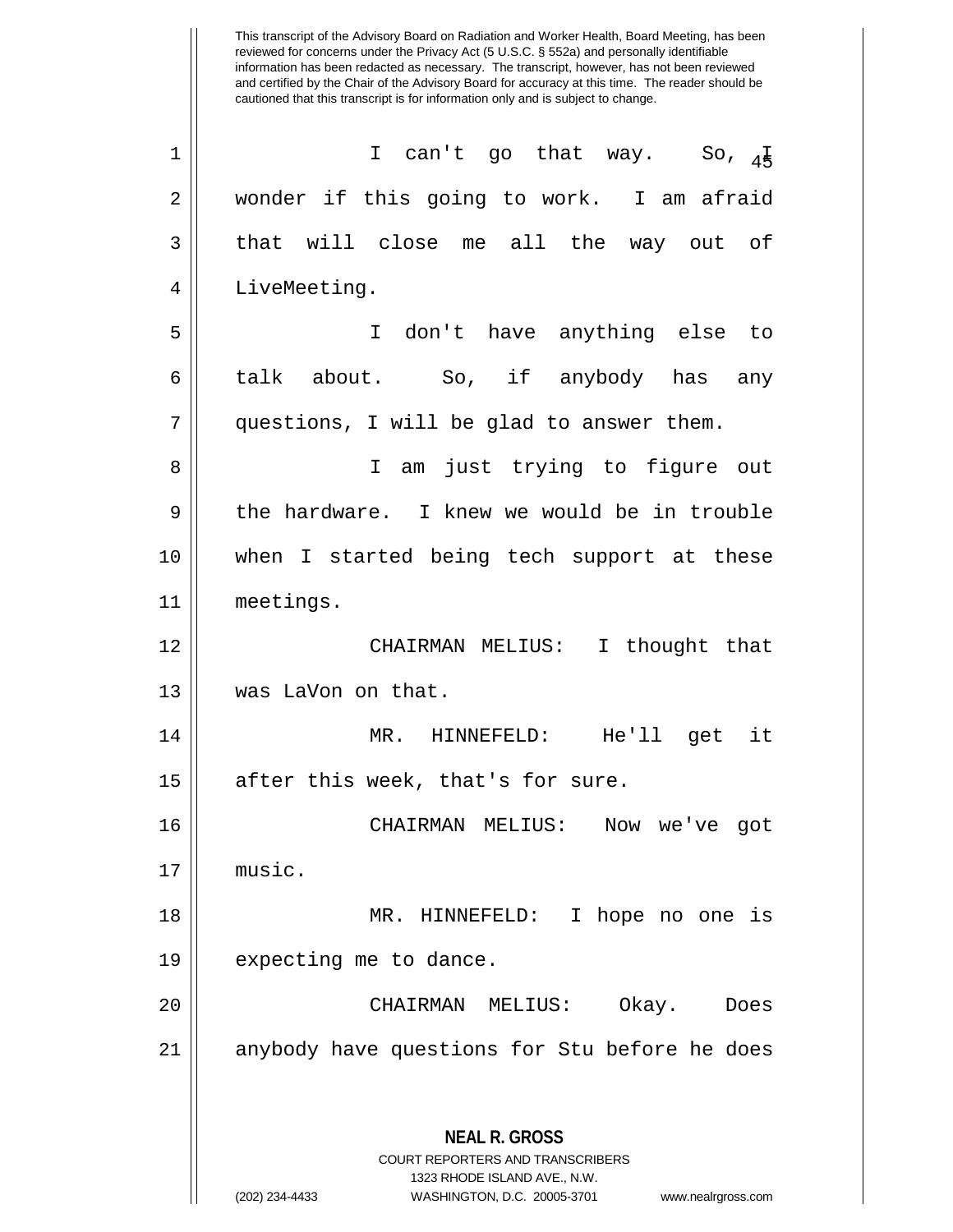This transcript of the Advisory Board on Radiation and Worker Health, Board Meeting, has been reviewed for concerns under the Privacy Act (5 U.S.C. § 552a) and personally identifiable information has been redacted as necessary. The transcript, however, has not been reviewed and certified by the Chair of the Advisory Board for accuracy at this time. The reader should be cautioned that this transcript is for information only and is subject to change.  $1 \parallel$  more damage to the computer?  $46$ 2 || (No response.) 3 I do. I have raised this issue. 4 I would like to get input from other Board 5 Members on it. 6 I am a little concerned about the 7 PNNL facility designation that is sort of 8 || being done, that is sort of being added to  $9 \parallel$  the SEC without ever being reviewed by the 10 Board. And it is not a situation we have 11 necessarily encountered before. We have 12 encountered where years have been added to a 13 || facility designation, additional years. 14 Usually, that is after we have taken action 15 || and comes back. When it is in the process, 16 we do it all as one. 17 || But in this case we have a site 18 that has sort of been folded into another 19 || site. We originally took action on that site 20 under its old designation, Hanford. 21 || Suddenly, there's a whole bunch of new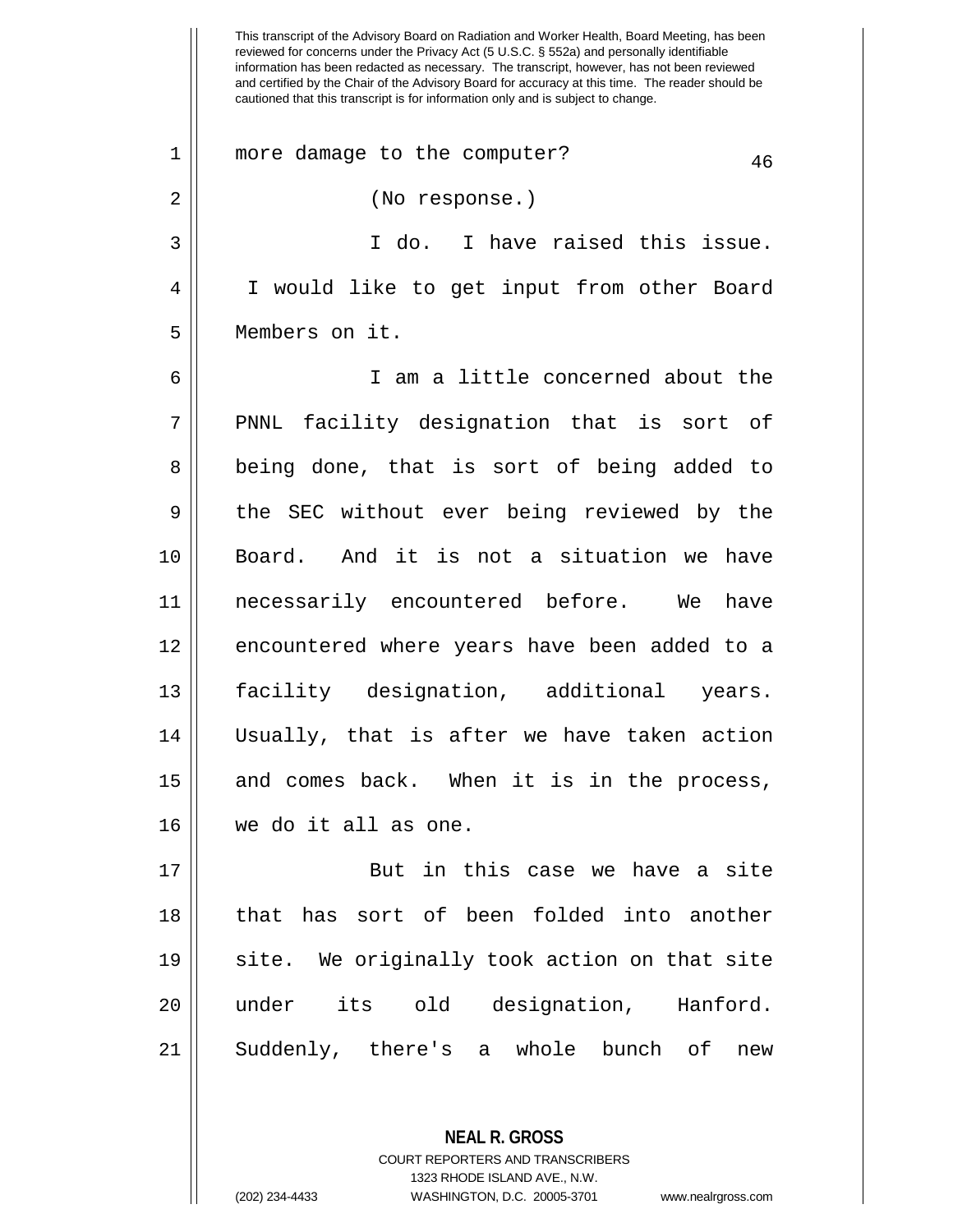1 || employees that come in. And while I suspect 2 || that the steps that have been taken to 3 || essentially just fold them into the Hanford 4 SECs, and so forth, is appropriate, I don't 5 || think this has ever been reviewed by the 6 || Board or the Work Group. 7 I raised this issue earlier and 8 | didn't know if someone would -- trying to 9 interest somebody into going back into the 10 transcripts or earlier records and reports 11 || and seeing what we had determined there. 12 || But somehow it seems to me we are 13 || skipping a step here. Our attorney isn't 14 || here, and our attorney wasn't involved when I 15 raised this issue before. And I guess I 16 would like to get some feedback on it. Then 17 || I also have a suggestion. 18 MR. HINNEFELD: Well, yes, I know 19 we really didn't, I don't think we talked 20 about it very much. But much of the work 21 || that was the basis for the Class was, in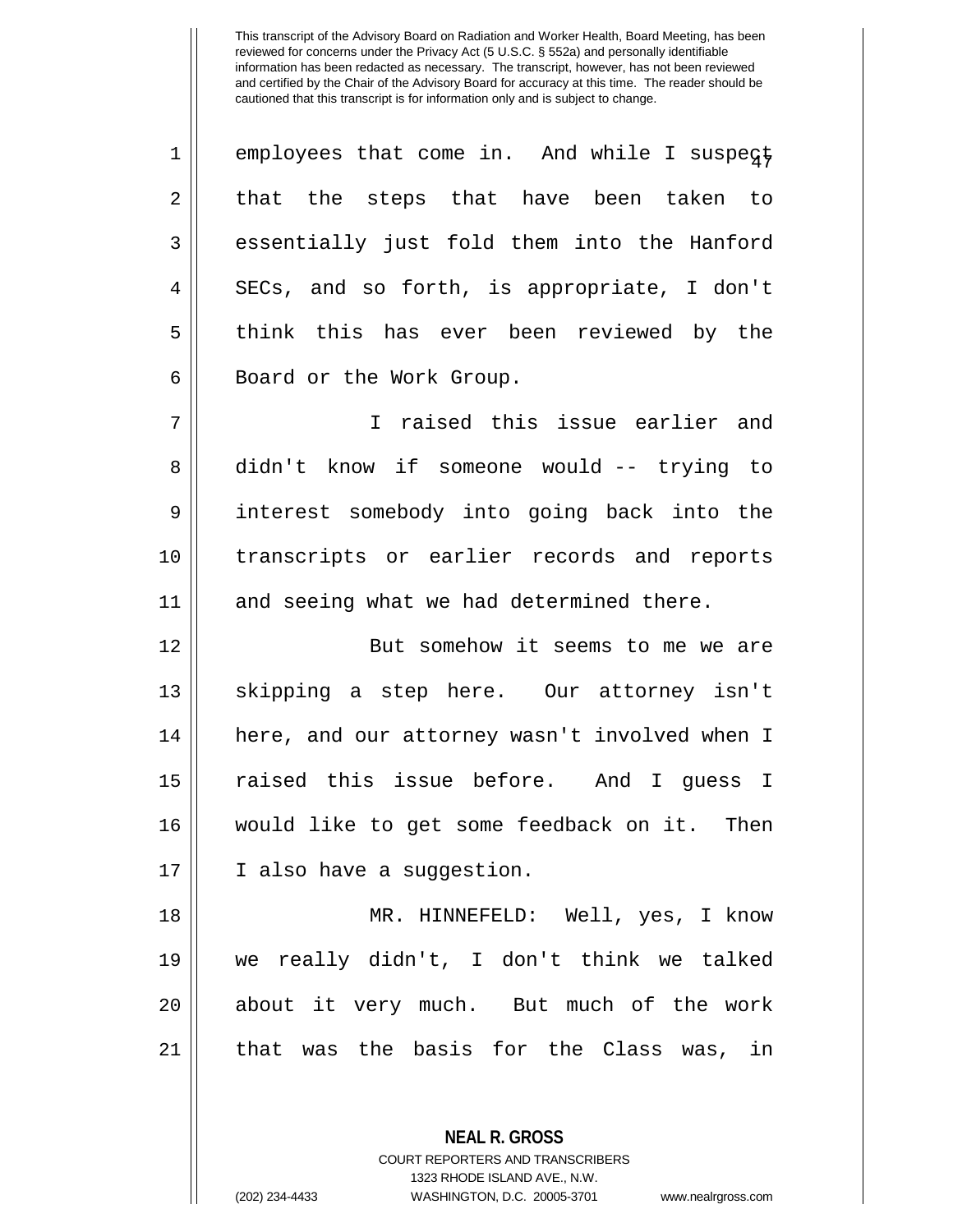1 || fact, done by PNNL. We know the work that 2 was the basis for the most recent extension  $3 \parallel$  of the Class through `83 was, in fact, PNNL 4 Work on the Hanford reservation. 5 CHAIRMAN MELIUS: Right. 6 MR. HINNEFELD: And so, from that 7 || standpoint, that gives us a sense of comfort 8 ll that what we have done conforms with the 9 evidence in front of us. 10 CHAIRMAN MELIUS: Yes. 11 MR. HINNEFELD: Now I don't know 12 that that was explicitly described. I can't 13 remember the transcripts. We would have to 14 || qo back and look. Sam did a lot of this 15 || research. So, I am looking to Sam. 16 CHAIRMAN MELIUS: Yes, and there 17 are earlier Work Groups, earlier SEC Class 18 designations where I think it was maybe less 19 evident. I recall it during the more recent 20 || extension of the Class, but not earlier. But 21 earlier was also a long time ago, and I'm not

> COURT REPORTERS AND TRANSCRIBERS 1323 RHODE ISLAND AVE., N.W.

**NEAL R. GROSS**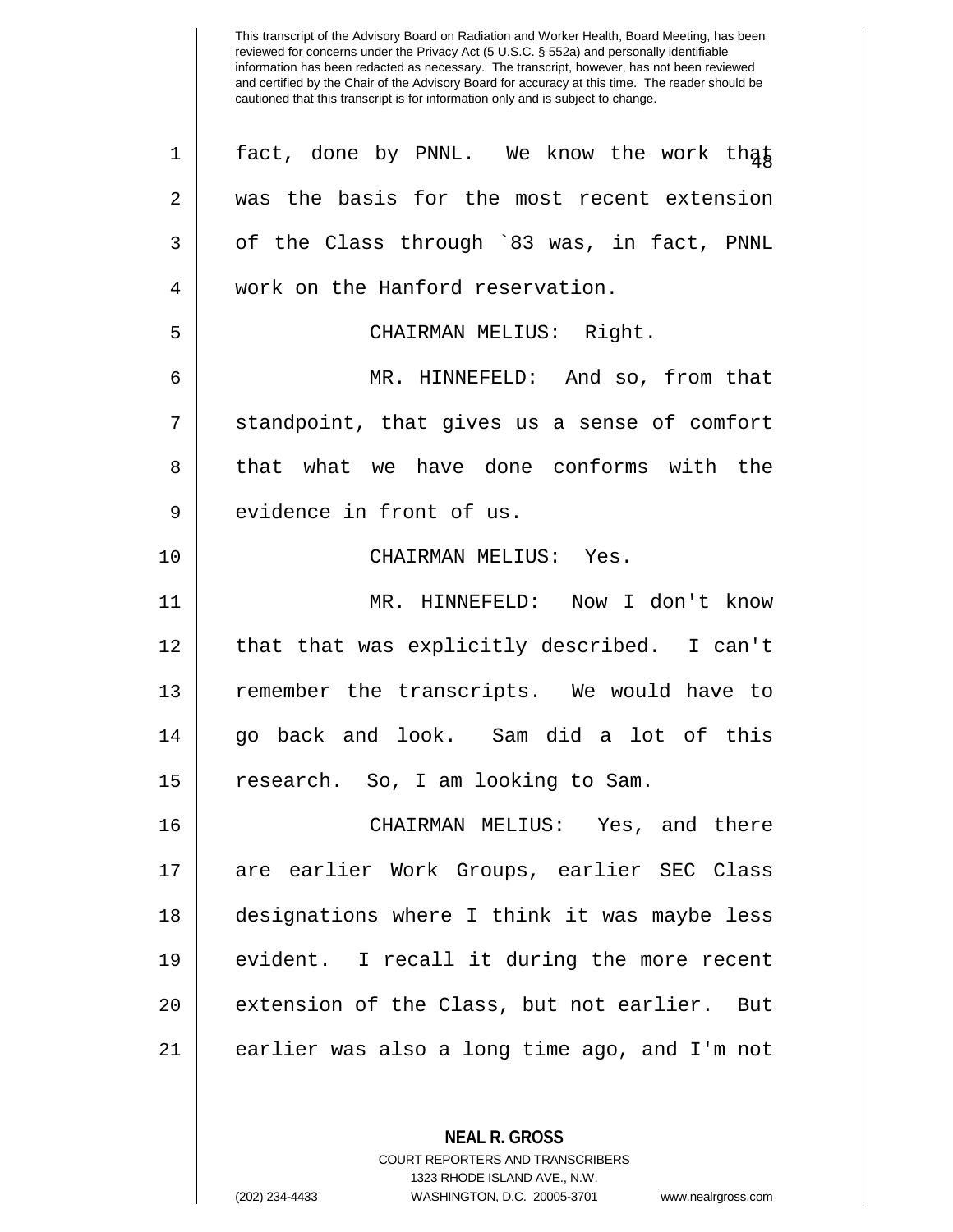This transcript of the Advisory Board on Radiation and Worker Health, Board Meeting, has been reviewed for concerns under the Privacy Act (5 U.S.C. § 552a) and personally identifiable information has been redacted as necessary. The transcript, however, has not been reviewed and certified by the Chair of the Advisory Board for accuracy at this time. The reader should be cautioned that this transcript is for information only and is subject to change. **NEAL R. GROSS**  $1 \parallel$  sure I remember --  $49$ 2 MR. HINNEFELD: Yes. 3 CHAIRMAN MELIUS: -- everything 4 we talked about. And we always knew it was  $5 \parallel$  sort of up in the air as to how PNNL would be 6 handled. 7 But I don't know if Dr. Ziemer or 8 ll others have comments. 9 MEMBER ZIEMER: Well, I don't 10 recall myself. I was going to ask if LaVon 11 Rutherford or one of the other staff members 12 may remember whether the Evaluation Report 13 for the SEC explicitly included the PNNL 14 component. Does anyone recall? 15 MR. HINNEFELD: Yes, I think we 16 didn't include the language because the 17 facilities, the PNNL facilities, up until 18 2004, are on Hanford. So, the error in our 19 minds all along has been that there was a 20 || site designated that was considered separate 21 from Hanford until 2004, which really wasn't.

> COURT REPORTERS AND TRANSCRIBERS 1323 RHODE ISLAND AVE., N.W.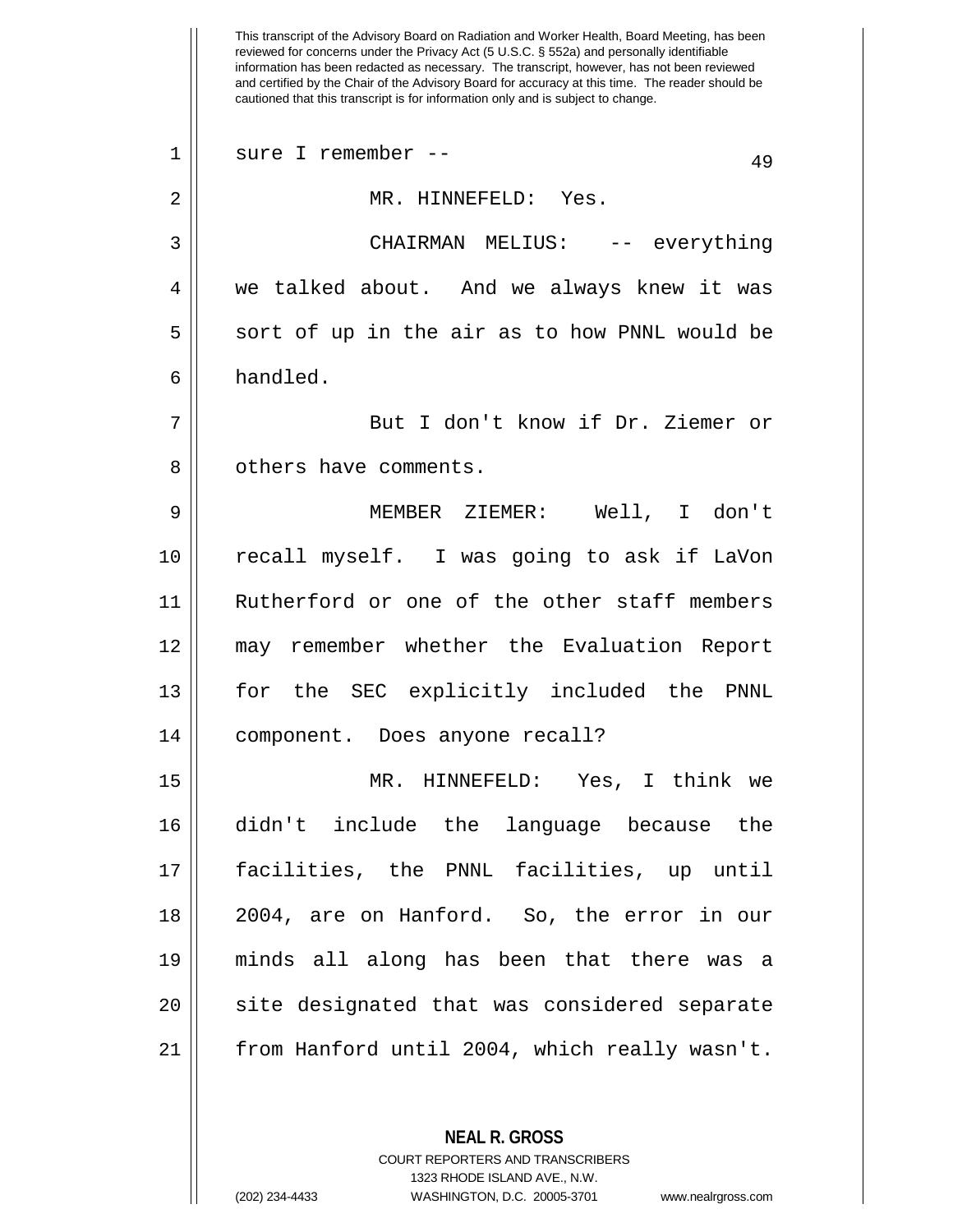$1 ||$  And so, all the work that was being dong 2 during these SEC periods was on the Hanford  $3 \parallel$  site. And so, even though we thought there 4 || was, there was not really another site in  $5$  | existence out there at the time. 6 So, when we add the Hanford 7 Class, and the Hanford Class was essentially 8 added for the full site because of difficulty 9 in placing people in particularly the 100, 10 200, and 300 areas essentially with that. 11 || So, it became an all worker Class. 12 || The seems that anyone who happened 13 || to work for PNNL during that time, they were 14 working on the Hanford reservation; the same 15 || thing could apply to them that would apply to 16 || other Hanford employees. 17 CHAIRMAN MELIUS: Yes, but I 18 || think we have to be careful to separate out 19 what is a Class Definition and what 20 || considerations go into that in terms of what 21 || is the basic findings that justify the Class.

> 1323 RHODE ISLAND AVE., N.W. (202) 234-4433 WASHINGTON, D.C. 20005-3701 www.nealrgross.com

**NEAL R. GROSS** COURT REPORTERS AND TRANSCRIBERS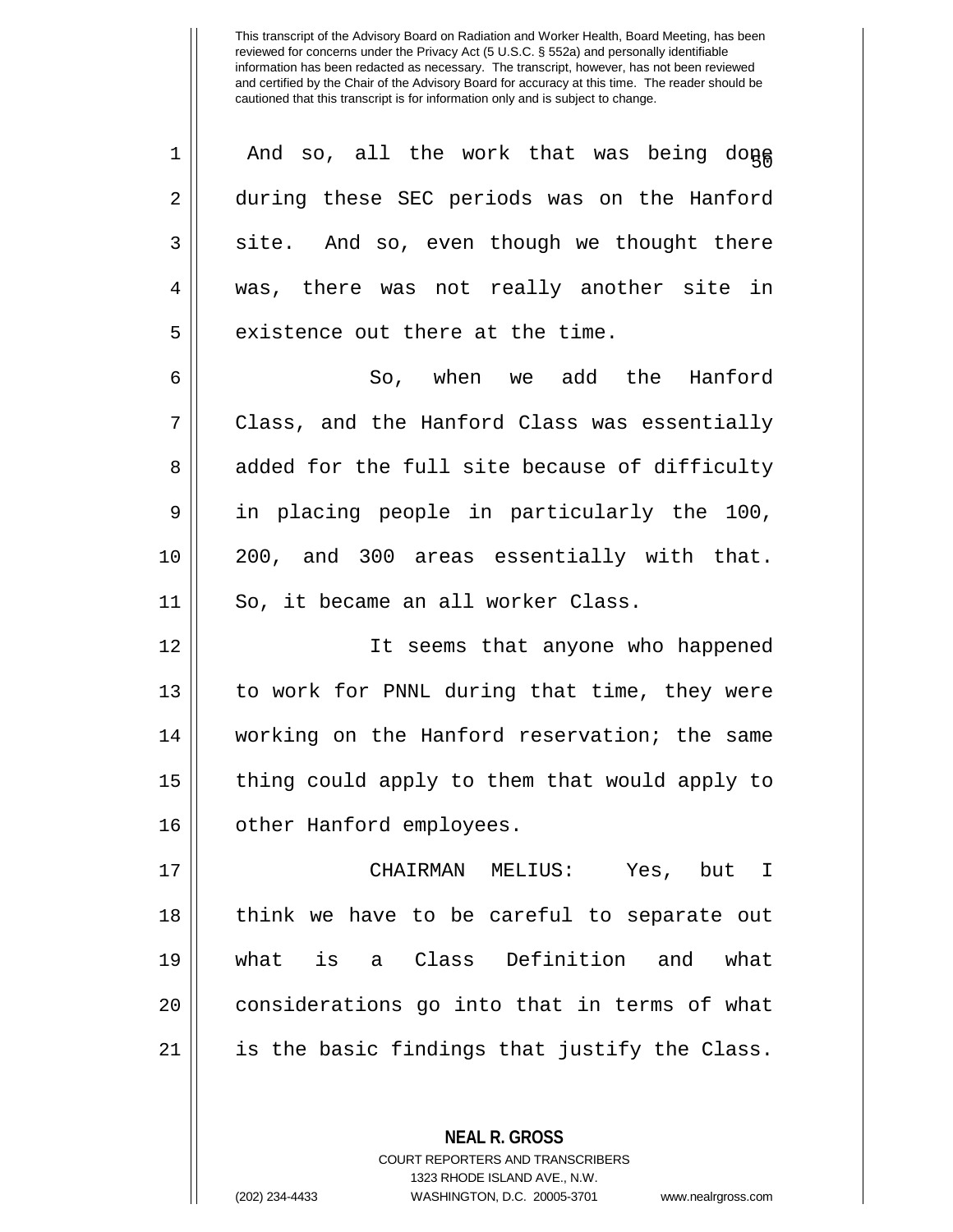| $\mathbf 1$ | MR. HINNEFELD: Okay.<br>51                                                                                                                                      |
|-------------|-----------------------------------------------------------------------------------------------------------------------------------------------------------------|
| 2           | CHAIRMAN MELIUS:<br>So, the                                                                                                                                     |
| 3           | placement issue is usually a Class Definition                                                                                                                   |
| 4           | issue. It may not be because it may also be                                                                                                                     |
| 5           | part of the original designation. But, as I                                                                                                                     |
| 6           | recall in Hanford, it was mostly a placement                                                                                                                    |
| 7           | issue once there was a finding that doses can                                                                                                                   |
| 8           | be reconstructed, then we can't figure out                                                                                                                      |
| 9           | who that would apply to.                                                                                                                                        |
| 10          | And again, I am fairly confident                                                                                                                                |
| 11          | that this is justified. I am just concerned                                                                                                                     |
| 12          | that we, as a Board, and in your reports this                                                                                                                   |
| 13          | has never been specifically considered. Now,                                                                                                                    |
| 14          | again, I could be wrong. My memory could be                                                                                                                     |
| 15          | -- it could have been -- PNNL could have been                                                                                                                   |
| 16          | added in, but a sentence or two in some of                                                                                                                      |
| 17          | the reports that I don't recall.                                                                                                                                |
| 18          | Jim?                                                                                                                                                            |
| 19          | NETON:<br>I think Stu might<br>DR.                                                                                                                              |
| 20          | have said this, but I think the easiest way,                                                                                                                    |
| 21          | in my mind, to look at this is PNNL was a                                                                                                                       |
|             | <b>NEAL R. GROSS</b><br>COURT REPORTERS AND TRANSCRIBERS<br>1323 RHODE ISLAND AVE., N.W.<br>(202) 234-4433<br>WASHINGTON, D.C. 20005-3701<br>www.nealrgross.com |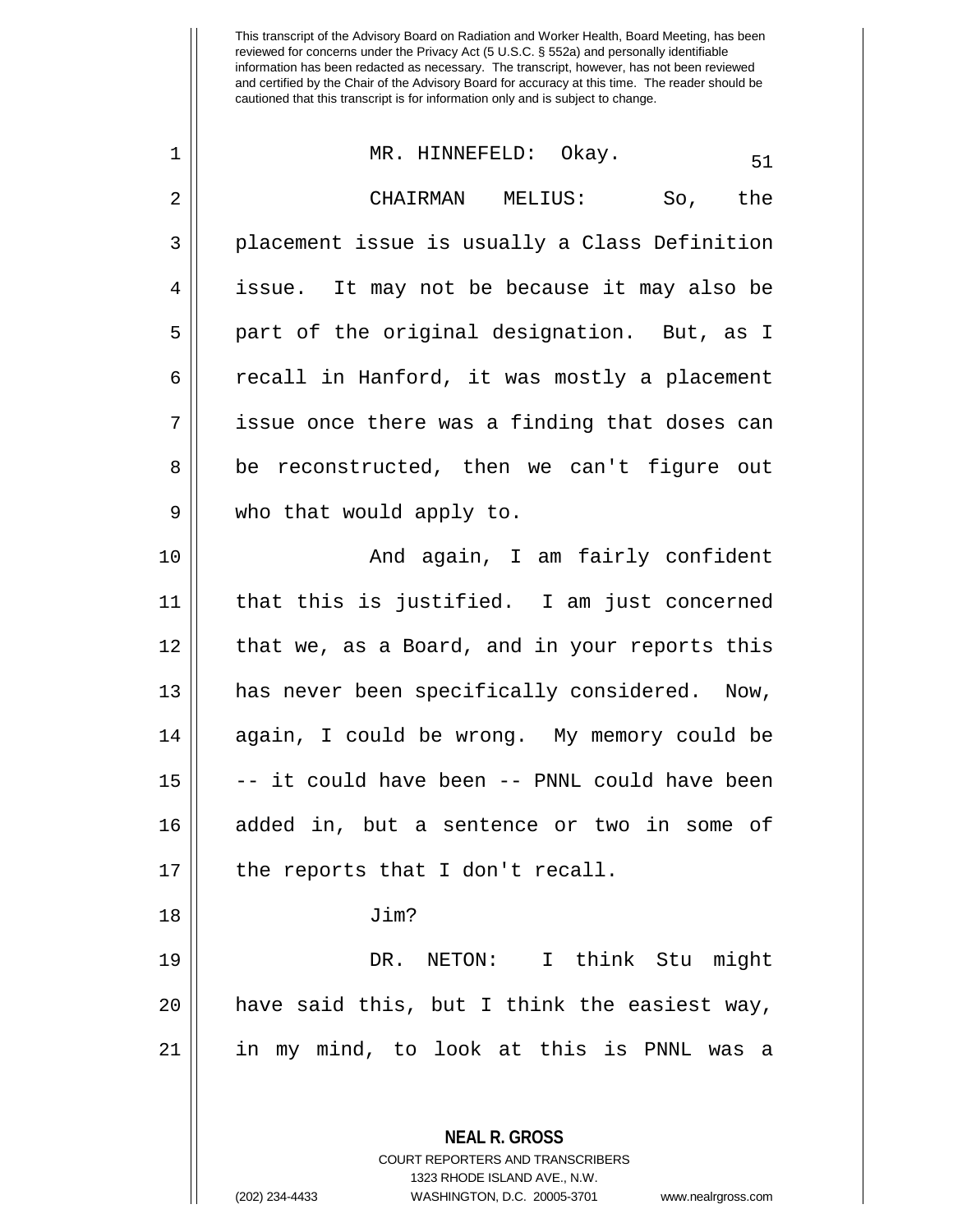This transcript of the Advisory Board on Radiation and Worker Health, Board Meeting, has been reviewed for concerns under the Privacy Act (5 U.S.C. § 552a) and personally identifiable information has been redacted as necessary. The transcript, however, has not been reviewed and certified by the Chair of the Advisory Board for accuracy at this time. The reader should be cautioned that this transcript is for information only and is subject to change. **NEAL R. GROSS** COURT REPORTERS AND TRANSCRIBERS 1323 RHODE ISLAND AVE., N.W. (202) 234-4433 WASHINGTON, D.C. 20005-3701 www.nealrgross.com 1 | contractor working on the Hanford facility,  $2 \parallel$  So, they are covered in the Class Definition. 3 CHAIRMAN MELIUS: Well, but are 4 | they? 5 DR. NETON: They are. 6 CHAIRMAN MELIUS: Yes, but did we  $7 ||$  at the time consider them? I mean, after the 8 || fact, you know --9 DR. NETON: But, I mean, the 10 Class Definition I am sure says like 11 contractors, subcontractors, and such. I 12 don't think it specifically called out PNNL  $13$  as a contractor, but that's what they were.  $14$  So, by definition, they would be covered in 15 || that facility definition. 16 CHAIRMAN MELIUS: But was the 17 Board aware of that at the time? You don't 18 want a post-hoc designation. 19 Yes, Paul? 20 MEMBER ZIEMER: Well, perhaps one 21 of the issues was that that area that we had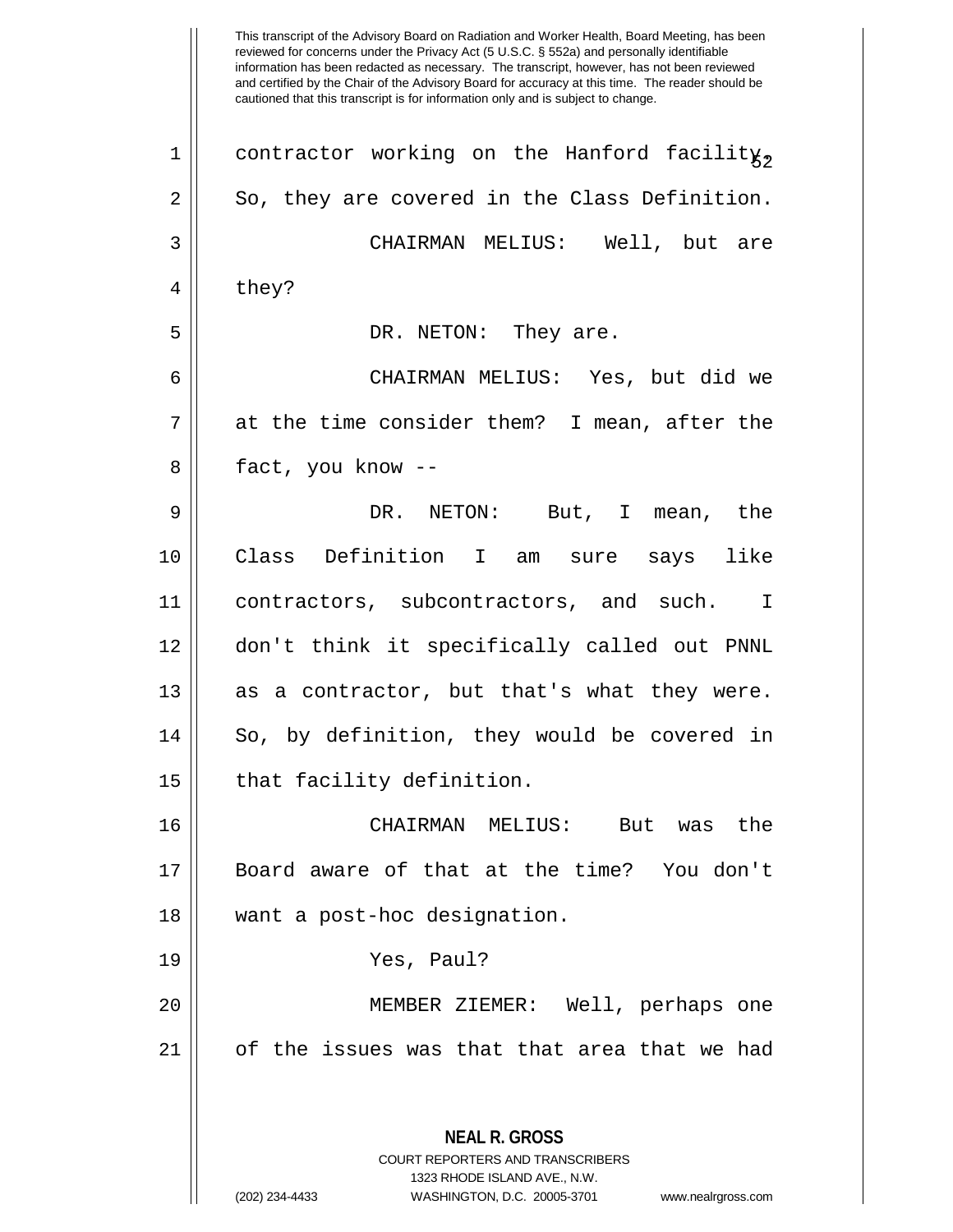| $\mathbf 1$ | been calling PNNL, we didn't consider that to |
|-------------|-----------------------------------------------|
| 2           | be part of the Hanford site at the time.      |
| 3           | That would be sort of the technical issue.    |
| 4           | CHAIRMAN MELIUS: Yes, right.                  |
| 5           | MEMBER ZIEMER: I think we                     |
| 6           | thought the boundaries were other than they   |
| 7           | are. So, it wouldn't be clear at that point   |
| 8           | whether those who were actually PNNL people   |
| 9           | had full access to what we were calling the   |
| 10          | Hanford site. I suspect they were. I think    |
| 11          | their badges allowed them access. But I       |
| 12          | guess your question is, was that considered   |
| 13          | and is it clear that this boundary change     |
| 14          | doesn't somehow alter what our consideration  |
| 15          | was.                                          |
| 16          | CHAIRMAN MELIUS: Correct. You                 |
| 17          | know, was there independent monitoring? Was   |
| 18          | there something else that we<br>never         |
| 19          | considered? Now maybe there wasn't.<br>I am   |
| 20          | not saying there was, but it seems to me that |
| 21          | we need to have at least some record of       |
|             |                                               |
|             |                                               |

COURT REPORTERS AND TRANSCRIBERS 1323 RHODE ISLAND AVE., N.W. (202) 234-4433 WASHINGTON, D.C. 20005-3701 www.nealrgross.com

**NEAL R. GROSS**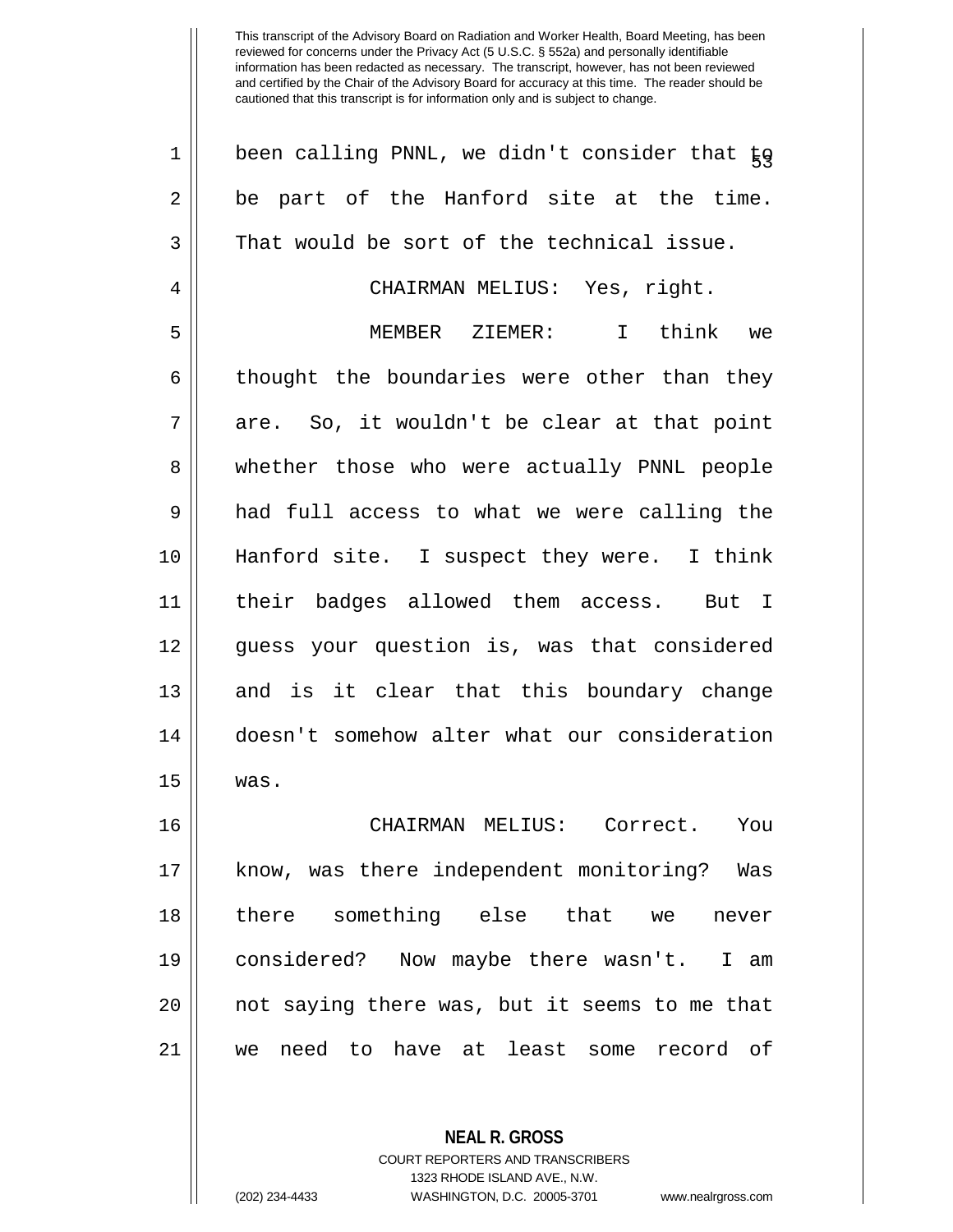**NEAL R. GROSS**  $1 \parallel$  having reviewed that issue.  $54$  And my suggestion was going to be  $3 \parallel$  that someone look into this and, then, we 4 | have a Hanford Work Group. We have a meeting 5 | coming up sometime in the next few months. 6 What happens with the government reopening and people getting out to the site, and a 8 Whole bunch of administrative issues? But we talk about it in detail then when NIOSH has more time to look into this and just clarify  $\parallel$  this. I'm trying not to make a lot more work for you, but I think there ought to be || at least some due diligence on this issue. Stu? And if you want to look into it a little bit and come back, we can talk about it later and have more time and 18 | support it. MR. HINNEFELD: I think the Hanford Work Group probably is the right place for the discussion.

> COURT REPORTERS AND TRANSCRIBERS 1323 RHODE ISLAND AVE., N.W.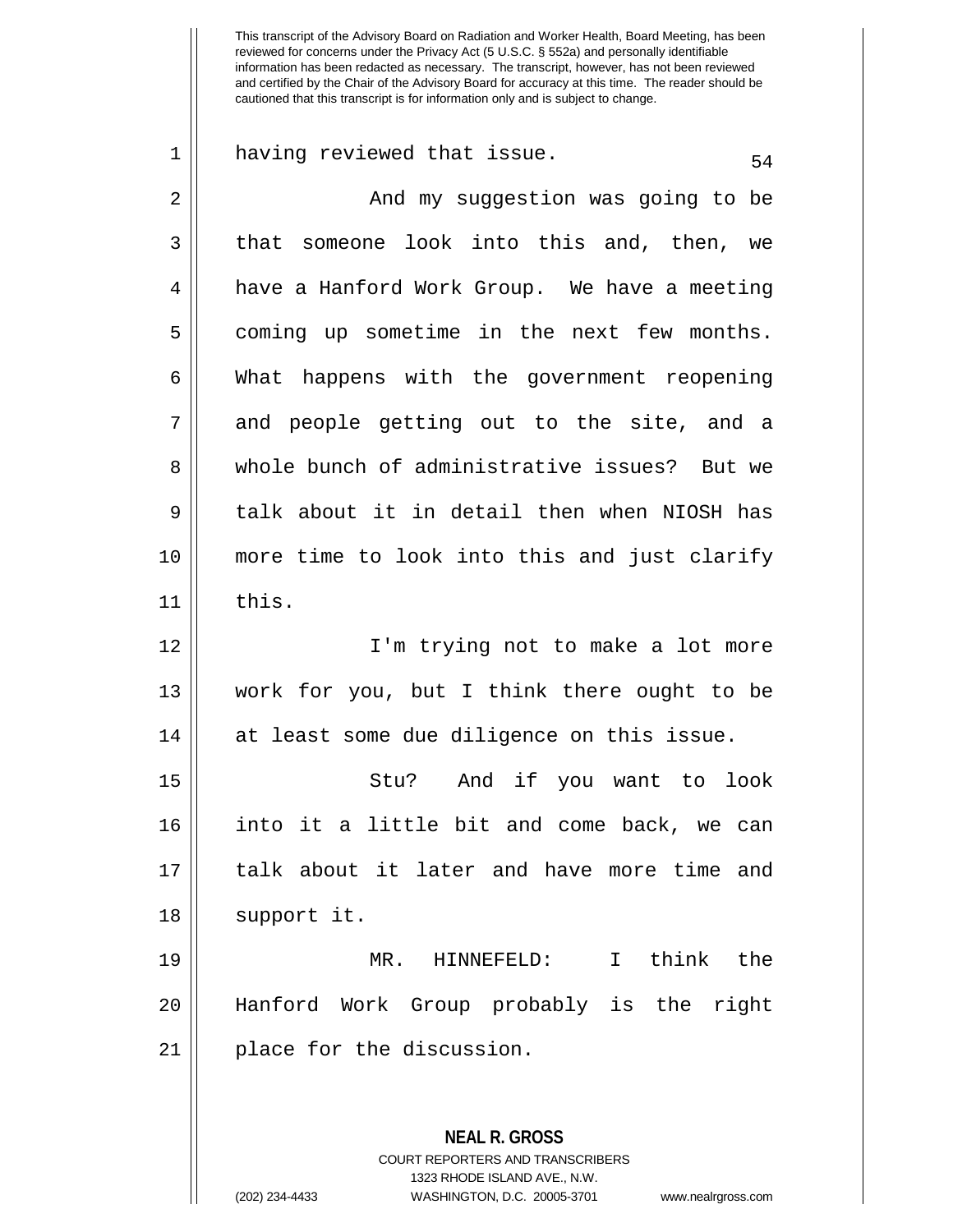|    | This transcript of the Advisory Board on Radiation and Worker Health, Board Meeting, has been<br>reviewed for concerns under the Privacy Act (5 U.S.C. § 552a) and personally identifiable<br>information has been redacted as necessary. The transcript, however, has not been reviewed<br>and certified by the Chair of the Advisory Board for accuracy at this time. The reader should be<br>cautioned that this transcript is for information only and is subject to change. |
|----|----------------------------------------------------------------------------------------------------------------------------------------------------------------------------------------------------------------------------------------------------------------------------------------------------------------------------------------------------------------------------------------------------------------------------------------------------------------------------------|
| 1  | CHAIRMAN MELIUS: Yes.<br>55                                                                                                                                                                                                                                                                                                                                                                                                                                                      |
| 2  | $MR$ .<br>And I think that<br>HINNEFELD:                                                                                                                                                                                                                                                                                                                                                                                                                                         |
| 3  | we can do some research in the meantime about                                                                                                                                                                                                                                                                                                                                                                                                                                    |
| 4  | the bases for those earlier classes. We know                                                                                                                                                                                                                                                                                                                                                                                                                                     |
| 5  | the latest extension; that was Battelle.                                                                                                                                                                                                                                                                                                                                                                                                                                         |
| 6  | Right.<br>CHAIRMAN MELIUS:                                                                                                                                                                                                                                                                                                                                                                                                                                                       |
| 7  | MR.<br>Battelle<br>HINNEFELD:<br>was                                                                                                                                                                                                                                                                                                                                                                                                                                             |
| 8  | certainly involved in the work.                                                                                                                                                                                                                                                                                                                                                                                                                                                  |
| 9  | Right.<br>CHAIRMAN MELIUS:                                                                                                                                                                                                                                                                                                                                                                                                                                                       |
| 10 | MR.<br>HINNEFELD:<br>That<br>the<br>was                                                                                                                                                                                                                                                                                                                                                                                                                                          |
| 11 | reason for the latest extension of 383.<br>We                                                                                                                                                                                                                                                                                                                                                                                                                                    |
| 12 | can go back to the earlier periods and<br>see                                                                                                                                                                                                                                                                                                                                                                                                                                    |
| 13 | what we think about that as well.                                                                                                                                                                                                                                                                                                                                                                                                                                                |
| 14 | CHAIRMAN MELIUS: Yes.<br>And                                                                                                                                                                                                                                                                                                                                                                                                                                                     |
| 15 | again, we can decide as a Board, but if we                                                                                                                                                                                                                                                                                                                                                                                                                                       |
| 16 | have some record of that it was reviewed in                                                                                                                                                                                                                                                                                                                                                                                                                                      |
| 17 | some way, because this is an unusual                                                                                                                                                                                                                                                                                                                                                                                                                                             |
| 18 | circumstance. I think we would be okay, but                                                                                                                                                                                                                                                                                                                                                                                                                                      |
| 19 | I just worry about somebody coming back later                                                                                                                                                                                                                                                                                                                                                                                                                                    |
| 20 | and saying, "Why was this added? What was                                                                                                                                                                                                                                                                                                                                                                                                                                        |
| 21 | the basis for it?", and so forth.                                                                                                                                                                                                                                                                                                                                                                                                                                                |
|    | <b>NEAL R. GROSS</b>                                                                                                                                                                                                                                                                                                                                                                                                                                                             |

COURT REPORTERS AND TRANSCRIBERS 1323 RHODE ISLAND AVE., N.W.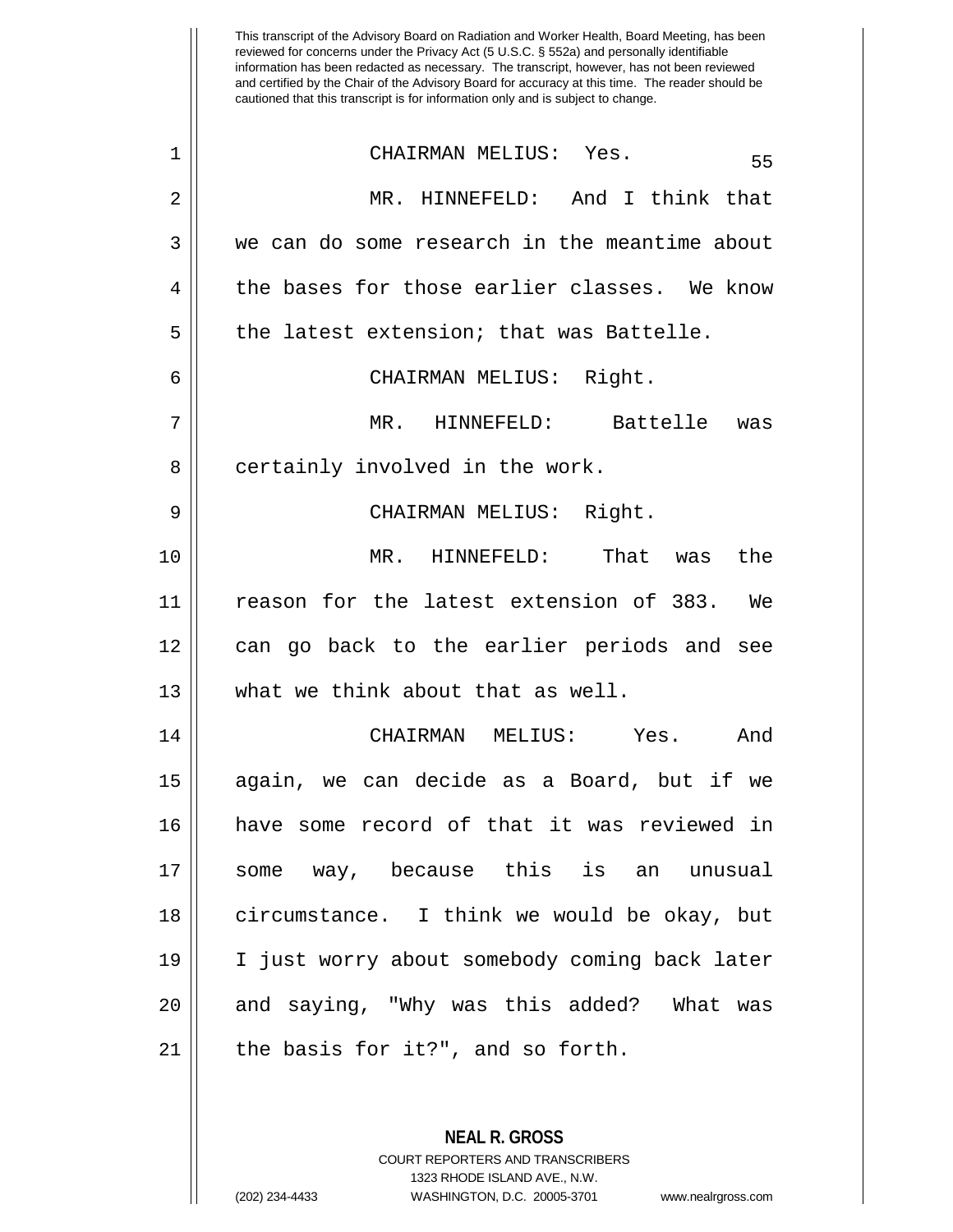| $\mathbf 1$ | Yes, Brad?<br>56                             |
|-------------|----------------------------------------------|
| 2           | MEMBER CLAWSON: Being involved,              |
| 3           | I was up there with Sam and everything else  |
| 4           | on this. My issue, being on the Hanford Work |
| 5           | Group, my issue was a different one. It was  |
| 6           | how are they going to, with PNNL, how are    |
| 7           | they going to differ it? Because for so long |
| 8           | they were all combined together, especially  |
| 9           | the 300 areas and everything else.           |
| 10          | When we went on our tour, it                 |
| 11          | became a little bit more clear to me, and I  |
| 12          | do think that NIOSH needs to sit down with   |
| 13          | the Work Group. But in 2004 was when they    |
| 14          | separated all of their monitoring from the   |
| 15          | Site Profile. Also in the 300 area is when   |
| 16          | they totally took it over.                   |
| 17          | But, before that, they had shared            |
| 18          | They had Hanford people and<br>services.     |
| 19          | everything else. But, in 2004 -- actually,   |
| 20          | it was a little bit sooner than that -- but  |
| 21          | that is where the 2004 came from, was mainly |
|             |                                              |

**NEAL R. GROSS** COURT REPORTERS AND TRANSCRIBERS 1323 RHODE ISLAND AVE., N.W.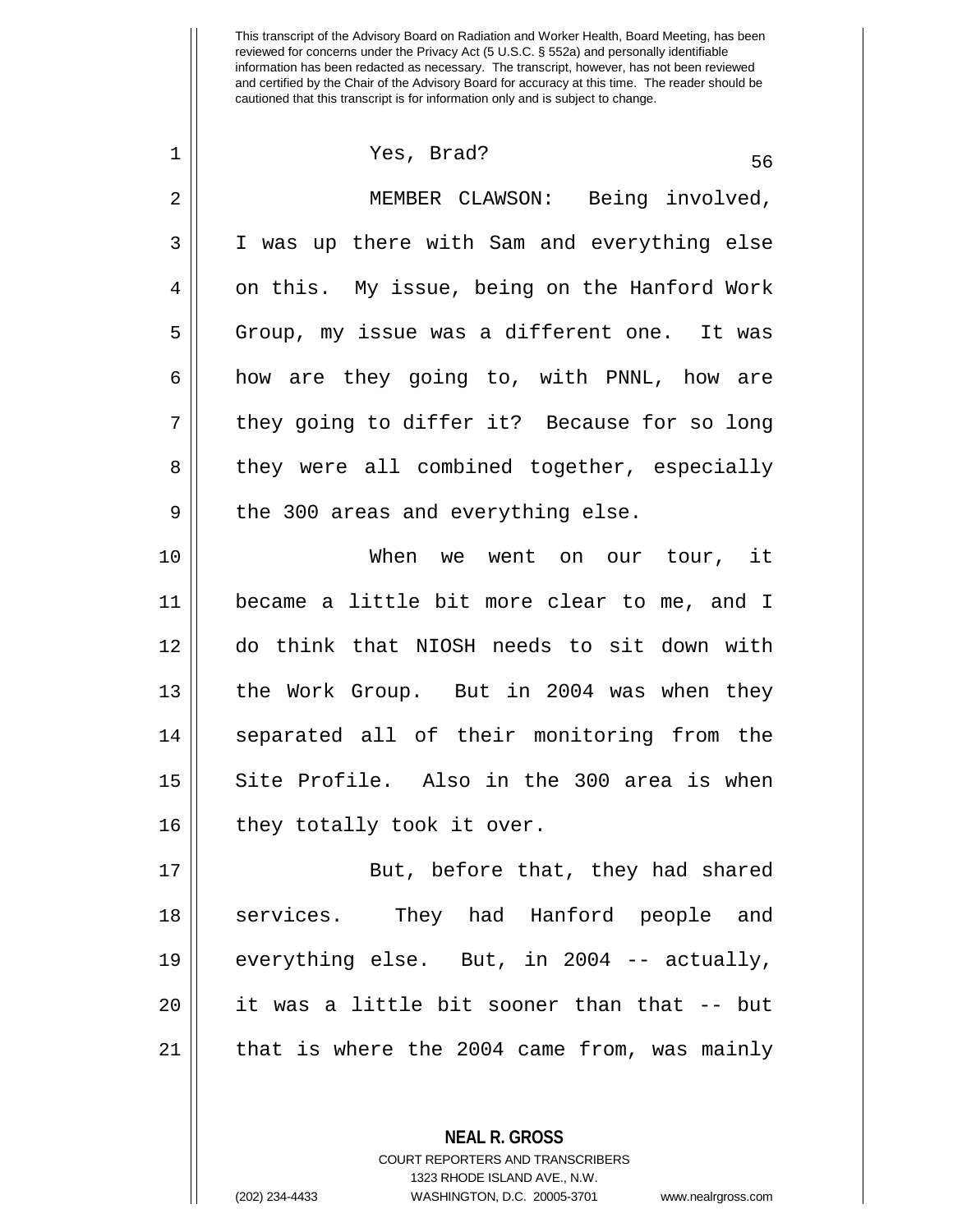This transcript of the Advisory Board on Radiation and Worker Health, Board Meeting, has been reviewed for concerns under the Privacy Act (5 U.S.C. § 552a) and personally identifiable information has been redacted as necessary. The transcript, however, has not been reviewed and certified by the Chair of the Advisory Board for accuracy at this time. The reader should be cautioned that this transcript is for information only and is subject to change. **NEAL R. GROSS** COURT REPORTERS AND TRANSCRIBERS 1323 RHODE ISLAND AVE., N.W. (202) 234-4433 WASHINGTON, D.C. 20005-3701 www.nealrgross.com 1 | from the dosimetry, and so forth.  $57$ 2 || But it made sense to me after 3 || going on the tour and understanding how the 4 || separation happened. But, you're right, it 5 || would probably be good to bring it to the 6 Work Group and make sure that we're onboard 7 with where it was at. 8 CHAIRMAN MELIUS: I guess I just  $9 \parallel$  get a little concerned when the basis is, 10 well, DOL has been doing it this way. That 11 is not a finding by NIOSH or the Board on 12 || this. I think we need to be more permanent. 13 || Anybody else have comments? 14 (No response.) 15 I'm not trying to make a lot of 16 work, but I think we ought to do some due 17 diligence. 18 || Any other questions for Stu? 19 (No response.) 20 Okay. I was going to entitle 21 || this "The Two Jims," you know, like the Four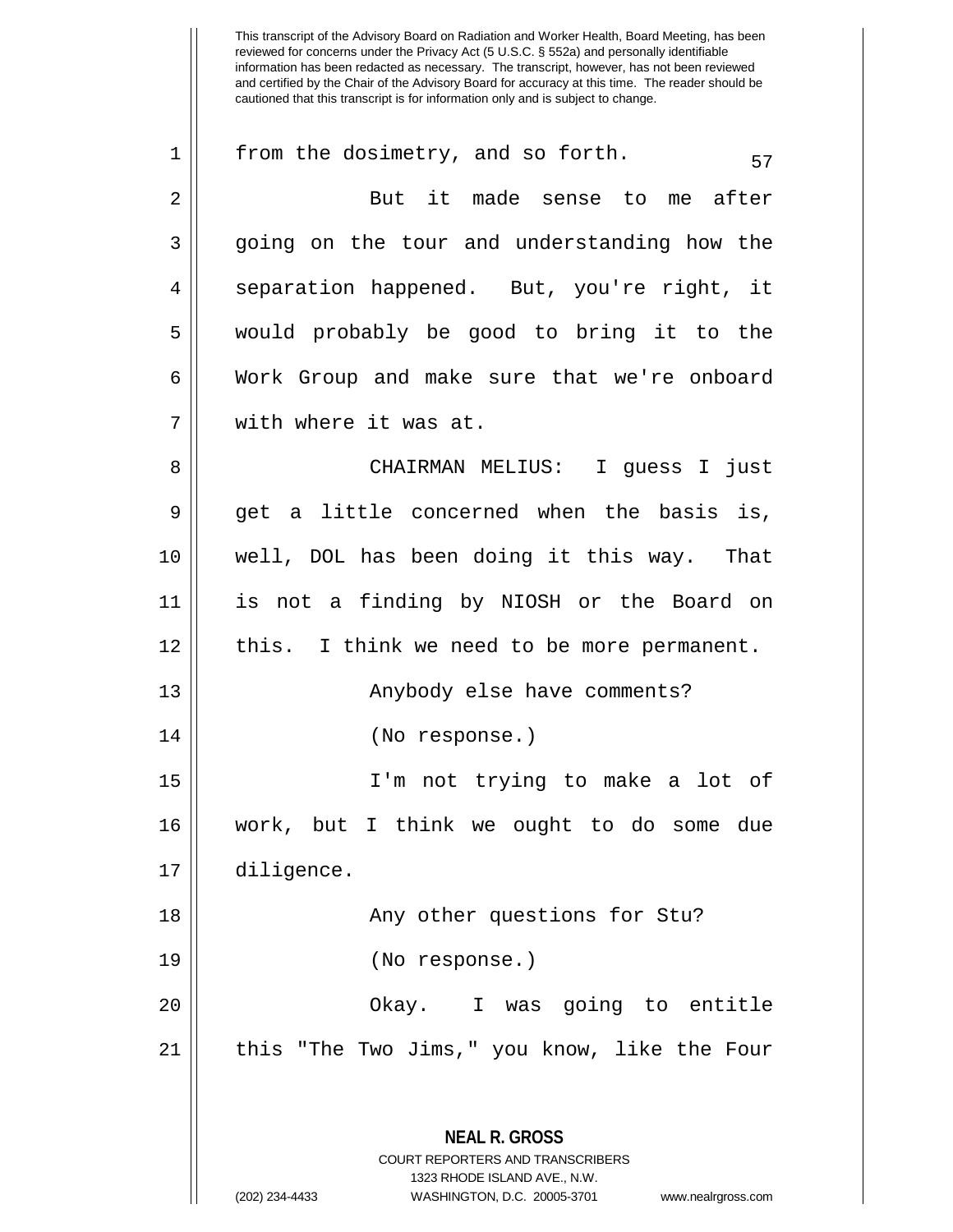1 || Irish Tenors, and so forth. But we had  $_{58}$ 2 | little tryout this morning, and the two Jims 3 flunked. So, we will spare you that part of  $4 \parallel$  the presentation.

5 This is a continuation of 6 discussions at our last meeting where we 7 || talked about sufficient accuracy. That sort 8 || of led into the issue of coworker dose 9 modeling going on. And so, at that meeting 10 we said we would have a follow-up Work Group 11 meeting of the SEC Evaluation Work Group, 12 which we had a real-live meeting in 13 | Cincinnati the end of the fiscal year, where  $14$  | a group of us got together.

 It included representatives from 16 || SC&A; ORAU; Tom LaBone, a statistician who has been very involved in some of the 18 | coworker modeling issues; Jim Neton; Stu; Tim Taulbee. I forget the whole group. I know LaVon wasn't there because we couldn't find him in the office that day, but went looking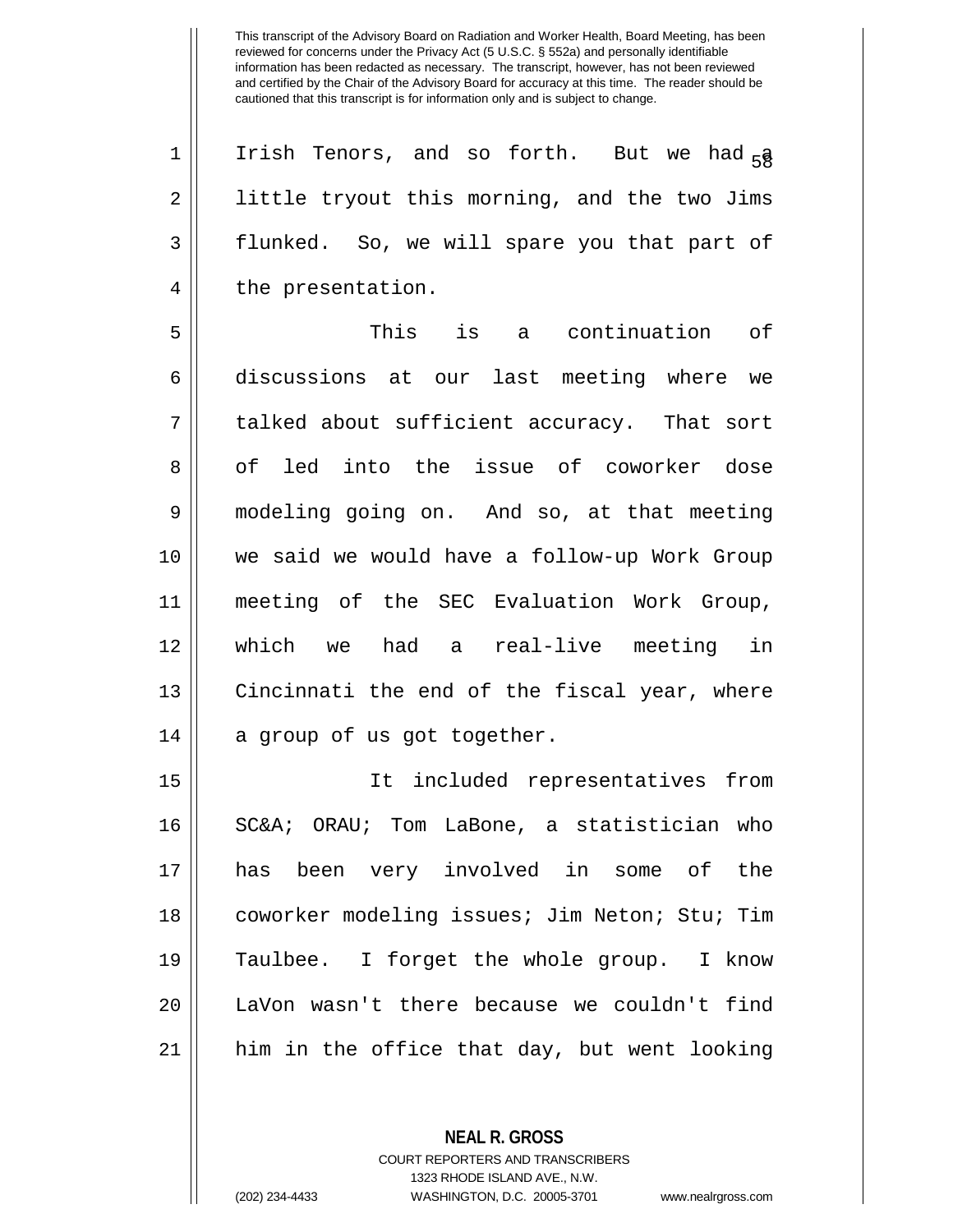$1 \parallel$  for him, but others were.  $59$ 2 We had pretty much an all-day 3 meeting to discuss coworker issues and try to 4 sort of figure out a path forward. It was a 5 very in some ways informal meeting, and just 6 | basically trying to work out what we could 7 do, what might be done, and how do we deal 8 West 8 With this issue. 9 || At that point, a lot of the focus 10 was on some SRS coworker modeling and an SC&A 11 review of that and a NIOSH response to that. 12 I will spare you a lot of the details. I 13 || will talk to you a little bit about some of  $14$  | the issues, but I think it is not -- while it 15 was a good meeting, I'm not sure repeating it 16 || all will be all that helpful to us. 17 This is from our last 18 presentation I did in essentially our 19 previous Work Group meeting, where we had 20 || talked about sufficient accuracy and where 21 || the issue of evaluating the coworker models.

> COURT REPORTERS AND TRANSCRIBERS 1323 RHODE ISLAND AVE., N.W. (202) 234-4433 WASHINGTON, D.C. 20005-3701 www.nealrgross.com

**NEAL R. GROSS**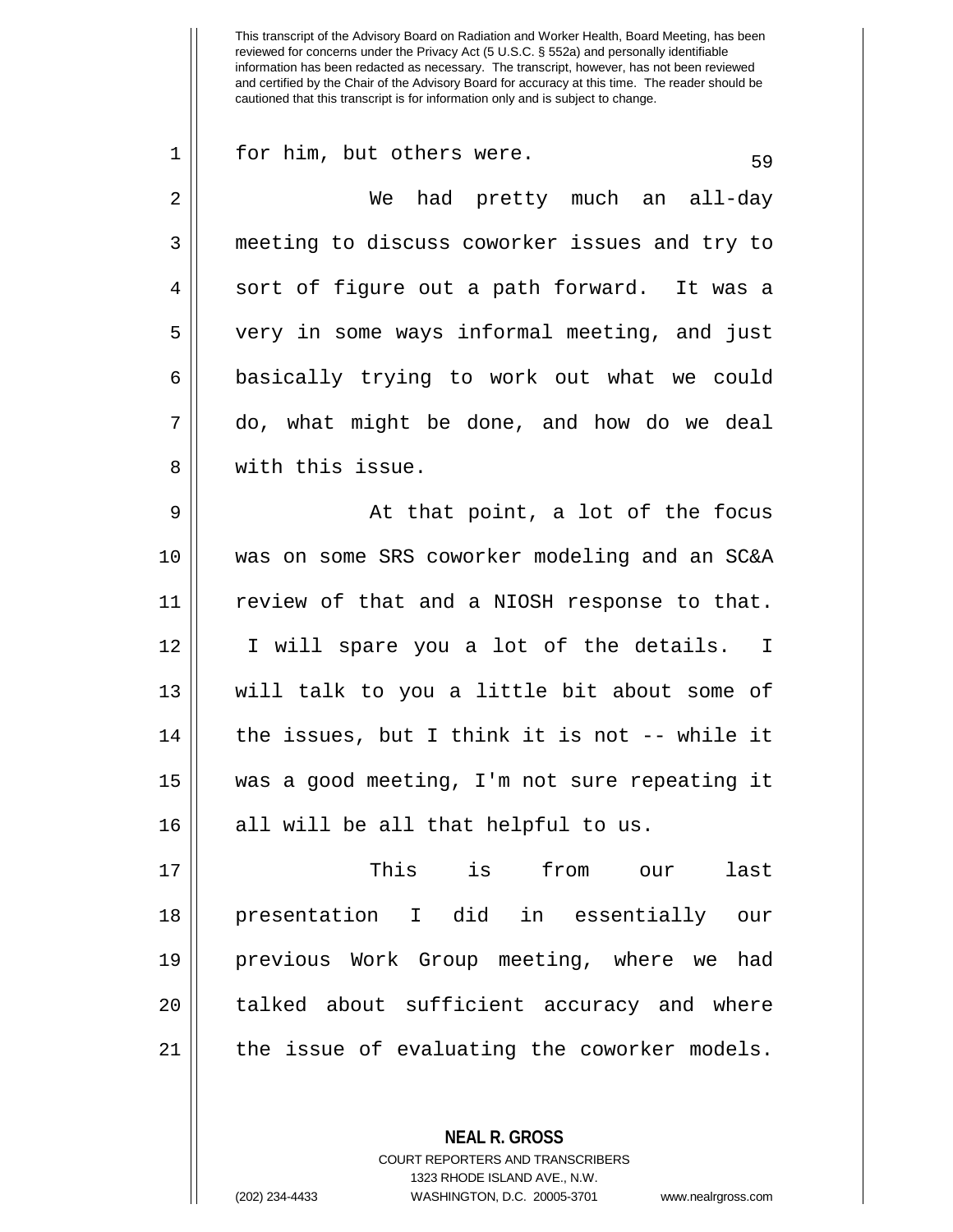| $\mathbf 1$ | And particularly the focus, the time has     |
|-------------|----------------------------------------------|
| 2           | on coworker models and the whole<br>been     |
| 3           | stratification issue of how do we deal with  |
| 4           | different groups of employees within a       |
| 5           | facility. Do we use just one set of sampling |
| 6           | data for them? Are these groups different in |
| 7           | some way? How do we determine that they are  |
| 8           | different? I will go into more detail on     |
| 9           | that. So, that had been the focus.           |
| 10          | Just sort of going back a little             |
| 11          | bit, I think one of the things that became   |
| 12          | clear to us as we went through this is we    |
| 13          | really had never done, as NIOSH and DCAS and |
| 14          | the Board was sort of stepping back and      |
| 15          | looking at the overall coworker issue,       |
| 16          | because there's lots of other issues that    |
| 17          | they come up with with coworkers.            |
| 18          | focusing on<br>We<br>were<br>the             |
| 19          | stratification, which was important. A lot   |
| 20          | of this was construction versus production   |
| 21          | workers. But there's lots of other issues    |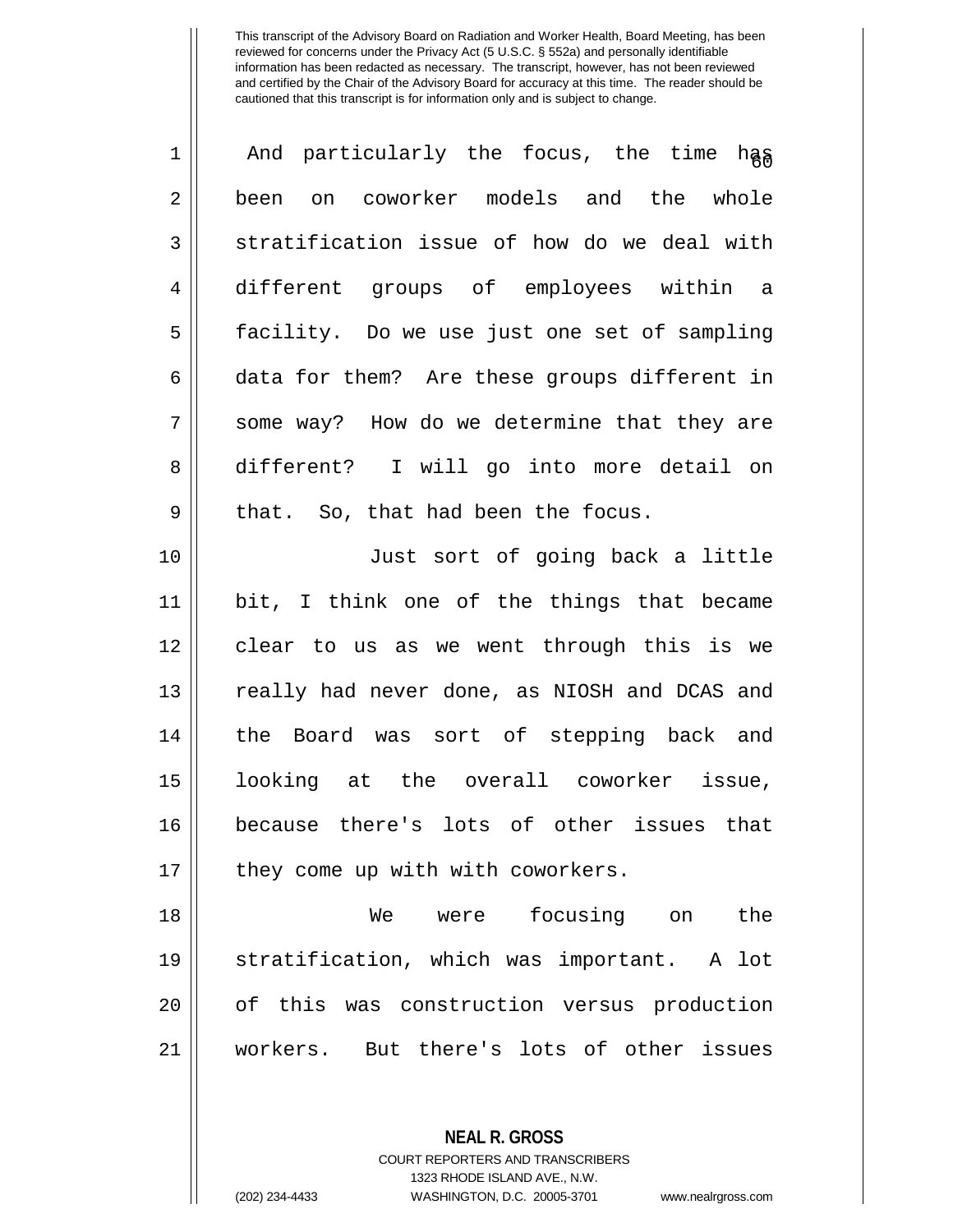| $\mathbf 1$    | there that need to be addressed in some ways,                                                                                                                          |
|----------------|------------------------------------------------------------------------------------------------------------------------------------------------------------------------|
| 2              | forth, because we have lots of<br>and so                                                                                                                               |
| 3              | coworker models out there. It is not clear                                                                                                                             |
| $\overline{4}$ | to what extent they are all the same and                                                                                                                               |
| 5              | follow sort of the same pattern, the same set                                                                                                                          |
| 6              | of rules. And then, how do we evaluate them                                                                                                                            |
| 7              | as a Board or how does NIOSH evaluate them?                                                                                                                            |
| 8              | So, part of this -- and this is a                                                                                                                                      |
| 9              | I stole from Jim Neton. His<br>slide<br>full                                                                                                                           |
| 10             | presentation at that meeting is on the                                                                                                                                 |
| 11             | information that has been handed out for this                                                                                                                          |
| 12             | meeting. So, you have the full presentation.                                                                                                                           |
| 13             | There are a couple of slides that I borrowed                                                                                                                           |
| 14             | from him. And since I borrowed from him, I                                                                                                                             |
| 15             | also told him he could explain them. His                                                                                                                               |
| 16             | explanation, they puzzled me when I looked at                                                                                                                          |
| 17             | the presentation, but his explanation of them                                                                                                                          |
| 18             | was very helpful to our deliberation.                                                                                                                                  |
| 19             | So, I'll let go Jim go.                                                                                                                                                |
| 20             | DR. NETON: Okay. Thank you, Dr.                                                                                                                                        |
| 21             | Melius.                                                                                                                                                                |
|                |                                                                                                                                                                        |
|                | <b>NEAL R. GROSS</b><br><b>COURT REPORTERS AND TRANSCRIBERS</b><br>1323 RHODE ISLAND AVE., N.W.<br>(202) 234-4433<br>WASHINGTON, D.C. 20005-3701<br>www.nealrgross.com |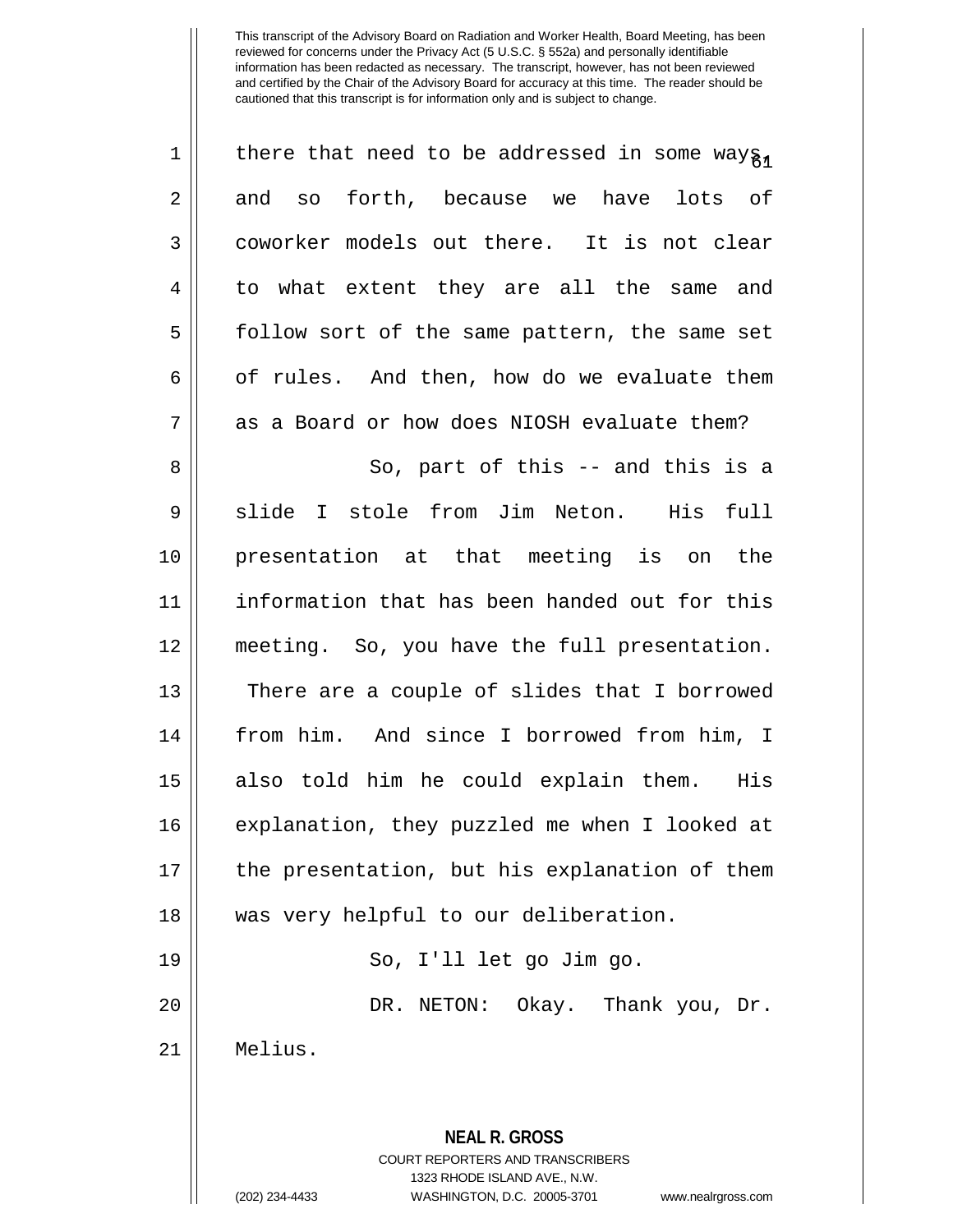| $\mathbf 1$    | This should look familiar.<br>$6\overline{2}$ |
|----------------|-----------------------------------------------|
| $\overline{2}$ | presented this slide and the next slide at    |
| 3              | the last meeting. But I started off our       |
| 4              | meeting with these couple of slides, and it   |
| 5              | sparked some pretty vigorous discussion, I    |
| 6              | would say. I think we didn't get past these   |
| 7              | two slides for the first hour of the meeting, |
| 8              | which I was surprised at.                     |
| 9              | But, nonetheless, this is<br>an               |
| 10             | example of the bioassay distribution that we  |
| 11             | would have for a single year. We would take   |
| 12             | all the urinalysis data, for example, and     |
| 13             | rank them from highest to lowest as a         |
| 14             | cumulative probability plot, and you end up   |
| 15             | with this sort of standardized normal plot    |
| 16             | where zero on the X-axis would be the median  |
| 17             | value, the geometric mean of<br>the           |
| 18             | distribution. And one standard deviation up,  |
| 19             | the arrow at 1.0, would be<br>the 84th        |
| 20             | percentile of the distribution.               |

21 | This is what we have proposed to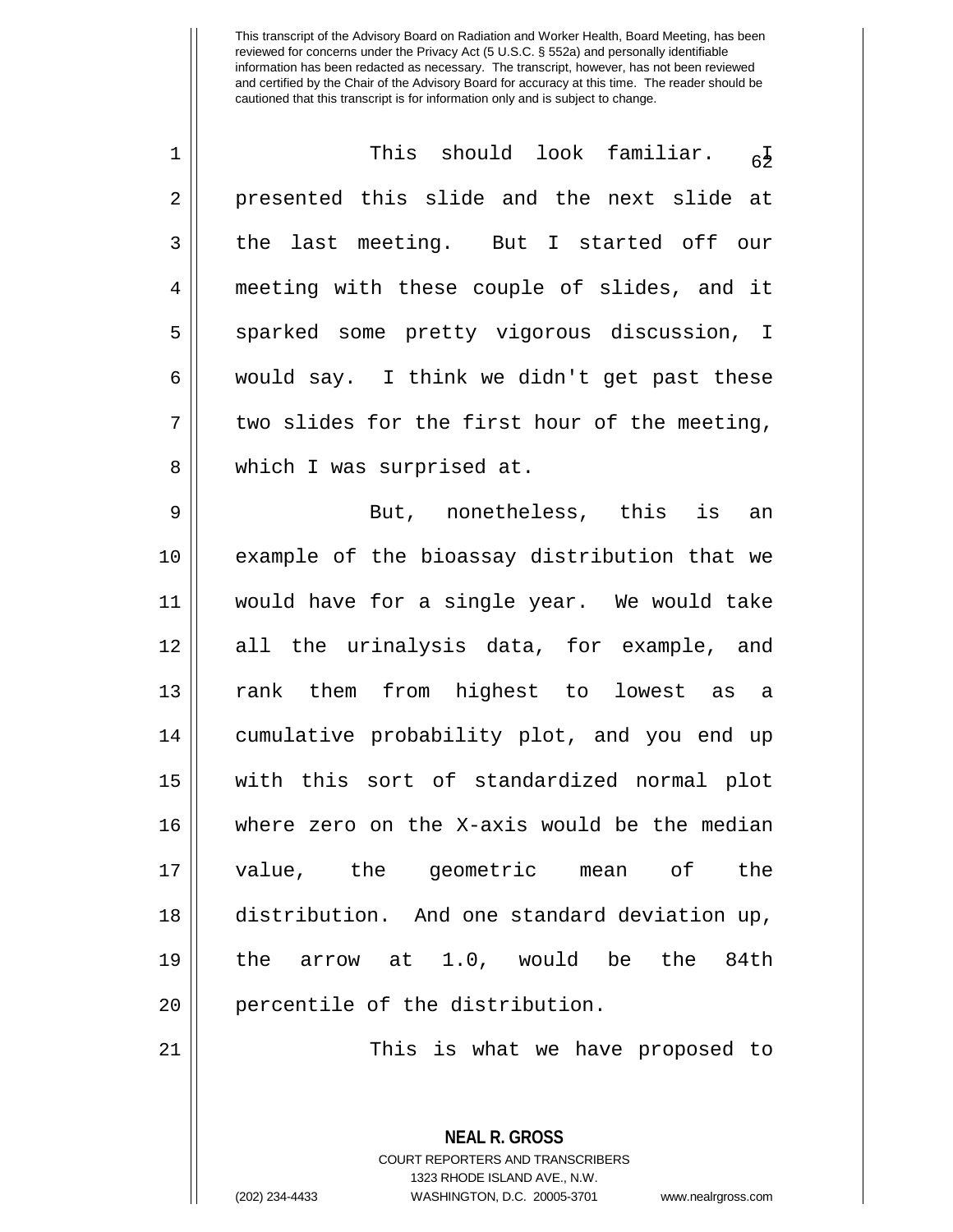| 1              | say is the excretion for that year for that         |
|----------------|-----------------------------------------------------|
| $\overline{2}$ | facility for that coworker model set.<br><b>Now</b> |
| 3              | the whole stratification issue has revolved         |
| 4              | around, does that particular dataset that           |
| 5              | includes all employees, is that                     |
| 6              | representative of subsets of the population,        |
| 7              | different strata? The examples that we deal         |
| 8              | with most often are construction workers,           |
| 9              | trades workers, those sort of folks, who the        |
| 10             | value at zero may be higher and the GSD may         |
| 11             | be larger. So, you may be biasing these             |
| 12             | folks' results on the low side.                     |
| 13             | But this is just the first part                     |
| 14             | of doing a coworker model. This is getting          |
| 15             | the urinary excretion, representative urinary       |
| 16             | excretion for that particular year. But if          |
| 17             | we go to the next slide, I was trying to            |
| 18             | focus on the fact that this is really the           |
| 19             | crux of the issue. When you take each one of        |
| 20             | the data points on that graph that you see,         |
|                |                                                     |

21 || which represents one year, the geometric

**NEAL R. GROSS**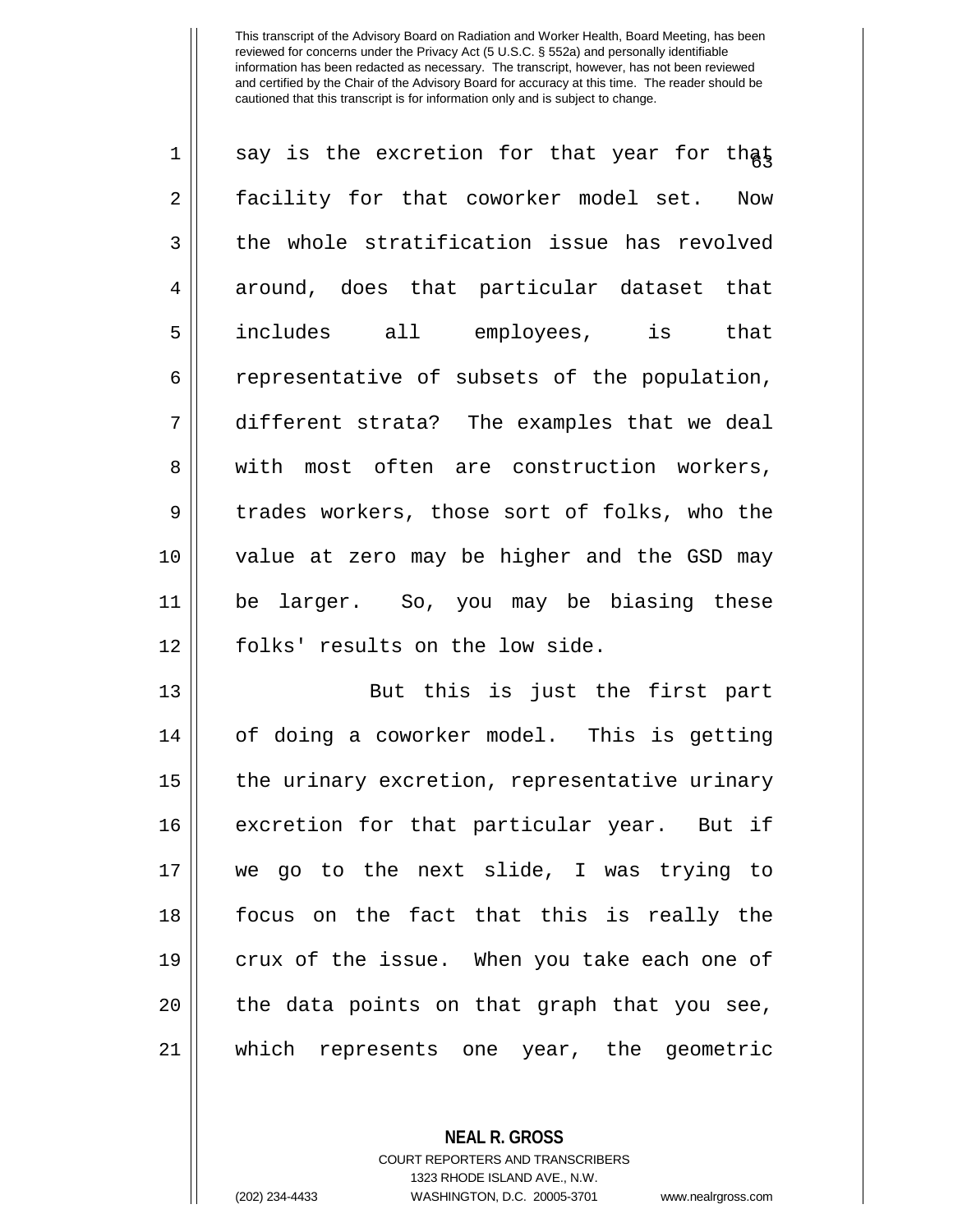$1 ||$  mean, that zero point for one particular 2 || bioassay distribution.

3 || So, we would take, for example --4 I think there's 11 years of those blue dots  $5 \parallel$  -- and fit those dots over an 11-year period 6 || to a chronic exposure model. Well, you can 7 see that there's a lot of variability in 8 || those blue dots. So, that model in itself 9 || has a lot of variability associated with it 10 || that is not considered.

 So, to narrowly focus just on that bioassay distribution, I think we sort 13 || of miss the big picture. You need to focus more, in my opinion, on the chronic exposure model fit. And that is where we ended up discussing -- and I think Dr. Melius will 17 || talk a little bit later about maybe we have been too narrowly focused on some of these very high-level statistics, and we need to do 20 || something more practical to decide when that chronic intake function is different for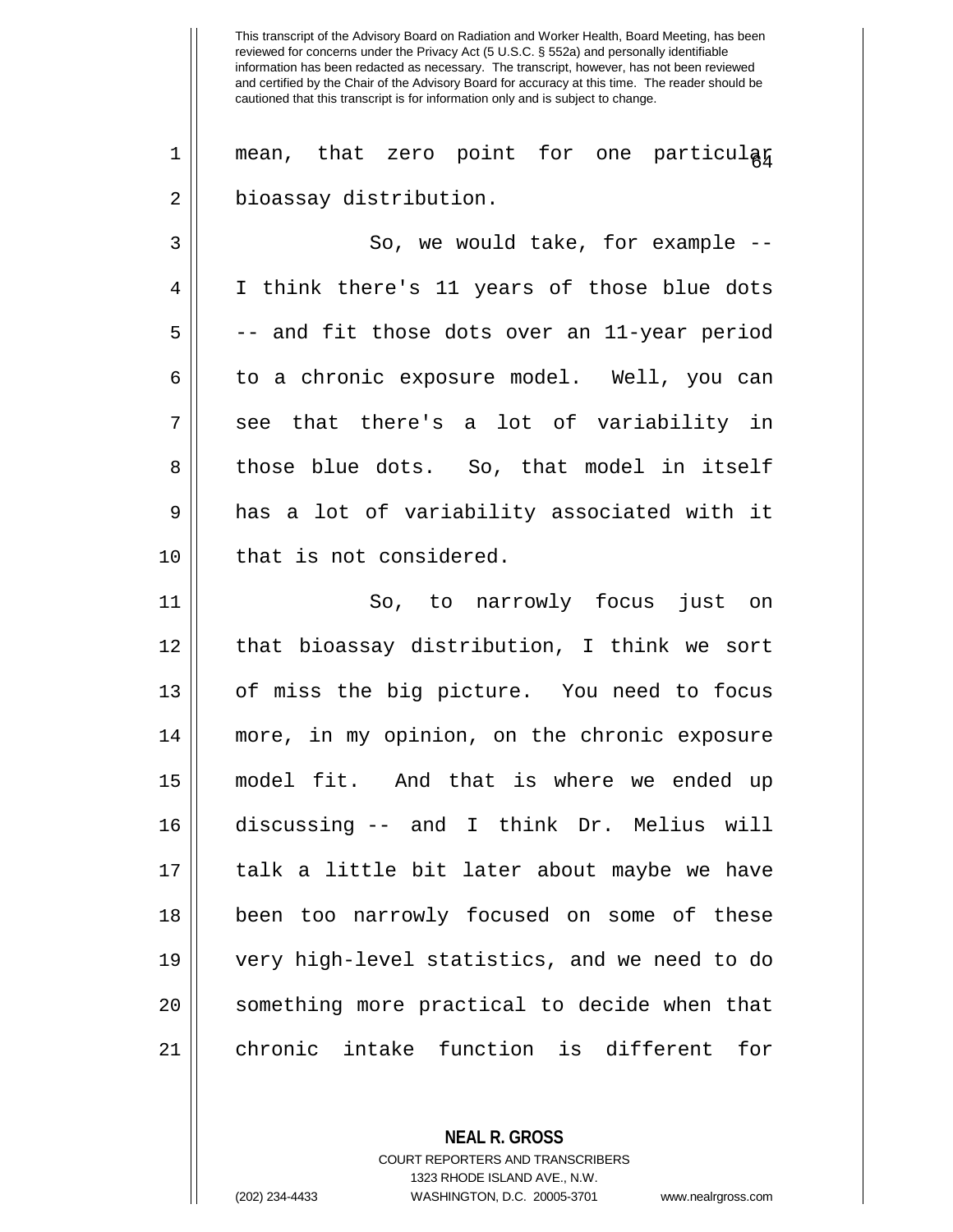1 || these different groups. And we will ta<sub>k</sub> 2 || maybe a little bit more later about where we  $3$  | are heading in that direction.

4 CHAIRMAN MELIUS: Yes, and I  $5 \parallel$  think what is also important here is that, in 6 developing these coworker models, they are 7 developed from a sampling of these bioassay 8 || results, which then adds -- I mean, it is not  $9 \parallel$  on everybody that is in the entire cohort 10 that is being monitored, which introduces 11 another set of considerations in terms of 12 || statistical sampling, and so forth.

 So, I don't think it has been wrong for NIOSH to be focusing on some of these statistical issues and do that, because they are important. I think there are some limitations to it. But there are also other 18 issues.

19 And I think, as we have 20 discovered when we talk about sufficient 21 accuracy, when we talk about surrogate data,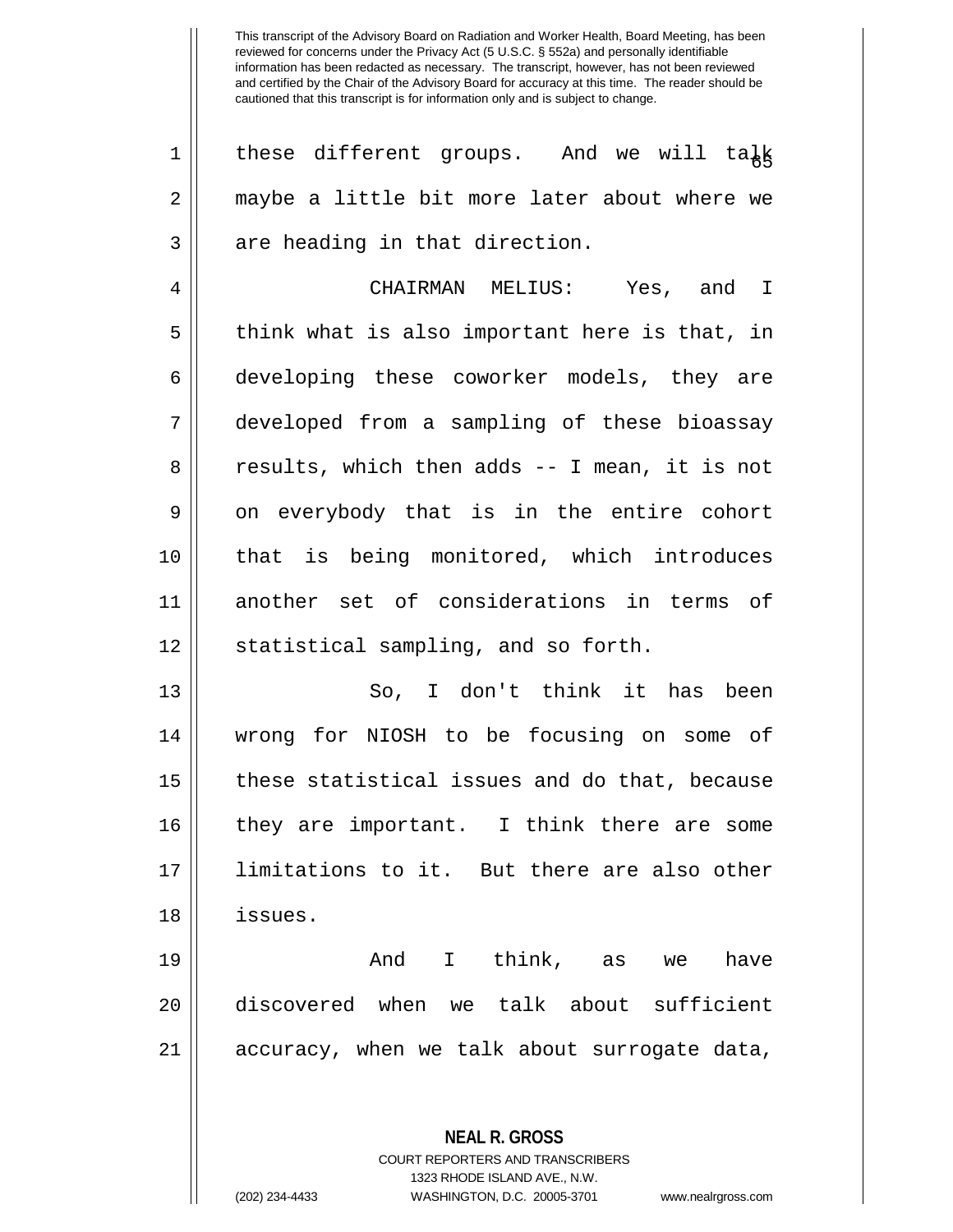| 1           | and so forth, in the past. A lot of it comes  |
|-------------|-----------------------------------------------|
| 2           | down to what are the characteristics at a     |
| 3           | particular site, what information do we have  |
| 4           | at a site, what monitoring has been done, and |
| 5           | so forth. And often, that is more important   |
| 6           | than sort of the more general statistical or  |
| 7           | other evaluation one might do at a site or    |
| 8           | how one approaches a particular issue of      |
| $\mathsf 9$ | whether or<br>not one can do dose             |
| 10          | reconstruction.                               |
| 11          | So, we need to get sort of a mix              |
|             |                                               |
| 12          | of that and doing it. By focusing on          |
| 13          | stratification, we essentially took and we    |
| 14          | focused on the most difficult part of, I      |
| 15          | think, this issue, which is stratification    |
| 16          | and what are very complicated sets of         |
| 17          | bioassay data from a sample of workers, and   |
| 18          | all sorts of other issues up on top of that.  |
| 19          | And that is probably the most                 |
| 20          | complicated issue we are going to encounter   |
| 21          | in looking at this. There are many other      |

**NEAL R. GROSS** COURT REPORTERS AND TRANSCRIBERS 1323 RHODE ISLAND AVE., N.W.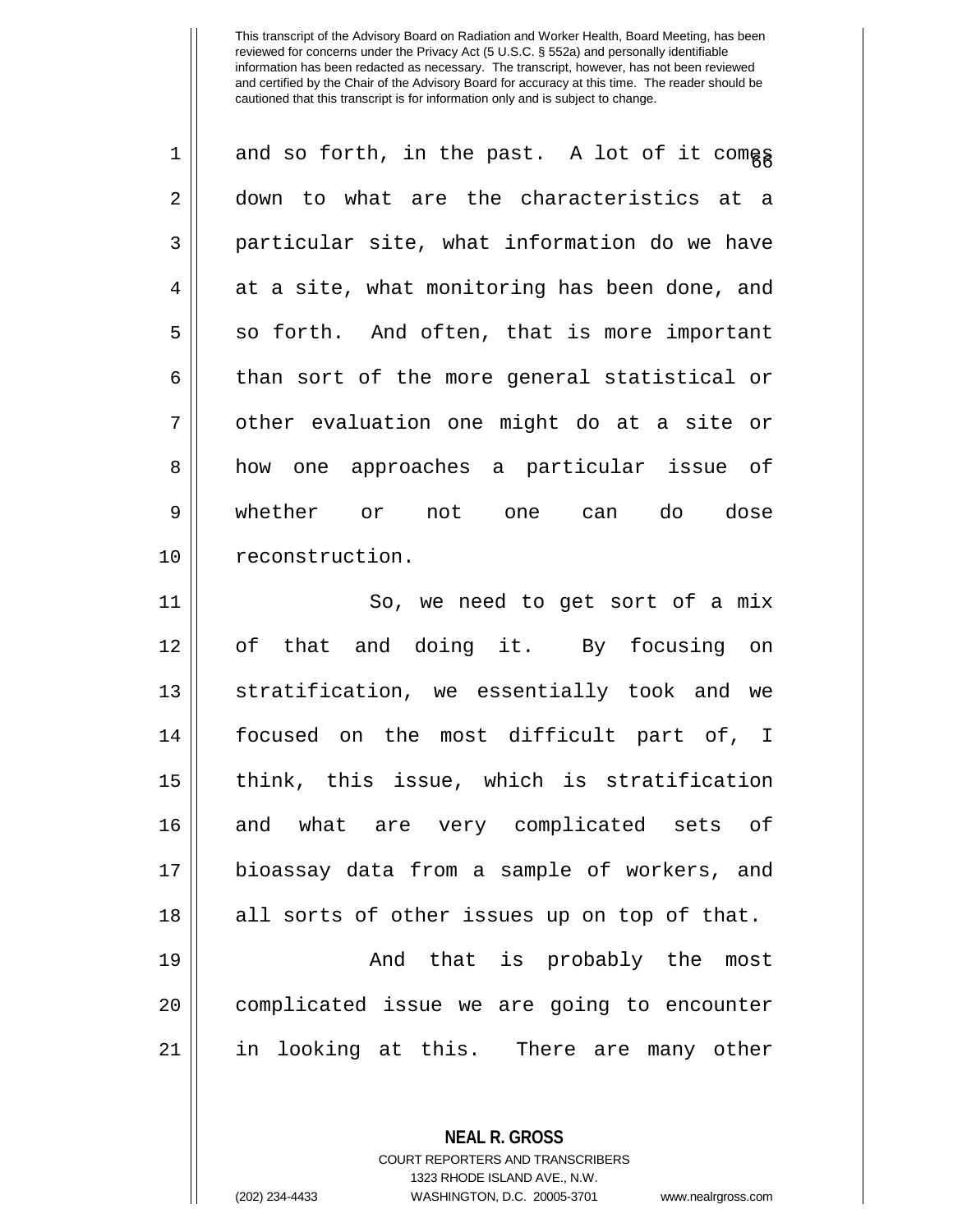$1$  | issues that may sort of overwhelm or even 2 | obviate what needs to be done in terms of the  $3 \parallel$  statistical.

4 || I think we are also sort of 5 handicapping our statistical analysis in 6 | terms of what sort of guidance we were giving 7 to them in terms of what we thought was 8 || important or not.

 Okay. So, these issues actually took from an SC&A review of sort of sampling the SC&A 70-page report, or whatever it was that Arjun and Harry put together, and so forth, on this. But, to give you some idea 14 || of some of the issues that came up in their review, and I guess, again, I highlight what it is as sort of potential issues because 17 || they aren't sort of general issues that apply to everything. Depending, I think, on the circumstance, and so forth, they are 20 || important or unimportant issues.

21 I think one of the things we sort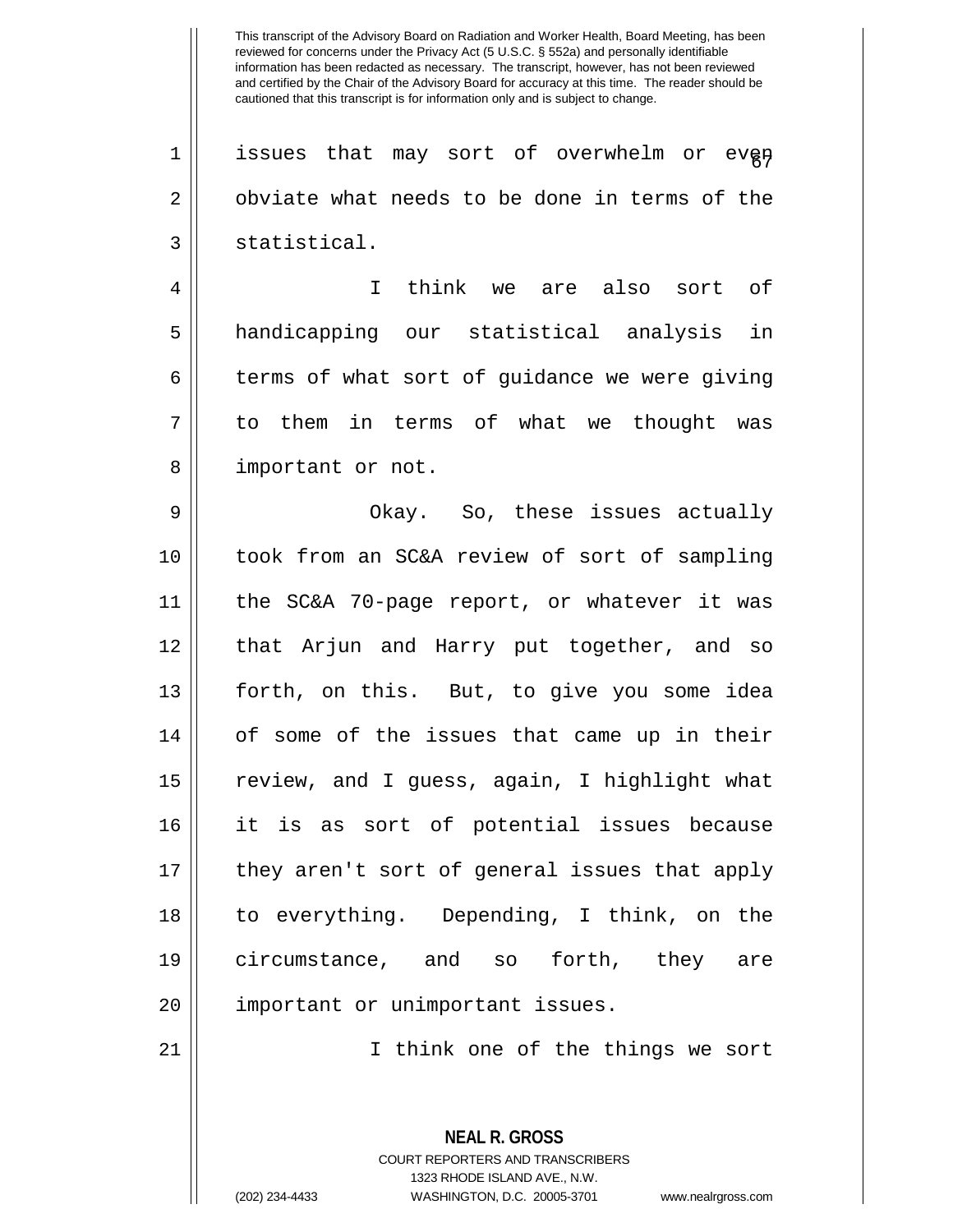| $\mathbf 1$    | of found, and why I think the meeting we had  |
|----------------|-----------------------------------------------|
| $\overline{2}$ | was very helpful, was that often there were,  |
| 3              | SC&A and ORAU, sort of different assumptions  |
| 4              | about what or thinking of different           |
| 5              | applications of a particular group of         |
| 6              | statistics in thinking about this problem or  |
| 7              | evaluating what -- for example, SC&A          |
| 8              | evaluating what ORAU was doing, and so forth. |
| 9              | They very often agreed more than you would    |
| 10             | get from that report.                         |
| 11             | Those reports I believe have also             |
| 12             | been distributed in, again, a longer set of   |
| 13             | slides from SC&A, which actually we skipped   |
| 14             | most of during our meeting. So, we have       |
| 15             | that.                                         |
| 16             | But, again, I think these are                 |
| 17             | mostly pretty obvious issues, when you think  |
| 18             | about it, sort of its representativeness,     |
| 19             | completeness of the data, what were the       |
| 20             | sampling protocols for the different groups.  |
| 21             | Again, it is applying stratification.         |
|                |                                               |

**NEAL R. GROSS** COURT REPORTERS AND TRANSCRIBERS 1323 RHODE ISLAND AVE., N.W.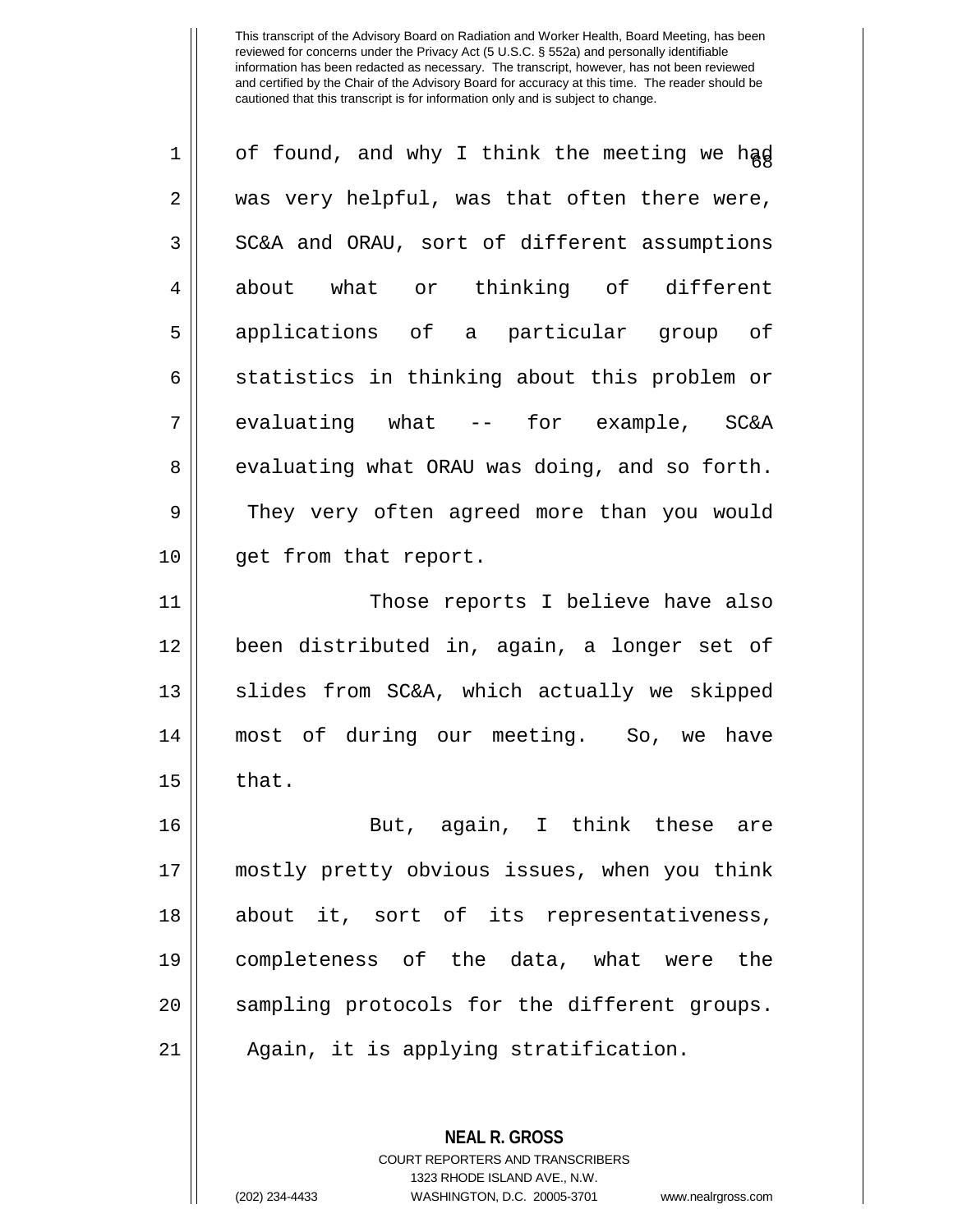| $\mathbf 1$    | They coin this term "OPOS," whigh             |
|----------------|-----------------------------------------------|
| $\overline{2}$ | I think it stands for One Person/One Sample,  |
| 3              | but it is really one person/one value for     |
| 4              | that group of samples, and so forth, which we |
| 5              | spent a fair amount of time discussing. But,  |
| 6              | essentially, you would have a series of       |
| 7              | bioassay results on an individual. You are    |
| 8              | taking the mean of that distribution or that  |
| 9              | set of values, and using that to apply to the |
| 10             | value for that one person for that particular |
| 11             | time period or exposure.                      |
| 12             | And for those of you who are                  |
| 13             | familiar with statistics, that raises all     |
| 14             | sorts of statistical issues because you are   |
| 15             | essentially ignoring some variability. But    |
| 16             | in the case of bioassay results, you have a   |
| 17             | very complicated set of sort of biological    |
| 18             | issues on top of that. So, it is not simply   |
| 19             | just taking a series of multiple samples, you |
| 20             | know, testing one person multiple times at    |
| 21             | the same time. It is over a period of time    |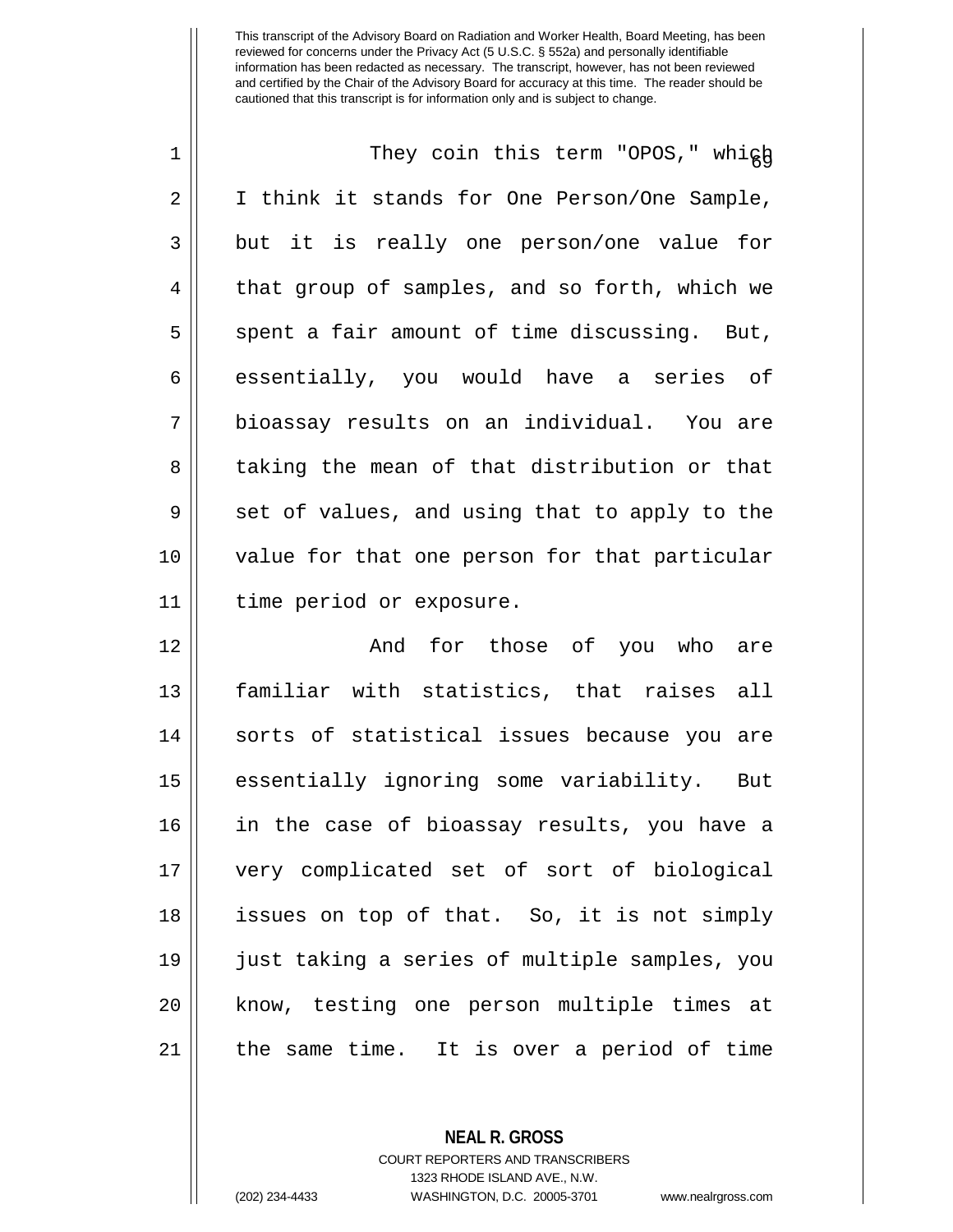$1$  | with metabolism and distribution of that 2 || material in the body; also, factoring into  $3 \parallel$  what the values are at different times. 4 There are issues about confidence 5 || levels and small sample sizes. What is the 6 || power of your statistics to be able to 7 determine if you are comparing the 8 distribution from one group of workers, say, 9 | construction workers, to the larger group of, 10 say, production workers, well, do you have an 11 adequate sample size or adequate power in 12 your statistics to make those distinctions? 13 The NIOSH/ORAU report was 14 || suggesting a sample of 30, what they refer to 15 as "the rule of 30." Once we understood that 16 the rule of 30 was sort of a guideline, not 17 || an absolute value, didn't have any 18 particular, say, power by itself, I think it 19 helped us in terms of looking at this. 20 || But it is just to say that there 21 || are lots of issues that come up, get fairly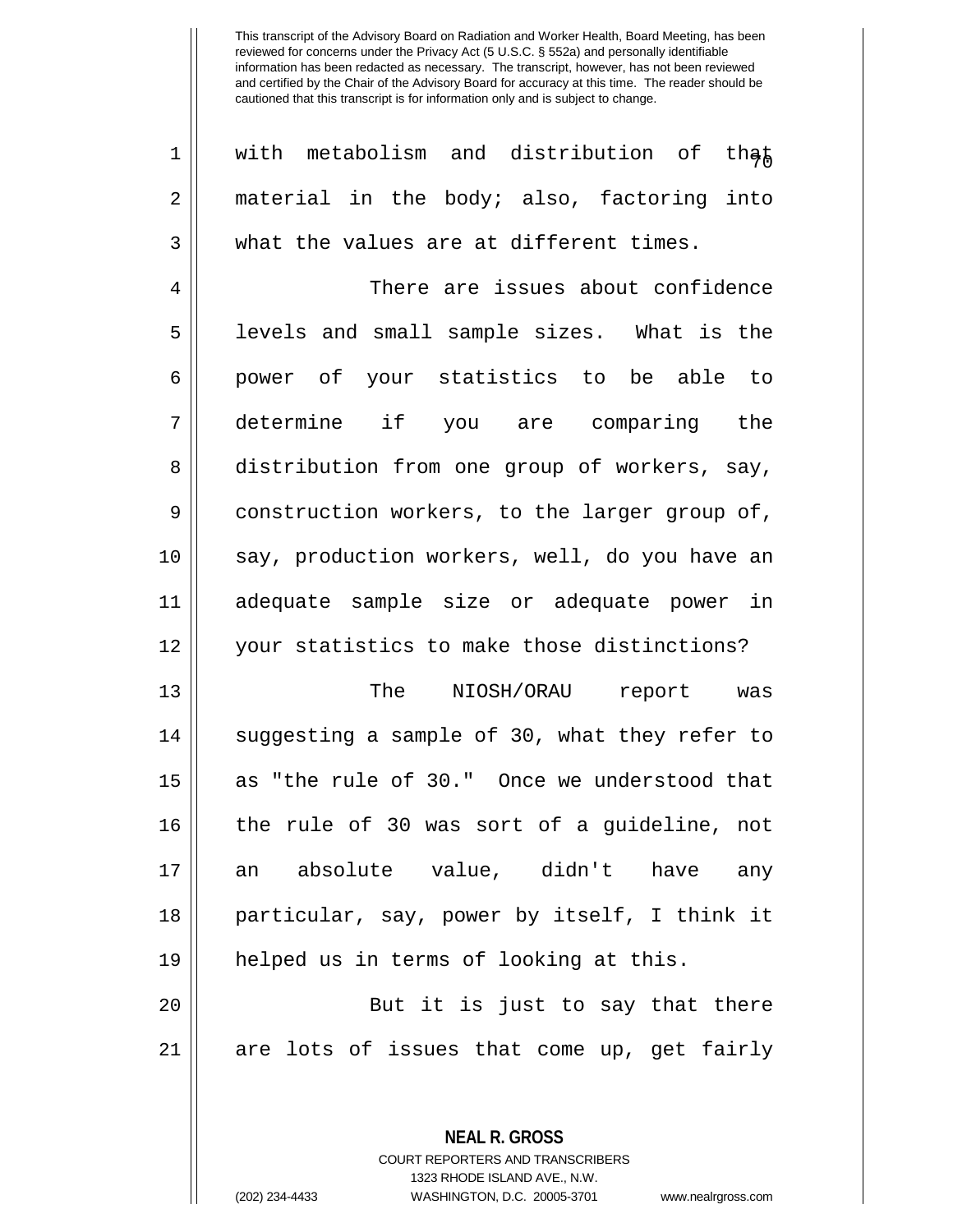$1$  | complicated fairly quickly, and that there 2 || are not easy answers to.

3 So, we did what all groups do 4 when they meet, or all committees do. We 5 || punted. So, we said we need more review; we 6 || need more meetings, more work done in order 7 to address this issue. And then, did also 8 || what all good Committees or Work Groups do. 9 We farmed out all those issues for work for 10 || other people to do first.

11 || So, our next steps on this were 12 that SC&A will do a review of the One 13 || Person/One Sample issue, and sort of, again, 14 not a tremendously detailed report, but one 15 just to list sort of all the issues, because 16 || some of those issues that come up in other 17 || settings in terms of review with other 18 coworker models that were being applied, 19 particularly at the Savannah River Site. So, 20 we thought it would be helpful to have sort 21 | of some discussion of the general issues with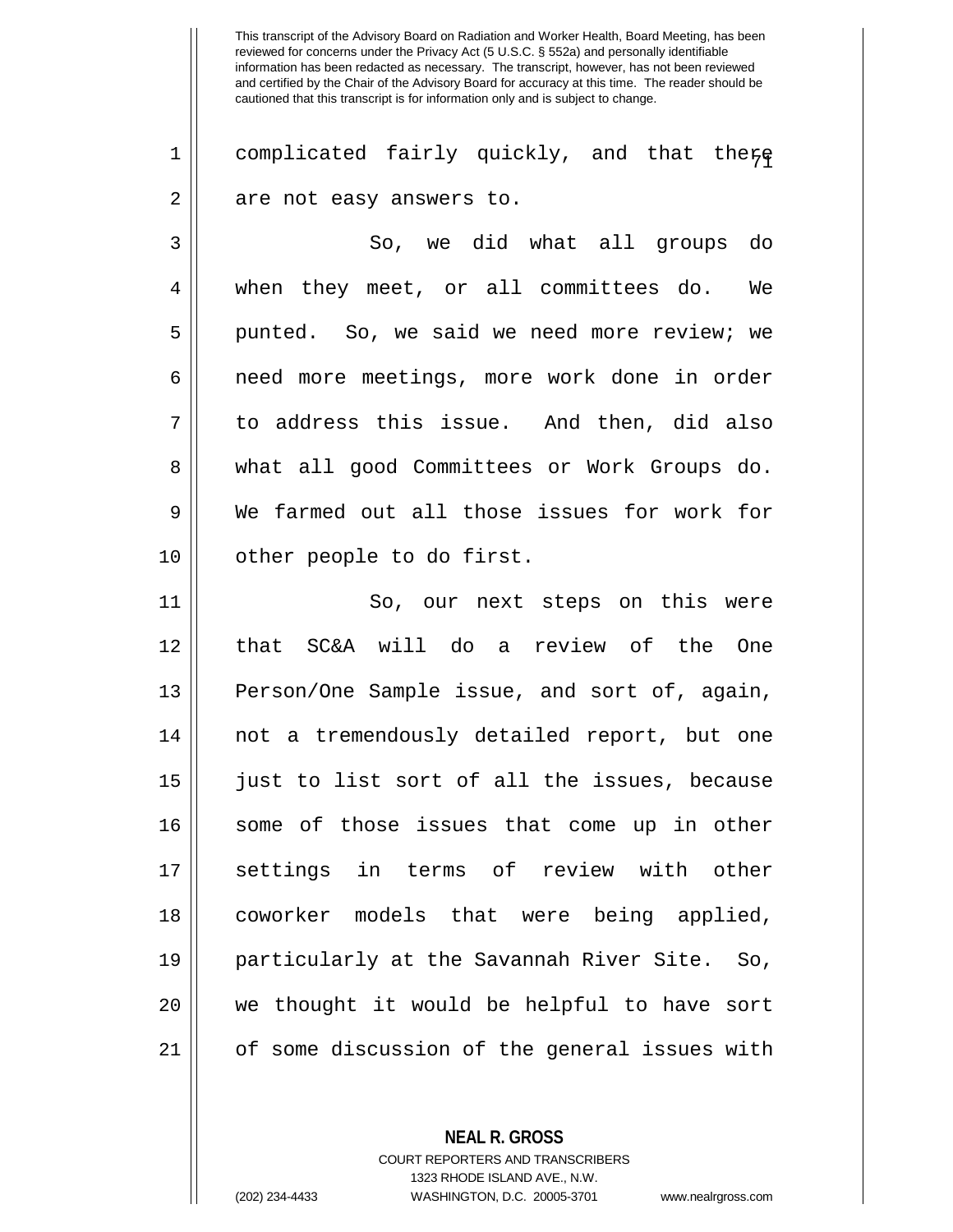$1$  | that, rather than just focusing on the issue 2 | with stratification, and so forth. 3 Okay. DCAS agreed to prepare an  $4 \parallel$  outline of the factors for evaluating 5 | coworker datasets, a much more general sort  $6 \parallel$  of outline, set of factors, rather than 7 focusing on just the stratification issues. 8 || As I mentioned earlier, we really 9 don't have sort of a general set of 10 guidelines for developing and/or evaluating 11 coworker datasets. So, again, we found this 12 helpful in looking at the sufficient accuracy 13 || issue. Let's start with an outline, make 14 || sure everyone agrees on what the major issues 15 || are, and then, we can flesh out that outline, 16 again, I think with the idea that we would 17 come up with a set of guidelines for the 18 evaluation and development of coworker 19 datasets. When is that appropriate? What 20 || are some of the pitfalls? What are some of 21 the issues that ought to be addressed in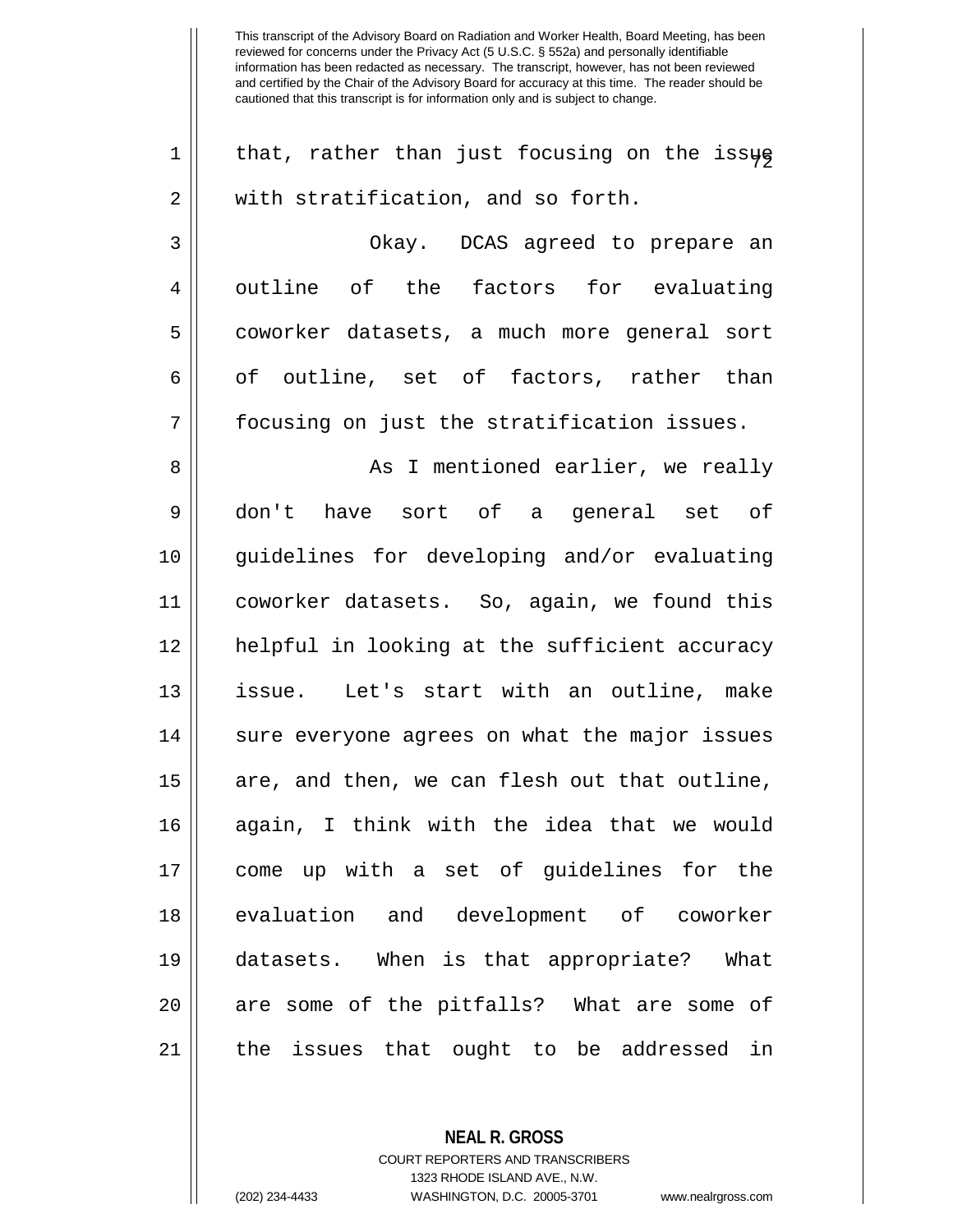$1 \parallel$  looking at it?  $73$ 2 Again, I don't think these will 3 be strict criteria, at least not in many 4 cases, but a more general ability to give us 5 || some tools and a pattern to follow, for the 6 || Board to follow and SC&A, when we are 7 || reviewing these, but also to be kept in mind 8 || when NIOSH is developing these coworker 9 models. 10 Probably the trickiest part of 11 what we are proposing was -- and we weren't 12 || even sure what to call it because there is a 13 || slippery slope here. And one of the problems 14 || that we were having in, well, Tom LaBone was 15 having in sort of developing the statistics 16 for looking at stratification as well as for 17 us evaluating it is, what level of difference 18 are we trying to detect? If you have two 19 distributions, two groups of workers, sort of 20 different distributions, we want to know how

21 || fine a difference we want to try to achieve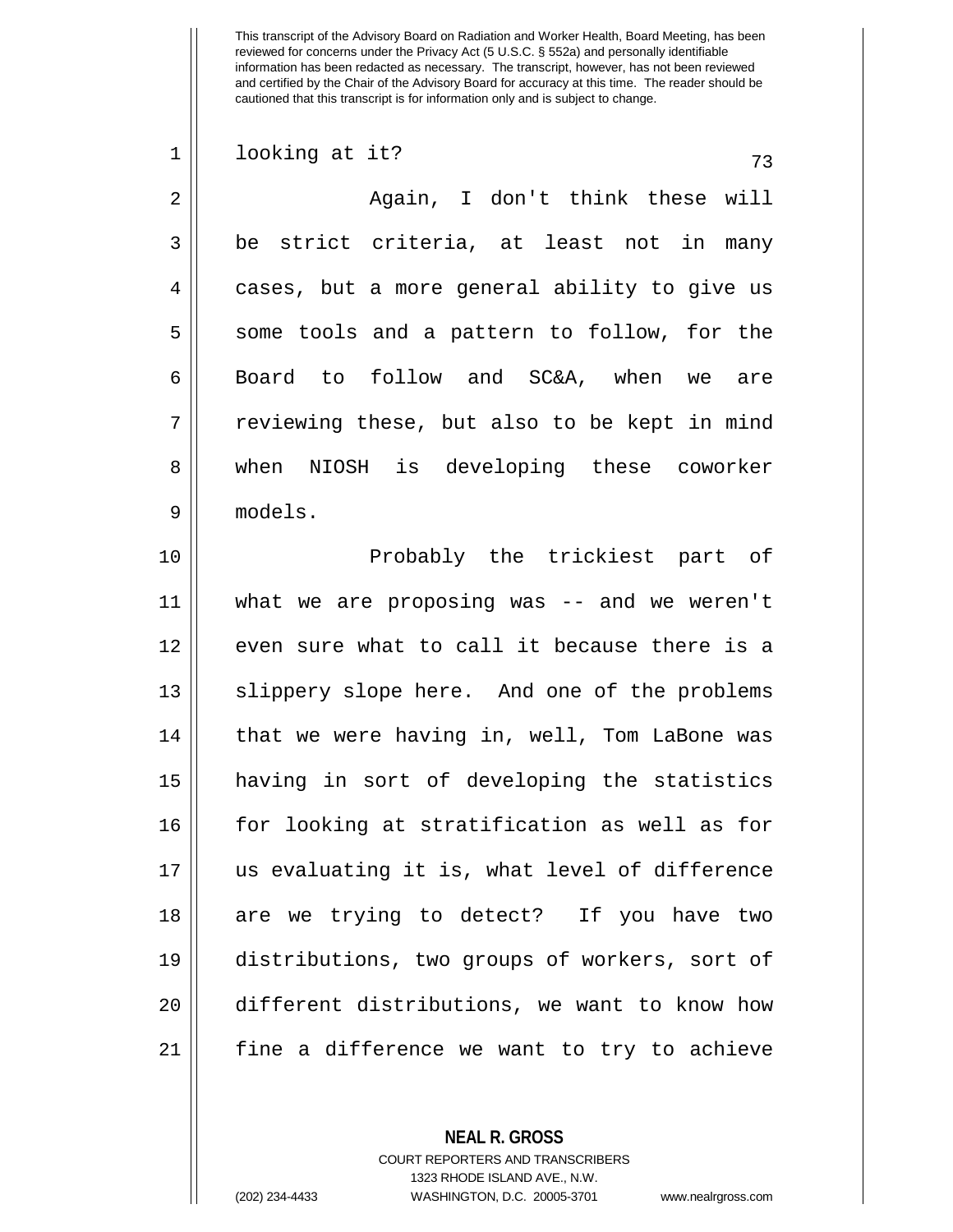$1 \parallel$  with our statistics in terms of telling  $2 \parallel$  they're apart.

3 You know, if it is a very small 4 difference we are trying to detect, one needs 5 very large sample sizes for doing that, and  $6 \parallel$  what the variance, and so forth, of those 7 different distributions are becomes very 8 | important.

9 || If one is only trying to look for very large differences between the groups, then those considerations, that sample size gets smaller. You don't need as large, powerful set of statistics to be able to do  $\parallel$  that.

 And clearly, any sort of 16 || resolution on the way we were approaching it, without sort of knowing what level of difference you were trying to detect or evaluate with your statistical testing was 20 || very futile for the statisticians.

21 Certainly, if we are going to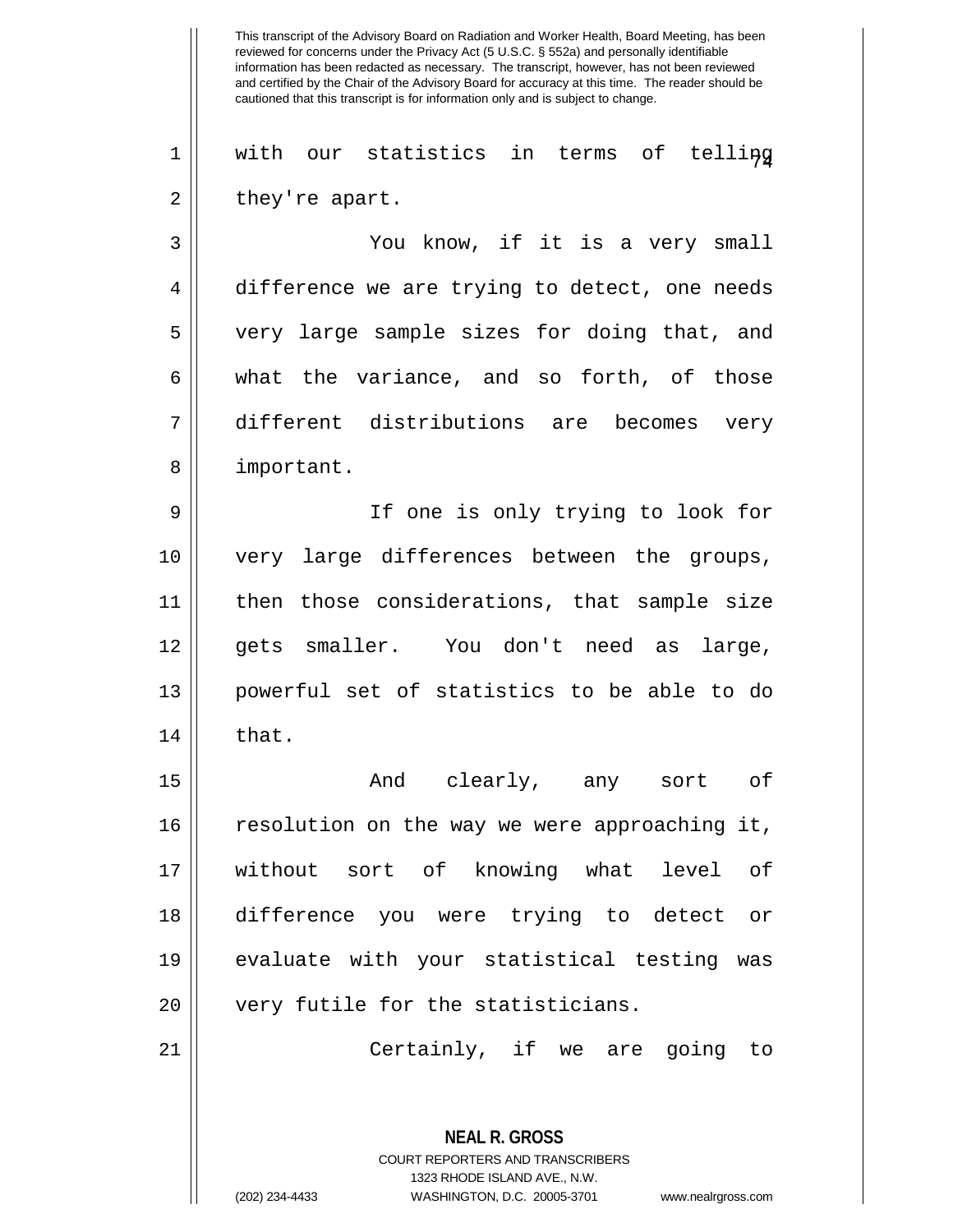| $\mathbf 1$    | look at the stratification issue, I think we  |
|----------------|-----------------------------------------------|
| $\overline{2}$ | need to give everyone some guidance on how we |
| $\mathfrak{Z}$ | are trying to look at that. Now, in this      |
| $\overline{4}$ | particular case, the differences we might be  |
| 5              | trying to detect, what are some of the        |
| 6              | implications in terms of looking at           |
| 7              | Probability of Causation?                     |
| 8              | So, what we asked DCAS to do was              |
| $\mathsf 9$    | to look at claims data, to look at -- again,  |
| 10             | trying to develop a benchmark or what might   |
| 11             | be called an action level that we would use   |
| 12             | for these statistical comparisons. What is a  |
| 13             | meaningful difference that would have some    |
| 14             | effect on dose reconstruction?                |
| 15             | Again, it wouldn't necessarily be             |
| 16             | sort of directly tied to health impact. If    |
| 17             | you remember when we started out, or at least |
| 18             | some of us remember when we started out with  |
| 19             | this Board and with NIOSH in developing the   |
| 20             | regulations, and so forth, we wrestled with   |
| 21             | this issue of what's health endangerment?     |

**NEAL R. GROSS** COURT REPORTERS AND TRANSCRIBERS 1323 RHODE ISLAND AVE., N.W.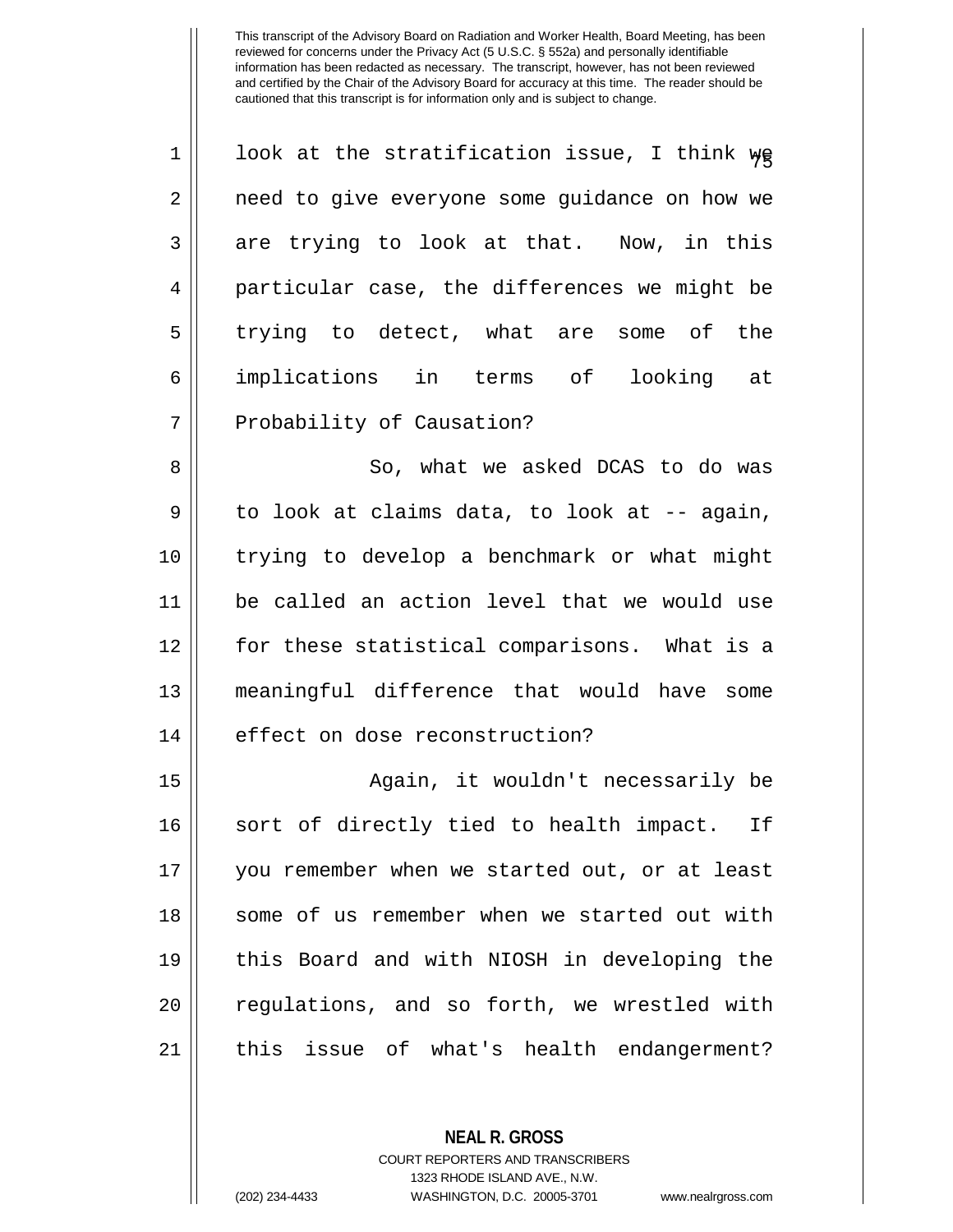$1 \parallel$  Well, we are not trying to get heal $\frac{1}{6}$ 2 || endangerment, but more in an empirical way  $3 \parallel$  what would be a level that we would be trying  $4 \parallel$  to detect that would be meaningful in terms 5 | of the difference between two distributions 6 here.

 So, again, going back to what we 8 || talked about in terms of sufficient accuracy,  $9 \parallel$  I think we know in, for example, the residual period where exposures tend to be very low, we tend not to be as diligent in terms of 12 || trying to figure out what different groups of workers might have been exposed to, or whatever. We know these exposures are low and it doesn't make sense to go into a lot of detail on that.

17 || But we really need to have 18 || something for the statisticians to use if we 19 || are going to be able to have any meaningful 20 || use of statistics in terms of doing these 21 determinations.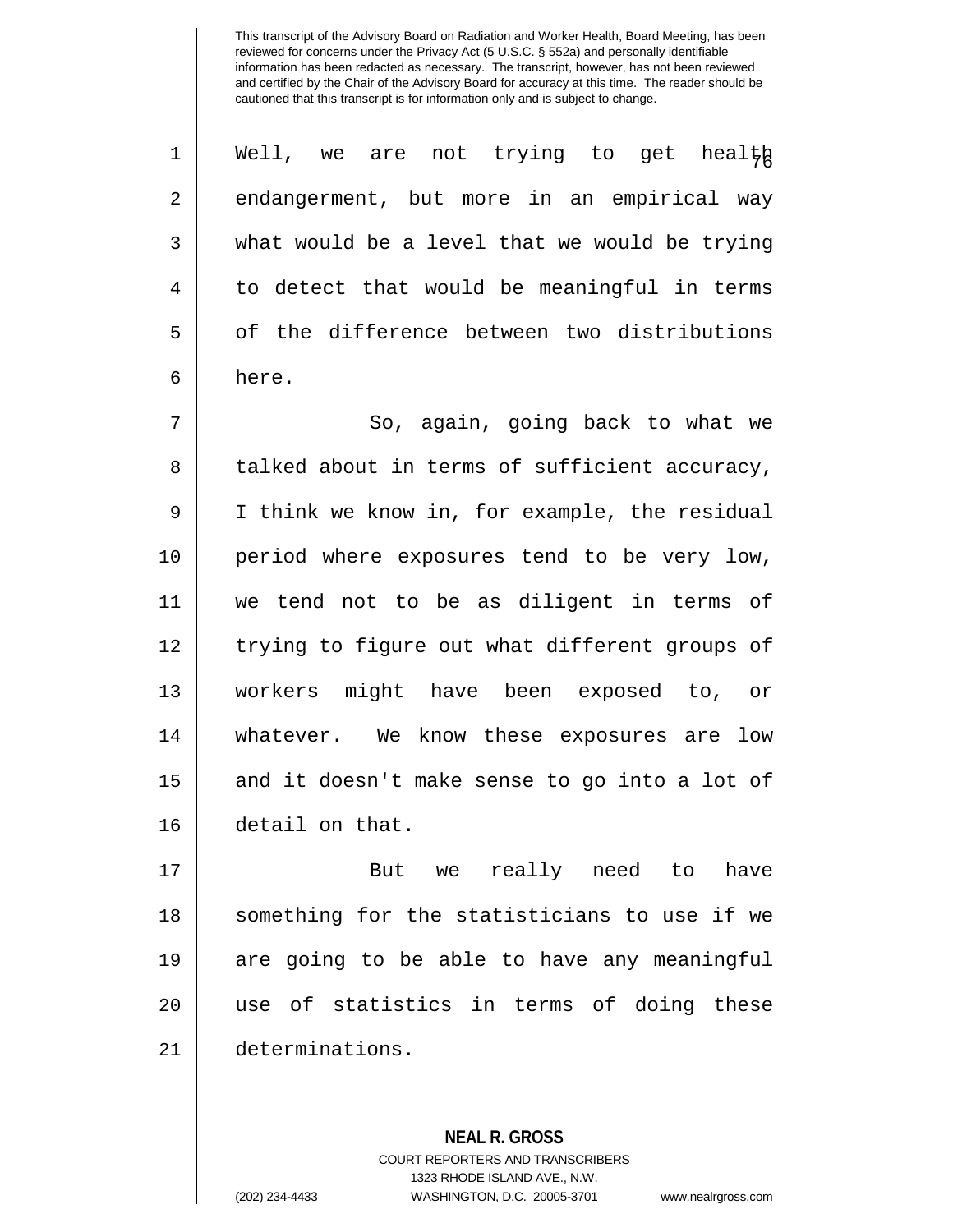| $\mathbf 1$    | I was looking at the<br>When                                                             |
|----------------|------------------------------------------------------------------------------------------|
| $\overline{2}$ | original SC&A and ORAU reports on this issue,                                            |
| 3              | I mean, every time I would go through, I                                                 |
| 4              | could think of examples where I would agree                                              |
| 5              | with SC&A or agree with ORAU and disagree,                                               |
| 6              | because it really depends on the                                                         |
| 7              | circumstances you are looking at. How much                                               |
| 8              | sampling data is available to look at, and so                                            |
| 9              | forth? So, if we are going to use the                                                    |
| 10             | statistics, we need a more powerful way of                                               |
| 11             | doing that.                                                                              |
| 12             | So, since that meeting, Jim has                                                          |
| 13             | come up with a proposed benchmark and got                                                |
| 14             | comments back from the Work Group. And I                                                 |
| 15             | will let him explain that. That has been                                                 |
| 16             | handed out to you. It was a work-in-progress                                             |
| 17             | at the time I put these slides together late                                             |
| 18             | last week. So, I wasn't sure if whether we                                               |
| 19             | would actually include it or not.                                                        |
| 20             | But go ahead, Jim.                                                                       |
| 21             | DR. NETON: Okay. Thank you, Dr.                                                          |
|                | <b>NEAL R. GROSS</b><br>COURT REPORTERS AND TRANSCRIBERS<br>1323 RHODE ISLAND AVE., N.W. |
|                | (202) 234-4433<br>WASHINGTON, D.C. 20005-3701<br>www.nealrgross.com                      |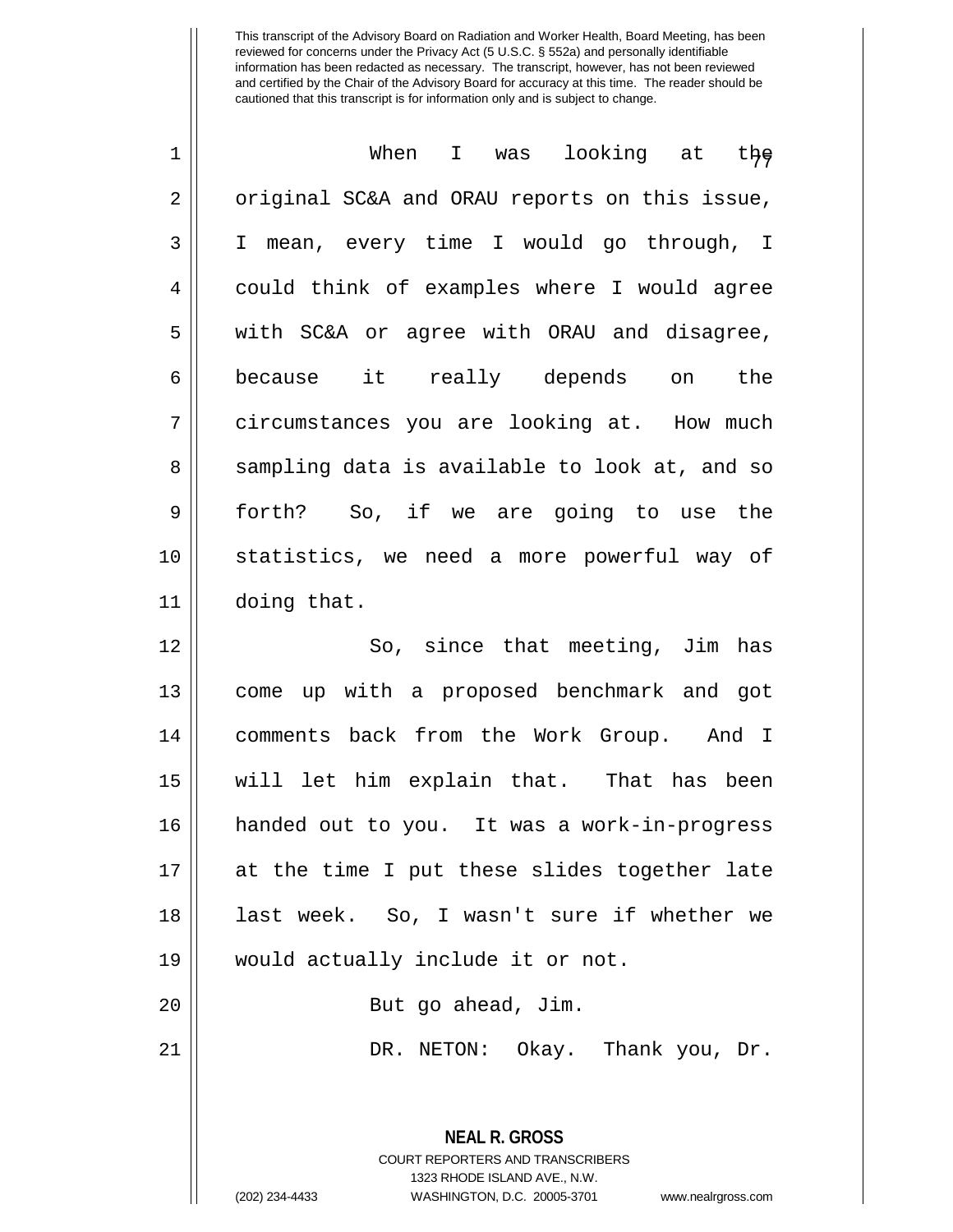| $\mathbf 1$ | Melius. That was a very good introductiqg     |
|-------------|-----------------------------------------------|
| 2           | into what we are trying to accomplish here.   |
| 3           | So, you see on the slide that we              |
| 4           | propose to use the claimant data. We have     |
| 5           | over 40,000 claims, and we have done dose     |
| 6           | reconstructions on most of them. So, we have  |
| 7           | a good database of information from which to  |
| 8           | make a decision what incremental dose will    |
| 9           | result in a change in the PoC value and, more |
| 10          | specifically, a change in the PoC value from  |
| 11          | non-compensable to compensable. You know,     |
| 12          | how much leeway is there in these claims?     |
| 13          | Well, we went through and looked              |
| 14          | at all the claims we have processed thus far. |
| 15          | And interestingly, there were only 167        |
| 16          | claims out of 40,000 that had a Probability   |
| 17          | of Causation between 45 and 50 percent.       |
| 18          | Well, had a single cancer with a Probability  |
| 19          | of Causation between 45 and 50 percent. That  |
| 20          | surprised me.                                 |
| 21          | And we proposed to only look at               |
|             |                                               |
|             | <b>NEAL R. GROSS</b>                          |

COURT REPORTERS AND TRANSCRIBERS 1323 RHODE ISLAND AVE., N.W.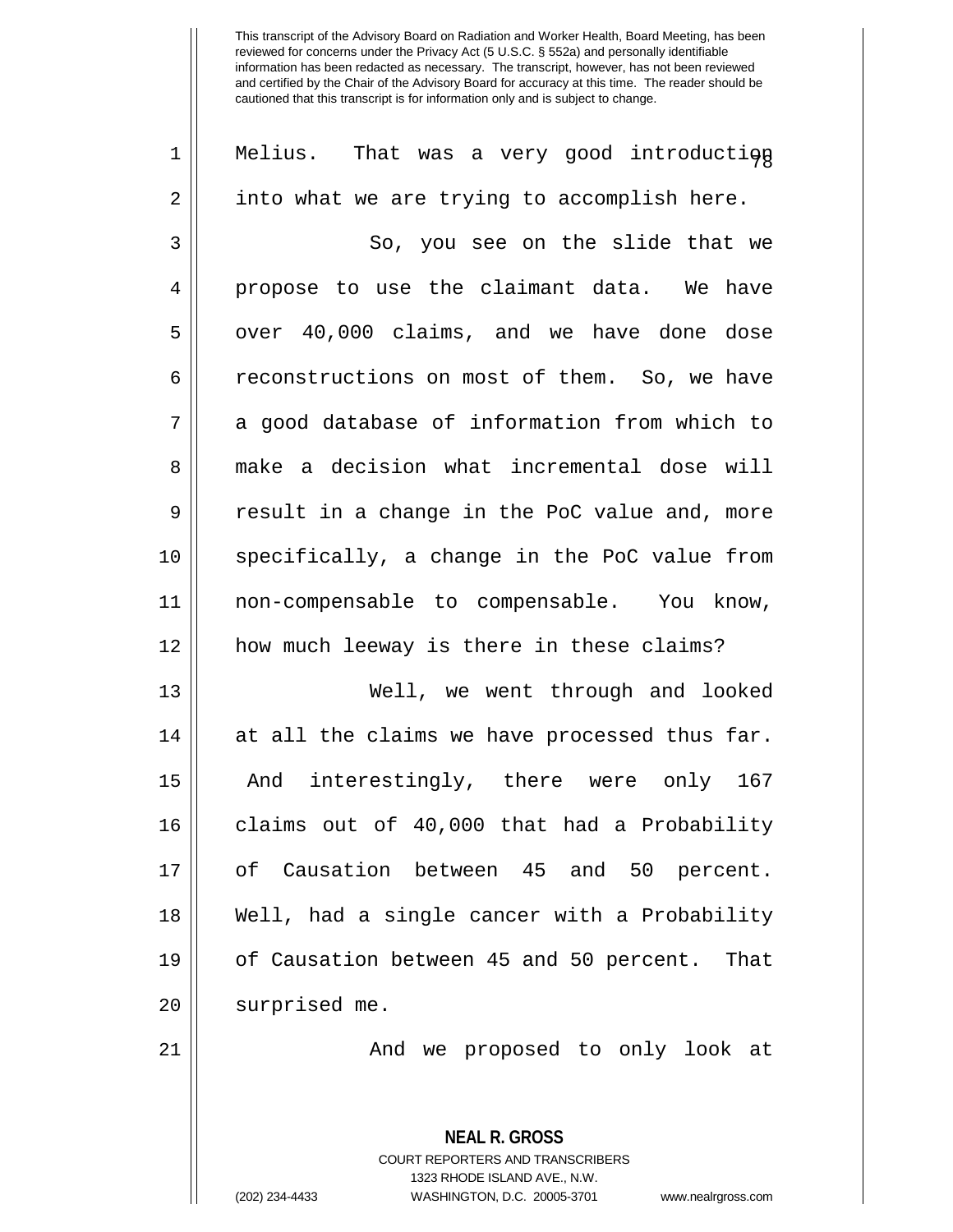| $\mathbf 1$ | claims between 45 and 50 because we werg                                                        |
|-------------|-------------------------------------------------------------------------------------------------|
| 2           | going to originally just take 100-millirem                                                      |
| 3           | dose and add it to each of those cases of                                                       |
| 4           | single cancers and see what happens. You                                                        |
| 5           | know, where does that take the PoC value?                                                       |
| 6           | Does it move all of them over 50 percent?                                                       |
| 7           | Maybe one? Maybe none? Who knows?                                                               |
| 8           | And so, we can do some pretty                                                                   |
| 9           | detailed statistical testing when we run                                                        |
| 10          | through all these cases. It is going to be                                                      |
| 11          | an interesting process to go through.                                                           |
| 12          | We are going to, of course, run                                                                 |
| 13          | these like we do $-$ any case over 45 percent                                                   |
| 14          | is automatically run 10,000 iterations of                                                       |
| 15          | Monte Carlo 30 times. So, it is going to                                                        |
| 16          | take a lot of computer horsepower. We will                                                      |
| 17          | run these at night to sample these, and then,                                                   |
| 18          | we will compare the distributions of the PoC                                                    |
| 19          | values.                                                                                         |
| 20          | But this will at least give us a                                                                |
| 21          | start as to what is a benchmark. It doesn't                                                     |
|             |                                                                                                 |
|             | <b>NEAL R. GROSS</b><br><b>COURT REPORTERS AND TRANSCRIBERS</b><br>1323 RHODE ISLAND AVE., N.W. |

 $\prod_{i=1}^{n}$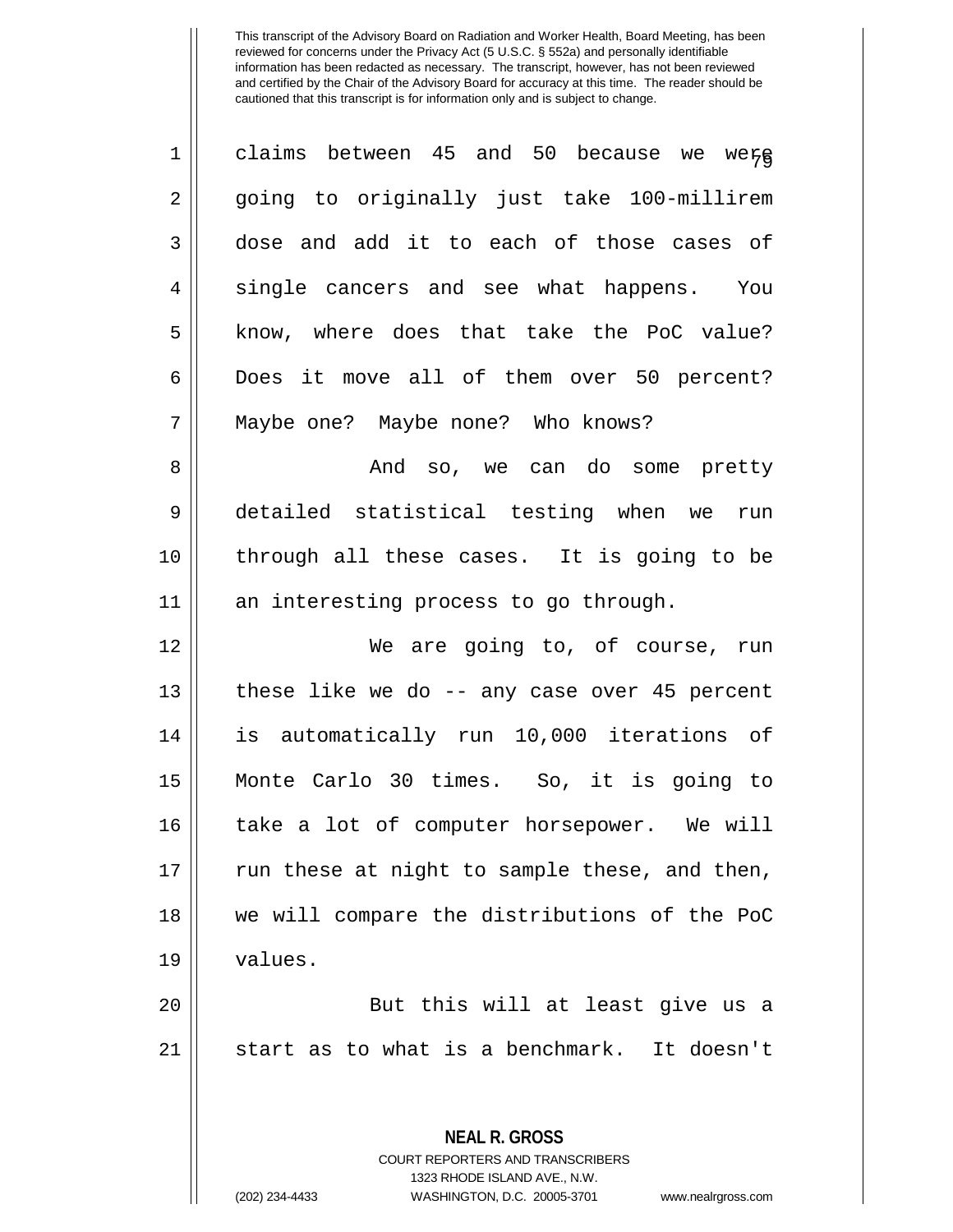| $\mathbf 1$ | mean that is the end of it, but we are going             |
|-------------|----------------------------------------------------------|
| 2           | to start with 100 millirem and we are going              |
| 3           | to try to maximize the effects on PoC by                 |
| 4           | adding the dose. And we are going to start               |
| 5           | with using external because that is the                  |
| 6           | simplest place to deal with. We are going to             |
| 7           | add a constant external dose, probably at the            |
| 8           | beginning of employment, which will maximize             |
| 9           | the effect on PoC, except for leukemias we               |
| 10          | have got to modify a little bit because there            |
| 11          | is a different latency adjustment for                    |
| 12          | leukemias.                                               |
| 13          | But, nonetheless, that is what we                        |
| 14          | are going to do. And hopefully, we will be               |
| 15          | able to report out to the Working Group and              |
| 16          | the Board the results not too far off.                   |
| 17          | CHAIRMAN MELIUS: Good.<br>Thanks,                        |
| 18          | Jim.                                                     |
| 19          | And so, Jim has already done this                        |
| 20          | bullet, looking at external dose coworker                |
| 21          | models. What we, then, decide is, when we                |
|             | <b>NEAL R. GROSS</b><br>COURT REPORTERS AND TRANSCRIBERS |

1323 RHODE ISLAND AVE., N.W.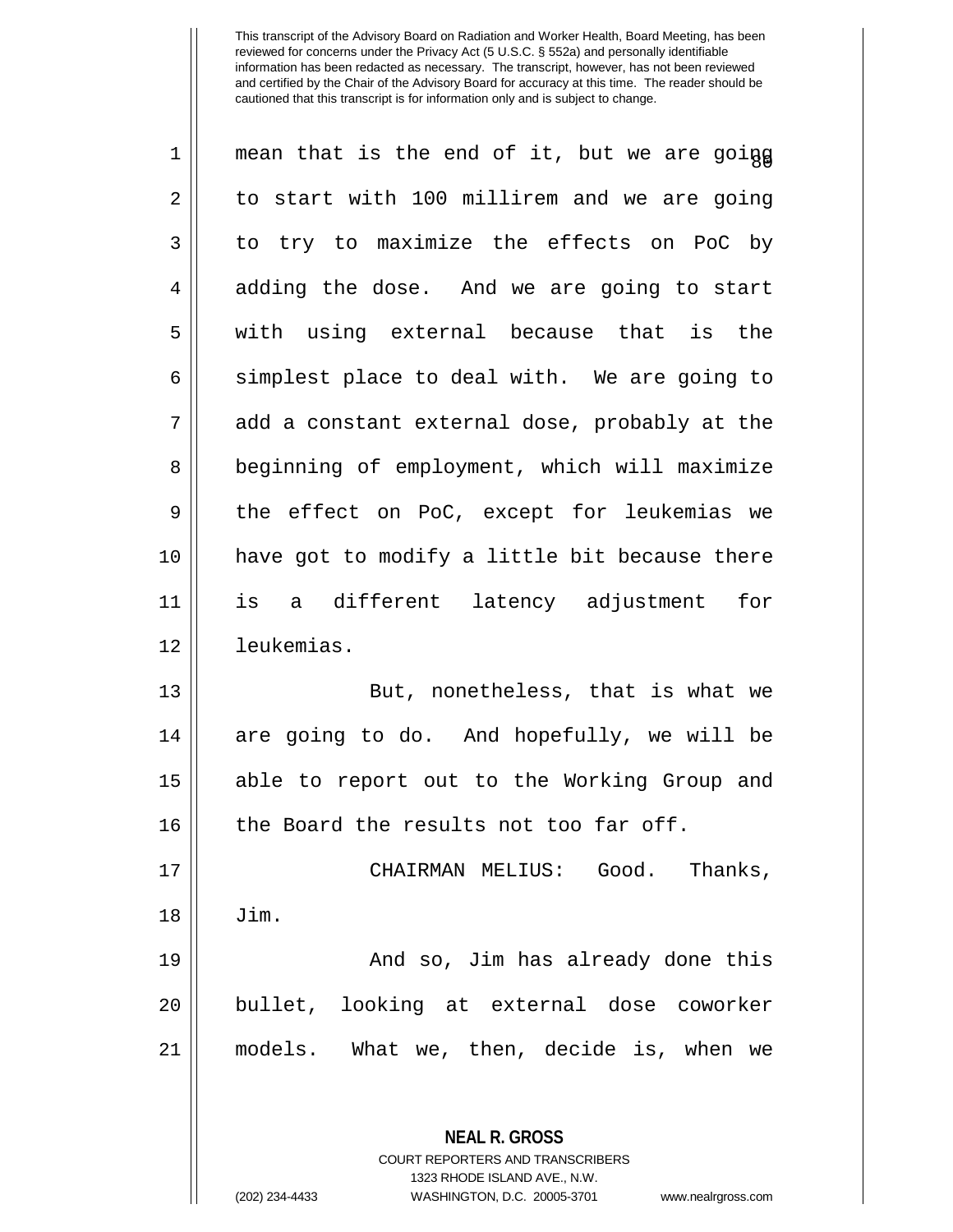| 1  | get this developed, and so forth, we will    |
|----|----------------------------------------------|
| 2  | then turn our focus back, first, to the      |
| 3  | external dose coworker models because these  |
| 4  | are much simpler to look at. They don't have |
| 5  | the complications of bioassay. They have     |
| 6  | lots of data, usually big sample sizes, and  |
| 7  | so forth, at least bigger than often usually |
| 8  | for a lot of the bioassay data.              |
| 9  | And I think we can sort of look              |
| 10 | at these both from how the statistical       |
| 11 | comparisons will be done, the stratification |
| 12 | issue, as well as some of the other sort of  |
| 13 | more general guideline issues that DCAS is   |
| 14 | working on in terms of outline.              |
| 15 | And then, if we can feel we are              |
| 16 | successful with that issue and that is       |
| 17 | helpful, then we will go back and look at    |
| 18 | internal dose models and come up from there. |
| 19 | So, that is sort of where<br>we              |
| 20 | stand now. I have one more slide I want to   |
| 21 | show you, not that this is even relevant to  |
|    |                                              |

**NEAL R. GROSS** COURT REPORTERS AND TRANSCRIBERS 1323 RHODE ISLAND AVE., N.W.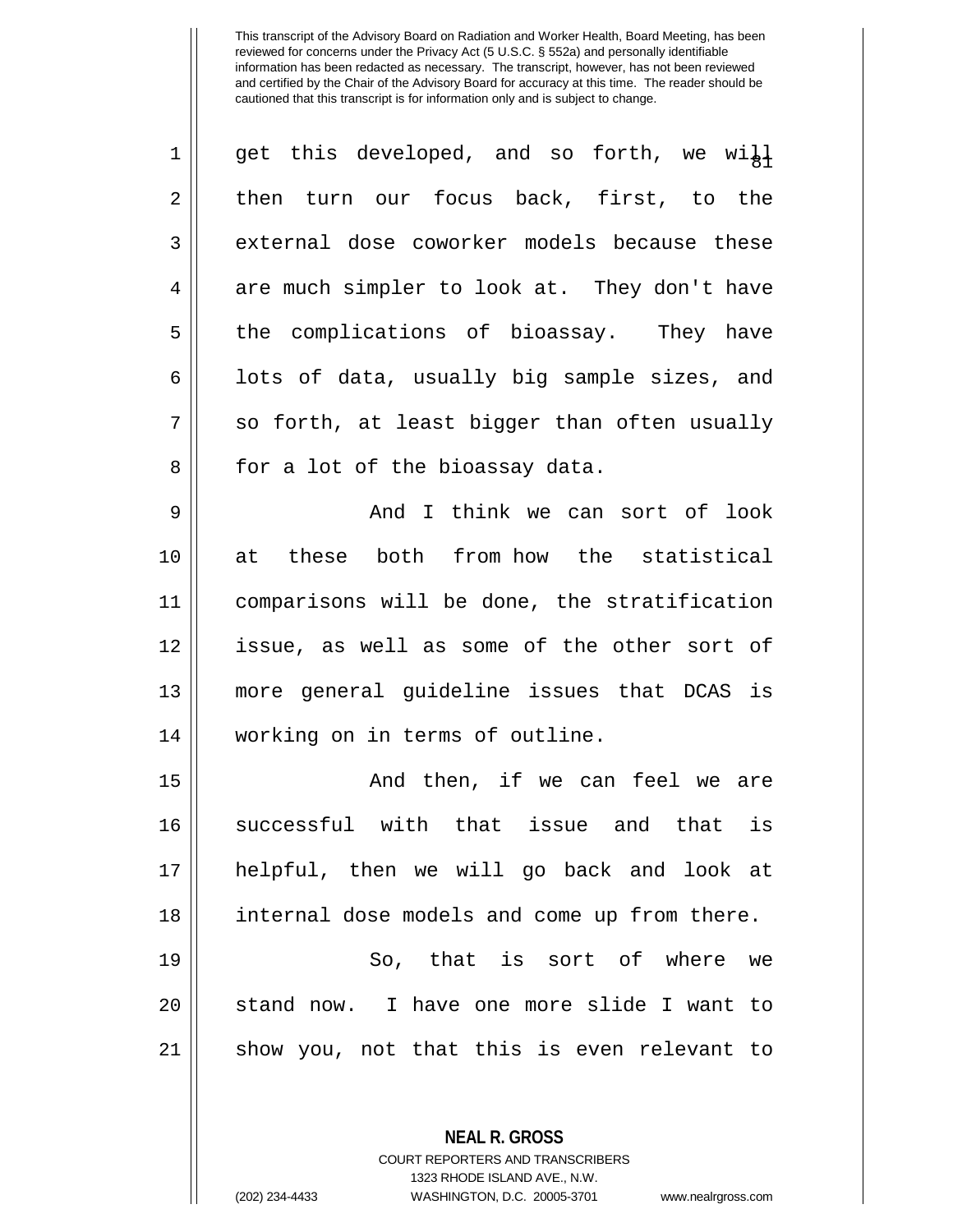1 || what we are talking about. It was a slide  $_8$ I  $2 \parallel$  stole, I think from DCAS, was it? 3 This is just the prettiest  $4 \parallel$  statistical testing I have seen or depiction  $5 \parallel$  of statistical testing. I wish I had had  $6 \parallel$  this back when I was taking statistics a long 7 || time ago because it would have kept me much 8 || more interested. Whether they are galaxies,  $9 \parallel$  and so forth, but the black dots in or the 10 black dots out, that's your statistical test. 11 I have no idea. I am sure I learned about 12 the Monte Carlo Permutation Test many, many 13 years ago, but probably very quickly and not 14 in much detail. Again, if I had had these 15 || kind of computer graphics, who knows? I 16 might have ended up a statistician. 17 || So, I thought I would share that. 18 I gave DCAS the prize for the prettiest  $19$  slide that we have seen. I thought we should

20 || share it with the whole Board.

21 || So, on that, let me end. I don't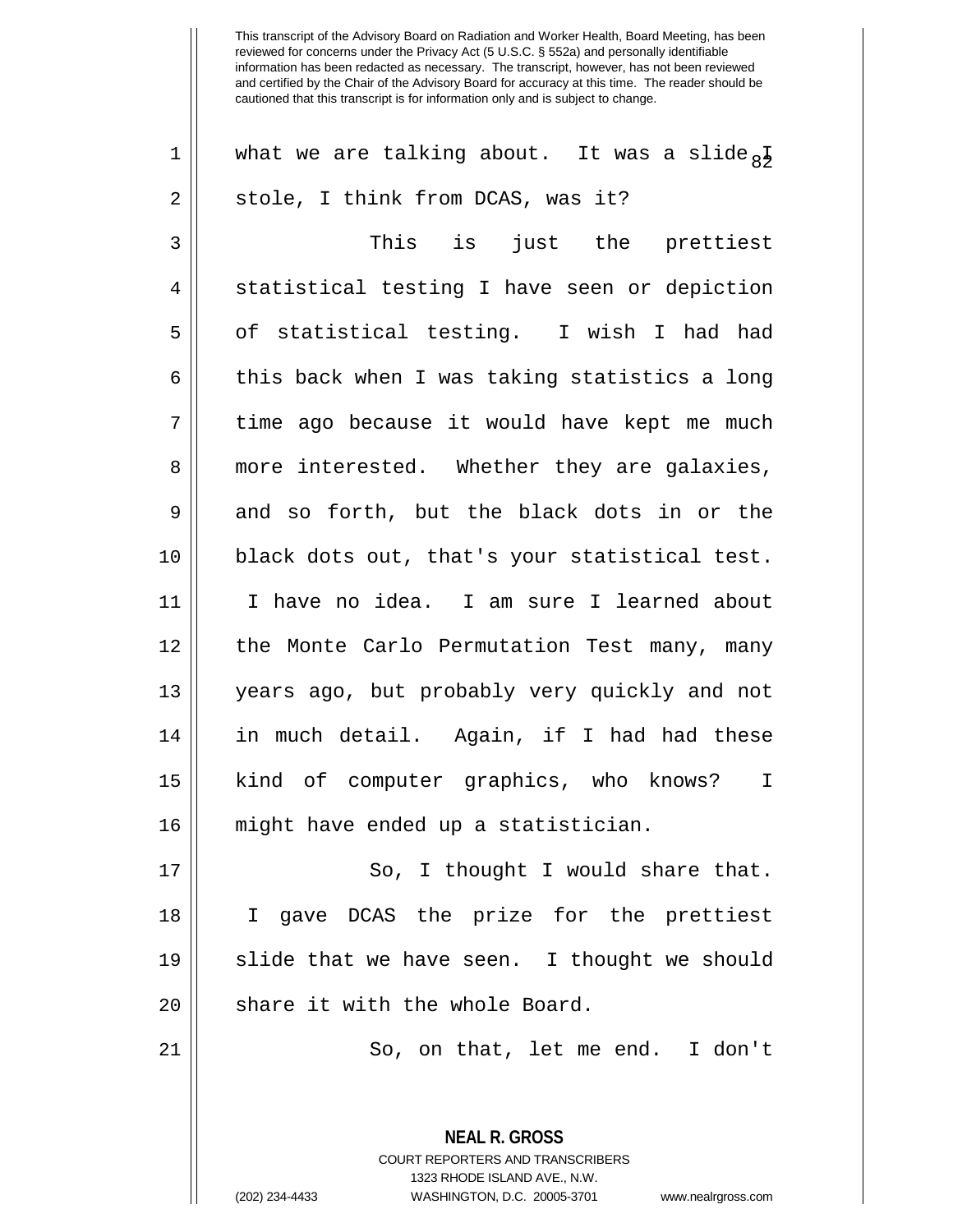**NEAL R. GROSS** COURT REPORTERS AND TRANSCRIBERS 1323 RHODE ISLAND AVE., N.W. 1 || know if other Work Group Members hay<del>g</del> 2 || comments they would like to make about what 3 went on. 4 Well, first, the Work Group 5 Members. So, Gen or -- Paul couldn't be 6 | there at the meeting. I want to give them  $7 \parallel$  time to weigh-in. Then, we will do Wanda and 8 l others. 9 Go ahead, Gen. 10 MEMBER ROESSLER: First of all, I 11 think you did a very good job of summarizing 12 || a very complicated subject and meeting. And 13 I like your -- that OPOS thing is a little 14 || bit confusing when you first hear it because 15 we are used to thinking of a sample as one 16 bioassay contribution, or whatever. So, 17 || calling it One Person/One Value is good. 18 I think it was good, and I think 19 we are looking forward to seeing what happens 20 || with this first step that Jim is doing. 21 CHAIRMAN MELIUS: Yes, right,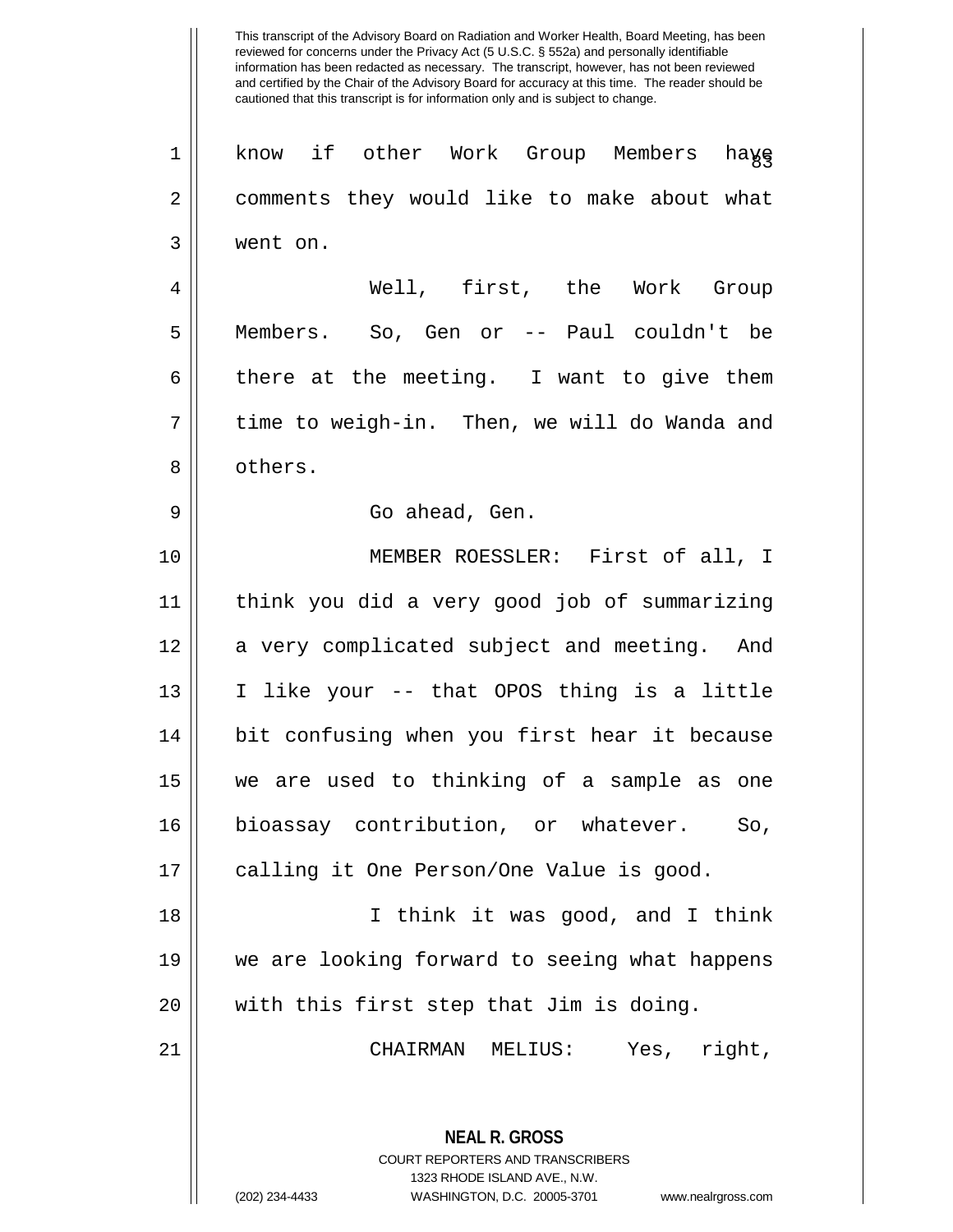This transcript of the Advisory Board on Radiation and Worker Health, Board Meeting, has been reviewed for concerns under the Privacy Act (5 U.S.C. § 552a) and personally identifiable information has been redacted as necessary. The transcript, however, has not been reviewed and certified by the Chair of the Advisory Board for accuracy at this time. The reader should be cautioned that this transcript is for information only and is subject to change. **NEAL R. GROSS** COURT REPORTERS AND TRANSCRIBERS 1323 RHODE ISLAND AVE., N.W. (202) 234-4433 WASHINGTON, D.C. 20005-3701 www.nealrgross.com 1 || right. Yes. 34 MEMBER ROESSLER: Jim Neton. CHAIRMAN MELIUS: Yes, yes. The OPOS, I should add, was probably about a two- hour conversation/discussion during our meeting. So, it is summarizing-down. Paul, Josie, anybody else have a 8 | comment? Paul, do you want to say anything? Gen did make me promise to try to summarize the meeting and send a note to Paul, and thanked me greatly when I agreed to do it. MEMBER ZIEMER: Well, actually, | the transcript of the meeting I think has been distributed to everyone. CHAIRMAN MELIUS: Yes. MEMBER ZIEMER: And I just want you to know, Dr. Melius, that I have read the transcript. So, I feel like I attended the meeting. CHAIRMAN MELIUS: Okay, good.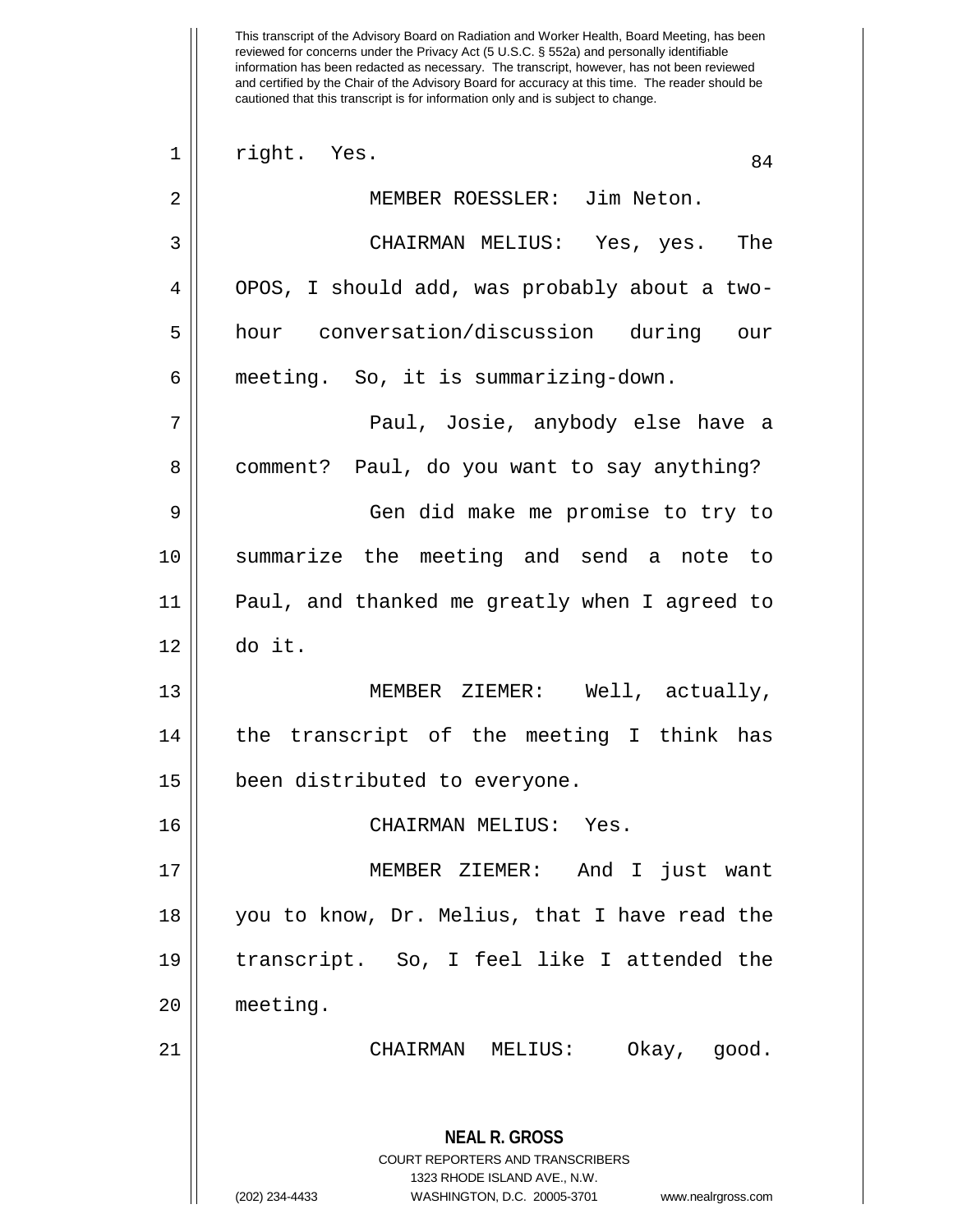This transcript of the Advisory Board on Radiation and Worker Health, Board Meeting, has been reviewed for concerns under the Privacy Act (5 U.S.C. § 552a) and personally identifiable information has been redacted as necessary. The transcript, however, has not been reviewed and certified by the Chair of the Advisory Board for accuracy at this time. The reader should be cautioned that this transcript is for information only and is subject to change. **NEAL R. GROSS** COURT REPORTERS AND TRANSCRIBERS 1323 RHODE ISLAND AVE., N.W. (202) 234-4433 WASHINGTON, D.C. 20005-3701 www.nealrgross.com 1 Good. 85 2 || MEMBER ZIEMER: It was, actually, 3 | rather tedious. 4 CHAIRMAN MELIUS: Yes. 5 MEMBER ZIEMER: But I like the 6 || proposal that Jim made, and I have told Jim  $7 ||$  this. This is a very interesting approach to 8 || trying to figure out what incremental dose  $9 \parallel$  will kick things up to another level. 10 CHAIRMAN MELIUS: Yes. 11 || MEMBER ZIEMER: You know, whether 12 it is 100 millirem or 500, or whatever it 13  $\parallel$  might be, but this will be a very interesting 14 exercise, and I am looking forward to the 15 | outcome of that. 16 CHAIRMAN MELIUS: Okay. Thank 17 you, Paul. Thank you for wading through that 18 || transcript. You are braver than I have been. 19 || But, again, I was at the meeting, so I have 20 || an excuse. 21 MEMBER ZIEMER: I have already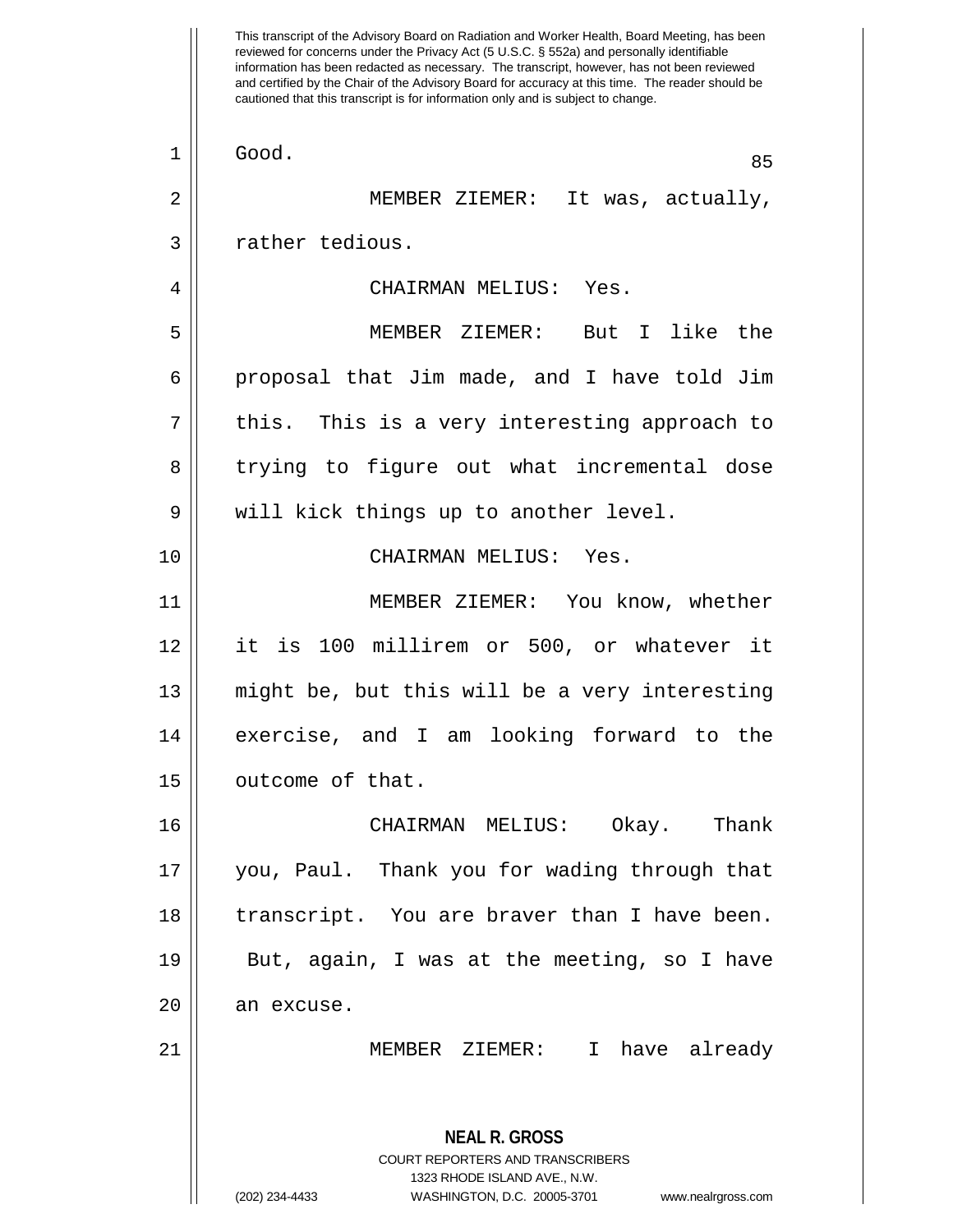This transcript of the Advisory Board on Radiation and Worker Health, Board Meeting, has been reviewed for concerns under the Privacy Act (5 U.S.C. § 552a) and personally identifiable information has been redacted as necessary. The transcript, however, has not been reviewed and certified by the Chair of the Advisory Board for accuracy at this time. The reader should be cautioned that this transcript is for information only and is subject to change.  $1 ||$  made corrections in it. I should have given  $2 \parallel$  them to you, so you can certify it. 3 CHAIRMAN MELIUS: Wanda? 4 MEMBER MUNN: I'm glad somebody 5 || read through that transcript. I started and 6 || got about maybe  $1/10$ th,  $1/20$ th of the way 7 || through and thought I can't handle all of 8 || this. I will just have to talk about it 9 | instead of reading it. 10 And I am delighted to know that 11 you consider a Monte Carlo Permutation Test 12 photograph as being the nicest piece of art 13 || you have seen in a while. I don't know where 14 you find your art, but it is expressive; 15 | there is no question about that. 16 CHAIRMAN MELIUS: As applied to 17 || any of our meetings, I should say. 18 MEMBER MUNN: I am really pleased 19 to see this happening, and I am very pleased 20 || to see 1 millirem as being the base place to 21 || start. Pardon me. A hundred millirem.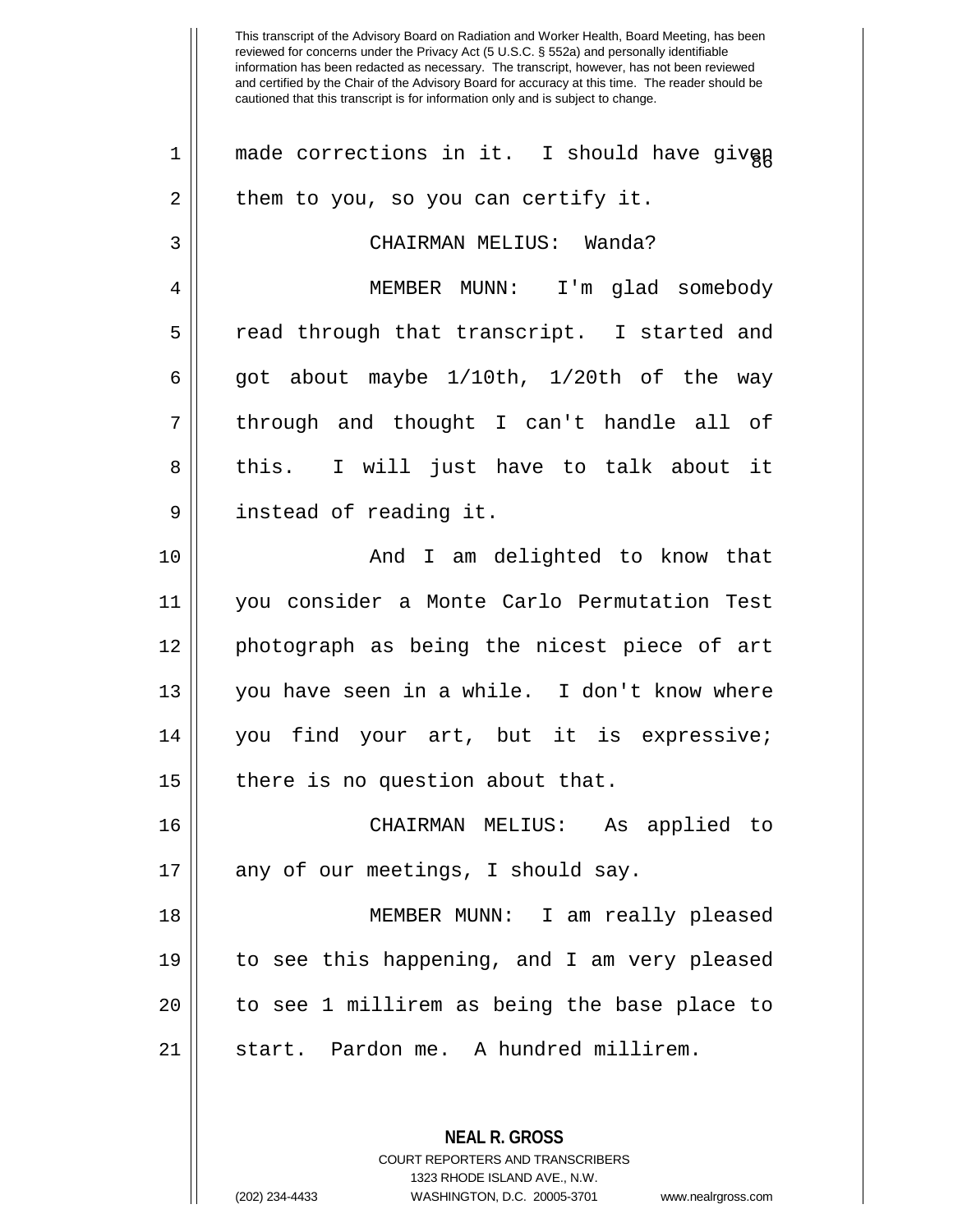| $\mathbf 1$ | But it is a shame that we didn <sub>k</sub> t                                                                                                                          |
|-------------|------------------------------------------------------------------------------------------------------------------------------------------------------------------------|
| 2           | do this precise thing eight years ago. This                                                                                                                            |
| 3           | is the question that I recall having brought                                                                                                                           |
| 4           | to the Board many times: why are we spending                                                                                                                           |
| 5           | so much time looking at this particular                                                                                                                                |
| 6           | aspect of exposure in some site when nobody                                                                                                                            |
| 7           | has identified this as being significant to                                                                                                                            |
| 8           | the end result?                                                                                                                                                        |
| 9           | And better late than never, I am                                                                                                                                       |
| 10          | glad to see it happening, and it is going to                                                                                                                           |
| 11          | be an interesting study. Thanks for the good                                                                                                                           |
| 12          | report.                                                                                                                                                                |
| 13          | CHAIRMAN MELIUS: Okay. Thank                                                                                                                                           |
| 14          | you. Others?                                                                                                                                                           |
| 15          | will say I have a<br>who<br>I.<br>son                                                                                                                                  |
| 16          | teaches art history, and I see lots of other                                                                                                                           |
| 17          | I have got to correct that for the<br>art.                                                                                                                             |
| 18          | record. I'll be in trouble.                                                                                                                                            |
| 19          | MEMBER MUNN: Perhaps you should                                                                                                                                        |
| 20          | show him this.                                                                                                                                                         |
| 21          | CHAIRMAN MELIUS: Yes.                                                                                                                                                  |
|             | <b>NEAL R. GROSS</b><br><b>COURT REPORTERS AND TRANSCRIBERS</b><br>1323 RHODE ISLAND AVE., N.W.<br>(202) 234-4433<br>WASHINGTON, D.C. 20005-3701<br>www.nealrgross.com |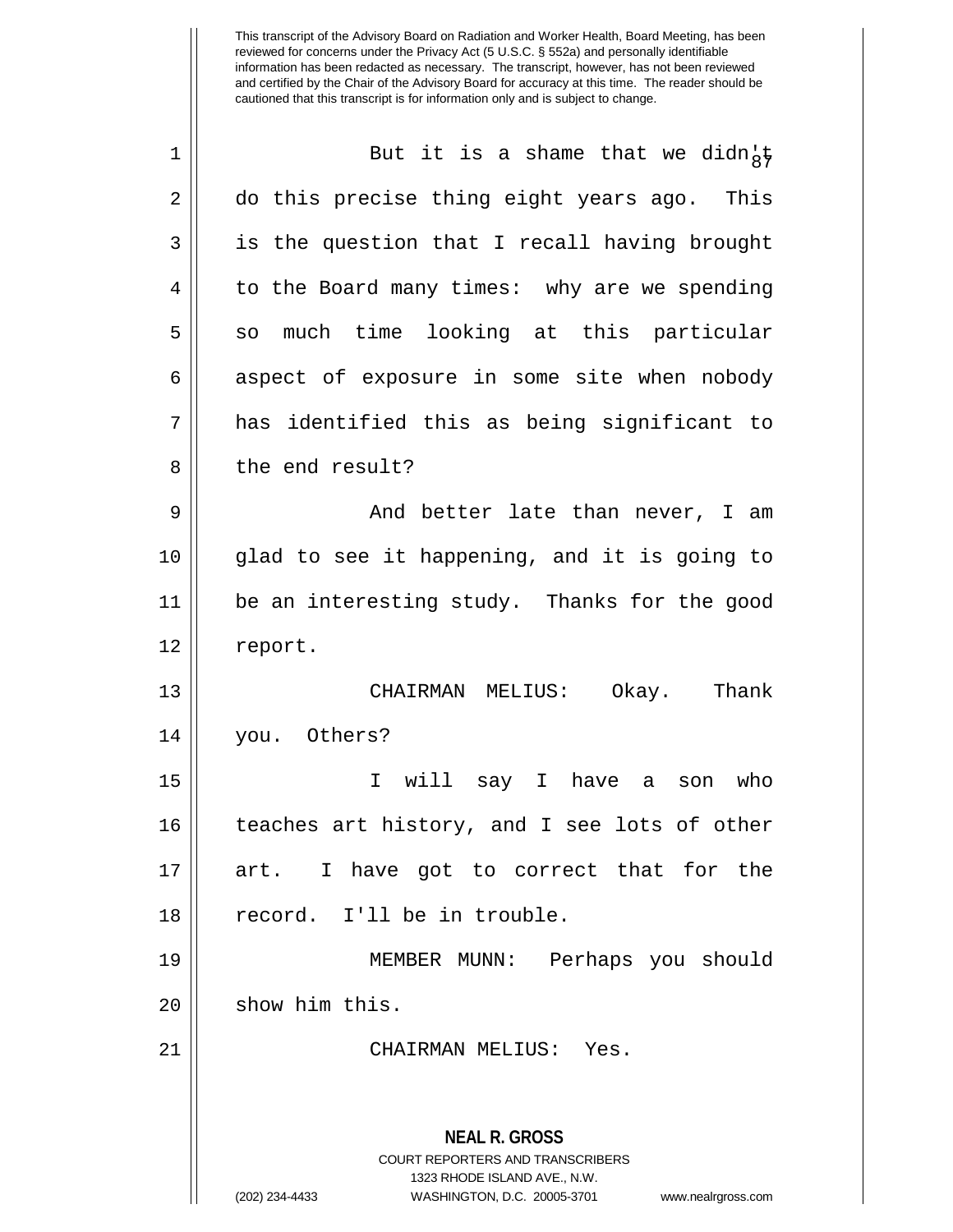This transcript of the Advisory Board on Radiation and Worker Health, Board Meeting, has been reviewed for concerns under the Privacy Act (5 U.S.C. § 552a) and personally identifiable information has been redacted as necessary. The transcript, however, has not been reviewed and certified by the Chair of the Advisory Board for accuracy at this time. The reader should be cautioned that this transcript is for information only and is subject to change. **NEAL R. GROSS** COURT REPORTERS AND TRANSCRIBERS 1323 RHODE ISLAND AVE., N.W. (202) 234-4433 WASHINGTON, D.C. 20005-3701 www.nealrgross.com <sup>88</sup> <sup>1</sup> Okay. Dave? 2 MEMBER KOTELCHUCK: Yes, Dave 3 || Kotelchuck. 4 First, I agree it was very 5 helpful, the presentation was very helpful. 6 I am not clear whether part of this is the 7 discussion we've been having and part of this  $8 \parallel$  is that I have been learning as we go along, 9 so that I could see much more, I could 10 understand your presentation this time much 11 better than last time, even though on the 12 whole the presentation and the PowerPoints 13 were the same. 14 || But I have a question. Could 15 || someone explain to me how the progress on the 16 | coworker data, which is very good, how --17 (Cell phone rings.) 18 || Of all things, I cannot believe 19 it. How often do I get a cell phone call in  $20$  || the middle of a meeting? 21 You will pardon me. Let me go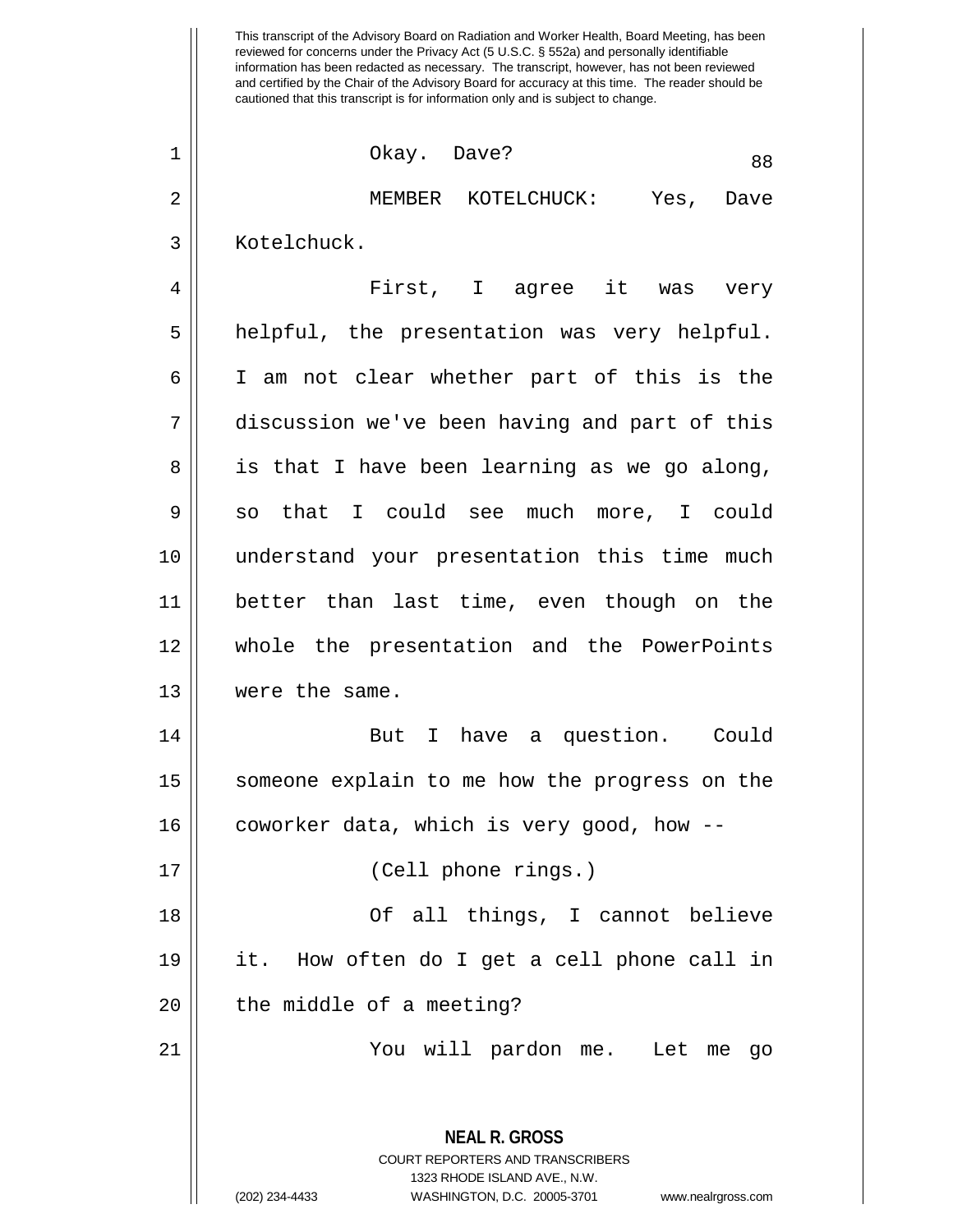1 ahead with my question. 89 2 || Could someone please explain to me how the progress we are making on the 4 coworker data will help us understand how to distinguish between strata? That seems like  $6 \parallel$  a separate question. How will the coworker data progress help us with respect to 8 distinguishing between different strata and 9 || assessing the differences between strata? CHAIRMAN MELIUS: Well, if you go through all the reports that have been developed as part of this, Tom LaBone at ORAU 13 || did a fairly-detailed report proposing both a parametric and a non-parametric statistical testing for distinguishing whether stratification was appropriate or inappropriate in a particular dataset. SC&A raised some very legitimate concerns about that. But I think what we 20 Game down to is, without knowing what difference between the strata we were trying

> COURT REPORTERS AND TRANSCRIBERS 1323 RHODE ISLAND AVE., N.W. (202) 234-4433 WASHINGTON, D.C. 20005-3701 www.nealrgross.com

**NEAL R. GROSS**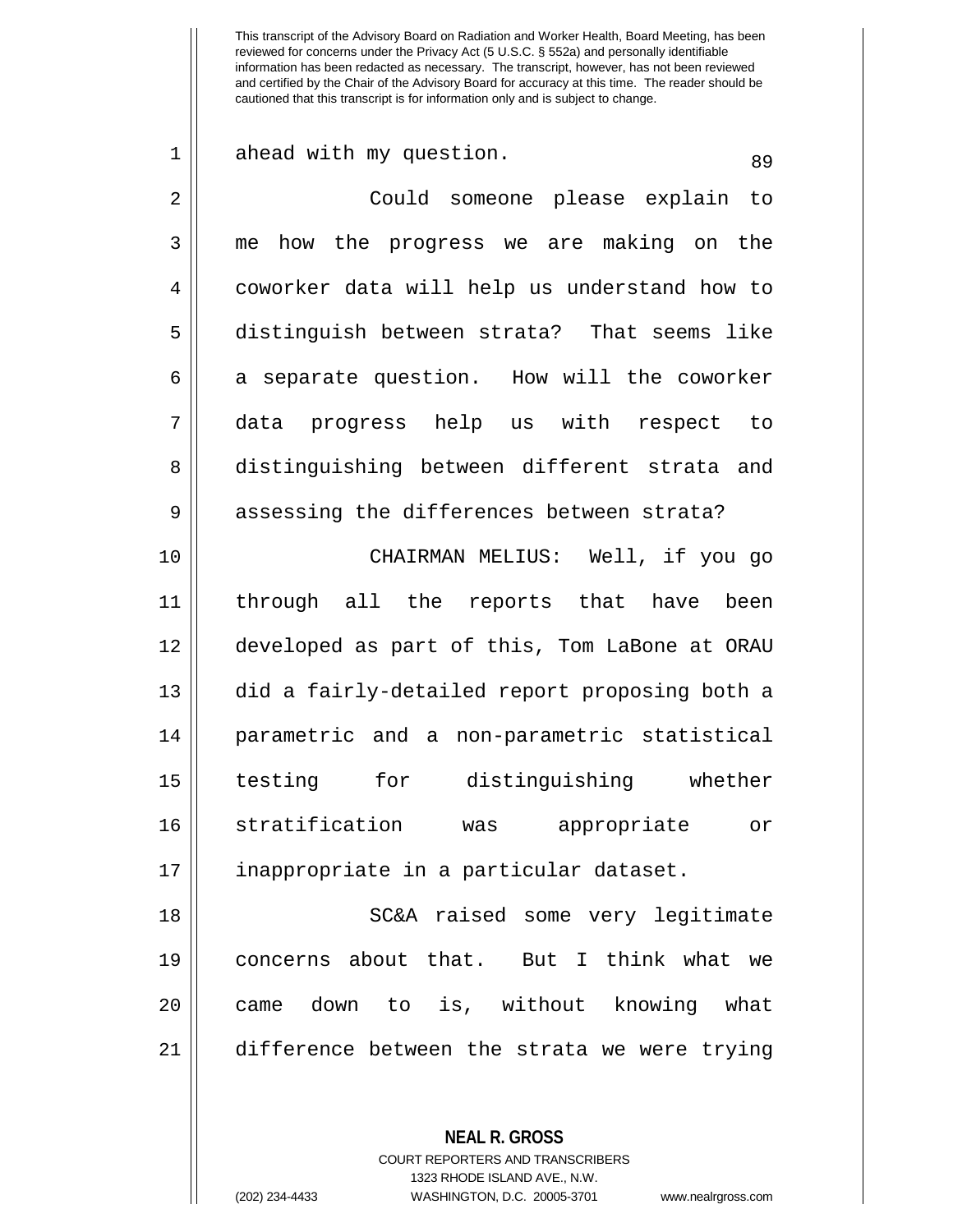1 | to detect, what was a meaningful difference we could not come to any agreement on what was the appropriate set of statistical 4 || testing that one would use. Now it is much more complicated  $6 \parallel$  than that in other ways because there are 7 || other considerations, One Person/One Value or 8 One Sample, but that was how this evolved. MEMBER KOTELCHUCK: Yes, that's helpful. That clarifies it for me anyway. CHAIRMAN MELIUS: Yes. And so, then, it ties back to what is sufficient 13 || accuracy? Do we need stratification or not. 14 We have wrestled with this for a long time. We learn as we go along. I mean, the statistic that Jim || Neton gave us, that of all the -- what? -- 40,000 dose reconstructions, there's 145, between 45 and 50 for a single cancer. So, I mean, we are dealing with sort of very finite 21 || numbers of examples.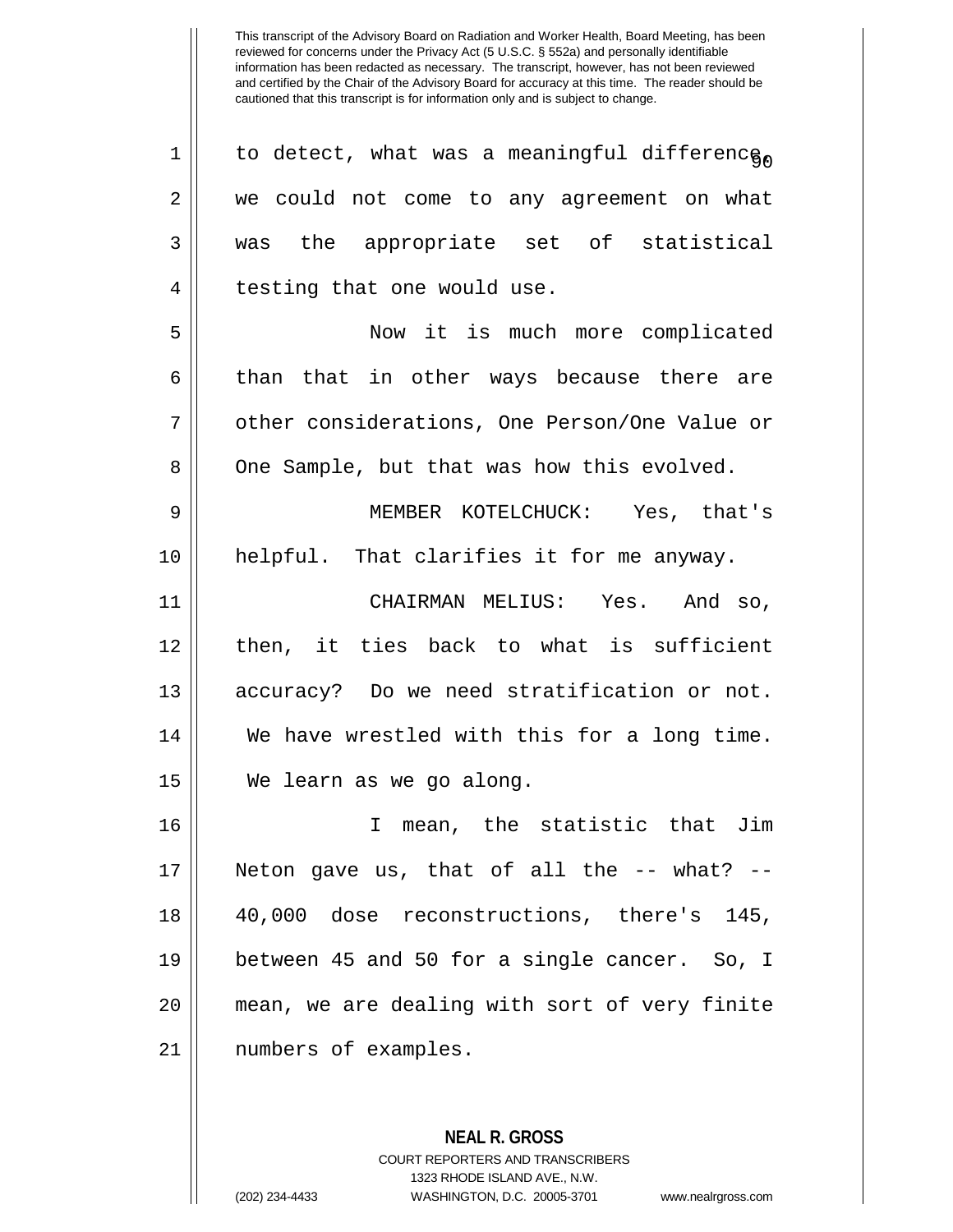1 ||  $\blacksquare$  And you get into different sites, 2 | And so, there's lots of complications with  $3 \parallel$  this. We, as a Board and NIOSH, we sort of 4 | learned as we go along, trying to figure out 5 | what is important, what is not important, and 6 how do we evaluate it. 7 Dr. Lemen? 8 MEMBER LEMEN: I have a question. 9 On the presentation where we talk about the 10 One Person/One Value, and you say or the 11 || slide, not your slide but Jim's slide that is 12 in the presentation we got, says that they 13 use the maximum-possible mean. And then, he

 My question is, even if you use the maximum-possible mean, doesn't that 17 || shortchange some individuals because, when you use a mean, there is always going to be higher numbers, putting some people at a higher risk than the mean would represent? Am I making myself clear? Do you understand

> **NEAL R. GROSS** COURT REPORTERS AND TRANSCRIBERS 1323 RHODE ISLAND AVE., N.W. (202) 234-4433 WASHINGTON, D.C. 20005-3701 www.nealrgross.com

14 | gives there examples.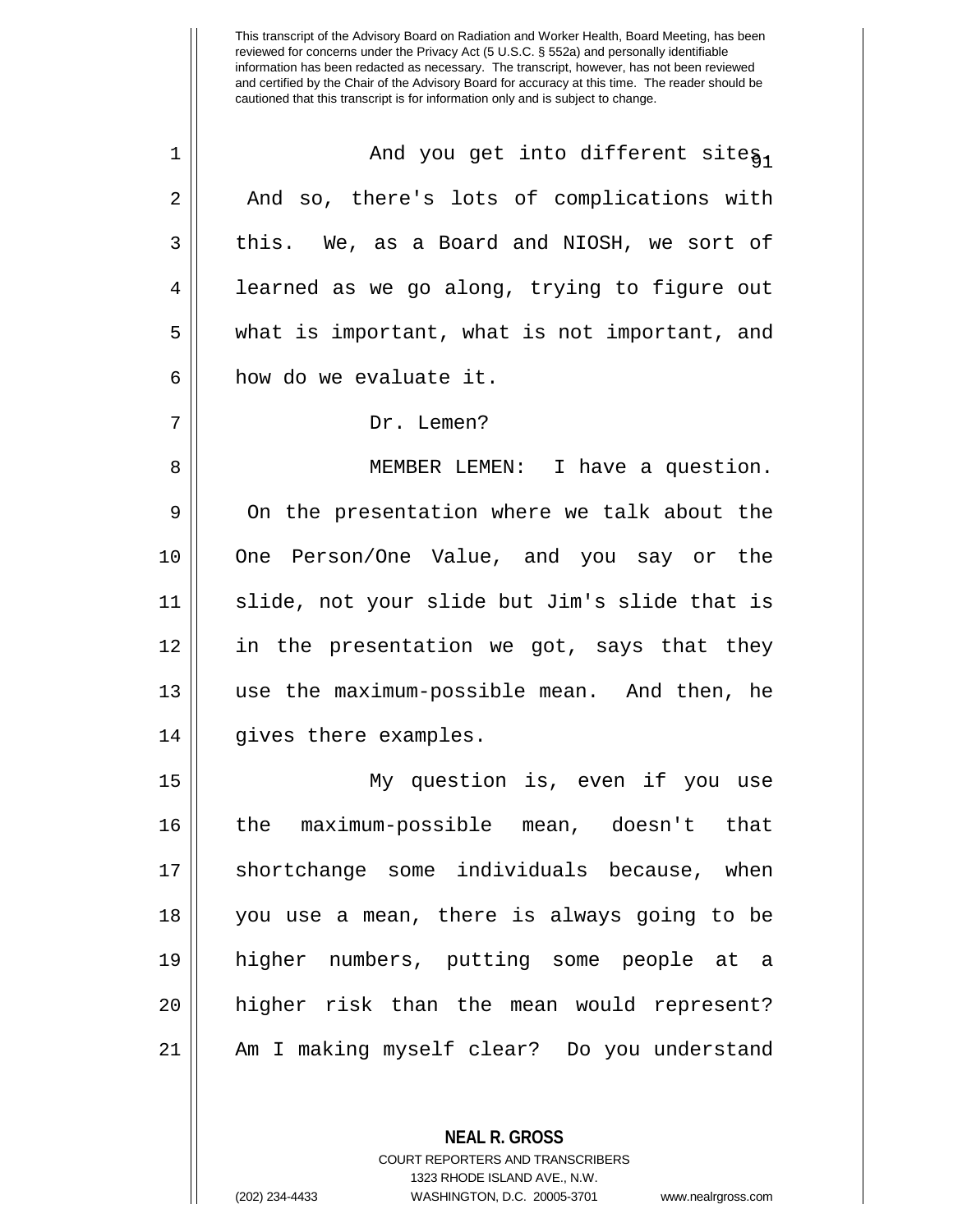$1 \parallel$  what I am saying? 92 2 DR. NETON: I think I understand 3 what you are saying, but it comes down to the 4 biology behind it. What we are trying to 5 || accomplish using the mean value -- let's put 6 | the maximum-possible mean aside for right now  $7 \parallel$  -- but the mean value is really an attempt to 8 || be, and I hate to use this word but it is  $9 \parallel$  probably the best word, a surrogate for the 10 intake that the person experienced in that 11 particular year. 12 || So, if you have multiple bioassay 13 || samples throughout the year, and you average 14 || those, you will essentially end up with the 15 average urinary excretion of that person 16 throughout the year. You know, if you took 17 the maximum possible value that the person 18 || excreted in that year, you are going to bias 19 his excretion very high. 20 The maximum-possible mean is a 21 construct to account for censored data,

> **NEAL R. GROSS** COURT REPORTERS AND TRANSCRIBERS 1323 RHODE ISLAND AVE., N.W.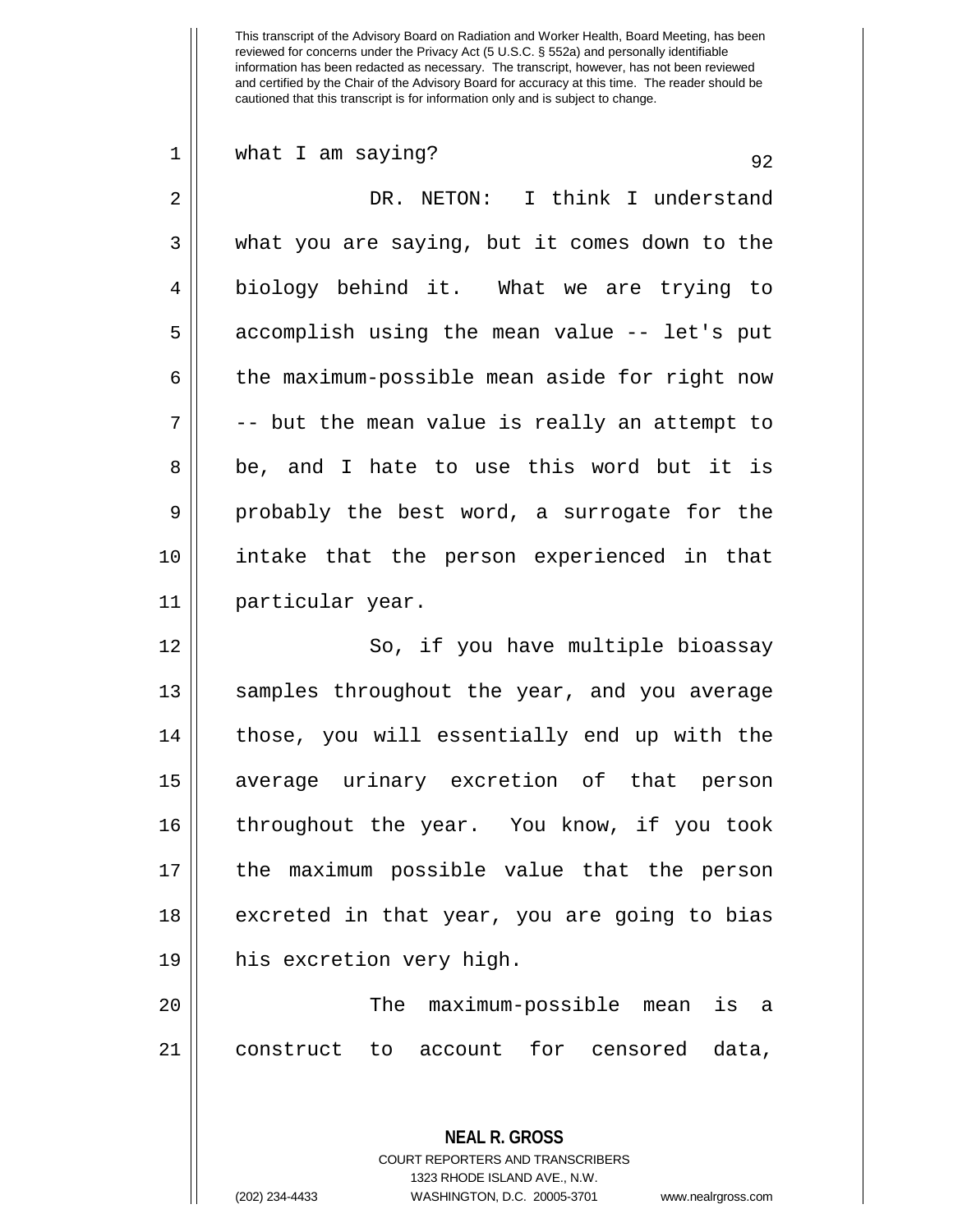| $\mathbf 1$ | essentially. If you have data that age        |
|-------------|-----------------------------------------------|
| 2           | reported as less than five or less than two   |
| 3           | or zero, then you really don't know what the  |
| 4           | value is, and we have proposed to use the     |
| 5           | five. We use the value as it was. If it was   |
| 6           | less than five, we use five; less than ten,   |
| 7           | we use ten. And that would be claimant-       |
| 8           | favorable in that sense because, then, we     |
| 9           | would maximize the average urinary excretion  |
| 10          | value for that person for the year.           |
| 11          | I'm not sure I answered your                  |
| 12          | question, but that's --                       |
| 13          | MEMBER LEMEN: I have to think                 |
| 14          | about a little bit.                           |
| 15          | DR. NETON: Yes.                               |
| 16          | CHAIRMAN MELIUS: Well, another                |
| 17          | way of thinking about it is -- this is my 30- |
| 18          | year-ago statistics -- but is that, normally, |
| 19          | you are concerned about this multiple sample  |
| 20          | issue because you are looking at a single     |
| 21          | value; you are testing a person multiple      |
|             |                                               |
|             |                                               |

**NEAL R. GROSS** COURT REPORTERS AND TRANSCRIBERS

1323 RHODE ISLAND AVE., N.W.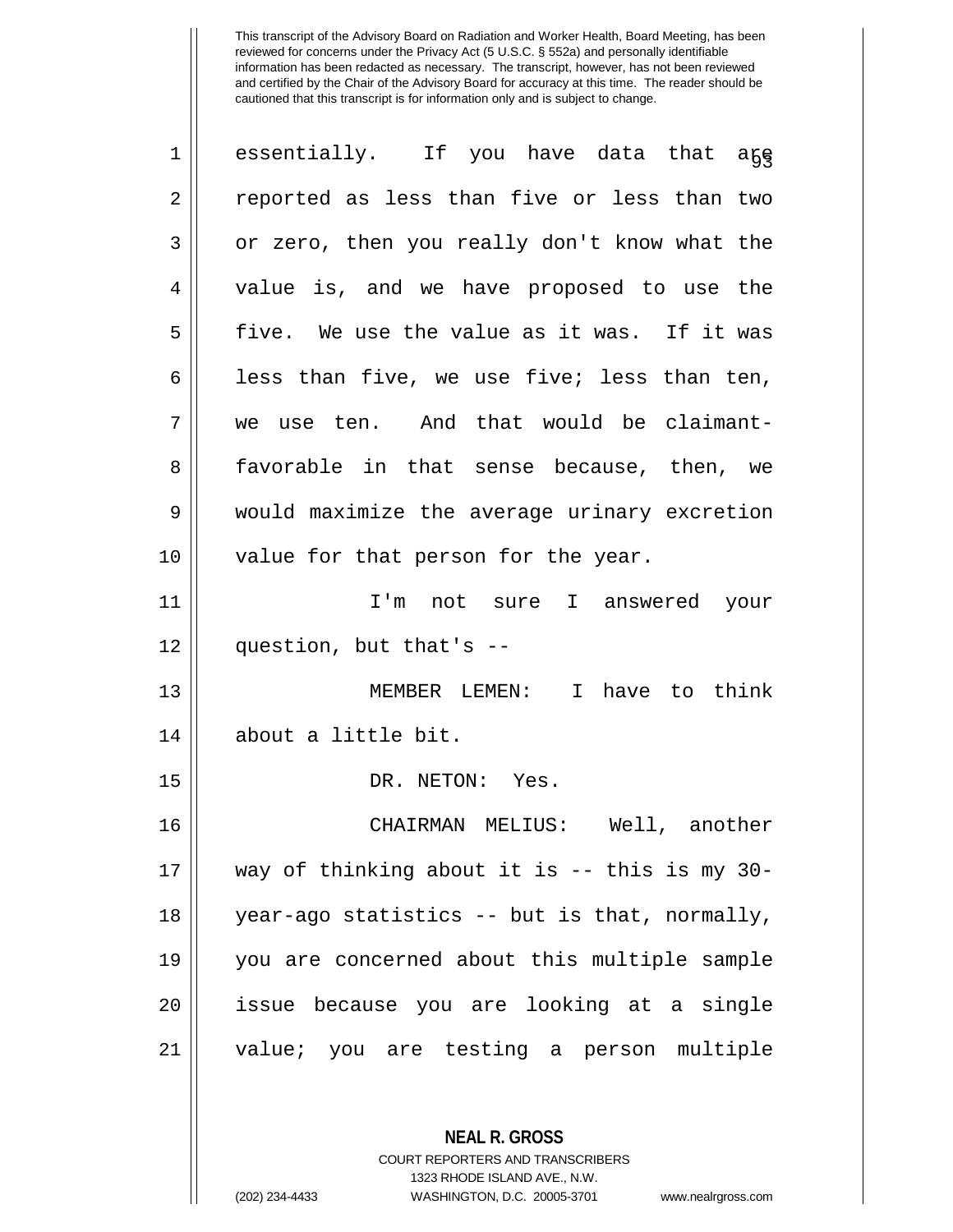1 || times. You know, your blood pressure many 2 || times or blood sugar, or whatever, or some 3 || other parameter like that. And you are 4 || making some assumption that those are all 5 | independent samples, right. 6 In this case, in the case of the 7 bioassay data, it is more complicated because 8 || they are taken over a period of time, and  $9 \parallel$  there is a time variable in terms of how that 10 material is metabolized in the body and 11 reflected in whatever bioassay you are doing. 12 I mean, the old adage would be 13 that, if you had multiple samples from any 14 individual, there is a variability of that 15 || and you would be ignoring that variability, 16 || and that's why you don't do it. And there's 17 || a number of statistical tests that you can do 18 that take into account that variability in 19 looking at the overall group. 20 || In this case, it is more

21 complicated by the body's metabolism and the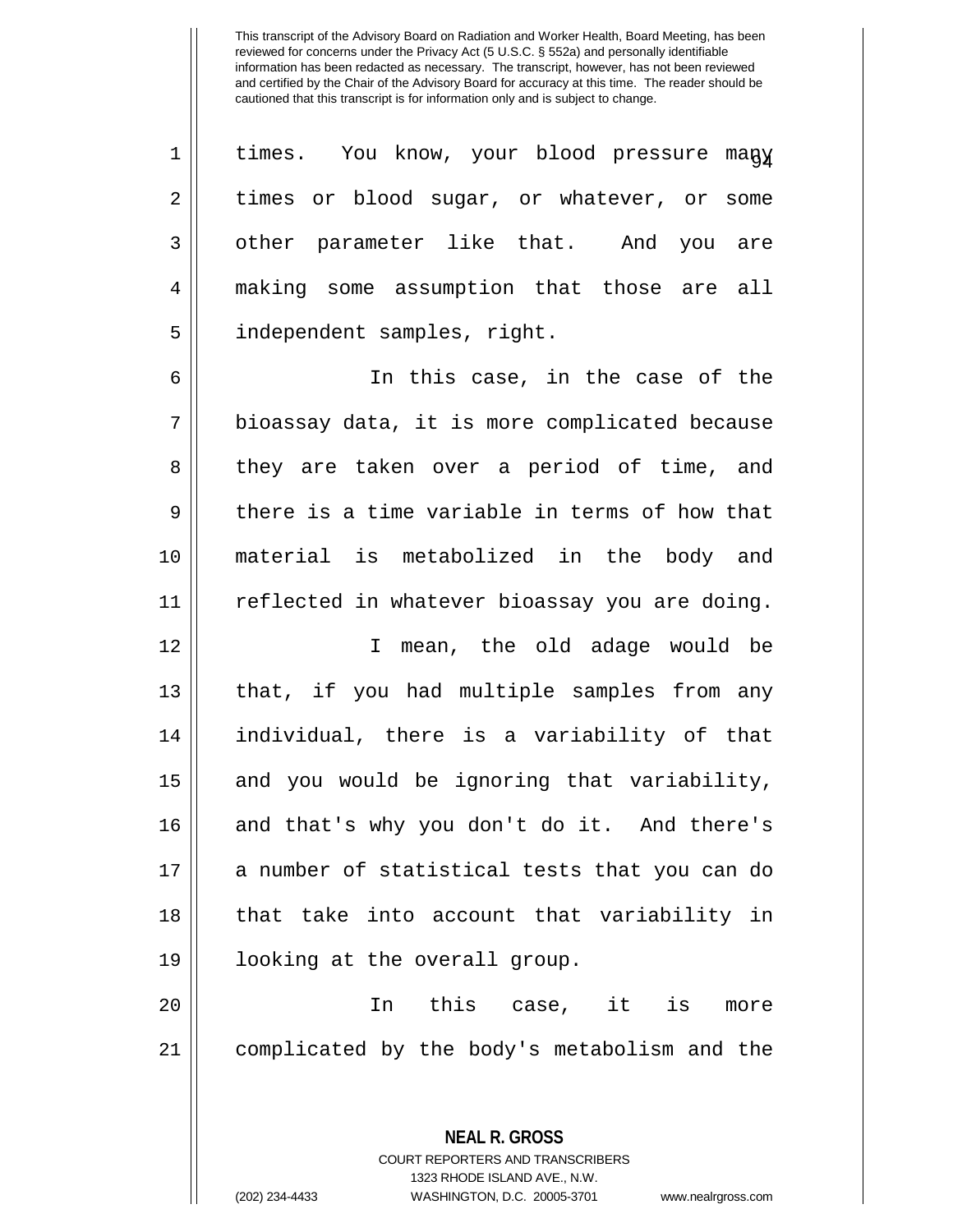| $\mathbf 1$ | time variable that is in there. Actuall $y_{\xi}$ |
|-------------|---------------------------------------------------|
| 2           | the two examples I gave, blood pressure and       |
| 3           | blood sugar, also have a diurnal variation        |
| 4           | and other factors that affect them over time,     |
| 5           | too. So, there is some difference there.          |
| 6           | What the right way of doing it                    |
| 7           | is, I don't think we, as a Work Group, have       |
| 8           | really determined it. But, if we don't do         |
| 9           | that approach, I think there's some               |
| 10          | significant limitations to making any             |
| 11          | comparison. So, I think we have to look at        |
| 12          | it seriously. And I think there are probably      |
| 13          | many cases where we can, because those aren't     |
| 14          | going to make huge differences.                   |
| 15          | It is not that we are ignoring a                  |
| 16          | high value by taking the mean. We are trying      |
| 17          | have one sample, one number that<br>to            |
| 18          | represents that distribution, which<br>is         |
| 19          | probably fair in the sense that distribution      |
| 20          | isn't made up of a bunch of independent           |
| 21          | samples.                                          |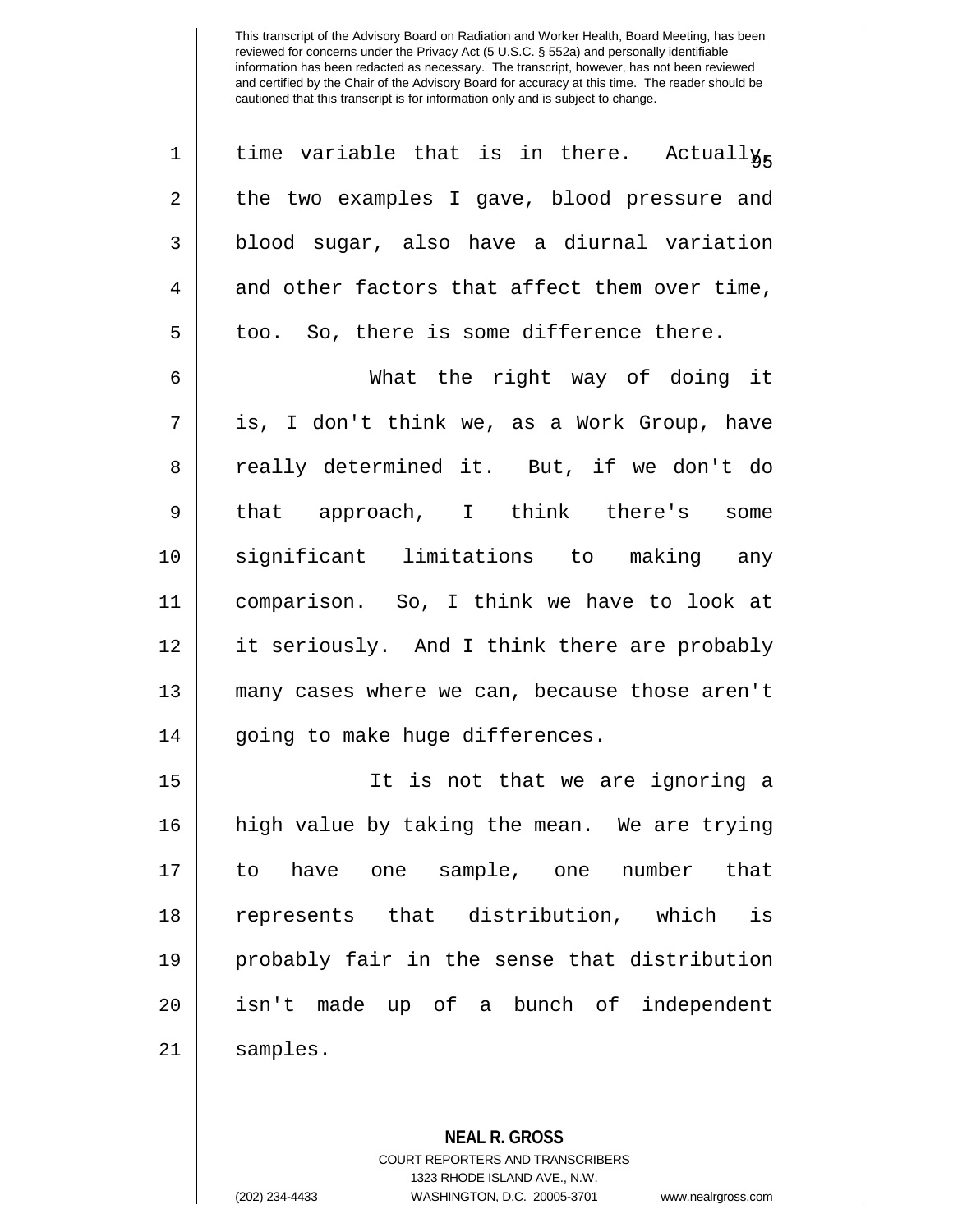This transcript of the Advisory Board on Radiation and Worker Health, Board Meeting, has been reviewed for concerns under the Privacy Act (5 U.S.C. § 552a) and personally identifiable information has been redacted as necessary. The transcript, however, has not been reviewed and certified by the Chair of the Advisory Board for accuracy at this time. The reader should be cautioned that this transcript is for information only and is subject to change. **NEAL R. GROSS** COURT REPORTERS AND TRANSCRIBERS 1323 RHODE ISLAND AVE., N.W. (202) 234-4433 WASHINGTON, D.C. 20005-3701 www.nealrgross.com  $\begin{array}{c|cccc} 1 & \hspace{1.5cm} & \hspace{1.5cm} & \hspace{1.5cm} & \hspace{1.5cm} & \hspace{1.5cm} & \hspace{1.5cm} & \hspace{1.5cm} & \hspace{1.5cm} & \hspace{1.5cm} & \hspace{1.5cm} & \hspace{1.5cm} & \hspace{1.5cm} & \hspace{1.5cm} & \hspace{1.5cm} & \hspace{1.5cm} & \hspace{1.5cm} & \hspace{1.5cm} & \hspace{1.5cm} & \hspace{1.5cm} & \hspace{1.5cm} & \hspace{1.5cm$ 2 variability. We can go into lots of levels 3 || of details for that. 4 || So, I don't know if that helps. 5 MEMBER LEMEN: It helps and also  $6 \parallel$  explains to me that you must have listened to 7 || Saul Rosenberg better than I did when we took 8 || statistics. 9 CHAIRMAN MELIUS: Yes. Well, I 10 had some reminders recently from sitting 11 through -- we had some statistical lessons 12 from our last Work Group meeting from the 13 | statisticians. 14 | Welcome, Arjun. 15 MEMBER LEMEN: Thank you. I 16 appreciate it. 17 CHAIRMAN MELIUS: Anybody else 18 || have questions? 19 MEMBER CLAWSON: I do. 20 CHAIRMAN MELIUS: Okay. Yes. 21 MEMBER CLAWSON: And this is very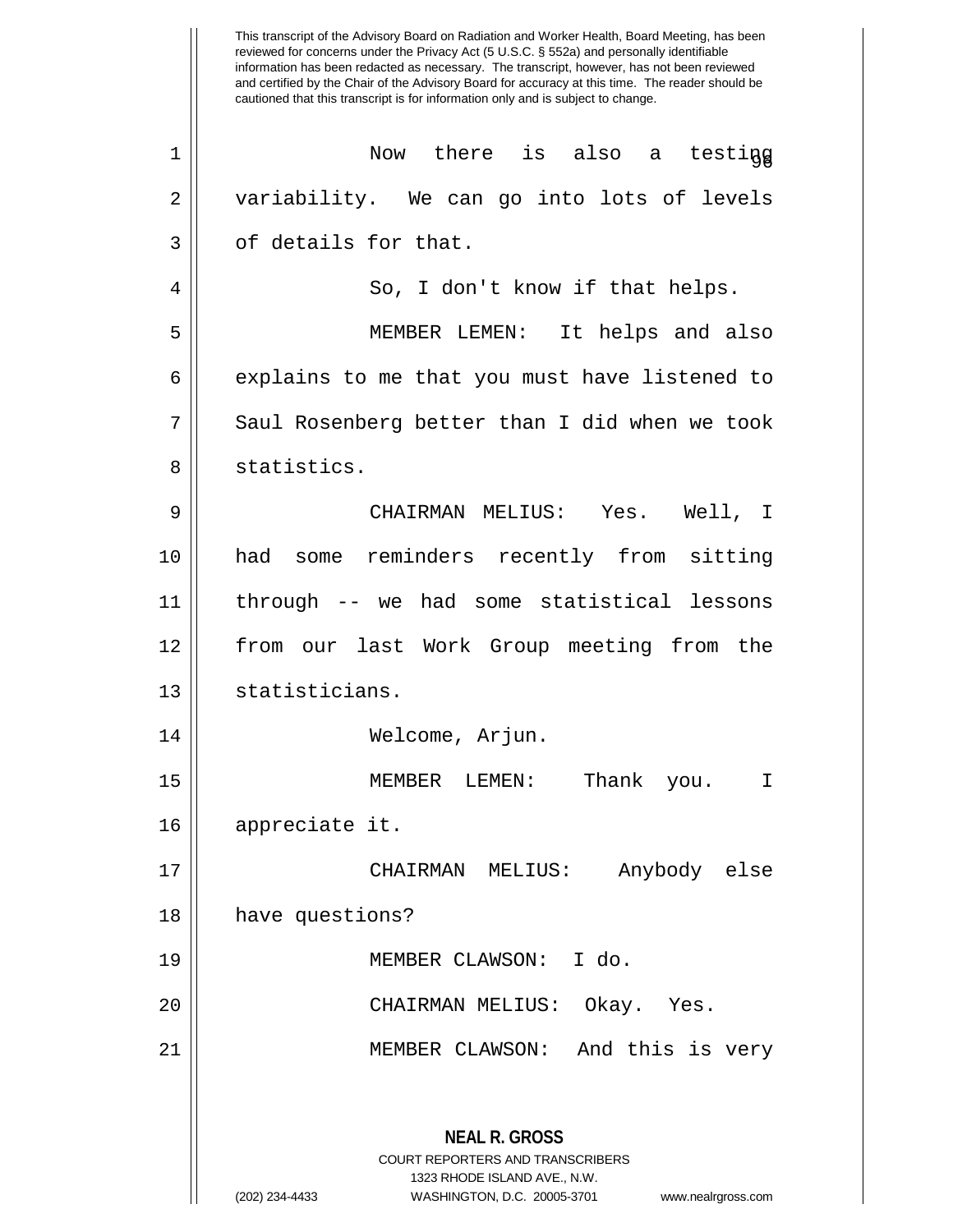| $\mathbf 1$ | good, and I understand where it is at, but    |
|-------------|-----------------------------------------------|
| 2           | doesn't this still come down to the           |
| 3           | information that is originally put into it?   |
| 4           | Doesn't put more emphasis now of justifying   |
| 5           | the records that we do find? I mean, that     |
| 6           | they are actually credible.                   |
| 7           | CHAIRMAN MELIUS: Oh, yes. No,                 |
| 8           | the other, you know, how representative they  |
| 9           | are, what the sampling or evaluation was, was |
| 10          | it just everybody that was exposed, just      |
| 11          | those highly exposed, I mean, there are all   |

12 || sorts of those practical issues. You know, 13 || who was tested, and so forth? What happened 14 || to the source terms over time? All those 15 issues are still there and may very well 16 | outweigh the statistical considerations.

 However, there are situations where this has come up, and we have had discussion. Now, an example, in Fernald, || basically, we did the  $-$ - your computer went 21 | crazy again. Sorry.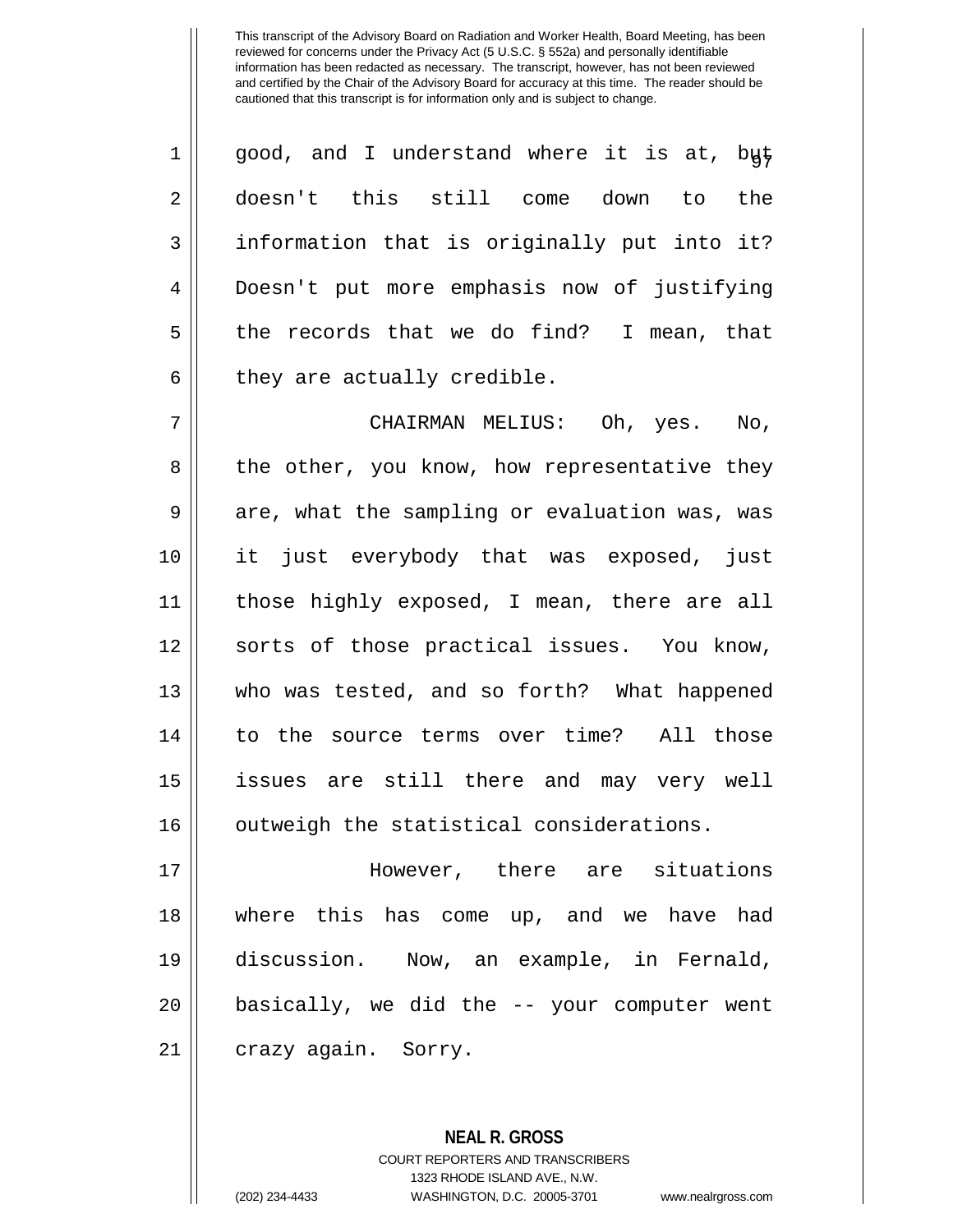| $\mathbf 1$ | In Fernald, it sort of came down              |
|-------------|-----------------------------------------------|
| 2           | to some practical considerations in terms of  |
| 3           | how the sampling was done or what wasn't done |
| 4           | for construction versus production workers.   |
|             |                                               |
| 5           | So, there is no doubt that is                 |
| 6           | going to be sort of the outline that DCAS is  |
| 7           | developing, will be that whole list of        |
| 8           | practical issues. But, again, I still think   |
| 9           | we need to look at these statistical issues   |
| 10          | and address them to the extent that we can.   |
| 11          | MEMBER CLAWSON: Thank you.                    |
| 12          | CHAIRMAN MELIUS: Dr. Lemen?<br>And            |
| 13          | then, Dr. Anderson.                           |
|             |                                               |
|             |                                               |
| 14          | MEMBER LEMEN:<br>I had one<br>more            |
| 15          | question, and I don't know if this is the     |
|             | appropriate time to ask it or not. But in     |
| 16<br>17    | your presentation you talked about, or I      |
| 18          | guess Jim talked about the difference between |
| 19          | occupational duties such as a construction    |
| 20          | worker versus an operator. I am still         |
|             |                                               |
| 21          | confused about how you adjust for that. If    |

**NEAL R. GROSS** COURT REPORTERS AND TRANSCRIBERS 1323 RHODE ISLAND AVE., N.W.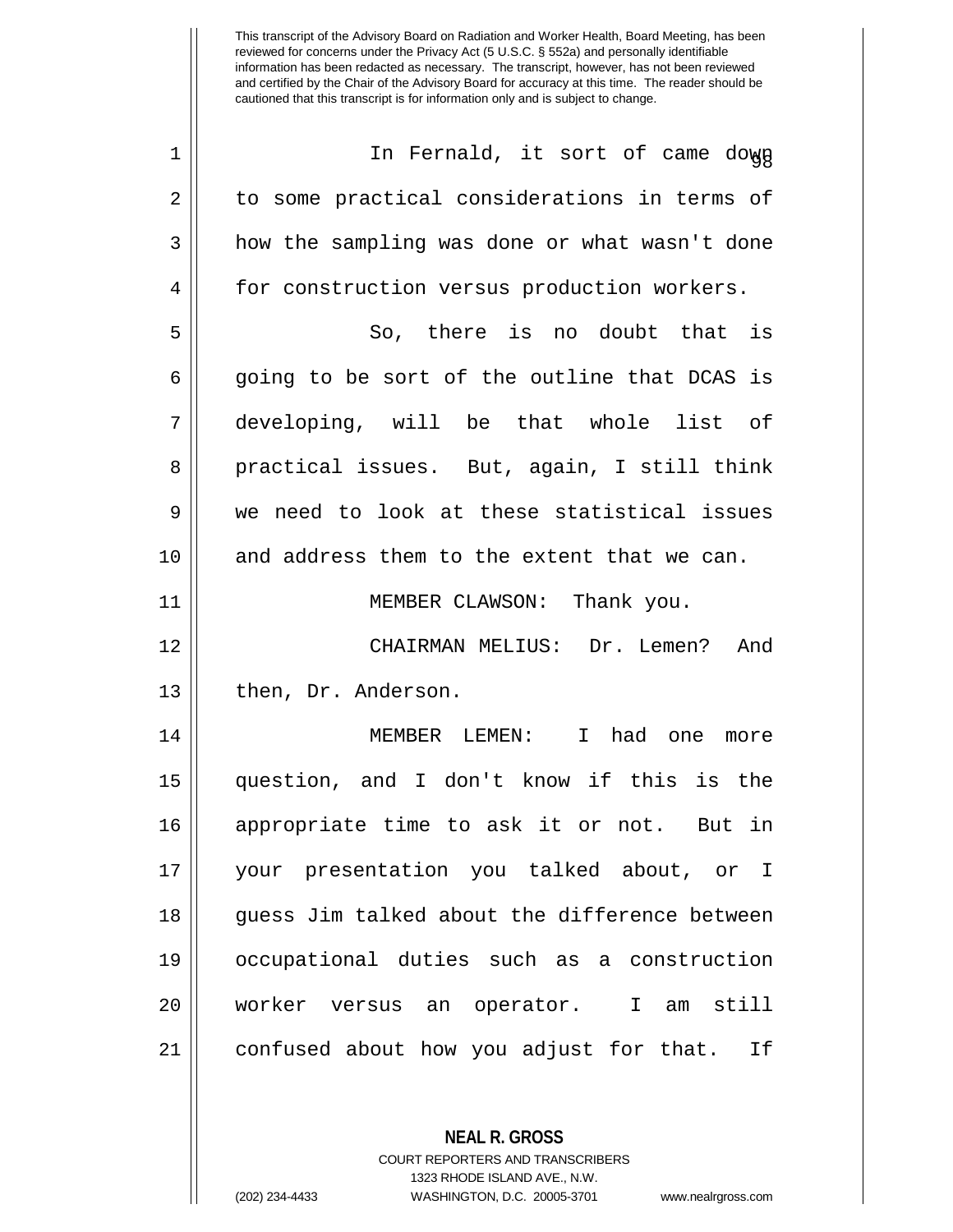$1 ||$  you have all of your datasets from, say, the 2 | construction worker versus, you know, a much 3 smaller dataset from the operators, how do 4 you adjust for that or do you adjust for  $5 \parallel$  that?

6 DR. NETON: Well, that is sort of 7 || the crux of the issue. I mean, Report 53 8 || that we are evaluating right now was an 9 attempt to do that. Very often, we don't 10 have that ability, but at certain sites like 11 Savannah River you have a lot of data, and 12 that is when we proposed this Monte Carlo 13 || Permutation Test and this non-parametric test 14 | to sort of tease that out.

 What happened, though, was then we ended up with statistical tests with confidence intervals. And we said, well, we tested a few and we said, well, we see no significant difference.

20 Well, then, what happened was, 21 well, wait a minute. You would have to have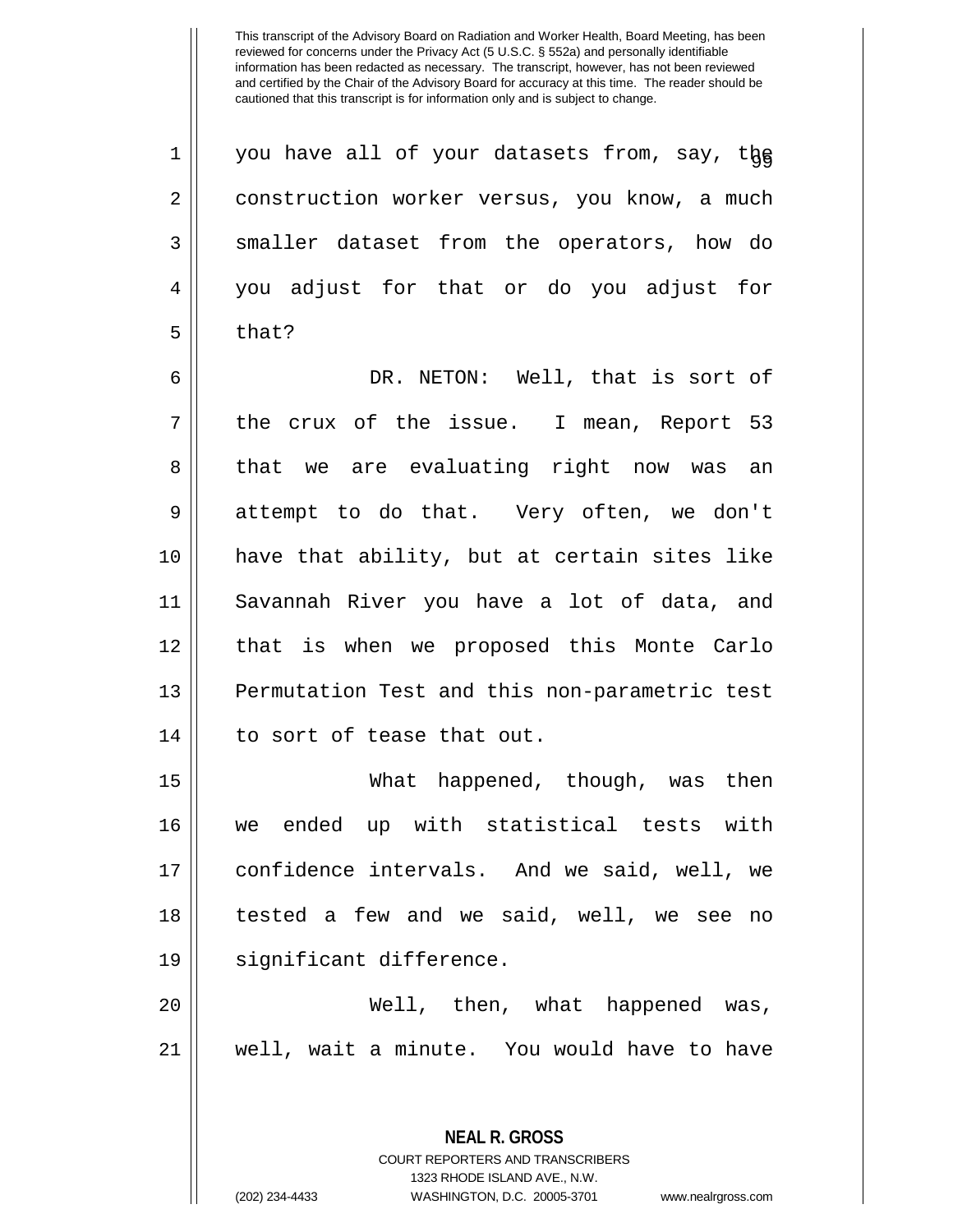**NEAL R. GROSS** COURT REPORTERS AND TRANSCRIBERS 1 || a huge difference to see any statisticall $\frac{1}{4}$ 2 Significant difference. So, where do you 3 l take that? 4 And so, this is where we ended up  $5 \parallel$  with what we called, at least in my mind, 6 || sort of a practical difference, practical 7 || significance, practical difference. And that 8 || will, hopefully, answer some of these 9 | questions about how different do they have to 10 be in order for you to start making 11 stratification. 12 MEMBER LEMEN: So, you think the 13 || Monte Carlo method actually adjusts for that? 14 DR. NETON: The Monte Carlo 15 method is a test, a statistical test, to 16 determine if you can see a statistical 17 difference between two populations. 18 || MEMBER LEMEN: Right. 19 DR. NETON: But the problem is,  $20$  || as you probably are going to say, some of the 21 || samples are very different sizes. You don't

1323 RHODE ISLAND AVE., N.W.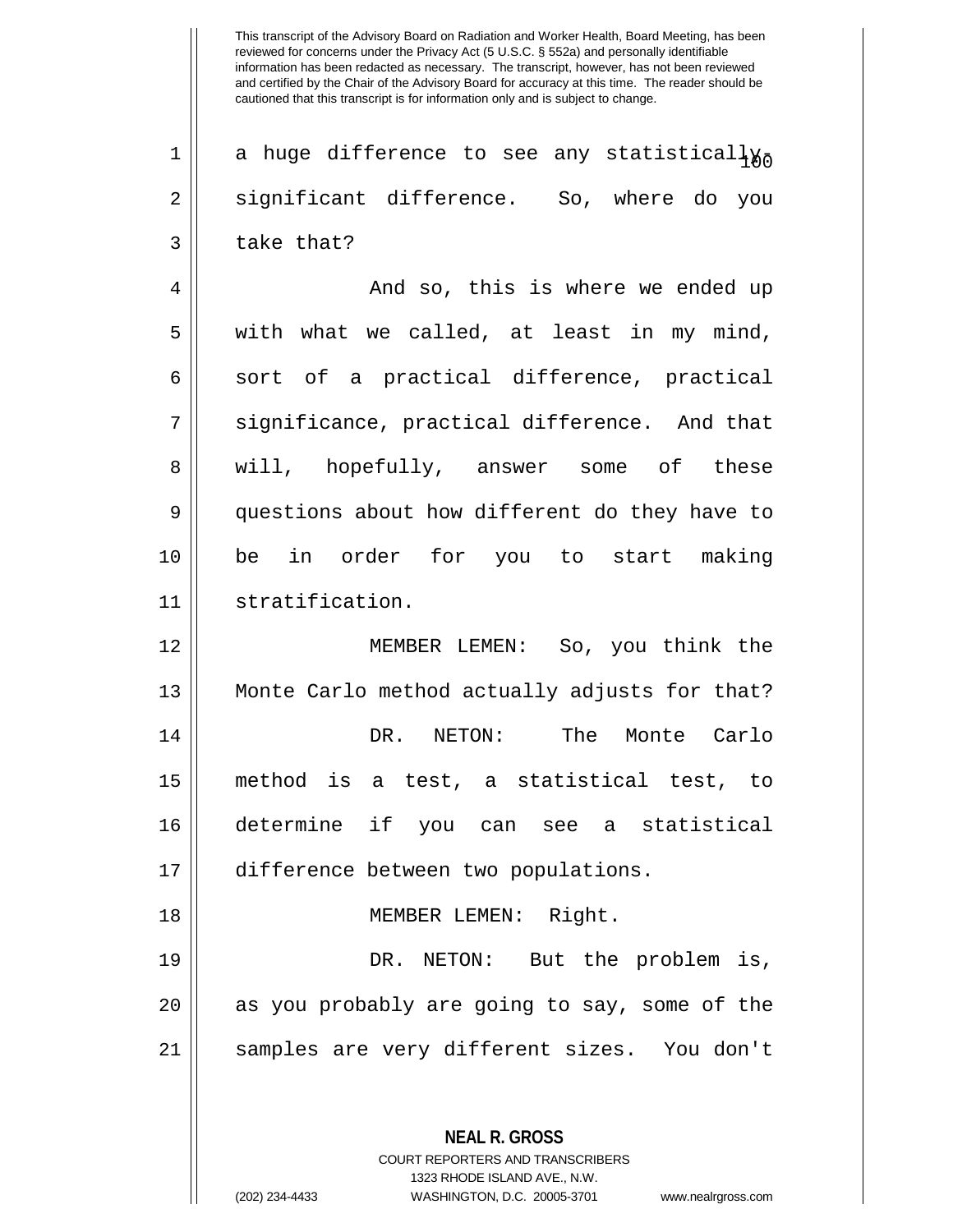This transcript of the Advisory Board on Radiation and Worker Health, Board Meeting, has been reviewed for concerns under the Privacy Act (5 U.S.C. § 552a) and personally identifiable information has been redacted as necessary. The transcript, however, has not been reviewed and certified by the Chair of the Advisory Board for accuracy at this time. The reader should be cautioned that this transcript is for information only and is subject to change. **NEAL R. GROSS** COURT REPORTERS AND TRANSCRIBERS 1323 RHODE ISLAND AVE., N.W. (202) 234-4433 WASHINGTON, D.C. 20005-3701 www.nealrgross.com  $1$  | have very good statistical power, and that  $2 \parallel$  essentially was --3 MEMBER LEMEN: That is my 4 concern. 5 DR. NETON: Yes, that was the 6 discussion topic of our meeting primarily --7 MEMBER LEMEN: Yes. 8 DR. NETON: -- was to try to 9 | figure out what do you do then. 10 MEMBER LEMEN: Yes, and you don't 11 have a solution to that? 12 || DR. NETON: No, we don't. 13 || MEMBER LEMEN: Okay. 14 DR. NETON: If the answer is you 15 have to have a factor-of-five difference in 16 the geometric mean to say there's a 17 || statistical difference, what does that mean, 18 you know? I mean, all you can say is I can't 19 || see a difference. Well, it would have to be  $20 \parallel$  huge. 21 So, now we can go back and at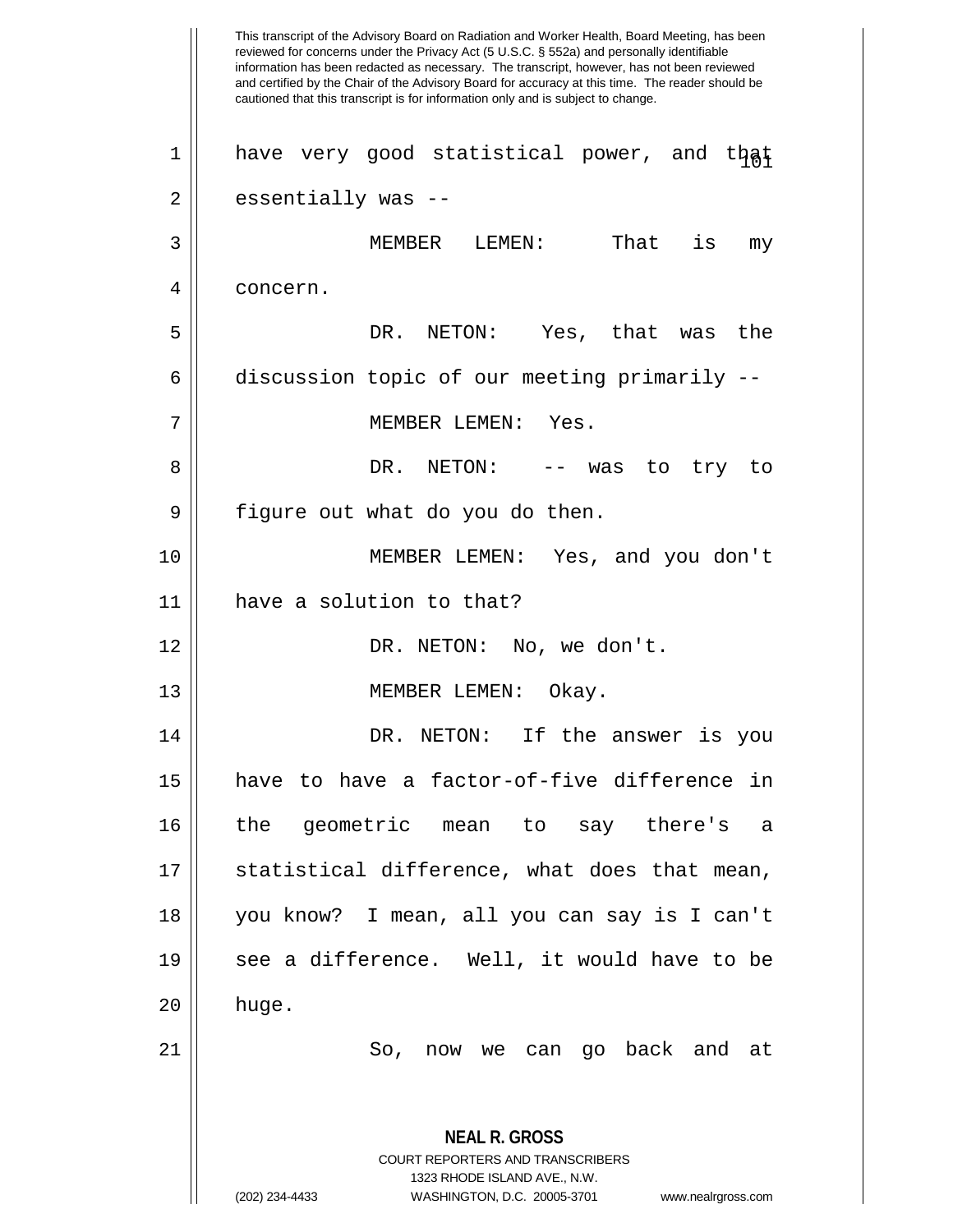1 || least maybe with some of these analyses  $_{1}$ q $_{5}$ 2 | Probability of Causation say, well, how much dose difference do you need to have, and  $4 \parallel$  then, start maybe trying to figure that out 5 | from that perspective. 6 || MEMBER LEMEN: Thank you. CHAIRMAN MELIUS: Yes, and I 8 || think if you go back to the ORAU, the 0053 Report, the SC&A review, the CliffsNotes on those which are the presentations that Jim did, and SC&A had at our last meeting, if you don't want to read the whole report, but I || think they sort of explain what the intent is and how it is being applied, and some of the potential shortcomings. We are giving you the real cramming before the final exam, you 17 || know, five minutes before the exam, a summary 18 | of all this. MEMBER LEMEN: So, you are saying we have to come up with a solution in the  $\parallel$  exam?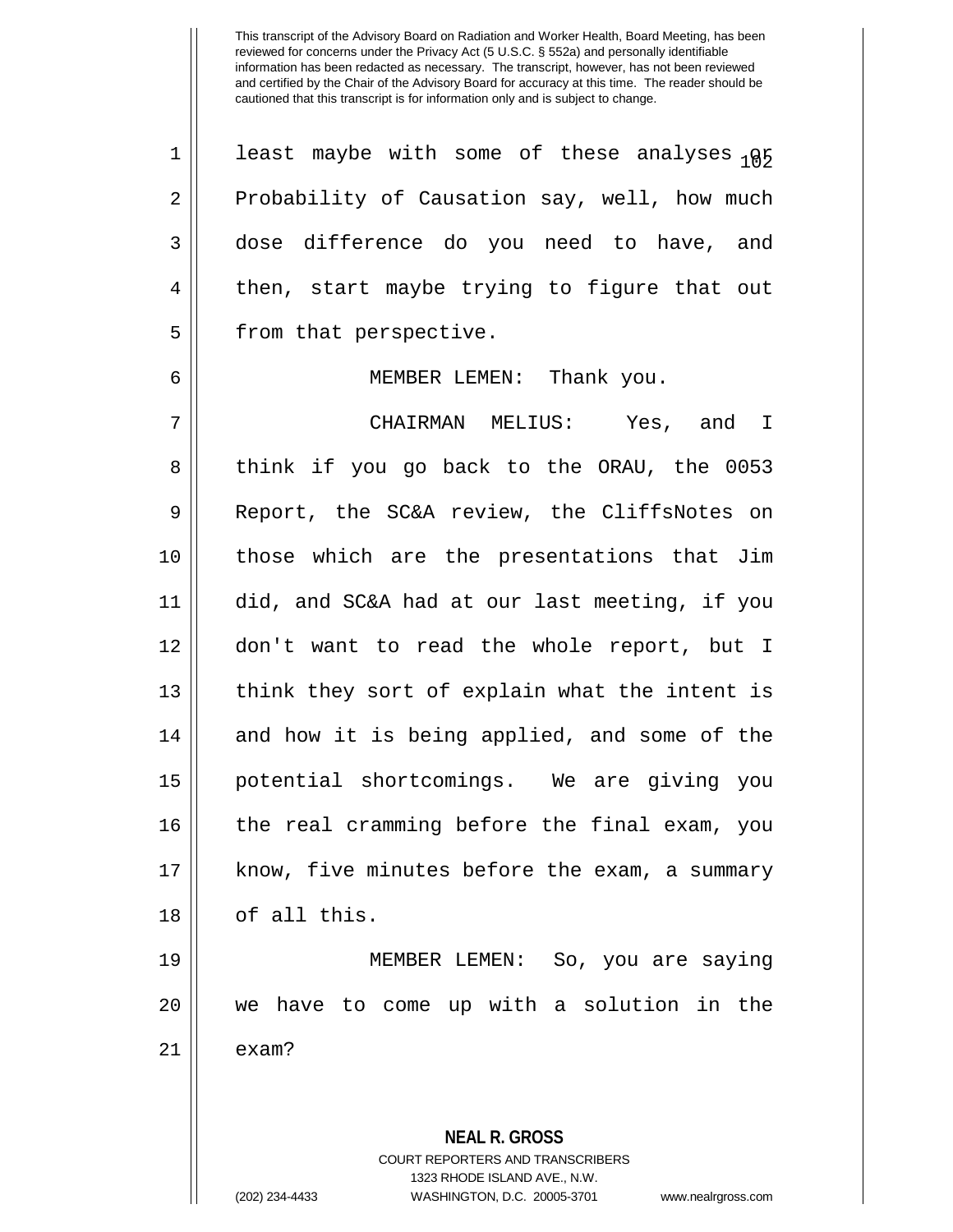<sup>103</sup> <sup>1</sup> CHAIRMAN MELIUS: Yes. Well, it 2 || all comes back to the Board. So, one way or  $3 \parallel$  the other, we are going to have to make these 4 determinations.

5 And coworker models are very 6 || important in this program. We have not 7 || really wrestled with them, and thought about 8 them a lot. We do them one at a time and 9 accept them, and, generally, sometimes reject 10 them. And I think that has major 11 implications because they are a fundamental 12 || part of individual dose reconstruction.

13 Really it is important and we 14 || need to spend time and effort doing that. 15 And I think that is what we are proposing to  $16 \parallel$  do.

17 Henry?

 MEMBER ANDERSON: Yes, do we have a sense of in what proportion of the dose reconstructions has a coworker model been 21 || applied on the current set of cases?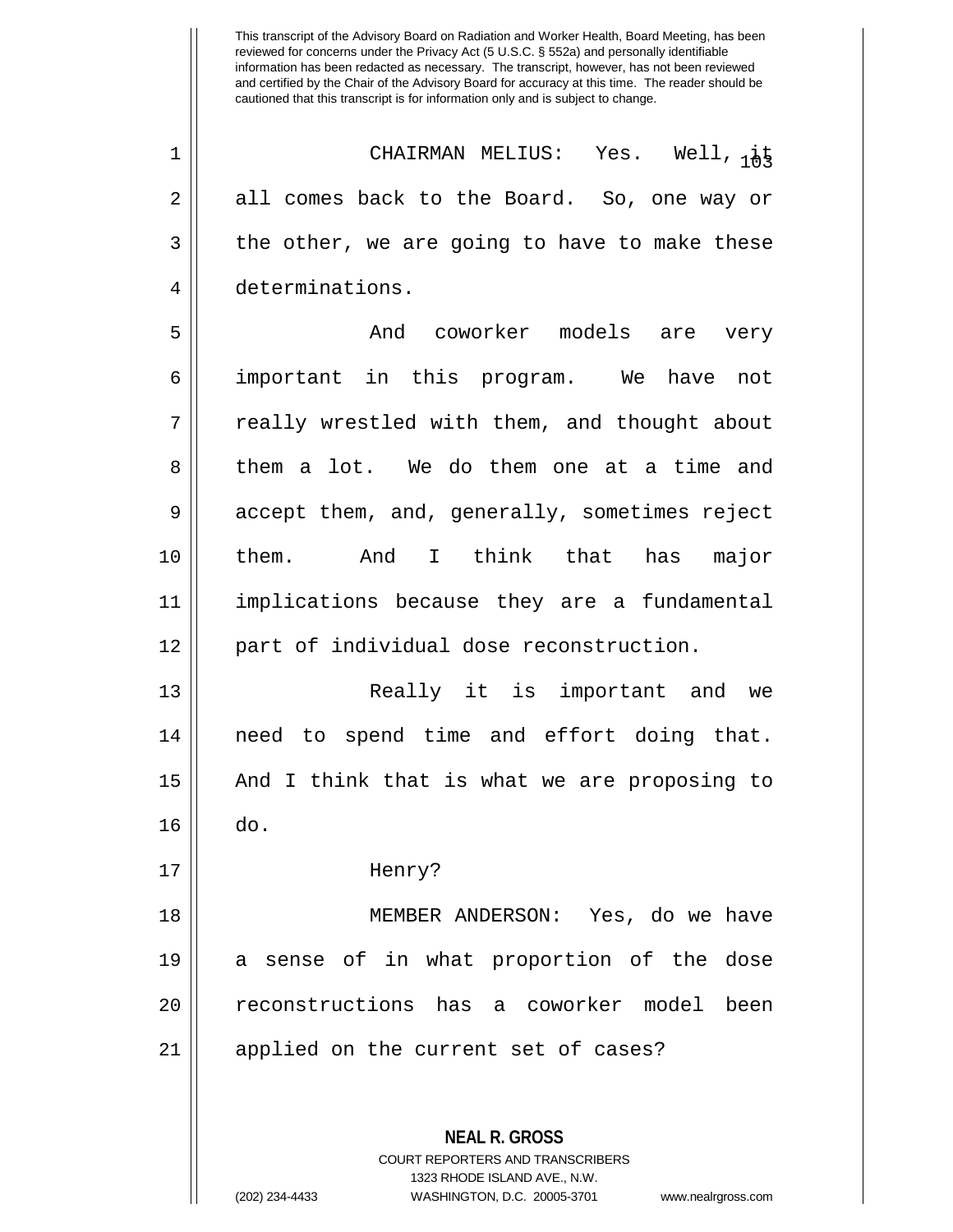This transcript of the Advisory Board on Radiation and Worker Health, Board Meeting, has been reviewed for concerns under the Privacy Act (5 U.S.C. § 552a) and personally identifiable information has been redacted as necessary. The transcript, however, has not been reviewed and certified by the Chair of the Advisory Board for accuracy at this time. The reader should be cautioned that this transcript is for information only and is subject to change. **NEAL R. GROSS** COURT REPORTERS AND TRANSCRIBERS 1323 RHODE ISLAND AVE., N.W. (202) 234-4433 WASHINGTON, D.C. 20005-3701 www.nealrgross.com <sup>104</sup> <sup>1</sup> DR. NETON: I can't tell you  $2 \parallel$  exactly. I can tell you that there has been 3 at least a dozen coworker models, both 4 external and internal --5 MEMBER ANDERSON: Yes. 6 DR. NETON: -- prepared at some 7 || of the larger sites. 8 Now, subsequent to those coworker 9 | models being issued, many of those sites have 10 become SEC sites. So, that somewhat negates 11 the importance of those coworker models, but 12 || they still would be used for the non-13 | presumptive cancers. 14 || MEMBER ANDERSON: I mean, my 15 || second question was going to be, if you don't 16 accept a coworker model at a site, would 17 || that, if it is part of an SEC petition, would  $18$  || that be sufficient to say  $-$ -19 DR. NETON: Oh, yes. We have 20 || added a site. I think Nevada Test Site is a 21 good example where --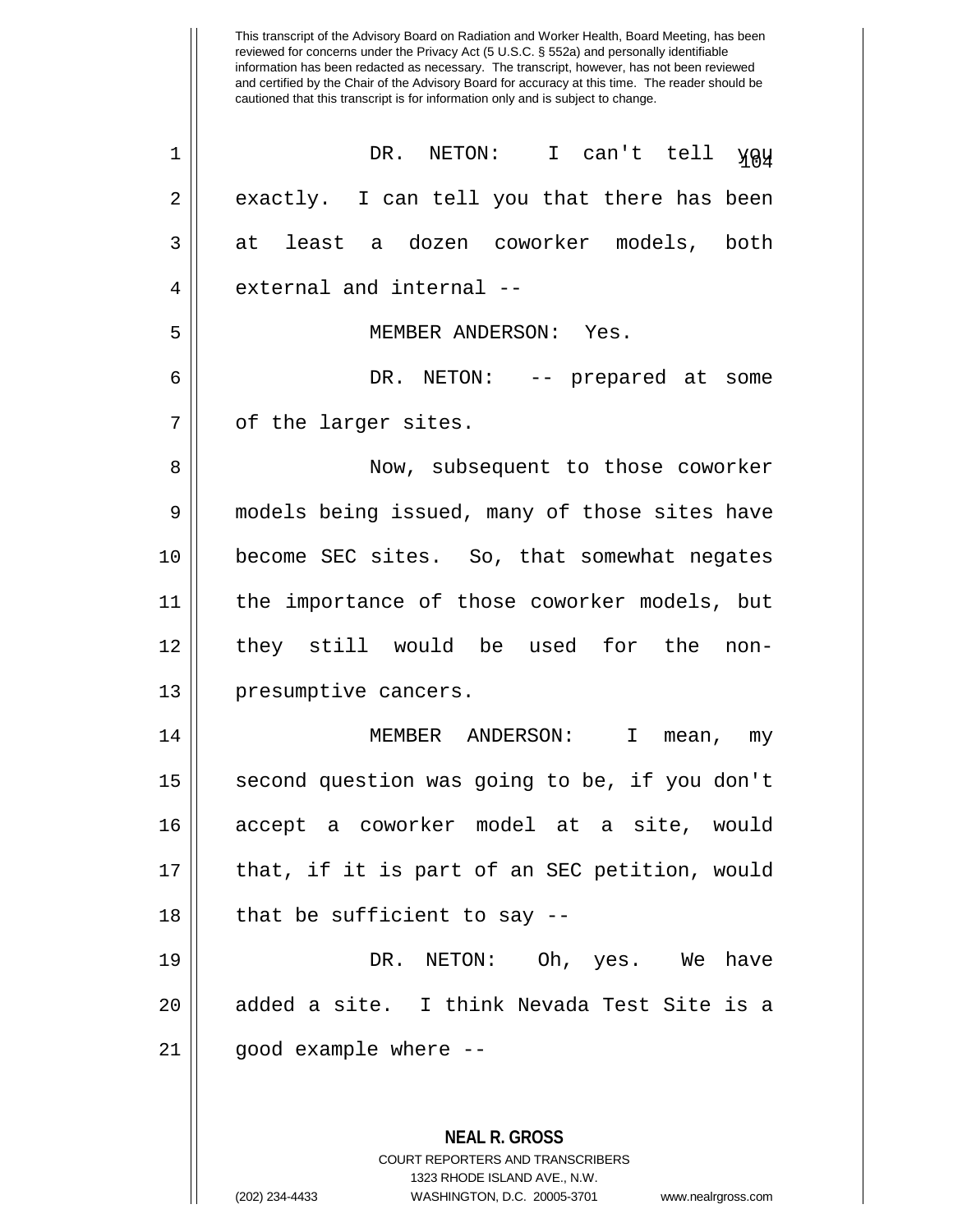This transcript of the Advisory Board on Radiation and Worker Health, Board Meeting, has been reviewed for concerns under the Privacy Act (5 U.S.C. § 552a) and personally identifiable information has been redacted as necessary. The transcript, however, has not been reviewed and certified by the Chair of the Advisory Board for accuracy at this time. The reader should be cautioned that this transcript is for information only and is subject to change. **NEAL R. GROSS** COURT REPORTERS AND TRANSCRIBERS 1323 RHODE ISLAND AVE., N.W. <sup>105</sup> <sup>1</sup> MEMBER ANDERSON: Yes. Well,  $2 \parallel$  that is the only one I remember. 3 DR. NETON: Yes, well, that is  $4 \parallel$  the only one that comes to mind right now. 5 MEMBER ANDERSON: Yes, okay. 6 DR. NETON: But that was a case 7 where they didn't have, as far as we could 8 determine, a routine monitoring program 9 before a certain date. It was incident-10 driven, which we had decided was not useful 11 for developing a chronic coworker model. 12 MEMBER ANDERSON: Yes. 13 DR. NETON: That was one of the 14 || bases for that site being added. 15 MEMBER ANDERSON: Yes. Thanks. 16 CHAIRMAN MELIUS: But maybe a 17 better way, my response to you was to say 18 || that they affect a large number of claims --19 MEMBER ANDERSON: Yes. 20 CHAIRMAN MELIUS: -- more than 21 || sites. But they are the bigger sites where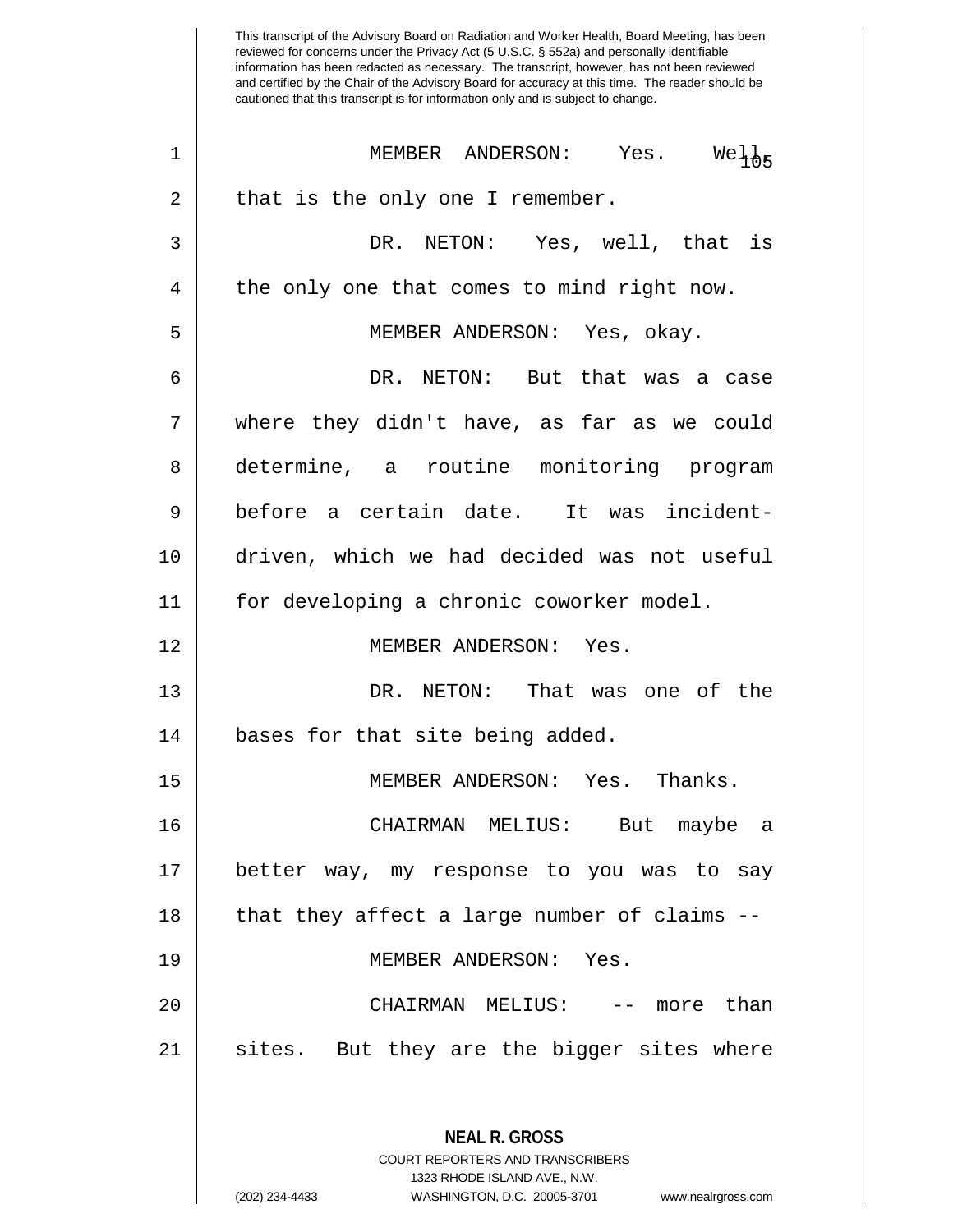This transcript of the Advisory Board on Radiation and Worker Health, Board Meeting, has been reviewed for concerns under the Privacy Act (5 U.S.C. § 552a) and personally identifiable information has been redacted as necessary. The transcript, however, has not been reviewed and certified by the Chair of the Advisory Board for accuracy at this time. The reader should be cautioned that this transcript is for information only and is subject to change. **NEAL R. GROSS** COURT REPORTERS AND TRANSCRIBERS 1323 RHODE ISLAND AVE., N.W. (202) 234-4433 WASHINGTON, D.C. 20005-3701 www.nealrgross.com  $1 \parallel$  there is more data and there is more ability 2 || to put these together. 3 Okay. Any other questions, 4 comments? 5 (No response.) 6 Arjun, you were late. So, we  $7 \parallel$  have gone through. That's okay. 8 DR. MAKHIJANI: Sorry about that. 9 CHAIRMAN MELIUS: No, we were 10 || early, actually. 11 || So, okay, why don't we, then, 12 || take a break until 11 o'clock and we will be 13 || back here? And by that time, Jim will have 14 || -- excuse me -- it is Stu's turn, right? Stu 15 will fix the computer. 16 (Whereupon, the above-entitled 17 matter went off the record at 10:08 a.m. and  $18$  | resumed at  $11:02$  a.m.) 19 CHAIRMAN MELIUS: We are now 20 || reconvening this meeting of the Board. 21 And our first subject is an SEC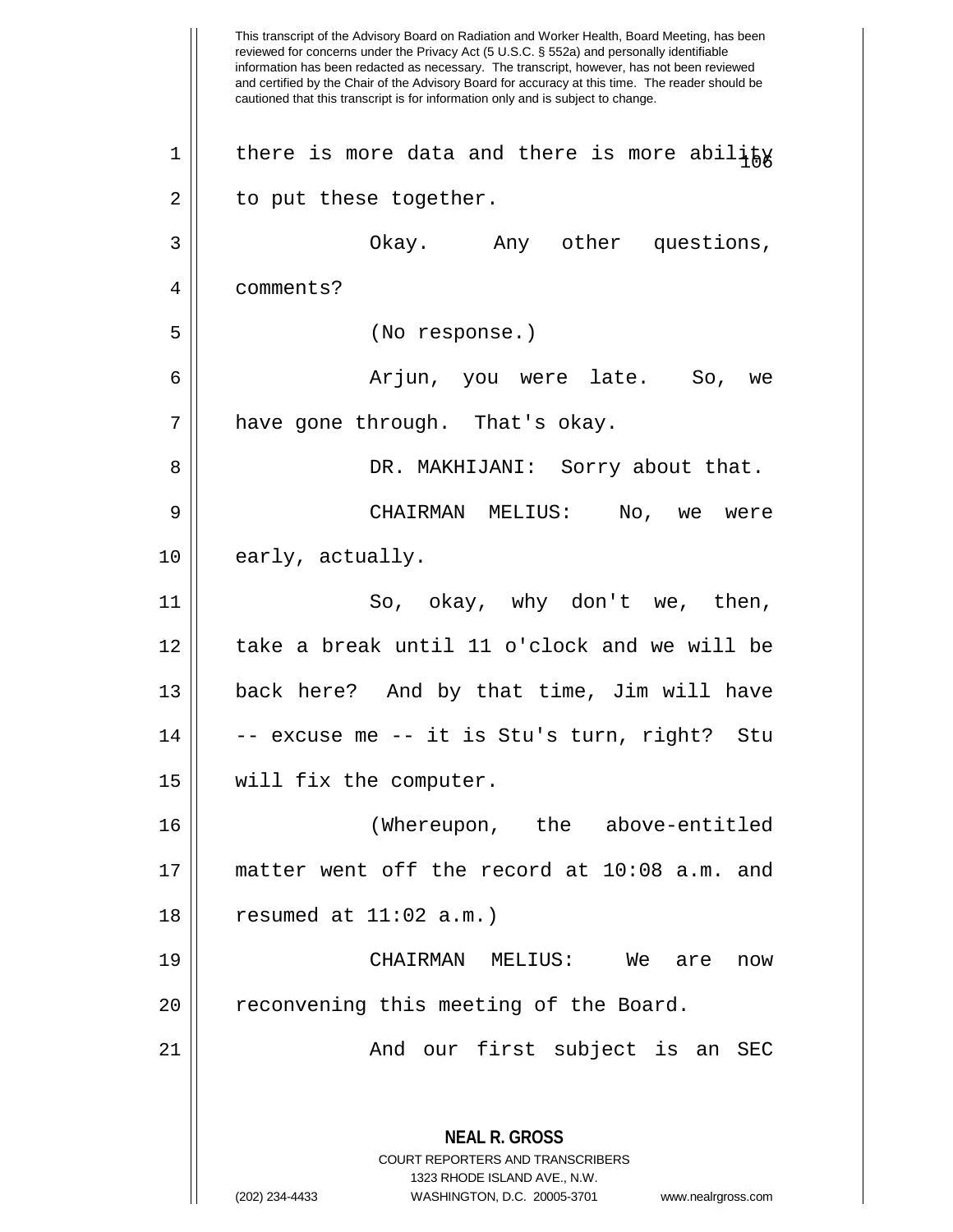This transcript of the Advisory Board on Radiation and Worker Health, Board Meeting, has been reviewed for concerns under the Privacy Act (5 U.S.C. § 552a) and personally identifiable information has been redacted as necessary. The transcript, however, has not been reviewed and certified by the Chair of the Advisory Board for accuracy at this time. The reader should be cautioned that this transcript is for information only and is subject to change. **NEAL R. GROSS** COURT REPORTERS AND TRANSCRIBERS 1323 RHODE ISLAND AVE., N.W. 1 || petition, Sandia National Laboratory, the 2 | Livermore Branch, whatever you call it. So, 3 || Sam Glover from DCAS will be presenting. 4 DR. GLOVER: Thank you, Dr. 5 Melius. 6 CHAIRMAN MELIUS: Time out a 7 | second. 8 DR. GLOVER: We will go ahead and 9 | let everybody get comfortable. 10 CHAIRMAN MELIUS: Yes, yes,  $11$  | that's good. 12 DR. GLOVER: Okay. So, we are 13 here today to talk about Sandia National 14 Laboratories-Livermore. I think this is a 15 very similar set of circumstances to what you 16 heard previously about Sandia National Labs-17 || Albuquerque. Many of the records, practices, 18 || and similar activities, we are going to see a 19 || very similar history and outcome. 20 So, with that said, let's talk a 21 little bit about Sandia. It is a little bit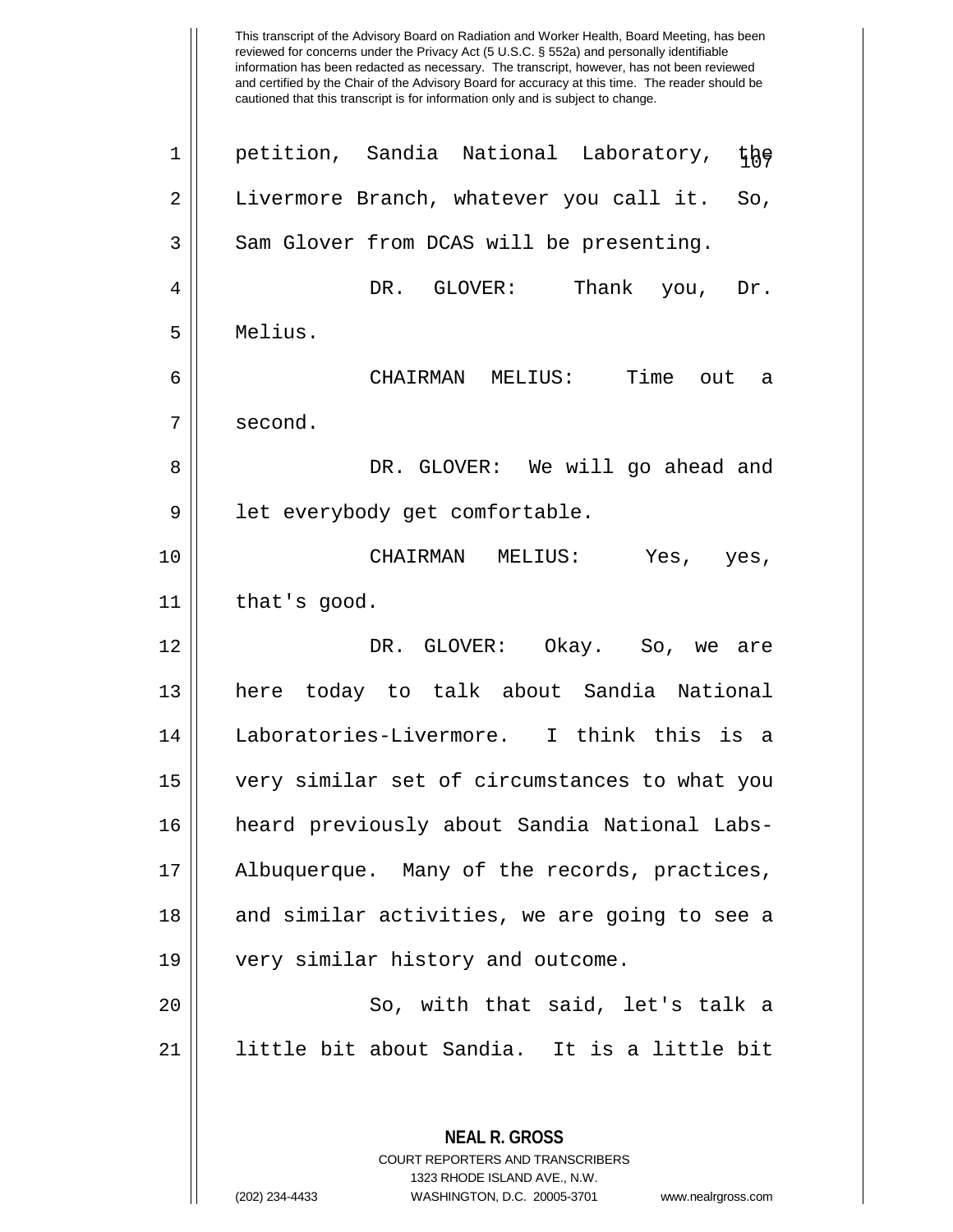1 of background. 108

 NIOSH determined that we were 3 || unable to complete dose reconstruction for a worker Class due to lack of sufficient dosimetry-related information at Sandia National Laboratories-Livermore, SNL-L. And 7 || on August 14th, we notified a claimant and 8 || provided a copy of the Special Exposure 9 Cohort Petition or information. They, then, obviously, sent that back on August 22nd, and we are proceeding with an 83.14. We issued an Evaluation Report on October the 7th. All right. So, the evaluated Class is the Department of Energy, its predecessor agencies, and/or contractors and 17 || subcontractors who worked at any area of Sandia National Laboratories-Livermore in Livermore, California, and the date was 20 || October 1, 1957 through December 31st, 1994. 21 || A little more background. So,

> **NEAL R. GROSS** COURT REPORTERS AND TRANSCRIBERS 1323 RHODE ISLAND AVE., N.W.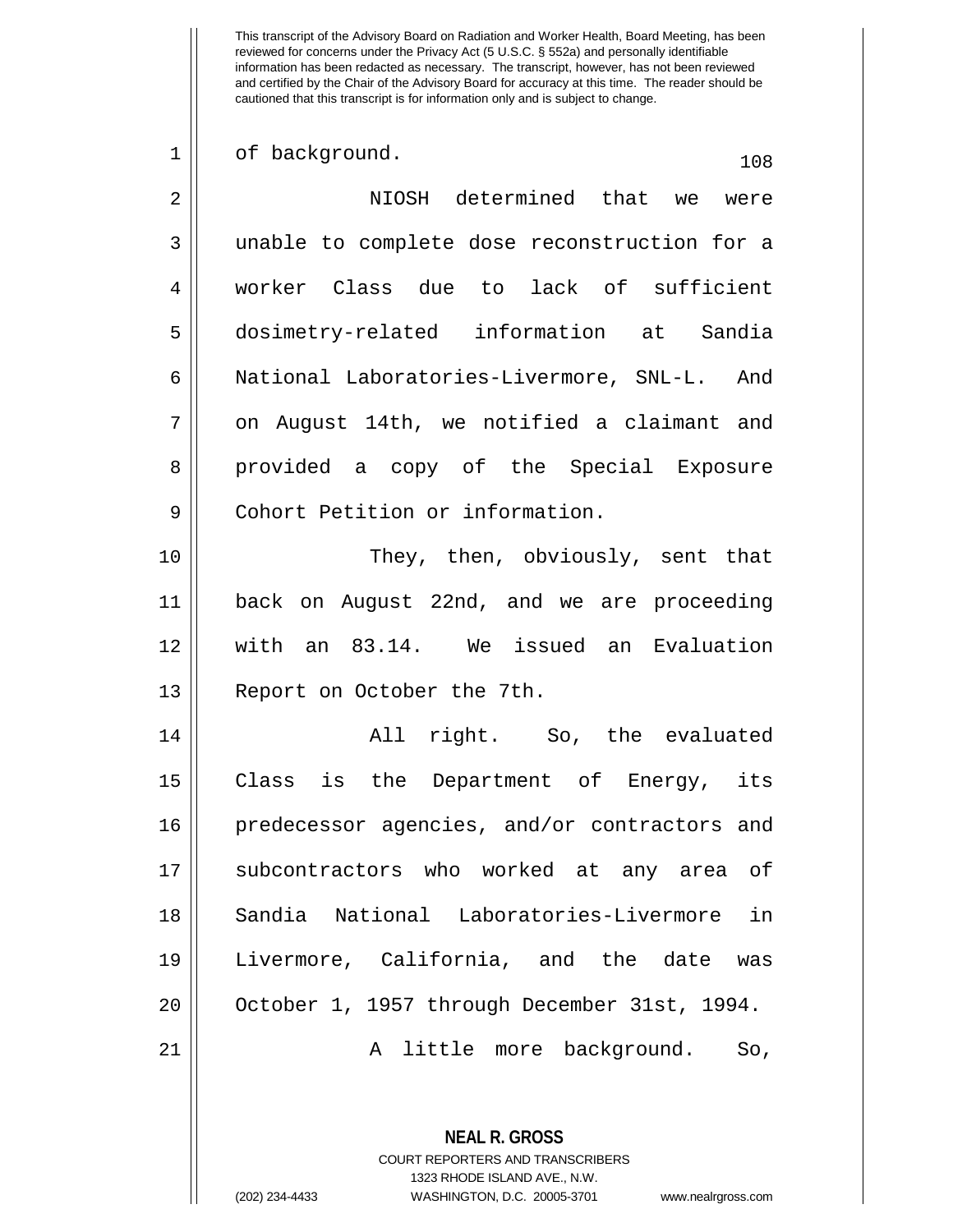| $\mathbf 1$    | early in 1956, Sandia National Laboratorieg <sub>o</sub> |
|----------------|----------------------------------------------------------|
| 2              | Albuquerque, established a Livermore branch              |
| 3              | to provide direct support to the Lawrence                |
| $\overline{4}$ | Livermore National Lab, and they were                    |
| 5              | originally located on the Livermore site.                |
| 6              | At the end of 1956, they decided                         |
| 7              | that they needed to make plans for a much                |
| $\,8\,$        | larger support effort. And so, they wanted a             |
| $\mathsf 9$    | site adjacent to Livermore which would employ            |
| 10             | around a thousand workers. And so, they                  |
| 11             | began to develop a site. And by October                  |
| 12             | 1957, the facility opened.                               |
| 13             | In 1958, the facility had                                |
| 14             | employed 800 workers, and they were working              |
| 15             | to develop the W38 warhead for the Titan I               |
| 16             | and Atlas missiles.                                      |
| 17             | Today it consists of about 70                            |
| 18             | buildings on 410 acres adjacent to Livermore.            |
| 19             | And the typical number of workers is around              |
| 20             | 1,000 to 1,100 over the timeframe. It has                |
| 21             | been continuously operated by the Sandia                 |
|                |                                                          |

**NEAL R. GROSS** COURT REPORTERS AND TRANSCRIBERS 1323 RHODE ISLAND AVE., N.W.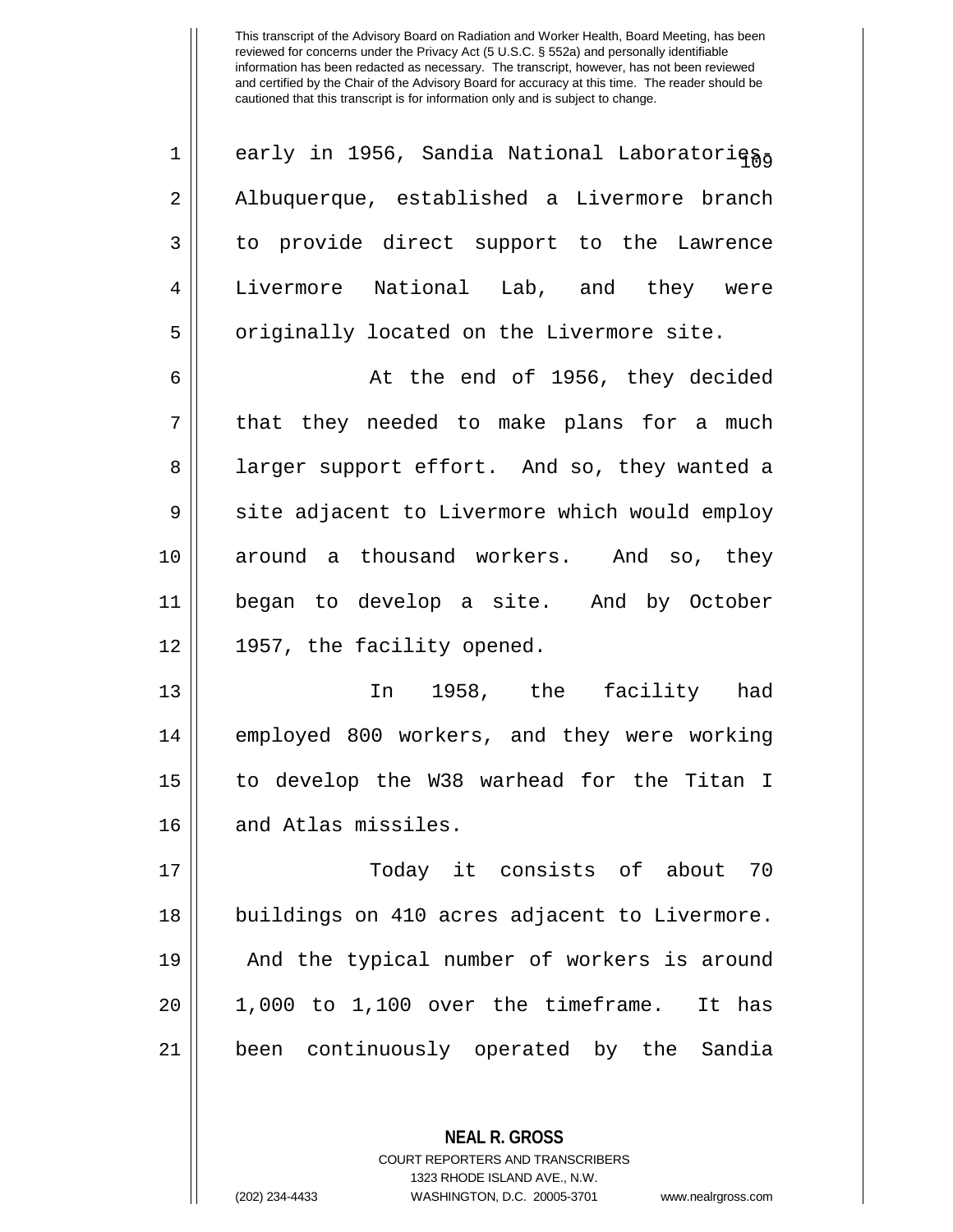## 1 | Corporation. 110

2 || Just a quick map of the facility. 3 Immediately to the north, that is East  $4 \parallel$  Avenue. Right across that, you would be on 5 | the Livermore site.

6 || So, the primary mission of Sandia National Lab-Livermore, included the 8 engineering or weaponization of the nuclear 9 || physics package designed by Livermore, Lawrence Livermore National Lab, and principally, the production of parts and final weapons was accomplished at other facilities.

 And so, what does it mean? Weaponization gets thrown out there. So, I threw a few bullets in here to kind of 17 | explain what that means.

18 || The is to design and test the non- nuclear components of a nuclear weapon package. In their terms, they ensure that the other 95 percent of the weapons parts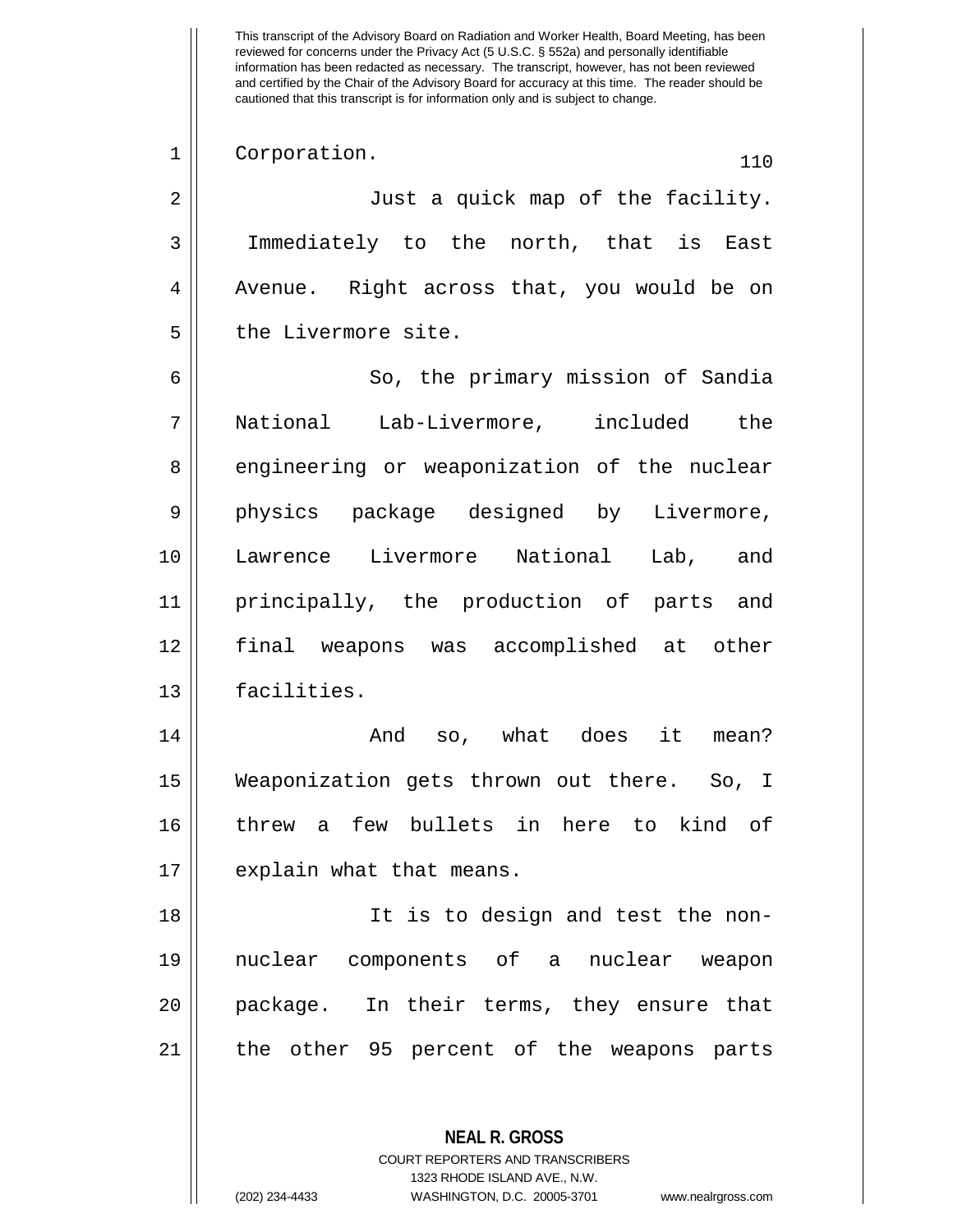This transcript of the Advisory Board on Radiation and Worker Health, Board Meeting, has been reviewed for concerns under the Privacy Act (5 U.S.C. § 552a) and personally identifiable information has been redacted as necessary. The transcript, however, has not been reviewed and certified by the Chair of the Advisory Board for accuracy at this time. The reader should be cautioned that this transcript is for information only and is subject to change. **NEAL R. GROSS** COURT REPORTERS AND TRANSCRIBERS 1323 RHODE ISLAND AVE., N.W.  $1$ | work perfectly at every point of contact with 2 || the delivery systems. 3 I think recently there was a 4 discussion at North Carolina that there may  $5 \parallel$  have been a failure, that they had a failure  $6 \parallel$  of the system, and all these failsafes worked 7 || to prevent that weapon from going off. So, 8 we should thank Sandia for making sure that  $9$  | those things work properly. 10 Weaponization includes the 11 arming, fusing, and firing systems, the 12 neutron generators, gas transfer systems, and 13 || surety systems. 14 || SNL-Livermore support for the 15 Livermore National Lab later expanded to 16 include effects of test analyses and 17 | telemetry for the Lawrence Livermore National 18 Lab sites, tests, and from 1959 to the early 19 1970s, they participated in the evaluation of 20 || the Plowshare Program of nuclear detonations. 21 We are going to walk through some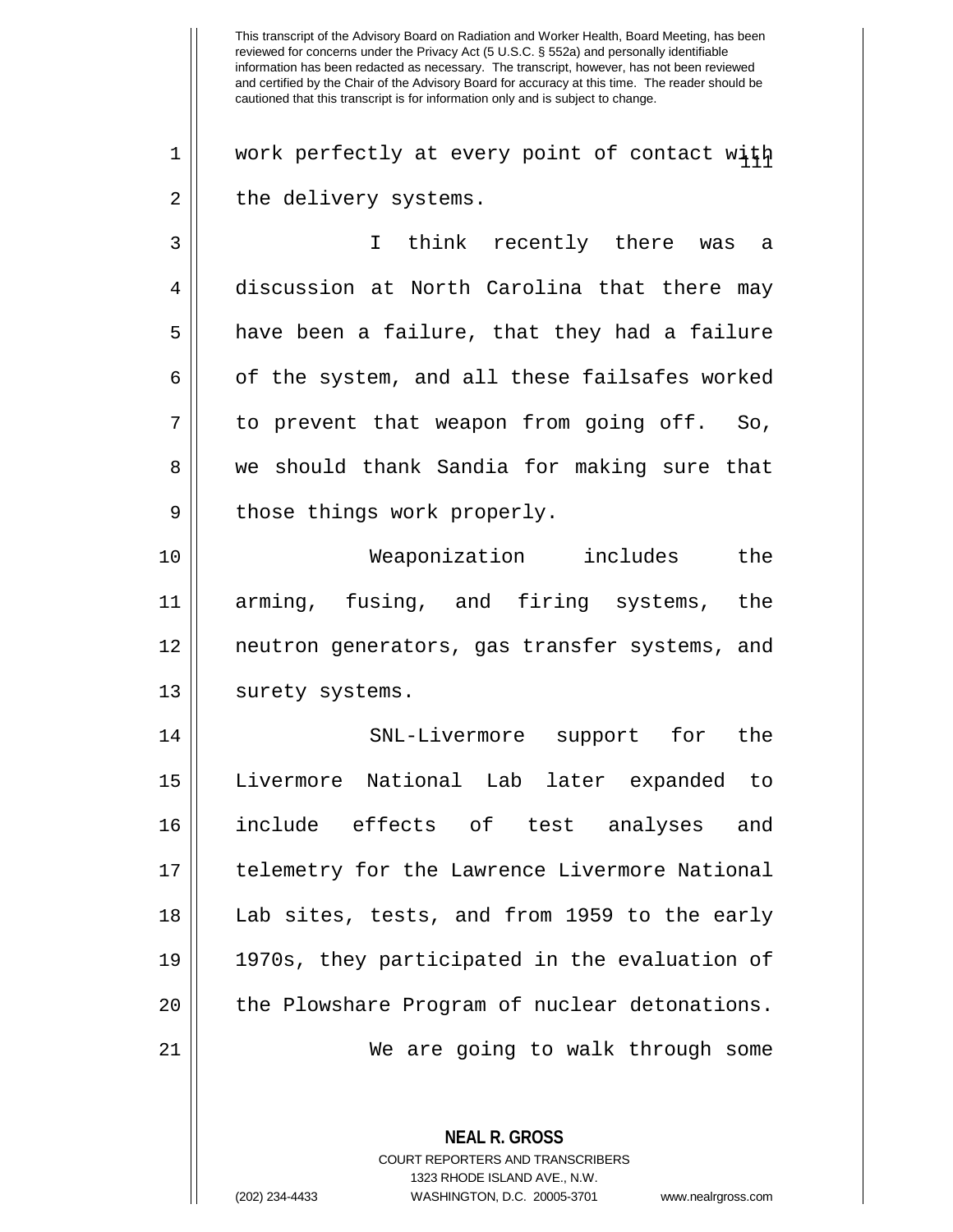| $\mathbf 1$    | of the facilities. And some of the<br><b>CQIS</b> |
|----------------|---------------------------------------------------|
| $\overline{2}$ | missions included the weapons facilities          |
| $\overline{3}$ | complex, where they test/repair neutron           |
| $\overline{4}$ | detectors, wet machining of uranium,              |
| 5              | radiography of weapons components, ion beam       |
| 6              | analysis of materials, tritium storage            |
| 7              | studies and similar type analyses, micro- and     |
| 8              | nanotechnologies laboratory where<br>they         |
| 9              | conducted radiography, centrifuge and             |
| 10             | explosive test facilities.                        |

11 There is the former Tritium 12 Research Laboratory, now known as the 13 || Chemical and Radiological Detection Lab, an 14 || explosive environmental test complex, where 15 || they looked at the environmental testing of 16 mock-up weapons and components, and 17 additional classified activities involving 18 | thorium and highly-enriched uranium.

19 The proximity of Lawrence 20 Livermore National Lab to SNL-Livermore 21 || allowed workers to essentially what was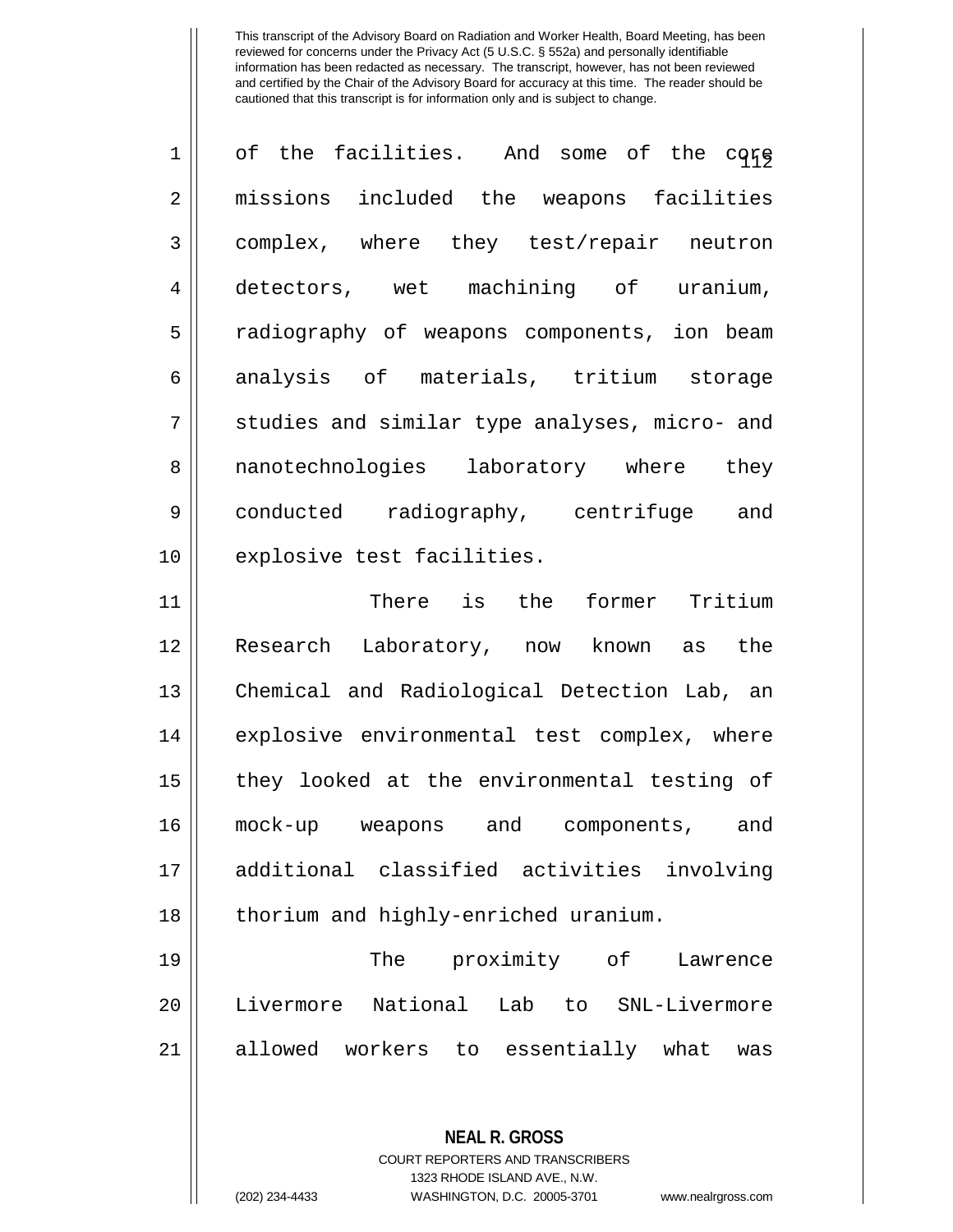$\begin{array}{ccc} 1 & \text{termed} & \text{wheel} & \text{test} & \text{devices} & \text{across} & \text{the} \end{array}$ 2 || street". So, it provided a lot of 3 || flexibility and ability to interact directly 4 with the Lawrence Livermore National 5 | Laboratory.

 So, we are now at some of the 7 || standard source of available information. We 8 || have been doing this for over six years, looking at Livermore, Sandia National Lab- Livermore as well as Sandia National Lab- Albuquerque, because, as you will see, the records and how things have been done, they  $\parallel$  are tied pretty much directly together.

 So, Oak Ridge, the associated universities, you know, we obviously have the Technical Basis Documents for the Sandia 17 || National Lab site, the TIBs and Procedures. We conducted a number of interviews of former workers or former employees as well as the 20 || SC&A, they also conducted interviews.

21 We looked at existing claimant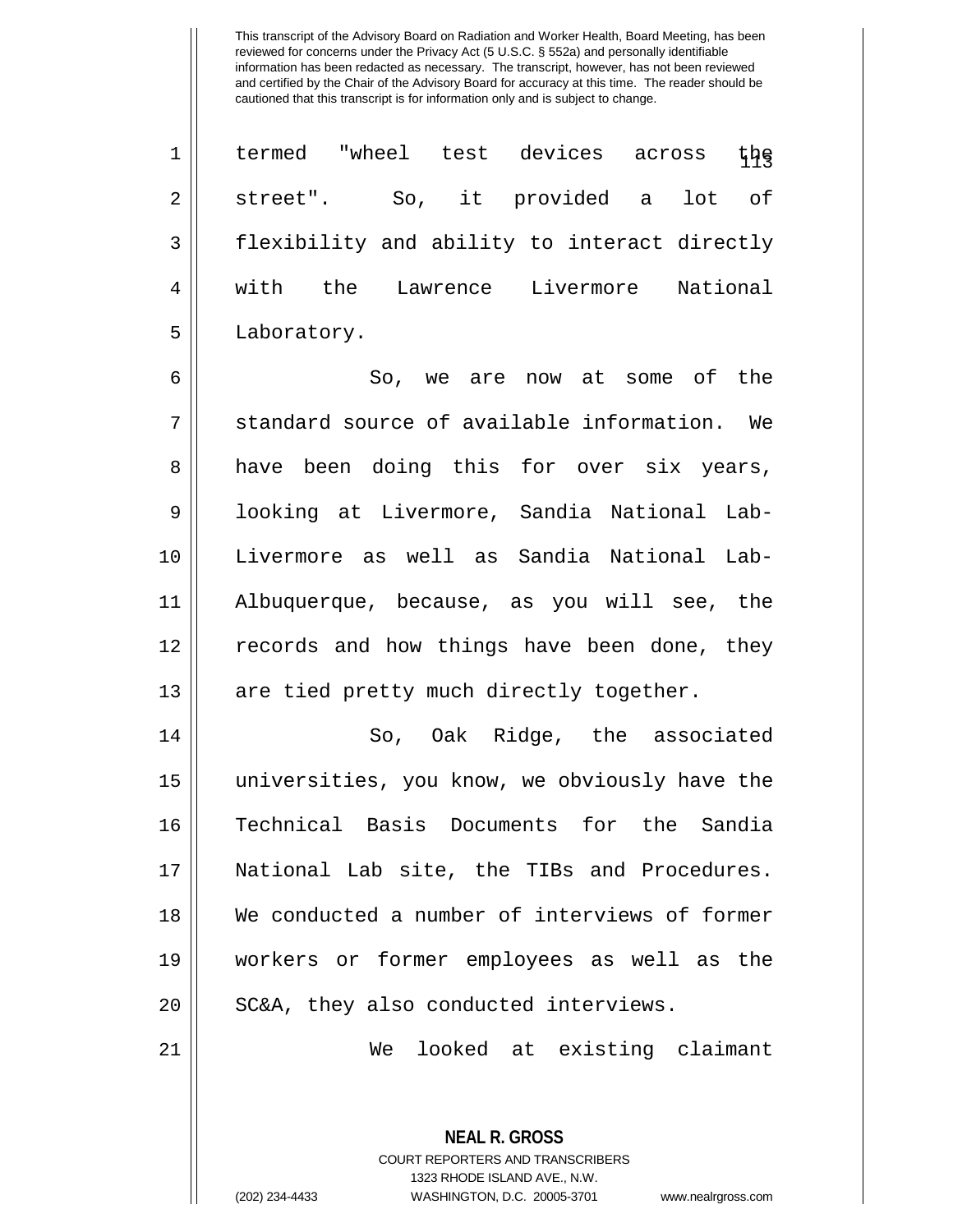1 || files, the NIOSH Site Research Database where 2 we have more than 1,000 documents. We had 3 certainly many data captures to the Sandia 4 National Lab-Livermore. And because the 5 records are also stored at Albuquerque, we  $6 \parallel$  also went to the Albuquerque site.

 We captured records wherever 8 across the DOE complex, so not just at those facilities, but as we found other related records across the complex, we got those, and looked at DOE OpenNet, as well as other 12 || similar sources.

13 || Just a little bit on the previous dose reconstructions. We have 132 cases submitted for dose reconstruction, 15 of 16 || those completed with a Probability of Causation above 50 percent and 100 at less 18 || than 50 percent. We have 123 of those with employment during the period being evaluated, 105 dose reconstructions completed during that period, and 25 of those we found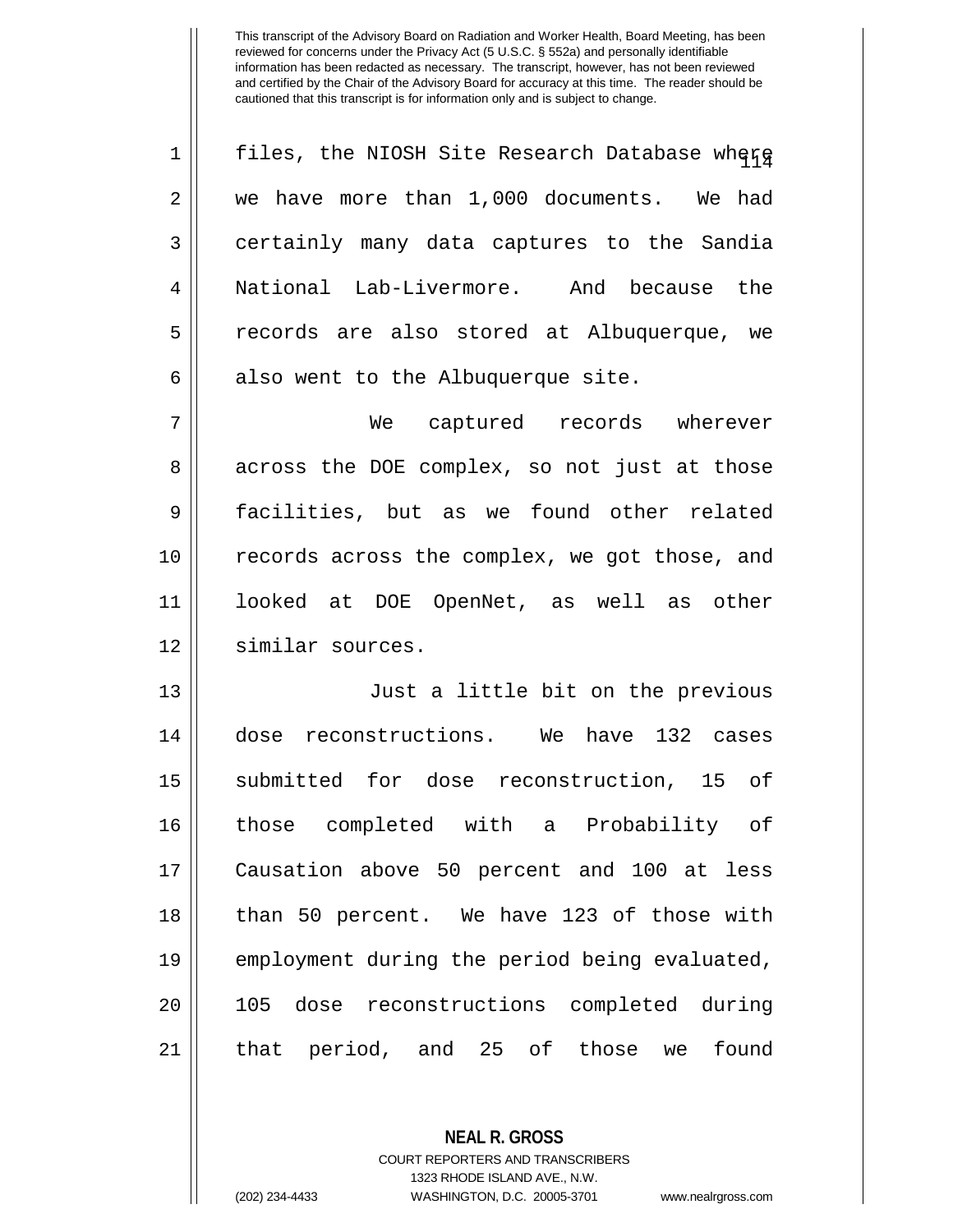| $\mathbf 1$    | internal dosimetry and 112 with external.<br>115 |
|----------------|--------------------------------------------------|
| $\overline{2}$ | So, health physics was the                       |
| 3              | responsibility of Sandia National<br>$Lab-$      |
| $\overline{4}$ | Livermore until about this 1989-to-1994          |
| 5              | timeframe. And it is timeframe because at        |
| $\overline{6}$ | that point they began -- it was an               |
| 7              | implementation that took some time to happen.    |
| 8              | So, they didn't all of a sudden just assume      |
| 9              | control. It took several years for that          |
| 10             | implementation to happen.                        |
|                |                                                  |

 NIOSH located minimal documentation of the practices and 13 || requirements during the evaluation period. In general, very little information regarding | the programs are available.

 The location of records and the complexity of that relationship also plays 18 || into this. Documentation was kept at Sandia National Lab-Livermore, and we have seen 20 || records transferred to the Albuquerque facilities, I'll use the term ad hoc, over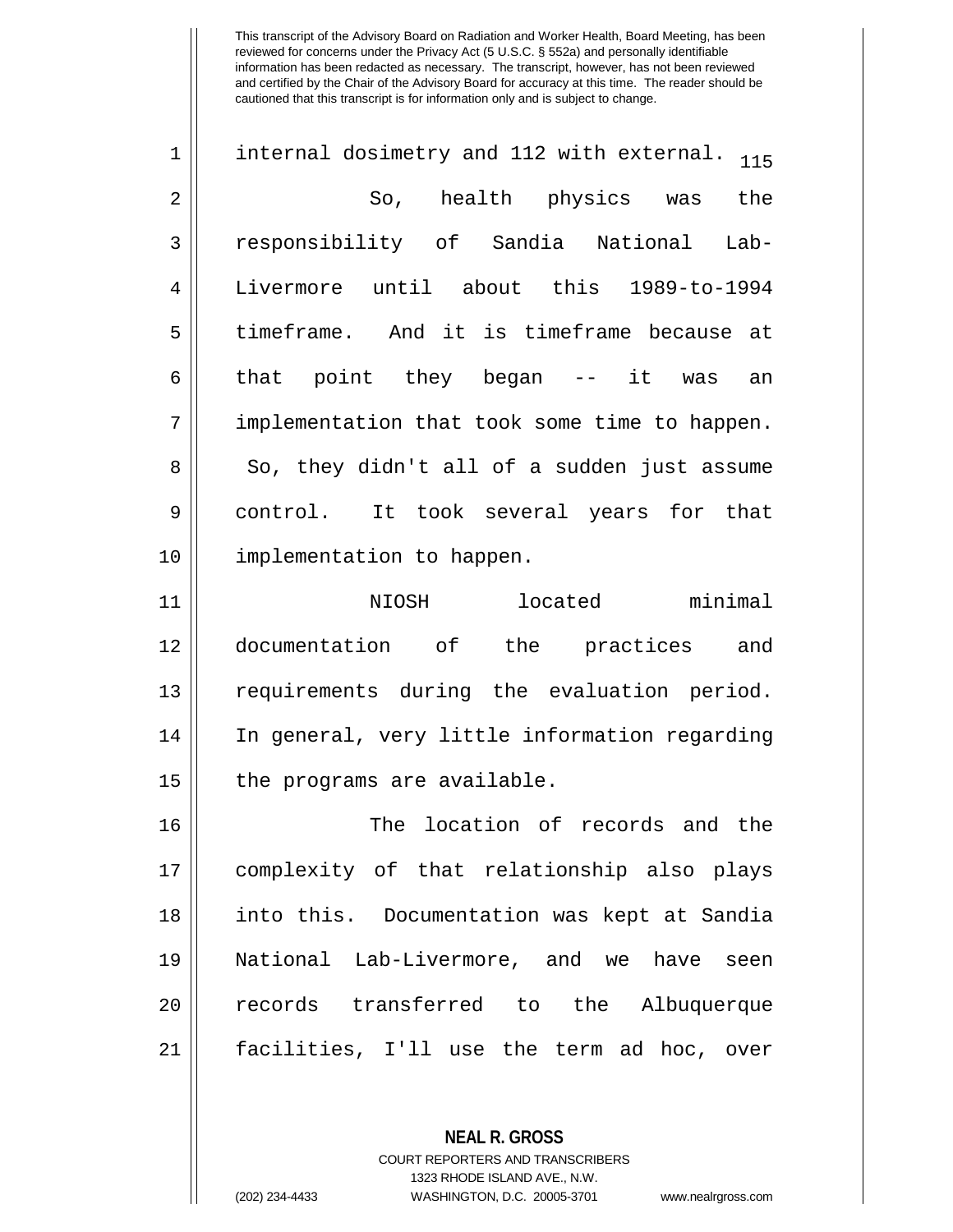| 1              | the past few decades. They are not really     |
|----------------|-----------------------------------------------|
| $\overline{2}$ | described. We don't know when the records --  |
| 3              | we find records at Albuquerque. We find some  |
| $\overline{4}$ | records at Livermore. They have no real       |
| 5              | record of those transfers and how they have   |
| 6              | happened. They will find records, even        |
| 7              | within the last few months, and those were    |
| 8              | transferred and there's no documentation      |
| 9              | about that, either. So, as I said, ad hoc is  |
| 10             | the term that I have used.                    |
| 11             | I wouldn't say that it is a broad             |
| 12             | spectrum of external. I would just say it is  |
| 13             | perhaps as a Hanford or a facility, a big     |
| 14             | production site, but they certainly have a    |
| 15             | lot of different things going on, a lot of    |
| 16             | different source terms. There was certainly   |
| 17             | radiography, X-ray diffraction materials      |
| 18             | characterization. They did certainly work     |
| 19             | with thorium and uranium, both depleted as    |
| 20             | well other enrichments. They had neutron      |
| 21             | exposures from radiography sources and tests, |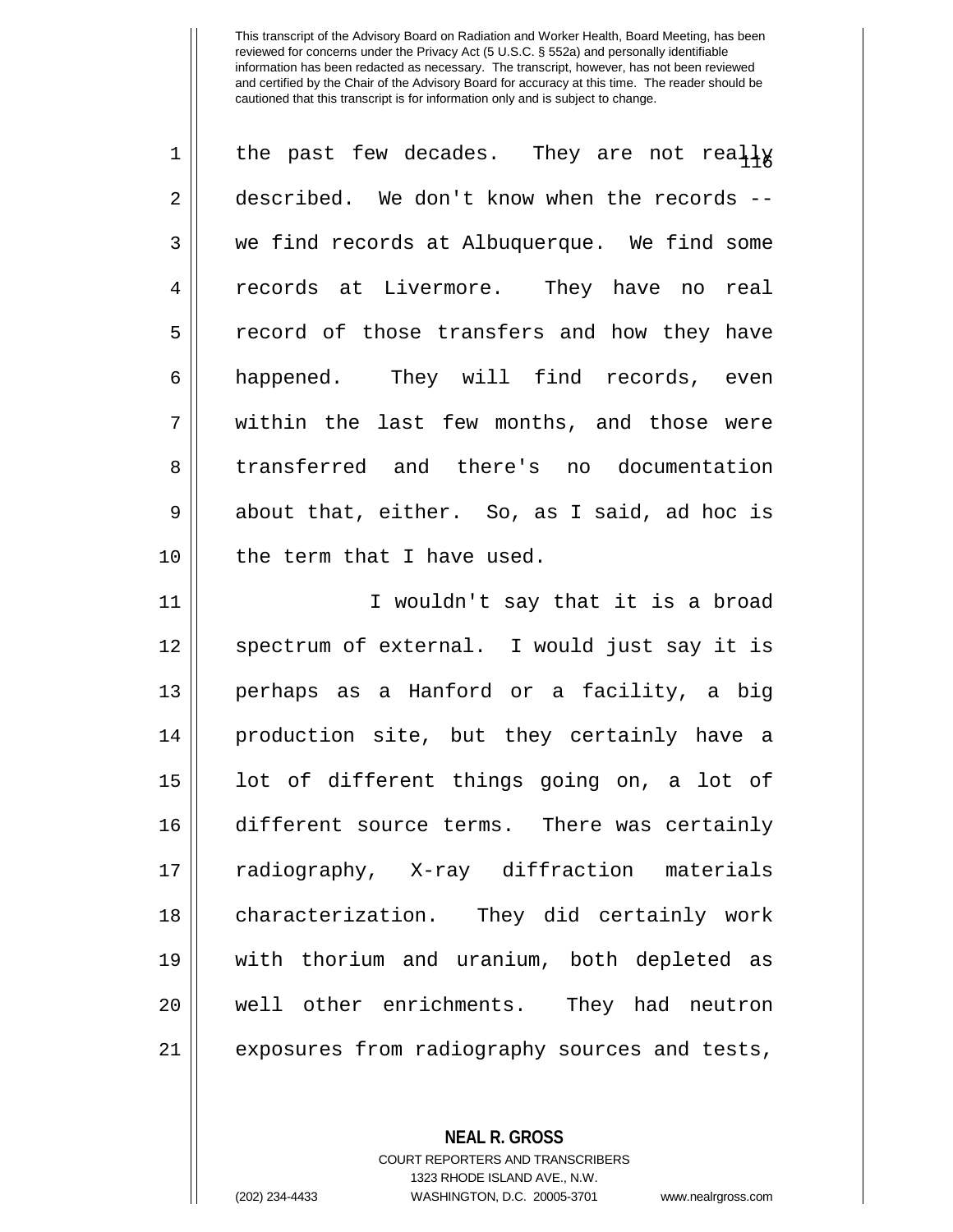1 || repair and research of neutron and X-ray detectors, and they had also exposure while working the storage and packaging of waste materials.

 We have missed -- unfortunately, 6 || the slide caption should be "Potential internal radiological exposures." Materials 8 || and activities included depleted uranium and 9 alloys from machining. And these often were surrogates for the test devices that were fabricated onsite, and they did approximately 50 to 100 specimens per month, which is why || they, instead of just relying on Y-12 or a 14 different facility, they did that onsite. They also had highly-enriched uranium, thorium, preparation of samples for tests. 17 || And the TRL had gram quantities of tritium during this period when it was an active facility.

20 A lot of this comes down to 21 || records. And I want to say our people at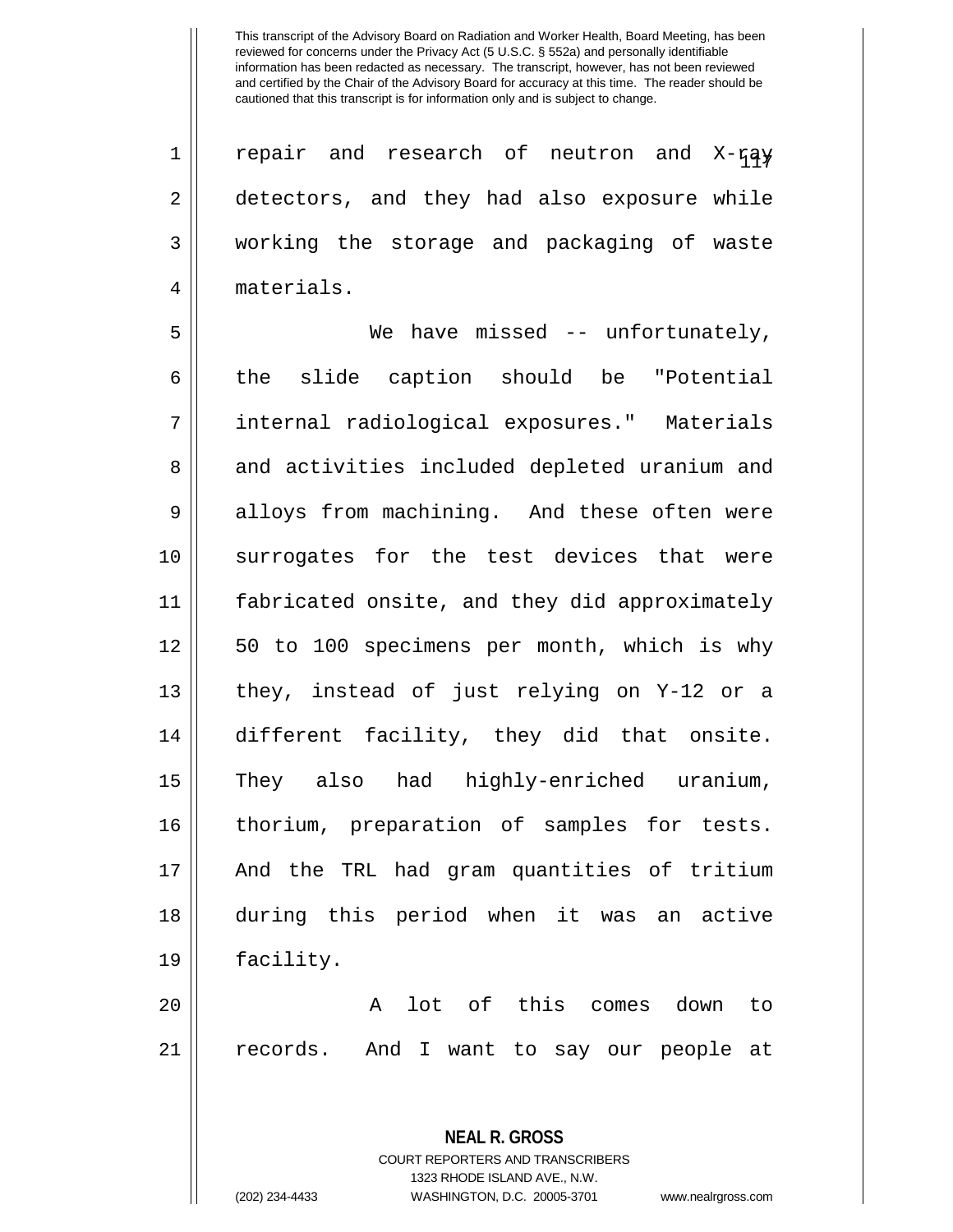| $\mathbf 1$ | Sandia National Lab-Albuquerque really are    |
|-------------|-----------------------------------------------|
| $\sqrt{2}$  | trying to do a good job. They have had a lot  |
| 3           | of difficulty trying to do their job, which   |
| 4           | is to provide information. They are one of    |
| 5           | the facilities that is often shown to be      |
| 6           | behind on providing records for claims. And   |
| 7           | it is really not an effort that they are not  |
| 8           | trying very hard; it is just that the records |
| 9           | are not in a searchable mode. And so, I have  |
| 10          | watched them try to do this where a guy       |
| 11          | remembers 10 names, and he, then, looks       |
| 12          | through 100,000 pages of stuff, remembering   |
| 13          | 10 names, and extracts these records. It is   |
| 14          | not simple. It is a very difficult process.   |
| 15          | And just the history of how the               |
| 16          | site and the practices evolved. These         |
| 17          | practices, as I said, it is very similar to   |
| 18          | what Sandia-Albuquerque had, because they     |
| 19          | have rolled over those records down to there, |
| 20          | and they have lost the concepts of where and  |
| 21          | how much they have transferred. And they      |

**NEAL R. GROSS**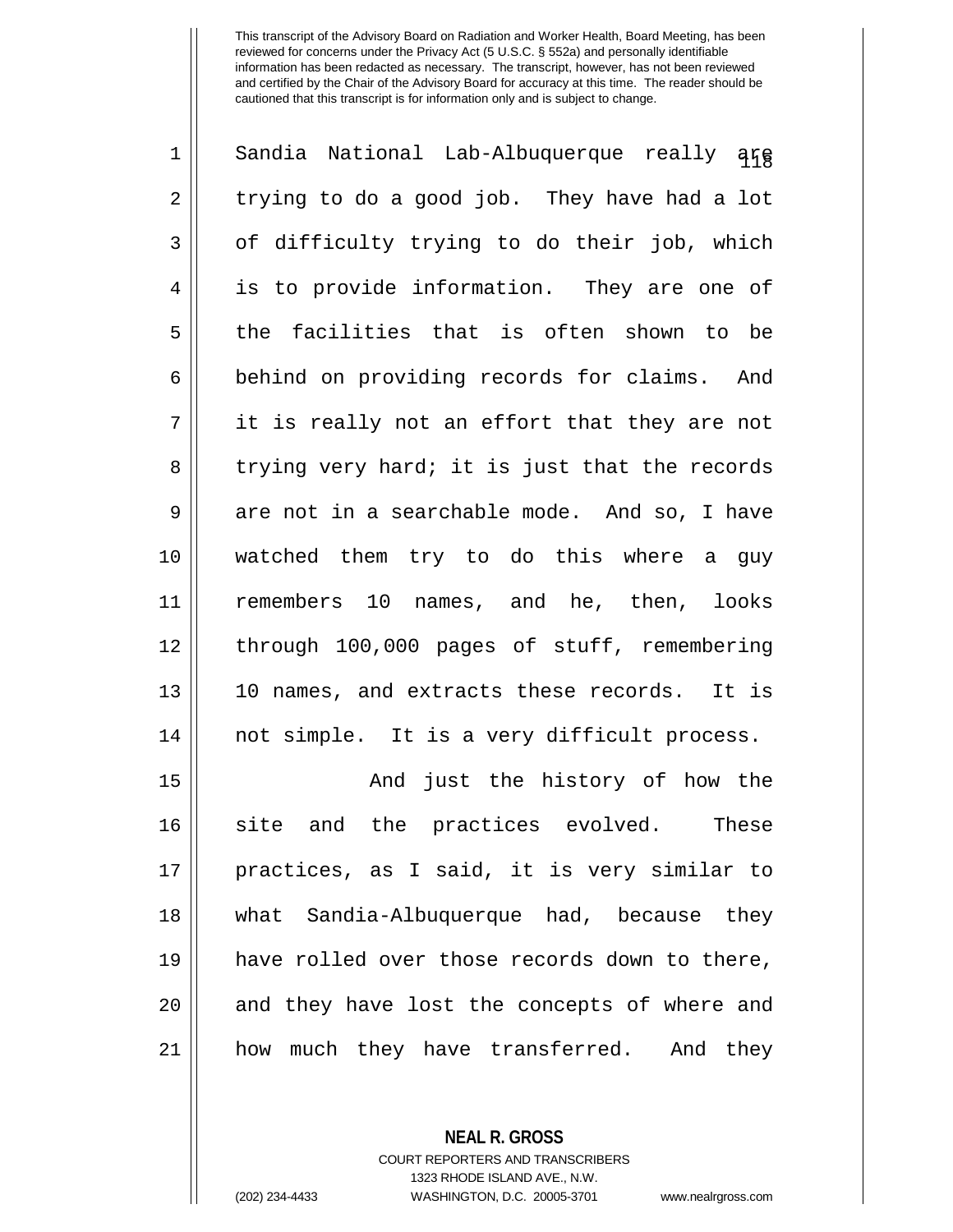1 || didn't run the facilities at the time.  $S_{\varphi_{\mathcal{G}}}$  $2 \parallel$  those people are no longer there.

 $3 \parallel$  So, to speak to the slide, some 4 || health physics records have been transferred 5 from Sandia National Labs-Livermore down to  $6 \parallel$  what I will call the mountains in California. 7 || Others have been transferred to Albuquerque. 8 | Others still stay onsite. And the fractions 9 | of those is sort of unknown.

 They provide very little to no information in selecting records for review. Until 1992 or 1994, there was, essentially, not a records management practice that you 14 || could have a description and, then, be able 15 | to pull records back.

16 Available records are stored in 17 both California and New Mexico. Little or no 18 || documentation of the transfers.

19 So, the availability of data 20 || remains a significant concern for the Sandia 21 || sites, also at Sandia-Albuquerque. And you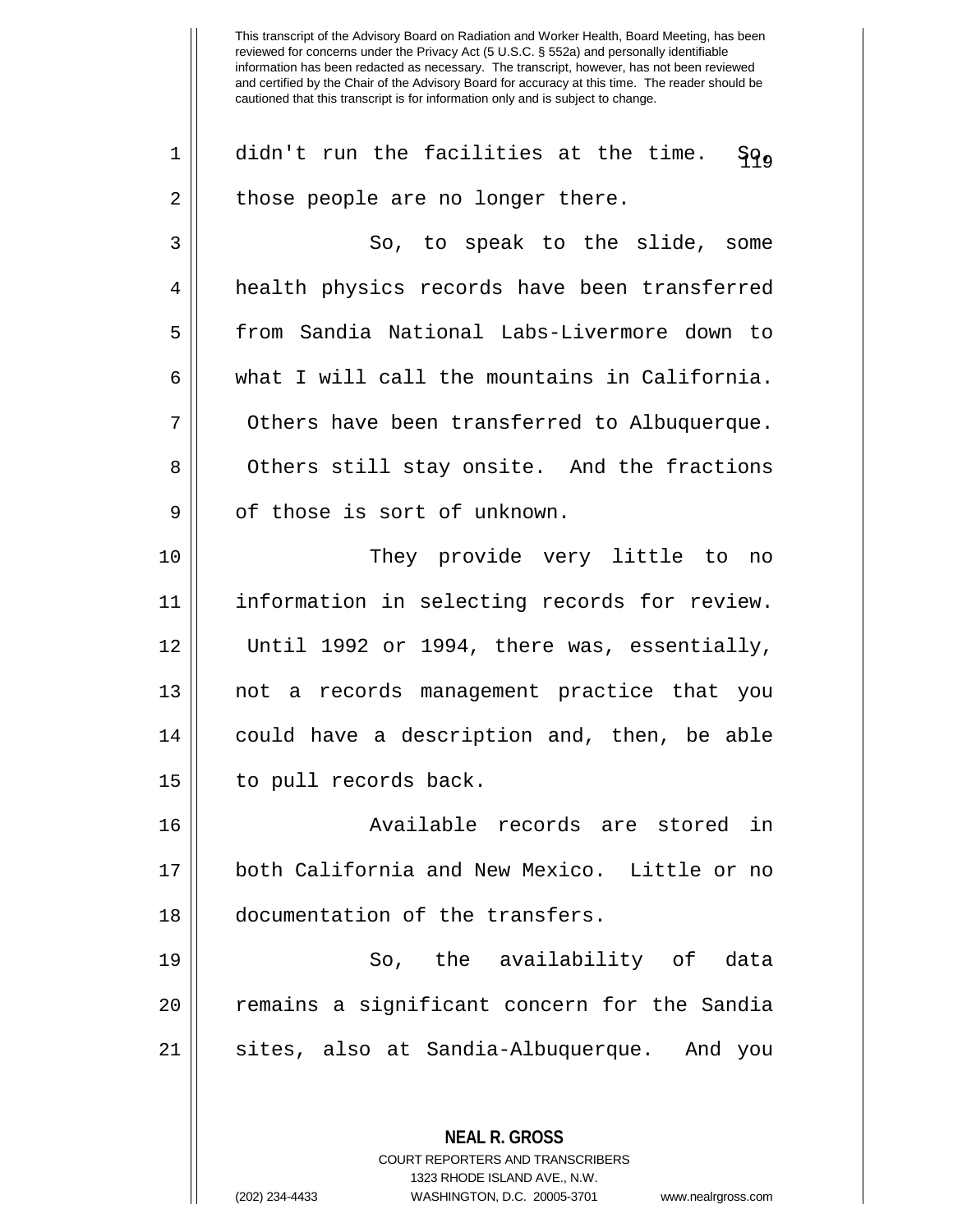| $\mathbf 1$    | will remember that in November of 2009 1998   |
|----------------|-----------------------------------------------|
| $\overline{2}$ | notified DOE about incomplete case responses  |
| 3              | for both Sandia sites, particularly with      |
| $\overline{4}$ | regards to internal dosimetry. Previously,    |
| 5              | we have actually gotten cases that only had   |
| 6              | data that started in 1989. They responded,    |
| 7              | then, to try to fix that, but we still found  |
| 8              | additional data that we picked up in our data |
| 9              | captures that they weren't providing. We      |
| 10             | certainly had no idea what fraction of that   |
| 11             | may have represented the total decision. We   |
| 12             | have captured records in boxes, sometimes not |
| 13             | just expecting to find that kind of           |
| 14             | information in that box.                      |
| 15             | January of 2010, we<br>aqain                  |
| 16             | requested SNL records of open cases.<br>The   |
| 17             | backlog of cases at the site shows<br>the     |
| 18             | difficulty faced by the site to obtain these  |
| 19             | records.<br>DOE and Sandia National<br>Lab    |
| 20             | continue its efforts to improve the record    |

21 | searches and requests for claimant-monitoring

**NEAL R. GROSS** COURT REPORTERS AND TRANSCRIBERS

1323 RHODE ISLAND AVE., N.W.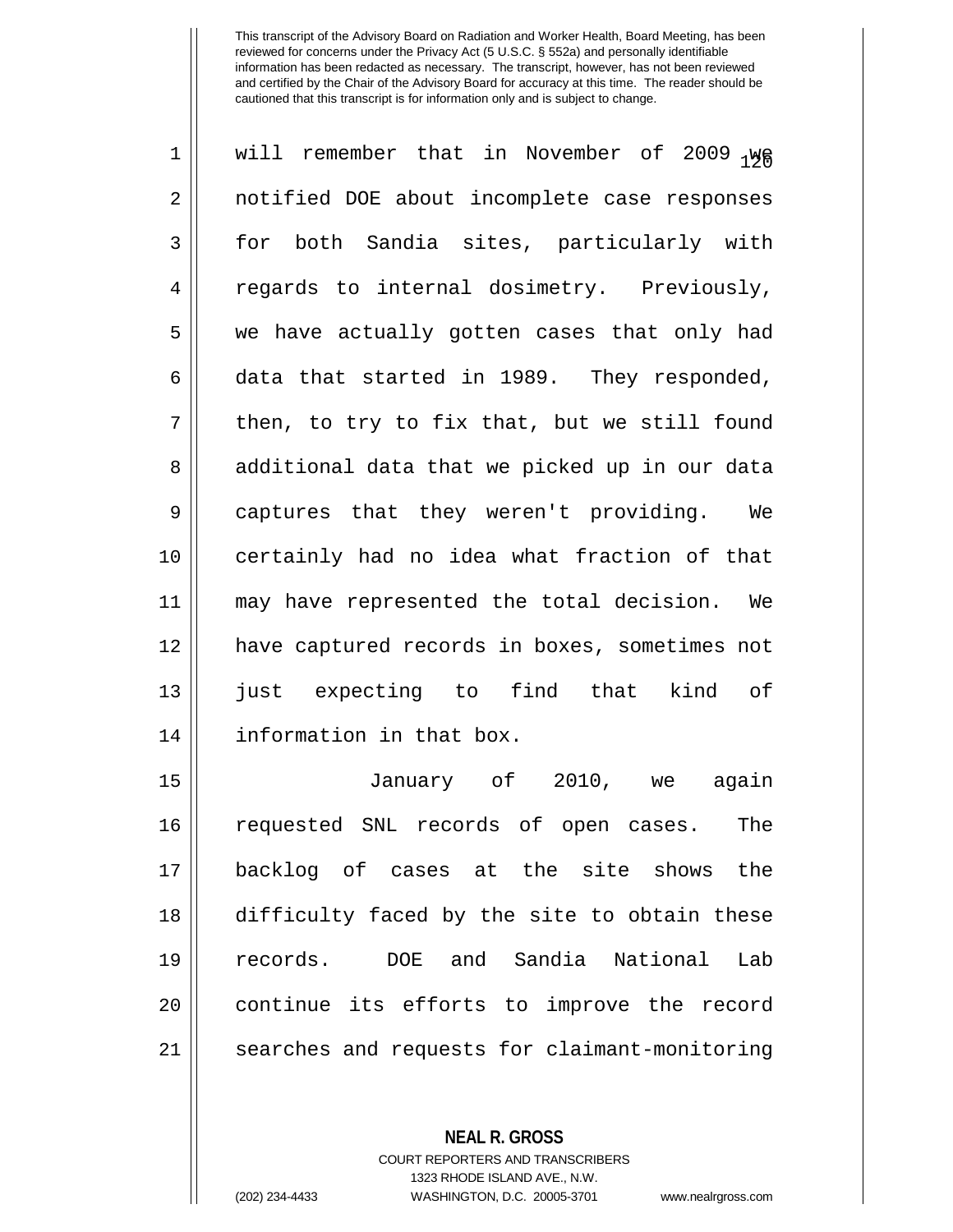| $\mathbf 1$    | data. They are working very hard.<br>They ase  |
|----------------|------------------------------------------------|
| $\overline{2}$ | volunteering their time, coming on<br>the      |
| 3              | weekends to try to make up the backlog.<br>But |
| 4              | it is a very difficult operation.              |
| 5              | NIOSH continues to<br>provide                  |
| 6              | feedback to<br>both Sandia National<br>Lab-    |
| 7              | Livermore and DOE and Sandia National Lab-     |
| 8              | Albuquerque about the availability of the      |
| 9              | complete monitoring record. And we<br>have     |
| 10             | provided all the records that we<br>have       |
| 11             | captured to try to help them understand their  |
| 12             | record set.                                    |
| 13             | Unlike many DOE facilities, the                |
| 14             | Sandia National Laboratory did not report the  |
| 15             | number of bioassay samples analyzed. So, we    |
| 16             | don't know what our target is. We don't know   |
| 17             | what the total value should be.                |
| 18             | Based on interviews, it is just                |
| 19             | thought to be relatively-small. We<br>have     |
| 20             | certainly obtained copies of some of the       |
| 21             | bioassay records as part of our data capture   |
|                |                                                |
|                | <b>NEAL R. GROSS</b>                           |

COURT REPORTERS AND TRANSCRIBERS 1323 RHODE ISLAND AVE., N.W.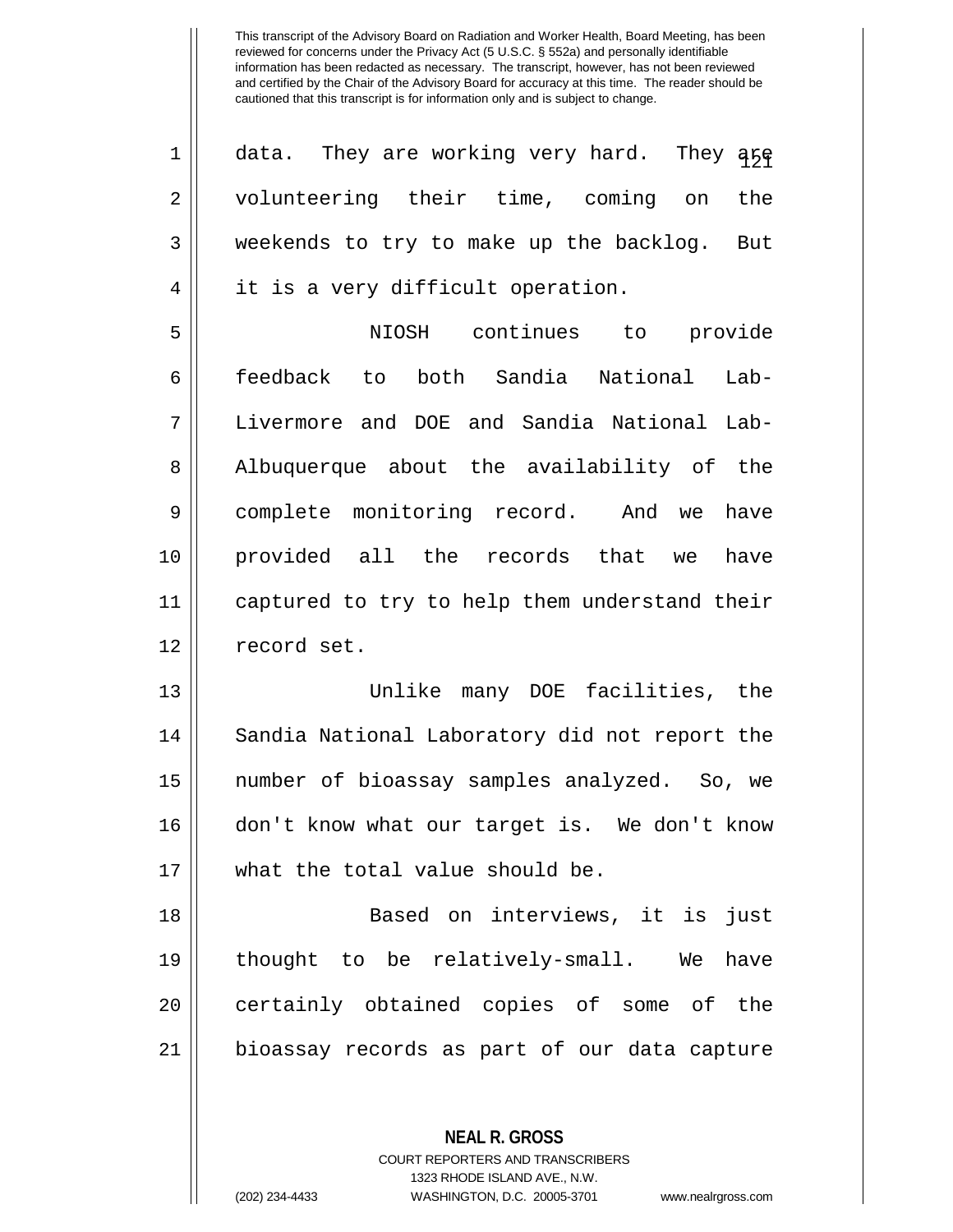$1$  | and claim requests. However, as with Sandia 2 || National Lab-Albuquerque, it is clear that 3 Sandia is not able to produce all the 4 || records, nor are they sure how much should be  $5 \parallel$  there.

 For external, we continue to identify numerous cases where the data was 8 || not provided by the site, similar to internal. We have provided, as I said, all the copies of data that were retrieved. However, we conclude that we have not 12 || captured all the data, and we also understand 13 || that the source term doesn't overcome the 14 || loss of personal monitoring data. We don't have that as well because those were lost to the record storage practices. So, we are unable to come to grips with all the source terms and what they may be and all the practices that have been undergone over the 20 || life of the site.

21 || So, for dose reconstruction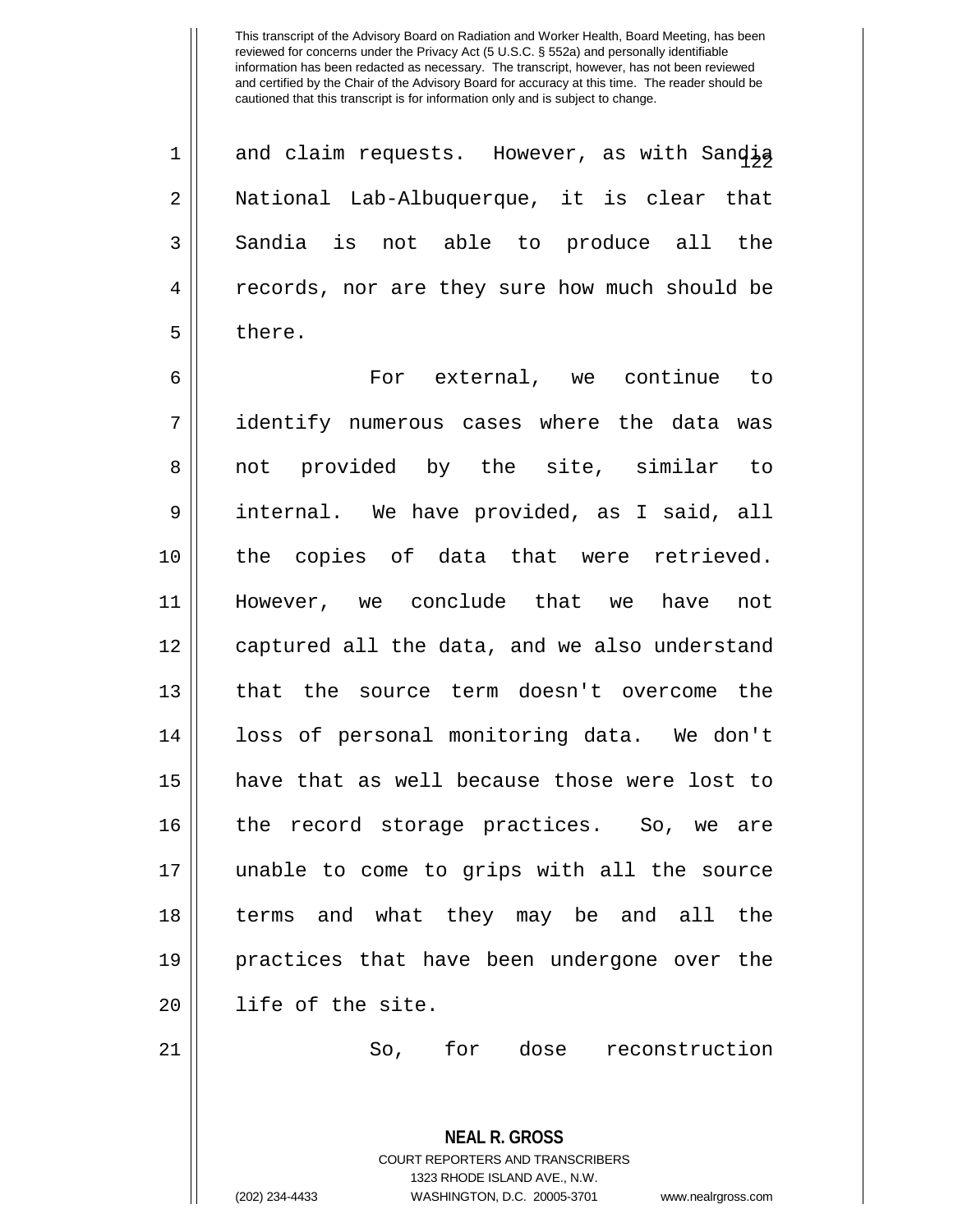| $\mathbf{1}$   | feasibility, we conclude that we cannot bound |
|----------------|-----------------------------------------------|
| 2              | internal or external doses from October 1,    |
| $\overline{3}$ | 1957 through December 31st, 1994 due to the   |
| $\overline{4}$ | lack of the availability of monitoring data,  |
| 5              | process information, and monitoring program   |
| 6              | information, are insufficient to support      |
| 7              | estimation of the potential internal or       |
| 8              | external exposures to radiation and           |
| 9              | radioactive materials.                        |

 Lack of internal monitoring program documentation and source term information data for the evaluated period. 13 || The availability of records suggests that 14 || only some workers participated in an internal dosimetry bioassay program, while other workers participated only in an external dosimetry program. Even if additional 18 || records become available, NIOSH does not feel it can establish a bounding approach.

20 Our recommended Class: all 21 || employees of the Department of Energy, its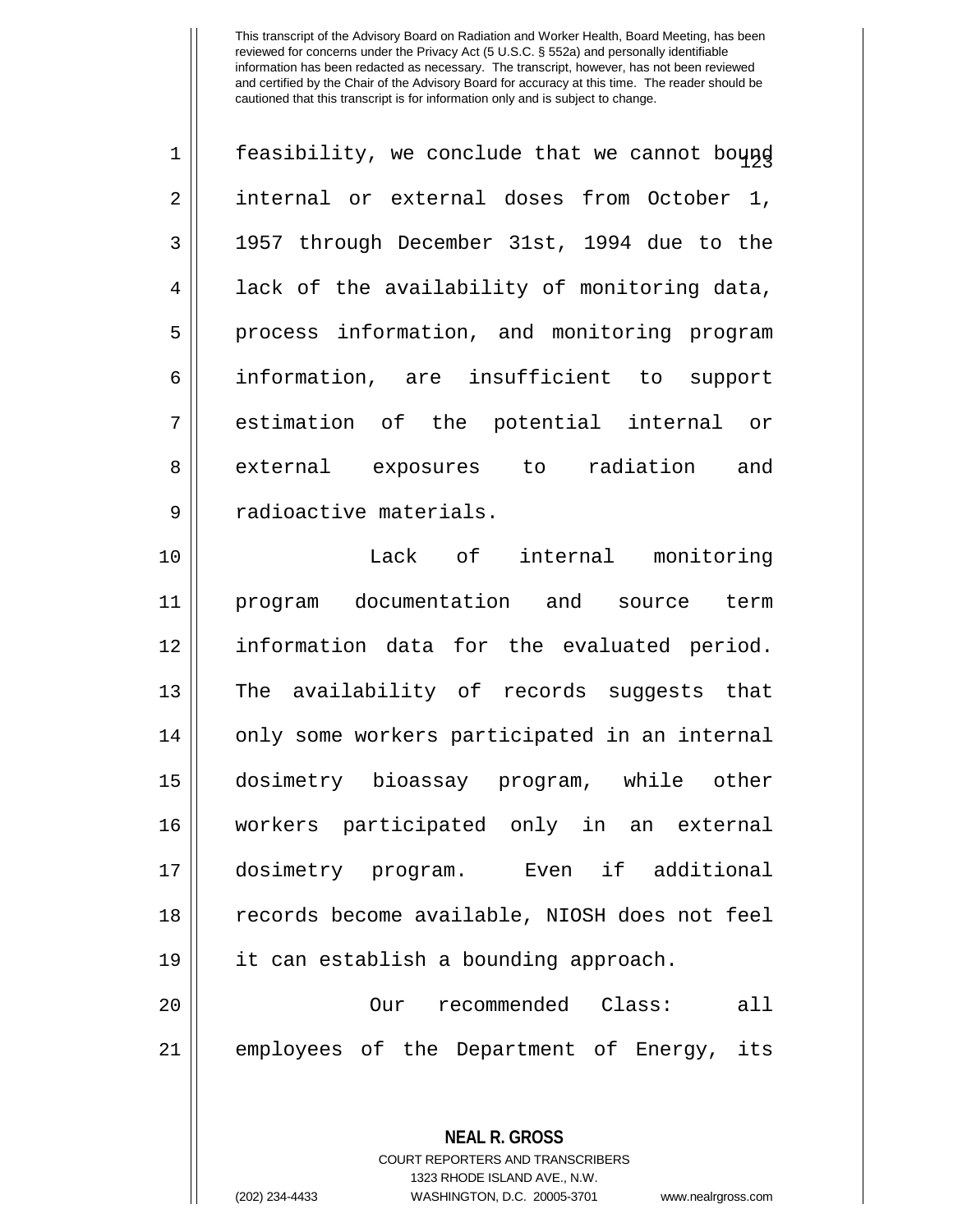| $\mathbf 1$    | predecessor agencies, and their contractogs   |
|----------------|-----------------------------------------------|
| $\overline{2}$ | and subcontractors who worked in any area at  |
| 3              | the Sandia National Laboratories-Livermore in |
| 4              | Livermore, California from October 1, 1957    |
| 5              | through December 31st, 1994, for a number of  |
| 6              | workdays aggregating at least 250 workdays    |
| 7              | occurring either solely under this employment |
| 8              | or in combination with workdays within the    |
| 9              | parameters established for one or more other  |
| 10             | classes of employees, including the Special   |
| 11             | Exposure Cohort.                              |
|                |                                               |

12 Recommendation for non-SEC 13 claims: Although NIOSH found it is not 14 possible to reconstruct radiation doses for 15 || the proposes Classes, NIOSH intends to use 16 any internal and external monitoring data 17 || that may become available for an individual 18 || claim and that can be interpreted using 19 existing NIOSH dose reconstruction processes 20 || and procedures.

21 NIOSH finds that it is likely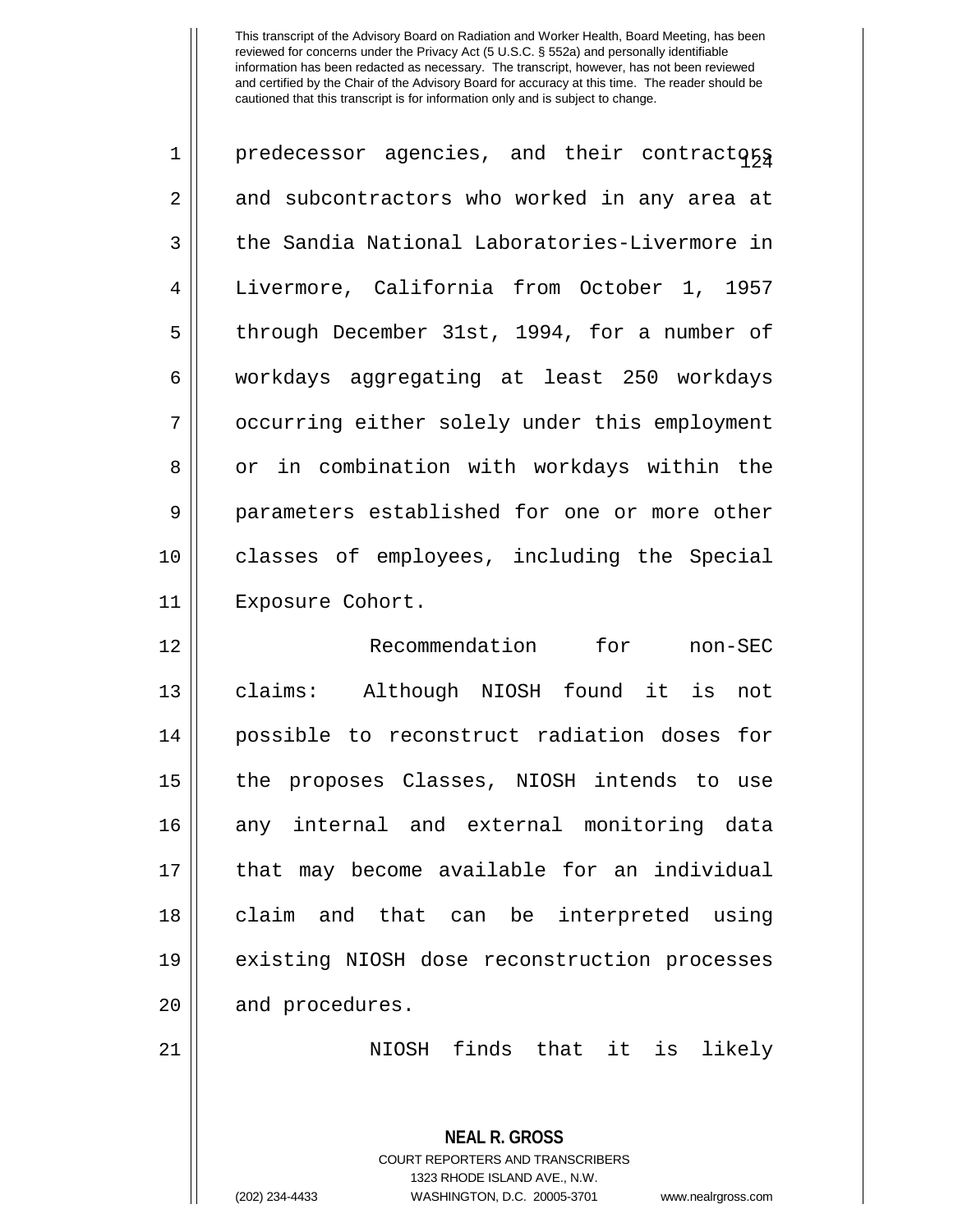| $\mathbf 1$ | feasible to reconstruct occupational/medical                                                                                                                           |
|-------------|------------------------------------------------------------------------------------------------------------------------------------------------------------------------|
| 2           | dose for Sandia National Laboratories-                                                                                                                                 |
| 3           | Livermore, with the caveat that that only                                                                                                                              |
| 4           | goes through 1989 because at that point they                                                                                                                           |
| 5           | moved the X-ray to offsite. And, of course,                                                                                                                            |
| 6           | at that point, they are not covered.                                                                                                                                   |
| 7           | Therefore, dose reconstruction                                                                                                                                         |
| 8           | for individual employees of Sandia National                                                                                                                            |
| 9           | Lab-Livermore during the period from October                                                                                                                           |
| 10          | 1, 1957 through December 31st, 1994, but who                                                                                                                           |
| 11          | did not qualify for inclusion in the SEC may                                                                                                                           |
| 12          | perform using these data as appropriate.                                                                                                                               |
| 13          | And this just summarizes our                                                                                                                                           |
| 14          | reconstruction feasibility during the                                                                                                                                  |
| 15          | timeframe with only occupational/medical                                                                                                                               |
| 16          | X-rays being considered feasible.                                                                                                                                      |
| 17          | Dr. Melius?                                                                                                                                                            |
| 18          | Questions?<br>CHAIRMAN<br>MELIUS:                                                                                                                                      |
| 19          | Wanda?                                                                                                                                                                 |
| 20          | MEMBER MUNN: Thank you, Sam.                                                                                                                                           |
| 21          | It sounds absolutely chaotic in                                                                                                                                        |
|             | <b>NEAL R. GROSS</b><br><b>COURT REPORTERS AND TRANSCRIBERS</b><br>1323 RHODE ISLAND AVE., N.W.<br>(202) 234-4433<br>WASHINGTON, D.C. 20005-3701<br>www.nealrgross.com |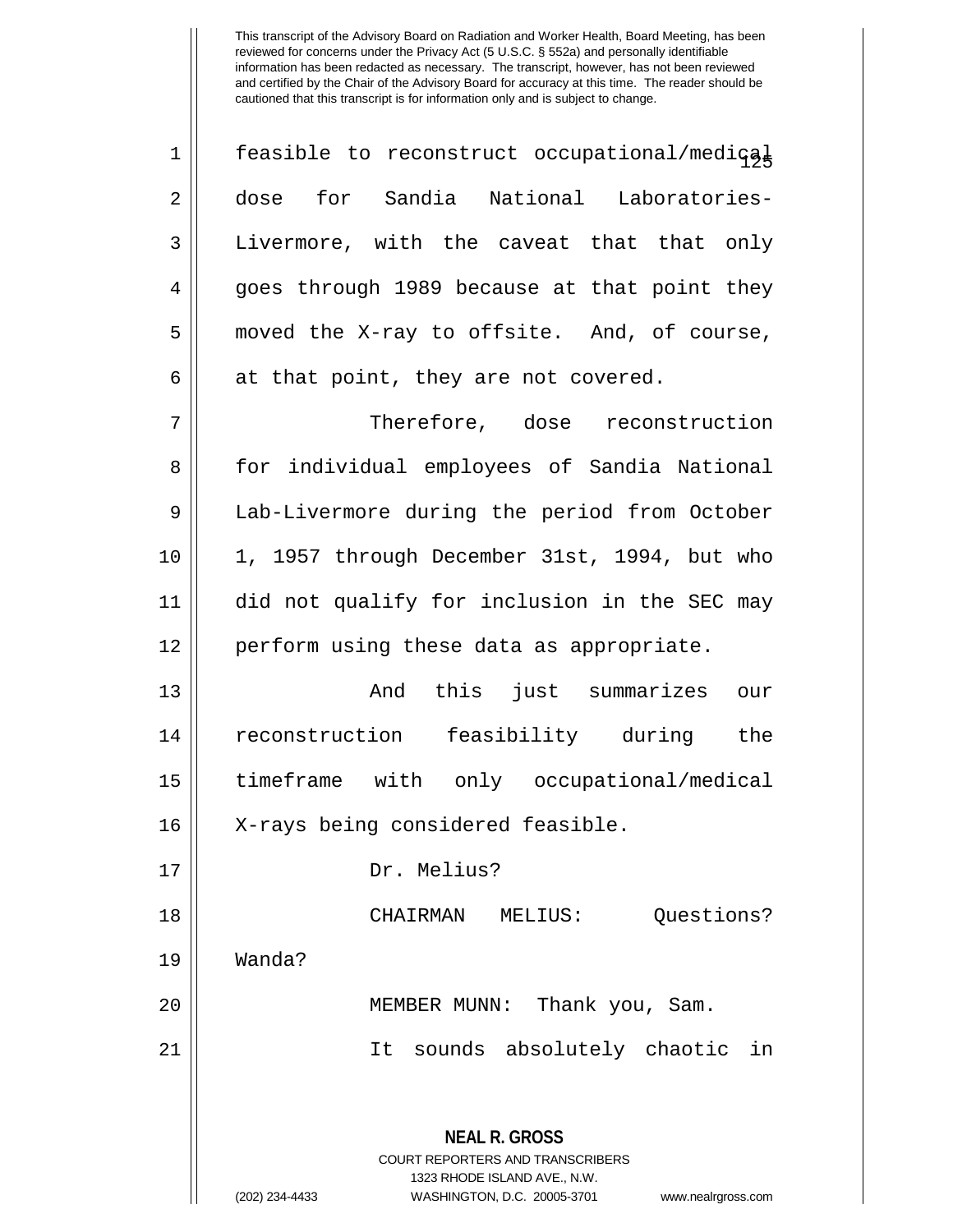$1$  | terms of records. And it is such a shame 2 | that such an advanced laboratory doesn't have  $3 \parallel$  the records we're looking for.

4 I assume from implication that 5 || there are no health physics records as we 6 consider them, that is, records in a bulk 7 where you can sit down and see what was done 8 || in a year's time with respect to monitoring.

9 || South State monitoring that is done in individual claims, I mean in individual personnel files? Or how did they, of the information you have been able to pull together, how did you find it? Were they in individual files or is it just simply not 15 || there?

 DR. GLOVER: It is in many places. We found pieces. They have a health physics server that has pieces of information. There is some stuff that they 20 || have on the shelf that they have not 21 || transferred to Albuquerque. It is very hard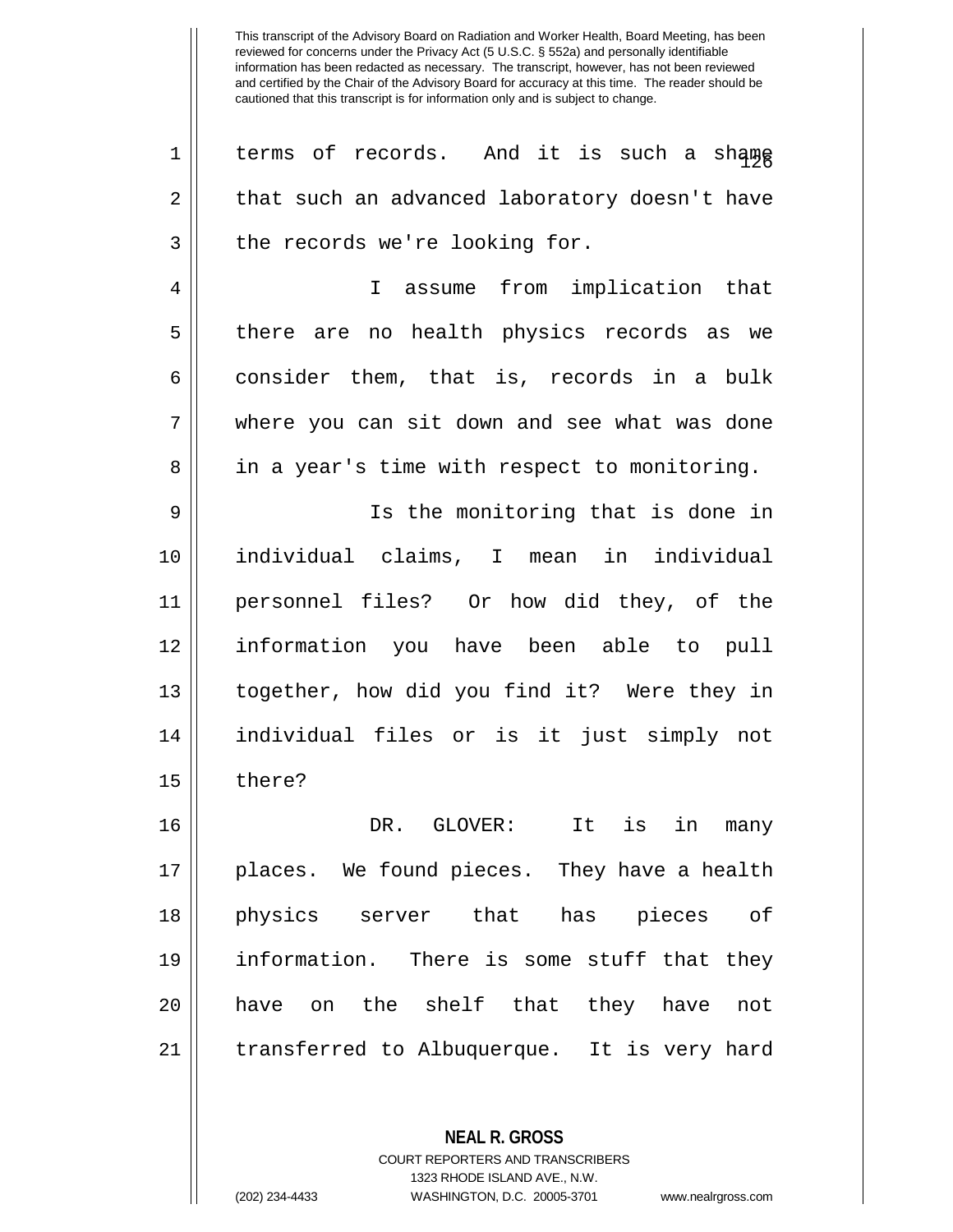**NEAL R. GROSS** COURT REPORTERS AND TRANSCRIBERS <sup>127</sup> <sup>1</sup> to get your hands around what is the  $2 \parallel$  totality. We will find stuff in boxes where  $3 \parallel$  we had no idea there was information that was 4 supposed to be in there. So, we just don't 5 || have a good grasp of it. 6 And as you know, different groups 7 had different responsibilities of industrial 8 | hygiene --9 MEMBER MUNN: I understand. 10 DR. GLOVER: -- and then, it 11 became health physics. It has always been a 12 very small group up there. Right now, I 13 think there's only two people who are 14 permanently staffed at the Sandia National 15 Lab-Livermore. 16 MEMBER MUNN: Do they have decent 17 personnel files? No? 18 || DR. GLOVER: The units are broken 19 || up and how they chose to report is very hard, 20 || again. They don't just have a nice unit file 21 || that says this is that person's record. They

1323 RHODE ISLAND AVE., N.W.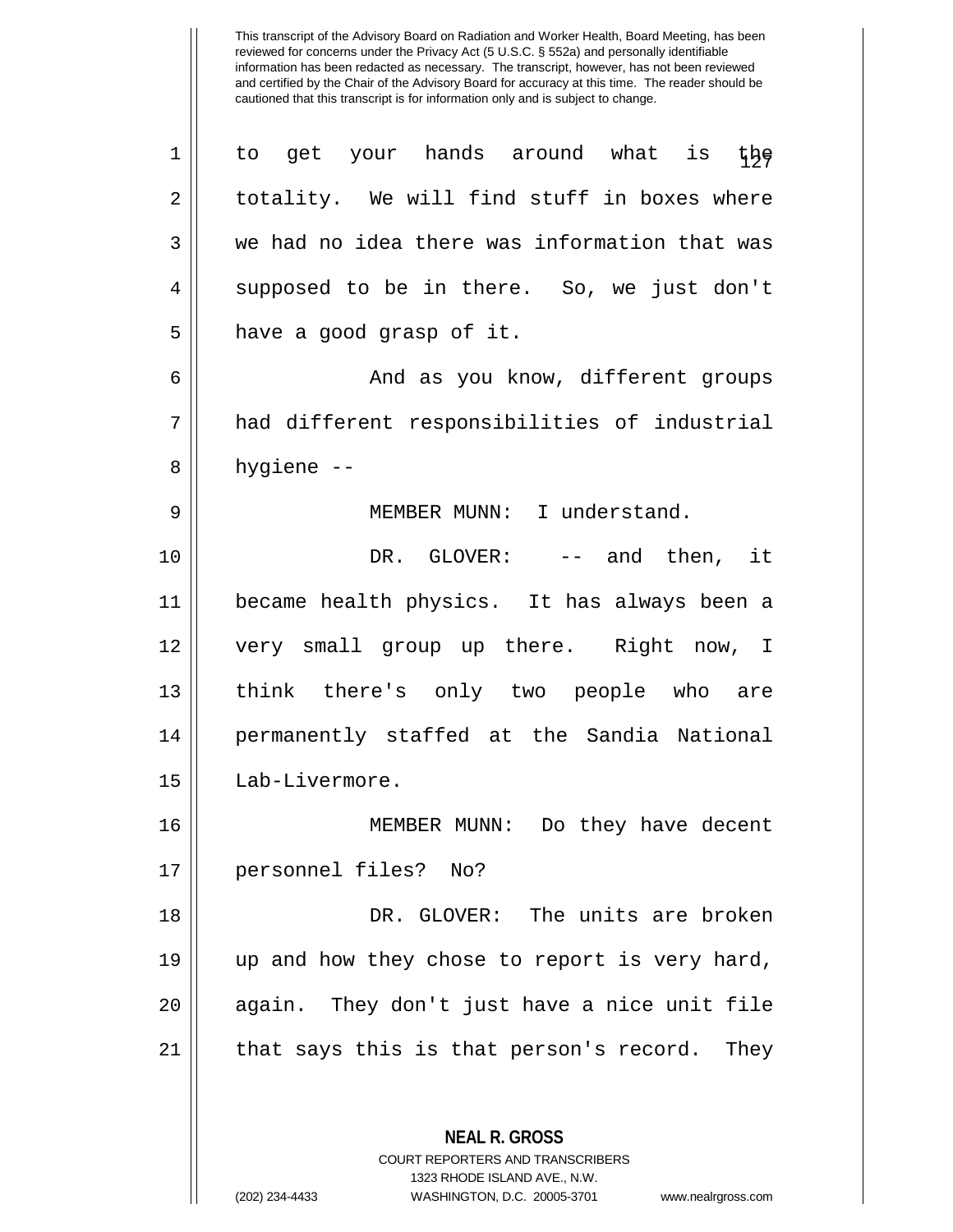This transcript of the Advisory Board on Radiation and Worker Health, Board Meeting, has been reviewed for concerns under the Privacy Act (5 U.S.C. § 552a) and personally identifiable information has been redacted as necessary. The transcript, however, has not been reviewed and certified by the Chair of the Advisory Board for accuracy at this time. The reader should be cautioned that this transcript is for information only and is subject to change. **NEAL R. GROSS**  $1$  | have to go back to this bulk report, and they 2 || find things. It is a very difficult job for  $3 \parallel$  them. 4 MEMBER MUNN: Yes. 5 DR. GLOVER: They really have  $6 \parallel$  their hands full trying to do their work. 7 MEMBER MUNN: Thank you for 8 || trying it, anyway. 9 CHAIRMAN MELIUS: Paul? 10 MEMBER ZIEMER: Sam, I noticed 11 that, of the 132 claims that have been 12 processed, most of them are from this 13 proposed SEC period. Is it correct, then, to 14 conclude that, although these dose 15 reconstructions were done, we now are 16 recognizing that we had insufficient 17 || information to actually do them properly? 18 This 83.14 case suggests that 19 these other ones that have already been done, 20 which I think will fall into the SEC, must 21 not have been in some way complete. Am I

> COURT REPORTERS AND TRANSCRIBERS 1323 RHODE ISLAND AVE., N.W.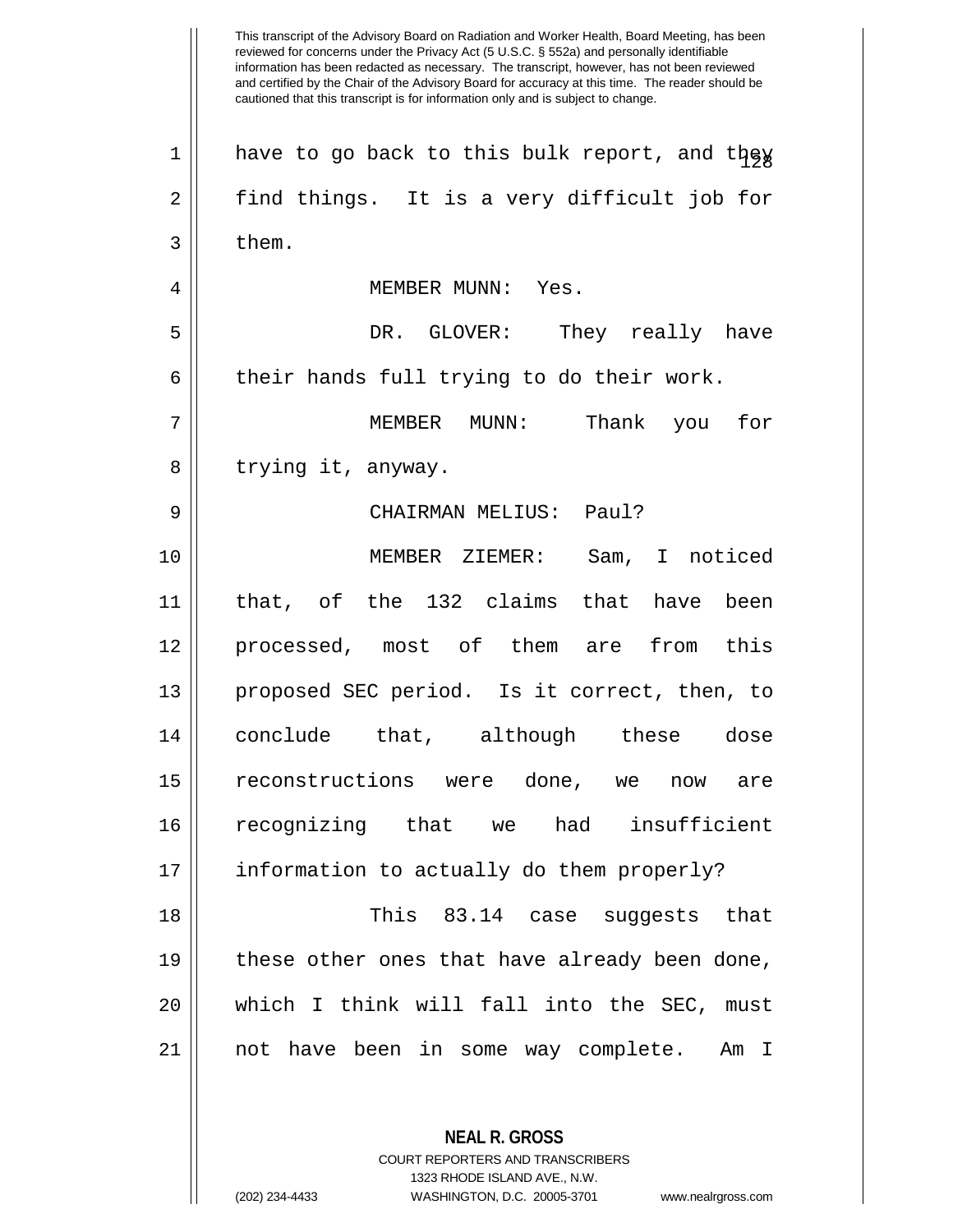$1 \parallel$  understanding that correctly?  $129$ 2 DR. GLOVER: That is correct. We  $3 \parallel$  have had claims where we had no data. And  $4 \parallel$  then, they didn't provide anything for 5 || internal. And then, based on our results of  $6 \parallel$  finding some of the information for internal, 7 found out, well, this guy was uranium 8 || bioassayed and his missed dose would change  $9$  | the compensation decision. 10 || So, that is why we have to go 11 down to try to do our best due diligence. Is 12 this information, as Wanda said, is it 13 || available? Have we missed something? Work  $14$  | with the site to try to put it together. 15 We have understood that we have 16 been challenged. There is no coworker model 17 because we don't have the group of data to 18 work from. And so, we can't really have an 19 internal/external model to try to file in any 20 || of the gaps. And so, this is what basically 21 we are seeing, is we have a deficiency even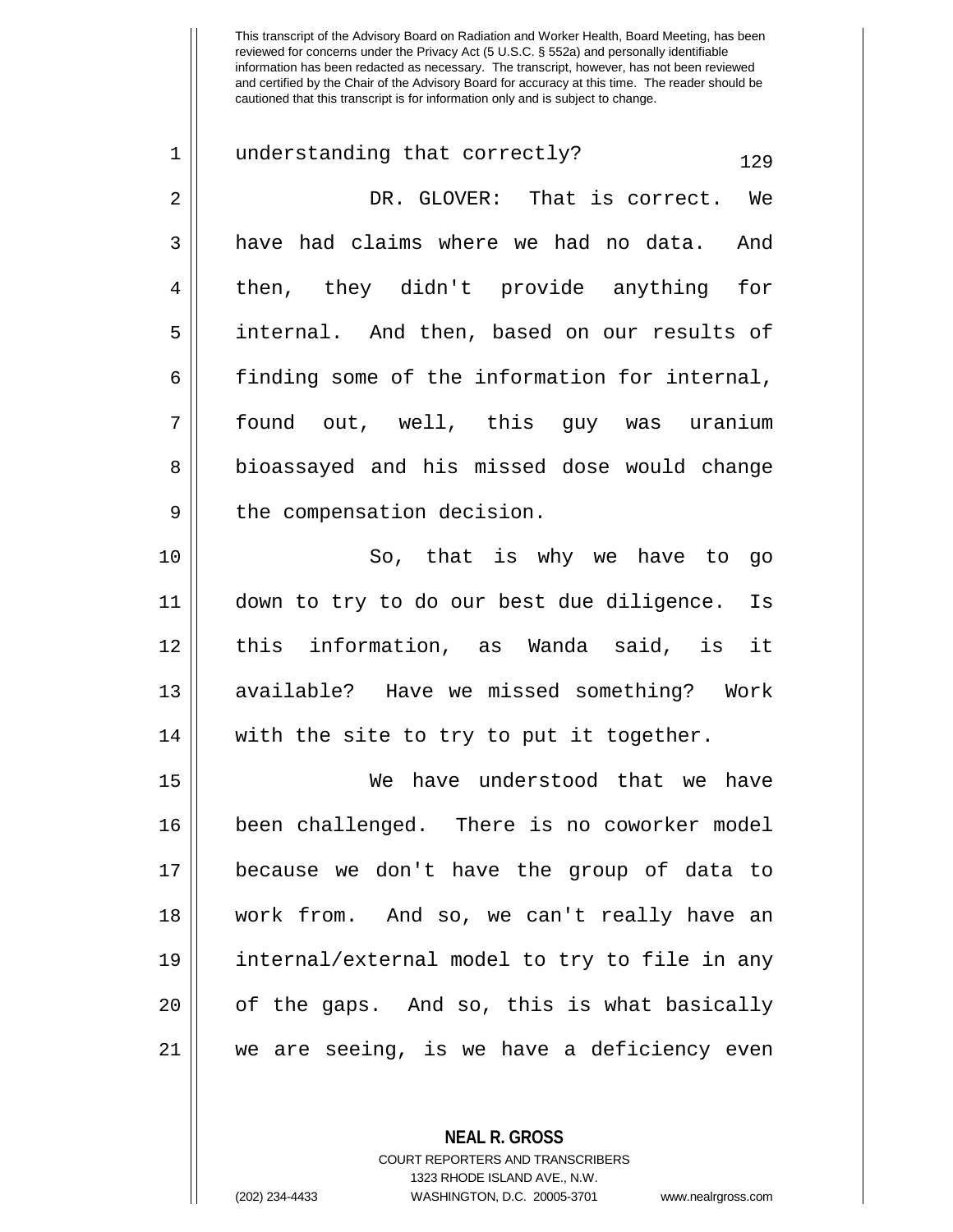This transcript of the Advisory Board on Radiation and Worker Health, Board Meeting, has been reviewed for concerns under the Privacy Act (5 U.S.C. § 552a) and personally identifiable information has been redacted as necessary. The transcript, however, has not been reviewed and certified by the Chair of the Advisory Board for accuracy at this time. The reader should be cautioned that this transcript is for information only and is subject to change. **NEAL R. GROSS** COURT REPORTERS AND TRANSCRIBERS 1323 RHODE ISLAND AVE., N.W.  $1 \parallel$  on the other cases that we have done.  $130$ 2 || MEMBER ZIEMER: Thank you. 3 CHAIRMAN MELIUS: Josie? 4 MEMBER BEACH: Yes. Sam, I 5 thought I had read that you had some air  $6 \parallel$  sample data. Is that helpful in any way  $7 \parallel$  or  $-$ 8 DR. GLOVER: Well, we will look  $9 \parallel$  at it. In the Tiger Team efforts, they were 10 not calibrated, and there is very little 11 information about how the type of samples, 12 where would it have been. Again, a lot of 13 || times there were incident-driven aspects to 14 || some of their program, and they set up 15 | temporary evaluations. 16 And so, while we certainly don't 17 want to throw anything away that might be 18 || even useful for future dose reconstructions, 19 we don't think, if we even found that 20 || information, it would change our decision. 21 || MEMBER BEACH: Okay.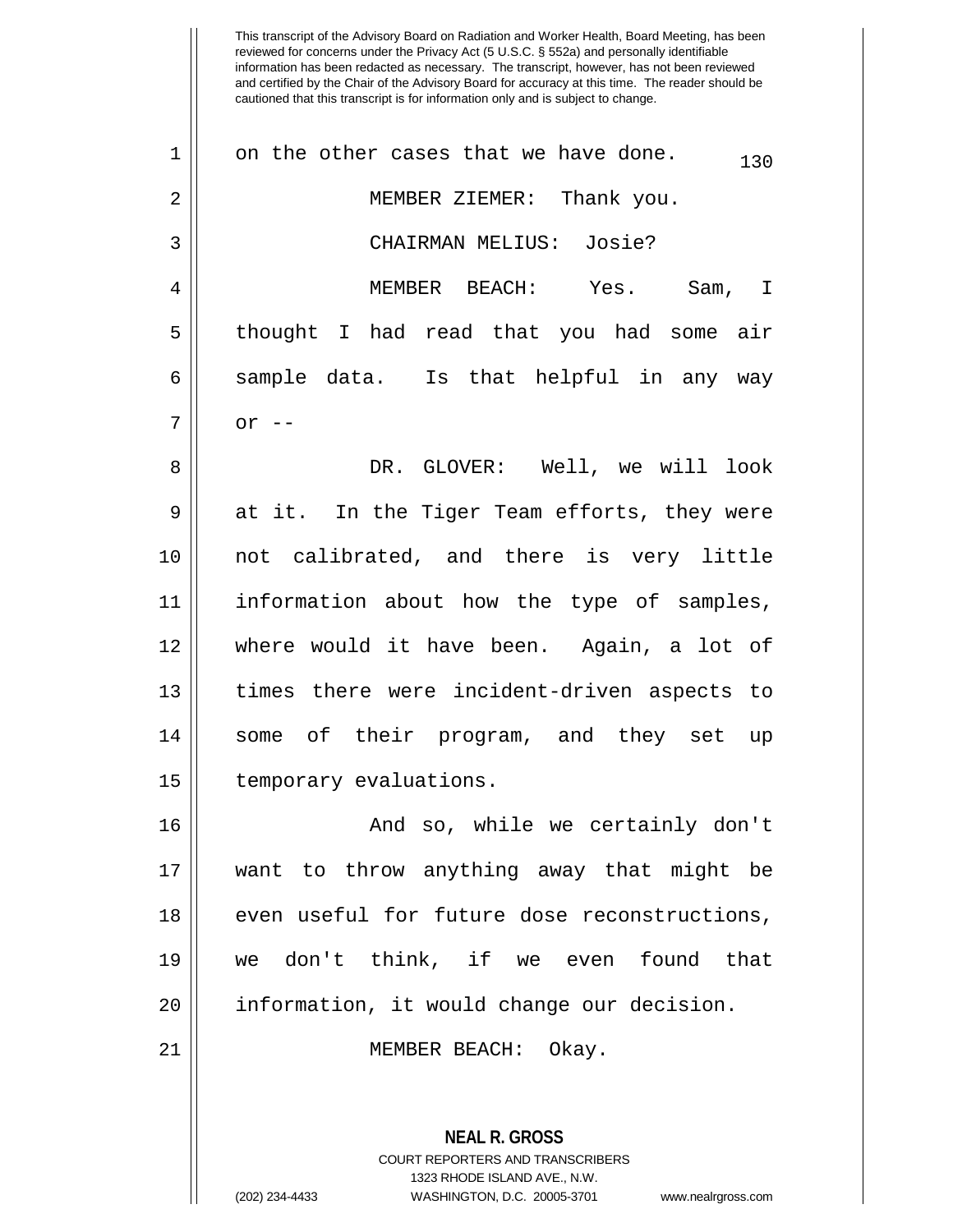This transcript of the Advisory Board on Radiation and Worker Health, Board Meeting, has been reviewed for concerns under the Privacy Act (5 U.S.C. § 552a) and personally identifiable information has been redacted as necessary. The transcript, however, has not been reviewed and certified by the Chair of the Advisory Board for accuracy at this time. The reader should be cautioned that this transcript is for information only and is subject to change. 1 || CHAIRMAN MELIUS: Others? 131 2 || (No response.) 3 I would just add the report, I  $4 \parallel$  thought, did a good job of sort of capturing 5 || the breadth and complexity of the operations  $6 \parallel$  at the facility. And I think there is some 7 estimate, if I understand, I think it is 8 Table 4.3, some estimates of the sort of 9 | percentage exposed. 10 I mean, you know, again, based 11 from I think the health physics personnel 12 || there or other personal sources, but it is a 13 very complicated site. So, I can see where 14 you can start doing dose reconstruction and 15 you think you have all the information. And 16 then, you start peeling away. And without 17 either good personnel records or good 18 monitoring records that you think are 19 complete, I can see where you would start 20 doing dose reconstruction, and then, you 21 would find out more about the site. It is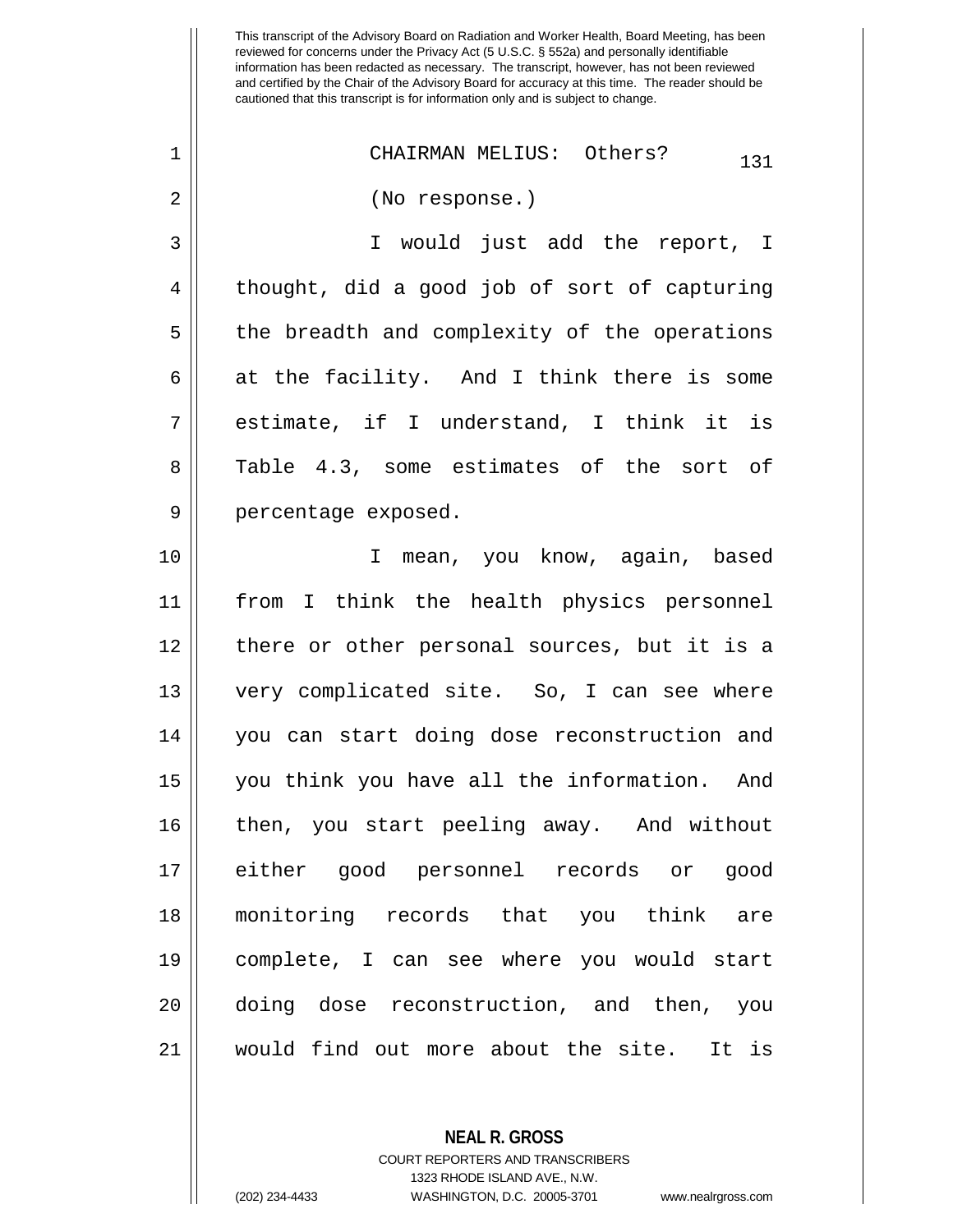$1 \parallel$  complicated. 132

| $\overline{2}$ | And again, I think we have to                 |
|----------------|-----------------------------------------------|
| 3              | always remember that the personnel, the       |
| 4              | health physics personnel, may very well have  |
| 5              | been protecting people. It is just the        |
| $\epsilon$     | health physics program is not set up          |
| 7              | necessarily for dose reconstruction purposes  |
| 8              | "X" years later. And the limited personnel,   |
| $\mathsf 9$    | and so forth, and the nature of some of these |
| 10             | operations, I don't think it is surprising    |
| 11             | that we find ourselves in this situation.     |
| 12             | And it is particularly, I think,              |
| 13             | what we found with some of the other          |
| 14             | laboratories where, because of the complexity |
| 15             | of the operations there and changes over      |
| 16             | time, records may not be as complete as we    |
| 17             | would like for purposes of dose               |
| 18             | reconstruction. I think that, to me, is       |
| 19             | always key. It is not to sort of focus back   |
|                |                                               |
| 20             | on were they protecting people. They may      |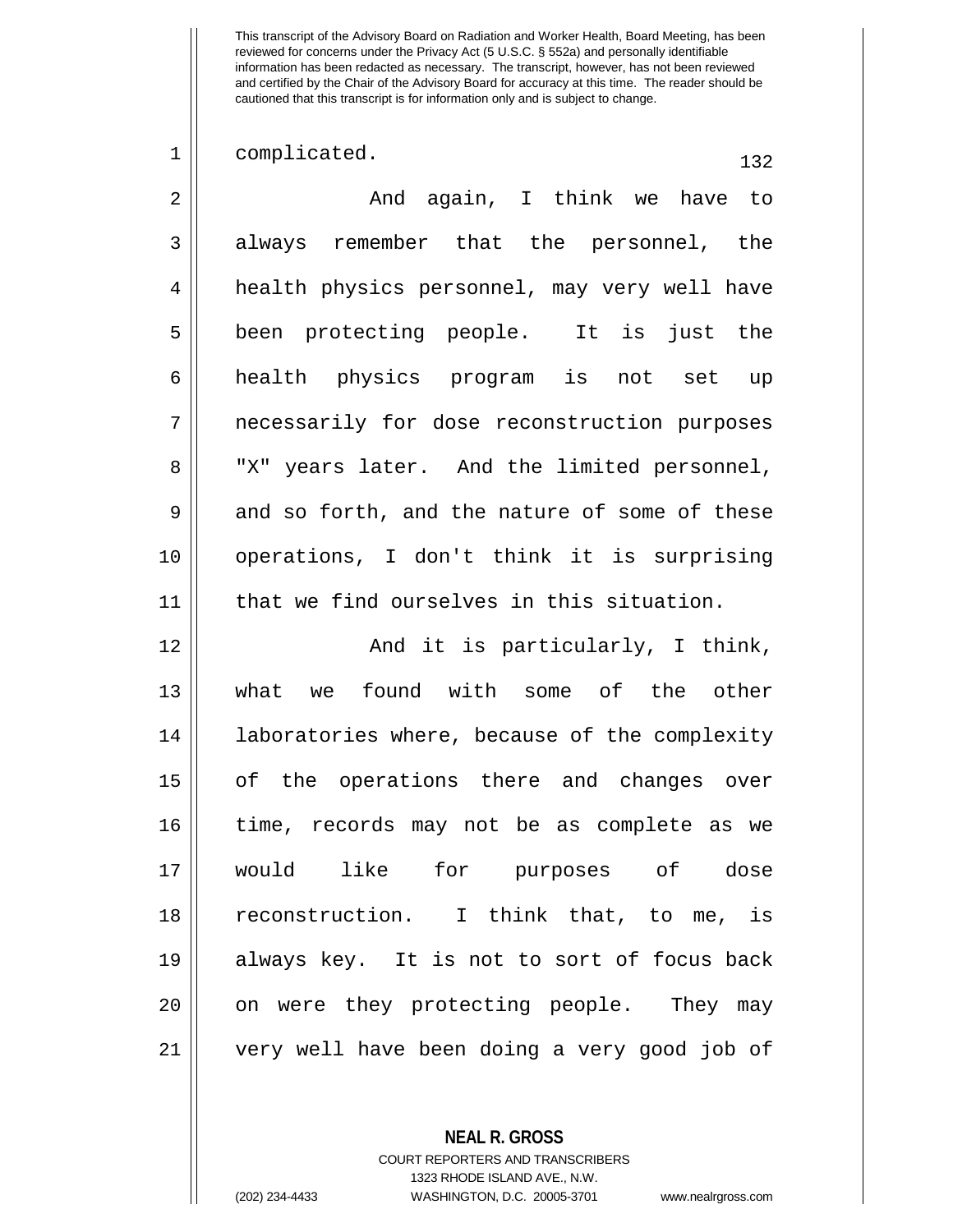This transcript of the Advisory Board on Radiation and Worker Health, Board Meeting, has been reviewed for concerns under the Privacy Act (5 U.S.C. § 552a) and personally identifiable information has been redacted as necessary. The transcript, however, has not been reviewed and certified by the Chair of the Advisory Board for accuracy at this time. The reader should be cautioned that this transcript is for information only and is subject to change. **NEAL R. GROSS** COURT REPORTERS AND TRANSCRIBERS 1323 RHODE ISLAND AVE., N.W. (202) 234-4433 WASHINGTON, D.C. 20005-3701 www.nealrgross.com  $1 \parallel$  that. But it does not mean that thes 2 || records are, then, good enough for dose  $3 \parallel$  reconstruction and going back in time. 4 Any other comments or questions 5 | from anybody? 6 (No response.) 7 I don't believe that the 8 || petitioner wishes to make any comments. It  $9 \parallel$  is an 83.14. 10 Yes, thank you. 11 Dave Richardson or Bill Field, do 12 you have any comments? 13 MEMBER FIELD: This is Bill. No 14 comment. 15 CHAIRMAN MELIUS: Okay. Dave? 16 || MEMBER RICHARDSON: No, no. 17 CHAIRMAN MELIUS: Okay. Thank 18 you. 19 Okay. If not, might I hear a 20 motion from the Board? 21 MEMBER BEACH: I will make a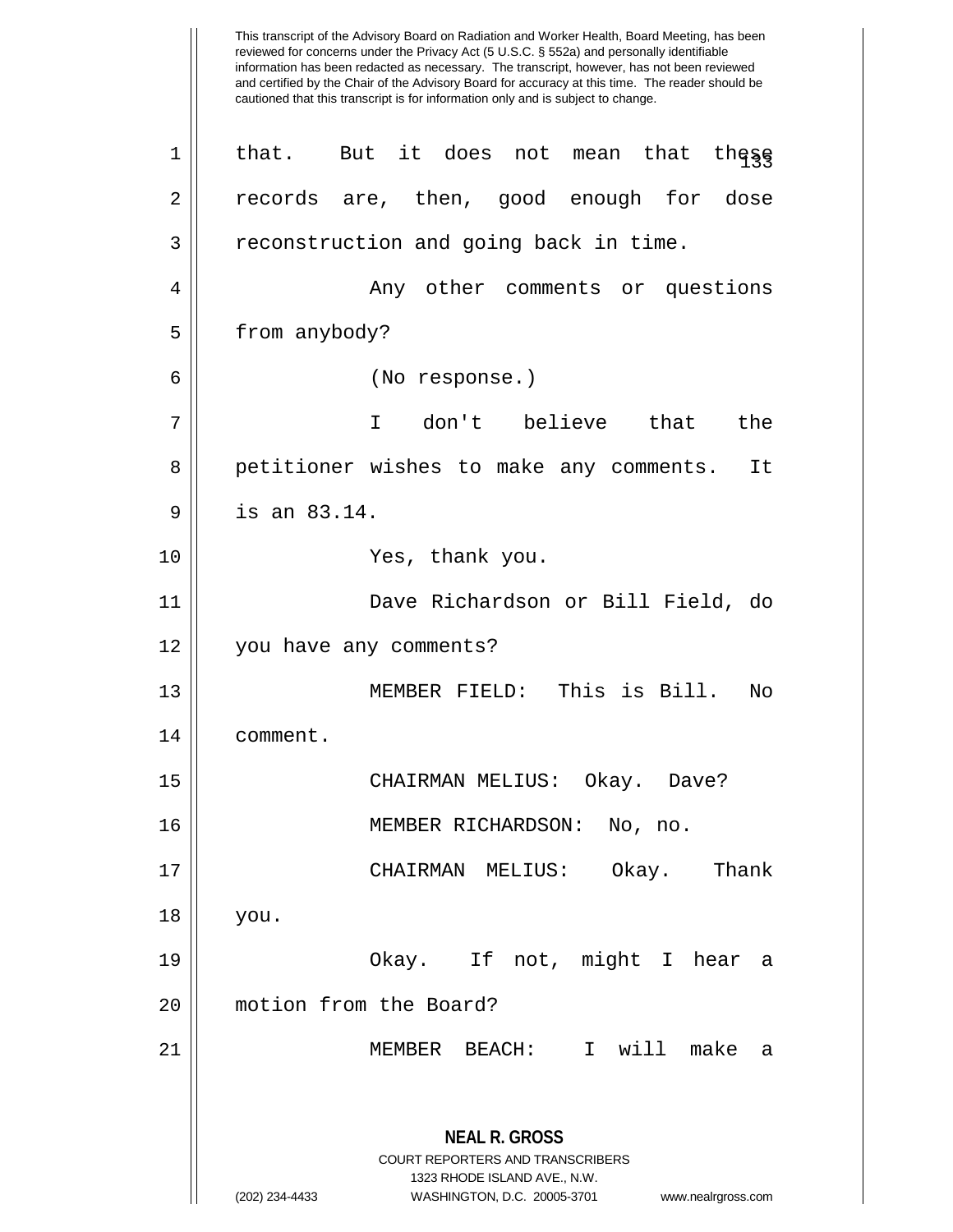This transcript of the Advisory Board on Radiation and Worker Health, Board Meeting, has been reviewed for concerns under the Privacy Act (5 U.S.C. § 552a) and personally identifiable information has been redacted as necessary. The transcript, however, has not been reviewed and certified by the Chair of the Advisory Board for accuracy at this time. The reader should be cautioned that this transcript is for information only and is subject to change. **NEAL R. GROSS** COURT REPORTERS AND TRANSCRIBERS 1 | motion that we accept NIOSH's recommendation. 2 MEMBER CLAWSON: Second it. 3 CHAIRMAN MELIUS: Brad, will you 4 || yield your second to Wanda? 5 No. No, sorry, it has been 6 recorded. I have been ruled out of order 7 || here. Any further discussion? 8 || (No response.) 9 So, we have a motion to accept 10 NIOSH's recommendation that a Class be added 11 to the Special Exposure Cohort for all 12 employees at Sandia National Laboratories-13 | Livermore, October 1, 1957 through December  $14 \parallel 31$ st, 1994. 15 So, Ted, do you want to do the 16 || roll call? 17 MR. KATZ: Yes. Thanks, Jim. 18 And just before I get started 19 with the roll call, let's me just clarify 20 || there was a question as to whether Phil has a 21 conflict here. He does not have a conflict.

1323 RHODE ISLAND AVE., N.W.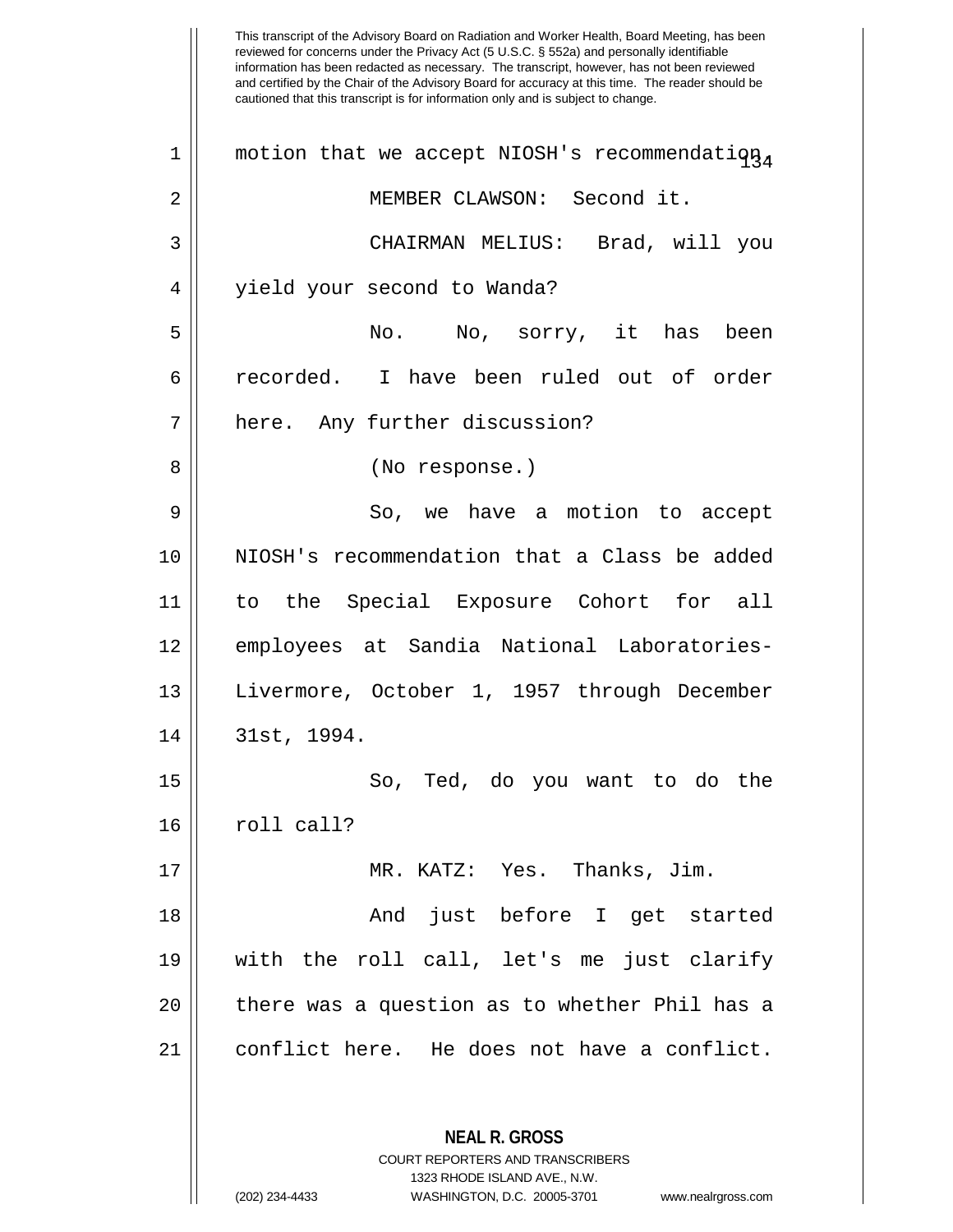This transcript of the Advisory Board on Radiation and Worker Health, Board Meeting, has been reviewed for concerns under the Privacy Act (5 U.S.C. § 552a) and personally identifiable information has been redacted as necessary. The transcript, however, has not been reviewed and certified by the Chair of the Advisory Board for accuracy at this time. The reader should be cautioned that this transcript is for information only and is subject to change. **NEAL R. GROSS** COURT REPORTERS AND TRANSCRIBERS 1323 RHODE ISLAND AVE., N.W. (202) 234-4433 WASHINGTON, D.C. 20005-3701 www.nealrgross.com 1 || His son works at a different Livermore site.  $2 \parallel$  So, let's run through the -- I am 3 || just going to do this alphabetically, 4 | beginning with Anderson. 5 | MEMBER ANDERSON: Yes. 6 MR. KATZ: Beach? 7 MEMBER BEACH: Yes. 8 MR. KATZ: Clawson? 9 MEMBER CLAWSON: Yes. 10 MR. KATZ: Field? 11 MEMBER FIELD: Yes. 12 MR. KATZ: Griffon? 13 || MEMBER GRIFFON: Yes. 14 MR. KATZ: Kotelchuck? 15 MEMBER KOTELCHUCK: Yes. 16 MR. KATZ: Lemen? 17 || **MEMBER LEMEN:** Yes. 18 || MR. KATZ: Lockey? 19 MEMBER LOCKEY: Yes. 20 MR. KATZ: Melius? 21 CHAIRMAN MELIUS: Yes.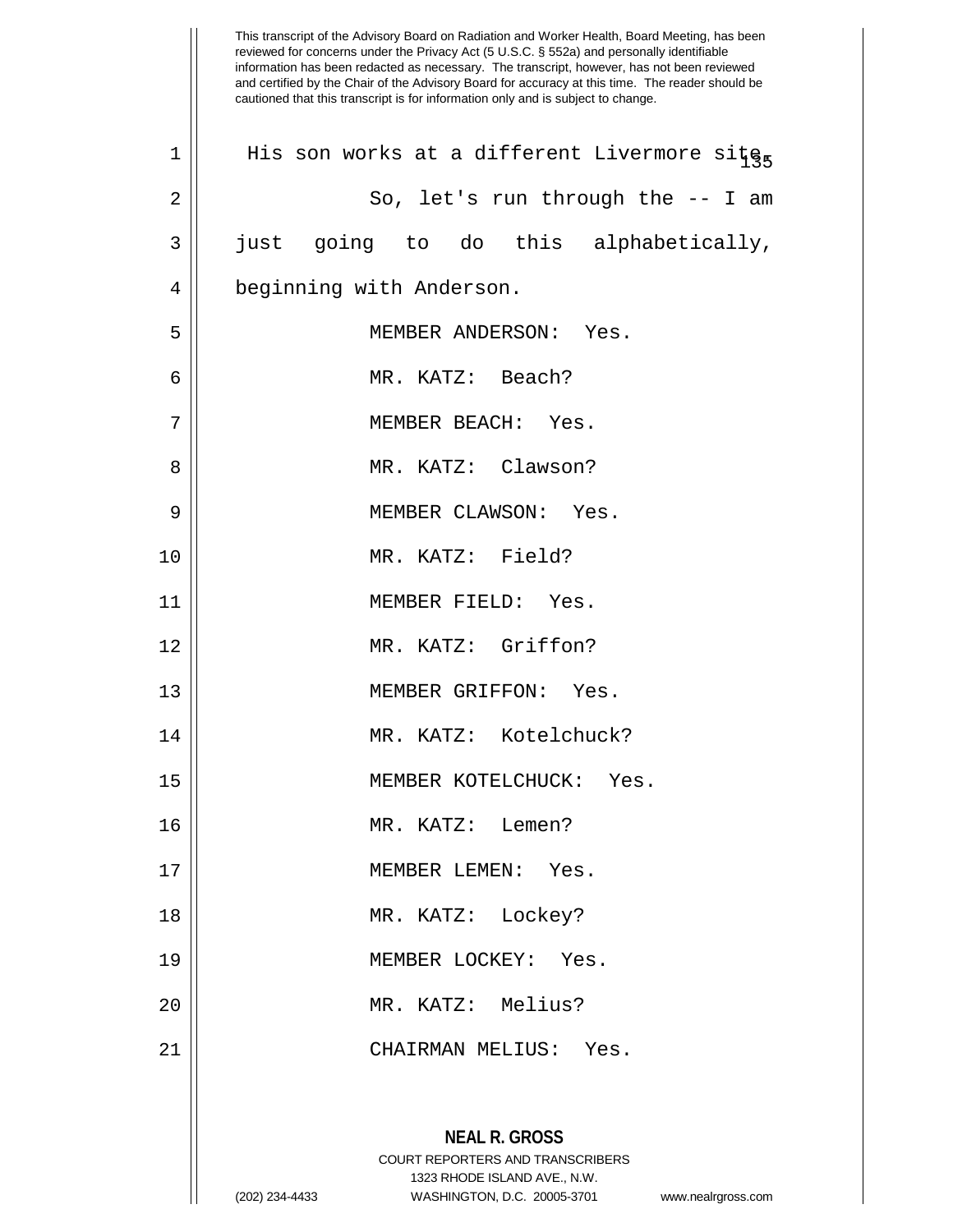This transcript of the Advisory Board on Radiation and Worker Health, Board Meeting, has been reviewed for concerns under the Privacy Act (5 U.S.C. § 552a) and personally identifiable information has been redacted as necessary. The transcript, however, has not been reviewed and certified by the Chair of the Advisory Board for accuracy at this time. The reader should be cautioned that this transcript is for information only and is subject to change. **NEAL R. GROSS** COURT REPORTERS AND TRANSCRIBERS 1323 RHODE ISLAND AVE., N.W. (202) 234-4433 WASHINGTON, D.C. 20005-3701 www.nealrgross.com <sup>136</sup> <sup>1</sup> MR. KATZ: Munn? 2 MEMBER MUNN: Yes. 3 MR. KATZ: Poston? 4 MEMBER POSTON: Yes. 5 MR. KATZ: Richardson? David? 6 MEMBER RICHARDSON: Yes. 7 MR. KATZ: Roessler? 8 || MEMBER ROESSLER: Yes. 9 || MR. KATZ: Schofield? 10 || **MEMBER SCHOFIELD:** Yes. 11 MR. KATZ: Valerio? 12 MEMBER VALERIO: Yes. 13 MR. KATZ: And Dr. Ziemer? 14 MEMBER ZIEMER: Yes. 15 MR. KATZ: And it's unanimous. 16 || The motion passes. 17 CHAIRMAN MELIUS: Okay. Good. 18 We continue a little bit ahead of schedule, 19 but we have a pretty long work period this 20 | afternoon. 21 So, one change in schedule for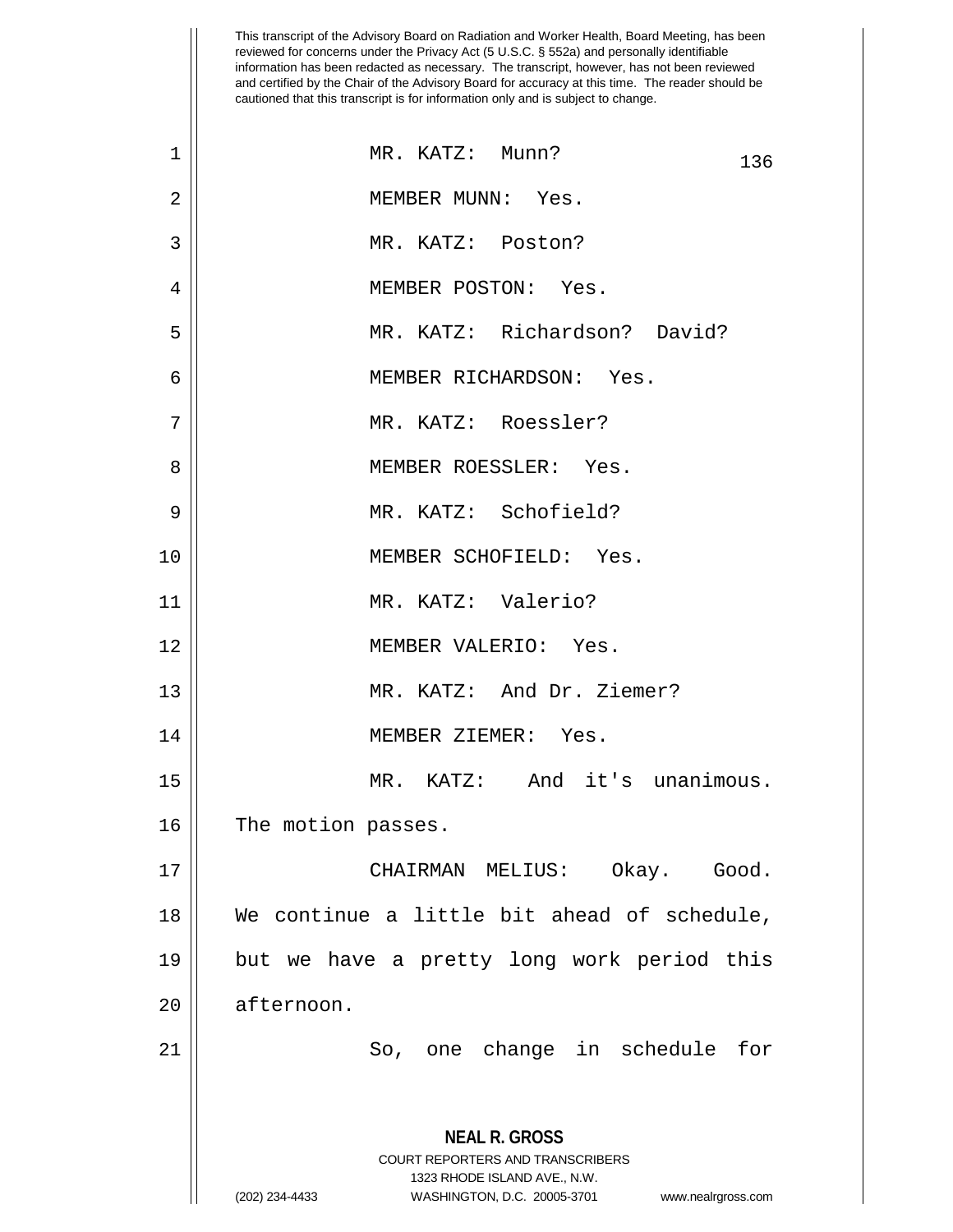This transcript of the Advisory Board on Radiation and Worker Health, Board Meeting, has been reviewed for concerns under the Privacy Act (5 U.S.C. § 552a) and personally identifiable information has been redacted as necessary. The transcript, however, has not been reviewed and certified by the Chair of the Advisory Board for accuracy at this time. The reader should be cautioned that this transcript is for information only and is subject to change. **NEAL R. GROSS** 1 || tomorrow, we have a few Board Members that 2 || have to do smart-card errands, I quess we 3 call it. 4 And so, we are going to move up 5 the DuPont Deepwater Works. Do you think you  $6 \parallel$  can handle it, Henry? 7 MEMBER ANDERSON: I think I can 8 ll handle it. 9 CHAIRMAN MELIUS: Okay. And sort 10 of switch that in and do the procedures 11 review after that. But the DuPont, General 12 Steel, and Deepwater we need; we have 13 potential votes on. And so, I think we will 14 || try to do them first tomorrow. And so, we 15 will make that change. 16 I will again remind you, to 17 facilitate our Board work time later today, 18 we have a set of public comments people 19 should go through. And then, before you do 20 your Work Group reports, if you could please 21 || review both the DCAS and the SC&A report

> COURT REPORTERS AND TRANSCRIBERS 1323 RHODE ISLAND AVE., N.W.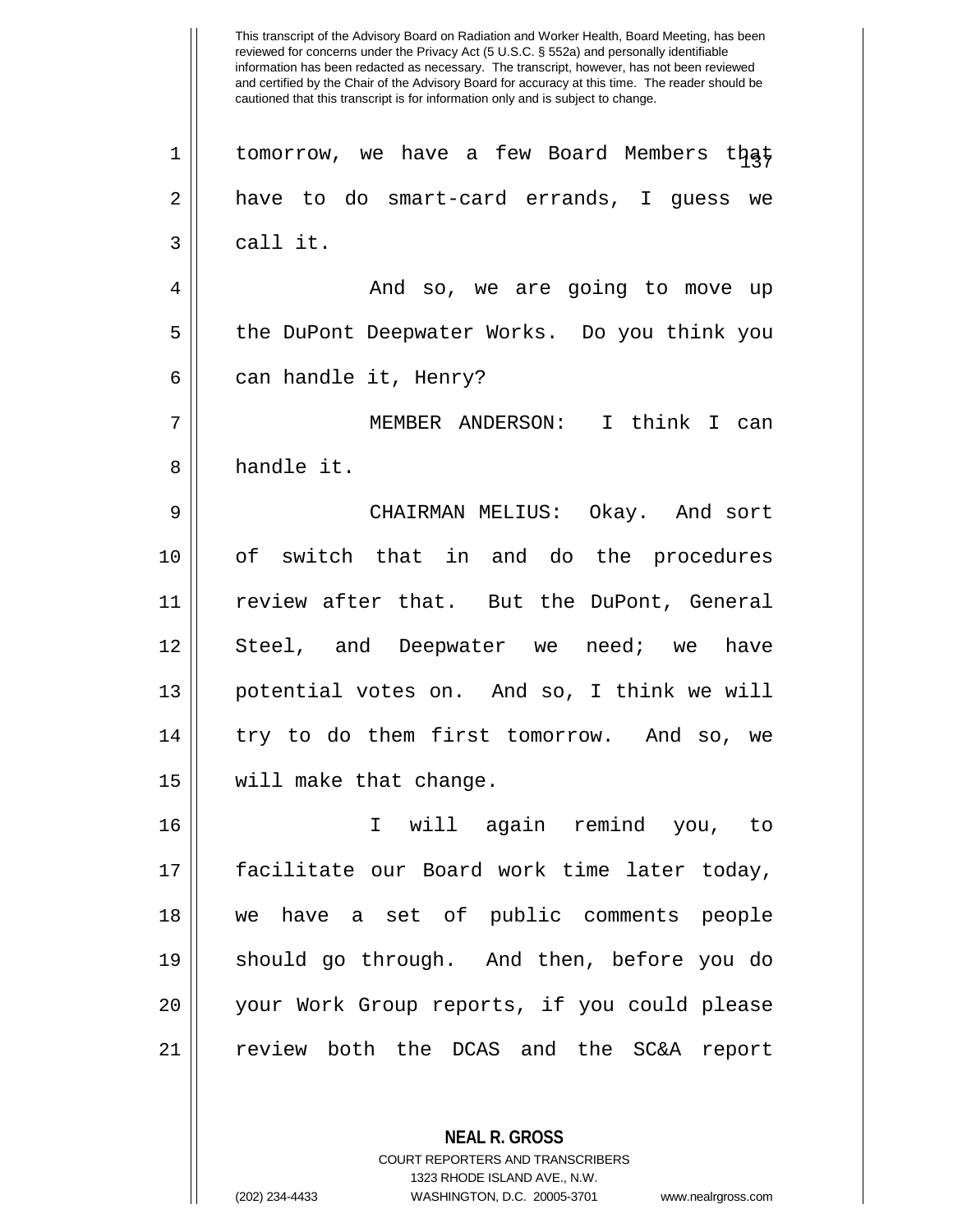| $\mathbf 1$    | scheduling that has been given to everybody,                                                                                                                    |
|----------------|-----------------------------------------------------------------------------------------------------------------------------------------------------------------|
| 2              | so you can comment on making sure that, in                                                                                                                      |
| 3              | terms of scheduling Work Group meetings or if                                                                                                                   |
| $\overline{4}$ | you have questions about when reports are                                                                                                                       |
| 5              | really due or why they are late or not                                                                                                                          |
| 6              | timely, or whatever, you will be able to                                                                                                                        |
| 7              | raise that at the time. And hopefully, it                                                                                                                       |
| 8              | will help facilitate some of our later                                                                                                                          |
| 9              | schedule.                                                                                                                                                       |
| 10             | Ted, do you have anything more?                                                                                                                                 |
| 11             | MR. KATZ: No.                                                                                                                                                   |
| 12             | CHAIRMAN MELIUS: Okay. So, why                                                                                                                                  |
| 13             | don't we take our lunch break and return here                                                                                                                   |
| 14             | at 1:30? And we will have an exciting                                                                                                                           |
| 15             | presentation from LaVon Rutherford.                                                                                                                             |
| 16             | (Whereupon, the above-entitled                                                                                                                                  |
| 17             | matter went off the record for lunch at 11:31                                                                                                                   |
| 18             | a.m. and resumed at $1:34$ p.m.)                                                                                                                                |
| 19             |                                                                                                                                                                 |
| 20             |                                                                                                                                                                 |
| 21             |                                                                                                                                                                 |
| 22             |                                                                                                                                                                 |
|                | <b>NEAL R. GROSS</b><br>COURT REPORTERS AND TRANSCRIBERS<br>1323 RHODE ISLAND AVE., N.W.<br>WASHINGTON, D.C. 20005-3701<br>(202) 234-4433<br>www.nealrgross.com |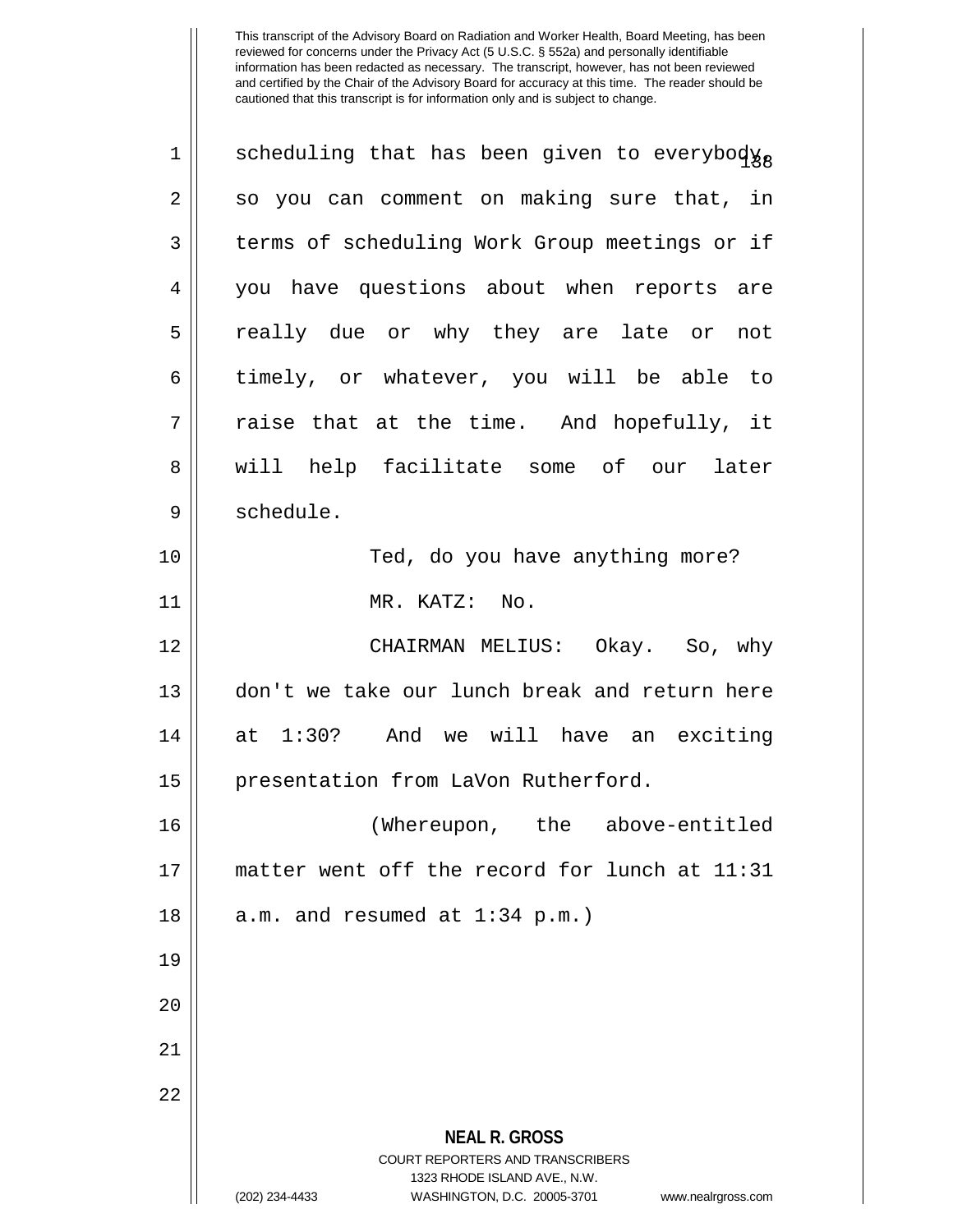This transcript of the Advisory Board on Radiation and Worker Health, Board Meeting, has been reviewed for concerns under the Privacy Act (5 U.S.C. § 552a) and personally identifiable information has been redacted as necessary. The transcript, however, has not been reviewed and certified by the Chair of the Advisory Board for accuracy at this time. The reader should be cautioned that this transcript is for information only and is subject to change. **NEAL R. GROSS** COURT REPORTERS AND TRANSCRIBERS 1323 RHODE ISLAND AVE., N.W.  $1$  |  $A-F-T-E-R-N-O-O-N$   $S-E-S-S-I-O-N$   $139$  $2 \parallel$  1:34 p.m. 3 CHAIRMAN MELIUS: Okay. We are  $4 \parallel$  going to reconvene this meeting of the Board. 5 And let me turn it over to Ted 6 for the administrative. 7 MR. KATZ: Bill, I'm just 8 checking to see, Bill Field, are you on the 9 line? 10 MEMBER FIELD: Yes, I am. 11 MR. KATZ: Great. 12 And I believe Dr. Richardson has 13  $\parallel$  a conflict right now. So, he won't be on for 14 this session. 15 And, well, I don't see anybody 16 really yet from locally to make an 17 announcement, but we have a public comment  $18$  session from 5:00 to 6:00, and there is a 19 signup chart out front, outside the meeting, 20 || for folks to register, if they want to make 21 public comments later. I'll repeat this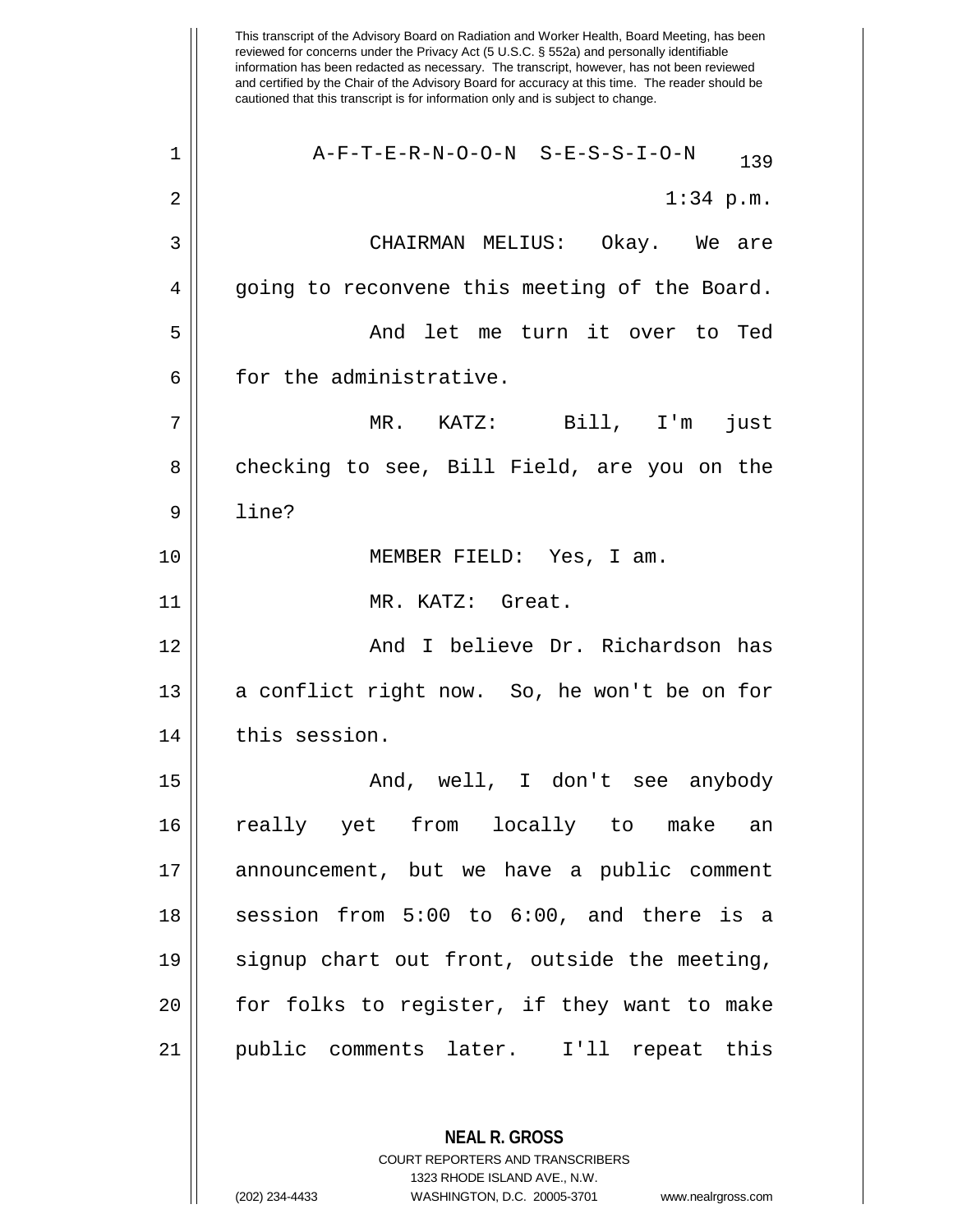reviewed for concerns under the Privacy Act (5 U.S.C. § 552a) and personally identifiable information has been redacted as necessary. The transcript, however, has not been reviewed and certified by the Chair of the Advisory Board for accuracy at this time. The reader should be cautioned that this transcript is for information only and is subject to change. **NEAL R. GROSS** COURT REPORTERS AND TRANSCRIBERS 1323 RHODE ISLAND AVE., N.W.  $1 \parallel$  later in this session.  $140$ 2 CHAIRMAN MELIUS: Okay, and we  $3 \parallel$  will start out with an exciting presentation 4 | from LaVon Rutherford, SEC petition status 5 update. 6 MR. RUTHERFORD: Do I get three 7 || seconds per slide on this one, too? 8 CHAIRMAN MELIUS: Oh, yes. 9 MR. RUTHERFORD: All right. I'm 10 going to give the status of our upcoming SEC 11 petitions. And we do this presentation, as 12 everyone knows, for most of you anyway, we do 13 || this presentation every Board meeting, to 14 || give the Advisory Board an update on where 15 || existing petitions, you know, where we are in 16 || evaluation and qualification, what petitions 17 || kind of prepare the Board for upcoming Work 18 || Group meetings and Advisory Board meetings. 19 || As of October 9th, we have up to 20 | 215 petitions received. We have one petition 21 in the qualification process. We have 131

This transcript of the Advisory Board on Radiation and Worker Health, Board Meeting, has been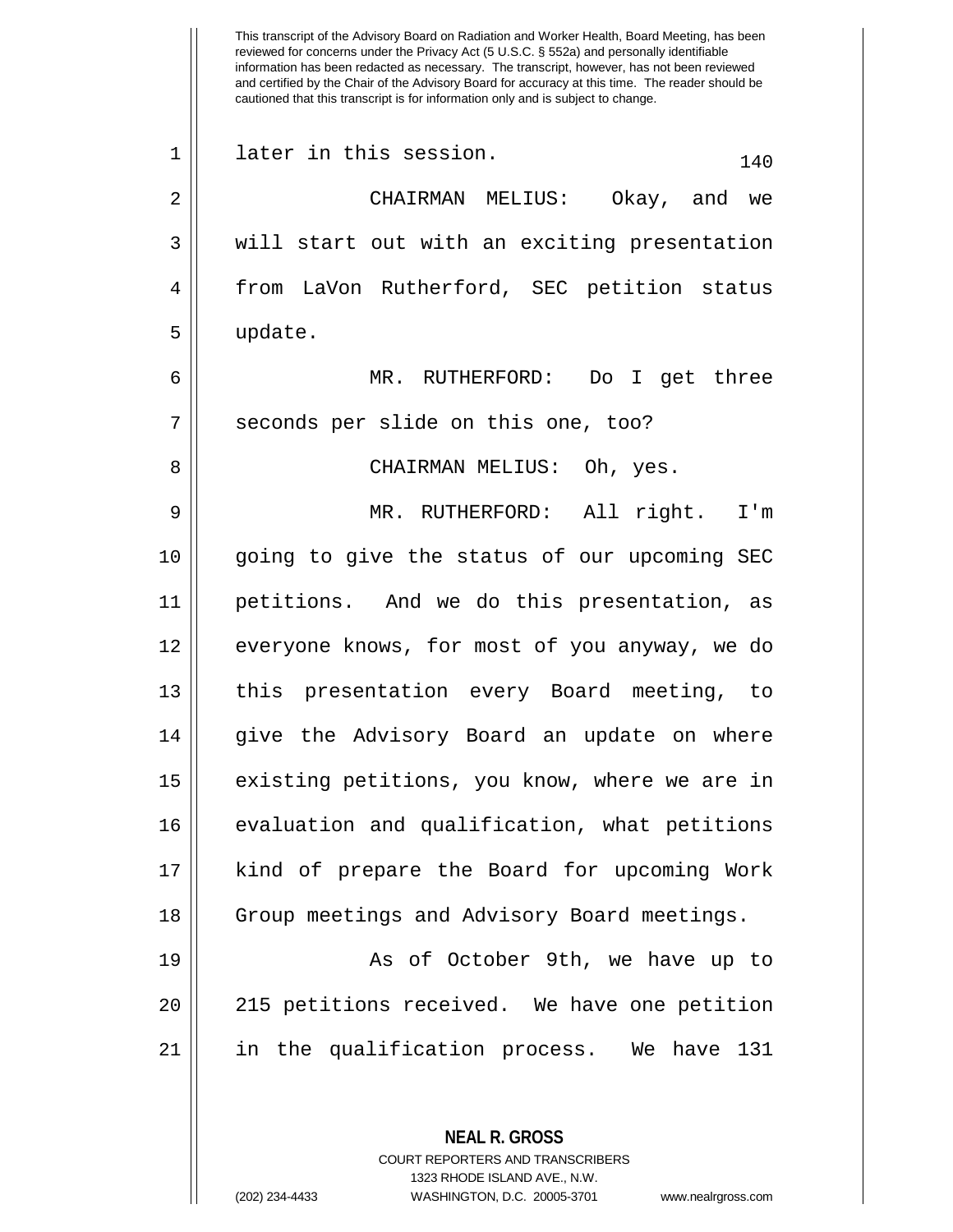1 | petitions that are qualified, as you can seg,  $2 \parallel$  and then, 83 petitions that did not qualify. 3 We have eight petition evaluations that are 4 || with the Board in various phases. 5 || A number of those -- and you will  $6 \parallel$  see in my next slide -- a number of those 7 || have had some action by the Board. We have 8 || six sites that have had some kind of action 9 taken on them, the petition evaluation: 10 Hanford, Los Alamos National Lab, Savannah 11 River Site, Nuclear Metals, Inc., Joslyn, and 12 Oak Ridge National Lab. All those have had 13 action taken, but they are currently still 14 || with the Work Groups for additional review. 15 Some of these sites, the Work Group is 16 actually waiting on NIOSH to complete some 17 additional work and review and some White 18 Papers to allow them to move forward on  $19 \parallel$  these. 20 We have two petitions that are

21 with the Advisory Board for their initial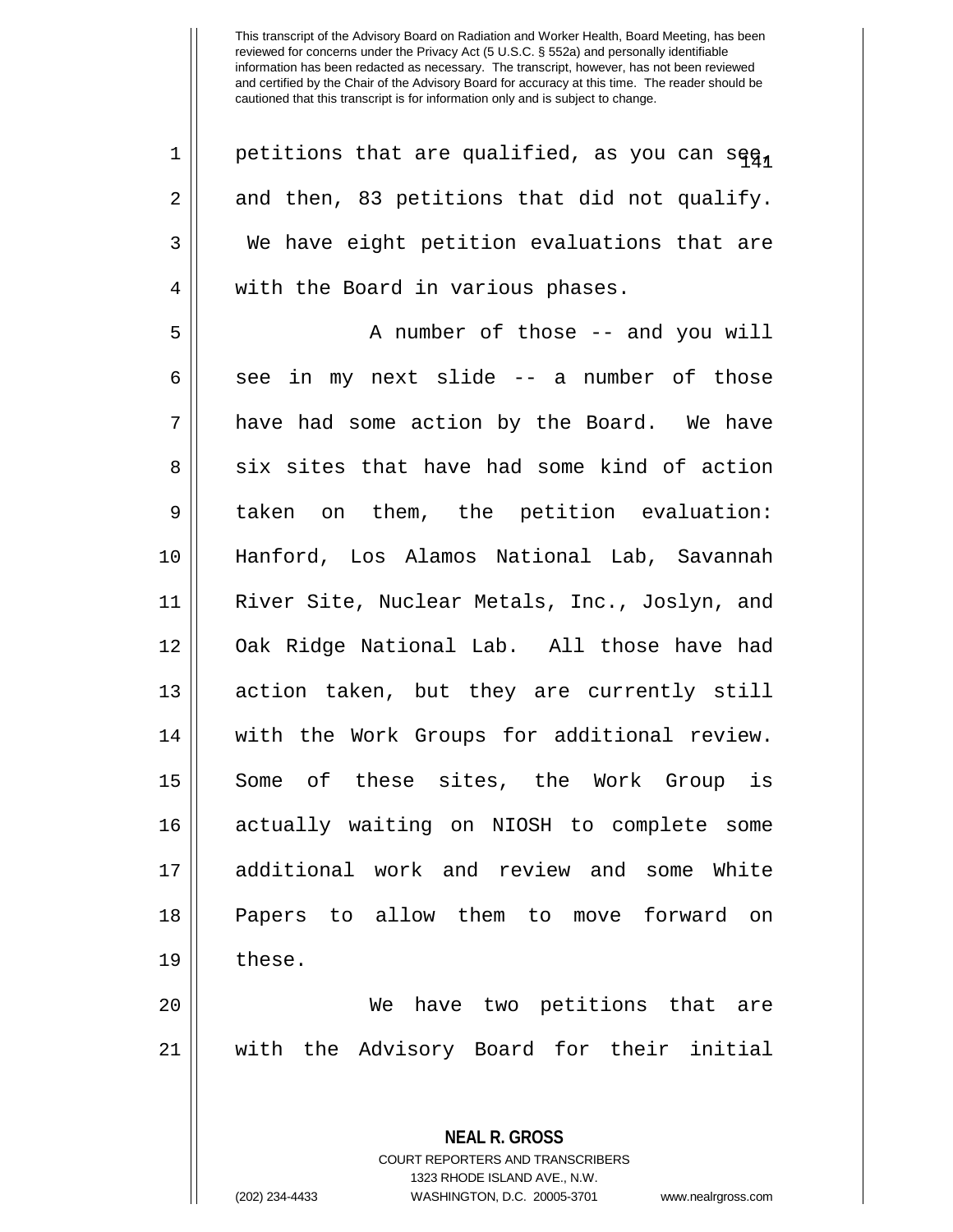$\begin{array}{ccc} 1 & \text{ action.} \end{array}$  That is the Rocky Flats Plants 2 Revised Evaluation Report, which will be 3 discussed later today, and then, the Sandia-4 Livermore, which Sam just presented, and the 5 || Board has taken action on that.

6 We have potential SECs on our  $7 \parallel$  plate that are basically being held up for a 8 | claim to move the petitions forward. These 9 are 83.14s. We have Sandia National Lab-10 Albuquerque. This is the 1945 through 1948 11 period. This was the old LANL Z Division, 12 which was actually encompassed into Sandia 13 || National Lab. Again, these are sites that we 14 || could move forward with an 83.14, but we 15 don't have a Class -- or don't have a claim.

 General Atomics, that was one of 17 || our original SECs that had listed a number of buildings that would be individuals that worked in those buildings. Over time we 20 || recognized that that Class Definition wasn't appropriate, and we have looked at modifying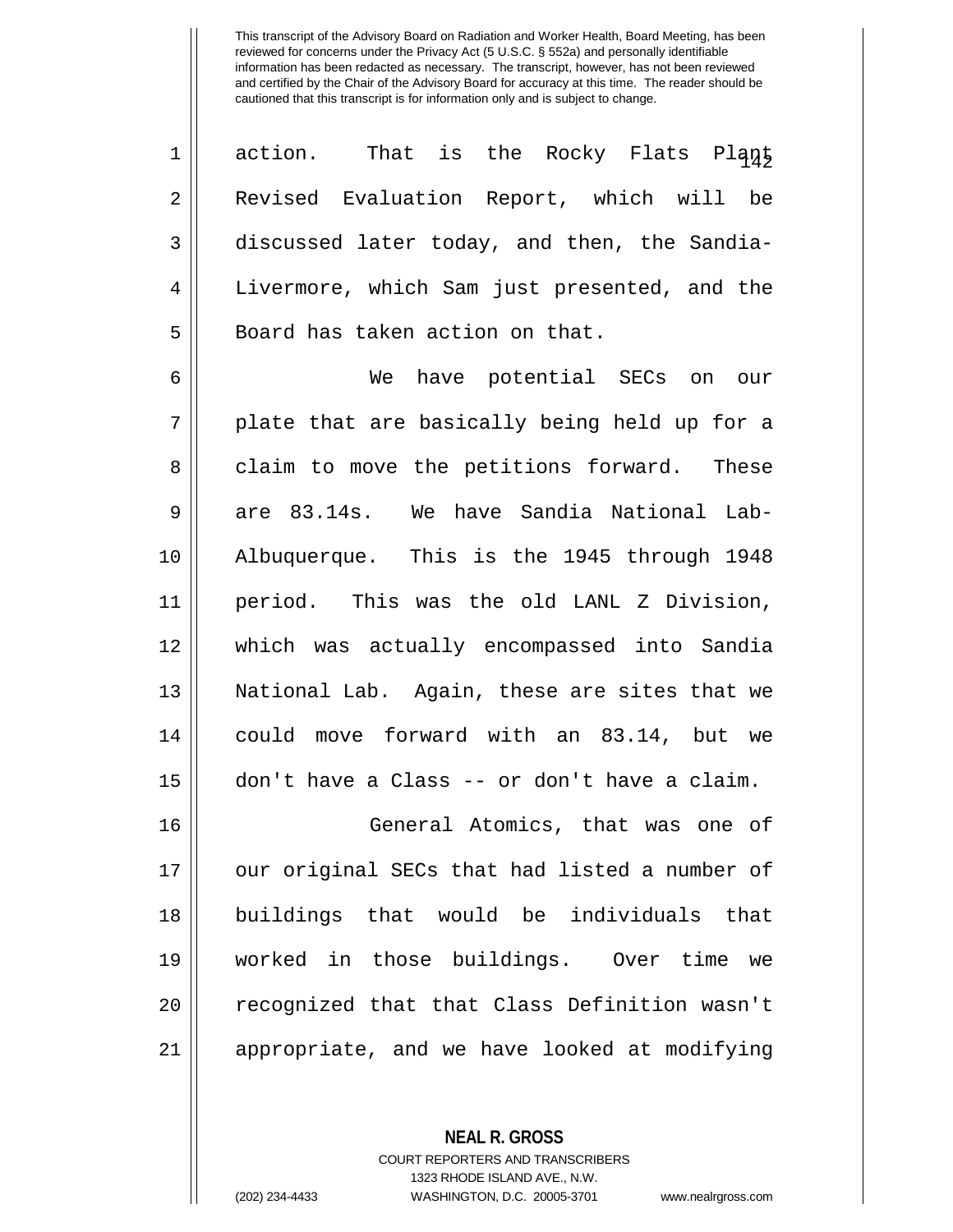| $\mathbf 1$    | that. However, the Department of Labor has   |
|----------------|----------------------------------------------|
| $\overline{2}$ | pretty much treated that, all claims that    |
| 3              | come in, they are pretty much treating that  |
| 4              | Class as all employees as it is. So, we      |
| 5              | haven't received a claim for that one.       |
| 6              | Dayton Project, Monsanto, that               |
| 7              | was modifying based on a change in the       |
| 8              | facility designation. It went from an AWE to |
| 9              | a DOE site.                                  |
| 10             | And we are also looking at adding            |
| 11             | an additional nine-month period. There is an |
| 12             | open period that was covered under the AWE   |
| 13             | that is not covered now that we look to add  |
| 14             | under the 83.14. However, again, we don't    |
| 15             | have a litmus claim for that site as well.   |
| 16             | Current petitions. We have<br>- a            |
| 17             | Linde Air Products. I want to make sure you  |
| 18             | know this is Linde Air Products; it is not   |
| 19             | Linde Ceramics. It is in the Buffalo area.   |
| 20             | And this actual site, we have a petition for |
| 21             | this site from 1945 to 1947. All indications |

**NEAL R. GROSS** COURT REPORTERS AND TRANSCRIBERS 1323 RHODE ISLAND AVE., N.W.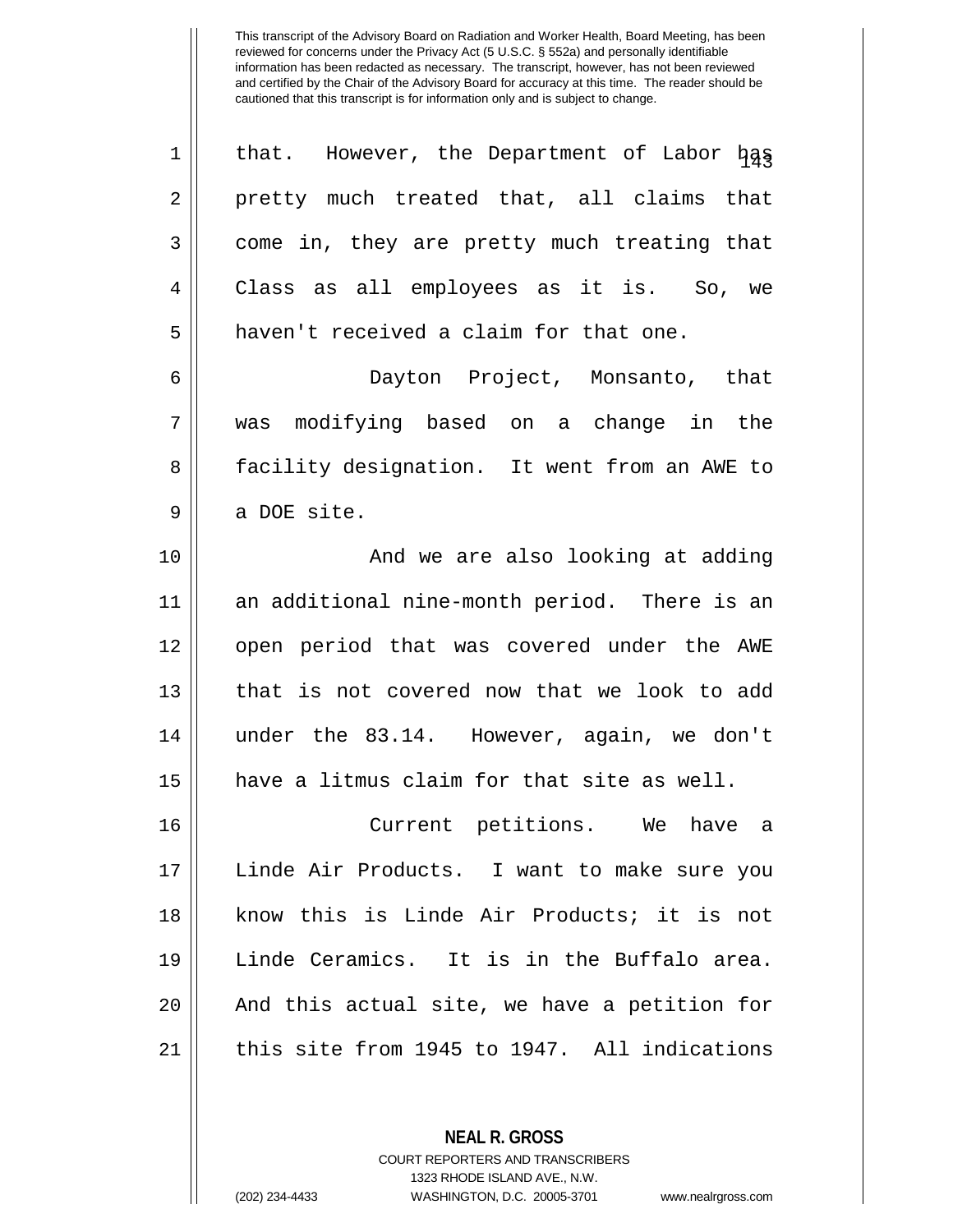| $\mathbf 1$    | at this time are that they did not work with                                                    |
|----------------|-------------------------------------------------------------------------------------------------|
| $\overline{2}$ | any radioactive material at the site. So, it                                                    |
| 3              | doesn't like this one will qualify.                                                             |
| 4              | And then, we have the Kansas City                                                               |
| 5              | Plant, which the evaluation is in process at                                                    |
| 6              | this time. We are quickly approaching the                                                       |
| 7              | 180 days, and we did send out a notification                                                    |
| 8              | to the Advisory Board that we would not make                                                    |
| 9              | the 180 days for this site. And that is due                                                     |
| 10             | to some additional data captures that were                                                      |
| 11             | driven from classified interviews that we                                                       |
| 12             | conducted recently. These classified                                                            |
| 13             | interviews brought up some things that we                                                       |
| 14             | could do some specific searches<br>for and                                                      |
| 15             | identified a number of documents. We have                                                       |
| 16             | actually individuals from our contractor who                                                    |
| 17             | are at the site right now reviewing those                                                       |
| 18             | documents.                                                                                      |
| 19             | We do plan to get the Evaluation                                                                |
| 20             | Report out in December, in time for the                                                         |
| 21             | January Advisory Board meeting in Kansas                                                        |
|                |                                                                                                 |
|                | <b>NEAL R. GROSS</b><br><b>COURT REPORTERS AND TRANSCRIBERS</b><br>1323 RHODE ISLAND AVE., N.W. |

 $\mathop{||}$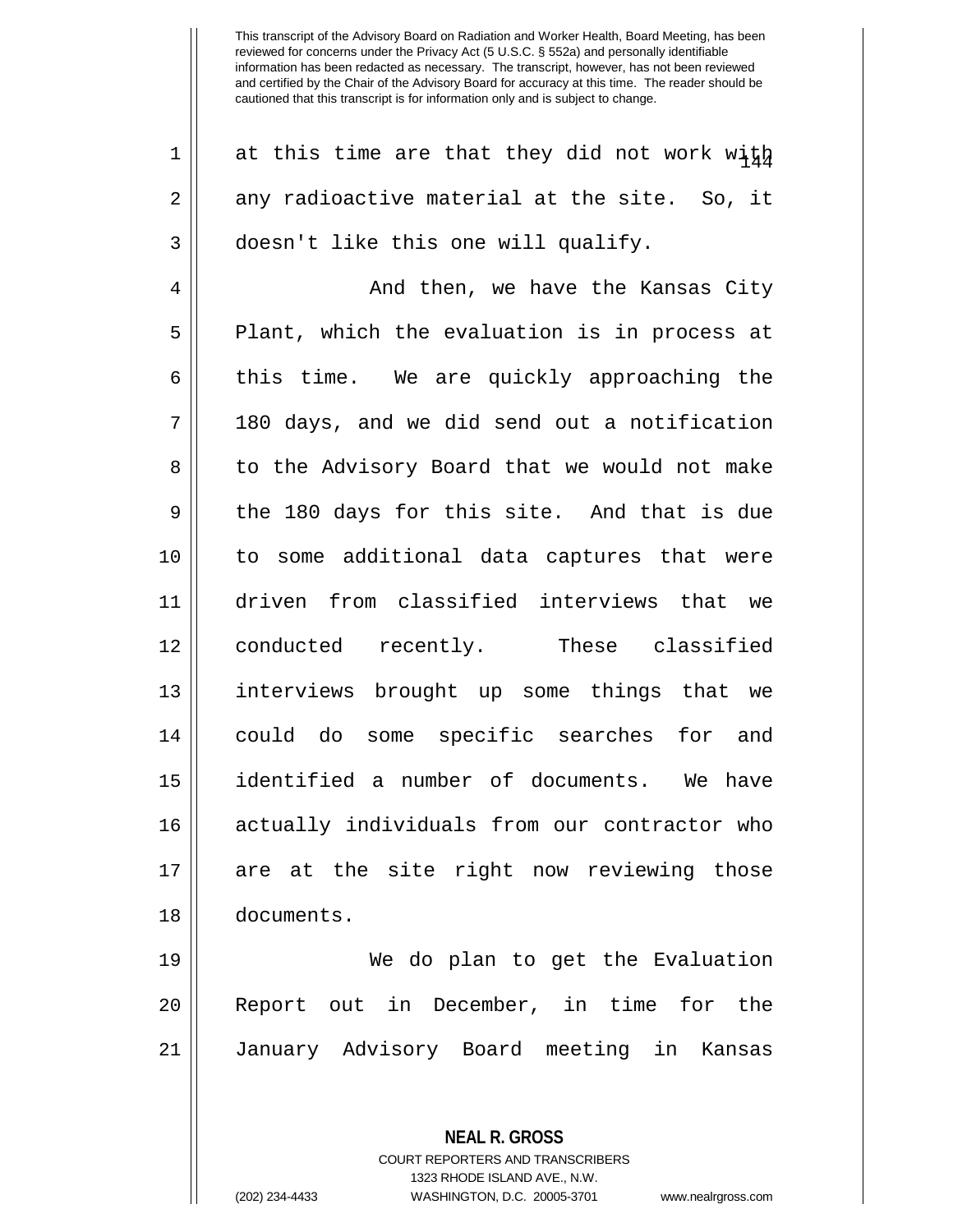This transcript of the Advisory Board on Radiation and Worker Health, Board Meeting, has been reviewed for concerns under the Privacy Act (5 U.S.C. § 552a) and personally identifiable information has been redacted as necessary. The transcript, however, has not been reviewed and certified by the Chair of the Advisory Board for accuracy at this time. The reader should be cautioned that this transcript is for information only and is subject to change. **NEAL R. GROSS** 1 || City. However, I do want to say that I don't 2 || know exactly what is going to happen with 3 resources, based on the shutdown, and so on. 4 || But our goal is to make the January Advisory 5 || Board meeting for this one. 6 And that's about it. 7 CHAIRMAN MELIUS: Questions for 8 ll LaVon? 9 (No response.) 10 || Come on, we can't let him get off 11 here without a question or two. 12 So, Kansas City -- 13 || MR. RUTHERFORD: Yes. 14 CHAIRMAN MELIUS: -- your note 15 didn't mention the federal budget thing -- 16 MR. RUTHERFORD: No. 17 CHAIRMAN MELIUS: -- but still 18 || raised some doubts --19 MR. RUTHERFORD: Yes. 20 CHAIRMAN MELIUS: -- about 21 whether you will finish in time. We were

> COURT REPORTERS AND TRANSCRIBERS 1323 RHODE ISLAND AVE., N.W.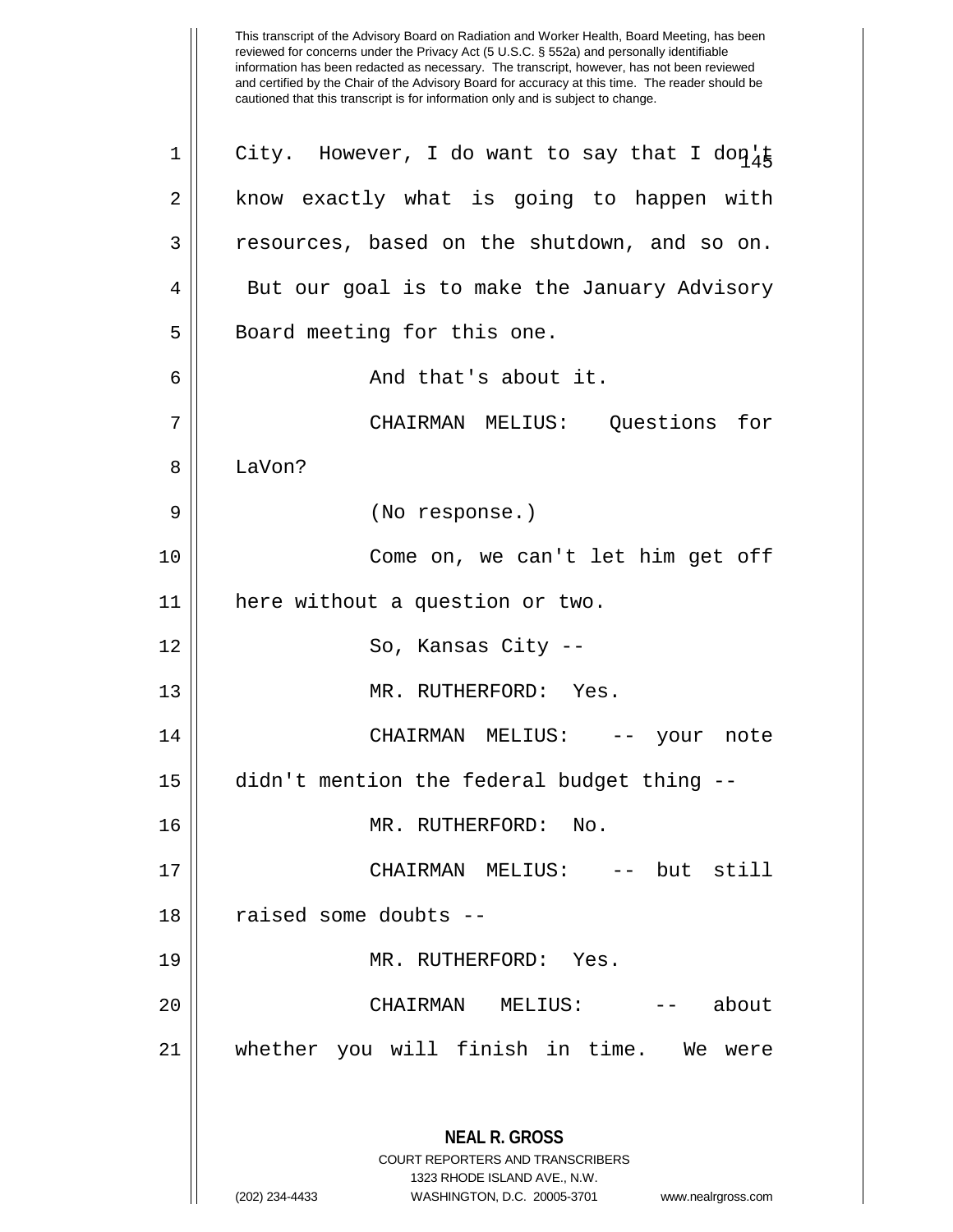| $\mathbf 1$ | talking earlier about we have a Work Group                                                      |
|-------------|-------------------------------------------------------------------------------------------------|
| $\sqrt{2}$  | meeting to sort of schedule, and so forth.                                                      |
| 3           | MR. RUTHERFORD: My concern is                                                                   |
| 4           | not only the budget, but we are identifying                                                     |
| 5           | records in October. A number of these                                                           |
| 6           | documents may be classified documents in the                                                    |
| 7           | review. And getting these documents reviewed                                                    |
| 8           | and either released or sent to Germantown, or                                                   |
| 9           | wherever, you know, I am kind of concerned                                                      |
| 10          | because that is not in my hands as much as it                                                   |
| 11          | is -- or our hands at NIOSH -- as much as it                                                    |
| 12          | is in the people at Kansas City. And so,                                                        |
| 13          | that concerns me.                                                                               |
| 14          | And then, reviewing those                                                                       |
| 15          | documents and getting the information, and                                                      |
| 16          | all of that, input it into an Evaluation                                                        |
| 17          | Report as we move through the holiday periods                                                   |
| 18          | in November and December, that concerns<br>me.                                                  |
| 19          | So, I wanted to put it out just --                                                              |
| 20          | CHAIRMAN MELIUS: No, no. Yes,                                                                   |
| 21          | I'm not being critical.                                                                         |
|             | <b>NEAL R. GROSS</b><br><b>COURT REPORTERS AND TRANSCRIBERS</b><br>1323 RHODE ISLAND AVE., N.W. |
|             | (202) 234-4433<br>WASHINGTON, D.C. 20005-3701<br>www.nealrgross.com                             |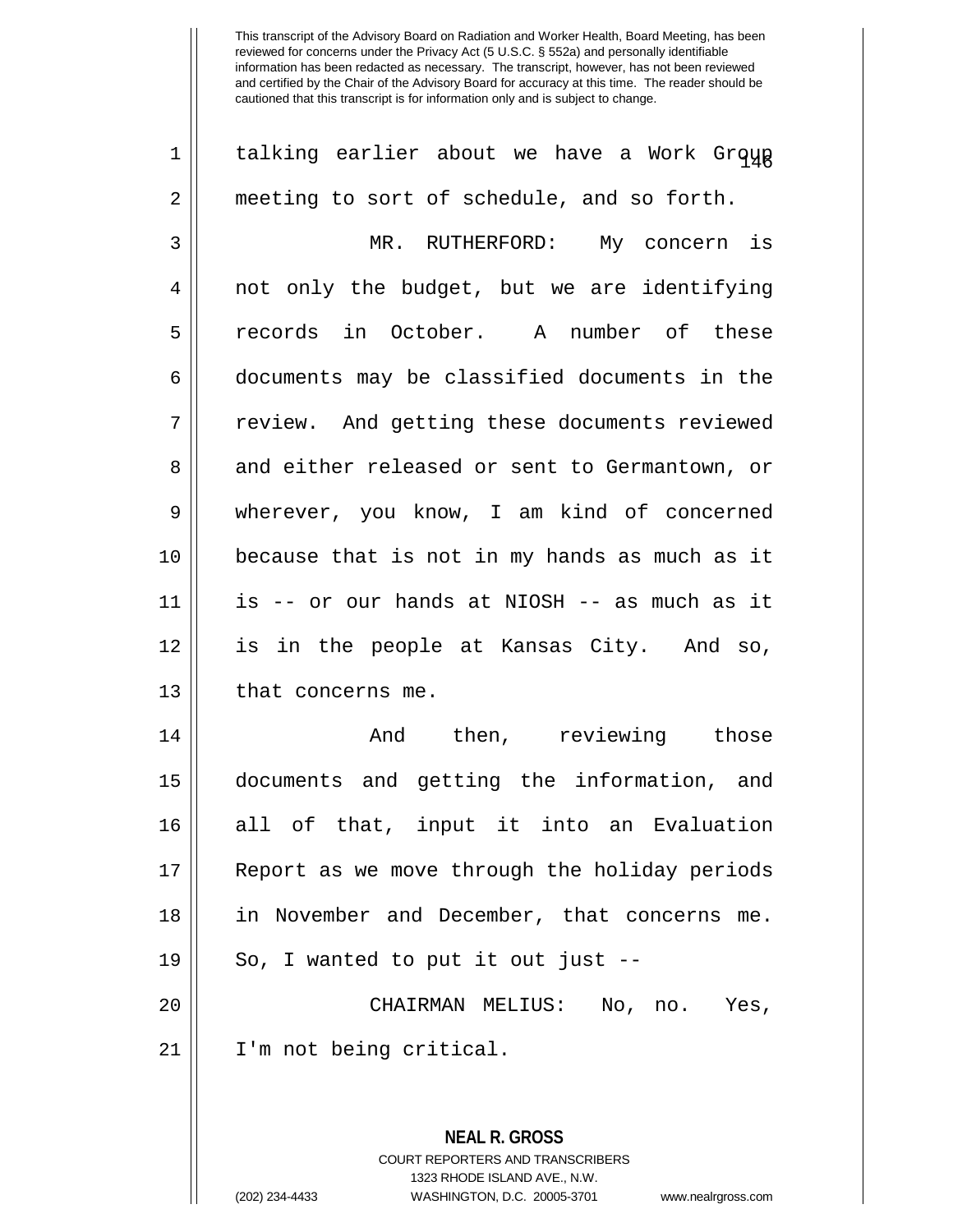This transcript of the Advisory Board on Radiation and Worker Health, Board Meeting, has been reviewed for concerns under the Privacy Act (5 U.S.C. § 552a) and personally identifiable information has been redacted as necessary. The transcript, however, has not been reviewed and certified by the Chair of the Advisory Board for accuracy at this time. The reader should be cautioned that this transcript is for information only and is subject to change. **NEAL R. GROSS** COURT REPORTERS AND TRANSCRIBERS 1323 RHODE ISLAND AVE., N.W. (202) 234-4433 WASHINGTON, D.C. 20005-3701 www.nealrgross.com 1 || MR. RUTHERFORD: No. 147 2 CHAIRMAN MELIUS: I am just  $3 \parallel$  trying to understand --4 MR. RUTHERFORD: Yes. 5 CHAIRMAN MELIUS: -- because we 6 | have both the Work Group meeting and we also 7 have a Board meeting scheduled in Kansas 8 | City. 9 | MR. RUTHERFORD: Right. 10 CHAIRMAN MELIUS: In sort of 11 terms of contingency planning, is it going to 12 make sense to have that Board meeting if we 13 don't have an SEC Evaluation Report ready? 14 Or it can cut both ways. It may be useful to 15 get input, but at the same time we are not 16 going to, may not know what we are going to 17 need input on. I mean, that is the tricky 18 || part with it, and so forth. 19 I can't remember the exact dates 20 || of the Board meeting. 21 MR. RUTHERFORD: It is pretty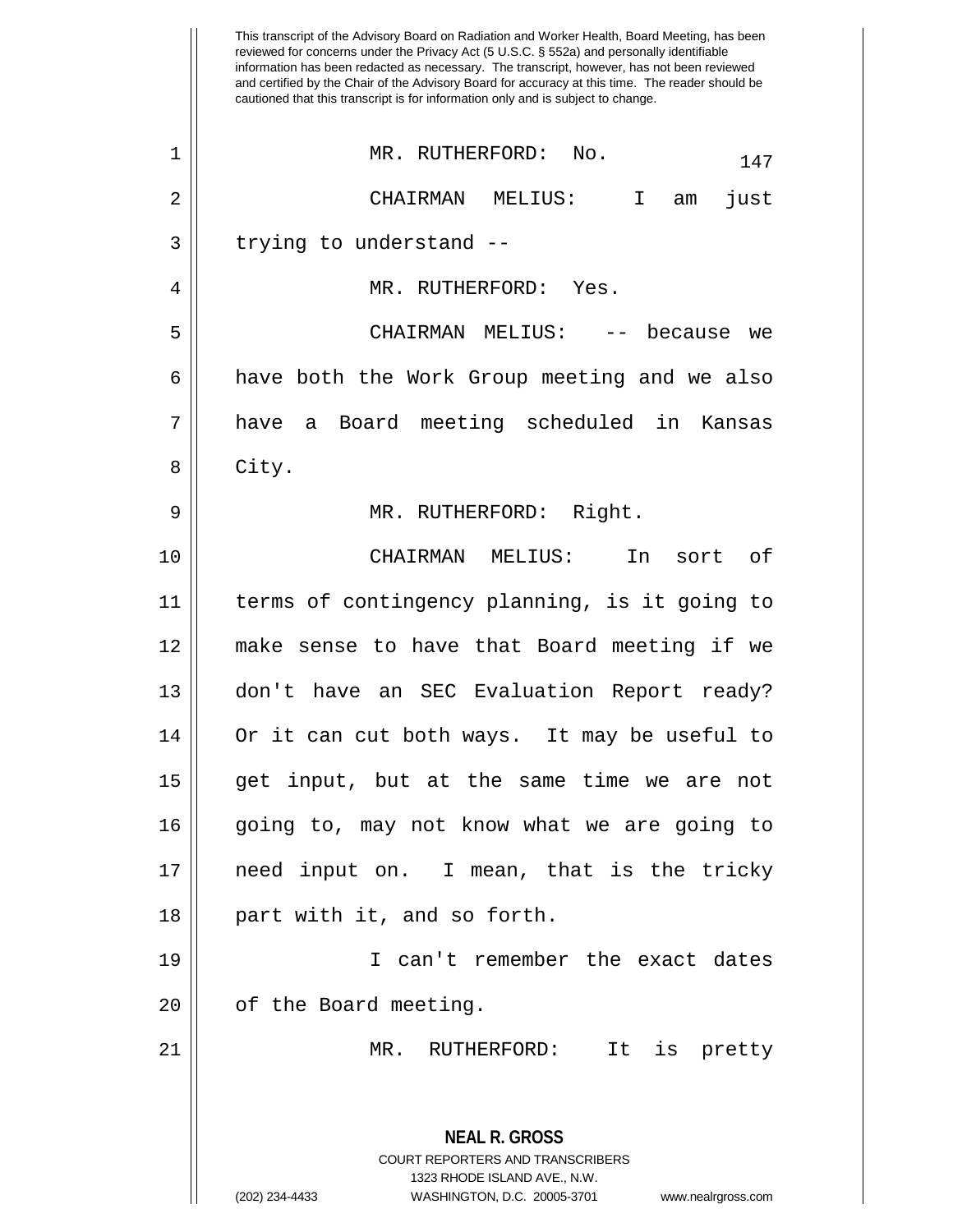This transcript of the Advisory Board on Radiation and Worker Health, Board Meeting, has been reviewed for concerns under the Privacy Act (5 U.S.C. § 552a) and personally identifiable information has been redacted as necessary. The transcript, however, has not been reviewed and certified by the Chair of the Advisory Board for accuracy at this time. The reader should be cautioned that this transcript is for information only and is subject to change. **NEAL R. GROSS**  $1 \parallel$  late January, I believe.  $148$ 2 CHAIRMAN MELIUS: Of January? 3 || MR. RUTHERFORD: January. 4 CHAIRMAN MELIUS: Yes, yes, and 5 | do that. So, we have a Board call beginning 6 | December. Will that give us enough time to 7 || || || -- I think NIOSH will know more. 8 MR. RUTHERFORD: Yes, we will 9 definitely have a pretty strong --10 CHAIRMAN MELIUS: Okay. 11 MR. RUTHERFORD: -- idea on 12 whether we are going to make it or not. 13 CHAIRMAN MELIUS: Oh, okay. 14 || Because I think that's right, and I think we 15 || can still sort of be planning, tentatively 16 planning a Work Group meeting sometime after 17 || the first of the year, you know, the middle 18 || of January or something, to get ready for the 19 Board meeting. Because I think it is 20 || important that the Work Group have looked at 21 it, and so forth.

COURT REPORTERS AND TRANSCRIBERS 1323 RHODE ISLAND AVE., N.W. (202) 234-4433 WASHINGTON, D.C. 20005-3701 www.nealrgross.com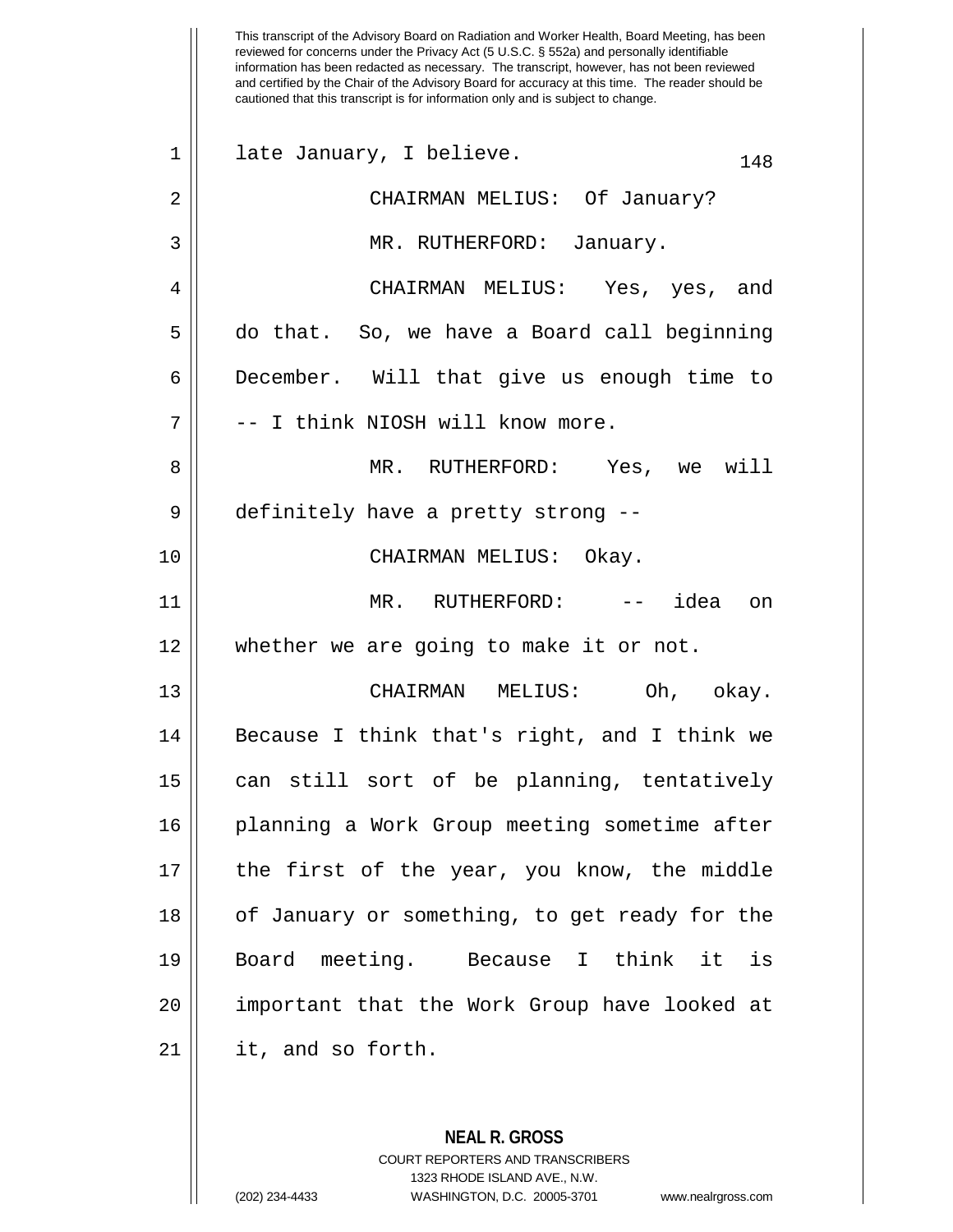This transcript of the Advisory Board on Radiation and Worker Health, Board Meeting, has been reviewed for concerns under the Privacy Act (5 U.S.C. § 552a) and personally identifiable information has been redacted as necessary. The transcript, however, has not been reviewed and certified by the Chair of the Advisory Board for accuracy at this time. The reader should be cautioned that this transcript is for information only and is subject to change.  $1 \parallel$  We can decide that and we  $q\bar{q}q$ 2 decide whether we need to do any preliminary 3 tasking of SC&A, but SC&A has done a Site 4 Profile review, is that correct, for Kansas  $5 \parallel$  City? Or is there some --6 DR. MAKHIJANI: Yes, the Site 7 || Profile review is essentially done. 8 CHAIRMAN MELIUS: Okay. 9 DR. MAKHIJANI: It is to go to 10 DOE, however, and given the situation, we 11 don't know how long that will take. 12 CHAIRMAN MELIUS: Yes. 13 DR. MAKHIJANI: There is a little 14 bit of cleanup and typesetting that needs to 15 be done, but in a couple of days it will go  $16 \parallel$  to DOE. 17 CHAIRMAN MELIUS: Okay. So, we 18 will know that; we will know the status of 19 that by December, too. At least SC&A will be 20 familiar with the site for the Work Group 21 meeting.

> **NEAL R. GROSS** COURT REPORTERS AND TRANSCRIBERS 1323 RHODE ISLAND AVE., N.W.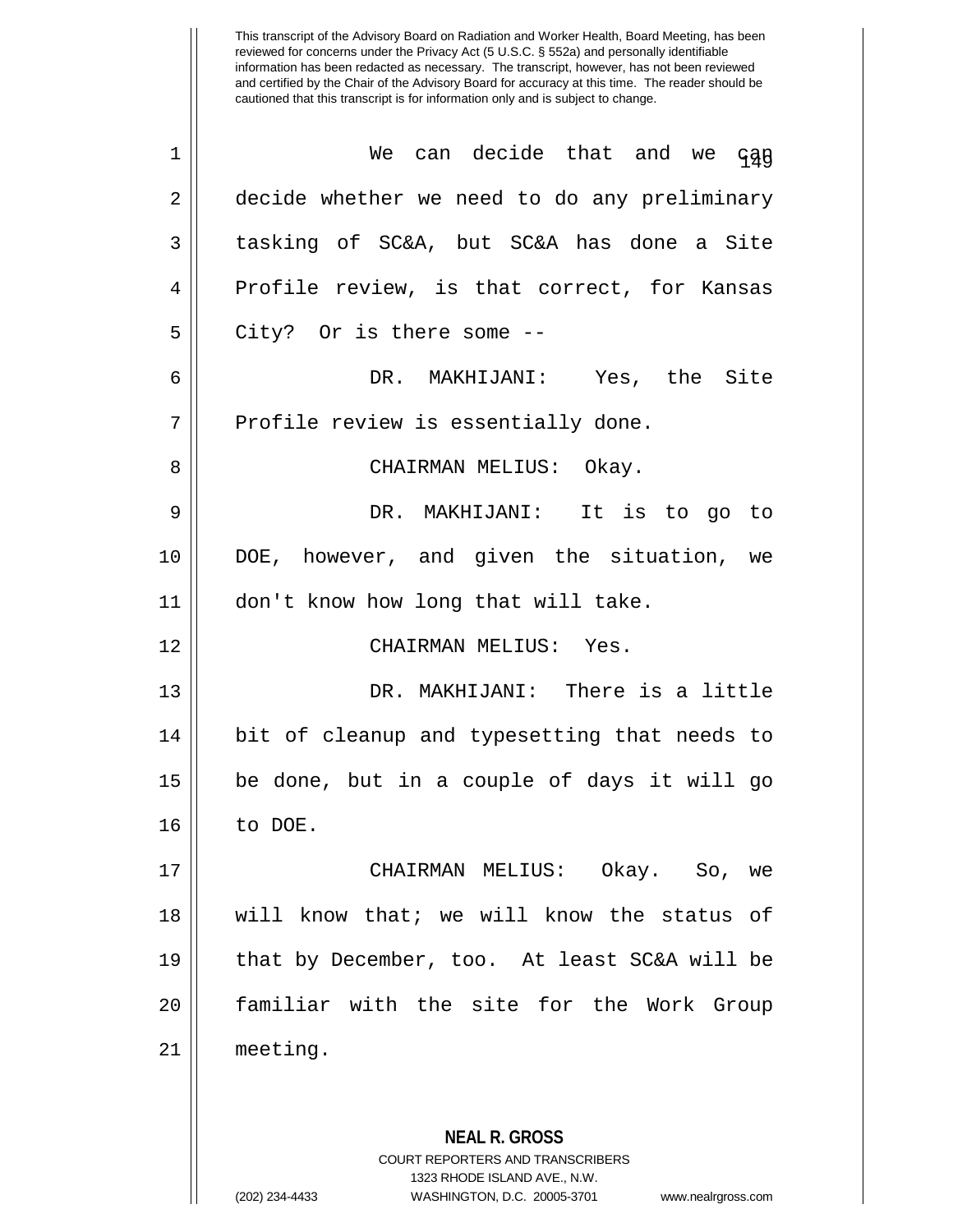This transcript of the Advisory Board on Radiation and Worker Health, Board Meeting, has been reviewed for concerns under the Privacy Act (5 U.S.C. § 552a) and personally identifiable information has been redacted as necessary. The transcript, however, has not been reviewed and certified by the Chair of the Advisory Board for accuracy at this time. The reader should be cautioned that this transcript is for information only and is subject to change. **NEAL R. GROSS** COURT REPORTERS AND TRANSCRIBERS 1323 RHODE ISLAND AVE., N.W. (202) 234-4433 WASHINGTON, D.C. 20005-3701 www.nealrgross.com 1 || Josie, do you want to add 2 || anything? You were asking about this before. 3 MEMBER BEACH: Well, I was just 4 wondering if we could task SC&A to review the 5 || Evaluation Report or we have to wait until it 6 | comes out. 7 MR. KATZ: It's fine. I mean, we 8 || will task it when it comes out. 9 MEMBER BEACH: Okay. 10 CHAIRMAN MELIUS: Yes, let's see 11 what it recommends also. 12 || MEMBER BEACH: Sure. 13 CHAIRMAN MELIUS: Yes. Okay. 14 || Any other questions for LaVon? 15 (No response.) 16 || No? We get another chance later, 17 LaVon. 18 MR. RUTHERFORD: Yes. 19 CHAIRMAN MELIUS: Okay. So, work 20 || time. And I need to get ready for work time 21 here.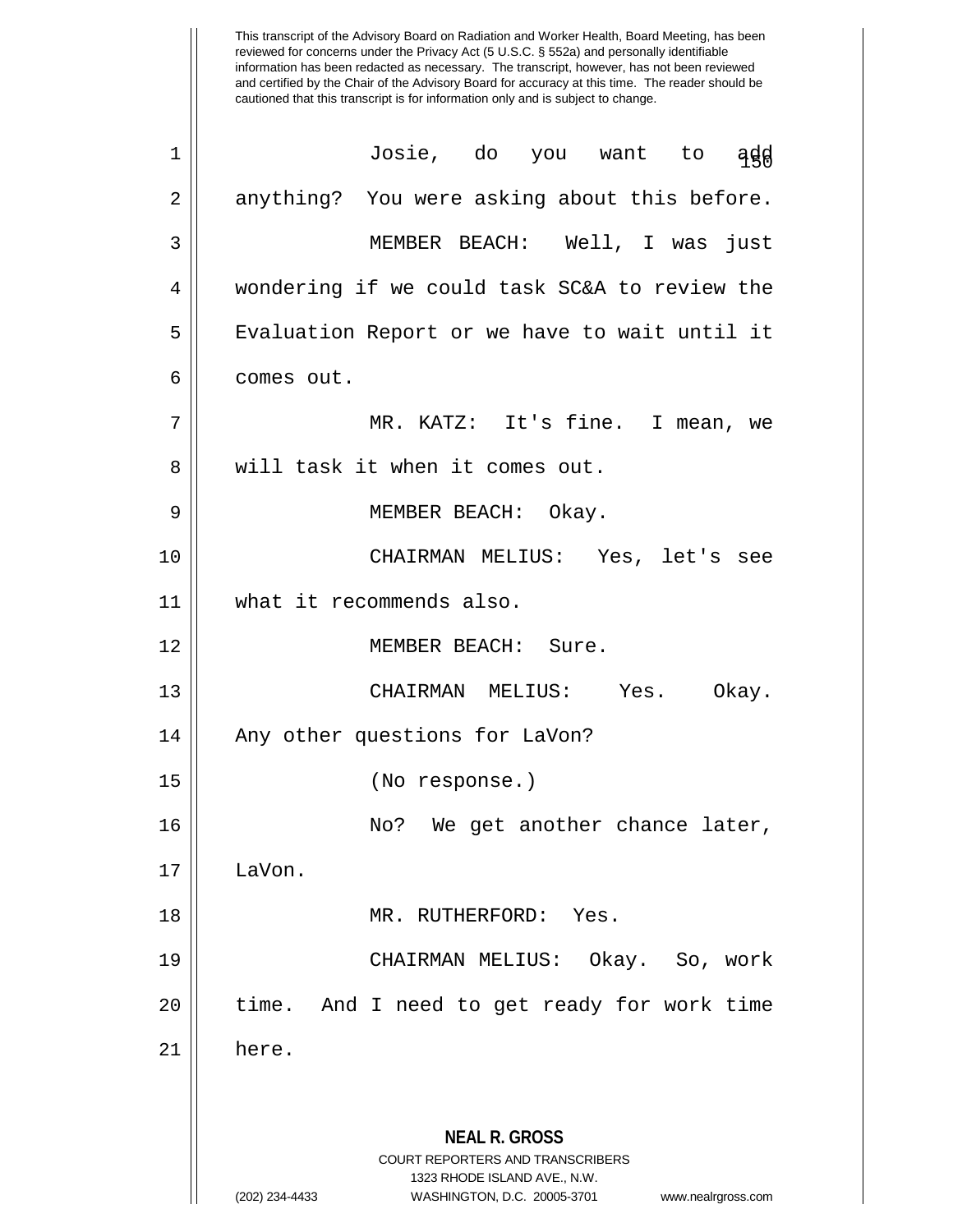This transcript of the Advisory Board on Radiation and Worker Health, Board Meeting, has been reviewed for concerns under the Privacy Act (5 U.S.C. § 552a) and personally identifiable information has been redacted as necessary. The transcript, however, has not been reviewed and certified by the Chair of the Advisory Board for accuracy at this time. The reader should be cautioned that this transcript is for information only and is subject to change. **NEAL R. GROSS** COURT REPORTERS AND TRANSCRIBERS 1323 RHODE ISLAND AVE., N.W. (202) 234-4433 WASHINGTON, D.C. 20005-3701 www.nealrgross.com 1 || Do we want to start with meeting 2 || schedules while everyone is here? You're  $3 \parallel$  struggling with  $-$ 4 MR. KATZ: I just want to sort  $5$  || out everything that we're doing first. 6 CHAIRMAN MELIUS: Okay. So, 7 Board comments. We have, I believe, two 8 || files that have been sent to everybody that 9 were public comments from the July meeting. 10 And they are sort of strangely organized this 11 time. 12 One says "Board PCB," which is 13 public comments, something or other, July, 14 || and then, another one that says "Board CP -15 || Ted to Board". Those I think are the two. 16 MR. KATZ: That's a referral.  $17 \parallel$  So, those are specific comments that were 18 || referred to either a Work Group or in this  $19 \parallel$  case to you. 20 CHAIRMAN MELIUS: Is there 21 | another set?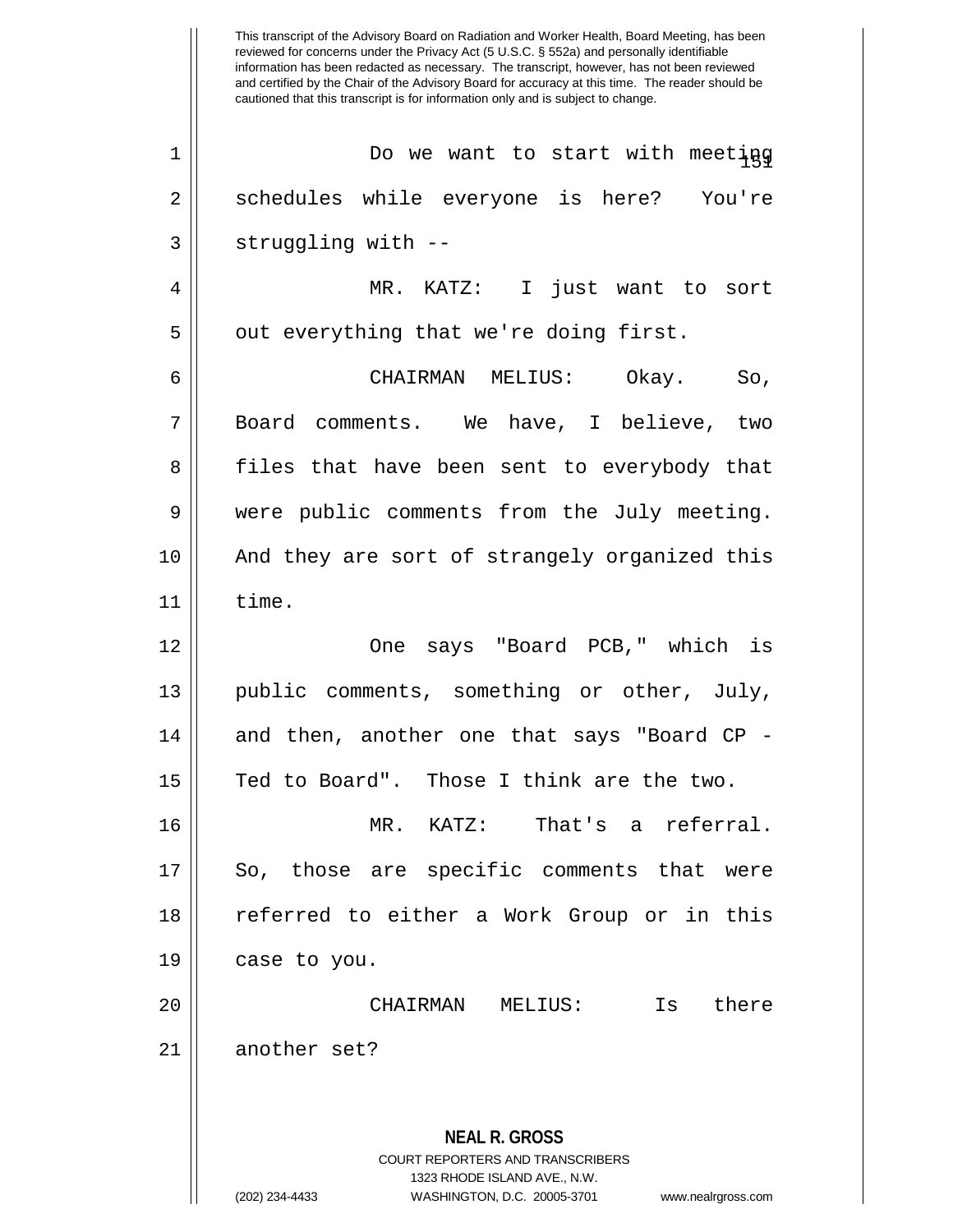This transcript of the Advisory Board on Radiation and Worker Health, Board Meeting, has been reviewed for concerns under the Privacy Act (5 U.S.C. § 552a) and personally identifiable information has been redacted as necessary. The transcript, however, has not been reviewed and certified by the Chair of the Advisory Board for accuracy at this time. The reader should be cautioned that this transcript is for information only and is subject to change. **NEAL R. GROSS** COURT REPORTERS AND TRANSCRIBERS 1323 RHODE ISLAND AVE., N.W. (202) 234-4433 WASHINGTON, D.C. 20005-3701 www.nealrgross.com 1 || MR. KATZ: Then, there's a full  $2 \parallel$  set, right. 3 CHAIRMAN MELIUS: Which is named? 4 MR. KATZ: I don't have the file 5 || in front of me, so I don't know what it was  $6 \parallel$  named, but it was two documents, like usual, 7 || a summary document and a scratch sheet. 8 CHAIRMAN MELIUS: Then maybe I 9 || don't have those. 10 MEMBER ZIEMER: Board PCP? 11 CHAIRMAN MELIUS: No. 12 MR. KATZ: In my email to you  $13$  || all, those two files are the files we are 14 working from. 15 MEMBER LEMEN: That's what I 16 have. 17 || MR. KATZ: Right, right. 18 MEMBER LEMEN: So, what do we do? 19 MR. KATZ: Those are the ones we 20 | go through. 21 CHAIRMAN MELIUS: And what are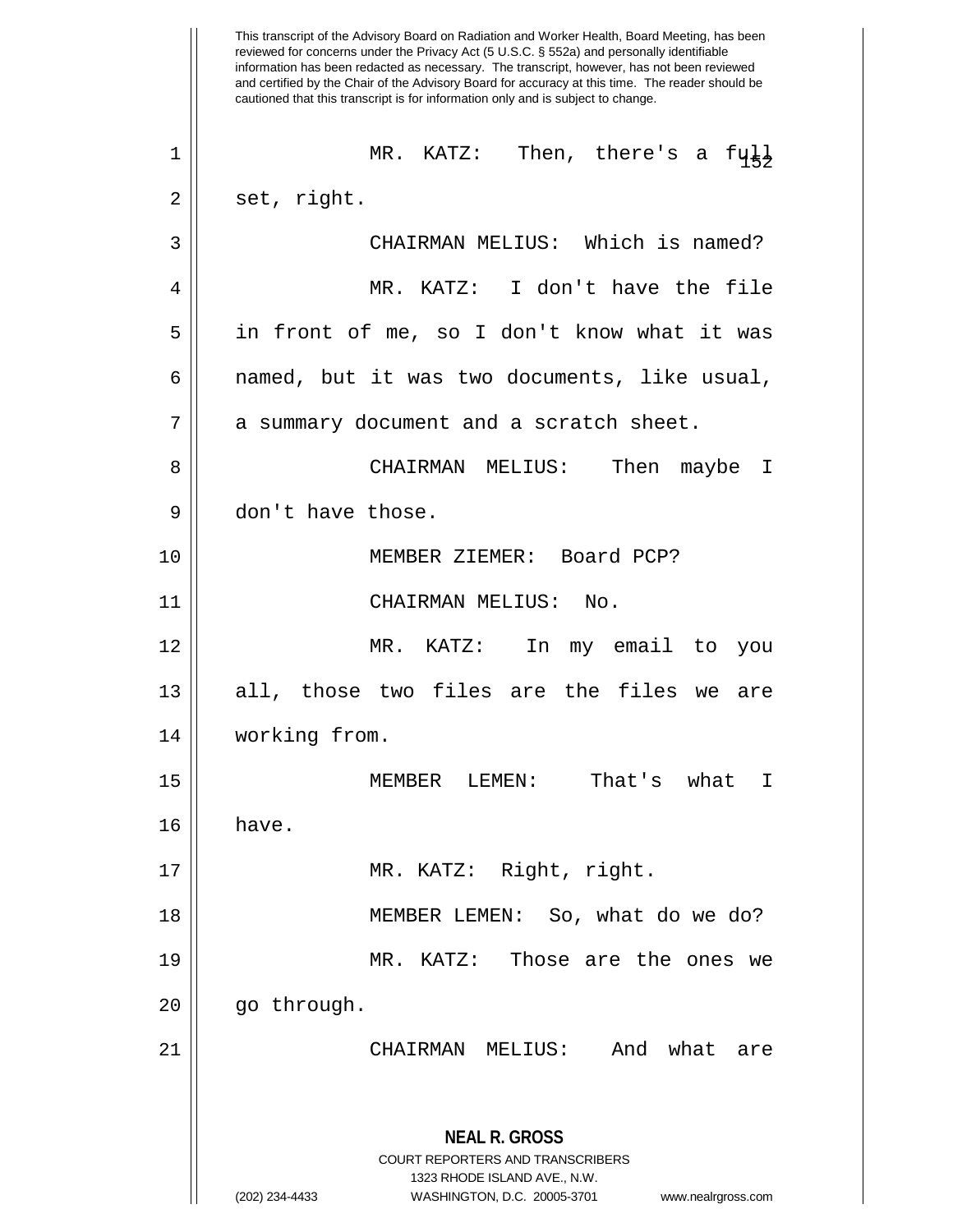This transcript of the Advisory Board on Radiation and Worker Health, Board Meeting, has been reviewed for concerns under the Privacy Act (5 U.S.C. § 552a) and personally identifiable information has been redacted as necessary. The transcript, however, has not been reviewed and certified by the Chair of the Advisory Board for accuracy at this time. The reader should be cautioned that this transcript is for information only and is subject to change. **NEAL R. GROSS** COURT REPORTERS AND TRANSCRIBERS 1323 RHODE ISLAND AVE., N.W. (202) 234-4433 WASHINGTON, D.C. 20005-3701 www.nealrgross.com  $1 \parallel$  they named again? 153 2 | MEMBER LEMEN: The first one, 3 || there is Board PCP. 4 CHAIRMAN MELIUS: Yes, okay.  $5$  | That's what I was referring to, yes. 6 MEMBER LEMEN: 7/16/2013. And  $7 ||$  then, the second one is the report, PCP, July  $8 \parallel$  16-17, 2013. The second has the spreadsheet, 9 | the Excel spreadsheet. 10 CHAIRMAN MELIUS: Well, I never 11 got either. I don't have either of those  $12 \parallel$  two. 13 We'll put this off, then, until 14 tomorrow, and I can have time on that. I 15 replied to what Ted said was going to be on 16 || the drive. 17 MEMBER ZIEMER: 10/11 is the 18 date. 19 MR. KATZ: Yes, they should be in 20 | the drive somewhere. 21 MEMBER ZIEMER: Isn't that it?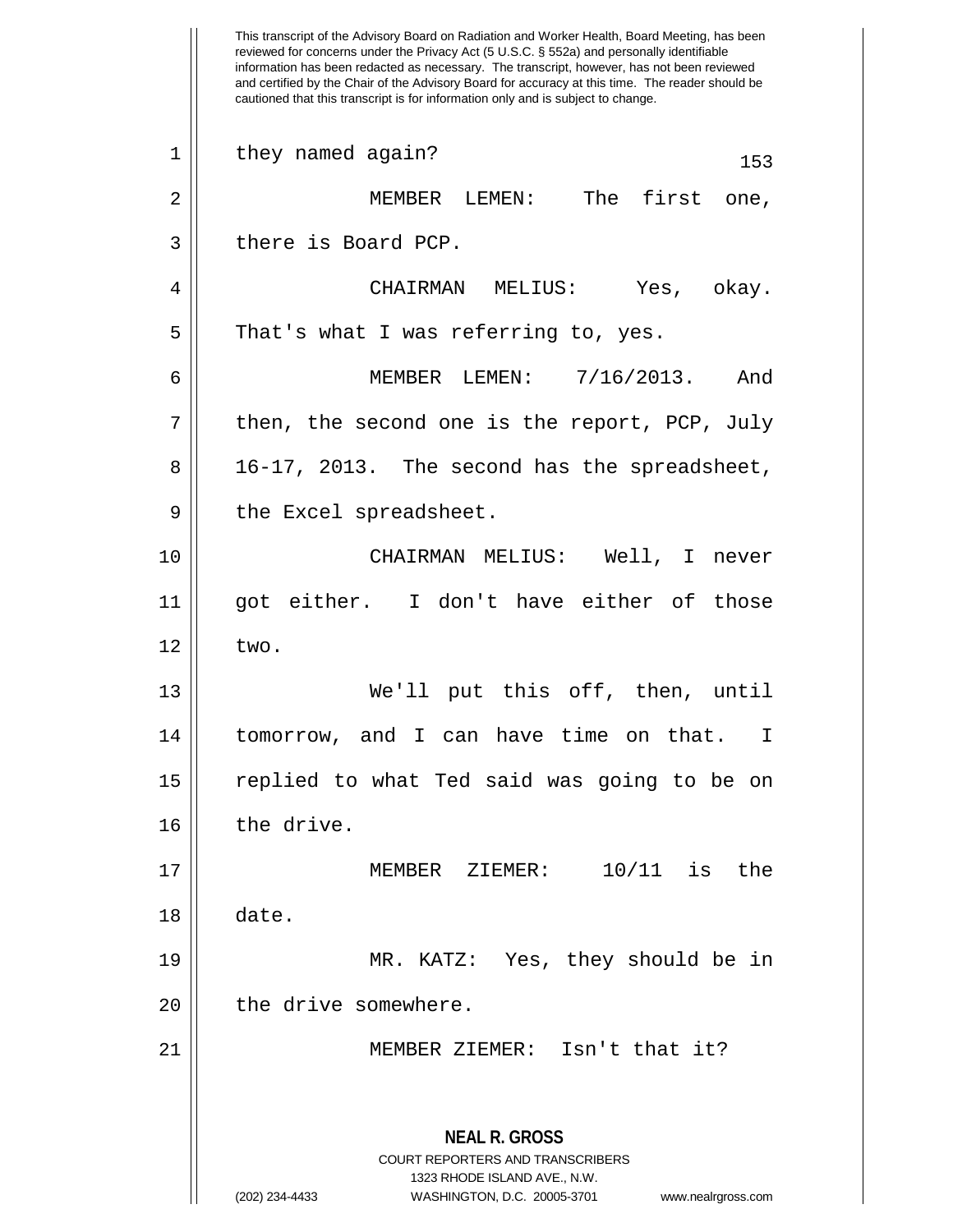This transcript of the Advisory Board on Radiation and Worker Health, Board Meeting, has been reviewed for concerns under the Privacy Act (5 U.S.C. § 552a) and personally identifiable information has been redacted as necessary. The transcript, however, has not been reviewed and certified by the Chair of the Advisory Board for accuracy at this time. The reader should be cautioned that this transcript is for information only and is subject to change. **NEAL R. GROSS** COURT REPORTERS AND TRANSCRIBERS 1323 RHODE ISLAND AVE., N.W. (202) 234-4433 WASHINGTON, D.C. 20005-3701 www.nealrgross.com <sup>154</sup> <sup>1</sup> CHAIRMAN MELIUS: Well, it is not  $2 \parallel$  that something he was describing. I thought  $3 \parallel$  it was it, too. 4 || MEMBER ZIEMER: Yes, that's it.  $5 \parallel$  That's it. 6 CHAIRMAN MELIUS: That's what I'm 7 || referring to, and it's called "Board PCB July 8 Comments". And Ted was telling me there's 9 | another one. 10 MEMBER ZIEMER: The other one 11 || says, "Ted to the Board". 12 MR. KATZ: Right, right. 13 CHAIRMAN MELIUS: Okay. 14 MR. KATZ: Yes, that's just a 15 || specific one. That's what I'm saying. That 16 "Ted to Board" is not comprehensive. It is 17 one item. 18 CHAIRMAN MELIUS: Right, which is 19 || the other one, yes. That's where I started. 20 MR. KATZ: Okay. 21 MEMBER LEMEN: The one you're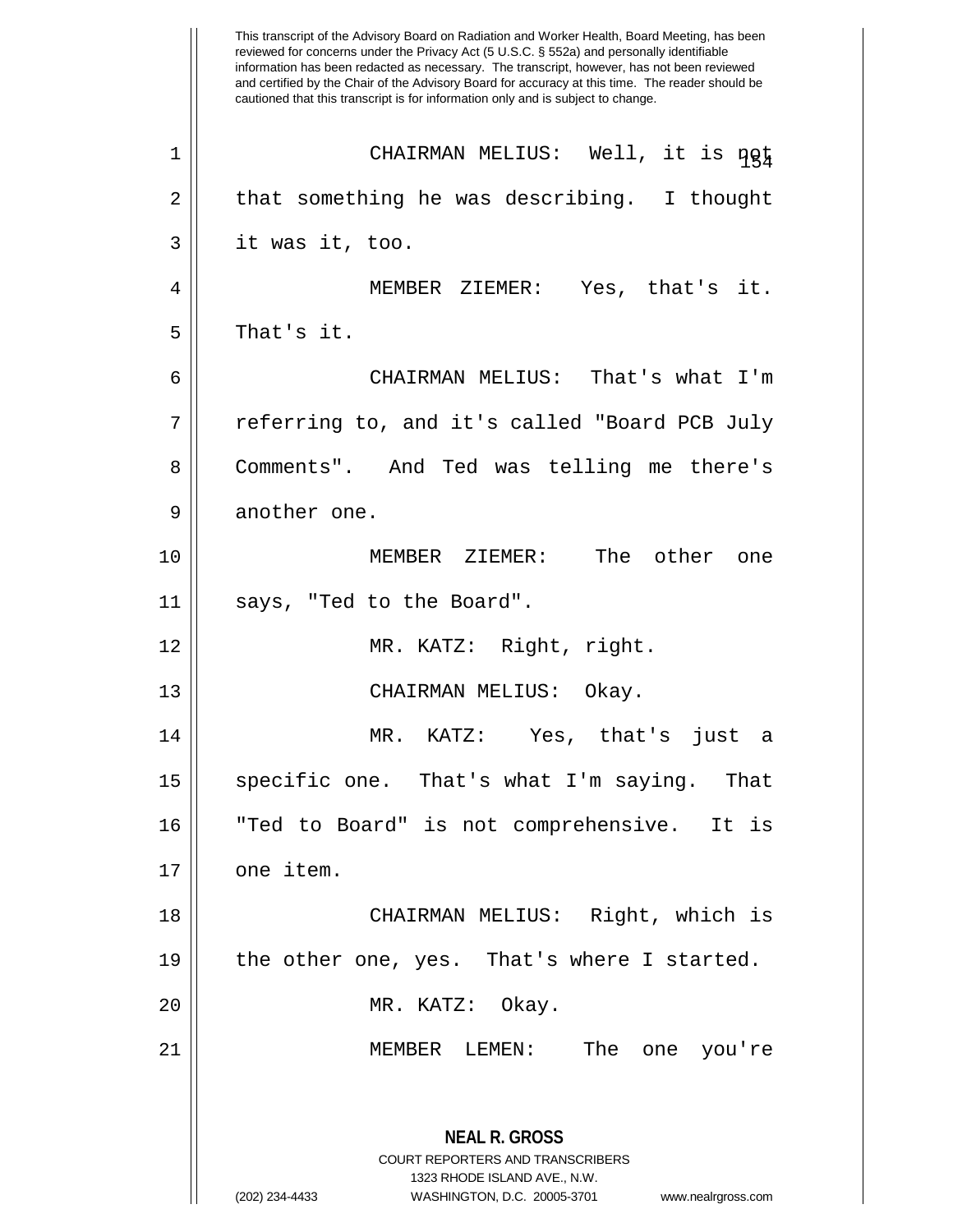This transcript of the Advisory Board on Radiation and Worker Health, Board Meeting, has been reviewed for concerns under the Privacy Act (5 U.S.C. § 552a) and personally identifiable information has been redacted as necessary. The transcript, however, has not been reviewed and certified by the Chair of the Advisory Board for accuracy at this time. The reader should be cautioned that this transcript is for information only and is subject to change. **NEAL R. GROSS** COURT REPORTERS AND TRANSCRIBERS 1323 RHODE ISLAND AVE., N.W. (202) 234-4433 WASHINGTON, D.C. 20005-3701 www.nealrgross.com 1 || talking about entitled, "Public Comments<sub>155</sub> 2 July 16th-17th, 2013". 3 CHAIRMAN MELIUS: Yes, and that 4 | goes through No. 13. 5 MEMBER LEMEN: Yes, it goes  $6 \parallel$  through 13. And then, the next comment is 14 7 || by Joan Stewart. At least that is the one I  $8 \parallel$  have. And that is 14, 15, and 16. 9 MEMBER MUNN: Yes. 10 MEMBER LEMEN: And then, Mark 11 Nelson, 17, 18, 19. No, 17 only. 12 MEMBER MUNN: That is the one on  $13$  | the Excel sheet. 14 MEMBER LEMEN: No, that is 15 actually not the Excel sheet. That is the 16 || other one. 17 CHAIRMAN MELIUS: Oh, I see. 18 MEMBER LEMEN: There is a 19 duplication on the Excel sheet of what is on 20 || the other one. 21 MEMBER MUNN: I see it. Yes.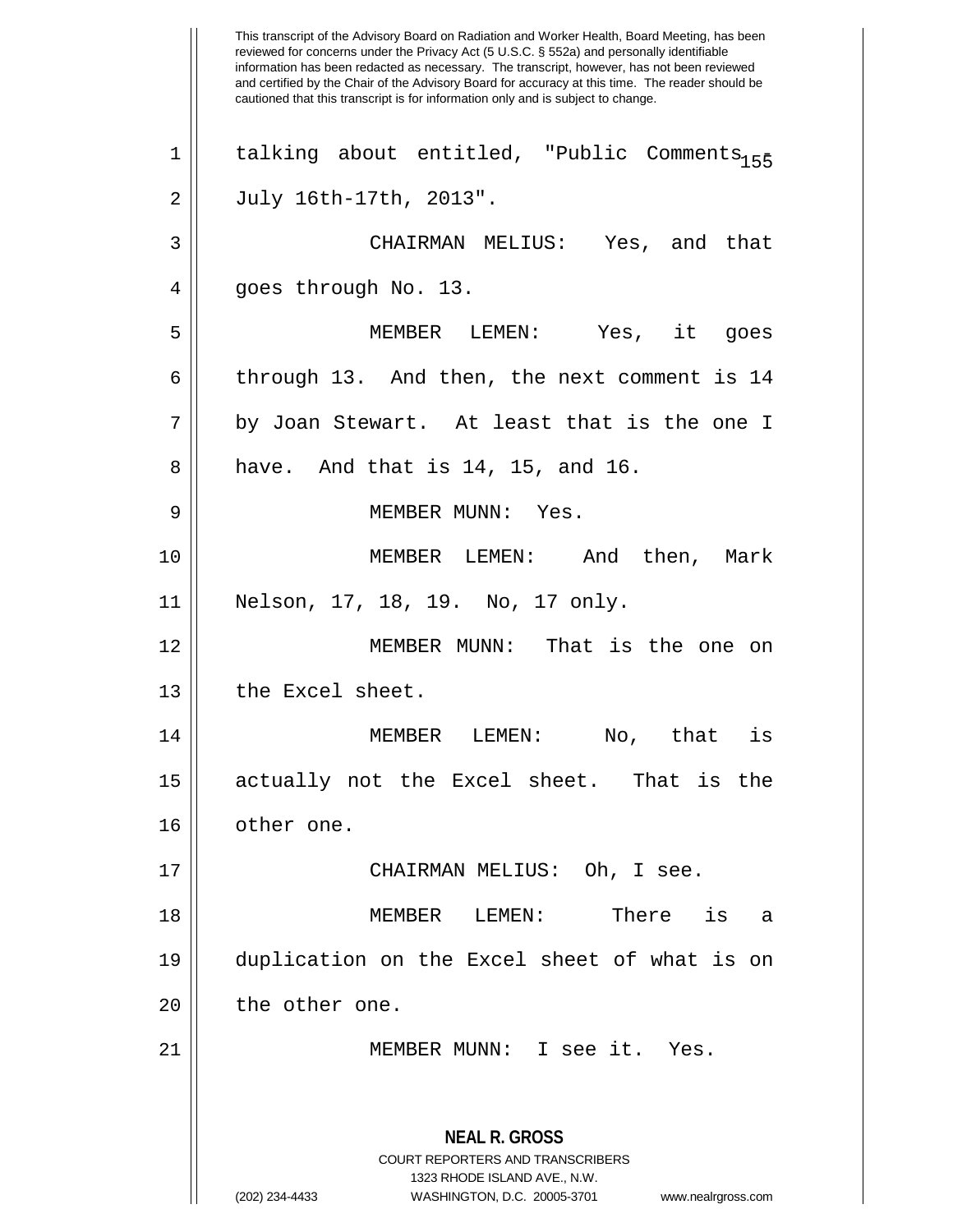This transcript of the Advisory Board on Radiation and Worker Health, Board Meeting, has been reviewed for concerns under the Privacy Act (5 U.S.C. § 552a) and personally identifiable information has been redacted as necessary. The transcript, however, has not been reviewed and certified by the Chair of the Advisory Board for accuracy at this time. The reader should be cautioned that this transcript is for information only and is subject to change. **NEAL R. GROSS** COURT REPORTERS AND TRANSCRIBERS 1323 RHODE ISLAND AVE., N.W. (202) 234-4433 WASHINGTON, D.C. 20005-3701 www.nealrgross.com <sup>156</sup> <sup>1</sup> CHAIRMAN MELIUS: Well, I think 2 we will wait until we get this organized 3 | because I think I'm missing something. 4 Okay. Are you ready for the 5 dates? 6 || MR. KATZ: Sure. 7 CHAIRMAN MELIUS: Okay. 8 MR. KATZ: So, dates coming up,  $9 \parallel$  this is for meeting dates we are talking 10 about right now. 11 We have scheduled a December 9 12 || teleconference as our next meeting. That is 13 || a problem now for Dr. Melius. So, we want to 14 || try to reschedule that, perhaps for later in 15 the week, if that works. And I think the 16 12th and the 13th work for you or 11th, 12th, 17 | 13th, Jim? 18 CHAIRMAN MELIUS: Yes. 19 MR. KATZ: The 11th, starting at  $20$  || the 11th? 21 CHAIRMAN MELIUS: Yes.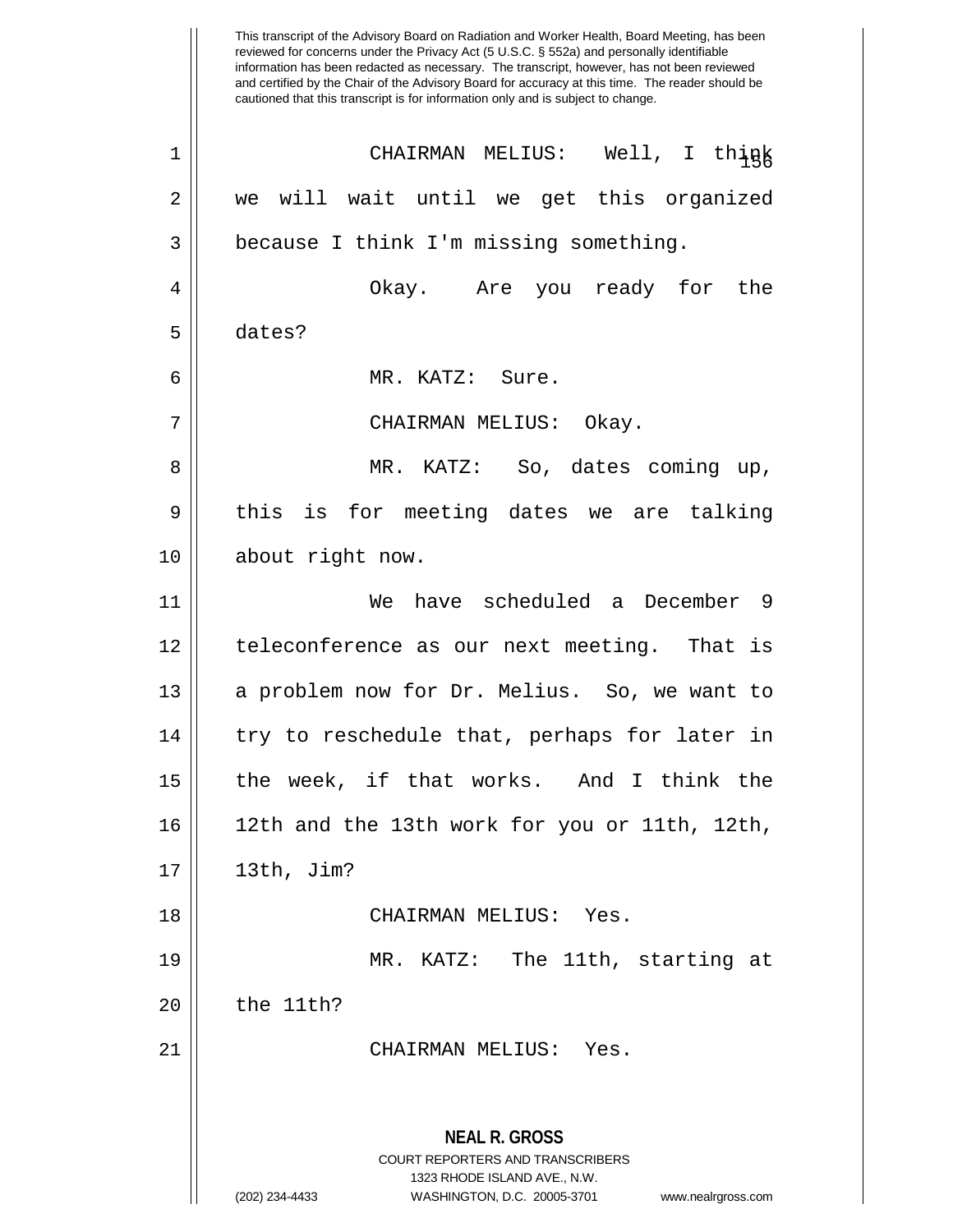This transcript of the Advisory Board on Radiation and Worker Health, Board Meeting, has been reviewed for concerns under the Privacy Act (5 U.S.C. § 552a) and personally identifiable information has been redacted as necessary. The transcript, however, has not been reviewed and certified by the Chair of the Advisory Board for accuracy at this time. The reader should be cautioned that this transcript is for information only and is subject to change. **NEAL R. GROSS** COURT REPORTERS AND TRANSCRIBERS 1323 RHODE ISLAND AVE., N.W. (202) 234-4433 WASHINGTON, D.C. 20005-3701 www.nealrgross.com <sup>157</sup> <sup>1</sup> MR. KATZ: So, for example, the 2 || 11th, that's Wednesday. Does that work for 3 || others? It is a teleconference. So, we are  $4 \parallel$  just talking about from 11:00 --5 MEMBER LEMEN: The 12th works for 6 | me  $-$ 7 MR. KATZ: The 12th. 8 MEMBER LEMEN: -- but not the  $9 \parallel 11$ th. 10 MR. KATZ: Does the 12th work for 11 others? 12 MEMBER BEACH: Yes. 13 MEMBER FIELD: Ted, it doesn't 14 || work for me, but the following week would. 15 MR. KATZ: The 12th does not work 16 || for you, Bill? 17 MEMBER FIELD: The 11th and the 18 13th don't. 19 MR. KATZ: Okay. So, let's look  $20 \parallel$  at  $-$ 21 MEMBER ANDERSON: The 17th or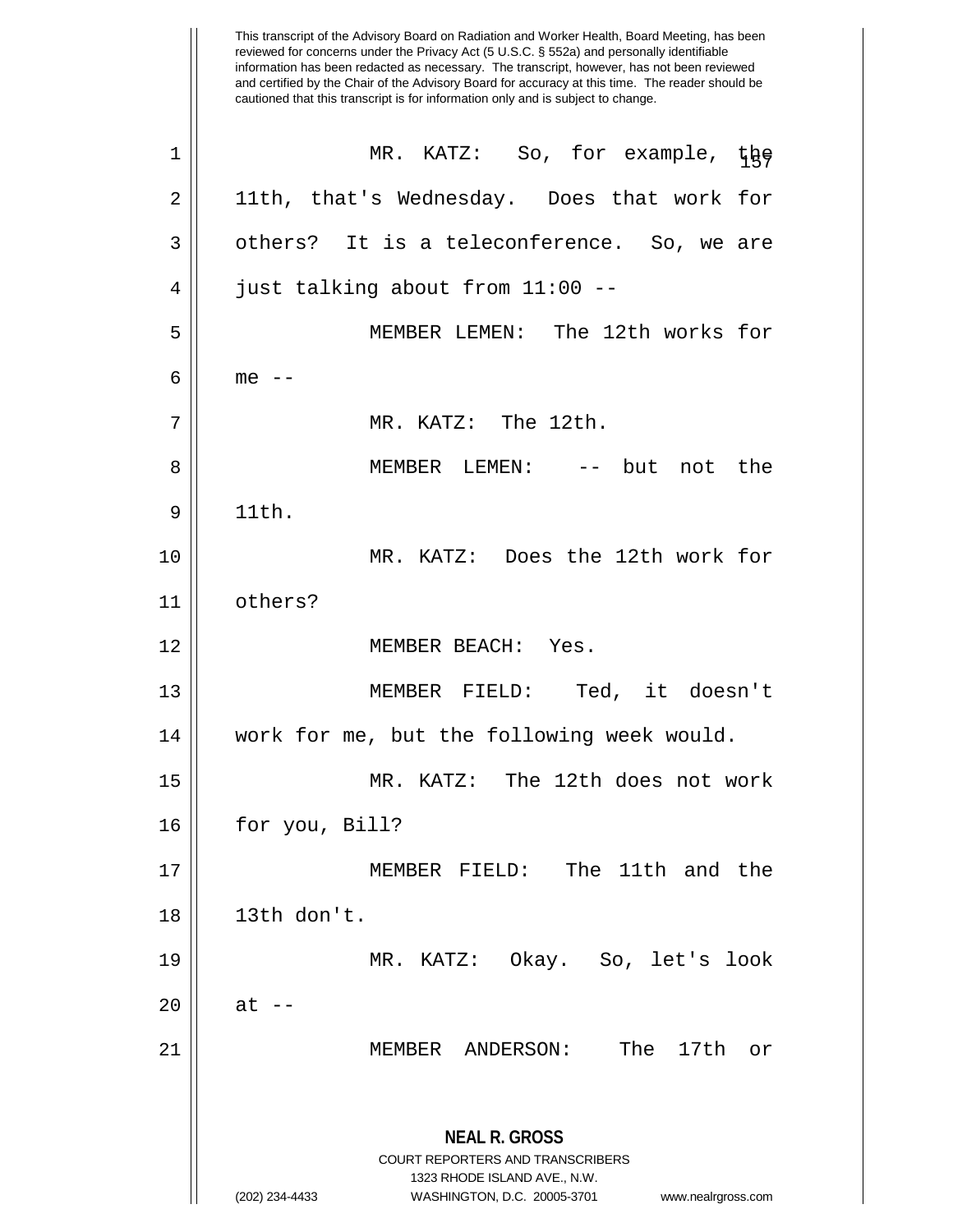This transcript of the Advisory Board on Radiation and Worker Health, Board Meeting, has been reviewed for concerns under the Privacy Act (5 U.S.C. § 552a) and personally identifiable information has been redacted as necessary. The transcript, however, has not been reviewed and certified by the Chair of the Advisory Board for accuracy at this time. The reader should be cautioned that this transcript is for information only and is subject to change. **NEAL R. GROSS** COURT REPORTERS AND TRANSCRIBERS 1323 RHODE ISLAND AVE., N.W. (202) 234-4433 WASHINGTON, D.C. 20005-3701 www.nealrgross.com  $\frac{1}{1}$  18th? 158 2 MR. KATZ: Yes, these are all 3 | fine with me. Does the 17th or 18th work for 4 || others, the 17th, say? Okay. Let's do the  $5 \parallel 17$ th then, 11:00 a.m. 6 Oh, wait, wait. 7 MEMBER ANDERSON: I can't at 8 || 11:00. I've got openings. We could do an 9 | hour later. 10 MR. KATZ: Yes, those don't work 11 for him. 12 MEMBER ANDERSON: The 18th, the 13 || whole morning is free for me. 14 || MR. KATZ: The 18th is good? 15 MEMBER ANDERSON: Yes, for the 16 whole morning, yes. 17 MR. KATZ: Okay. The 17th, how 18 about at noon instead of -- 19 MEMBER ANDERSON: How about the 20 17th at 10:00? 21 MR. KATZ: Oh, earlier in the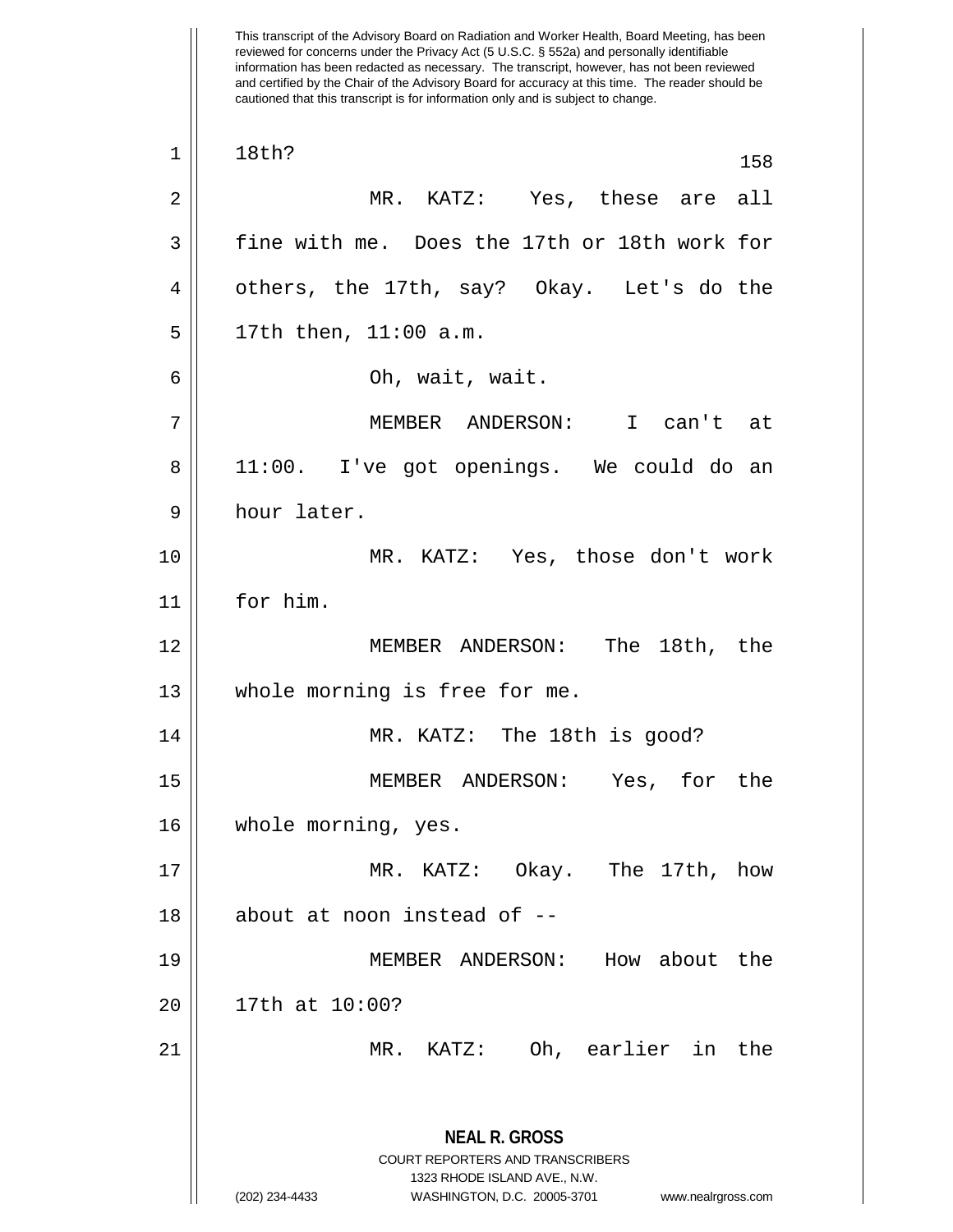This transcript of the Advisory Board on Radiation and Worker Health, Board Meeting, has been reviewed for concerns under the Privacy Act (5 U.S.C. § 552a) and personally identifiable information has been redacted as necessary. The transcript, however, has not been reviewed and certified by the Chair of the Advisory Board for accuracy at this time. The reader should be cautioned that this transcript is for information only and is subject to change. **NEAL R. GROSS** COURT REPORTERS AND TRANSCRIBERS 1323 RHODE ISLAND AVE., N.W. (202) 234-4433 WASHINGTON, D.C. 20005-3701 www.nealrgross.com <sup>159</sup> <sup>1</sup> morning? 2 MEMBER ANDERSON: No. 3 MR. KATZ: Are you talking about 4 | Eastern Time? 5 MEMBER ANDERSON: How about 12:00 6 Eastern? Noon? 7 MR. KATZ: Yes. That's fine. 8 || Let's see how Jim's schedule is. 9 MEMBER ANDERSON: December 17th. 10 CHAIRMAN MELIUS: December 17th 11 at noon? 12 MEMBER ANDERSON: Noon Eastern. 13 || CHAIRMAN MELIUS: That is fine. 14 MR. KATZ: Okay. So, let's do 15 that, the 17th, noon. Okay. That's a 16 | teleconference. 17 And then, as Jim I think 18 mentioned earlier, we have our Board meeting 19 on the 28th and 29th in Kansas City, January 20 28th and 29th. 21 The next meeting scheduled is the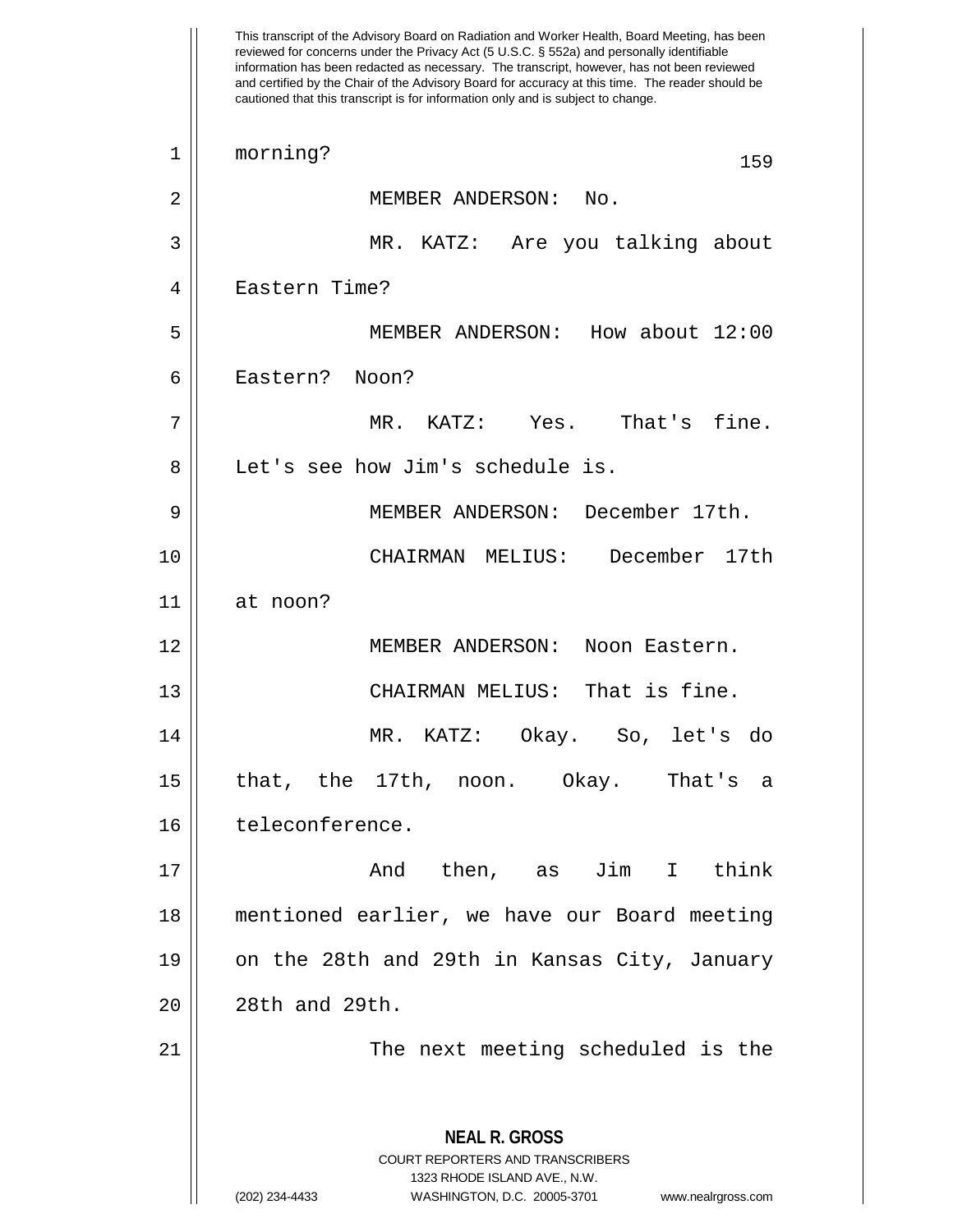This transcript of the Advisory Board on Radiation and Worker Health, Board Meeting, has been reviewed for concerns under the Privacy Act (5 U.S.C. § 552a) and personally identifiable information has been redacted as necessary. The transcript, however, has not been reviewed and certified by the Chair of the Advisory Board for accuracy at this time. The reader should be cautioned that this transcript is for information only and is subject to change. **NEAL R. GROSS** COURT REPORTERS AND TRANSCRIBERS 1323 RHODE ISLAND AVE., N.W. (202) 234-4433 WASHINGTON, D.C. 20005-3701 www.nealrgross.com 1 | teleconference on March 19th, 11:00 a.m.  $_{160}$ 2 MEMBER LEMEN: There's nothing in 3 | February? 4 MR. KATZ: No. 5 CHAIRMAN MELIUS: I'll call you 6 || in February, Dick. 7 MEMBER LEMEN: Please. 8 CHAIRMAN MELIUS: Yes. 9 MR. KATZ: It's the 19th. 10 MEMBER ANDERSON: At 11:00,  $11$  right? 12 MR. KATZ: Yes. 13 || The Rind then, we have a meeting 14 | scheduled April 29th and 30th, location to be 15 determined. 16 MEMBER ANDERSON: That's the EIS 17 | Conference. 18 MR. KATZ: The 29th and 30th, we 19 || scheduled for a Board meeting. Is that what 20 you're saying, there's a problem? 21 MEMBER ANDERSON: Yes, there is a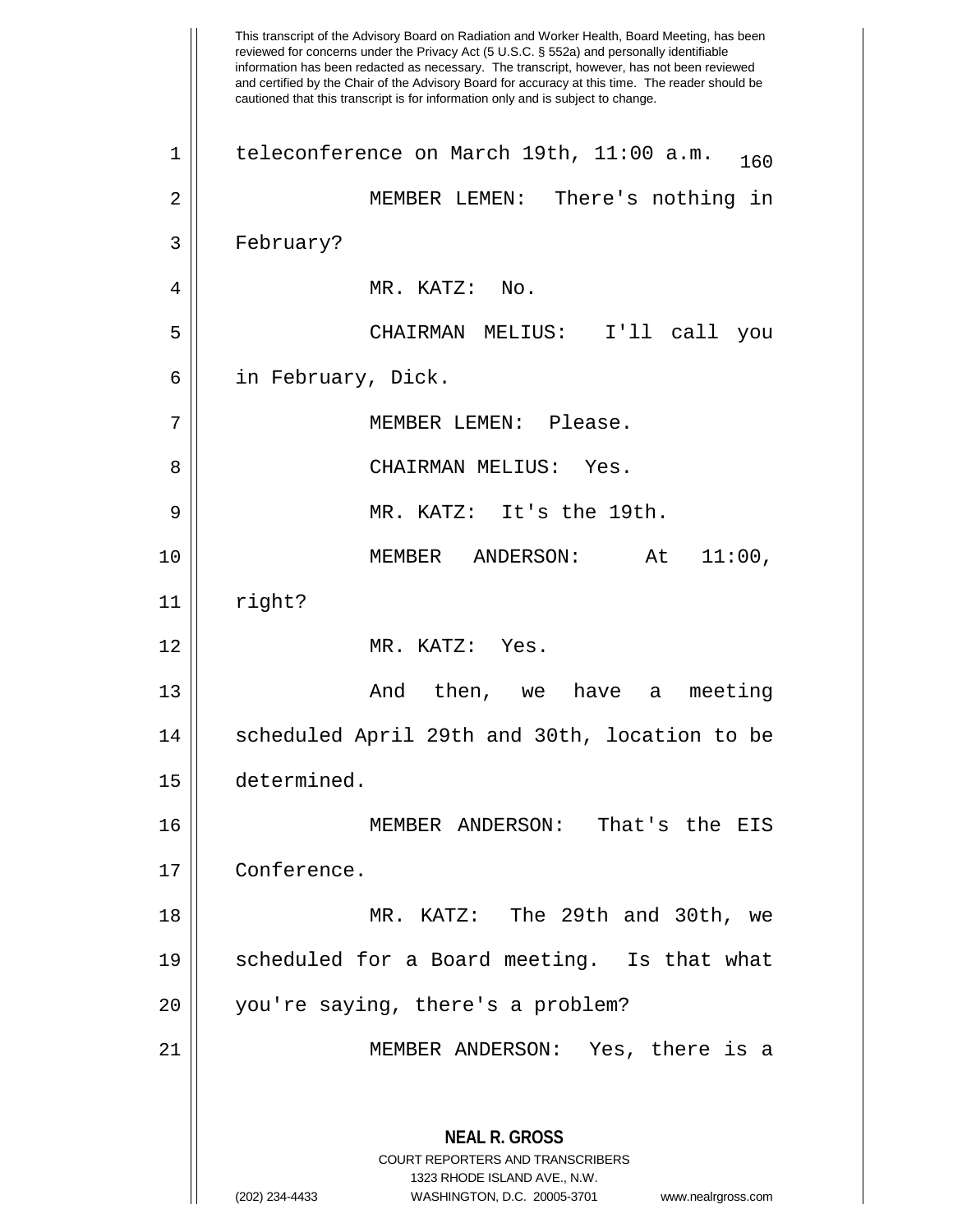This transcript of the Advisory Board on Radiation and Worker Health, Board Meeting, has been reviewed for concerns under the Privacy Act (5 U.S.C. § 552a) and personally identifiable information has been redacted as necessary. The transcript, however, has not been reviewed and certified by the Chair of the Advisory Board for accuracy at this time. The reader should be cautioned that this transcript is for information only and is subject to change. **NEAL R. GROSS** COURT REPORTERS AND TRANSCRIBERS 1323 RHODE ISLAND AVE., N.W. (202) 234-4433 WASHINGTON, D.C. 20005-3701 www.nealrgross.com  $\begin{array}{ccccccc} 1 & \text{normal} & \text{normal} & \text{mean} & \text{that's} & \text{the} & \text{CDC} & \frac{175}{161} \end{array}$ 2 | Conference. 3 MR. KATZ: Yes. And why does 4 l that matter? 5 MEMBER ANDERSON: Because I have 6 l to be there. 7 MR. KATZ: Oh, okay. Thank you. 8 Okay. So, Andy has a conflict 9 | for the 29th and 30th. 10 MEMBER ANDERSON: Where would it 11 be? If it's in Atlanta, I could come over. 12 MR. KATZ: Well, it would 13 possibly be in Augusta. Augusta is what we 14 || talked about. 15 MEMBER ANDERSON: Oh, yes, I  $16 \parallel$  could  $-$ 17 MR. KATZ: That would be good? 18 MEMBER ANDERSON: I can just hop 19 right over there on a bus. 20 MR. KATZ: So, that would be 21 | efficient?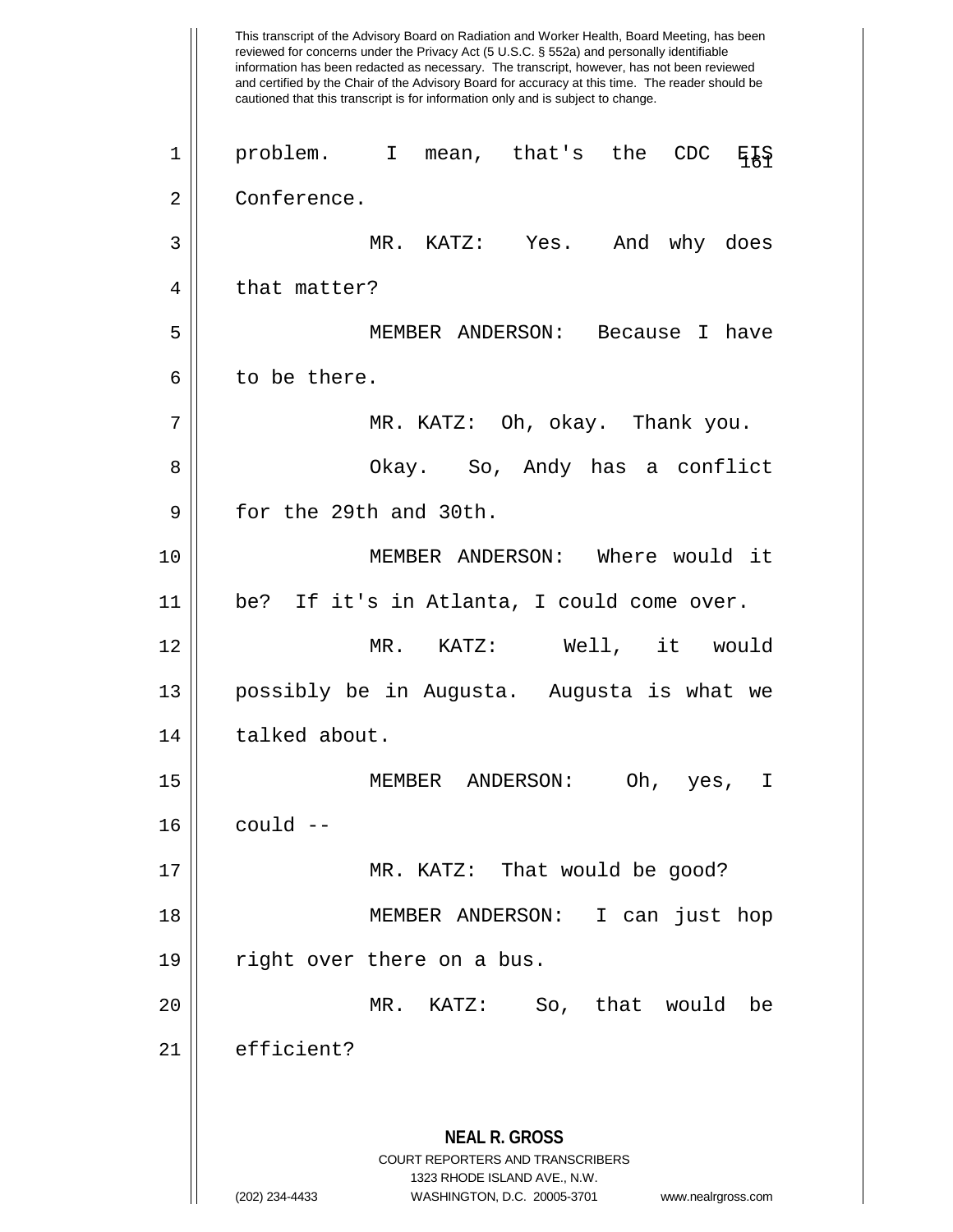This transcript of the Advisory Board on Radiation and Worker Health, Board Meeting, has been reviewed for concerns under the Privacy Act (5 U.S.C. § 552a) and personally identifiable information has been redacted as necessary. The transcript, however, has not been reviewed and certified by the Chair of the Advisory Board for accuracy at this time. The reader should be cautioned that this transcript is for information only and is subject to change. **NEAL R. GROSS** COURT REPORTERS AND TRANSCRIBERS 1323 RHODE ISLAND AVE., N.W. (202) 234-4433 WASHINGTON, D.C. 20005-3701 www.nealrgross.com 1 || MEMBER ANDERSON: Right. 162 2 MR. KATZ: Okay. So, we're good 3 for that. Augusta, Georgia. If we can get 4 enough done with Savannah River Site, that 5 would be good. 6 So, are we penciling-in Augusta 7 now? 8 CHAIRMAN MELIUS: Yes. 9 MR. KATZ: Right. The 29th and 10 30th of April. 11 CHAIRMAN MELIUS: Actually, Andy, 12 you can kidnap your EIS candidate and bring 13 || him to Augusta. 14 MEMBER ANDERSON: Yes. 15 CHAIRMAN MELIUS: That way, no 16 || one else would be able to recruit him or her. 17 MEMBER ANDERSON: No, he has got 18 | a presentation. 19 CHAIRMAN MELIUS: Oh, okay. 20 MEMBER ANDERSON: He is already 21 || recruited.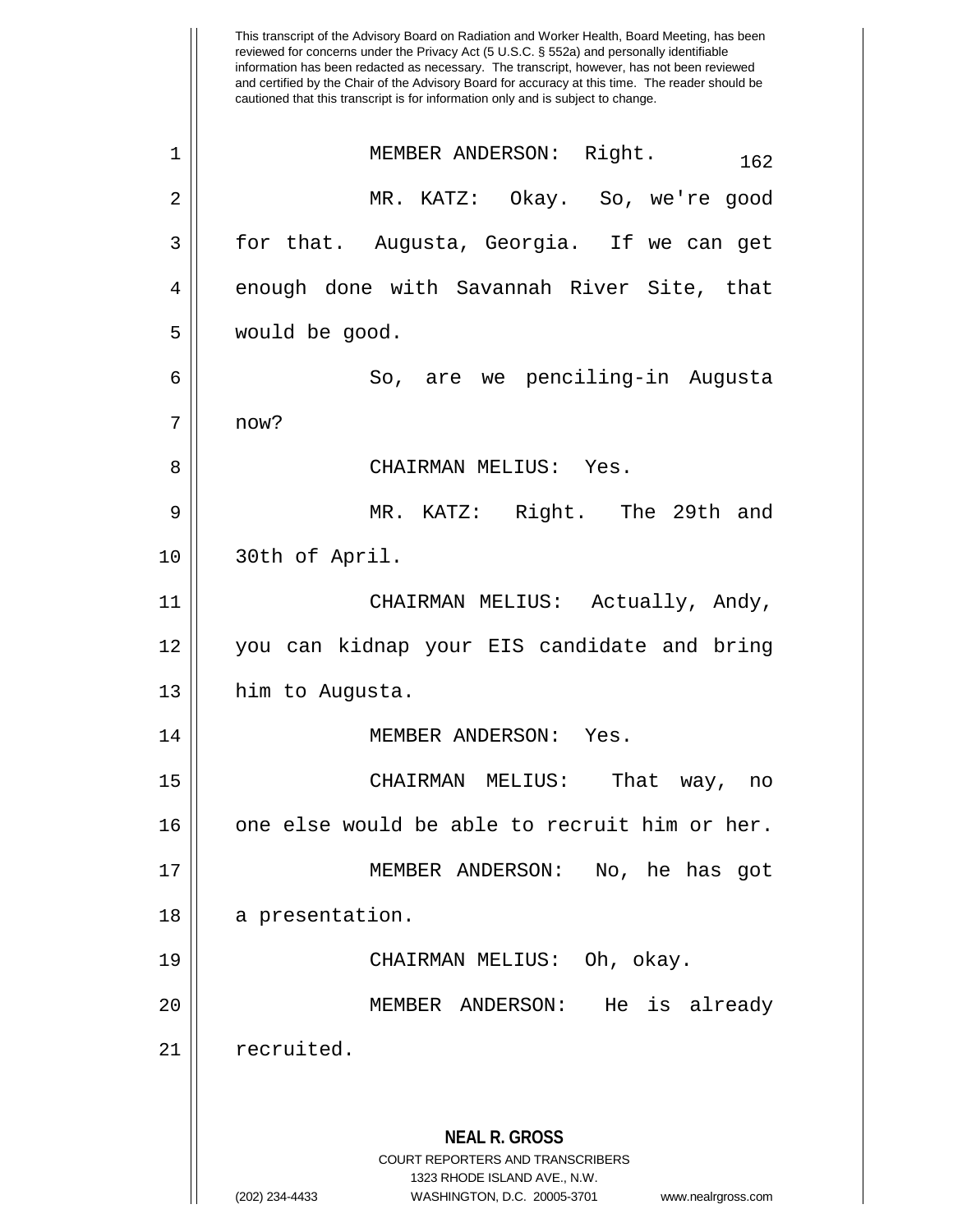This transcript of the Advisory Board on Radiation and Worker Health, Board Meeting, has been reviewed for concerns under the Privacy Act (5 U.S.C. § 552a) and personally identifiable information has been redacted as necessary. The transcript, however, has not been reviewed and certified by the Chair of the Advisory Board for accuracy at this time. The reader should be cautioned that this transcript is for information only and is subject to change. **NEAL R. GROSS** COURT REPORTERS AND TRANSCRIBERS 1323 RHODE ISLAND AVE., N.W. (202) 234-4433 WASHINGTON, D.C. 20005-3701 www.nealrgross.com <sup>163</sup> <sup>1</sup> CHAIRMAN MELIUS: Oh, okay. What 2 || day is his presentation? 3 MEMBER ANDERSON: I don't know  $4 \parallel$  yet. 5 MR. KATZ: We can work on that  $6 \parallel$  scheduling with CDC. Okay. 7 So, then, for scheduling, the 8|| next dates out we need is we need a 9 || teleconference meeting around the week of 10 June 18th or June 25th. 11 CHAIRMAN MELIUS: I'll call you 12 in Maine, Dick, though, so you're not out of 13 | touch. 14 MR. KATZ: So, if you want to 15 || look at your calendars for June? 16 MEMBER MUNN: Either is good. 17 MR. KATZ: June 18th being the 18 Wednesday. 19 MEMBER MUNN: Yes. 20 MEMBER LOCKEY: The 18th is good.  $21$  | The 25th is not good for me.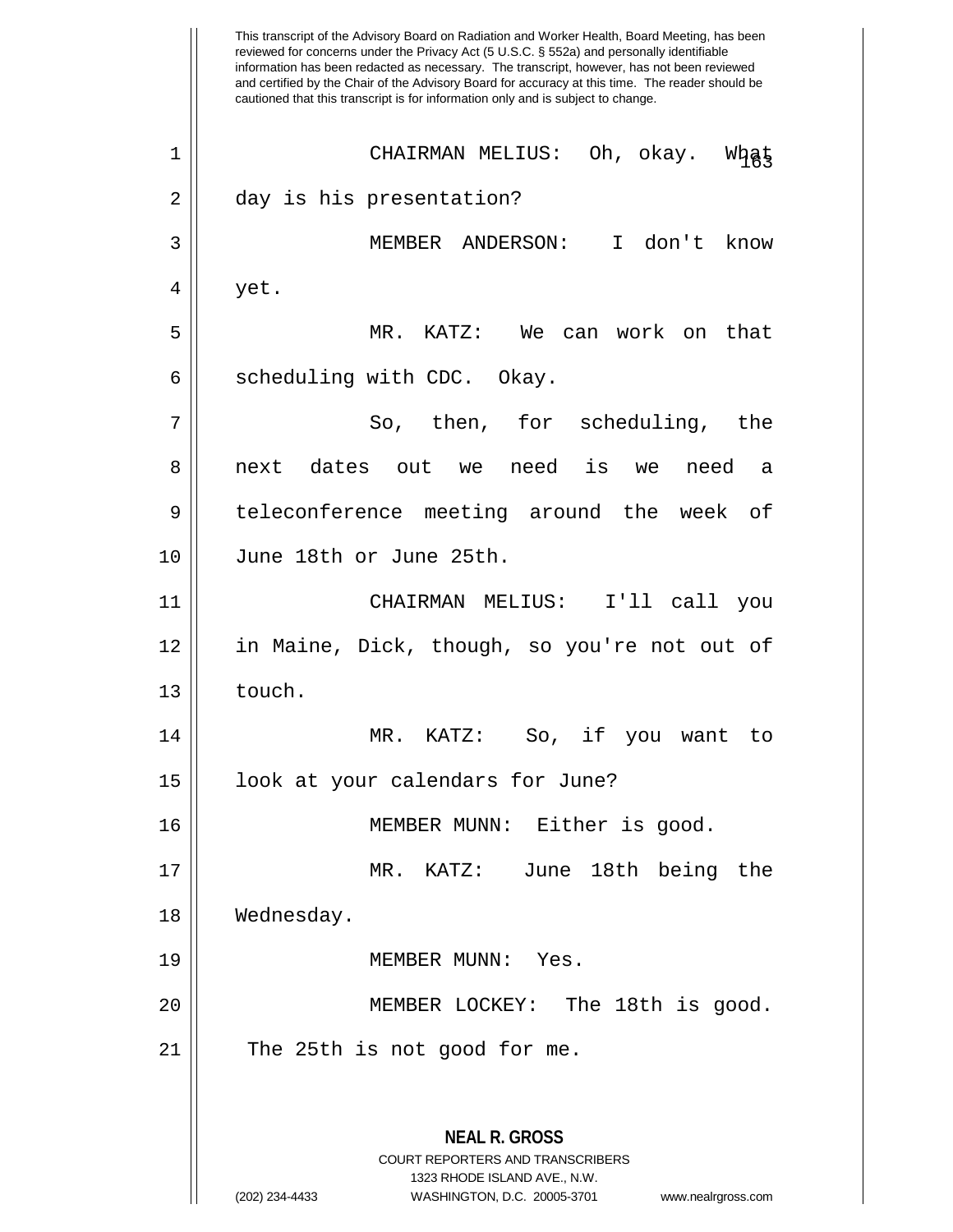This transcript of the Advisory Board on Radiation and Worker Health, Board Meeting, has been reviewed for concerns under the Privacy Act (5 U.S.C. § 552a) and personally identifiable information has been redacted as necessary. The transcript, however, has not been reviewed and certified by the Chair of the Advisory Board for accuracy at this time. The reader should be cautioned that this transcript is for information only and is subject to change. **NEAL R. GROSS** COURT REPORTERS AND TRANSCRIBERS 1323 RHODE ISLAND AVE., N.W. (202) 234-4433 WASHINGTON, D.C. 20005-3701 www.nealrgross.com 1 || MR. KATZ: The 18th is good for 2 || others? Okay, so June 18th it is for a  $3$  || teleconference at 11:00. 4 And then, a meeting around the 5 | week of July 28th or August 4th or August 6 || 11th, those weeks. 7 MEMBER LEMEN: What about the 8 || 28th and 29th of July? 9 CHAIRMAN MELIUS: How about the 10 29th and 30th? 11 MR. KATZ: Is that good for 12 others, the 29th and 30th of July? 13 || MEMBER BEACH: Yes. 14 || MR. KATZ: Bill, on the phone? 15 MEMBER FIELD: Yes, that's good. 16 MR. KATZ: The 29th and 30th,  $17$  | July. 18 MEMBER FIELD: Yes. 19 MR. KATZ: That's actually a good 20 || time to go down, too. 21 CHAIRMAN MELIUS: Yes, I know.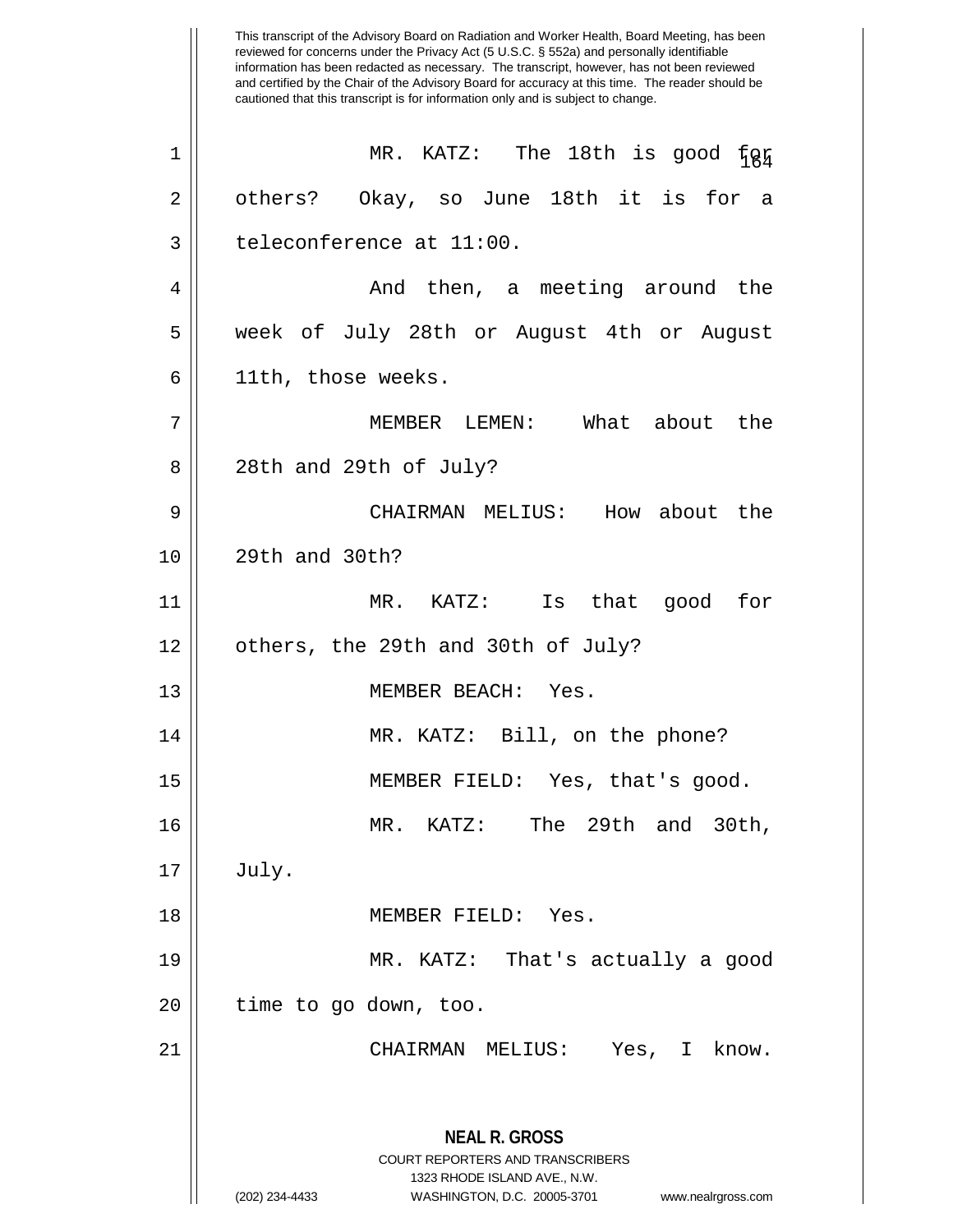This transcript of the Advisory Board on Radiation and Worker Health, Board Meeting, has been reviewed for concerns under the Privacy Act (5 U.S.C. § 552a) and personally identifiable information has been redacted as necessary. The transcript, however, has not been reviewed and certified by the Chair of the Advisory Board for accuracy at this time. The reader should be cautioned that this transcript is for information only and is subject to change. **NEAL R. GROSS** COURT REPORTERS AND TRANSCRIBERS 1323 RHODE ISLAND AVE., N.W. (202) 234-4433 WASHINGTON, D.C. 20005-3701 www.nealrgross.com  $1 \parallel$  That's what I said.  $165$ 2 MR. KATZ: July 29 and 30, okay, 3 || and I'll pencil in Amchitka. 4 MEMBER LEMEN: We don't have a 5 | location then, right? 6 MR. KATZ: No. 7 Okay. Well, that was incredibly 8 easy. All right. We are done with  $9 \parallel$  scheduling. 10 MEMBER KOTELCHUCK: Should I 11 pencil-in Amchitka? 12 MR. KATZ: Go ahead. Just have  $13$  || an eraser when it comes to it. 14 CHAIRMAN MELIUS: The plane in 15 will seat 20, the plane out will seat 10. 16 MR. KATZ: The bears get the  $17 \parallel$  rest. 18 CHAIRMAN MELIUS: The bears, yes. 19 Okay. Work Groups and 20 || Subcommittees, I am going to go based on the 21 website. And, Dave Kotelchuck, you are up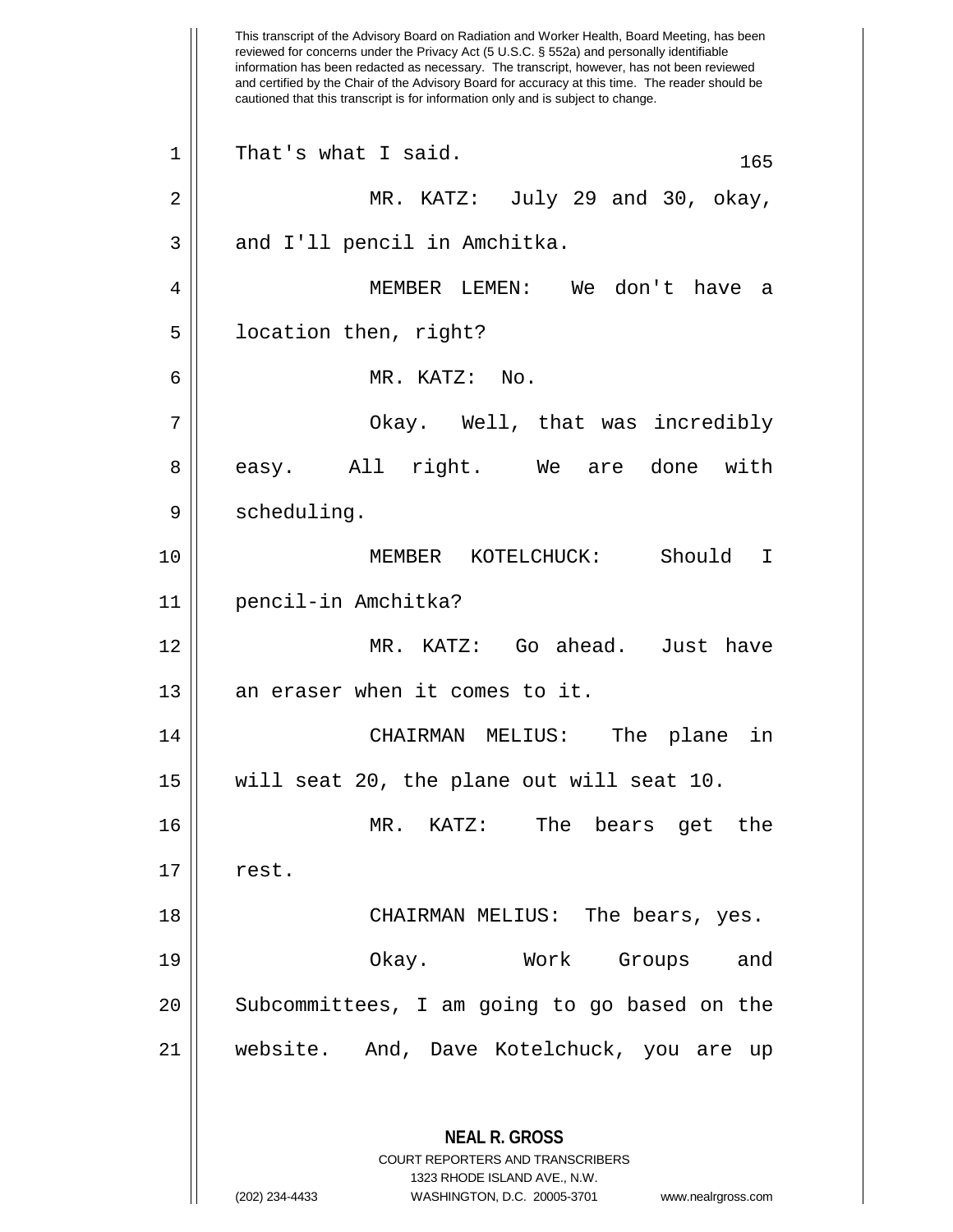This transcript of the Advisory Board on Radiation and Worker Health, Board Meeting, has been reviewed for concerns under the Privacy Act (5 U.S.C. § 552a) and personally identifiable information has been redacted as necessary. The transcript, however, has not been reviewed and certified by the Chair of the Advisory Board for accuracy at this time. The reader should be cautioned that this transcript is for information only and is subject to change. **NEAL R. GROSS** COURT REPORTERS AND TRANSCRIBERS 1323 RHODE ISLAND AVE., N.W. 1 || first on Dose Reconstruction Review 2 || Subcommittee --3 MEMBER KOTELCHUCK: Okay. 4 CHAIRMAN MELIUS: -- if you're 5 | prepared. 6 MEMBER KOTELCHUCK: I would like  $7 \parallel$  to come next because I have to find the date 8 || of our meeting. But, look, we are coming  $9 \parallel$  along well. 10 We have finished all but two in 11 set 9. Sets 10 through 13, we have finished 12 the Rocky Flats, LANL, which is to say the 13 || large sites, and we are beginning to do, we 14 will do next time Portsmouth and Paducah. We 15 have also closed Fernald. So, we are moving 16 along well. 17 If one of my colleagues would 18 remind me of the date of our next scheduled 19 meeting? I believe we have one. And it will 20 || take just a moment and I will find it. 21 || But good progress.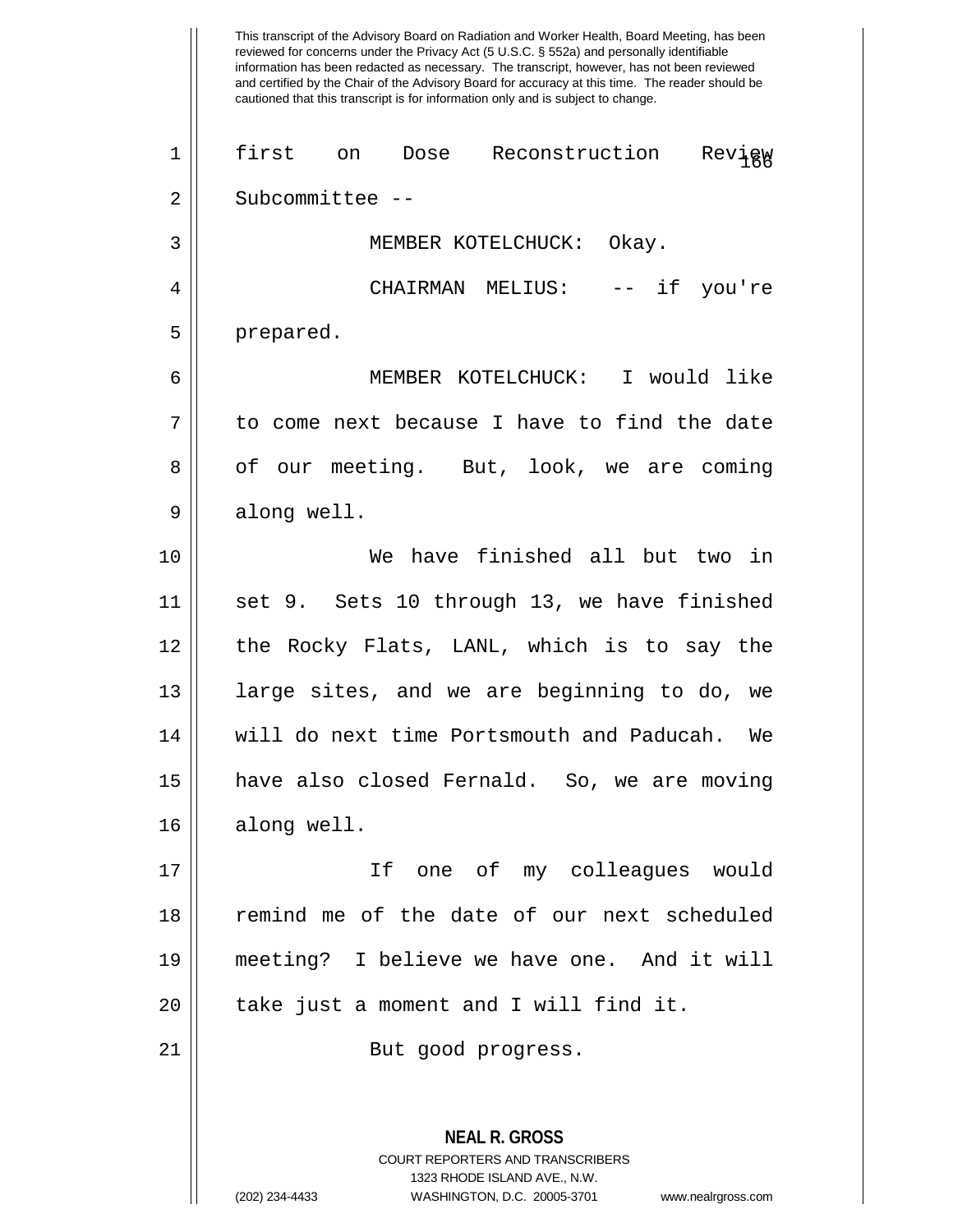This transcript of the Advisory Board on Radiation and Worker Health, Board Meeting, has been reviewed for concerns under the Privacy Act (5 U.S.C. § 552a) and personally identifiable information has been redacted as necessary. The transcript, however, has not been reviewed and certified by the Chair of the Advisory Board for accuracy at this time. The reader should be cautioned that this transcript is for information only and is subject to change. **NEAL R. GROSS** COURT REPORTERS AND TRANSCRIBERS 1323 RHODE ISLAND AVE., N.W. <sup>167</sup> <sup>1</sup> MR. KATZ: It's November 20th. 2 MEMBER KOTELCHUCK: November  $3 \parallel 20$ th. Thank you. 4 CHAIRMAN MELIUS: And how are you 5 | doing on the in-depth reviews? Or maybe it 6 is how is SC&A doing? 7 MEMBER KOTELCHUCK: Yes. Well, 8 || we completed two more of the blind reviews. 9 Which gives us a total of 10. 10 But we are not moving ahead too rapidly on 11 those. Frankly, we have been putting our 12 focus on getting those sets 10 through 13, 13 which have been hanging around for a long  $14$  | time, done. 15 CHAIRMAN MELIUS: Okay. 16 MEMBER KOTELCHUCK: But we will 17 | come back to it soon. 18 CHAIRMAN MELIUS: Yes, I would 19 just urge you to do that soon, soon or 20 || sooner, because those have been out there. 21 That whole issue has been out there a long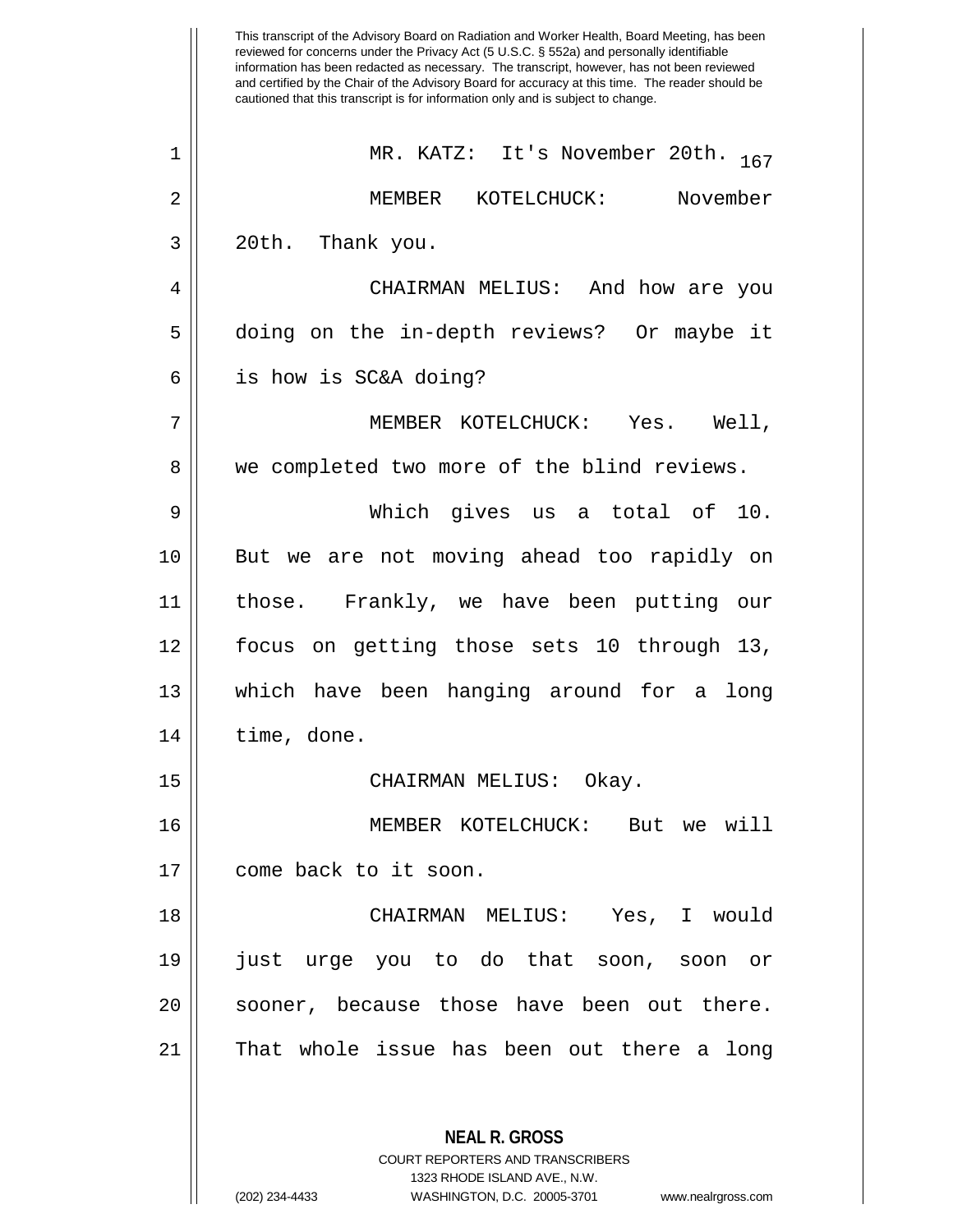This transcript of the Advisory Board on Radiation and Worker Health, Board Meeting, has been reviewed for concerns under the Privacy Act (5 U.S.C. § 552a) and personally identifiable information has been redacted as necessary. The transcript, however, has not been reviewed and certified by the Chair of the Advisory Board for accuracy at this time. The reader should be cautioned that this transcript is for information only and is subject to change. **NEAL R. GROSS**  $1 \parallel$  time, like over 10 years.  $168$ 2 And so, what do we gain from 3 different types of reviews, and so forth? 4 || And it comes up in terms of some of our 5 || contract considerations and time and  $6 \parallel$  resource, and so forth. 7 MEMBER KOTELCHUCK: So noted. 8 CHAIRMAN MELIUS: Yes. Okay. 9 Anybody else with questions on  $10 \parallel$  that? 11 (No response.) 12 Okay. Wanda, in addition to your 13 || presentation tomorrow. 14 MEMBER MUNN: Well, I have been 15 told that my reports to you are sort of dull 16 because they have a tendency to focus on the 17 || statistics of what we have done and what we 18 haven't done, and that it would be nice if I 19 provided a little more detail about exactly 20 what we're doing. So, I wrote myself a note,  $21$  || and I get to read my note to you, hopefully,

> COURT REPORTERS AND TRANSCRIBERS 1323 RHODE ISLAND AVE., N.W.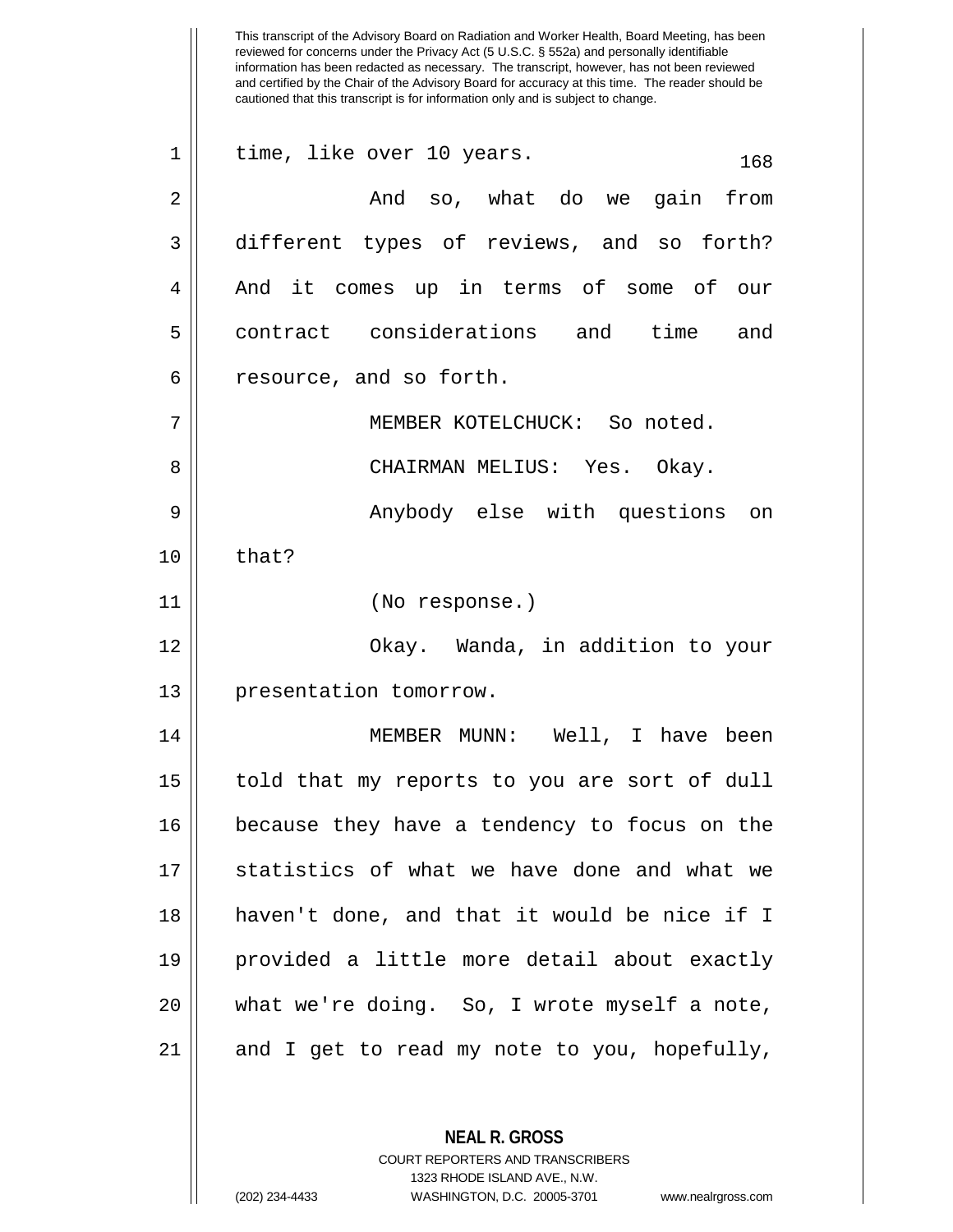**NEAL R. GROSS** COURT REPORTERS AND TRANSCRIBERS 1323 RHODE ISLAND AVE., N.W.  $1\parallel$  giving you an idea of the breadth of material  $2 \parallel$  that we are dealing with in Procedures. 3 I will mention some of the 4 information which you already have seen in 5 || SC&A's report because, obviously, a great  $6 \parallel$  deal of the work that we do relies entirely  $7 ||$  on what SC&A is doing. And so, this will be 8 || a slight duplication. I'll try to keep it 9 brief. 10 Our last meeting was on July 18th 11 in Idaho Falls. We met immediately following  $12$  || the meeting that we had there. 13 || All findings on two of the items 14 || that we have on our agenda have now been 15 closed or are in abeyance. And that is PROC-16 44 -- that's a Special Exposure Cohort -- and 17 || OTIB-55, the conversion from NCRP Report 38, 18 Neutron Quality, to ICRP Publication 60, 19 Radiation Weighting Factors for IREP Energy 20 || Ranges. 21 We now only have three, or maybe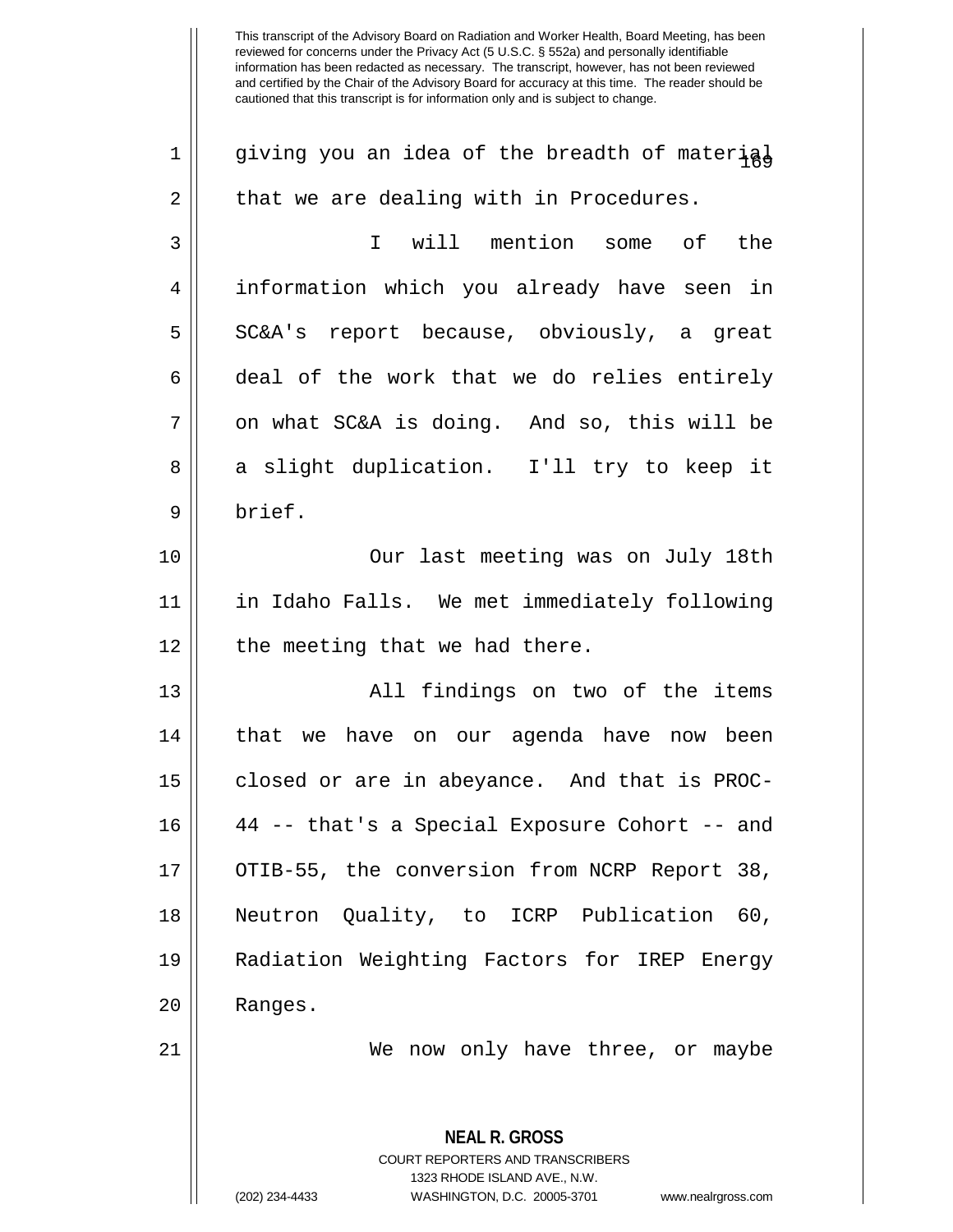$1 \parallel$  four, OTIBs in our process that are moving  $2 \parallel$  along.

3 The last few meetings, we have 4 | been giving some special attention to PERs. 5 | The Program Evaluation Reviews, several have 6 been assigned already and are working on 7 || them. The others are in the pipeline and 8 || coming down that line. SC&A I believe has a 9 total of a little over 20 that have been 10 suggested and that have been approved. They 11 are working on a little over half of those 12 right now, I think. So that we have them in 13 || various stages of process. 14 || They include the Reduction Pilot

 TBDs, that is, revised TBDs, for the Reduction Pilot Plant, for the Huntington Pilot Plant, or Savannah River, Y-12, Blockson, Ames, Hooker, Mallinckrodt, K-25, 19 || along with some applicable TIB revisions. The PERs that we are tracking

21 || already, even though some of us are not in

**NEAL R. GROSS** COURT REPORTERS AND TRANSCRIBERS 1323 RHODE ISLAND AVE., N.W. (202) 234-4433 WASHINGTON, D.C. 20005-3701 www.nealrgross.com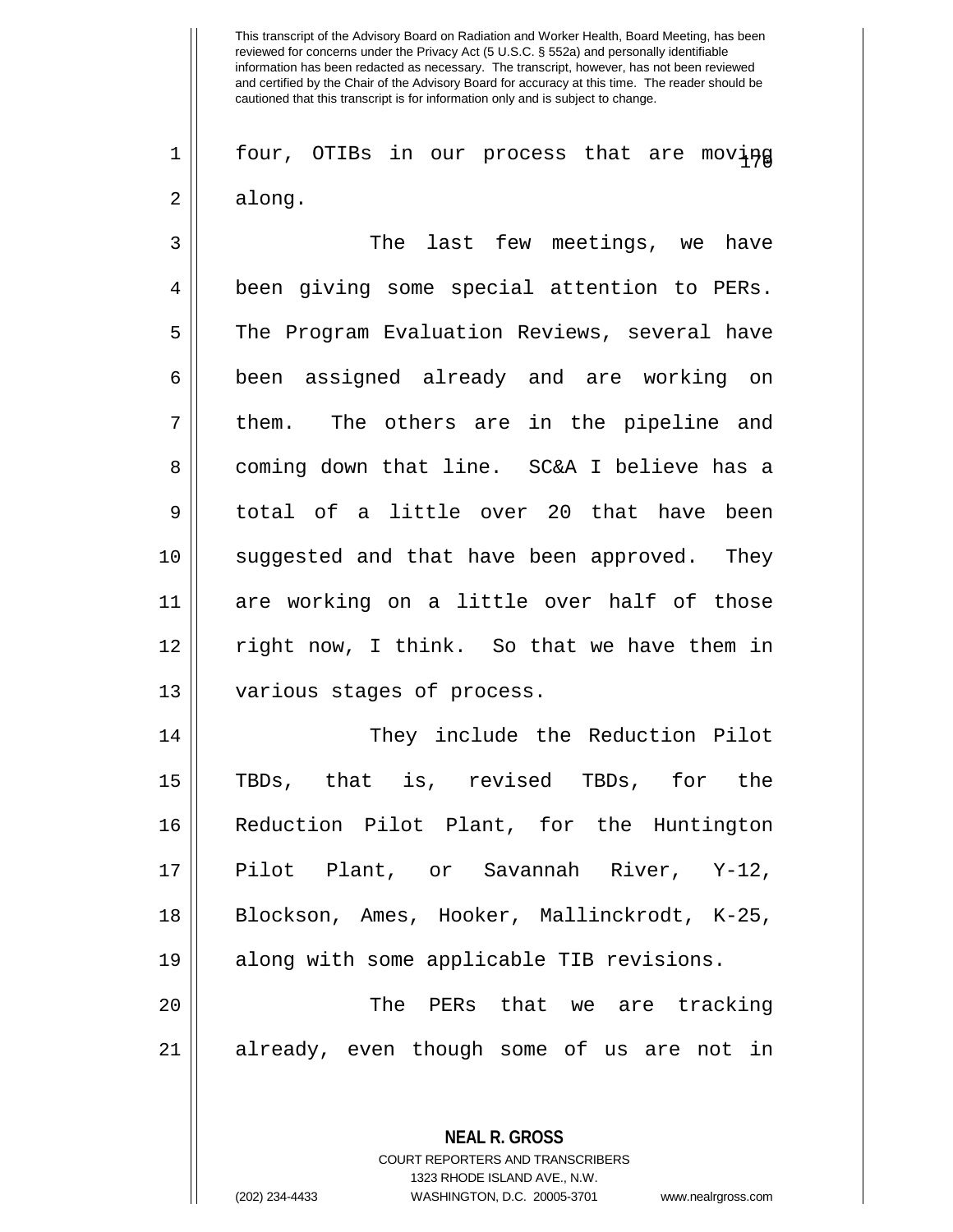1 || hand yet, include PER-8, which is the IREP 2 || Modification Effects on the Lung Cancer Risk 3 || Model, PER-14, Construction Trade Workers, 4 PER-4, Photofluorography at Pinellas, and 5 || PER-12. That is the Highly-Insoluble 6 Plutonium PER.

 Others are relating to 8 || misinterpreted dosimetry records, the effect  $9 \parallel$  of adding ingestion intakes to some cases, and errors in surrogate organ assignment and misinterpreted application of some of the external dose factors. Those are topics that are covered in the findings that we are 14 | dealing with at one stage or another.

 Right now, the total findings on 16 || our Board Review System worksheet shows a total of 643. Of those, 531 have been 18 || resolved, and that is a tally of 82.7 percent  $\parallel$  of all that we have had before us. We have recently had an

21 overarching issue about rotational geometry

**NEAL R. GROSS** COURT REPORTERS AND TRANSCRIBERS 1323 RHODE ISLAND AVE., N.W. (202) 234-4433 WASHINGTON, D.C. 20005-3701 www.nealrgross.com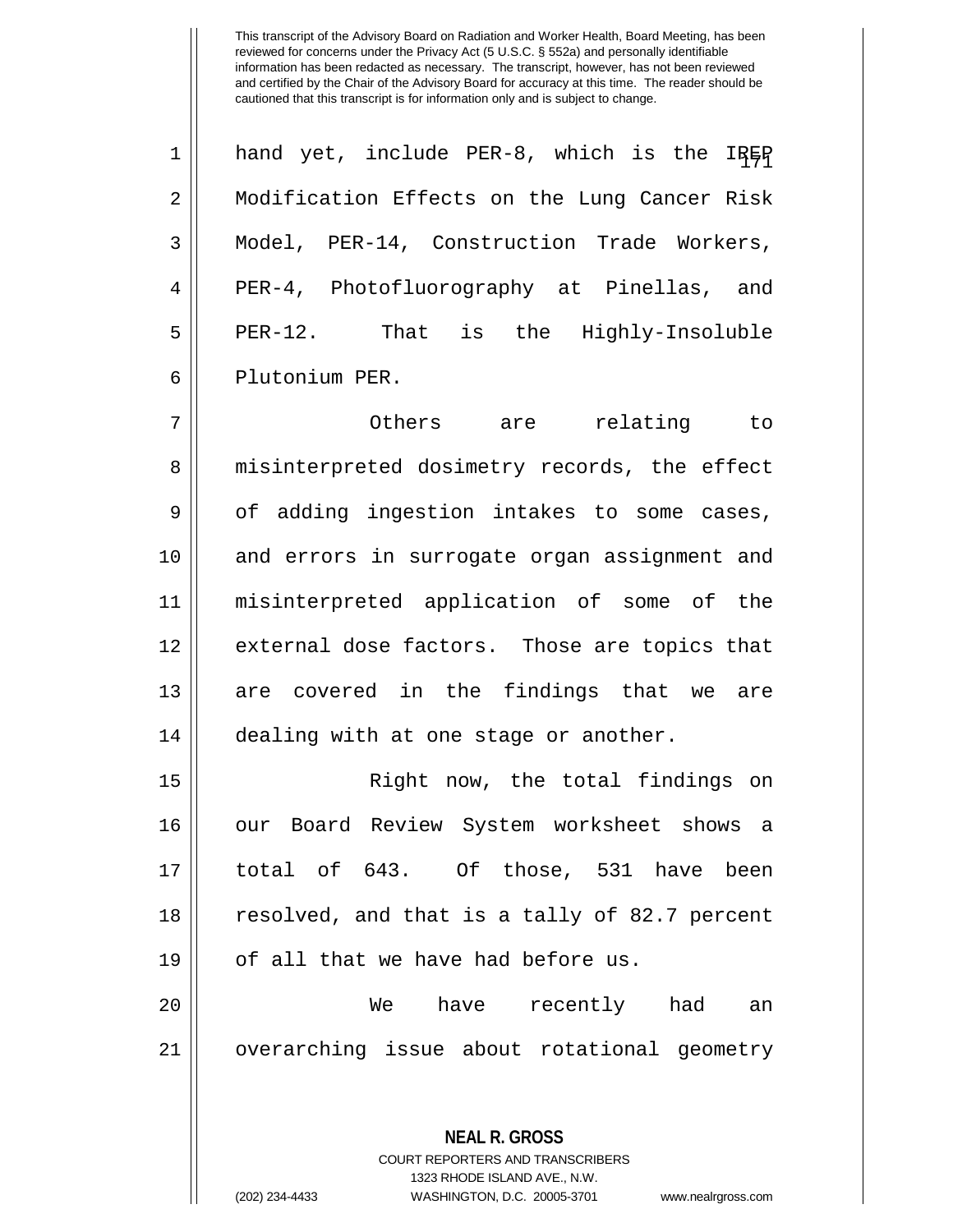This transcript of the Advisory Board on Radiation and Worker Health, Board Meeting, has been reviewed for concerns under the Privacy Act (5 U.S.C. § 552a) and personally identifiable information has been redacted as necessary. The transcript, however, has not been reviewed and certified by the Chair of the Advisory Board for accuracy at this time. The reader should be cautioned that this transcript is for information only and is subject to change. **NEAL R. GROSS** COURT REPORTERS AND TRANSCRIBERS 1323 RHODE ISLAND AVE., N.W. (202) 234-4433 WASHINGTON, D.C. 20005-3701 www.nealrgross.com 1 | transferred to us from Dose Reconstruction,  $2 \parallel$  and we will be dealing with that, at least 3 putting it on the agenda for our next 4 | meeting. 5 Our next meeting was scheduled 6 for November 7th. 7 || And that's all I have. 8 CHAIRMAN MELIUS: Okay. Thank 9 you. That's not all you have. You have more 10 tomorrow, but all you have for now. 11 MEMBER MUNN: That's all I have 12 | for this moment. 13 || CHAIRMAN MELIUS: This moment. 14 MEMBER MUNN: I'll give you a 15 || break for the afternoon. 16 CHAIRMAN MELIUS: Okay. Fair 17 | enough, Wanda. 18 || Any questions for Wanda? 19 (No response.) 20 We will move on to Work Groups. 21 | Santa Susana, Phil.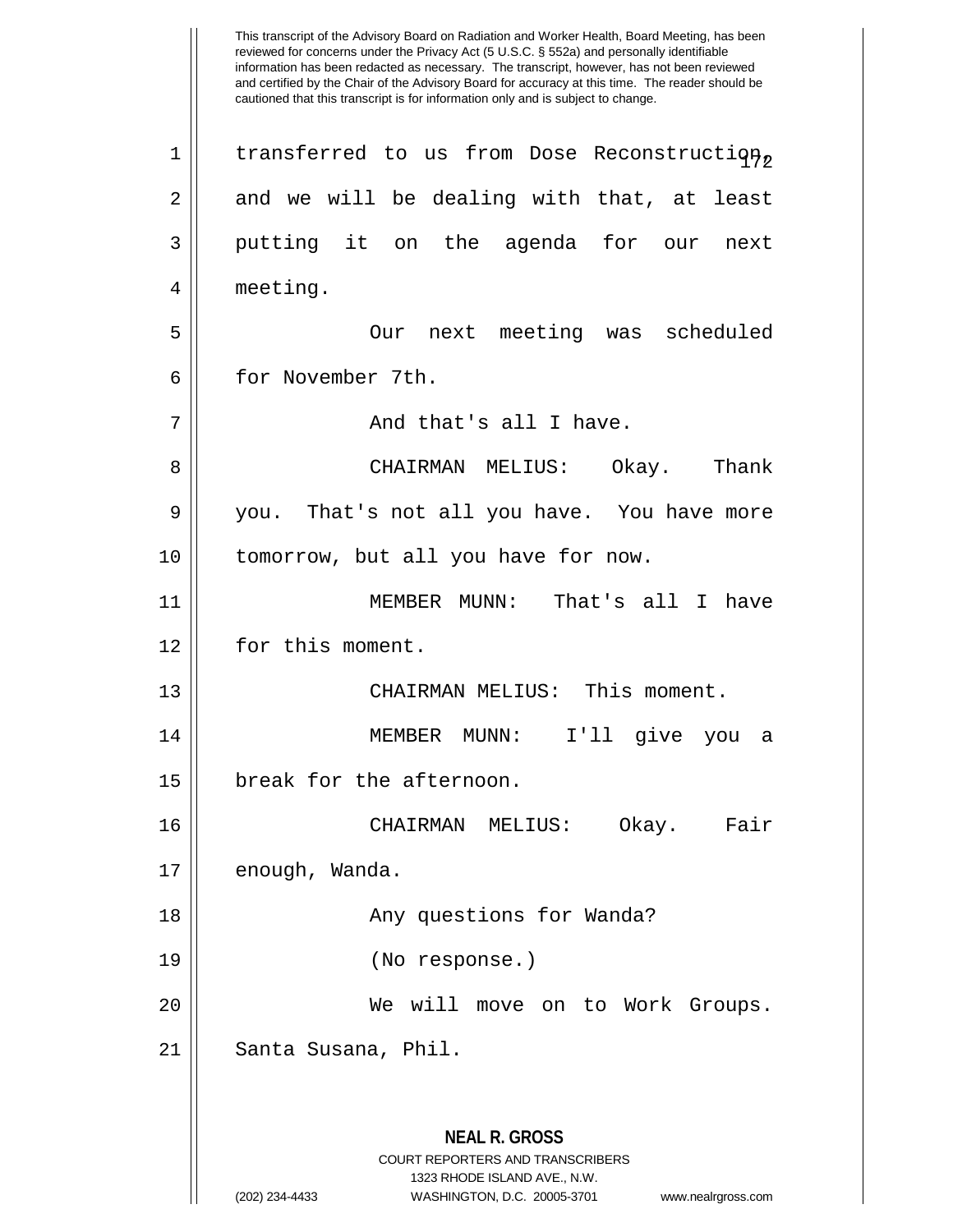This transcript of the Advisory Board on Radiation and Worker Health, Board Meeting, has been reviewed for concerns under the Privacy Act (5 U.S.C. § 552a) and personally identifiable information has been redacted as necessary. The transcript, however, has not been reviewed and certified by the Chair of the Advisory Board for accuracy at this time. The reader should be cautioned that this transcript is for information only and is subject to change. **NEAL R. GROSS** COURT REPORTERS AND TRANSCRIBERS 1323 RHODE ISLAND AVE., N.W. (202) 234-4433 WASHINGTON, D.C. 20005-3701 www.nealrgross.com <sup>173</sup> <sup>1</sup> MEMBER SCHOFIELD: Okay. The 2 Internal and External Coworker Studies are 3 || currently sitting in NIOSH's review. When  $4 \parallel$  those are done, we will schedule a Work Group 5 meeting. 6 CHAIRMAN MELIUS: Okay. I think  $7 \parallel$  there was some, yes, scheduling -- I saw 8 || those documents as being on the schedule.  $9 \parallel$  So, yes, good. 10 || **MEMBER SCHOFIELD:** Yes. 11 CHAIRMAN MELIUS: Okay. 12 Brookhaven, do we have anything left to do on 13 || Brookhaven? 14 MEMBER BEACH: For Brookhaven, we 15 have no new actions at this time, other than 16 || reviewing the TBD when it is issued. 17 CHAIRMAN MELIUS: Okay. 18 Fernald? 19 MEMBER CLAWSON: Well, we just 20 finished with the SEC. We've got several  $21$  || Site Profile issues that we have got to take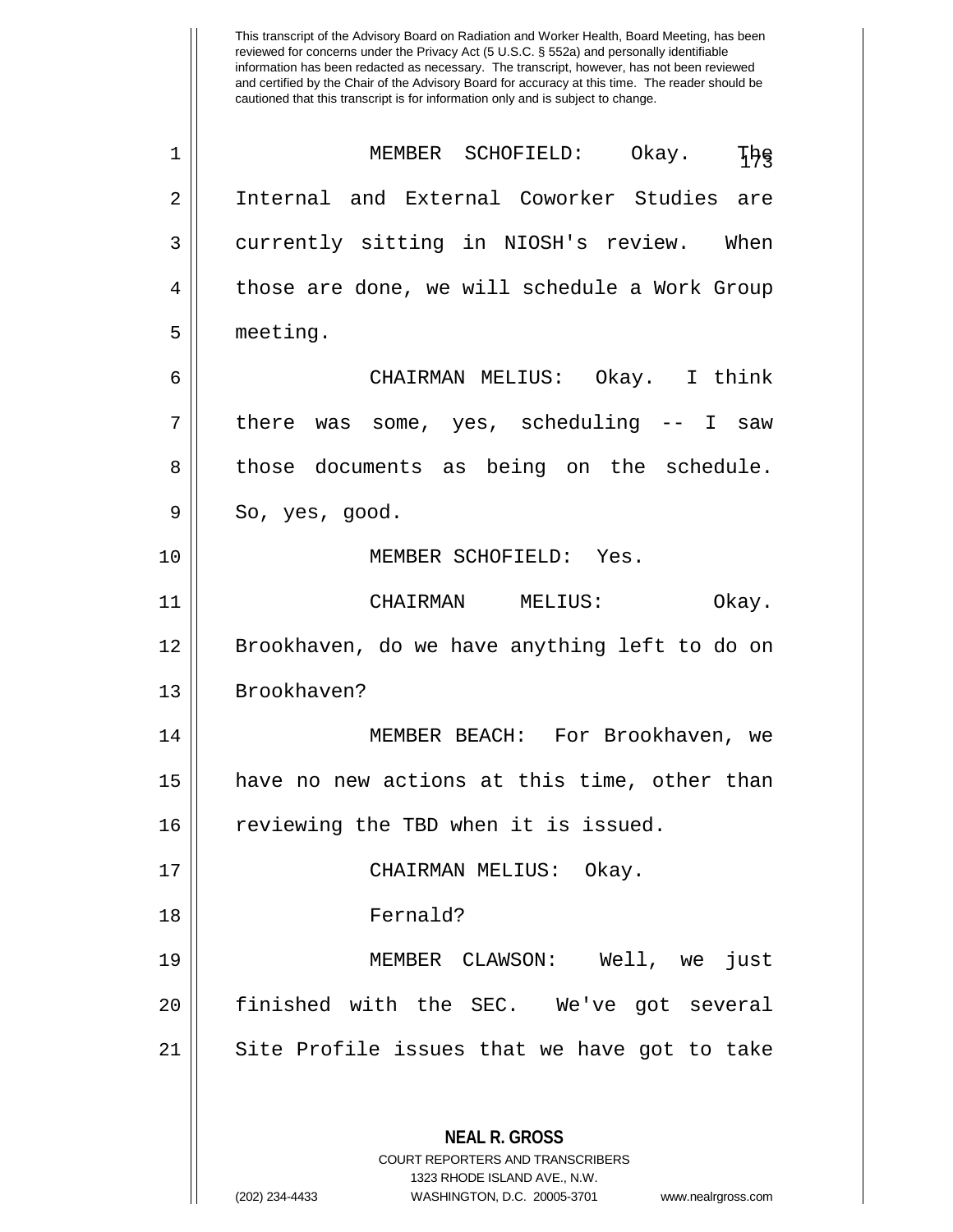This transcript of the Advisory Board on Radiation and Worker Health, Board Meeting, has been reviewed for concerns under the Privacy Act (5 U.S.C. § 552a) and personally identifiable information has been redacted as necessary. The transcript, however, has not been reviewed and certified by the Chair of the Advisory Board for accuracy at this time. The reader should be cautioned that this transcript is for information only and is subject to change. 1 || care of. That is in the process. And  $_{1}\psi_{\hat{x}}$ 2 || have got quite a few Site Profiles, and we  $3 \parallel$  are still pushing through with that. 4 CHAIRMAN MELIUS: Hanford, my 5 || Work Group, I'm the Work Group Chair. 6 As usual, Arjun disappears when 7 -- oh, there he is. You were hidden. You 8 || were hiding behind Joe. I couldn't see you.  $9 \parallel$  Thank you, Joe. 10 I actually thought they were 11 playing some sort of computer game. 12 DR. MAKHIJANI: We are almost 13 done with Hanford. I have a memorandum from 14 Joe in my inbox, which I will attend to on 15 Monday. And so, you should get something -- 16 well, there will be a DOE review. So, again,

17 it will be an update on the memorandum that 18 we sent you in April --

## 19 CHAIRMAN MELIUS: Okay. 20 DR. MAKHIJANI: -- covering the 21 | site visit and the document reviews. And you

**NEAL R. GROSS** COURT REPORTERS AND TRANSCRIBERS 1323 RHODE ISLAND AVE., N.W. (202) 234-4433 WASHINGTON, D.C. 20005-3701 www.nealrgross.com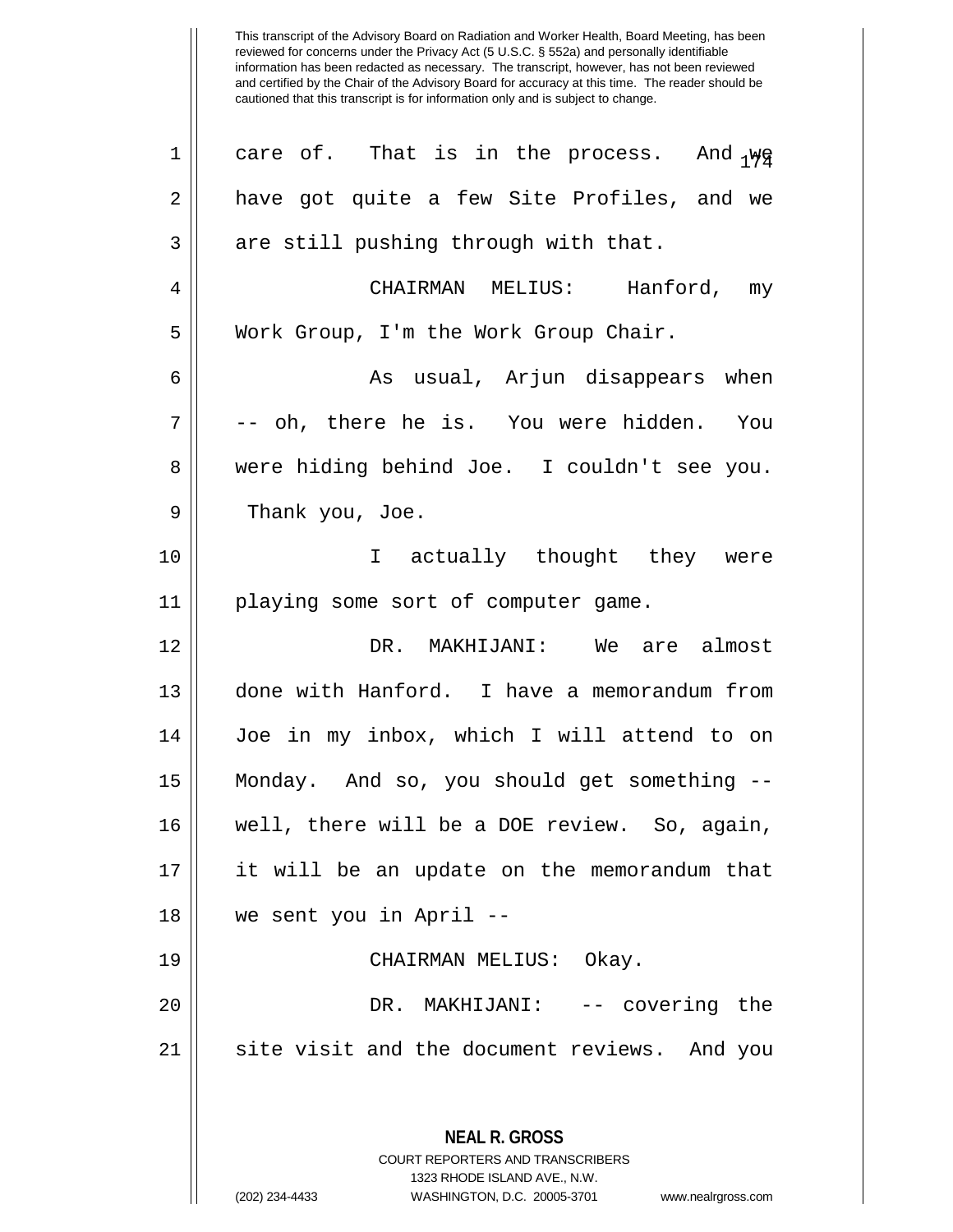This transcript of the Advisory Board on Radiation and Worker Health, Board Meeting, has been reviewed for concerns under the Privacy Act (5 U.S.C. § 552a) and personally identifiable information has been redacted as necessary. The transcript, however, has not been reviewed and certified by the Chair of the Advisory Board for accuracy at this time. The reader should be cautioned that this transcript is for information only and is subject to change.  $1 \parallel$  will get an update from us.  $175$ 2 CHAIRMAN MELIUS: And then, the 3 || plan would be to do a Work Group, probably a 4 Work Group call, to go through that new 5 update. It is a matrix update of what are  $6$  || issues that are  $-$ 7 DR. MAKHIJANI: Yes. 8 CHAIRMAN MELIUS: -- left. And  $9 \parallel$  then, to sort of prioritize and decide what 10 || needs to be done. 11 || So, for those of you who are on 12 the Work Group, expect us to schedule that  $13$  || first as soon as we get the report from  $-$ -14 DR. MAKHIJANI: Yes, just as a 15 point of information, you know, we made a 16 document request, and that was a long 17 || process. And then, toward the tail-end of 18 || that, the site said that they would look for 19 more documents for us. And then, we had very 20 || recently kind of an extensive list of box 21 titles, basically. And so, we are not

> COURT REPORTERS AND TRANSCRIBERS 1323 RHODE ISLAND AVE., N.W. (202) 234-4433 WASHINGTON, D.C. 20005-3701 www.nealrgross.com

**NEAL R. GROSS**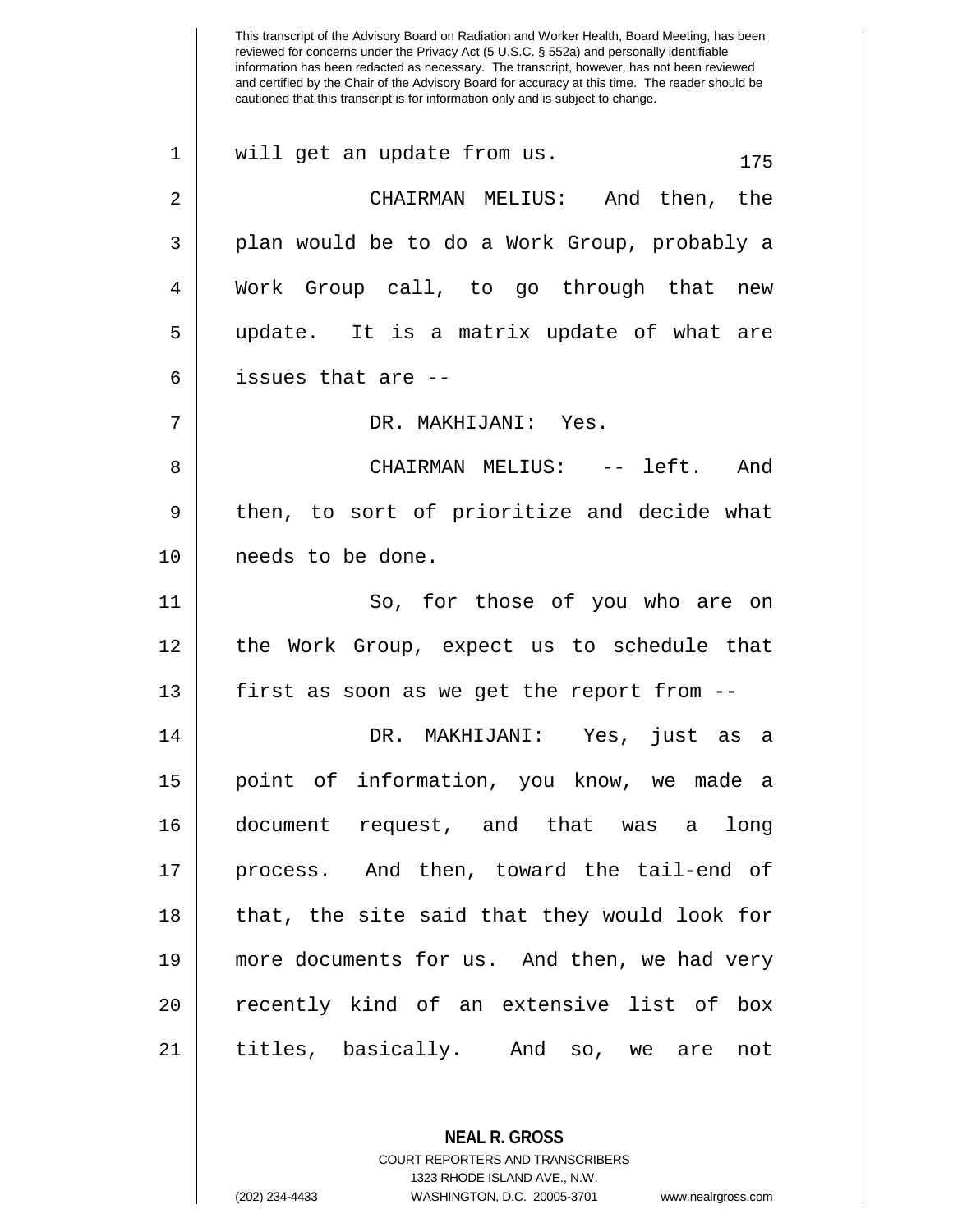| $\mathbf 1$    | proposing to deal with that right now. $_{1}\frac{1}{1}\theta_{0}$                                                                                                     |
|----------------|------------------------------------------------------------------------------------------------------------------------------------------------------------------------|
| 2              | will just save it. It is there.                                                                                                                                        |
| 3              | And we basically have completed                                                                                                                                        |
| $\overline{4}$ | the issues that we had wanted to complete.                                                                                                                             |
| 5              | CHAIRMAN MELIUS: Okay. Yes, and                                                                                                                                        |
| 6              | Paul just reminded me; the Work Group would                                                                                                                            |
| 7              | also involve the PNNL issue. And before you                                                                                                                            |
| 8              | were here this morning, Arjun, I raised the                                                                                                                            |
| 9              | issue that I wanted NIOSH to be prepared to                                                                                                                            |
| 10             | discuss with the Work Group the issue about                                                                                                                            |
| 11             | sort of folding PNNL and Hanford together,                                                                                                                             |
| 12             | and how that might affect some of the earlier                                                                                                                          |
| 13             | SECs. So, nothing to task for SC&A at this                                                                                                                             |
| 14             | time, but it would be part of our next Work                                                                                                                            |
| 15             | Group meeting.                                                                                                                                                         |
| 16             | DR. MAKHIJANI: Right, because we                                                                                                                                       |
| 17             | are only covering to 1990 in this.                                                                                                                                     |
| 18             | Yes.<br>CHAIRMAN MELIUS:<br>I.<br>can                                                                                                                                  |
| 19             | explain in more detail later.                                                                                                                                          |
| 20             | Any questions on Hanford?                                                                                                                                              |
| 21             | (No response.)                                                                                                                                                         |
|                |                                                                                                                                                                        |
|                | <b>NEAL R. GROSS</b><br><b>COURT REPORTERS AND TRANSCRIBERS</b><br>1323 RHODE ISLAND AVE., N.W.<br>WASHINGTON, D.C. 20005-3701<br>(202) 234-4433<br>www.nealrgross.com |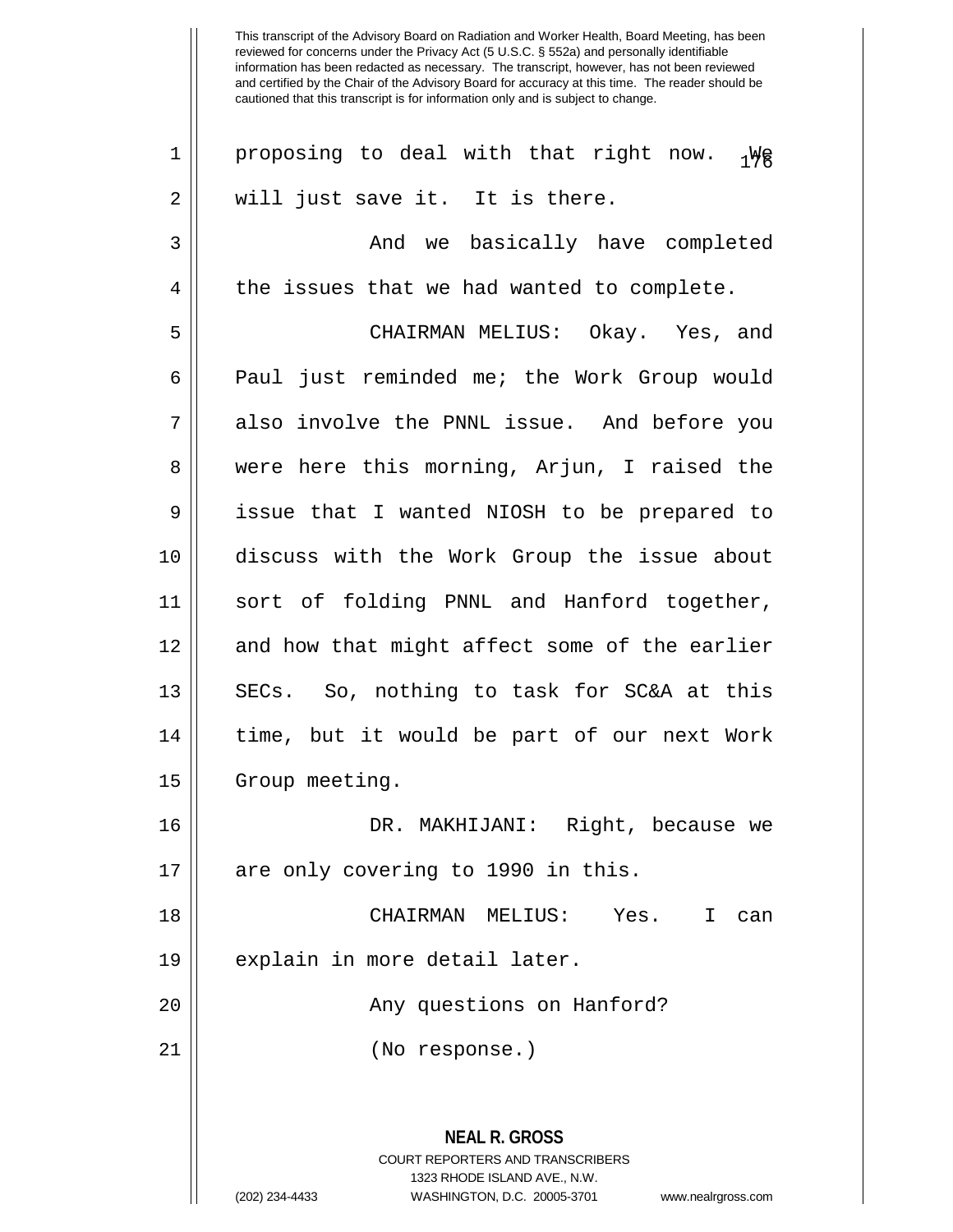| $\mathbf 1$    | Idaho, Phil.<br>177                                                                                                                                                    |
|----------------|------------------------------------------------------------------------------------------------------------------------------------------------------------------------|
| $\overline{2}$ | MEMBER SCHOFIELD: Okay. Idaho,                                                                                                                                         |
| 3              | we have got four White Papers outstanding                                                                                                                              |
| $\overline{4}$ | that are, hopefully, going to be completed in                                                                                                                          |
| 5              | October. And then, there is a coworker model                                                                                                                           |
| 6              | that is being developed, and that date has                                                                                                                             |
| 7              | not been set yet. Once these White Papers                                                                                                                              |
| 8              | are issued, then we will schedule a Work                                                                                                                               |
| 9              | Group meeting. I am not confident of the                                                                                                                               |
| 10             | October deadline.                                                                                                                                                      |
| 11             | CHAIRMAN MELIUS: Well, Stu or                                                                                                                                          |
| 12             | somebody or LaVon?                                                                                                                                                     |
| 13             | MR. RUTHERFORD: Yes, right now,                                                                                                                                        |
| 14             | those White Papers are in review, internal                                                                                                                             |
| 15             | review. I can't say whether our comments or                                                                                                                            |
| 16             | findings will push it out beyond that.<br><b>But</b>                                                                                                                   |
| 17             | this is $-$ what is the date today? $-$ the                                                                                                                            |
| 18             | It will be pretty tight to get it by<br>16th.                                                                                                                          |
| 19             | the end of the month. But it is coming up                                                                                                                              |
| 20             | very quickly.                                                                                                                                                          |
| 21             | So, Halloween<br>CHAIRMAN MELIUS:                                                                                                                                      |
|                | <b>NEAL R. GROSS</b><br><b>COURT REPORTERS AND TRANSCRIBERS</b><br>1323 RHODE ISLAND AVE., N.W.<br>(202) 234-4433<br>WASHINGTON, D.C. 20005-3701<br>www.nealrgross.com |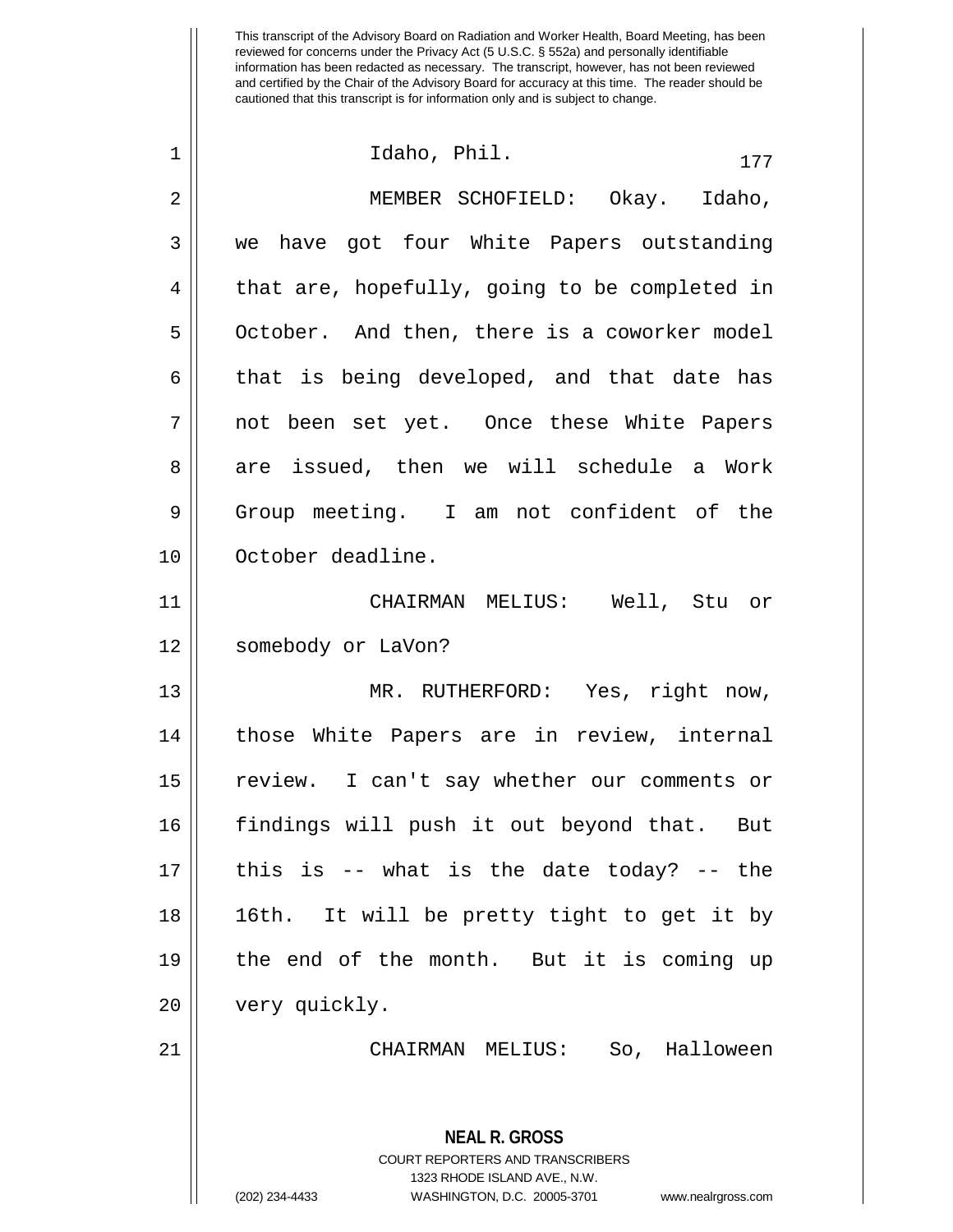This transcript of the Advisory Board on Radiation and Worker Health, Board Meeting, has been reviewed for concerns under the Privacy Act (5 U.S.C. § 552a) and personally identifiable information has been redacted as necessary. The transcript, however, has not been reviewed and certified by the Chair of the Advisory Board for accuracy at this time. The reader should be cautioned that this transcript is for information only and is subject to change. **NEAL R. GROSS** COURT REPORTERS AND TRANSCRIBERS 1323 RHODE ISLAND AVE., N.W. (202) 234-4433 WASHINGTON, D.C. 20005-3701 www.nealrgross.com  $1$  at midnight I'll go onto my CDC computer and  $2 \parallel$  look. 3 MEMBER SCHOFIELD: I really 4 || wasn't blaming you guys. 5 CHAIRMAN MELIUS: Okay. Yes, 6 Idaho is probably the biggest site that is  $7 \parallel$  outstanding in terms of really getting into. 8 || So, I would urge you to work hard on this,  $9 \parallel$  not that you don't work hard, yes, yes. 10 Gaseous Diffusion Work Group, you 11 again, Phil. 12 MEMBER SCHOFIELD: Okay. The 13 || real outstanding issue is the neutron-to-14 photon ratio for Portsmouth and K-25. 15 Paducah is closed out. So, we don't have any 16 matrix issues left there. Once that is 17 settled, then I think we can do a 18 || teleconference and close it out. 19 CHAIRMAN MELIUS: So, are you 20 waiting on a report from NIOSH or SC&A? 21 MEMBER SCHOFIELD: NIOSH.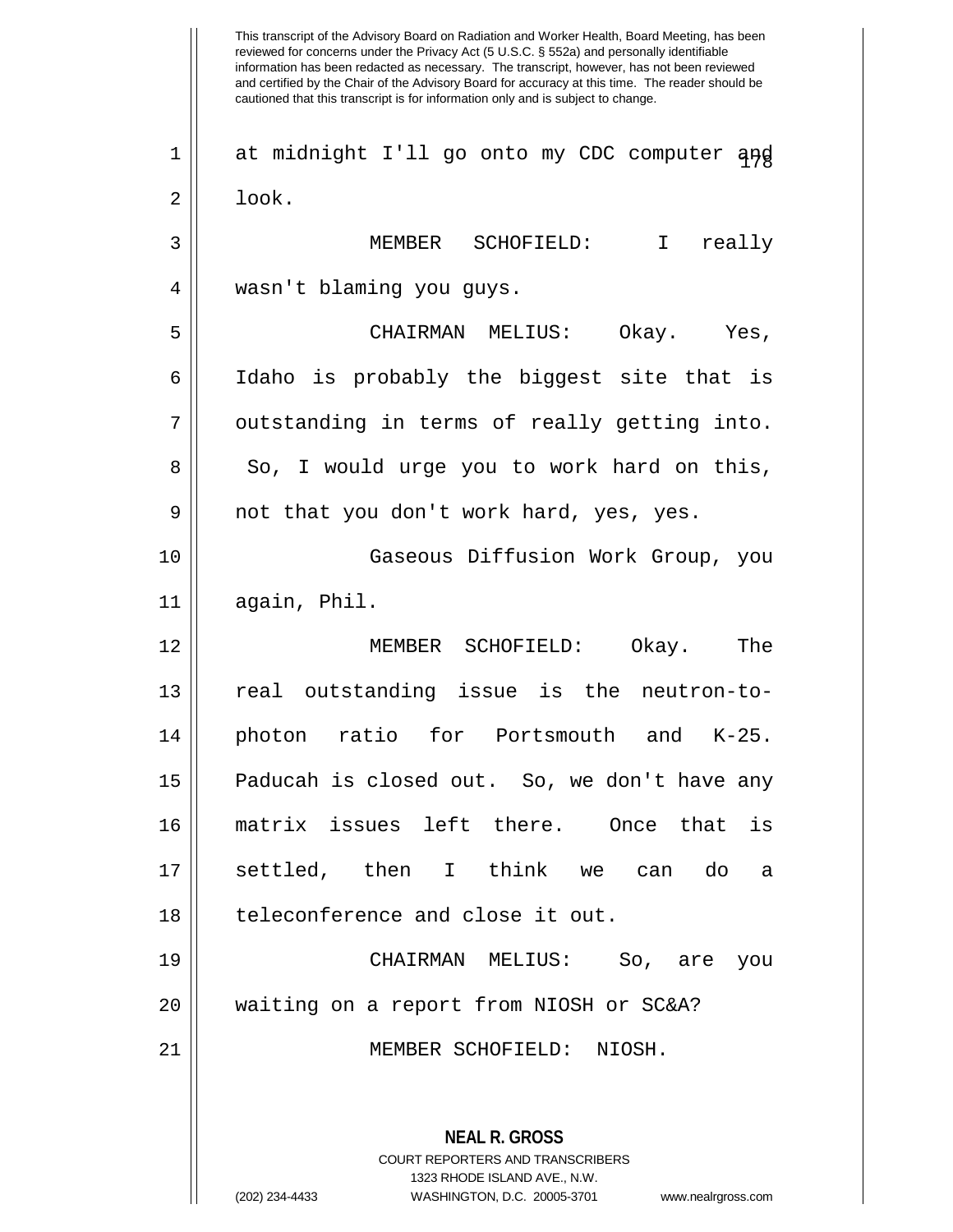<sup>179</sup> <sup>1</sup> CHAIRMAN MELIUS: NIOSH? Okay. 2 || Stu?

 MR. HINNEFELD: Well, I can offer  $4 \parallel$  a little bit on that. We have identified some documents in the holdings of the USEC, United States Enrichment Corporation, who took over portions of the plants that we 8 || think are relevant to helping us determine neutron-to-photon ratios in a plant. And this has led to a rather difficult negotiation with USEC that our Office of 12 || General Counsel is doing. And we have made a 13 || lot of progress in that negotiation. We 14 || think we will be able to get documents from | the USEC relatively quickly.

 It is down now to essentially a non-disclosure agreement that they want us to deal with that we had worked out once. And then, they discovered, hey, some of this stuff may be OUO. And so, they wanted to modify it to deal with that as well, even

> **NEAL R. GROSS** COURT REPORTERS AND TRANSCRIBERS 1323 RHODE ISLAND AVE., N.W. (202) 234-4433 WASHINGTON, D.C. 20005-3701 www.nealrgross.com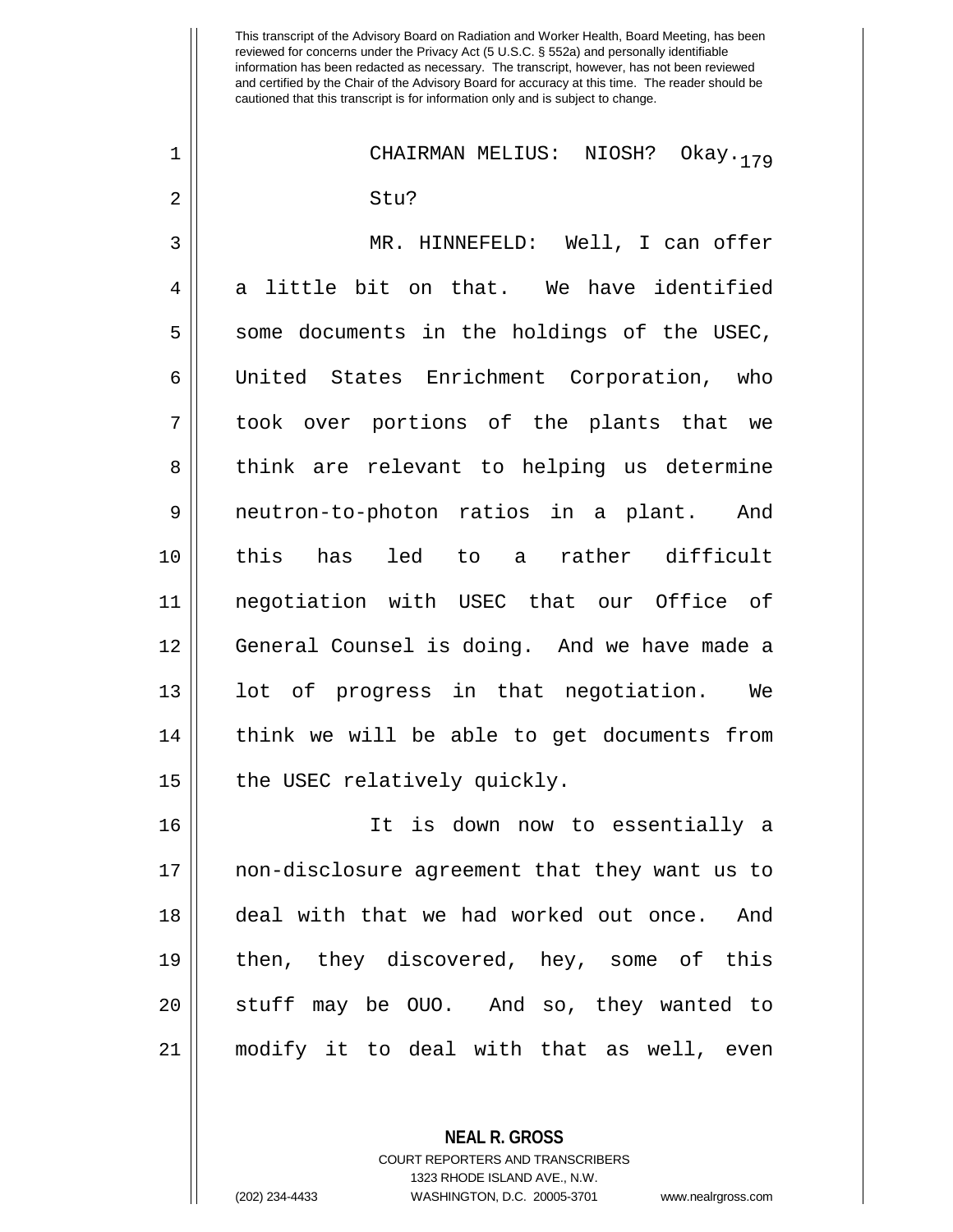This transcript of the Advisory Board on Radiation and Worker Health, Board Meeting, has been reviewed for concerns under the Privacy Act (5 U.S.C. § 552a) and personally identifiable information has been redacted as necessary. The transcript, however, has not been reviewed and certified by the Chair of the Advisory Board for accuracy at this time. The reader should be cautioned that this transcript is for information only and is subject to change. **NEAL R. GROSS** COURT REPORTERS AND TRANSCRIBERS 1323 RHODE ISLAND AVE., N.W. (202) 234-4433 WASHINGTON, D.C. 20005-3701 www.nealrgross.com  $1$ || though we deal with OUO material all the  $2 \parallel$  time.  $3 \parallel$  So, that's where it is at. It is  $4 \parallel$  kind of the end stages of our talk with USEC. 5 We have identified from their finding aids  $6 \parallel$  the things we want, the records we want. And 7 || so, we are pretty far down the path with 8 || them. It is just a matter of finishing up  $9 \parallel$  that agreement. 10 CHAIRMAN MELIUS: Okay. Thanks, 11 | Stu, on that. 12 Kansas City I think we have 13 | covered. 14 || Lawrence Berkeley. 15 MEMBER ZIEMER: On Lawrence 16 Berkeley, I was able to get a report this 17 past week from Lara Hughes, who is the lead 18 for NIOSH on this particular site. And let 19 me just relay what she has given to me on  $20 \parallel$  that. 21 She indicated that, since the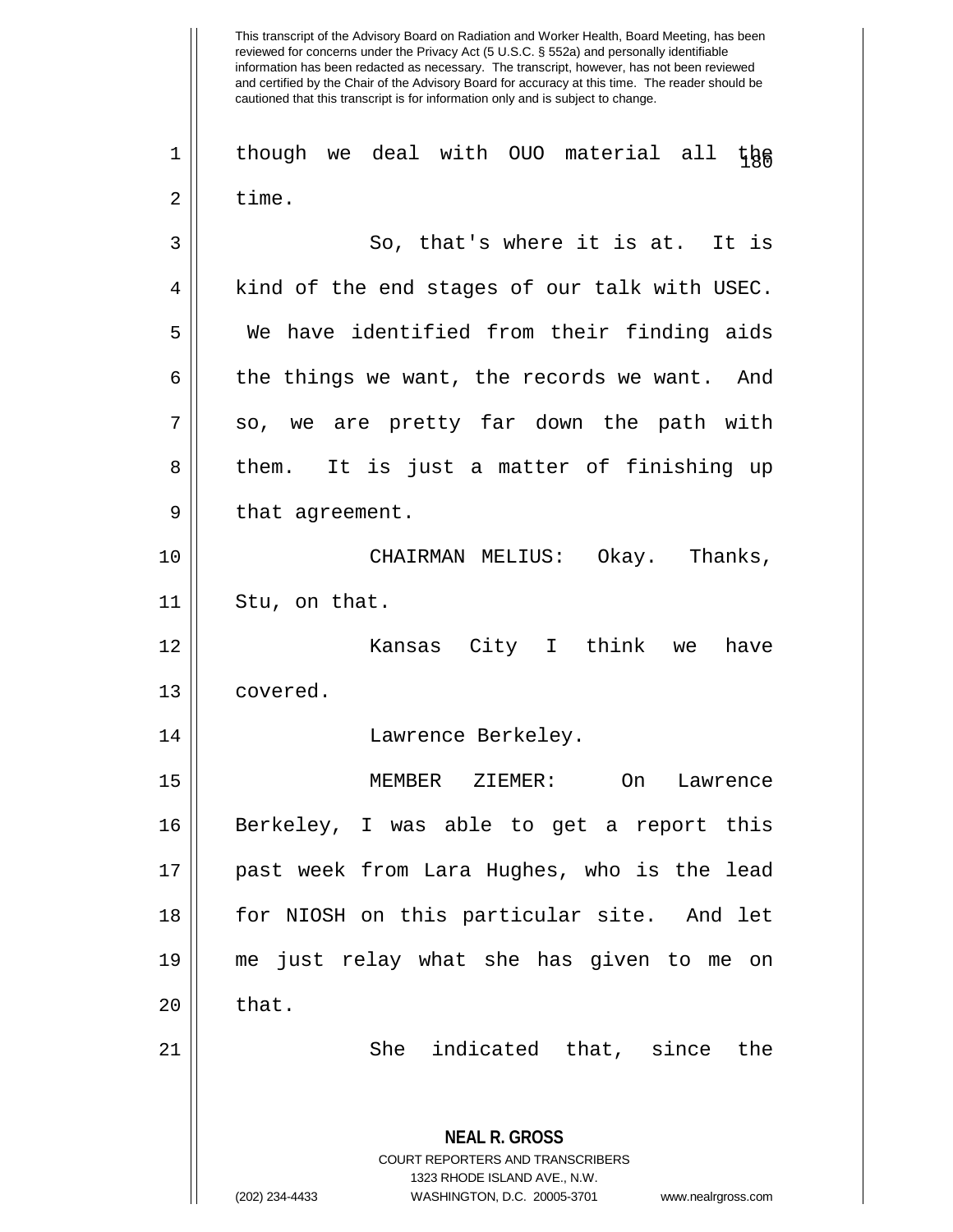| $\mathbf 1$ | first Work Group meeting, which was<br>laşt   |
|-------------|-----------------------------------------------|
| 2           | year, NIOSH has received four additional      |
| 3           | White Papers from SC&A and is reviewing       |
| 4           | those, and is still preparing responses to    |
| 5           | the issues that were identified by SC&A.      |
| 6           | And in addition, NIOSH is working             |
| 7           | on addressing some tasks that were outlined   |
| 8           | in the issues matrix, such as data adequacy   |
| $\mathsf 9$ | and completeness. And they are still          |
| 10          | evaluating that.                              |
| 11          | And she goes on to say that, in               |
| 12          | the past year, they have completed additional |
| 13          | data captures from Lawrence Berkeley to       |
| 14          | obtain more information on the bioassay       |
| 15          | program and on site operations.               |
| 16          | Currently, the NIOSH<br>White                 |
| 17          | Papers, the responses are in draft form,      |
| 18          | pending some resolutions of<br>internal       |
| 19          | technical issues. And I believe on the NIOSH  |
| 20          | schedule, I think she indicated the end of    |
|             |                                               |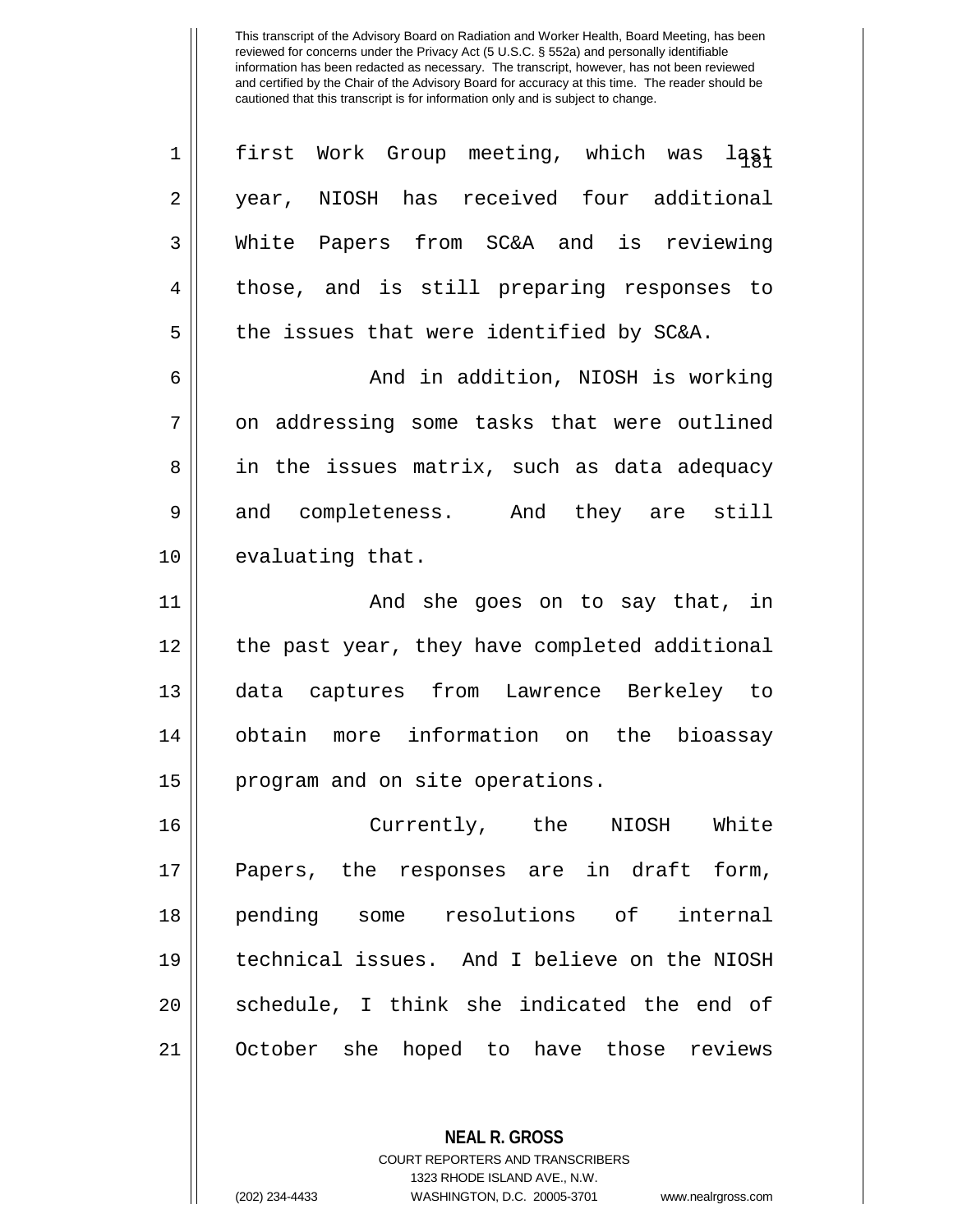This transcript of the Advisory Board on Radiation and Worker Health, Board Meeting, has been reviewed for concerns under the Privacy Act (5 U.S.C. § 552a) and personally identifiable information has been redacted as necessary. The transcript, however, has not been reviewed and certified by the Chair of the Advisory Board for accuracy at this time. The reader should be cautioned that this transcript is for information only and is subject to change. **NEAL R. GROSS** COURT REPORTERS AND TRANSCRIBERS 1323 RHODE ISLAND AVE., N.W. (202) 234-4433 WASHINGTON, D.C. 20005-3701 www.nealrgross.com  $\begin{array}{c} 1 \parallel 1 \end{array}$  finished. Once we get those, we will 2 | schedule a Work Group meeting. 3 CHAIRMAN MELIUS: Okay. Does 4 | that date sound right, LaVon or Jim? 5 MEMBER ZIEMER: I can double- $6 \parallel$  check that. It is on the other schedule. 7 MR. RUTHERFORD: Yes, I got the 8 Work Group schedule, actually, up, and it  $9 \parallel$  says estimated completion date December. 10 MEMBER ZIEMER: Oh, December? 11 Okay. 12 || MR. RUTHERFORD: December. 13 MEMBER ZIEMER: I knew it was the  $14$  | end of something, but --15 CHAIRMAN MELIUS: Yes. Okay. 16 LANL. 17 MEMBER GRIFFON: LANL is in the 18 post-1995 focus, and NIOSH is working to get 19 some information on the dosimetry program 20 from 1995 onward. They had a response. I 21 got an email from NIOSH saying they recently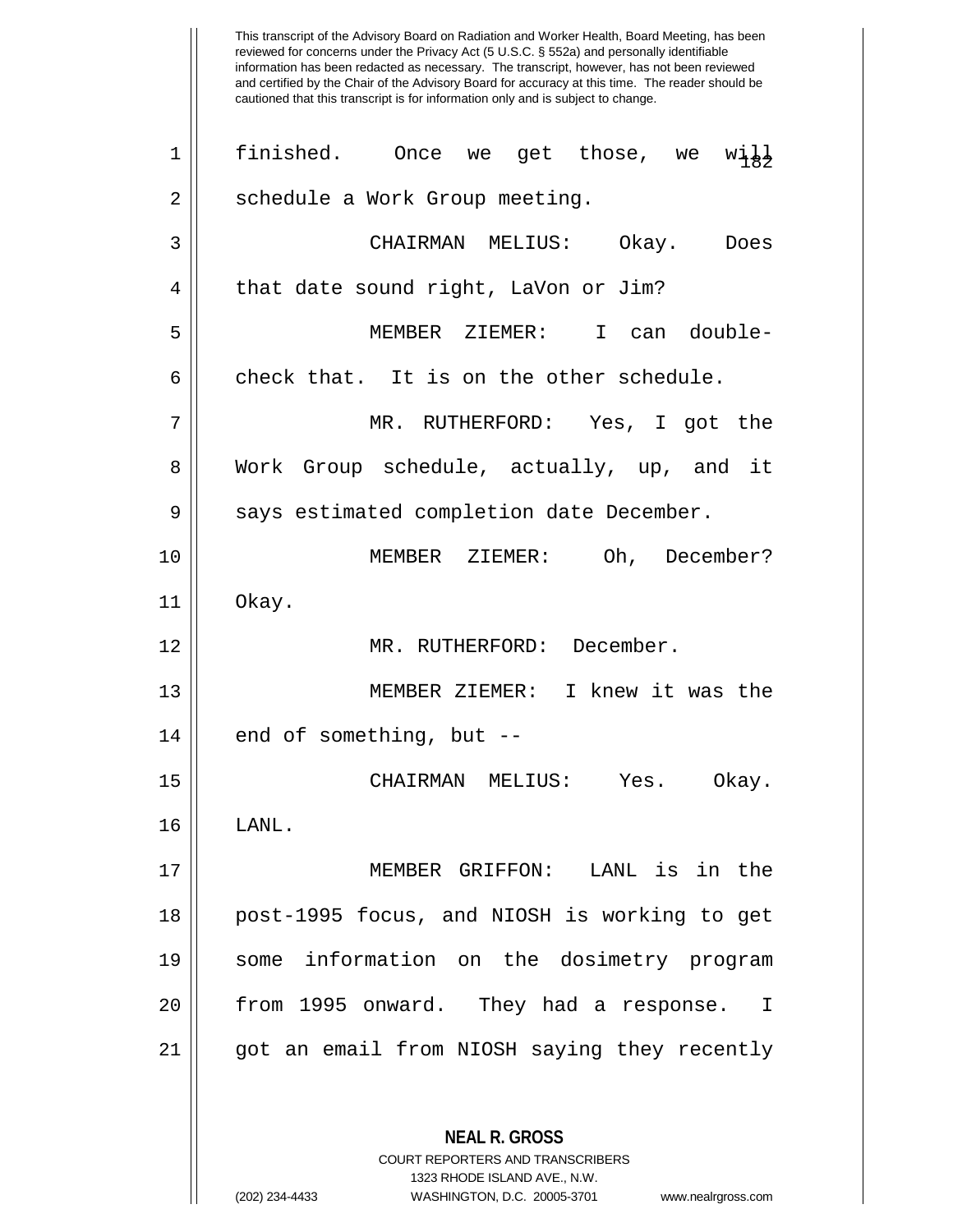**NEAL R. GROSS** COURT REPORTERS AND TRANSCRIBERS 1323 RHODE ISLAND AVE., N.W. (202) 234-4433 WASHINGTON, D.C. 20005-3701 www.nealrgross.com  $\begin{array}{c|cccc} 1 & \text{had} & \text{a} & \text{response} & \text{from} & \text{the} & \text{site} & \text{to} & \text{sgg} \ \end{array}$ 2 | questions that they asked about the dosimetry 3 program. They are reviewing the responses, 4 || putting that data together. They are also 5 | asking some follow-up questions on some of  $6 \parallel$  the exotics and other radionuclides that we 7 have been interested in. 8 And so, I think it is still in  $9 \parallel$  NIOSH's hands. Once they review this stuff, 10 || they will, then, produce something for SC&A 11 to review. And no plans for a Work Group 12 until we have further progress on this, but 13 || we will keep you updated. 14 CHAIRMAN MELIUS: Okay. 15 Mound, I think we will 16 procrastinate until tomorrow morning. I need  $17 \parallel$  to talk to Josie --18 MEMBER BEACH: Yes. 19 CHAIRMAN MELIUS: -- and SC&A 20 || about what are next steps will be. So, let's  $21$  | talk --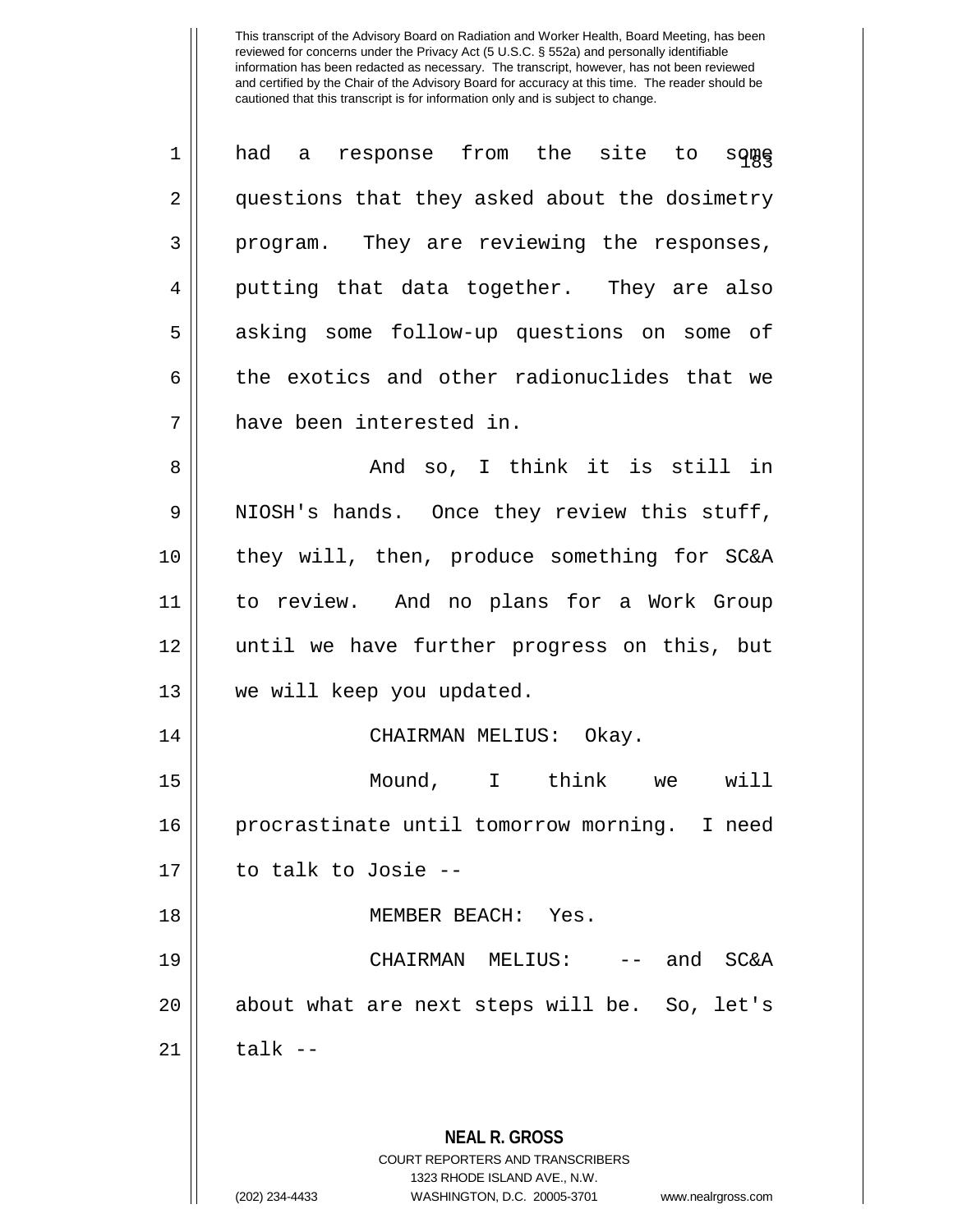This transcript of the Advisory Board on Radiation and Worker Health, Board Meeting, has been reviewed for concerns under the Privacy Act (5 U.S.C. § 552a) and personally identifiable information has been redacted as necessary. The transcript, however, has not been reviewed and certified by the Chair of the Advisory Board for accuracy at this time. The reader should be cautioned that this transcript is for information only and is subject to change. **NEAL R. GROSS** COURT REPORTERS AND TRANSCRIBERS 1323 RHODE ISLAND AVE., N.W. (202) 234-4433 WASHINGTON, D.C. 20005-3701 www.nealrgross.com <sup>184</sup> <sup>1</sup> MEMBER BEACH: Okay. 2 CHAIRMAN MELIUS: -- and then, we 3 || will put it on the schedule for tomorrow. 4 Nevada Test Site. 5 MEMBER CLAWSON: SC&A has got the 6 completed matrix. The only thing that we 7 || really need to do is sit down as a Work Group 8 || now and start going through the Site Profile 9 || issues to finish Nevada Test Site up. We 10 will have to schedule that. 11 CHAIRMAN MELIUS: You're going to 12 || start working on the schedule while you are 13 here? 14 || MEMBER CLAWSON: Sure. If they 15 || could tell me if they are going to be able to 16 || support it, we can do it. 17 CHAIRMAN MELIUS: Give us a new 18 **excuse** now. 19 MEMBER CLAWSON: What's that? 20 CHAIRMAN MELIUS: It gives us a 21 new excuse, right?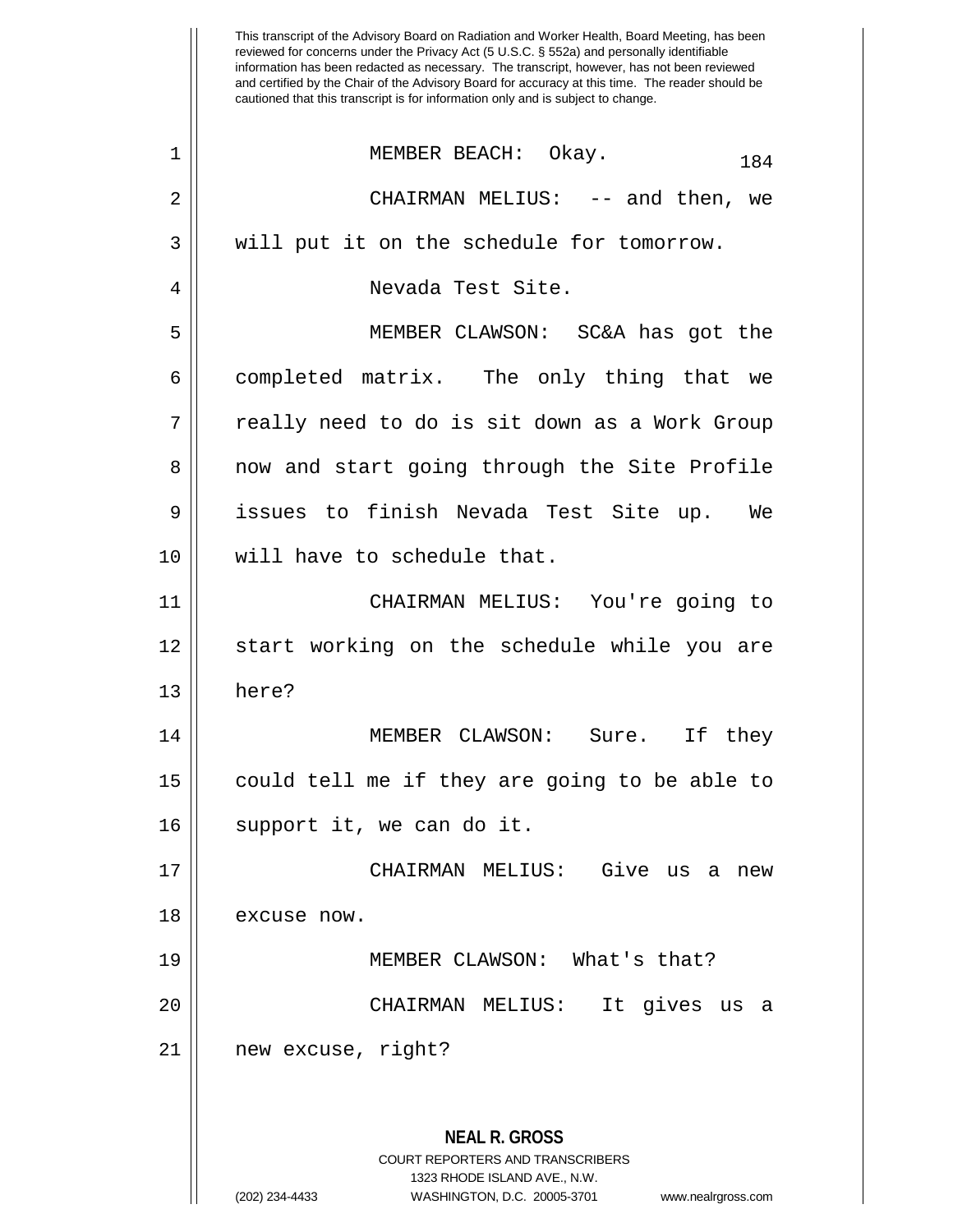This transcript of the Advisory Board on Radiation and Worker Health, Board Meeting, has been reviewed for concerns under the Privacy Act (5 U.S.C. § 552a) and personally identifiable information has been redacted as necessary. The transcript, however, has not been reviewed and certified by the Chair of the Advisory Board for accuracy at this time. The reader should be cautioned that this transcript is for information only and is subject to change. **NEAL R. GROSS** COURT REPORTERS AND TRANSCRIBERS 1323 RHODE ISLAND AVE., N.W.  $\begin{array}{ccc} 1 & 0 & 0 & 0 \end{array}$  Okay. Oak Ridge, Gen.  $\begin{array}{ccc} 185 & 10 & 0 \end{array}$ 2 MEMBER ROESSLER: We're one of 3 || the Work Groups that is waiting for action 4 from NIOSH. And I will report to you that  $5 \parallel$  Tim Taulbee -- I am using the speaker. Can I 6 || not be heard? 7 CHAIRMAN MELIUS: No, go ahead. 8 || Go ahead. Go ahead, Gen. 9 MEMBER ROESSLER: Okay. Tim 10 Taulbee is the NIOSH lead. As you may 11 recall, he gave the Petition Evaluation 12 Report for Oak Ridge last September in 13 Denver. 14 || We have one set of subjects left 15 to do, and that has to do with the 254 exotic 16 || radionuclides that were produced at ORNL. Of 17 that number, according to Tim, they have 18 found a bioassay method for all but 18 of 19 l these radionuclides. 20 The last part of this is a bit 21 challenging, but they do have an electronic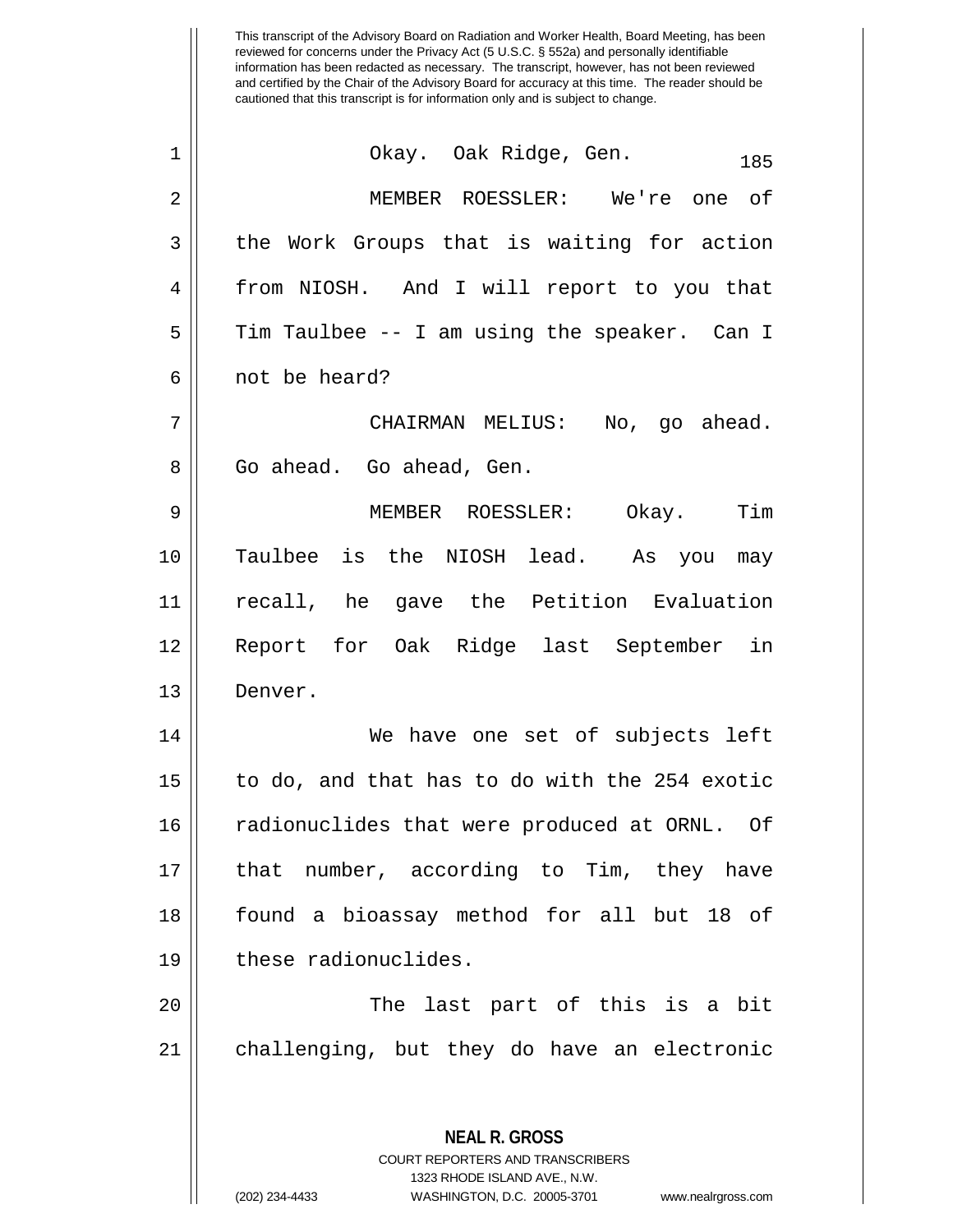| $\mathbf 1$    | database in which they have found sqme        |
|----------------|-----------------------------------------------|
| $\overline{2}$ | bioassay codes listed as 000. And they are    |
| 3              | following through on that, and they are       |
| 4              | looking to see in this database if the rest   |
| 5              | of these radionuclides are under this coding. |
| 6              | And he gives some more detail on that, which  |
| 7              | I won't go through.                           |
| 8              | But to investigate this further,              |
| 9              | NIOSH has requested all of these 000 bioassay |
| 10             | cards, and there are about 1200 of these,     |
| 11             | from ORNL. And so, they are working on that.  |
| 12             | into a little detail<br>He goes               |
| 13             | about the government shutdown and what that   |
| 14             | might mean. And so, we won't speculate on     |
| 15             | that.                                         |
| 16             | He says he wishes he could give a             |
| 17             | date when the ER addendum will be ready, but  |
| 18             | he really can't at this time, due to the      |
| 19             | complexity of looking this all up, and the    |
| 20             | government shutdown, and how that<br>has      |
| 21             | affected things.                              |
|                |                                               |
|                |                                               |

**NEAL R. GROSS** COURT REPORTERS AND TRANSCRIBERS 1323 RHODE ISLAND AVE., N.W.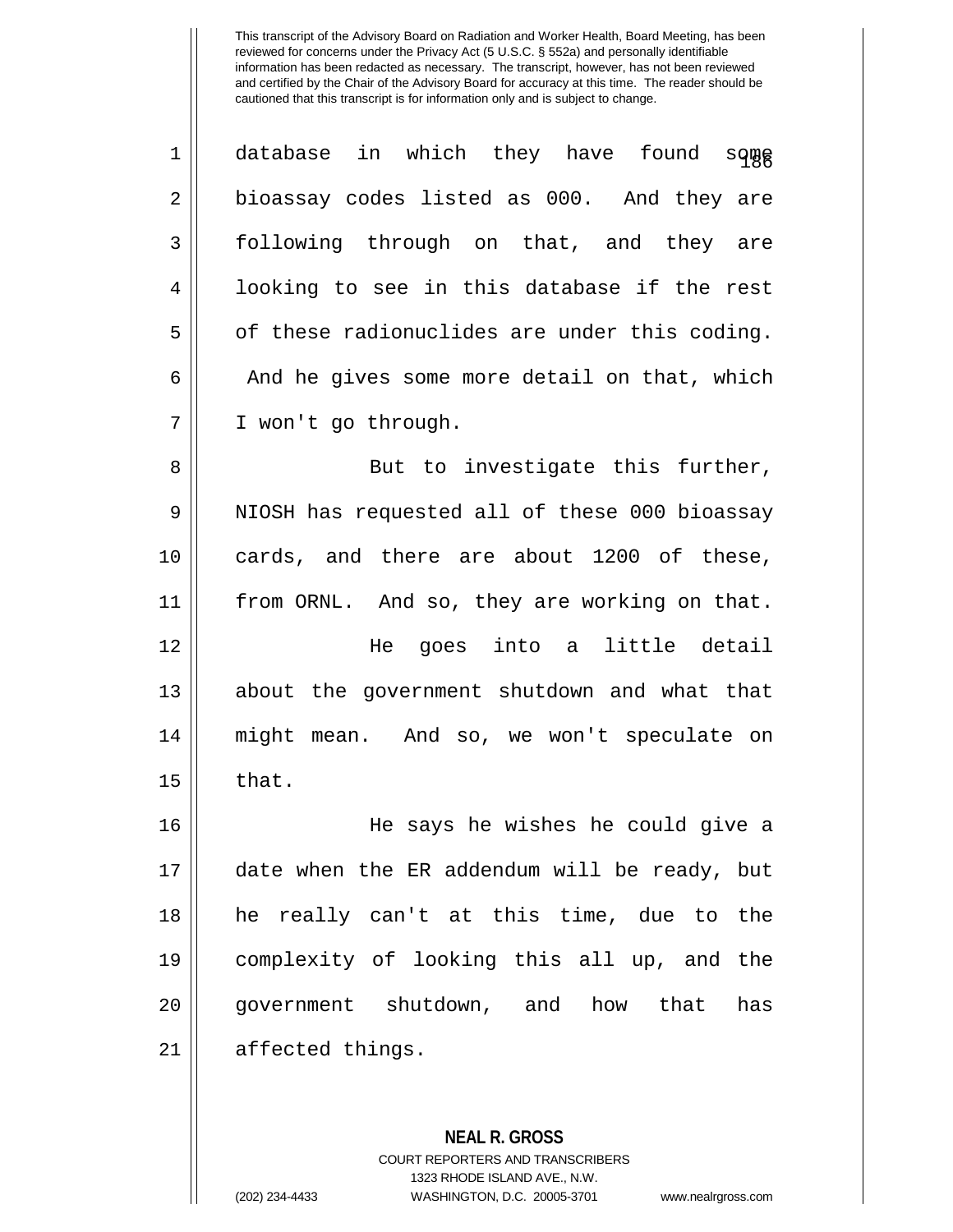This transcript of the Advisory Board on Radiation and Worker Health, Board Meeting, has been reviewed for concerns under the Privacy Act (5 U.S.C. § 552a) and personally identifiable information has been redacted as necessary. The transcript, however, has not been reviewed and certified by the Chair of the Advisory Board for accuracy at this time. The reader should be cautioned that this transcript is for information only and is subject to change. **NEAL R. GROSS** COURT REPORTERS AND TRANSCRIBERS 1323 RHODE ISLAND AVE., N.W. (202) 234-4433 WASHINGTON, D.C. 20005-3701 www.nealrgross.com <sup>187</sup> <sup>1</sup> He said he was hoping to be able  $2 \parallel$  to present this to the Work Group in January,  $3 \parallel$  but that is kind of in jeopardy right now.  $4 \parallel$  So, that is as far as we can go at this  $5 \parallel$  point. 6 CHAIRMAN MELIUS: Well, keep 7 || holding his feet to the fire. 8 || MEMBER ROESSLER: Okay. 9 CHAIRMAN MELIUS: Yes. 10 Pantex, I think we are complete 11 on that. Did we leave anything -- 12 MEMBER CLAWSON: Well, yes, Joe 13 has started into the Site Profile matrix 14 update that we have got. We have got one 15 outstanding issue -- 16 CHAIRMAN MELIUS: Okay, as I  $17 \parallel$  thought. 18 || MEMBER CLAWSON: -- that needs to 19 be responded to from NIOSH. And that is on 20 || the neutron issue. And they were working on  $21$  | that one.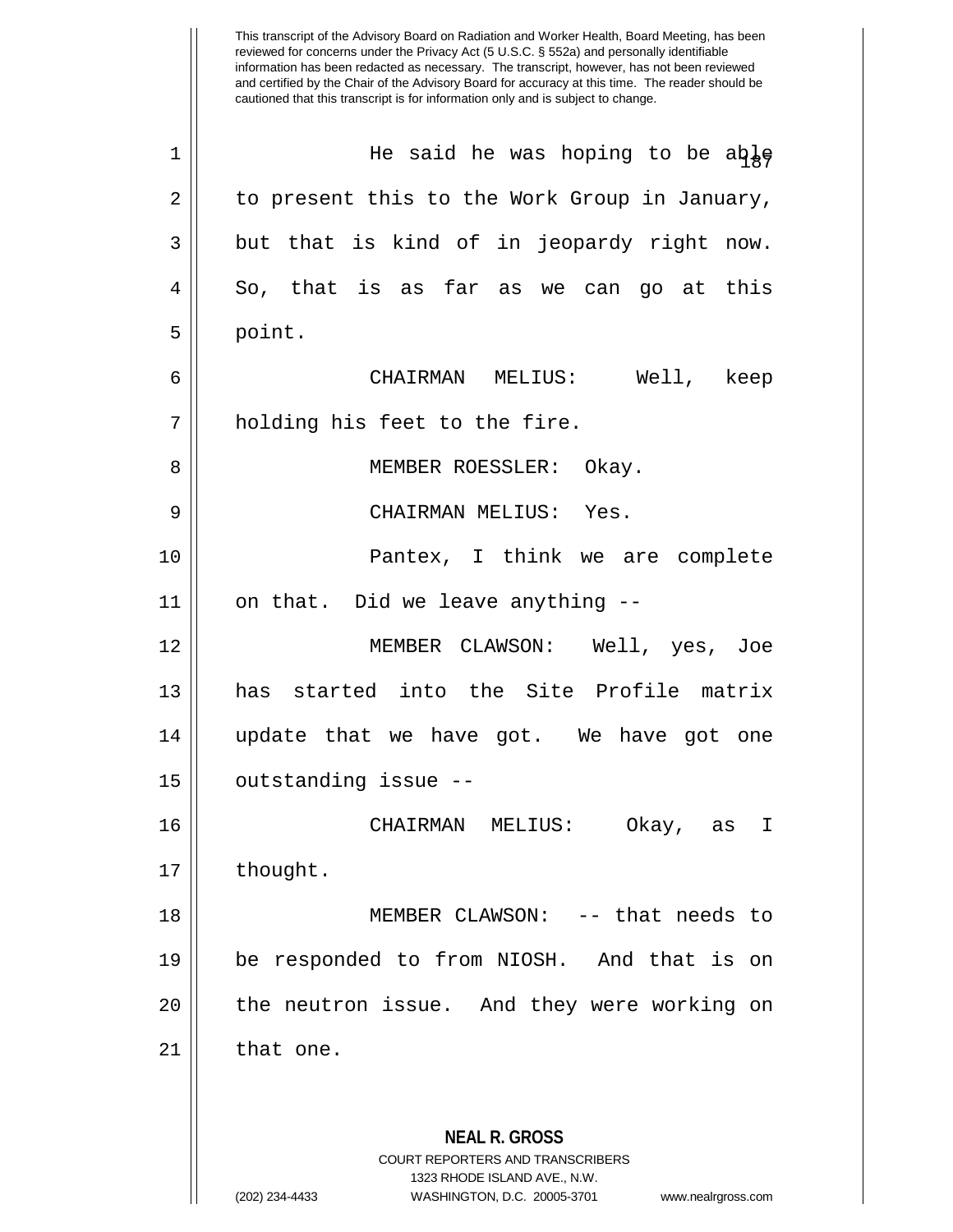| $\mathbf 1$    | CHAIRMAN MELIUS: Pinellas, Phi <sub>188</sub> |
|----------------|-----------------------------------------------|
| $\overline{2}$ | MEMBER SCHOFIELD: NIOSH<br>is                 |
| 3              | currently working on addressing some comments |
| 4              | by SC&A on the tritide approach, which is     |
| 5              | going to be based, it looks like, mostly off  |
| 6              | of the approach they used at Mound. But that  |
| 7              | hasn't been set yet. And given the criteria   |
| 8              | they are working under, that may be delayed a |
| 9              | little bit longer.                            |
| 10             | CHAIRMAN MELIUS: Sandia?                      |
| 11             | Jim, did you want to<br>add                   |
| 12             | something there? You started to get up or --  |
| 13             | DR. NETON: I just maybe have a                |
| 14             | little more information on the Pinellas       |
| 15             | situation. We are actually just waiting to    |
| 16             | interview a couple more people on the         |
| 17             | approach to handle the tritides at Pinellas.  |
| 18             | It was because one of the procedures that     |
| 19             | they published at the site, and apparently    |
| 20             | used, at least we think they used for a       |
| 21             | while, indicated that the swipes were         |

COURT REPORTERS AND TRANSCRIBERS 1323 RHODE ISLAND AVE., N.W. (202) 234-4433 WASHINGTON, D.C. 20005-3701 www.nealrgross.com

**NEAL R. GROSS**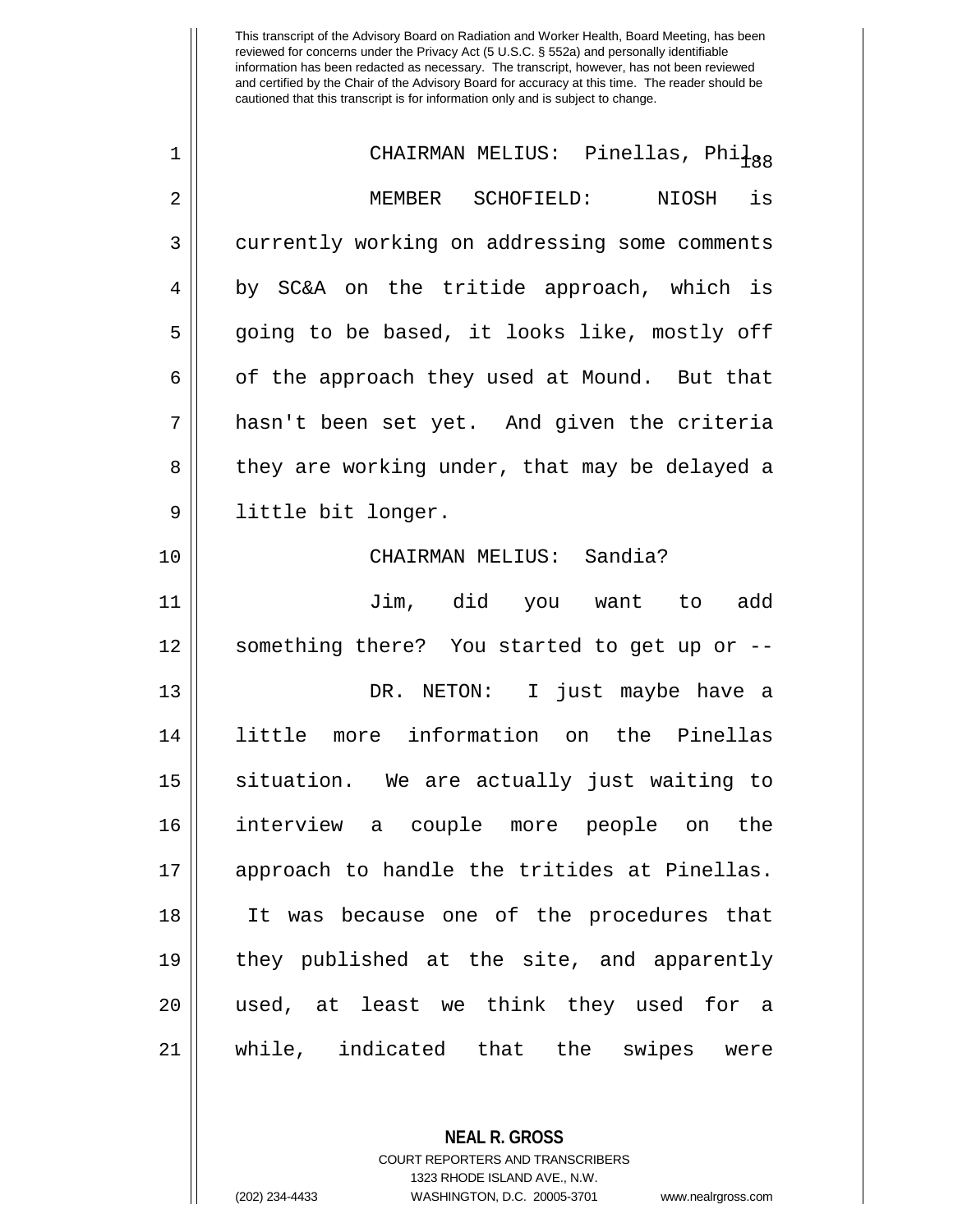**NEAL R. GROSS** COURT REPORTERS AND TRANSCRIBERS 1323 RHODE ISLAND AVE., N.W. (202) 234-4433 WASHINGTON, D.C. 20005-3701 www.nealrgross.com  $\begin{array}{ccc} 1 & \text{filtered,} & \text{which} & \text{would} & \text{filter} & \text{out} & \frac{1}{2} \end{array}$ 2 || tritides. So, the Mound approach might not 3 || be useful there. 4 We want to flesh that out a 5 || little more. We have already interviewed one 6 HP. He gave us the name of a couple more 7 people. Once we finish those interviews, we 8 will be able to resolve this. I believe it 9 || is the last outstanding issue. 10 CHAIRMAN MELIUS: Thanks, Jim. 11 | Sandia. Sandia. 12 MEMBER LEMEN: I think you heard 13 || the report this morning. There is nothing 14 more. 15 CHAIRMAN MELIUS: Nothing more? 16 || Okay. Thanks. I didn't want to ignore you;  $17$  | that's all. 18 MEMBER LEMEN: Well, you startled  $19 \parallel$  me. 20 CHAIRMAN MELIUS: It's 21 alphabetical, sort of, and repetitive, since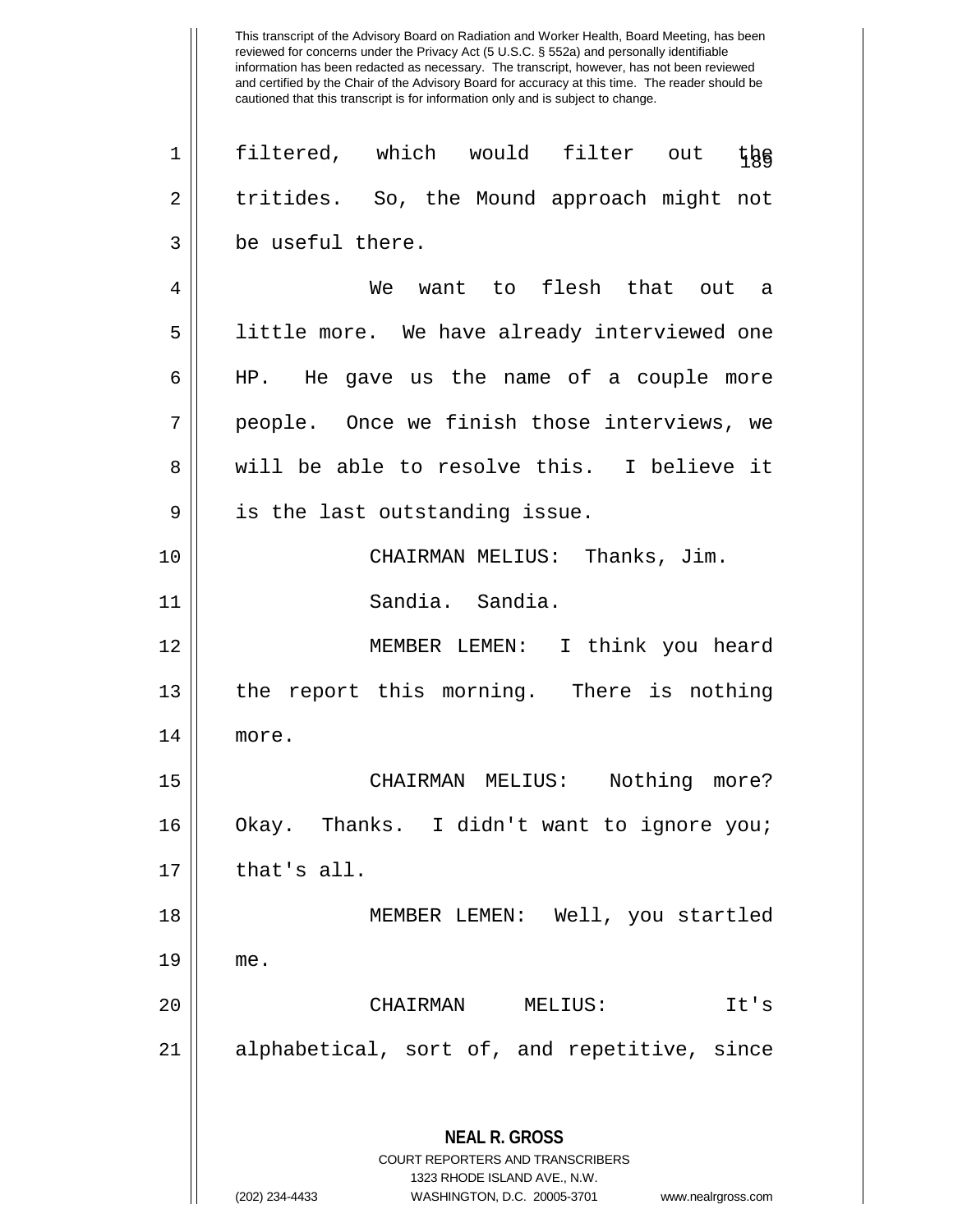This transcript of the Advisory Board on Radiation and Worker Health, Board Meeting, has been reviewed for concerns under the Privacy Act (5 U.S.C. § 552a) and personally identifiable information has been redacted as necessary. The transcript, however, has not been reviewed and certified by the Chair of the Advisory Board for accuracy at this time. The reader should be cautioned that this transcript is for information only and is subject to change. 1 | for some reason I have each of the Paduca $a_{\alpha}$ 2 || K-25 listed repeatedly. So, I almost called  $3$   $\parallel$  three times. 4 Savannah River. 5 MEMBER GRIFFON: In alphabetical 6 order. 7 Yes, there has been a fair amount 8 | of activity on Savannah River, including some 9 Site visit work. And I know Brad was there 10 as representing the Work Group. 11 In addition to what they were 12 looking for, I think they found some, NIOSH 13 found some information that at least raises 14 || some questions on the coworker model. They 15 found additional -- or they found that some 16 | contractor and subcontractor data was stored 17 in a separate location. There is a question 18 whether that data is in the overall database.  $19$   $\parallel$  So, that is requiring quite a bit of further 20 || assessment by NIOSH. And I think they have 21 contacted Knut Ringen, I think, to talk about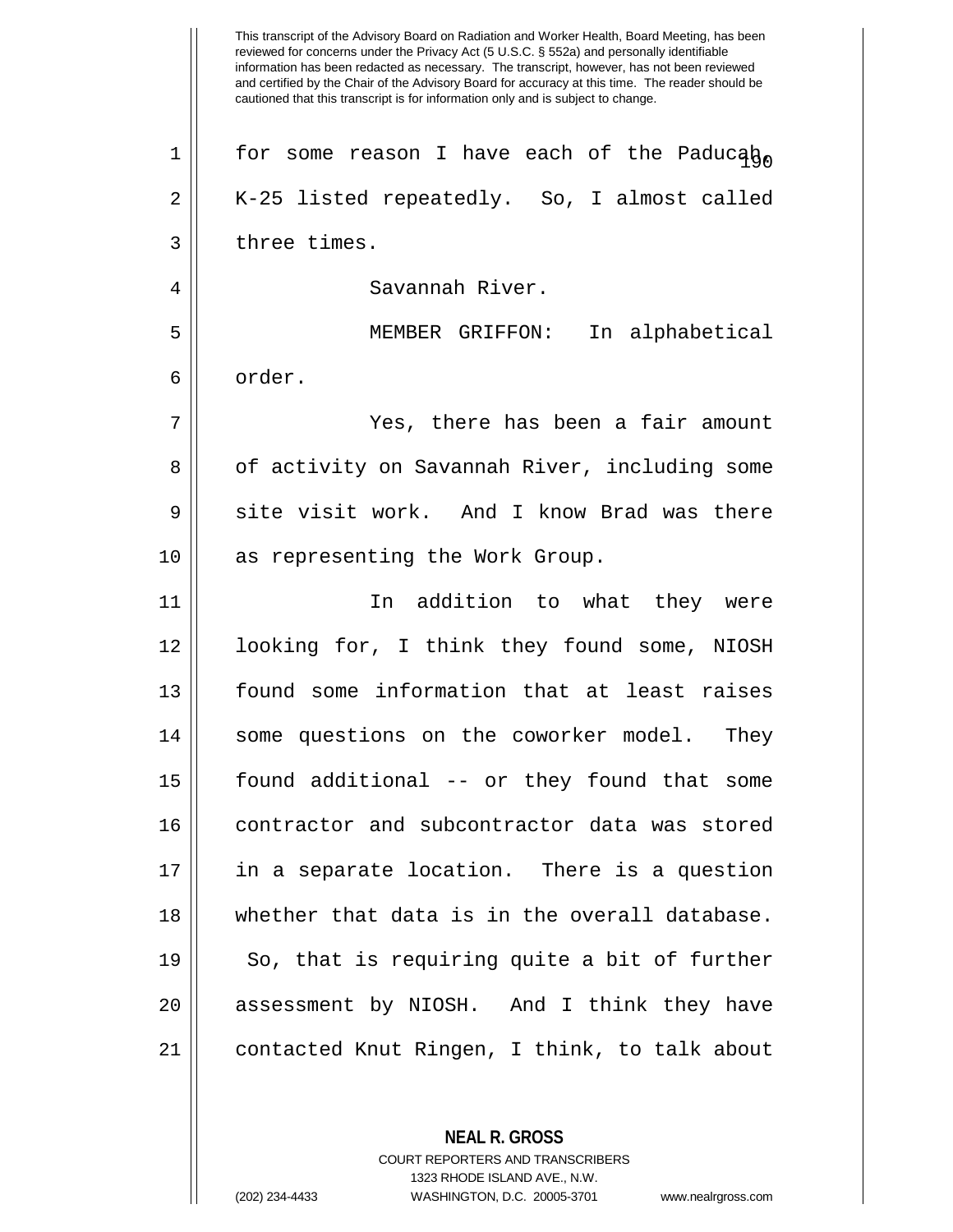1 || some of the contractors and identify some  $_{1}Q_{1}$ 2 | that information.

 $3 \parallel$  So, that is sort of an ongoing 4 thing which could have an effect. We just 5 | don't know. So, they are running that down. 6 In addition, there are some 7 || outstanding findings and White Papers that 8 are on the table for the Work Group to 9 consider, especially around neptunium and 10 thorium and internal dose reconstruction 11 questions for those. I think I am going to 12 work with Tim also to sort of try to set up a 13 Work Group meeting to keep things moving  $14$  || along, hopefully, by the end of this calendar  $15 \parallel$  year. 16 I think we should continue to

17 work on the outstanding issues that SC&A has  $18$  || on the table, in addition, in parallel with  $19$  | that field work that is going on.

20 So, that is sort of an update, 21 || but I hope to convene our Work Group meeting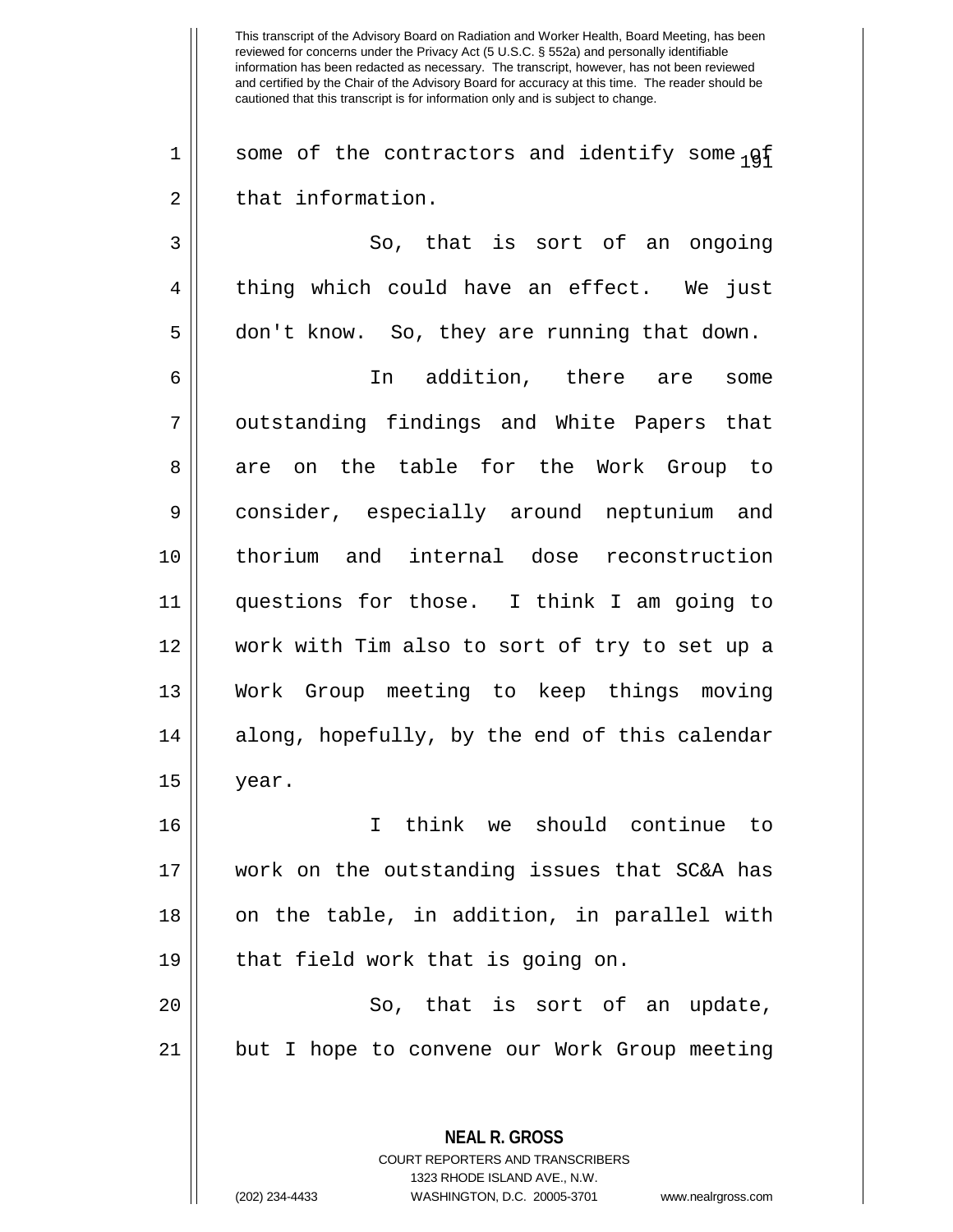**NEAL R. GROSS** COURT REPORTERS AND TRANSCRIBERS 1323 RHODE ISLAND AVE., N.W. (202) 234-4433 WASHINGTON, D.C. 20005-3701 www.nealrgross.com  $1 \parallel$  by the end of the year.  $192$ 2 CHAIRMAN MELIUS: Okay. Yes, and 3 my understanding of the additional sets of 4 || records, and so forth, is that would be a 5 || fairly monumental or significant task to  $6 \parallel$  undertake. And so, it is sort of a question 7 of, is it warranted or not? But I think 8 || having a Work Group meeting to sort of air  $9 \parallel$  some of these issues would be helpful. So, 10 we will do that. 11 I am familiar with some of the 12 reports that came up because they deal with  $13$  some of the coworker models, and they raise, 14 || some of the SC&A reviews raise some pretty 15 || serious issues about those models. So, I 16 || think it would be worth spending some time on 17 it. So, thanks, Mark. 18 David Richardson, I don't know if 19 you're on the line yet. Scientific Issues 20 Work Group. 21 MEMBER RICHARDSON: We have been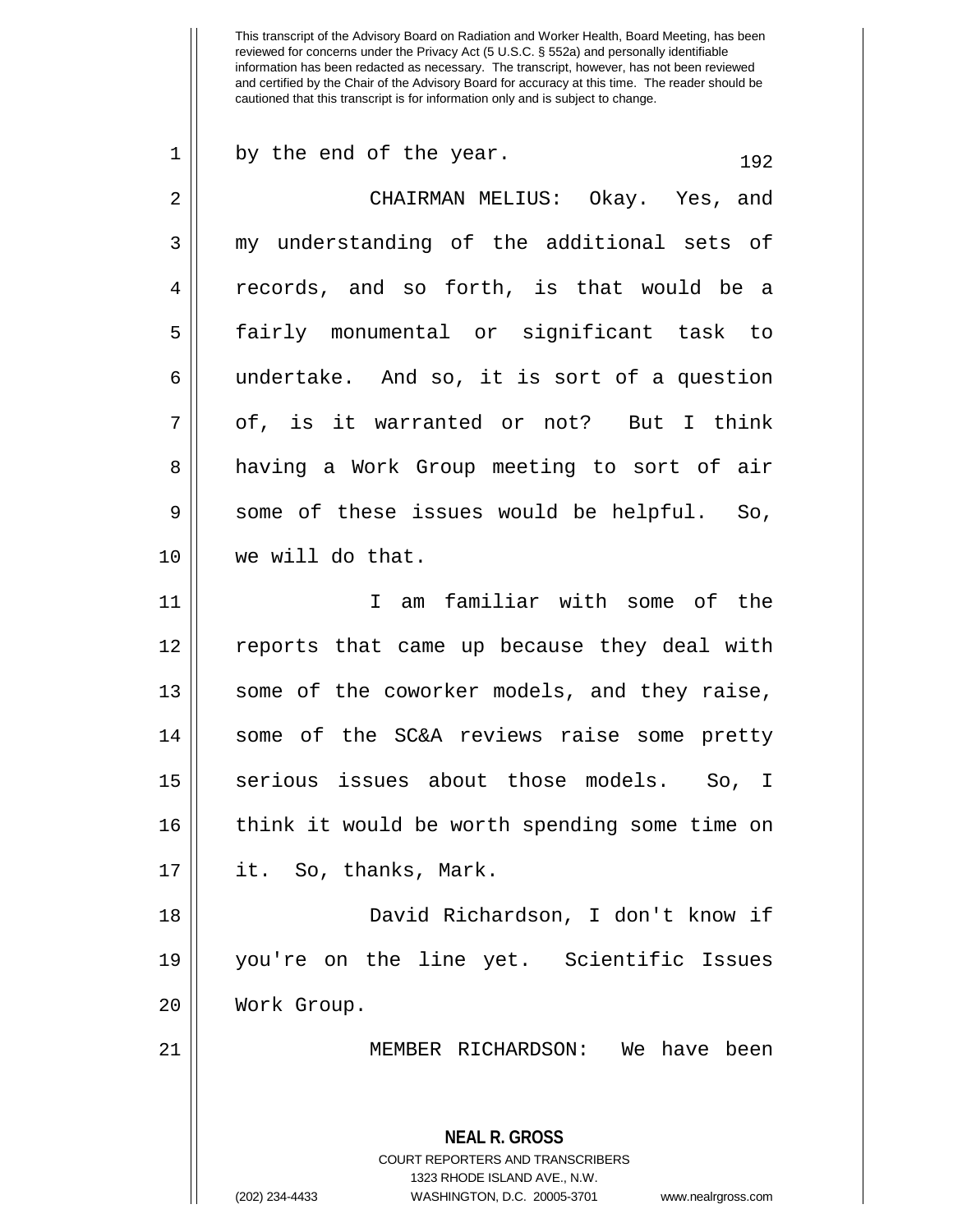1 || inactive for a very long time, sort  ${}_{1}Q_{5}$ 2 || stalled waiting for a report from NIOSH on 3 || peer review.

4 CHAIRMAN MELIUS: Okay. I guess 5 my question would be, because no fault of 6 your own you have been stalled, are there 7 || other issues that you should be considering 8 || or would want to start considering while 9 waiting?

 MEMBER RICHARDSON: Yes, I have been puzzling over that for a while, whether it makes sense to go in more than one direction at once. And part of the reality, I guess, is that there is not a fire burning under us, like a strong constituency pushing 16 || on any of these scientific issues. So, we 17 || have some luxury of time.

18 || But we could start something else 19 up if this report is not coming. I have  $20$  || thought it was coming for quite a while.

21 CHAIRMAN MELIUS: I know, it's in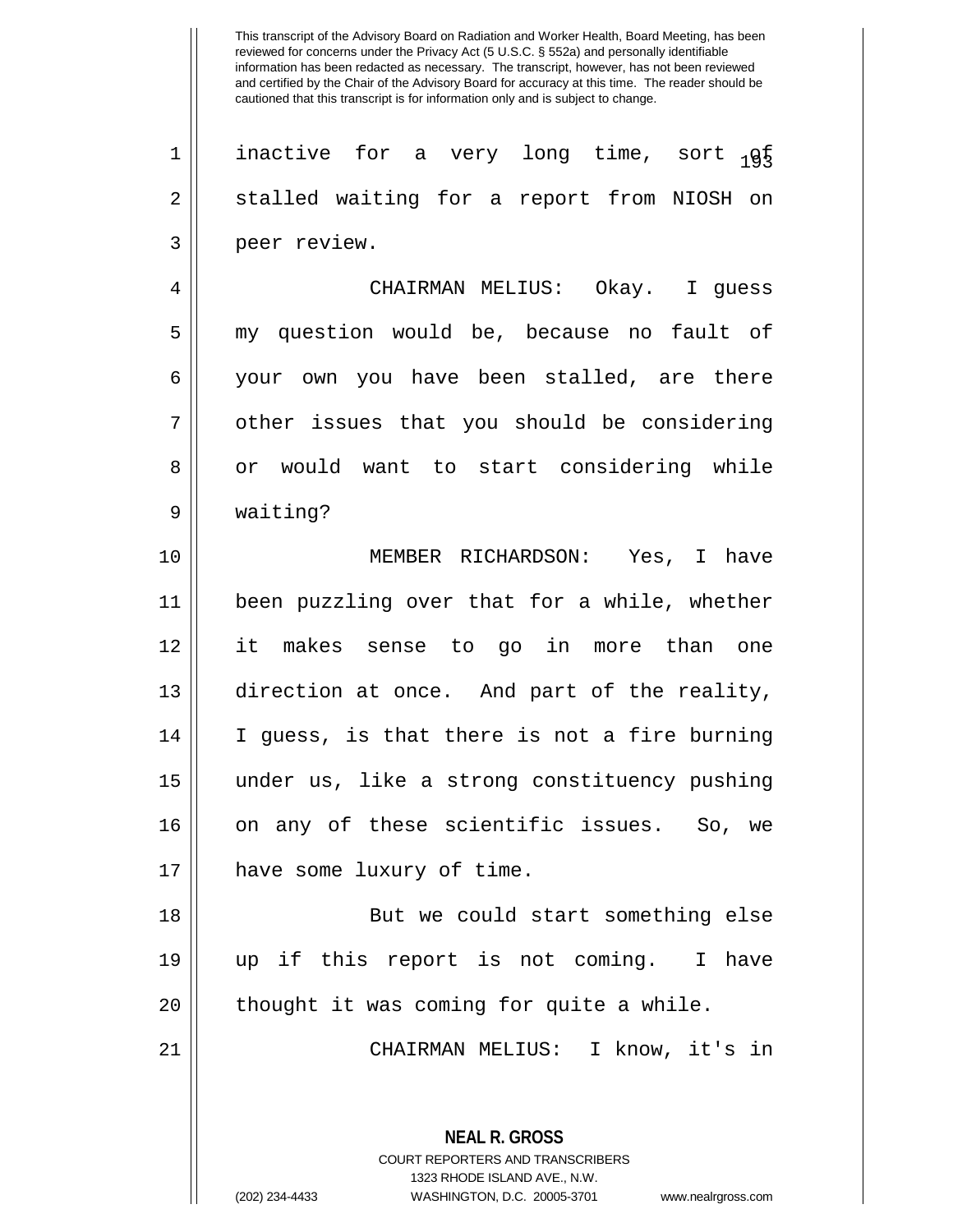This transcript of the Advisory Board on Radiation and Worker Health, Board Meeting, has been reviewed for concerns under the Privacy Act (5 U.S.C. § 552a) and personally identifiable information has been redacted as necessary. The transcript, however, has not been reviewed and certified by the Chair of the Advisory Board for accuracy at this time. The reader should be cautioned that this transcript is for information only and is subject to change. **NEAL R. GROSS** COURT REPORTERS AND TRANSCRIBERS 1323 RHODE ISLAND AVE., N.W.  $\begin{array}{c|c} 1 & \text{the mail.} \end{array}$  194 2 Can we have an update on the 3 || report itself? 4 DR. NETON: Yes. We passed on -- 5 || remember the last time I reported that we 6 | requested seven, reviewed some seven subject 7 matter experts. We ended up getting six, and 8 || I decided not to wait for the seventh review. 9 | It didn't seem to be coming very quickly. 10 || So, some time ago, three or four 11 weeks ago or more, we passed those review 12 comments over to SENES, and they are working 13 on addressing each and every comment that 14 | they received on this. 15 CHAIRMAN MELIUS: Do you have a 16 17 DR. NETON: I don't have a 18 timeline for when they are going to complete  $19$  | that, though, at this time. 20 MEMBER LEMEN: When you said you 21 passed them over, who did you say?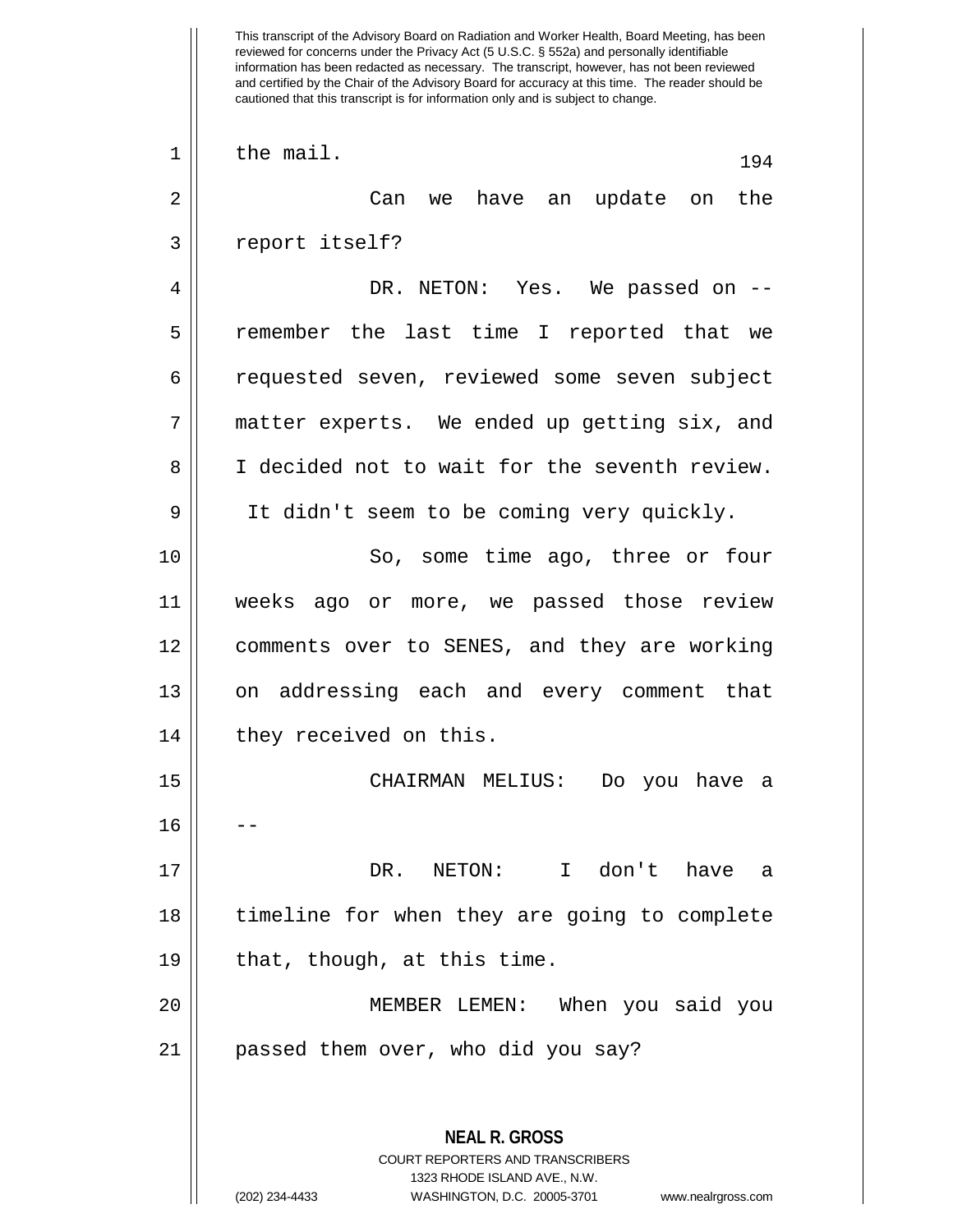This transcript of the Advisory Board on Radiation and Worker Health, Board Meeting, has been reviewed for concerns under the Privacy Act (5 U.S.C. § 552a) and personally identifiable information has been redacted as necessary. The transcript, however, has not been reviewed and certified by the Chair of the Advisory Board for accuracy at this time. The reader should be cautioned that this transcript is for information only and is subject to change. 1 || DR. NETON: SENES. Actuall<sub>i</sub>y<sub>g</sub> 2 || they changed their name now. They are no 3 || Ionger SENES, Oak Ridge, Incorporated. It is 4 Oak Ridge Center for Risk Analysis or  $5$  || something like that. I have forgotten --6 MEMBER LEMEN: Yes, okay. 7 DR. NETON: -- their latest name. 8 But, yes, SENES was our 9 contractor that does the risk modeling for  $10 \parallel$  us. 11 CHAIRMAN MELIUS: Yes, yes.

12 DR. NETON: But I have not gotten 13 || an expected completion date on their comment 14 reviews.

 CHAIRMAN MELIUS: Yes. I mean, my recollection -- and someone can correct me if I'm wrong -- but I think we had sort of a number of prioritized issues for that group. I think that it may make sense to start working some of these issues in parallel. Yes, there may not be a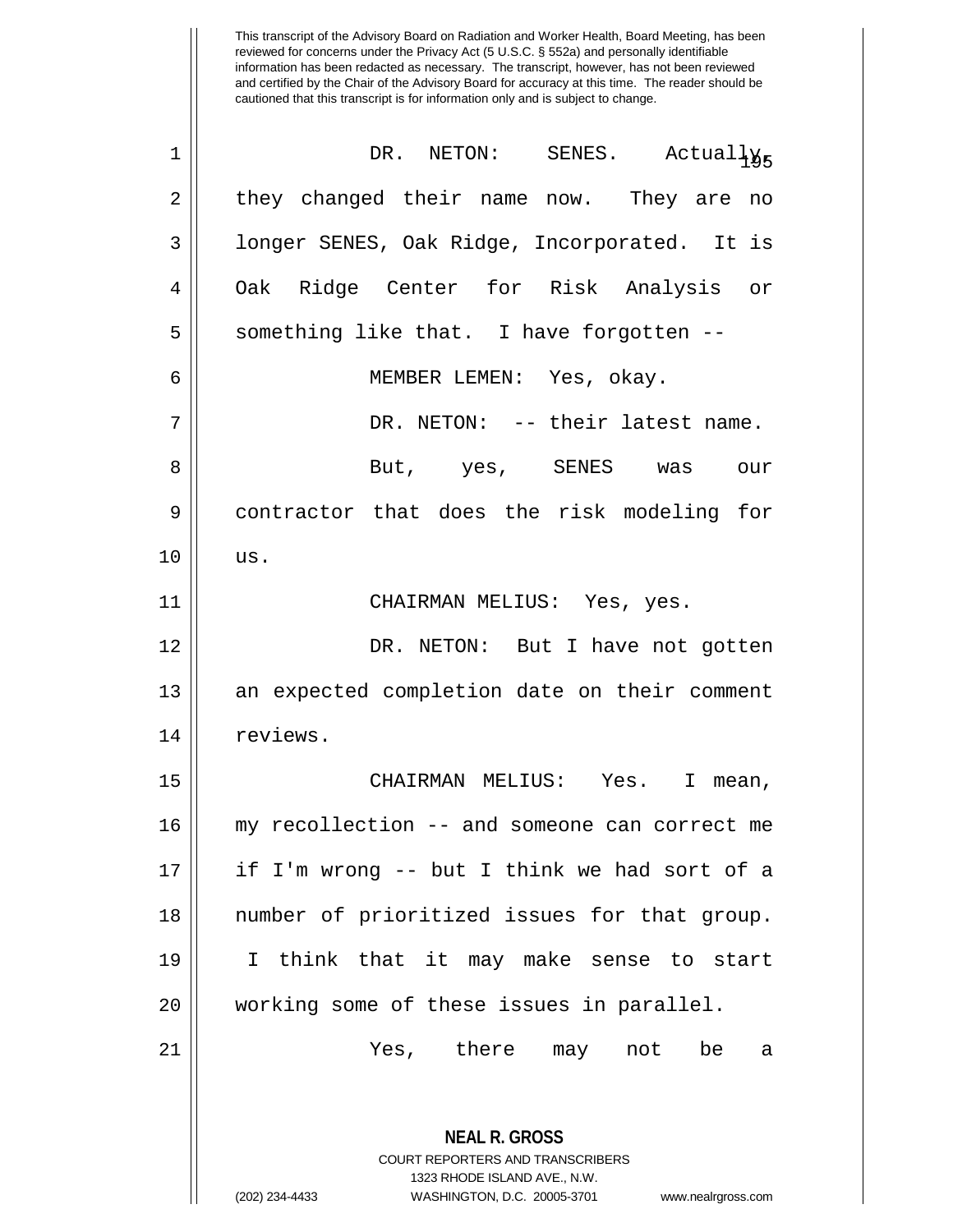**NEAL R. GROSS** COURT REPORTERS AND TRANSCRIBERS 1323 RHODE ISLAND AVE., N.W. (202) 234-4433 WASHINGTON, D.C. 20005-3701 www.nealrgross.com 1 || constituency other than the constituency  $\frac{1}{16}$ 2 || this room that wants to sort of push some of  $3 \parallel$  these issues. But I think they are important 4 and there were some priority issues. 5 So, Dave, I would urge you to 6 talk to other Work Group Members and to 7 || NIOSH, and sort of figure out what may make 8 || sense to do. And it may be worthwhile just 9 doing a short Work Group call to talk about 10 priorities and, also, what is reasonable in 11 || terms of resources, and so forth. 12 || But I think it is also important, 13 you know, to figure out what next year's 14 budget is, and so forth, I think it is 15 important to get some of these things, sort 16 || of what is going to be a priority to get done 17 || and get those on the table for next year. 18 MEMBER RICHARDSON: Yes, I agree. 19 CHAIRMAN MELIUS: Yes, yes. 20 || Okay. Thank you very much. 21 The SEC Evaluation we have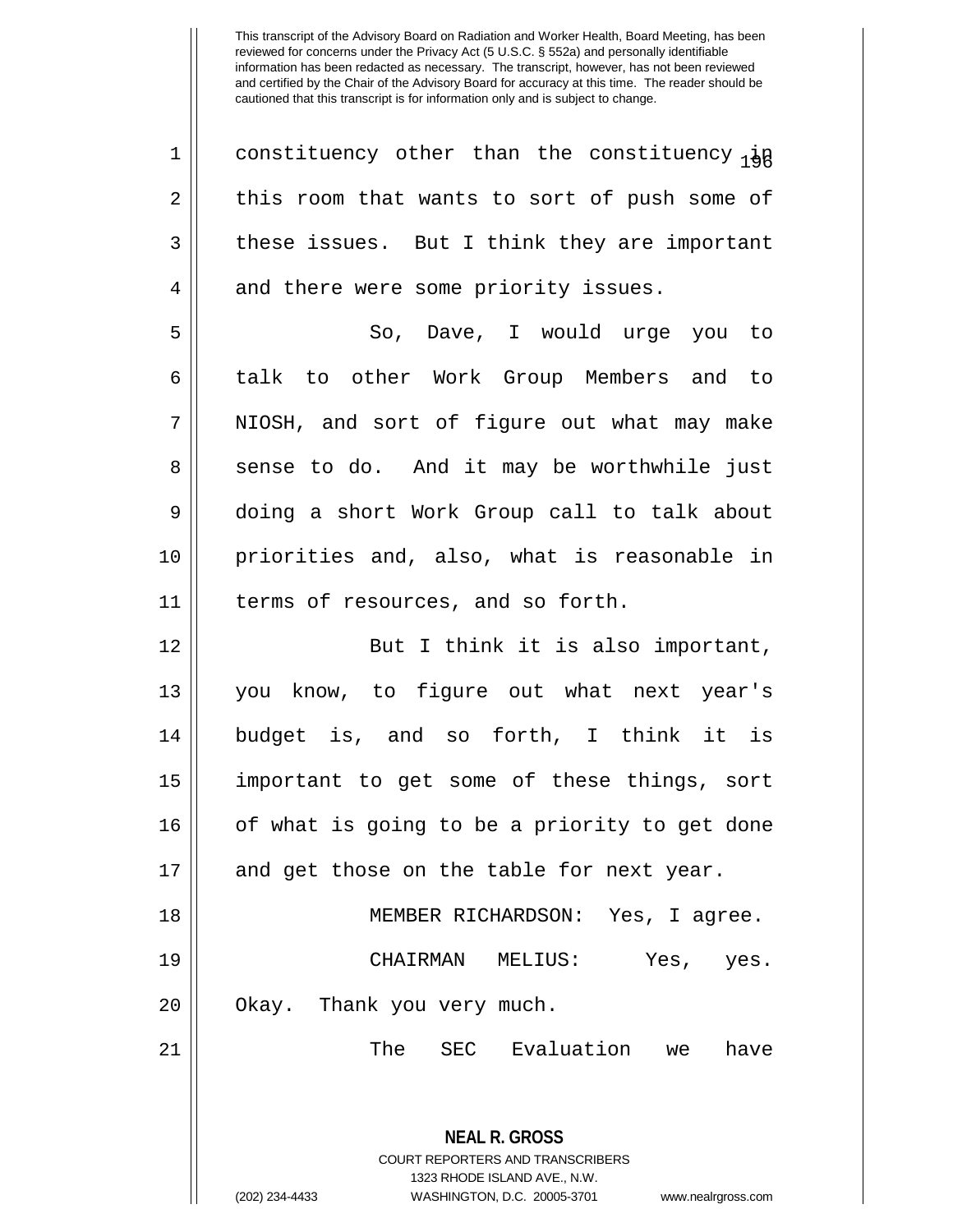This transcript of the Advisory Board on Radiation and Worker Health, Board Meeting, has been reviewed for concerns under the Privacy Act (5 U.S.C. § 552a) and personally identifiable information has been redacted as necessary. The transcript, however, has not been reviewed and certified by the Chair of the Advisory Board for accuracy at this time. The reader should be cautioned that this transcript is for information only and is subject to change. **NEAL R. GROSS**  $1 \parallel$  already talked about.  $197$ 2 The TBD 6000 we will be hearing  $3 \parallel$  from later, but go ahead. 4 MEMBER ZIEMER: Well, yes, we are 5 || scheduled to discuss General Steel Industries 6 tomorrow. But I also wanted to report on 7 Simonds Saw, which is under our purview, and 8 || I will do that very briefly. 9 On Simonds Saw, we had seven 10 findings from SC&A that were being addressed 11 by NIOSH. Five of those the Work Group has 12 || already dealt with and have pretty well taken  $13$  care of. 14 || Finding 6, the NIOSH response was 15 delivered to the Work Group on September 16 || 30th, and we have not yet addressed that. 17 Finding 7, NIOSH is still -- let 18 me first say Finding 6 has to do with 19 external dose during the residual period. 20 Finding 7 has to do with internal dose during  $21$  | the residual period.

> COURT REPORTERS AND TRANSCRIBERS 1323 RHODE ISLAND AVE., N.W.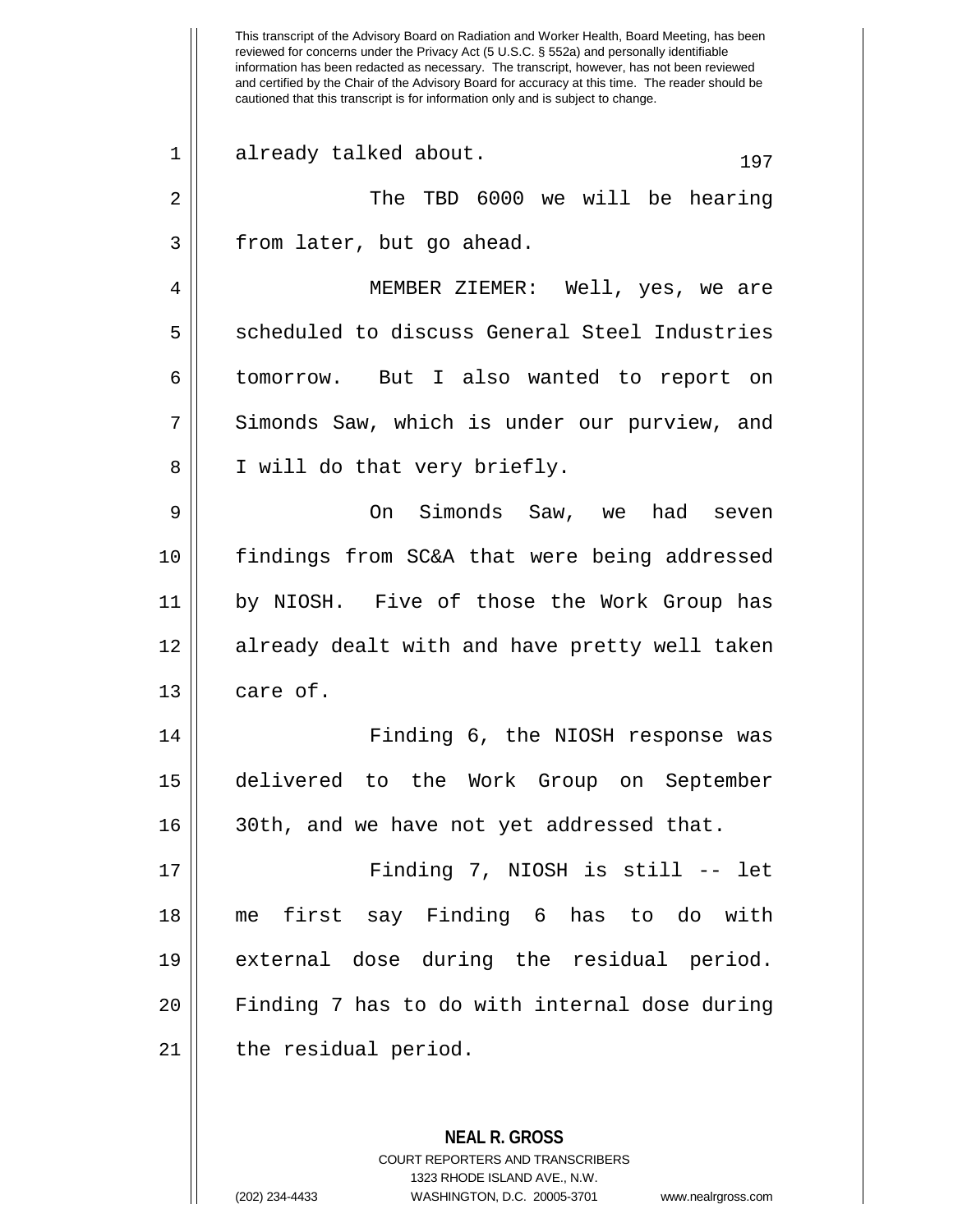| $1\,$          | The Finding 7 response, NIOSH 198                                                                                                                                      |
|----------------|------------------------------------------------------------------------------------------------------------------------------------------------------------------------|
| $\overline{2}$ | still working on that. And I just made the                                                                                                                             |
| 3              | decision, because the Work Group met                                                                                                                                   |
| $\overline{4}$ | recently, and we are focusing currently                                                                                                                                |
| 5              | primarily on General Steel, and I thought it                                                                                                                           |
| 6              | would be best to wait until the Finding 7                                                                                                                              |
| 7              | response was ready, and then, we will deal                                                                                                                             |
| 8              | with both external and internal for the                                                                                                                                |
| 9              | residual period as soon as that finding is                                                                                                                             |
| 10             | completed or that response is completed.                                                                                                                               |
| 11             | And again, I don't recall -- I                                                                                                                                         |
| 12             | look at the schedule -- and I don't<br>did                                                                                                                             |
| 13             | recall when that was expected to be                                                                                                                                    |
| 14             | completed, but I think it is fairly soon. I                                                                                                                            |
| 15             | just don't recall the date. And I don't                                                                                                                                |
| 16             | think it is critical right now, but we will                                                                                                                            |
| 17             | schedule that discussion as soon as we get                                                                                                                             |
| 18             | that last piece of information.                                                                                                                                        |
| 19             | CHAIRMAN MELIUS:<br>Okay.<br>Thank                                                                                                                                     |
| 20             | you. Thank you, Paul.                                                                                                                                                  |
| 21             | Henry, any additional on 6001                                                                                                                                          |
|                | <b>NEAL R. GROSS</b><br><b>COURT REPORTERS AND TRANSCRIBERS</b><br>1323 RHODE ISLAND AVE., N.W.<br>WASHINGTON, D.C. 20005-3701<br>(202) 234-4433<br>www.nealrgross.com |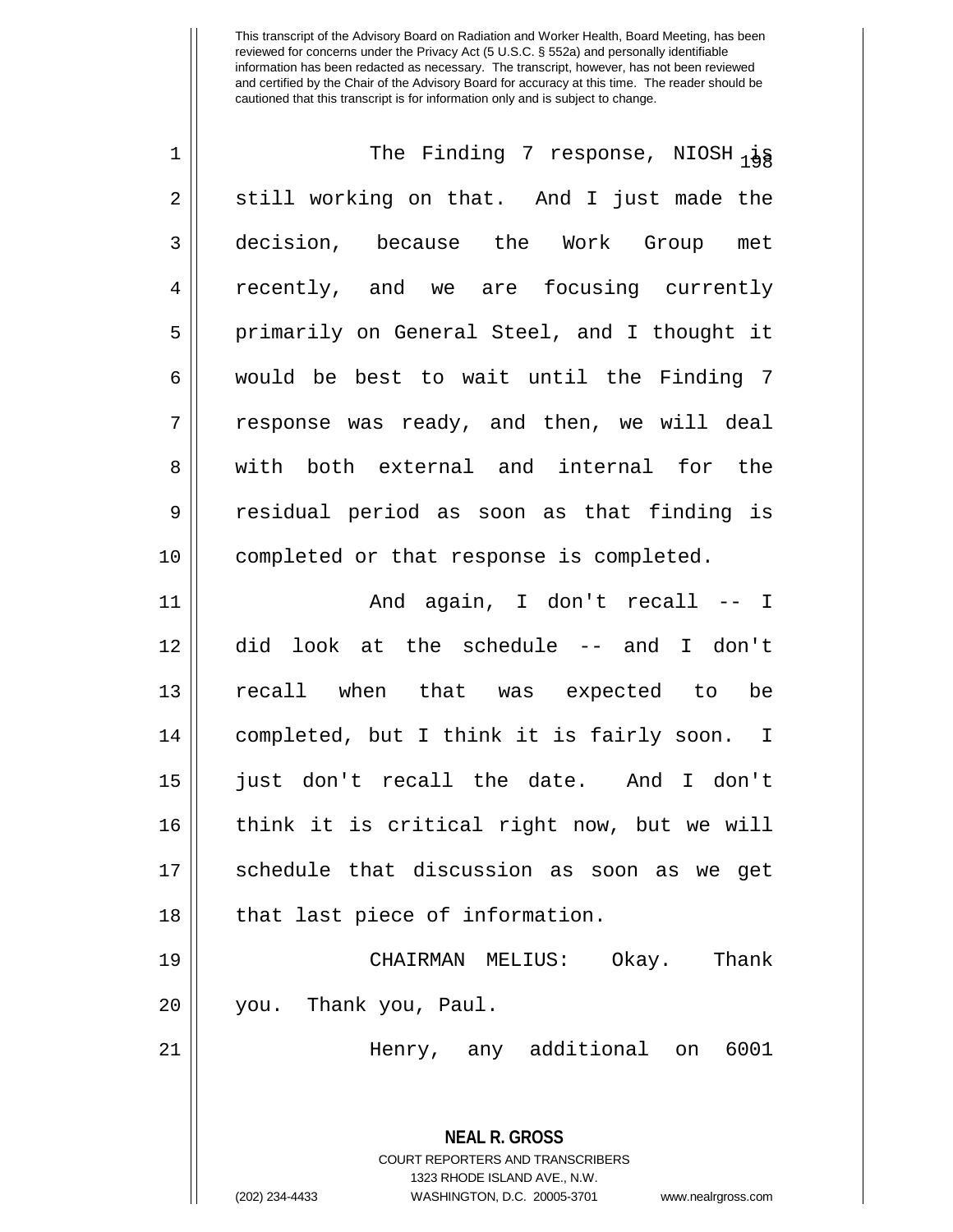This transcript of the Advisory Board on Radiation and Worker Health, Board Meeting, has been reviewed for concerns under the Privacy Act (5 U.S.C. § 552a) and personally identifiable information has been redacted as necessary. The transcript, however, has not been reviewed and certified by the Chair of the Advisory Board for accuracy at this time. The reader should be cautioned that this transcript is for information only and is subject to change. **NEAL R. GROSS** COURT REPORTERS AND TRANSCRIBERS 1323 RHODE ISLAND AVE., N.W. (202) 234-4433 WASHINGTON, D.C. 20005-3701 www.nealrgross.com 1 | other than tomorrow? 199 2 MEMBER ANDERSON: No. Tomorrow's 3 || presentation is our last activity. We do 4 have, it sounds like, some other sites that  $5 \parallel$  are going to be coming to us to look at. 6 CHAIRMAN MELIUS: Well, yes. 7 MEMBER ANDERSON: But we haven't 8 ll received --9 CHAIRMAN MELIUS: Especially now 10 that you have admitted this is your last 11 activity. 12 MEMBER ANDERSON: Right. We are 13 || anxious to start something else. 14 CHAIRMAN MELIUS: Oh, okay. 15 || Thank you. We appreciate that. 16 MEMBER ANDERSON: Yes. 17 CHAIRMAN MELIUS: Weldon Spring, 18 Dr. Lemen. 19 MEMBER LEMEN: There is nothing 20 new on it. 21 CHAIRMAN MELIUS: Are there any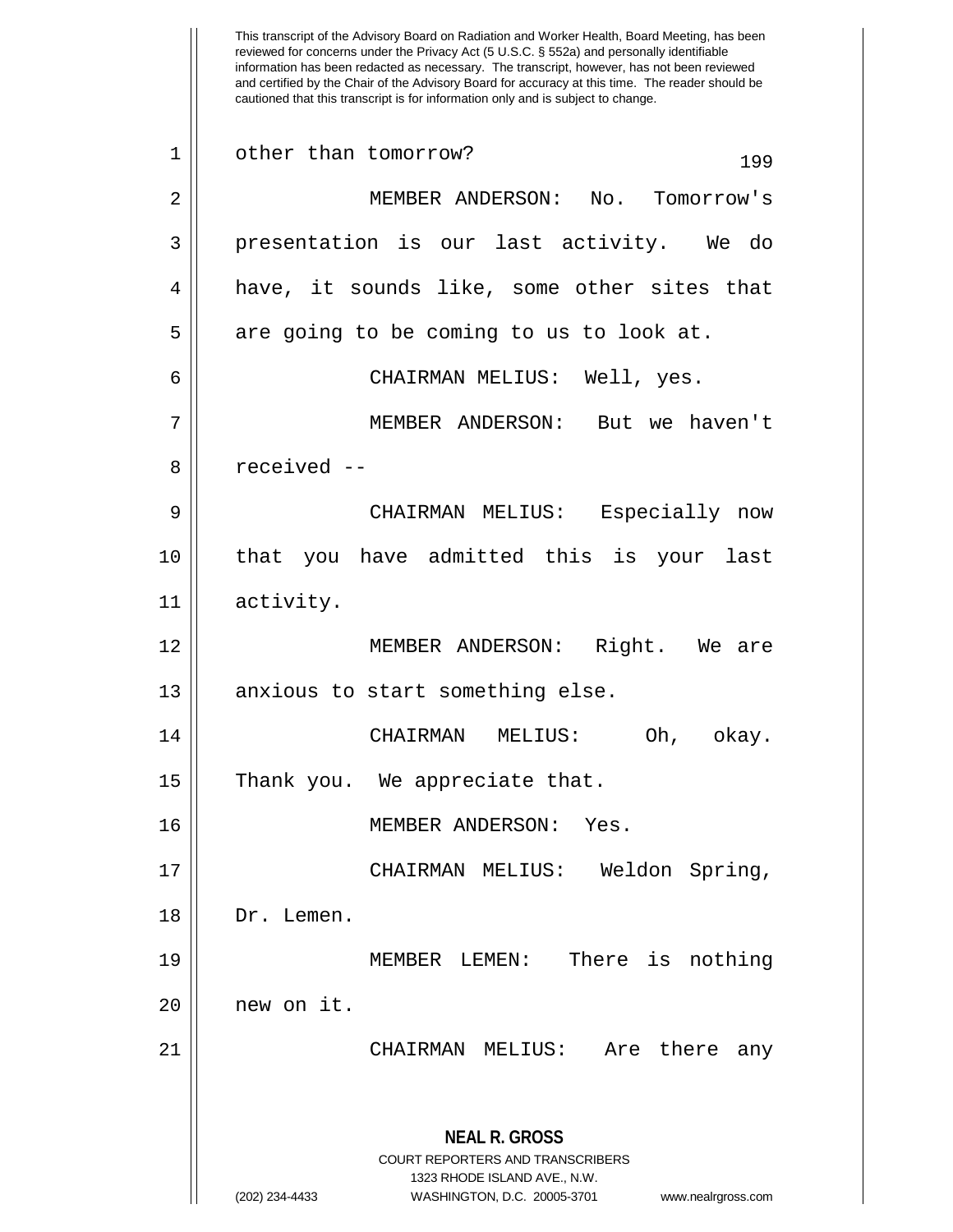This transcript of the Advisory Board on Radiation and Worker Health, Board Meeting, has been reviewed for concerns under the Privacy Act (5 U.S.C. § 552a) and personally identifiable information has been redacted as necessary. The transcript, however, has not been reviewed and certified by the Chair of the Advisory Board for accuracy at this time. The reader should be cautioned that this transcript is for information only and is subject to change. **NEAL R. GROSS** COURT REPORTERS AND TRANSCRIBERS 1323 RHODE ISLAND AVE., N.W.  $1$  || reports, waiting on reports or anything?  $200$ 2 MEMBER LEMEN: Not at this time  $3 \parallel$  that I am aware of. 4 CHAIRMAN MELIUS: Worker 5 | Outreach, Josie. 6 MEMBER BEACH: Worker Outreach is 7 || kind of on the back burner right now. We are 8 We waiting for NIOSH's review, the draft review 9 for LANL. We are still on the schedule; 10 however, no date has been given for that. 11 CHAIRMAN MELIUS: Can somebody 12 help me with a date? I saw LaVon run for the  $13 \parallel$  door. 14 || Worker Outreach. 15 MR. RUTHERFORD: What is the 16 question? 17 MEMBER BEACH: Oh, I didn't have 18 a question, so much as we are on the 19 schedule, but there is no date associated 20 || with the review, to SC&A's draft review for 21 || LANL, worker evaluations.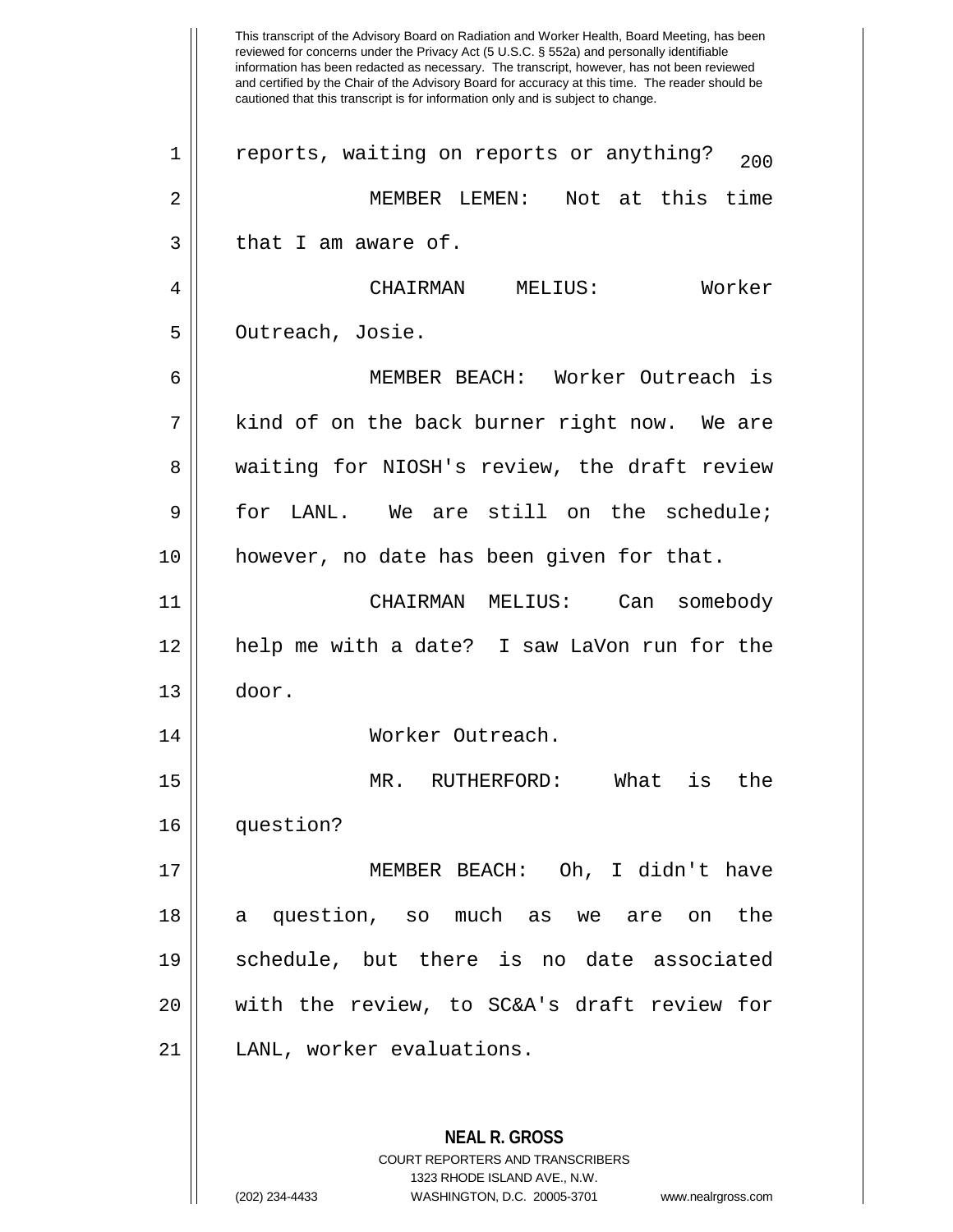This transcript of the Advisory Board on Radiation and Worker Health, Board Meeting, has been reviewed for concerns under the Privacy Act (5 U.S.C. § 552a) and personally identifiable information has been redacted as necessary. The transcript, however, has not been reviewed and certified by the Chair of the Advisory Board for accuracy at this time. The reader should be cautioned that this transcript is for information only and is subject to change. **NEAL R. GROSS** COURT REPORTERS AND TRANSCRIBERS 1323 RHODE ISLAND AVE., N.W. (202) 234-4433 WASHINGTON, D.C. 20005-3701 www.nealrgross.com  $\begin{array}{ccc} \texttt{1} & \texttt{CHAIRMAN} & \texttt{MELIUS:} & \texttt{That's} & \texttt{20P} \end{array}$ 2 | oxymoron. How can you be on the schedule 3 without a date? 4 MEMBER BEACH: Well, let me tell  $5 \mid y$ ou. 6 MR. RUTHERFORD: They are working  $7 \parallel$  on a schedule for that right now, if you see 8 || that scheduling review. 9 || The Read part of that is due to the 10 fact that ORAU was running out of money and 11 couldn't really task anything at this point. 12 || MEMBER BEACH: Sure. 13 And stay up there, since you're 14 up there, because Mound has fallen off the 15 || schedule, although I do know there is some 16 || outgoing Site Profile issues, which we are 17 going to talk about some more tomorrow. But,  $18$  || since you are keeper of the schedule --19 MR. RUTHERFORD: Do you want me 20 || to put Mound back on? 21 MEMBER BEACH: Well, yes, we do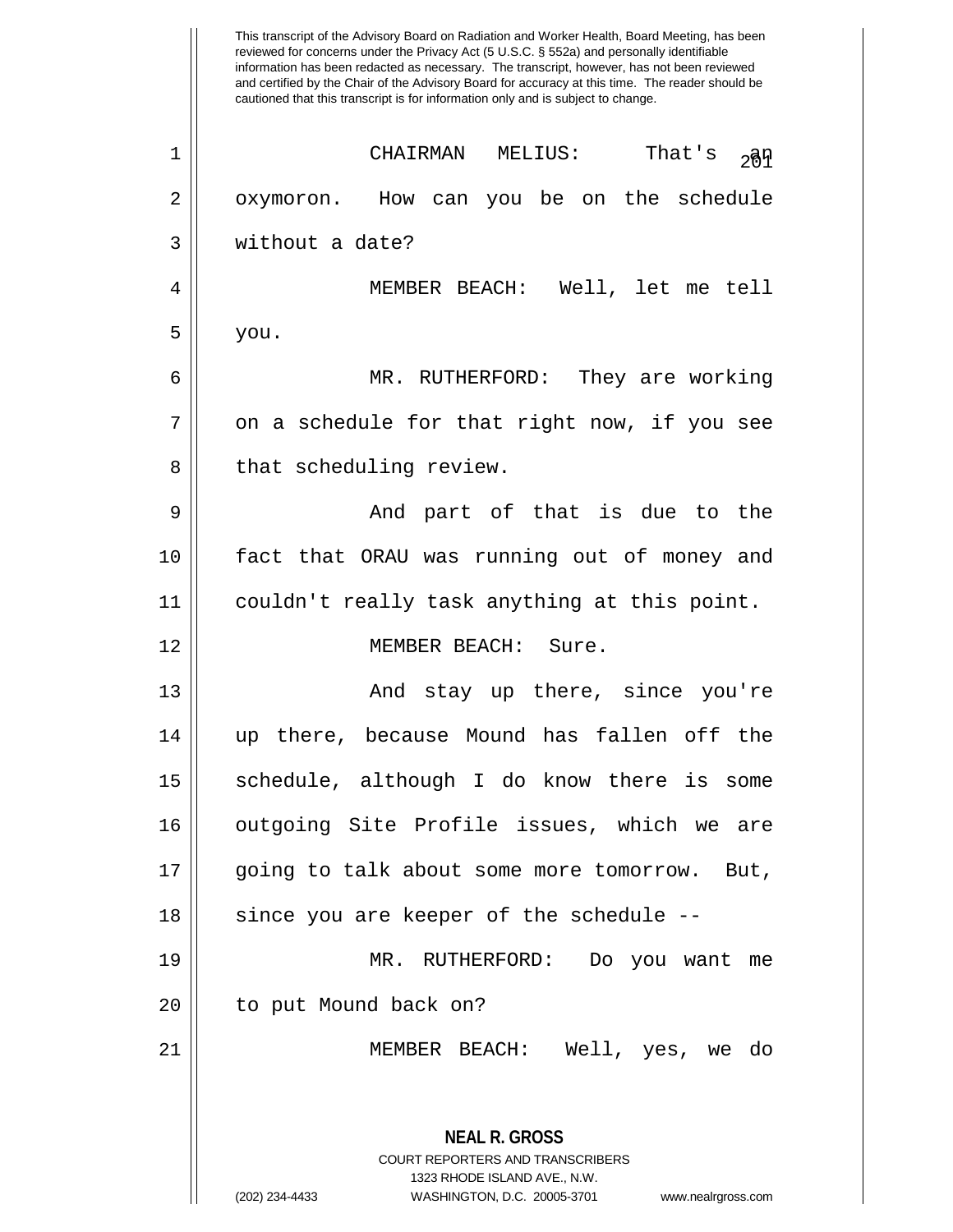This transcript of the Advisory Board on Radiation and Worker Health, Board Meeting, has been reviewed for concerns under the Privacy Act (5 U.S.C. § 552a) and personally identifiable information has been redacted as necessary. The transcript, however, has not been reviewed and certified by the Chair of the Advisory Board for accuracy at this time. The reader should be cautioned that this transcript is for information only and is subject to change. | have some Site Profile issues that he worked  $2 \parallel$  on. MR. RUTHERFORD: See, I think Jim Neton, since he was in charge of that, he  $5 \parallel$  had  $-$  DR. NETON: I could speak to  $7 ||$  that. The remaining Site Profile issue that I am holding up right now is the neutron/photon ratio calculation. We have gone back, and I have had some problems with the technical approach, frankly. And we sent it back to the drawing board twice now. It  $\parallel$  is due back for our review, I think, in early 14 | November sometime, maybe mid-November. And I || think it will be satisfactory this time. I went back and actually looked at the original MESH database and tried to figure out what was causing some of these pretty erratic values that were being generated. And it had to do, without getting 21 || too technical, with some of the extreme ends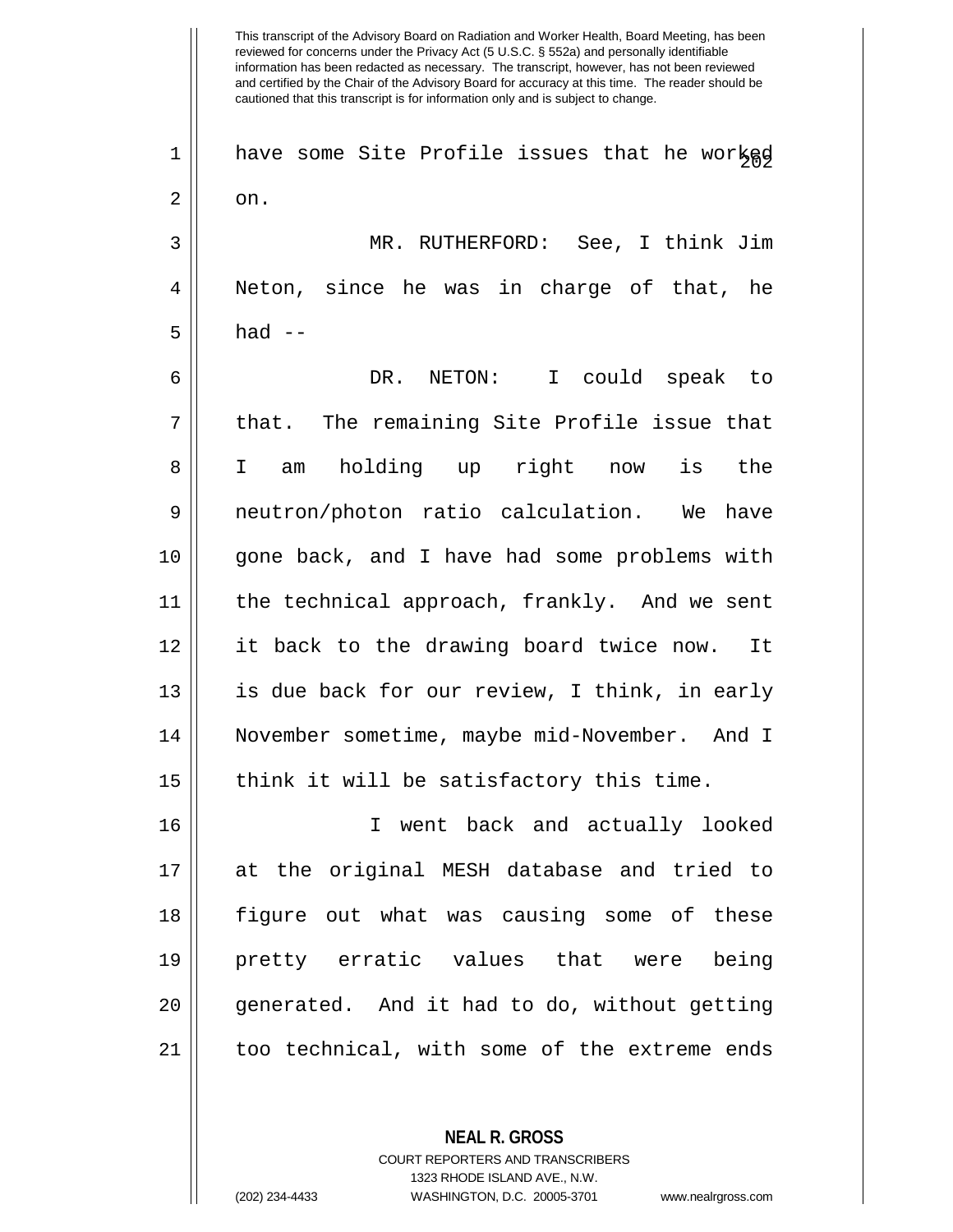This transcript of the Advisory Board on Radiation and Worker Health, Board Meeting, has been reviewed for concerns under the Privacy Act (5 U.S.C. § 552a) and personally identifiable information has been redacted as necessary. The transcript, however, has not been reviewed and certified by the Chair of the Advisory Board for accuracy at this time. The reader should be cautioned that this transcript is for information only and is subject to change. **NEAL R. GROSS** COURT REPORTERS AND TRANSCRIBERS 1323 RHODE ISLAND AVE., N.W. (202) 234-4433 WASHINGTON, D.C. 20005-3701 www.nealrgross.com 1 | of the distribution. So, I expect that to  $\frac{1}{2}$  $2 \parallel$  out the door in November, I think. 3 CHAIRMAN MELIUS: Okay. Thanks. 4 Thanks, Jim. Thanks for taking 5 || responsibility as well as resolving it. 6 MEMBER LEMEN: Can we go back to 7 || Weldon Spring for a second? 8 CHAIRMAN MELIUS: Yes, I'm about 9 l to. Go ahead. 10 MEMBER LEMEN: Because I need to 11 ask NIOSH what's going on, because nothing 12 | has happened. 13 CHAIRMAN MELIUS: LaVon? 14 MEMBER LEMEN: It is kind of in  $15$   $\parallel$   $1 \text{imbo.}$ 16 CHAIRMAN MELIUS: So, LaVon runs 17 | to the door? 18 MEMBER LEMEN: LaVon, what's 19 going on? LaVon, what are you doing with 20 Weldon Spring? 21 MR. RUTHERFORD: I'm trying to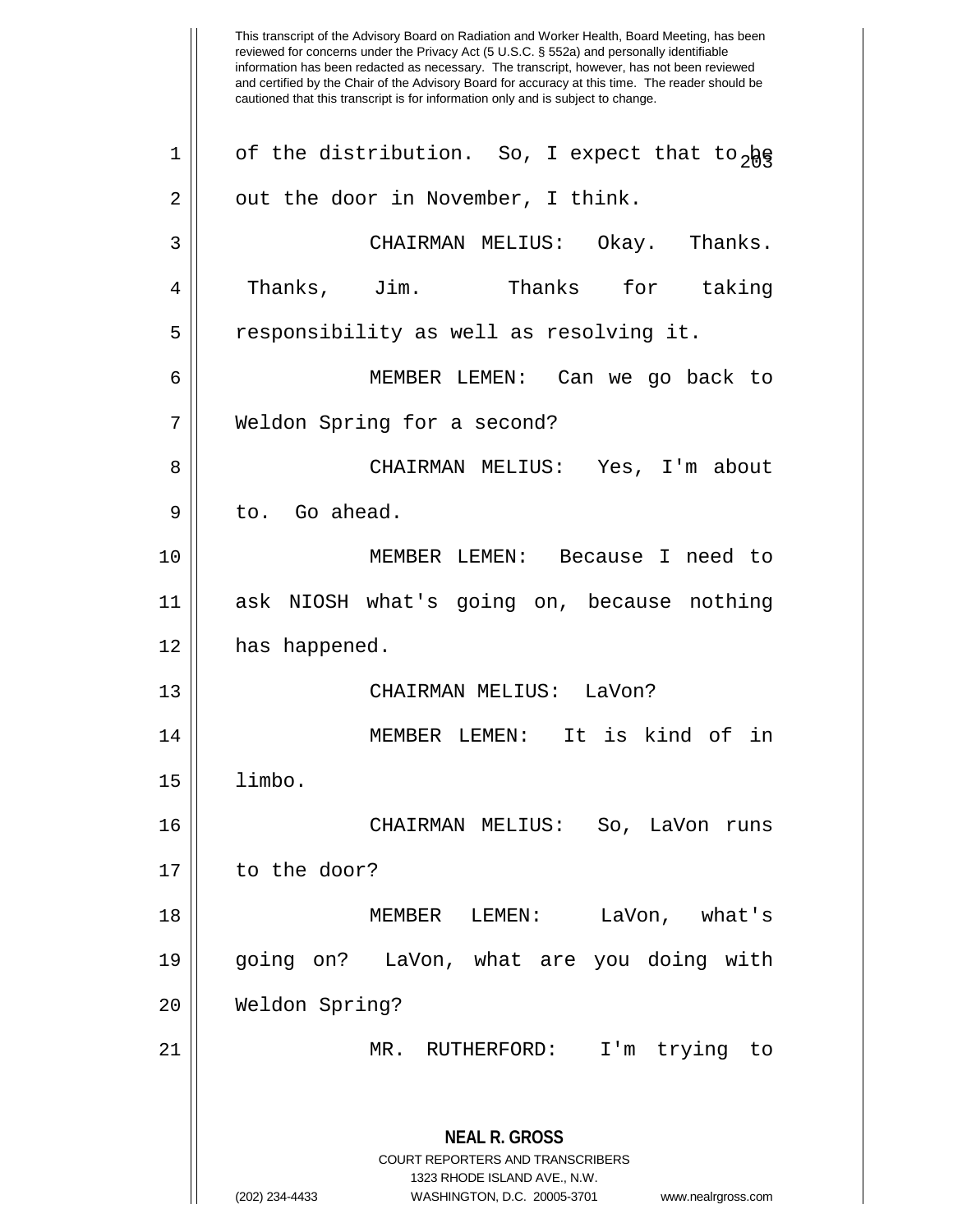This transcript of the Advisory Board on Radiation and Worker Health, Board Meeting, has been reviewed for concerns under the Privacy Act (5 U.S.C. § 552a) and personally identifiable information has been redacted as necessary. The transcript, however, has not been reviewed and certified by the Chair of the Advisory Board for accuracy at this time. The reader should be cautioned that this transcript is for information only and is subject to change. **NEAL R. GROSS** COURT REPORTERS AND TRANSCRIBERS 1 || help my boss with the media out there,  $20\frac{1}{4}$  $2 \parallel$  guess. 3 || But what was the question? 4 MEMBER LEMEN: What is the latest 5 | status with you all on Weldon Spring, because  $6 \parallel$  it is kind of in limbo as far as the --7 MR. RUTHERFORD: Well, it is 8 || actually not a DOL issue. It is actually an 9 issue with -- it was sent to HHS for 10 administrative review, and it is still under 11 administrative review at this time. 12 MEMBER LEMEN: Yes. I thought, 13 || as far as the Board was concerned, we had no 14 | other work on it, right? 15 MR. RUTHERFORD: We have no other 16 actions at this time. 17 MEMBER LEMEN: Okay. Thank you. 18 CHAIRMAN MELIUS: We won't call 19 you back until you're outside. Okay. 20 So, that finishes up our Work 21 Groups. So, what we will have left -- and I

1323 RHODE ISLAND AVE., N.W.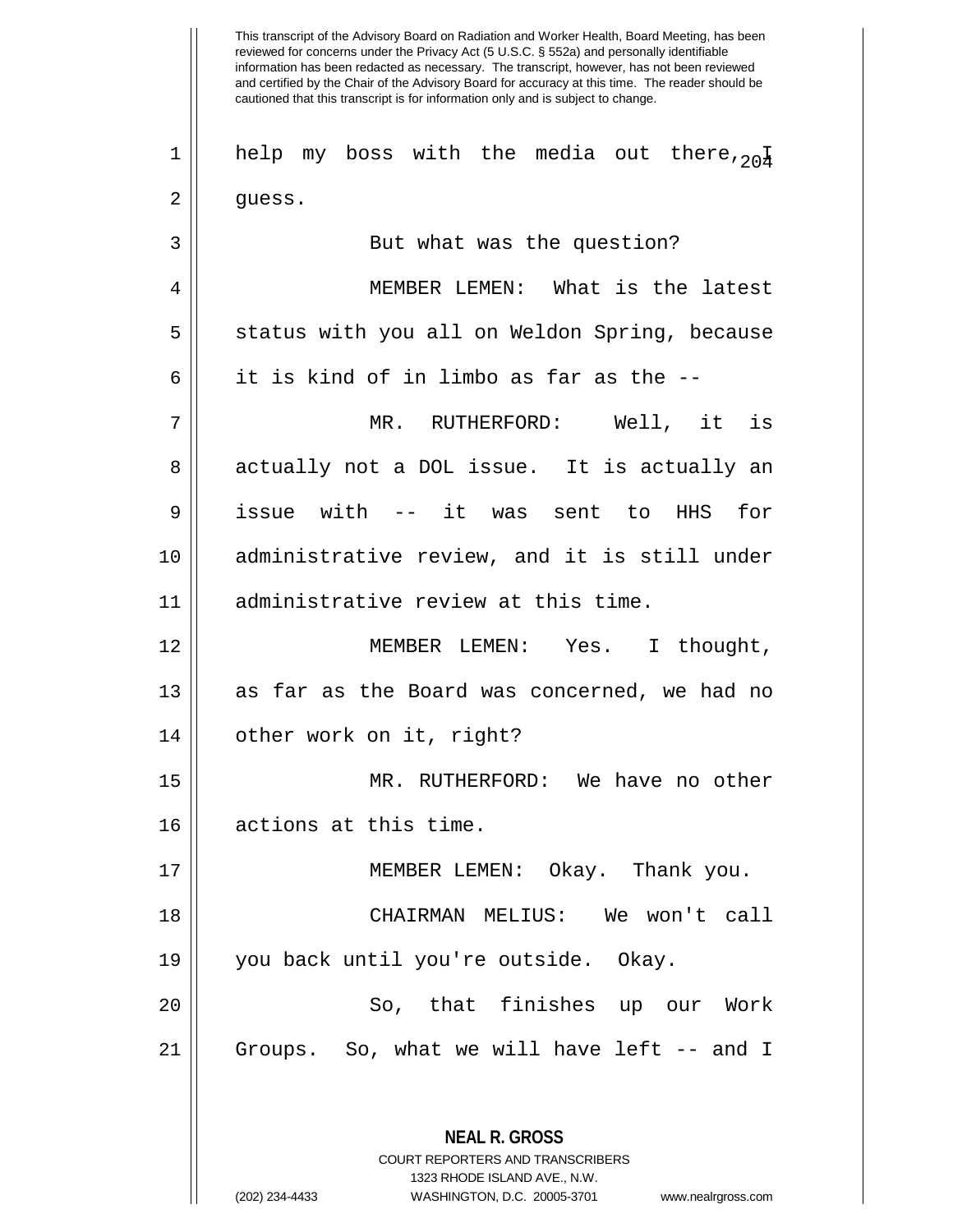| 1              | think it will probably take some time, $so_{0}$ <sub>5</sub> |
|----------------|--------------------------------------------------------------|
| 2              | would rather do that tomorrow -- will be the                 |
| 3              | public comment period, which are those two                   |
| $\overline{4}$ | files. There are actually two Word files                     |
| 5              | that have some embedded spreadsheets in them.                |
| 6              | So, they are a little bit confusing in terms                 |
| 7              | of how we refer to them. But we will have                    |
| 8              | those to deal with.                                          |
| 9              | We will have the possible SEC                                |
| 10             | letters to go through. And then, we have                     |
| 11             | Mound to finish up, I think. And I think                     |
| 12             | that's it for tomorrow, but we will do that.                 |
| 13             | So, why don't we take a break                                |
| 14             | And we will reconvene exactly at three<br>now?               |
| 15             | o'clock sharp for the Rocky Flats discussion.                |
| 16             | (Whereupon, the above-entitled                               |
| 17             | matter went off the record at 2:37 p.m. and                  |
| 18             | resumed at $3:00$ p.m.)                                      |
| 19             | CHAIRMAN MELIUS: Okay. Just to                               |
| 20             | give everybody a sense of the schedule coming                |
| 21             | up, first, we will have a presentation from                  |
|                |                                                              |
|                | <b>NEAL R. GROSS</b><br>COURT REPORTERS AND TRANSCRIBERS     |

1323 RHODE ISLAND AVE., N.W.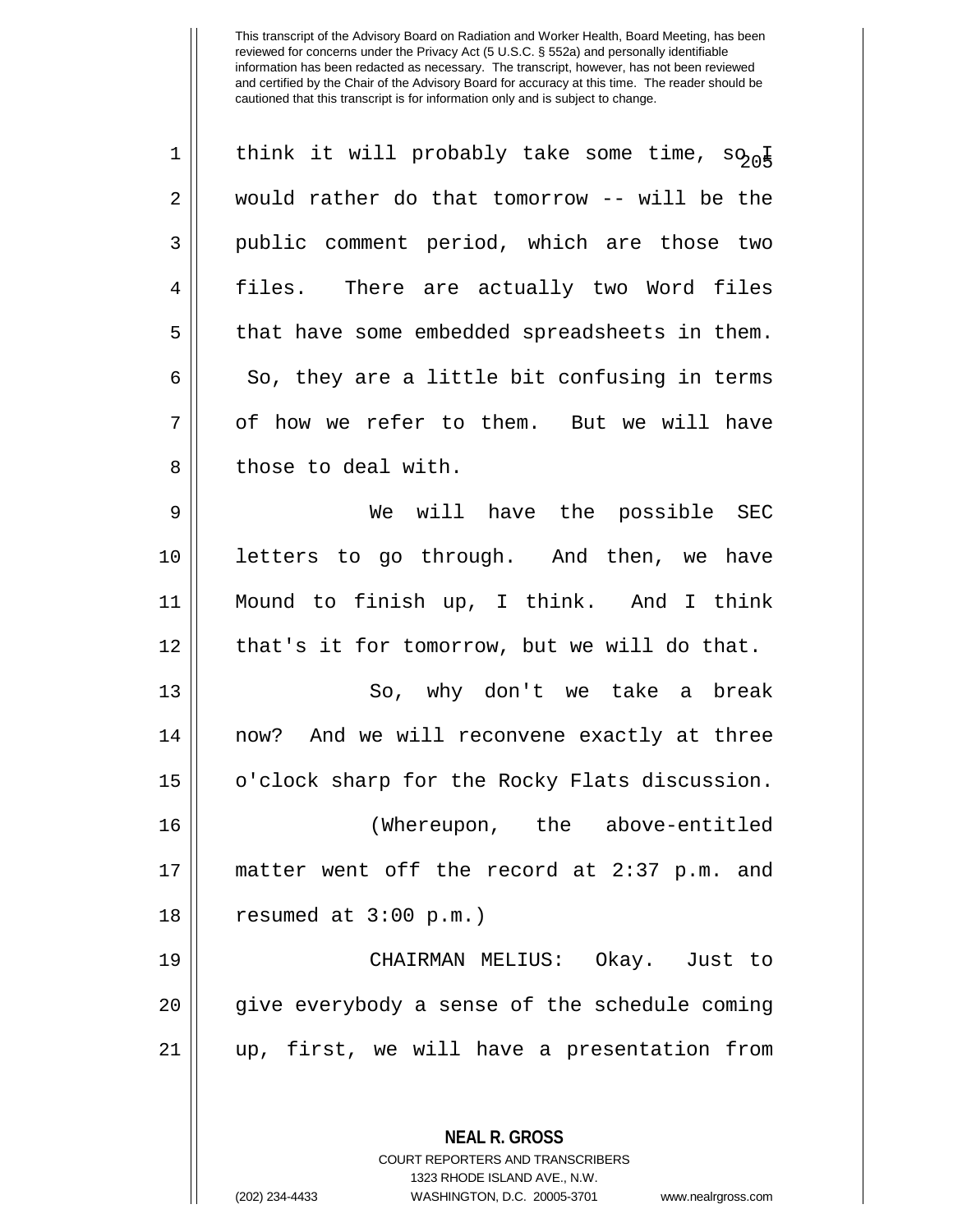This transcript of the Advisory Board on Radiation and Worker Health, Board Meeting, has been reviewed for concerns under the Privacy Act (5 U.S.C. § 552a) and personally identifiable information has been redacted as necessary. The transcript, however, has not been reviewed and certified by the Chair of the Advisory Board for accuracy at this time. The reader should be cautioned that this transcript is for information only and is subject to change. 1 || NIOSH on their Revised Evaluation Report  $_{2}Q_{E}$ 2 || Revision 1 of the report. 3 || That will be followed by a report 4 | from the Work Group Chair, and there will be 5 || sort of questions from the Board possibly for  $6 \parallel$  both of those presentations. 7 We will, then, also hear from the 8 || petitioner about this. 9 Then, we also have a letter we 10 need to read into the record for the meeting 11 from the Colorado congressional delegation. 12 And then, we will have the Board 13 deliberation on the recommendation from NIOSH 14 || that is in their Revised Evaluation Report.  $15 \parallel$  So, there is that. 16 And then, we will be opening up 17 for a public comment period, do that. If you 18 want to make public comments, we ask you to 19 || sign up out at the desk out in the hallway 20 || outside here, so you get on the list, because 21 we tend to follow that list in the order that

> **NEAL R. GROSS** COURT REPORTERS AND TRANSCRIBERS 1323 RHODE ISLAND AVE., N.W.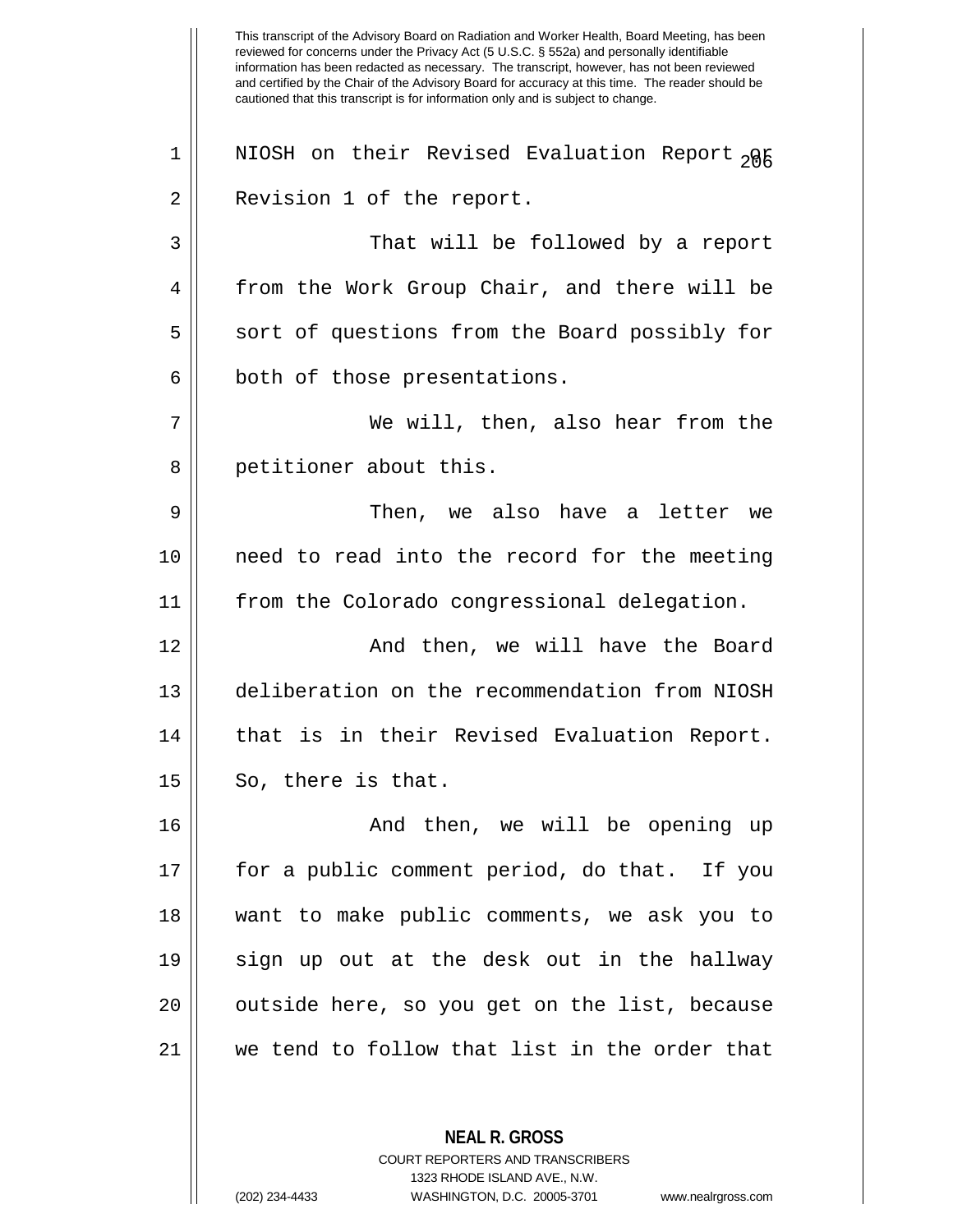| $\mathbf 1$    | people signed up, though we will ging                                                                                                                                  |
|----------------|------------------------------------------------------------------------------------------------------------------------------------------------------------------------|
| $\overline{2}$ | precedence to people that are commenting on                                                                                                                            |
| 3              | the Rocky Flats. And then, we will do                                                                                                                                  |
| 4              | others, and so forth, and do that.                                                                                                                                     |
| 5              | And we will talk a little bit                                                                                                                                          |
| 6              | more later on, after we have gone through                                                                                                                              |
| 7              | some of these deliberations, about what would                                                                                                                          |
| 8              | particularly helpful in terms of<br>be                                                                                                                                 |
| 9              | information or public comments we receive.                                                                                                                             |
| 10             | So, we will start with LaVon                                                                                                                                           |
| 11             | Rutherford will give his presentation.                                                                                                                                 |
| 12             | MR. RUTHERFORD:<br>All right.                                                                                                                                          |
| 13             | Thank you, Dr. Melius.                                                                                                                                                 |
| 14             | I'm LaVon Rutherford. I'm the                                                                                                                                          |
| 15             | Special Exposure Cohort Health Physics Team                                                                                                                            |
| 16             | Leader for NIOSH, and I am going to discuss                                                                                                                            |
| 17             | our revision to the Rocky Flats Plant                                                                                                                                  |
| 18             | Evaluation Report.                                                                                                                                                     |
| 19             | A little background: we issued                                                                                                                                         |
| 20             | our Rev 0 of this report. It was issued on                                                                                                                             |
| 21             | September 5th of last year. Many of you will                                                                                                                           |
|                | <b>NEAL R. GROSS</b><br><b>COURT REPORTERS AND TRANSCRIBERS</b><br>1323 RHODE ISLAND AVE., N.W.<br>(202) 234-4433<br>WASHINGTON, D.C. 20005-3701<br>www.nealrgross.com |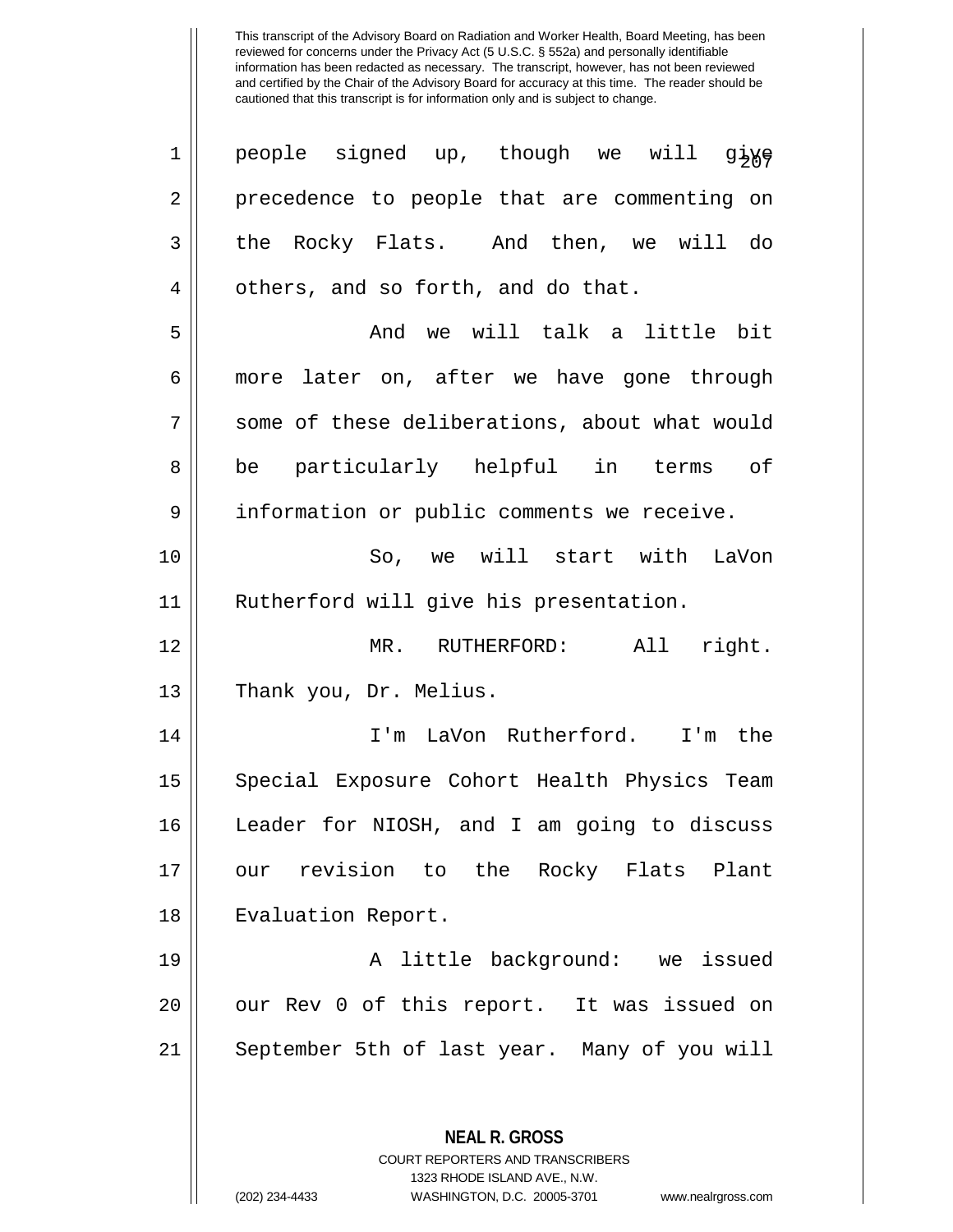**NEAL R. GROSS** COURT REPORTERS AND TRANSCRIBERS 1323 RHODE ISLAND AVE., N.W. (202) 234-4433 WASHINGTON, D.C. 20005-3701 www.nealrgross.com  $\begin{array}{ccc} 1 & \text{remember} & \text{we} & \text{actually} & \text{presented} & \text{th}_3\text{b} \end{array}$ 2 | Evaluation Report on September 18th in 3 Denver. 4 Our initial recommendation was to 5 || not add a Class. That evaluation was based 6 || solely on tritium exposures for periods of 7 1952 through, basically, 2005. 8 The Advisory Board concluded 9 follow-up work would be required. They 10 turned the actual Evaluation Report over to 11 the Work Group and SC&A to do some additional 12 work, as well as NIOSH. 13 Okay. Since the Evaluation 14 Report presentation, we have conducted a 15 variety of follow-up efforts that identified 16 additional issues. Those additional issues 17 have been discussed somewhat during Work 18 || Group meetings throughout the year, February 19 20th, July 8th, and September 12th. 20 || Based on some of those issues, we 21 felt that a revision to the Evaluation Report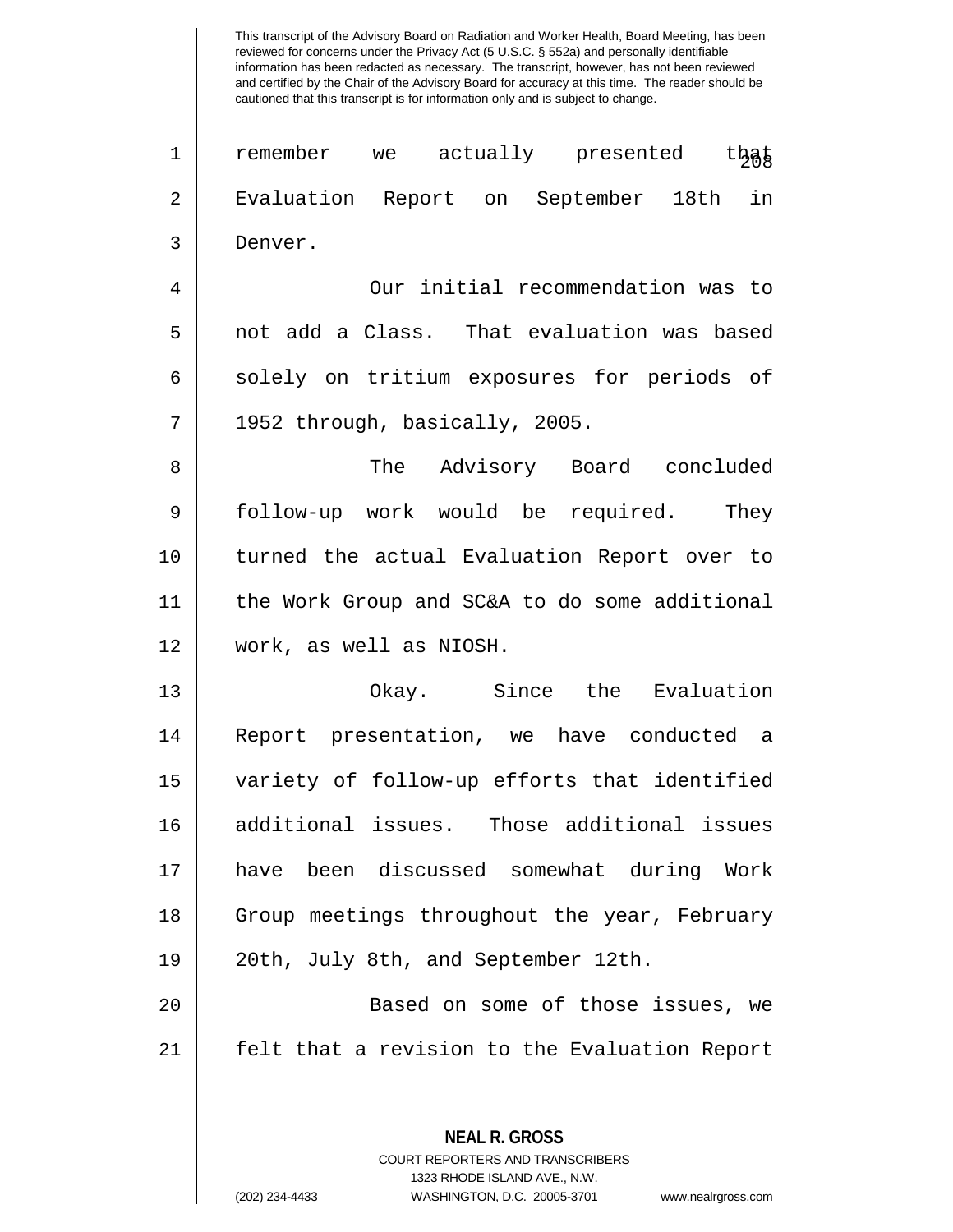$1$  | was necessary. So, we revised the Evaluation 2 || Report to incorporate those new findings. 3 On September 30th, we issued or 4 || sent the Revised Evaluation Report to the 5 || Advisory Board. And October 4th, after it  $6 \parallel$  cleared agency review, it was sent to the 7 petitioners.

 The follow-up efforts, really, we did a number of things. We did additional data captures, both classified and unclassified. The classified data captures provided us a lot of good information. Those data captures were at Los Alamos National Lab, OSTI, EMCBC, the Department of Energy Legacy Management, and we also had secure discussions, secure interviews and other 17 || interviews, about 19.

18 || The secure interviews provided a 19 lot of good information that allowed us to do 20 || additional data capture research. We took 21 | the interview information and, from that, we

> COURT REPORTERS AND TRANSCRIBERS 1323 RHODE ISLAND AVE., N.W. (202) 234-4433 WASHINGTON, D.C. 20005-3701 www.nealrgross.com

**NEAL R. GROSS**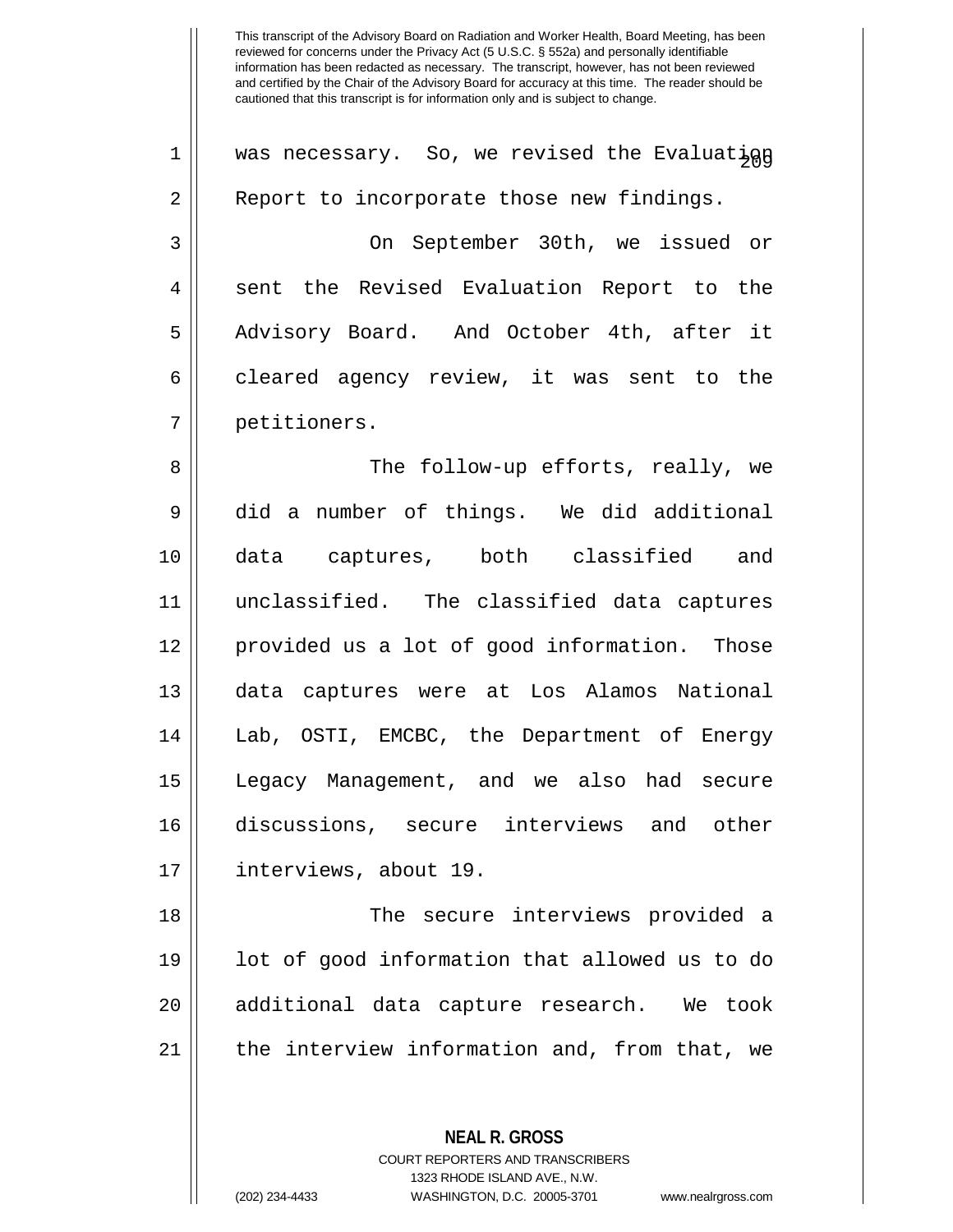$21$  could actually do specific searches for data 2 | and information.

3 We also did additional dose 4 | reconstruction modeling.

5 The main issues that were 6 | identified during the post-evaluation were we 7 had follow-on efforts or follow-on evaluation 8 || required on the tritium issues. We also had 9 || the petitioner provided a document that 10 indicated a potential data falsification or 11 data invalidation. We also had identified 12 || that there was work going on with U-233 and 13 | thorium strikes, neptunium, and other thorium 14 activities. I will discuss those in a little 15 more detail, why we got into those during the 16 || post-evaluation.

 The issues that resulted in the Evaluation Report revision, normally, what we would do would be issue White Papers if it basically supported our initial 21 | recommendation. However, in this case we had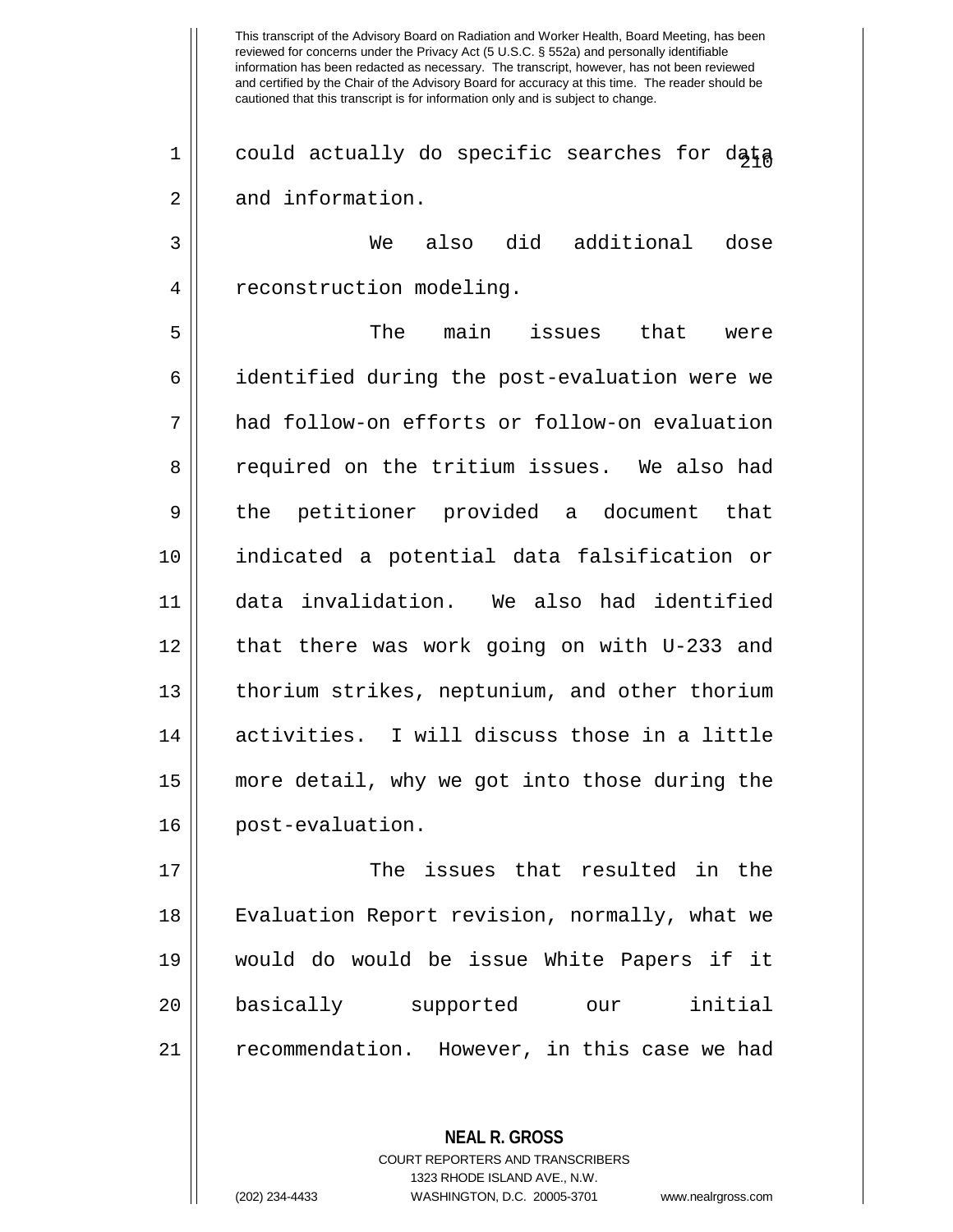1 || three issues that we felt that ultimately 2 would change our recommendation to the 3 | Advisory Board.

4 U-233/thorium strikes, we had 5 || classified interviews indicating that the 6|| number of strikes were greater than 7 || previously evaluated under SEC-0030. We also 8 || had in Hanford infeasibility associated with 9 U-233 that we felt like we needed to look and 10 do some comparisons to those.

 Neptunium, it was not clearly evaluated under SEC-0030. And also, again, Hanford, we had a Class we added up to 1983 || at Hanford that the isotopes that drove that infeasibility were U-233, neptunium, and 16 || thorium. So, we were looking at those activities over the same time period.

18 And then, other thorium 19 activities: classified review indicated 20 || there may have been additional work with 21 | thorium not previously evaluated.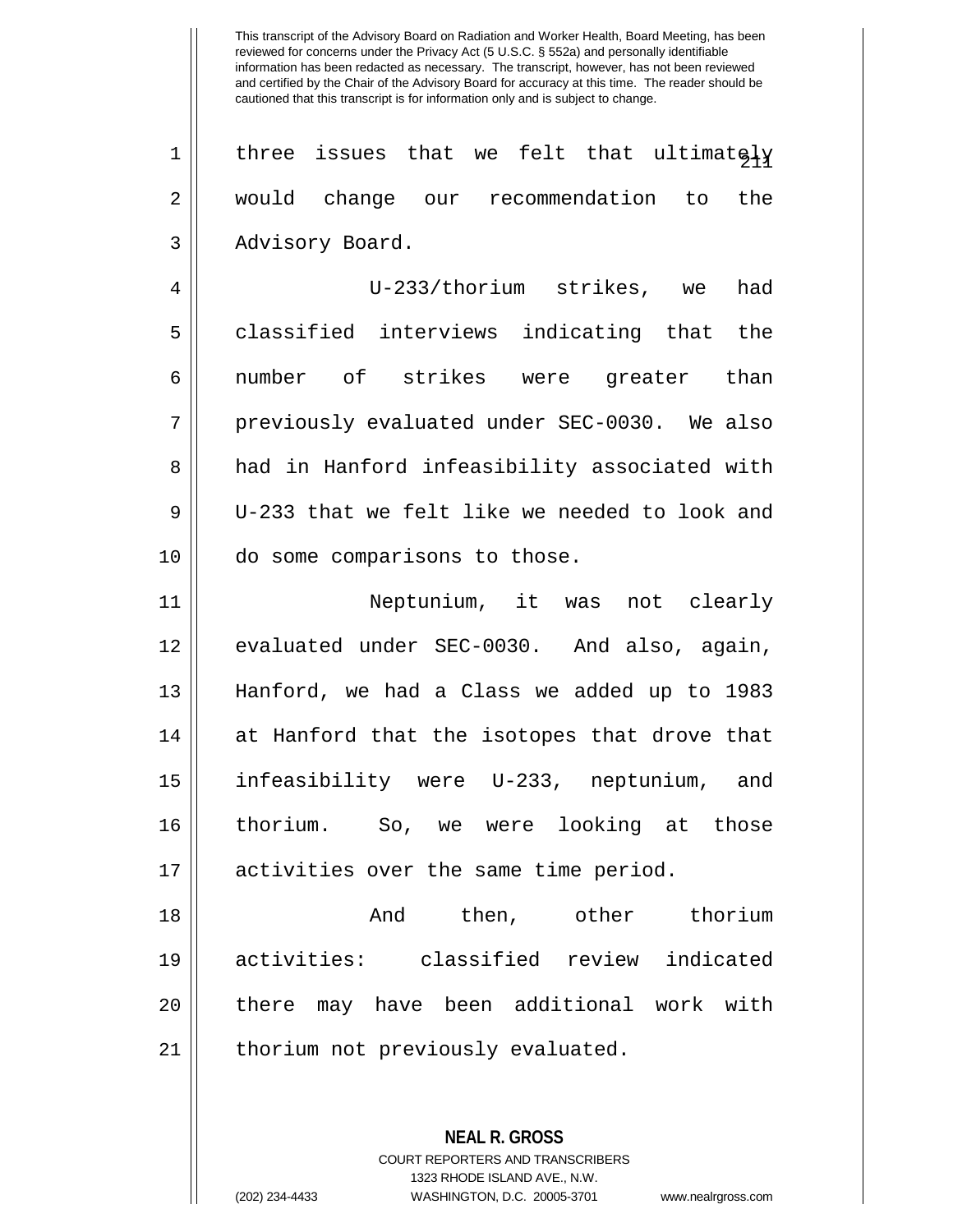| $\mathbf 1$    | Okay. So, tritium. Our follgw <sub>7</sub>                                                                                                                             |
|----------------|------------------------------------------------------------------------------------------------------------------------------------------------------------------------|
| $\overline{2}$ | up efforts on tritium, we were basically                                                                                                                               |
| 3              | looking, can we come up with a better dose                                                                                                                             |
| $\overline{4}$ | reconstruction approach than the bounding                                                                                                                              |
| 5              | 1973 incident that we were using of 700                                                                                                                                |
| 6              | millirem over all times? So, we<br>did                                                                                                                                 |
| 7              | additional research associated with coming up                                                                                                                          |
| 8              | with that information.                                                                                                                                                 |
| 9              | We issued a White Paper on June                                                                                                                                        |
| 10             | 25th. We concluded in that White Paper this                                                                                                                            |
| 11             | same thing that we concluded previously, that                                                                                                                          |
| 12             | dose reconstruction associated with tritium                                                                                                                            |
| 13             | was feasible.                                                                                                                                                          |
| 14             | We provided that White Paper to                                                                                                                                        |
| 15             | the Work Group on June 26th and the                                                                                                                                    |
| 16             | petitioner on July 3rd, after a completed ADC                                                                                                                          |
| 17             | And we presented that to the Work<br>review.                                                                                                                           |
| 18             | Group and the petitioners on July 8th during                                                                                                                           |
| 19             | the Work Group meeting.                                                                                                                                                |
| 20             | During that discussion, the Work                                                                                                                                       |
| 21             | Group and the petitioner had very little time                                                                                                                          |
|                | <b>NEAL R. GROSS</b><br><b>COURT REPORTERS AND TRANSCRIBERS</b><br>1323 RHODE ISLAND AVE., N.W.<br>(202) 234-4433<br>WASHINGTON, D.C. 20005-3701<br>www.nealrgross.com |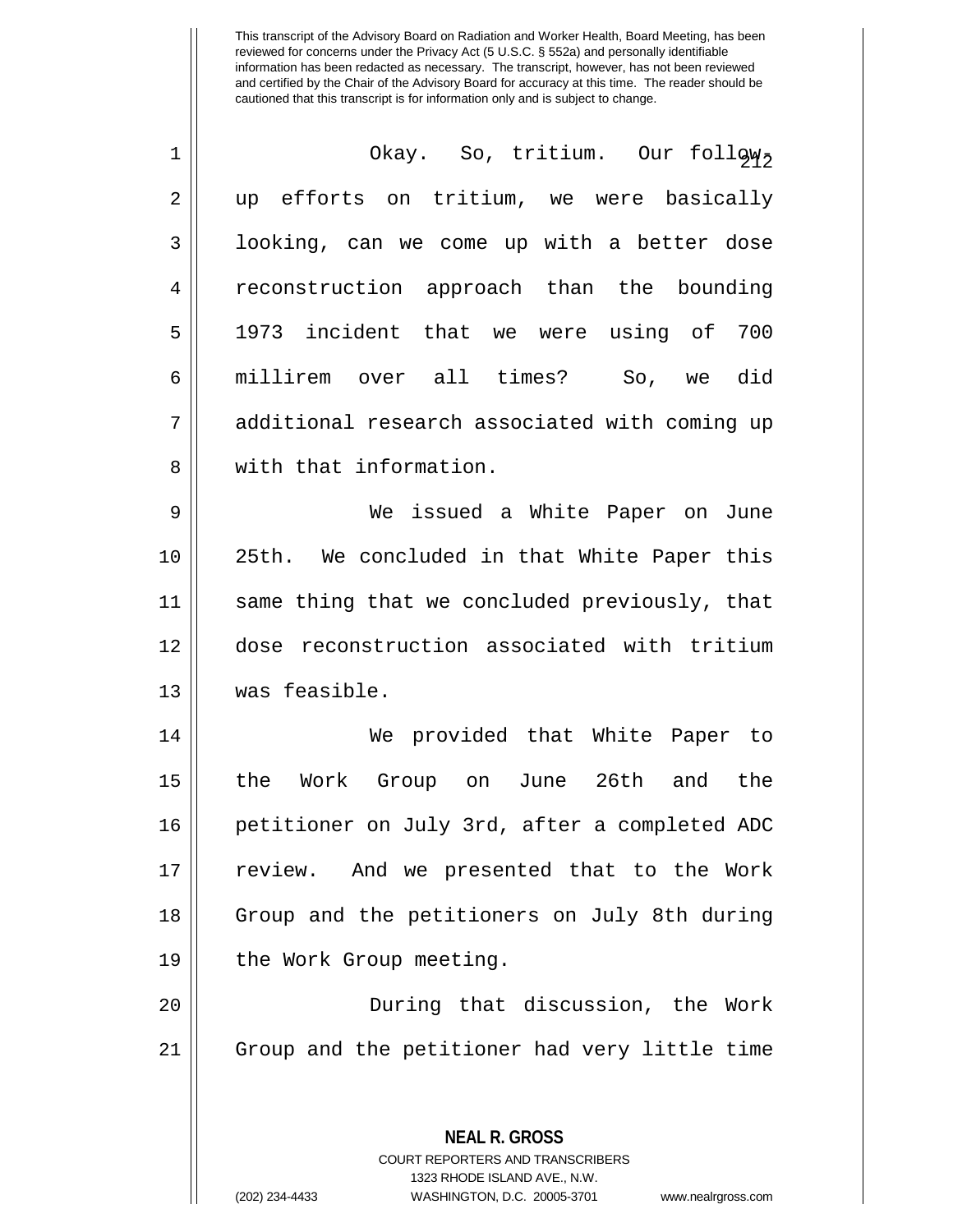$\begin{array}{ccc} 1 & \quad \text{to} \quad \text{review} \quad \text{that.} \qquad \text{So,} \quad \text{there} \quad \text{were} \quad \text{sgm} \text{g} \end{array}$ 2 || preliminary follow-on questions that were 3 provided by SC&A, but the actual detailed 4 Teview completed by SC&A was not done at that  $5 \parallel$  time.

6 The Work Group and SC&A did 7 discuss that paper further, and SC&A provided 8 | findings or comments on that at the September 9 | 12th Work Group meeting.

 A little background, tritium- related operations: tritium-contaminated materials from returned units was a potential 13 | exposure point. That was actually identified 14 || during the initial evaluation. However, during the follow-on efforts, we got during our classified interviews and research, we had a little more information. I will get into that.

19 Neutron generator targets, they 20 contained tritium. However, we concluded 21 || that they were non-exposure potential because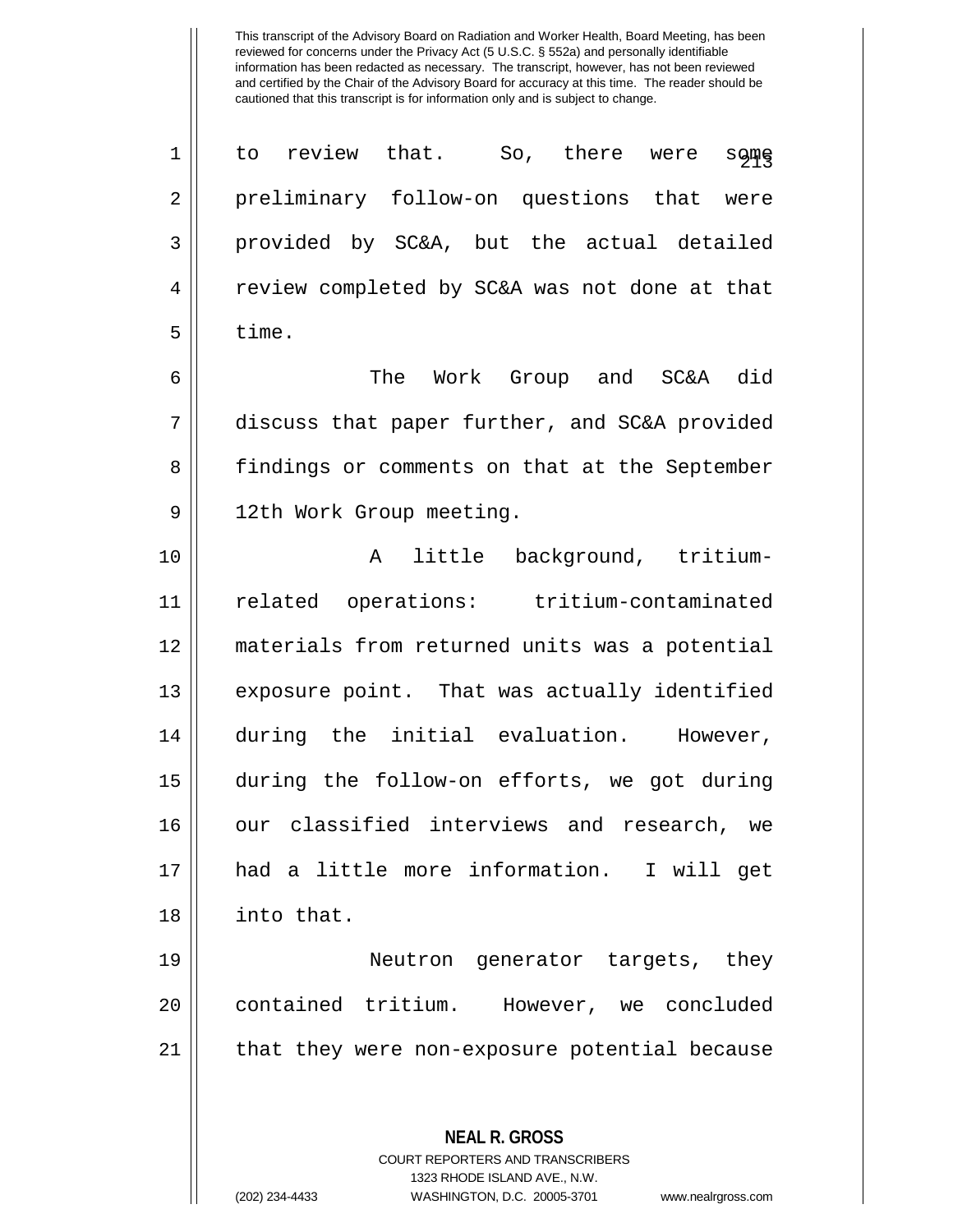$1$  | of the sealed units, and maintenance was dong 2 || by factory-authorized reps.

3 And we also had the potential 4 production of tritium from various 5 || radioactive materials present onsite. 6 However, we determined that this was not a 7 || significant source of exposure.

8 From our additional data captures 9 and interviews, we identified and confirmed 10 potential for tritium exposure from 11 contaminated shipping containers. This was 12 not originally seen in our Rev 0 evaluation. 13 || Actually, one of our classified interviews 14 brought this up, and when we did additional 15 research on the actual contaminated shipping 16 | containers, we actually found documents that 17 || supported that.

 We also supported our previous findings that all known incidents involving a 20 || tritium release were below the release levels from the 1973 incident, and we did not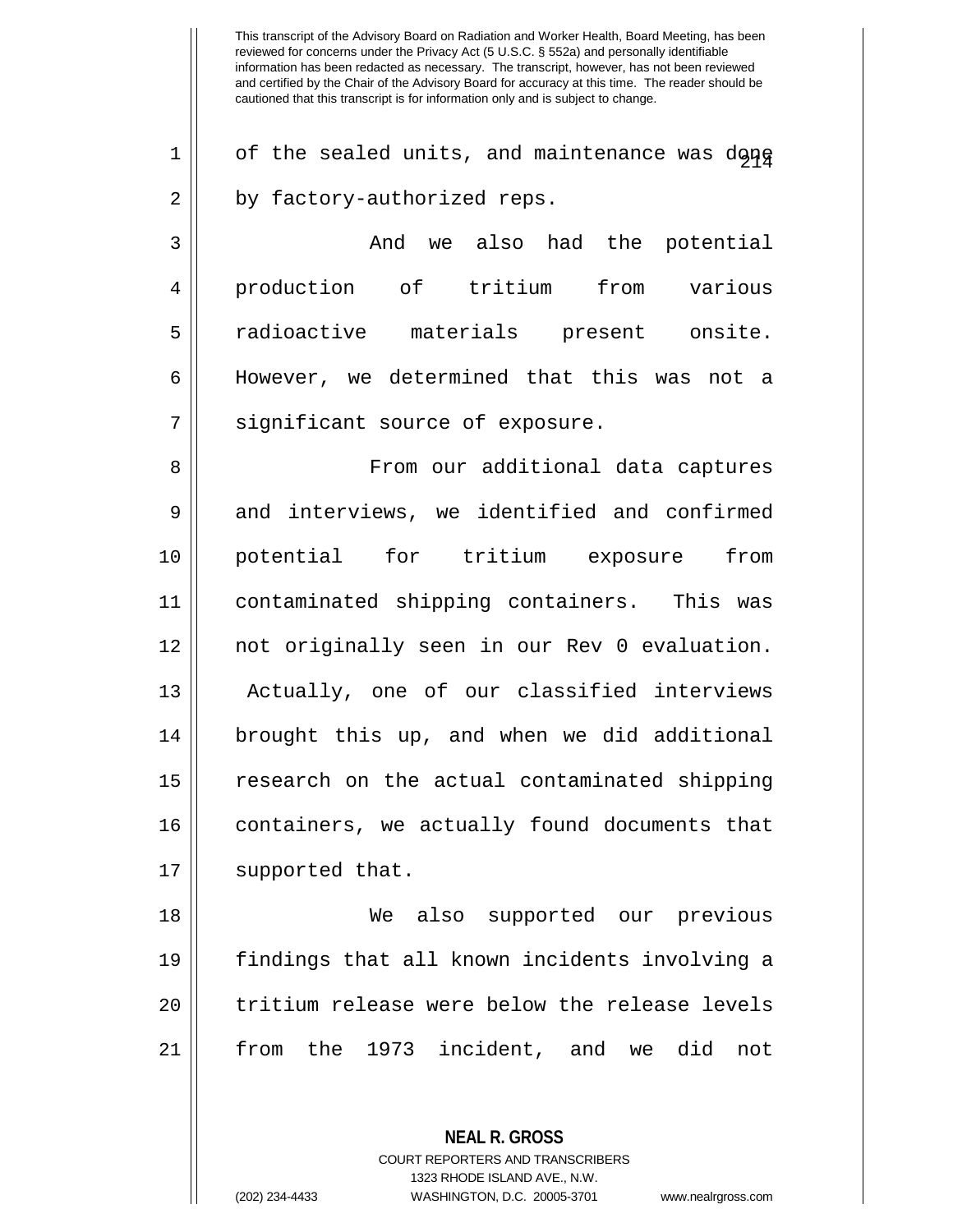| $\mathbf 1$    | identify any other sources of tritiyum       |
|----------------|----------------------------------------------|
| $\overline{2}$ | exposure that were not previously evaluated  |
| 3              | other than shipping containers.              |
| 4              | Tritium time periods evaluated.              |
| 5              | I have a correction here. It says, "from     |
| 6              | 1959 through 1972". That actually should be  |
| 7              | "1957". The first units were returned in, or |
| 8              | they set up, they had the potential to       |
| 9              | receive returned units in 1957. So, 1957     |
| 10             | through 1972.                                |
| 11             | The ChemRisk Report does identify            |
| 12             | the potential for tritium exposure all the   |
| 13             | way back to the beginning of operations in   |
| 14             | 1952. However, based on what we were seeing  |
| 15             | in 1957 on the returned units, that is when  |
| 16             | the greatest potential started.              |
| 17             | Also, during 1973, that was                  |
| 18             | another period, and that is when the actual  |
| 19             | incident occurred, and post-1973. So, we     |
| 20             | have broken it down into three periods of    |
| 21             | potential exposure.                          |
|                |                                              |

**NEAL R. GROSS** COURT REPORTERS AND TRANSCRIBERS 1323 RHODE ISLAND AVE., N.W.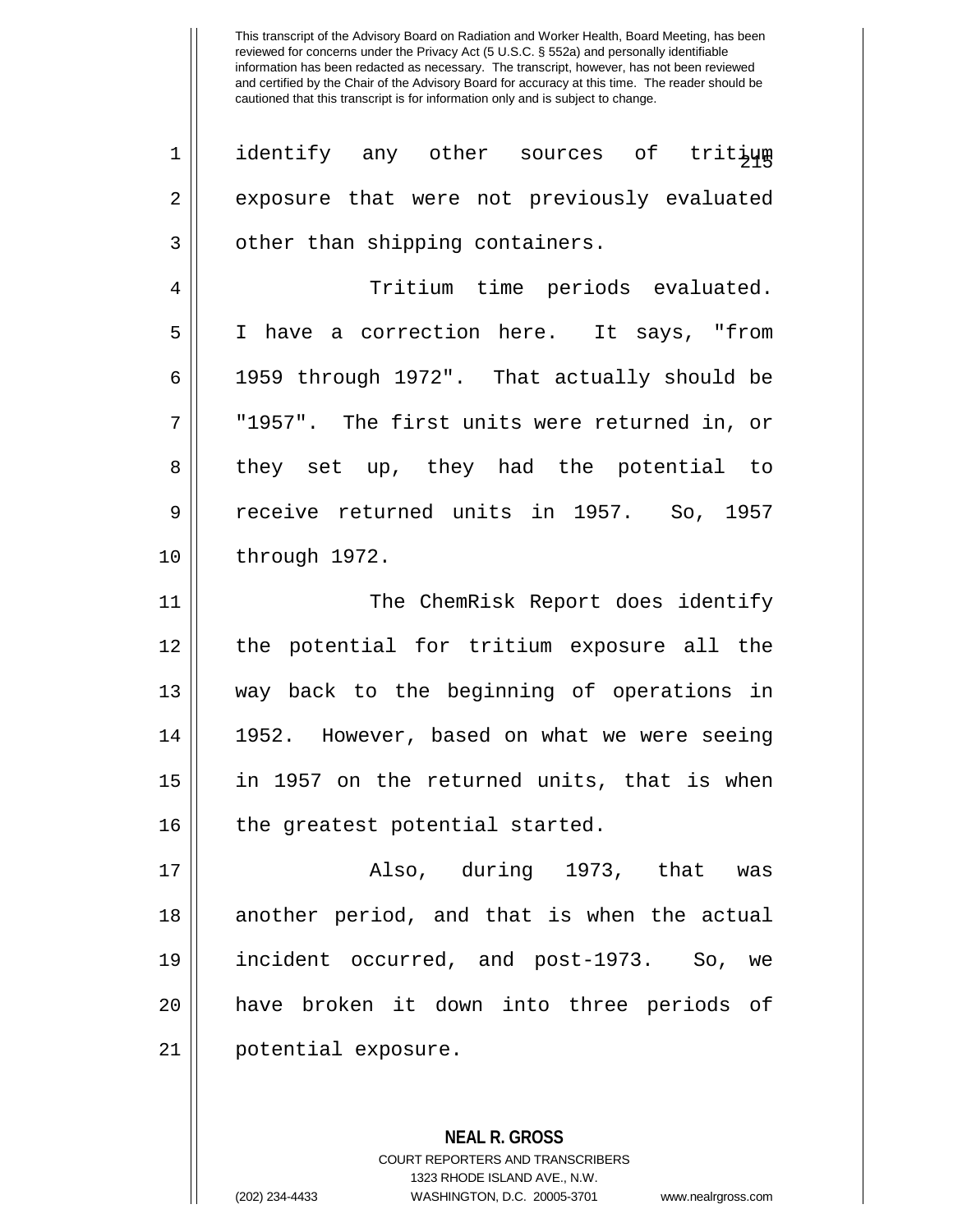| $\mathbf 1$ | Actually, we will just call this                                                                                                                                       |
|-------------|------------------------------------------------------------------------------------------------------------------------------------------------------------------------|
| 2           | the pre-1973 period. Based on interviews and                                                                                                                           |
| 3           | document reviews, NIOSH believes that the                                                                                                                              |
| 4           | most likely chronic exposure scenario was                                                                                                                              |
| 5           | from opening and working with shipping                                                                                                                                 |
| 6           | containers that contained units returned from                                                                                                                          |
| 7           | other sites. So, they were initially opened,                                                                                                                           |
| 8           | and then, they actually opened -- the inner-                                                                                                                           |
| $\mathsf 9$ | containers were opened again. And so, you                                                                                                                              |
| 10          | had a potential exposure scenario from that.                                                                                                                           |
| 11          | As you may recall, we have very                                                                                                                                        |
| 12          | little tritium monitoring data prior to 1973.                                                                                                                          |
| 13          | And so, we do not have any good incident                                                                                                                               |
| 14          | information from a release. However, we do                                                                                                                             |
| 15          | have an incident August 30th of 1974, shortly                                                                                                                          |
| 16          | after the 1973 incident, where 1.5 curies of                                                                                                                           |
| 17          | tritium<br>released from<br>shipping<br>was<br>a l                                                                                                                     |
| 18          | container.                                                                                                                                                             |
| 19          | We felt that this 1974 incident                                                                                                                                        |
| 20          | good incident to use.<br>would<br>be<br>The<br>a                                                                                                                       |
| 21          | background levels prior to the incident being                                                                                                                          |
|             | <b>NEAL R. GROSS</b><br><b>COURT REPORTERS AND TRANSCRIBERS</b><br>1323 RHODE ISLAND AVE., N.W.<br>(202) 234-4433<br>WASHINGTON, D.C. 20005-3701<br>www.nealrgross.com |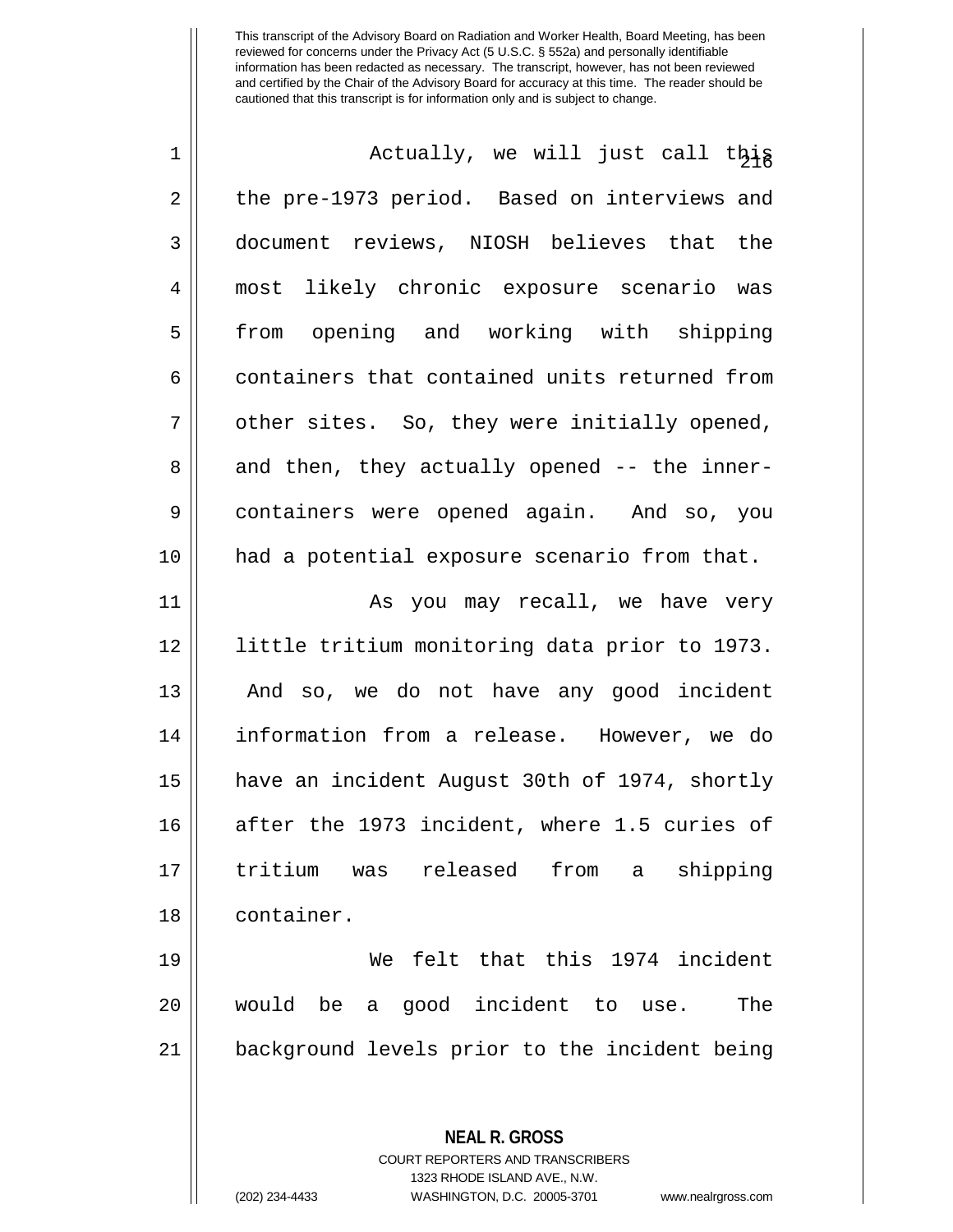| 1    measured were basically dosimetrically $_{\frac{1}{7}}$ |
|--------------------------------------------------------------|
| $2 \parallel$ insignificant. There was no residual from      |
| 3 the 1973 incident that would actually cut                  |
| $4 \parallel$ down on the exposure scenario.                 |
|                                                              |

5 The quantity released was 6 || probably more typical of a release from a 7 || shipping container, and the tritium was 8 || released in the workplace environment and not  $9 \parallel$  in a glove box. So, we felt like this was 10 more typically what they would have seen just 11 opening a shipping container with returned 12 units.

 Also, the release involved 14 | elemental tritium and not tritium oxide, and the incident occurred close enough to the 1973 incident that workplace controls were likely similar to prior to 1973. That is a question with SC&A right now, and we are working through that issue with SC&A.

20 SC&A questions whether the 1974 21 incident is truly a good incident for this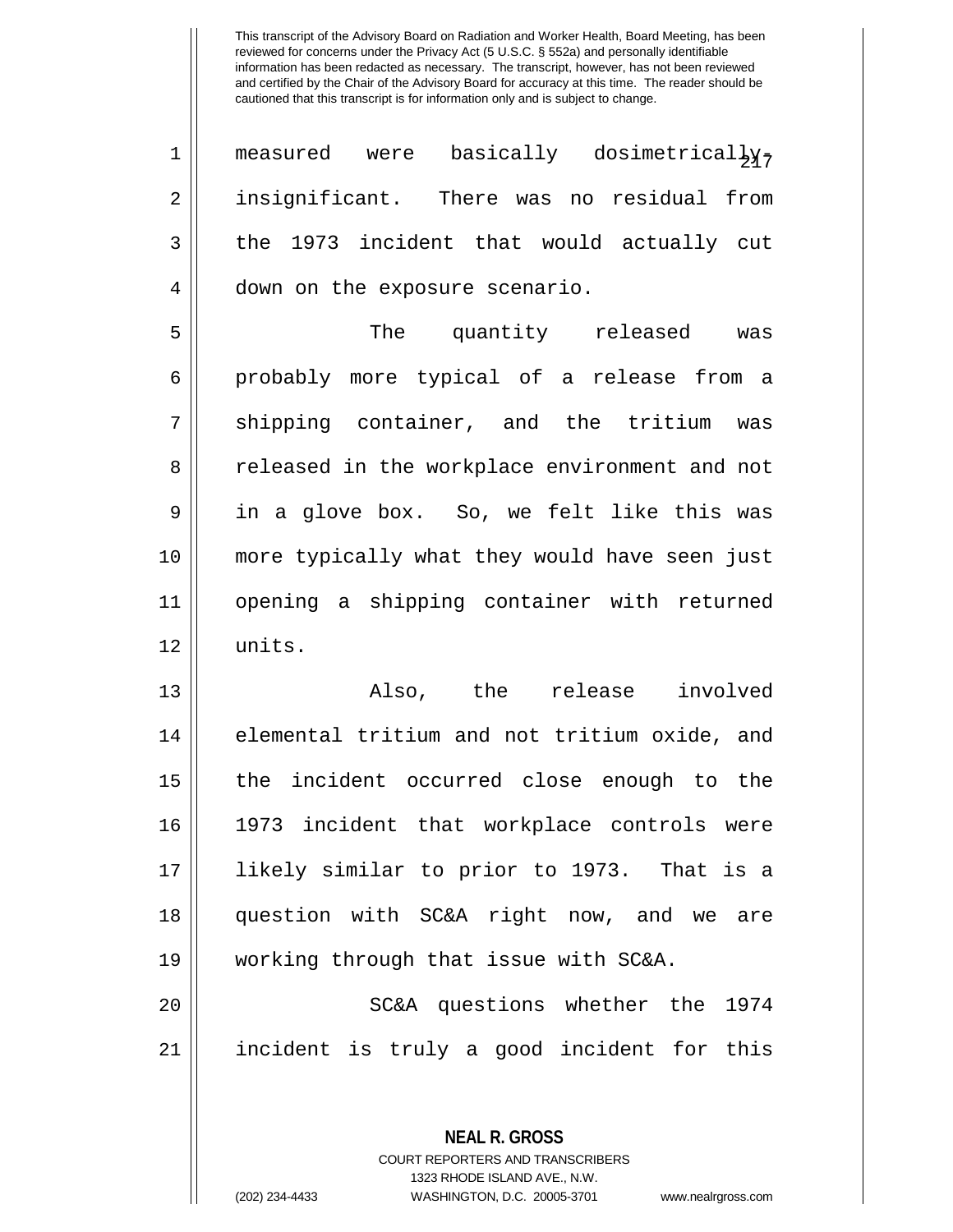| $\mathbf 1$    | bounding scenario, mainly because the 1974    |
|----------------|-----------------------------------------------|
| $\overline{2}$ | incident, there is a letter that apparently   |
| 3              | occurred prior to the 1974 incident that      |
| 4              | drove additional controls from sites, and     |
| 5              | that would have possibly limited that         |
| 6              | exposure from that incident, which would      |
| 7              | prevent it from being a good incident to use, |
| 8              | as well as this returned unit was<br>from     |
| 9              | Battelle, where most of the returned units    |
| 10             | that they were receiving were from Pantex.    |
| 11             | So, that is under question. We are working    |
| 12             | with that right now.                          |
| 13             | Monitoring data from the 1974                 |
| 14             | incident. Air samples from June through       |
| 15             | September of 1973. So, they were monitoring   |
| 16             | continuously at this time. Average            |
| 17             | concentration you can see, 5,343 to plus or   |
| 18             | minus 4,519 picocuries per meters cubed.      |
| 19             | The concentration on August 30th              |
| 20             | jumped up to 37,676,000. And then, we had     |
| 21             | bioassay samples indicating a high result of  |
|                |                                               |
|                | <b>NEAL R. GROSS</b>                          |

COURT REPORTERS AND TRANSCRIBERS 1323 RHODE ISLAND AVE., N.W.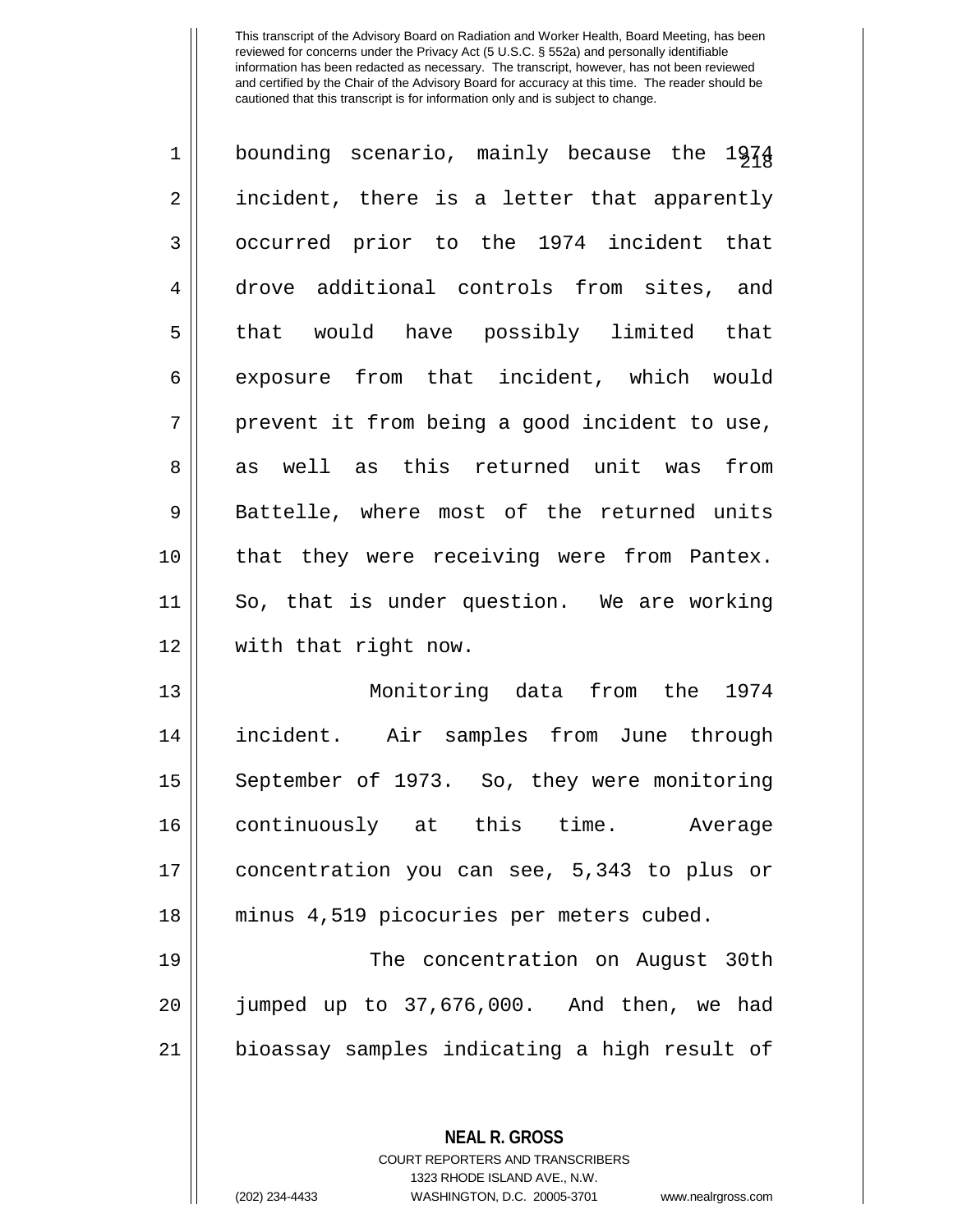1 || 32,000 picocuries per liter. Then, we haye 2 work area smears, over 200.

3 So, the dose assessment from the 4 || 1974 incident, we basically took the largest 5 || reported urine sample of 32,000 picocuries  $6$  || per liter. We used IMBA, and the resulting 7 dose from that was less than 1 millirem. It 8 was about .15 millirem. If we assume one 9 incident per day for 250 days per year, this 10 results in 37.5 millirem per year. So, we 11 basically assume this occurs every day, every 12 workday for the average worker over the year 13 || and all the way back through that period.  $14 \parallel$  So, we have used the 37.5 millirem per year. 15 All unmonitored workers for tritium will be 16 assigned 37.5 millirem for all years prior to  $17 \parallel 1973.$ 

18 || The 1973 incident, so our annual 19 dose that we would assign for 1973 is based 20 || on the 1973 incident. The incident occurred 21 from April 9th through April 25th, when a

> COURT REPORTERS AND TRANSCRIBERS 1323 RHODE ISLAND AVE., N.W. (202) 234-4433 WASHINGTON, D.C. 20005-3701 www.nealrgross.com

**NEAL R. GROSS**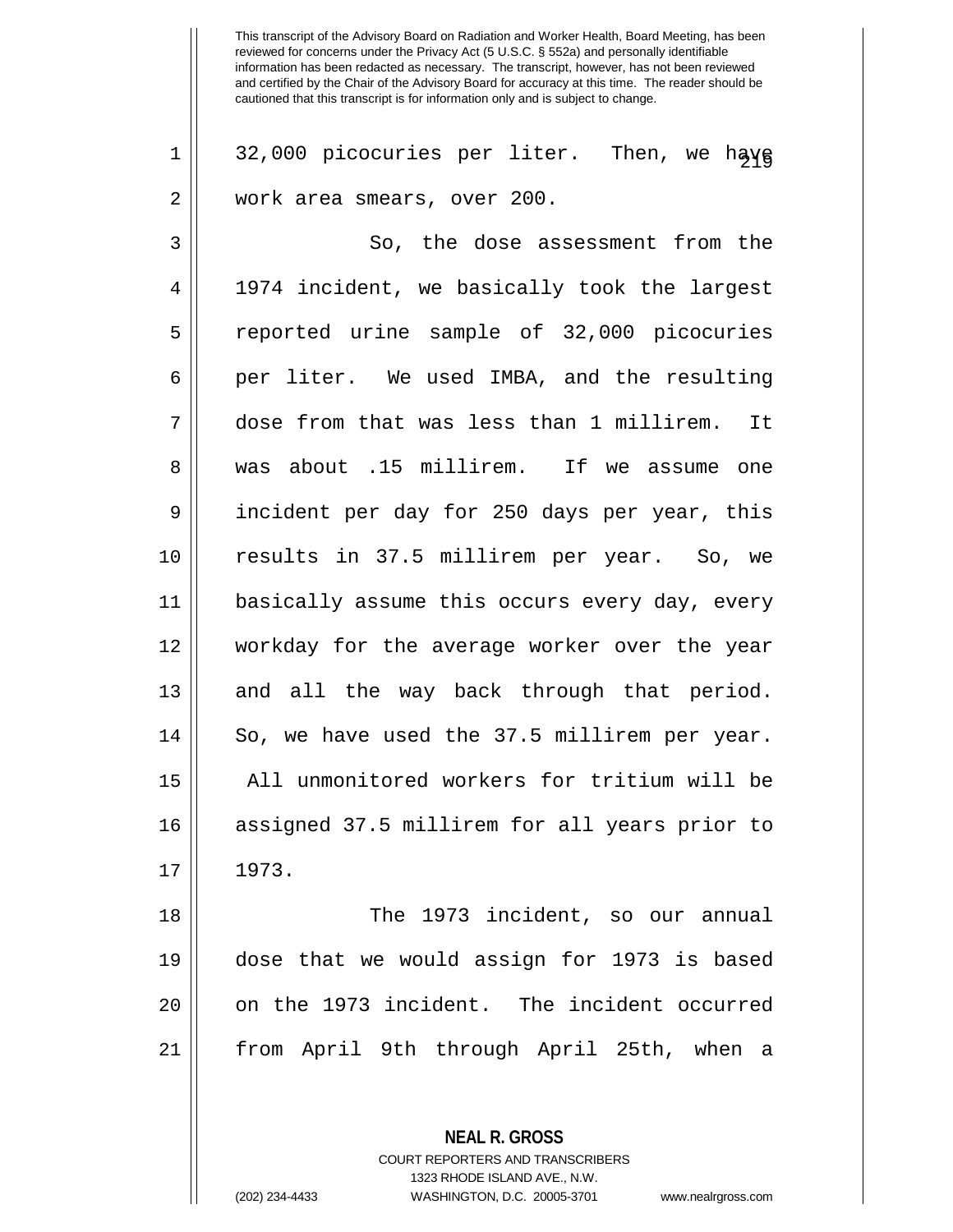| $\mathbf{1}$   | shipment of scrap plutonium from Lawrengg       |
|----------------|-------------------------------------------------|
| 2              | Livermore was processed at Rocky Flats. The     |
| 3              | incident was not immediately identified.<br>So, |
| $\overline{4}$ | individual monitoring did not begin until       |
| 5              | September. So, you had a lengthy period of      |
| 6              | April to September before it was recognized     |
| 7              | and monitoring occurred.                        |
|                |                                                 |

8 Approximately 250 people were 9 || bioassayed for tritium. Initially, 19 were 10 identified with elevated tritium. Upon 11 recheck, five were above the 10,000 picocurie 12 || per liter action level.

13 || The Contraction is mostly  $14$  | the same from Rev 0. However, we did refine  $15 \parallel$  our analysis a little bit.

 The five cases exceeding 10,000 picocuries per liter were reviewed from the Final Incident Report. All cases were modeled. This is stuff that we did. All 20 | cases were modeled to determine the best fit | for the urine data, which they would be given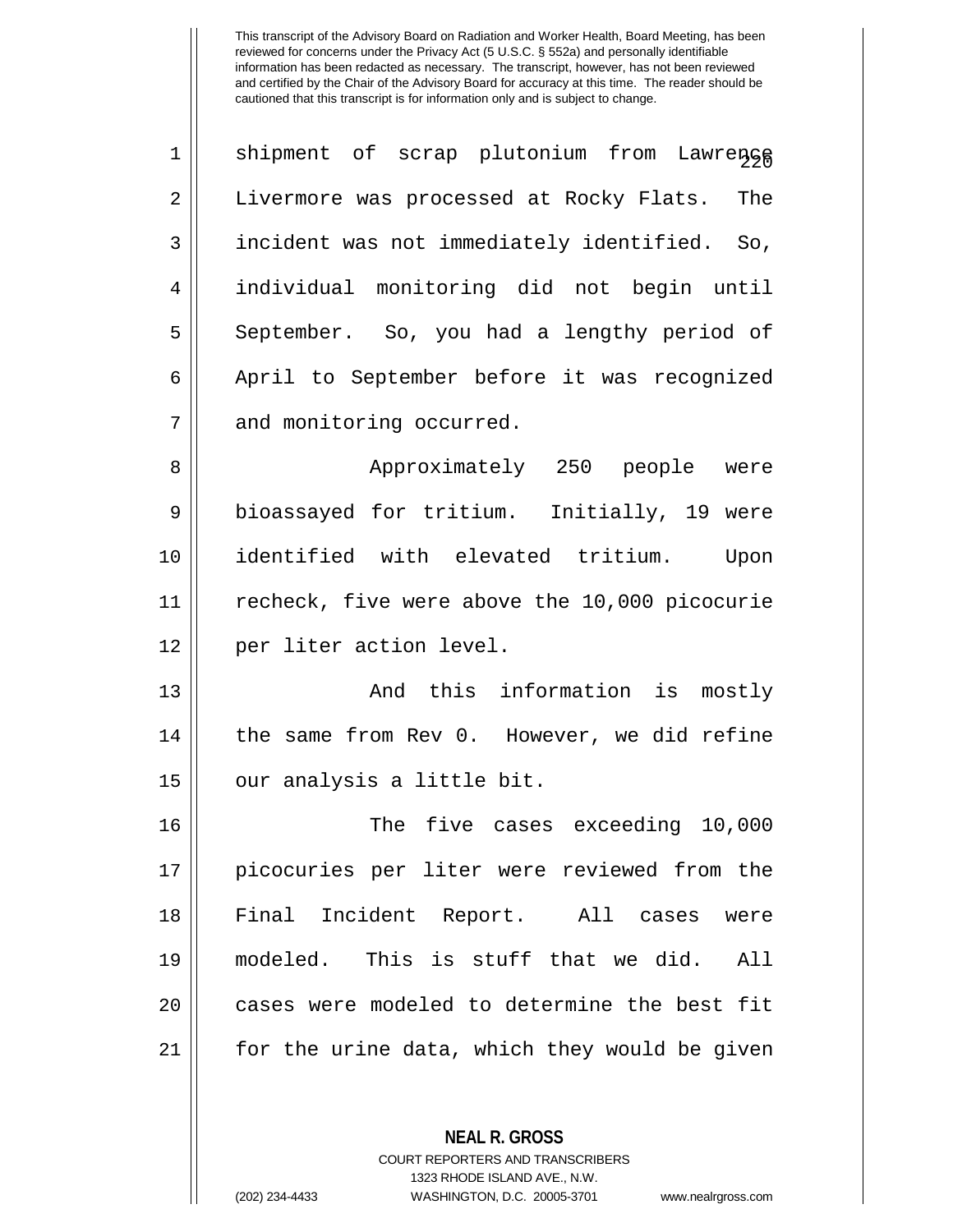| $\mathbf 1$    | the most likely dose.<br>221                 |
|----------------|----------------------------------------------|
| $\overline{2}$ | The highest that we got was 84               |
| 3              | millirem from Case H. This was an individual |
| 4              | that we only had one bioassay sample. So,    |
| 5              | that limited our ability to actually model   |
| 6              | the actual exposures. So, we had to do a     |
| 7              | worst-case intake on the first day of the    |
| 8              | event. And that did come up with 84 millirem |
| 9              | versus the 700 that we had previously        |
| 10             | identified. So, from 1974, for all           |
| 11             | unmonitored workers who were not monitored   |
| 12             | for tritium, that is, they would be assigned |
| 13             | the 84 millirem.                             |
| 14             | A coworker analysis was performed            |
| 15             | using 1974 and 1975 tritium bioassay data.   |
| 16             | We had 38 individuals with tritium data in   |
| 17             | 1974 and 37 in 1975. Because tritium was     |
| 18             | only present as a potential contaminant,     |
| 19             | groups of individuals were not placed on     |
| 20             | routine bioassay for tritium. However, they  |
| 21             | felt that the most likely individuals that   |
|                |                                              |

COURT REPORTERS AND TRANSCRIBERS 1323 RHODE ISLAND AVE., N.W.

**NEAL R. GROSS**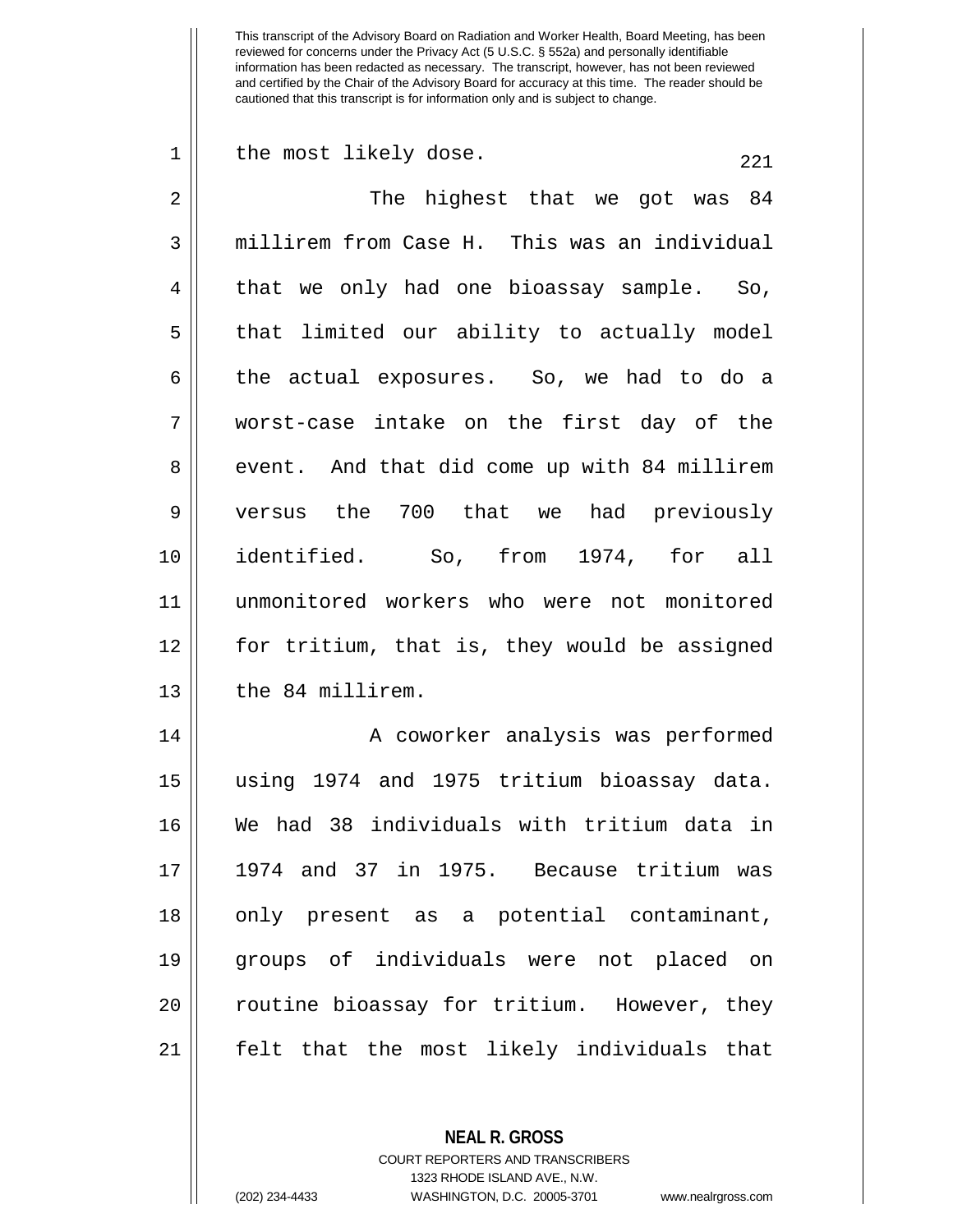| $\mathbf 1$    | would receive tritium exposure would be those |
|----------------|-----------------------------------------------|
| 2              | who were being exposed to plutonium who were  |
| 3              | on the plutonium urine sampling program. So,  |
| $\overline{4}$ | one-tenth of the urine samples collected      |
| 5              | before plutonium were analyzed for tritium.   |
| 6              | Also, these samples, when they had            |
| 7              | indications of possible incident or whatever, |
| 8              | they would do additional sampling at that     |
| 9              | time.                                         |
| 10             | So, our dose assessment for 1974              |
| 11             | and 1975, it was assumed each worker had      |
| 12             | potential for exposure throughout the year.   |
| 13             | The 95th percentile was used because only     |
| 14             | one-tenth of the population was sampled.      |
| 15             | That coworker study resulted in a dose of     |
| 16             | zero millirem for everyone. So, that period   |
| 17             | of 1974 to 1975, that coworker analysis       |
| 18             | showed up, basically, from the bioassay       |
| 19             | samples, that there would be no exposure.     |
| 20             | And so, we assumed for the post-1974 period   |
| 21             | that the unmonitored workers would be given   |

COURT REPORTERS AND TRANSCRIBERS 1323 RHODE ISLAND AVE., N.W.

**NEAL R. GROSS**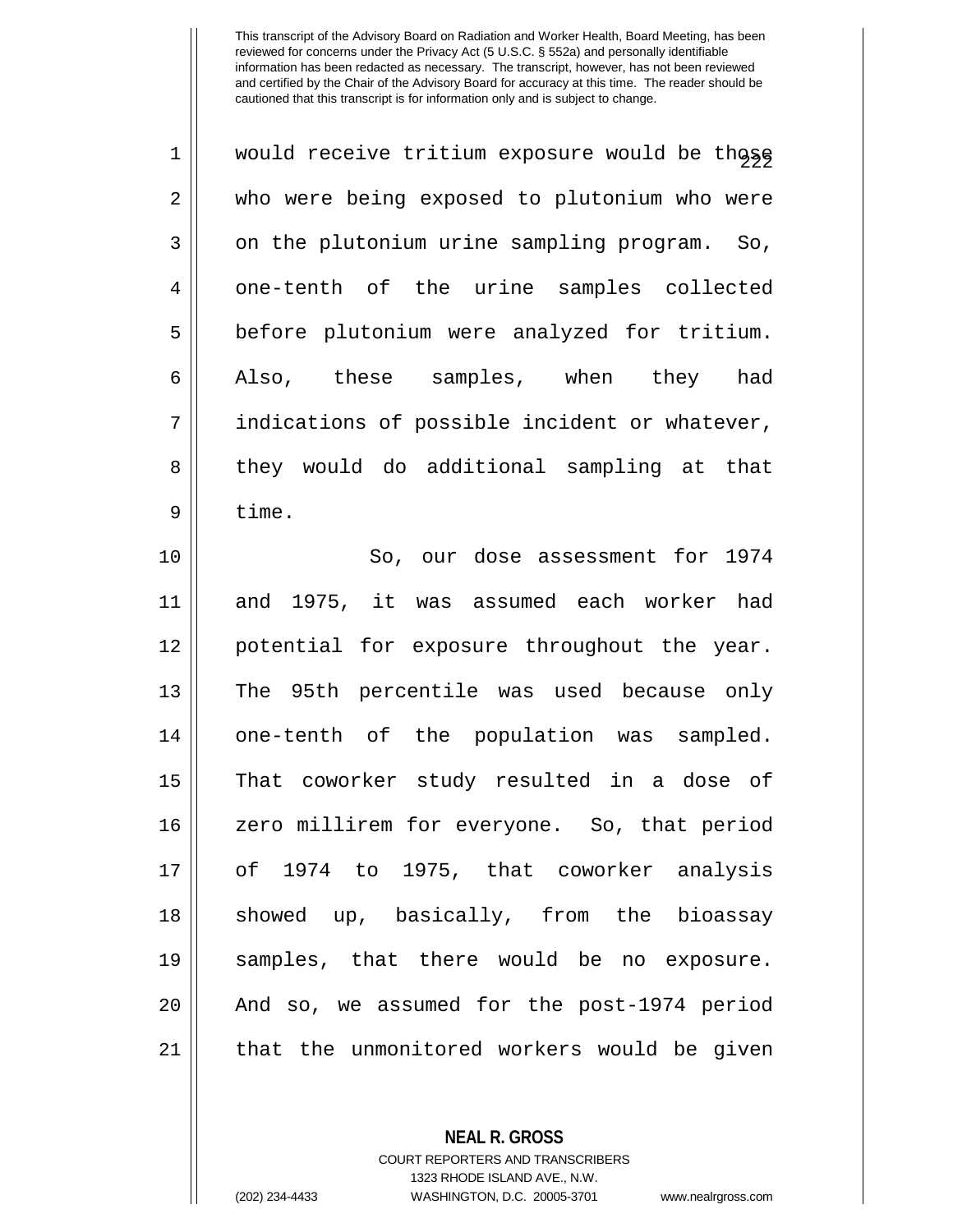| $\mathbf 1$    | the same zero millirem for that period $f_{9}g$ |
|----------------|-------------------------------------------------|
| $\overline{2}$ | tritium, because we did have some data after    |
| 3              | 1974 and 1975, and it was consistent with       |
| 4              | that 1974 and 1975 data.                        |
| 5              | Okay. Thorium. In SEC-0030, our                 |
| $\epsilon$     | position was that documents supported the       |
| 7              | thorium quantities present at Rocky Flats       |
| 8              | were not in high enough quantities to           |
| 9              | contribute significantly to internal dose       |
| 10             | potential.                                      |
| 11             | As stated in NIOSH's original                   |
| 12             | SEC-0030 evaluation, thorium was used onsite    |
| 13             | and in quantities small enough that effluents   |
| 14             | were not routinely analyzed. Thorium            |
| 15             | quantities varied from as little as none to     |
| 16             | as much as 238 kilograms in a given month.      |
| 17             | Thorium was used in a variety of                |
| 18             | processes, including fabrication of metal       |
| 19             | parts from natural thorium or thorium alloys;   |
| 20             | use of oxide as a mold-coating compound;        |
| 21             | numerous analytical procedures and<br>in        |
|                |                                                 |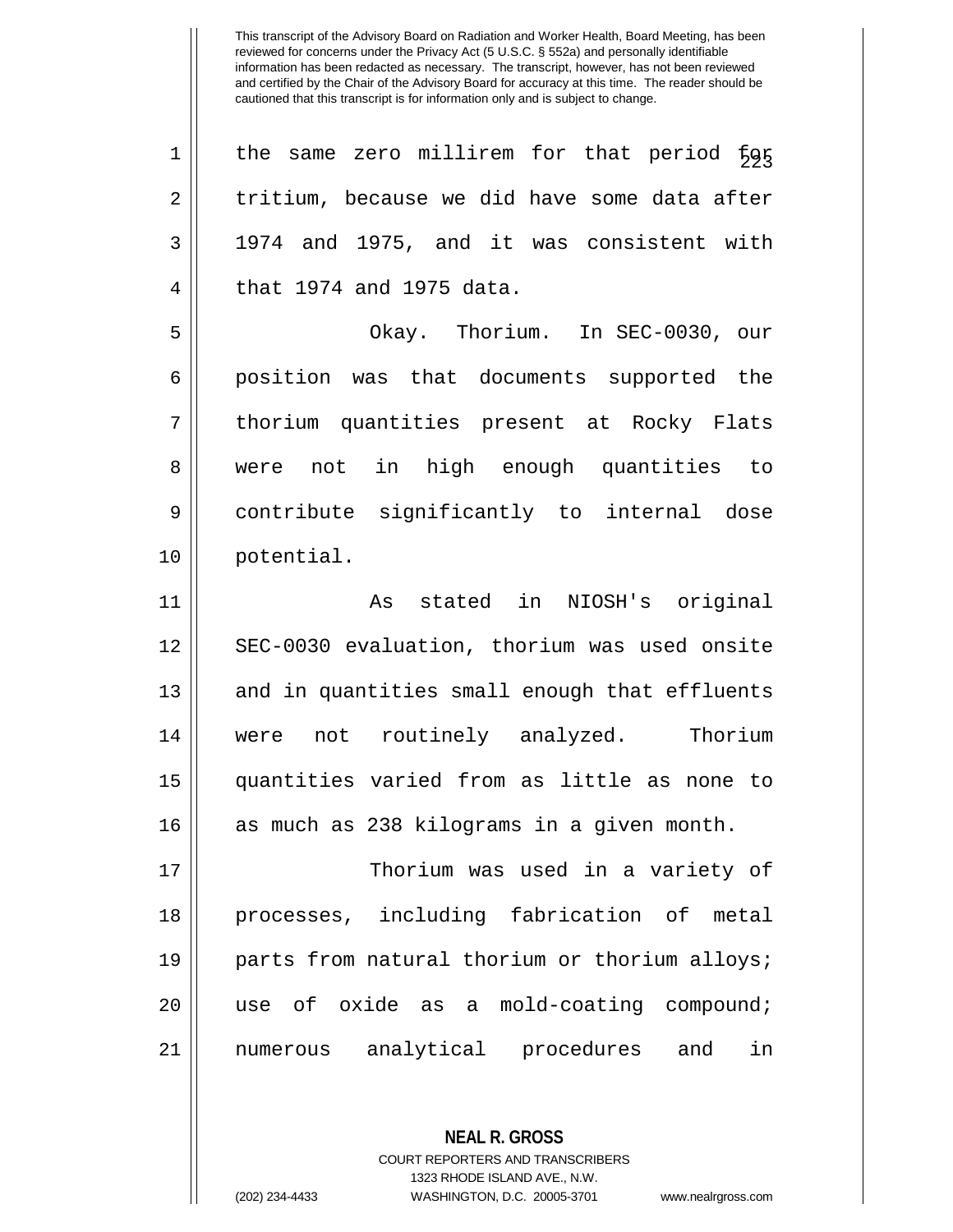| $\mathbf 1$    | research and development, and as a substitute |
|----------------|-----------------------------------------------|
| $\overline{2}$ | for uranium/plutonium components in research  |
| 3              | and development. These last two were<br>not   |
| 4              | really processes involving thorium, but the   |
| 5              | removal of thorium-228 from U-233, and then   |
| $\epsilon$     | the magnesium thorium alloy. This was         |
| 7              | brought up by the petitioner as a potential   |
| 8              | concern at Rocky Flats. It was actually       |
| 9              | discussed as a potential item all the way     |
| 10             | back in the Dow SEC period or discussions.    |
| 11             | The magnesium thorium alloy work is<br>not    |
| 12             | addressed in this evaluation. However, we     |
| 13             | are continuing to work that issue.            |
| 14             | Most of the work associated with              |
| 15             | thorium during the SEC-0030 evaluation was    |
| 16             | focused on specific activities that occurred  |
| 17             | in the 1960s. If you go back and you look at  |
| 18             | that information, you will see that virtually |
| 19             | all the discussion was focused on 1960-66, in |
| 20             | that time period. However, we know -- and I   |
| 21             | don't want to jump the gun, actually. I will  |

**NEAL R. GROSS** COURT REPORTERS AND TRANSCRIBERS 1323 RHODE ISLAND AVE., N.W.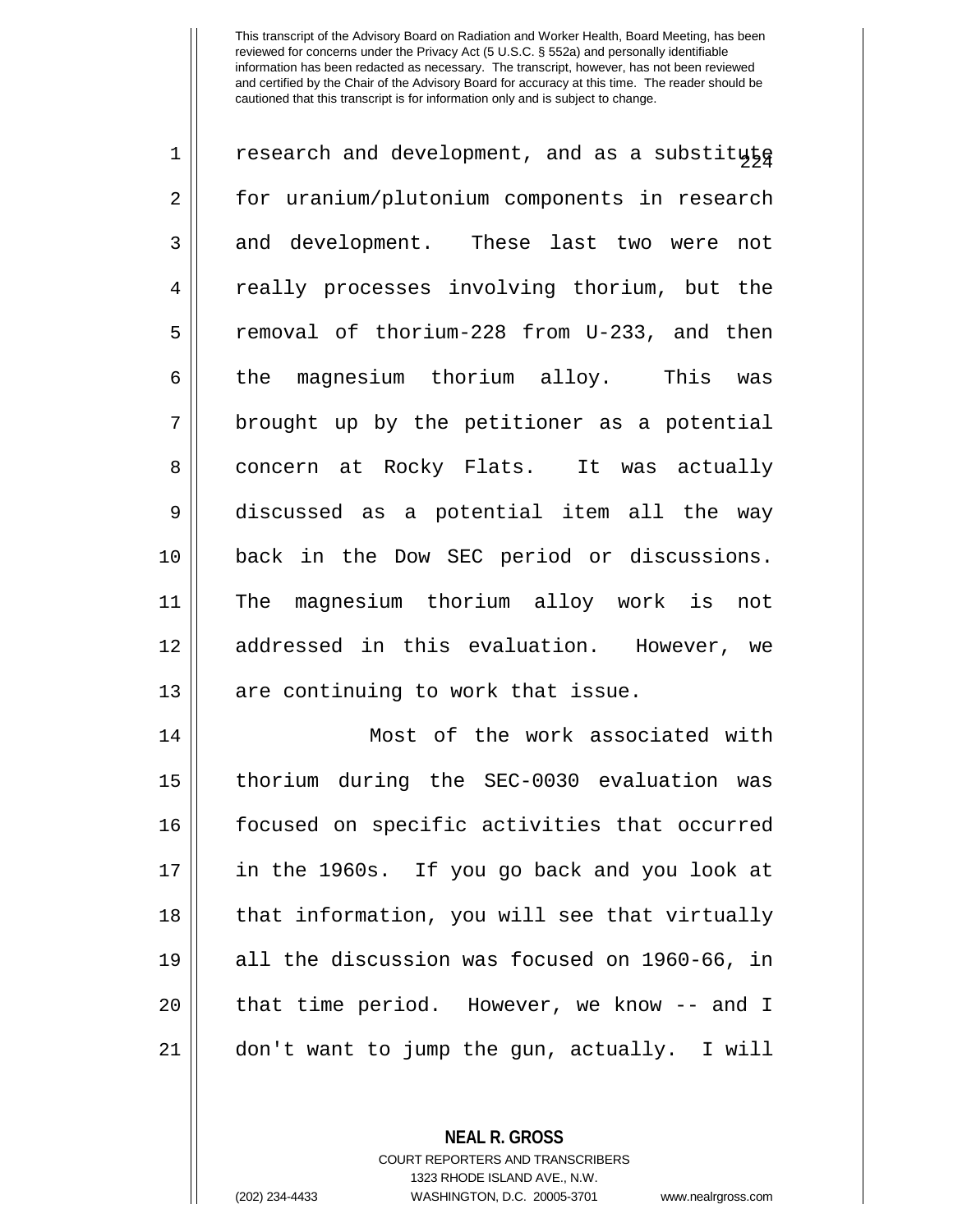$\begin{array}{|c|c|c|c|c|}\n1 & \text{get into that.} & & & & & & 225 \\
\end{array}$ 

2 || Based on interviews and document 3 reviews, NIOSH decided to reevaluate the 4 | thorium issue. During our review, documents 5 || supported that activities involving thorium 6 |  $\vert$  occurred as far back as 1952. It was already 7 previously identified in the ChemRisk Report 8 decrit that thorium was onsite as far back as 1952. 9 We also went back, we did 10 additional research. We had some inventory 11 information that supported that inventories 12 were onsite as far back as 1952, and 13 || inventories were maintained all the way up to 14 | 1971. 15 And you could see from the 16 monthly progress reports that we reviewed -- 17 || and some of these were only recently gathered 18 || over the last year or so -- that they had a 19 concern of potential personnel exposure all 20 || the way back at 1954, where they were looking 21 at monitoring approaches for thorium.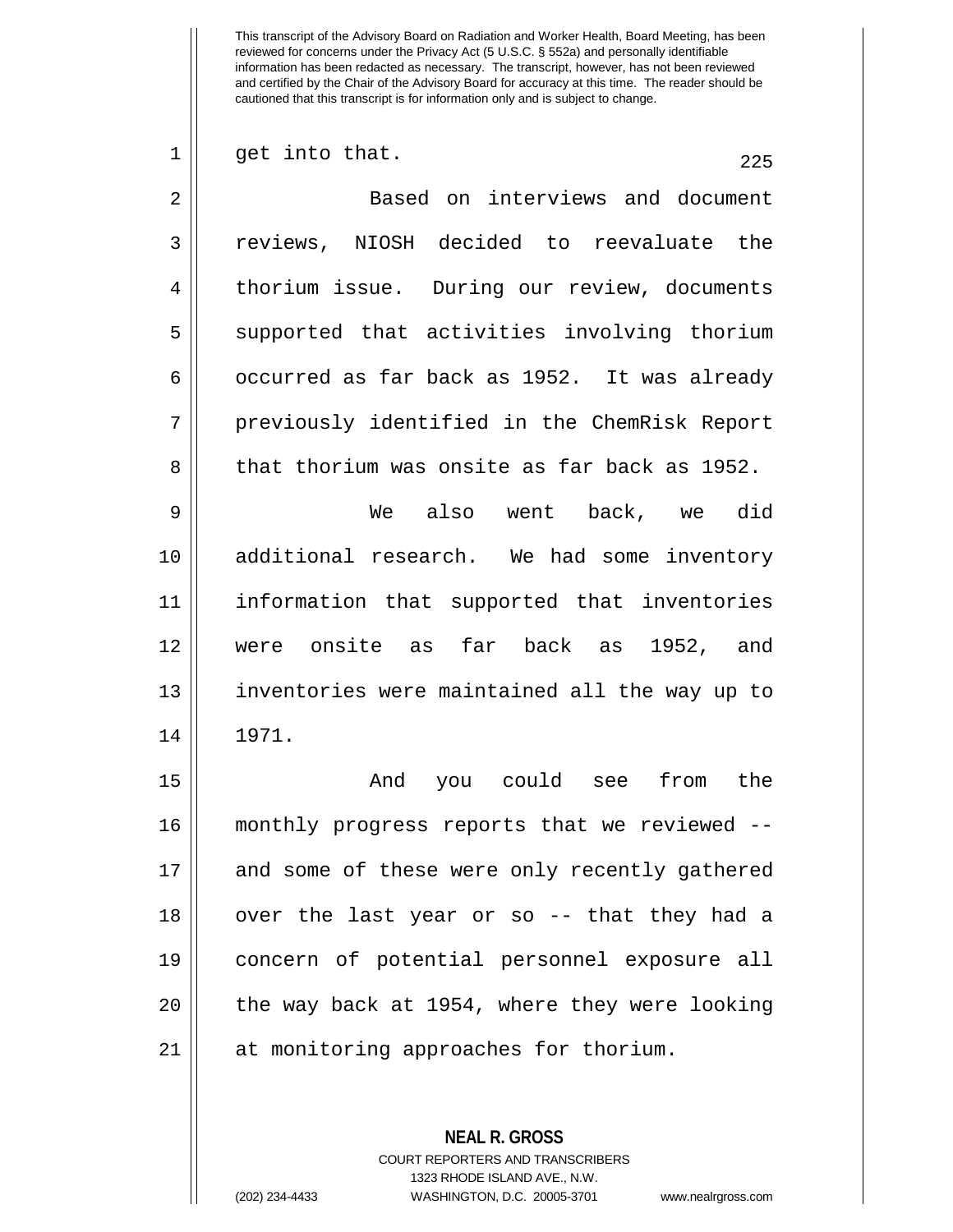| $\mathbf 1$    | Changing inventories in these                 |
|----------------|-----------------------------------------------|
| $\overline{2}$ | early years supported that work with thorium  |
| 3              | was occurring during this period. So, you     |
| $\overline{4}$ | had some inventory information, actually,     |
| 5              | monthly inventory information, that those     |
| 6              | inventories were going up and down, that      |
| 7              | indicated there were activities that were     |
| 8              | occurring. However, those activities were     |
| 9              | not well-defined.                             |
| 10             | So, activity and process                      |
| 11             | involving thorium were not well documented in |
| 12             | the early years, nor was the throughput. And  |
| 13             | throughput becomes a theme with not only      |
| 14             | thorium, but neptunium as well. You can       |
| 15             | identify inventory numbers on a monthly       |
| 16             | basis, but those inventory numbers, unless    |
| 17             | you see the inputs and the outputs over a     |
| 18             | given time period, the inventory numbers are  |
| 19             | only a snapshot in time. It doesn't address   |
| 20             | what is actually a throughput during that     |
| 21             | period. And I will give you an example of     |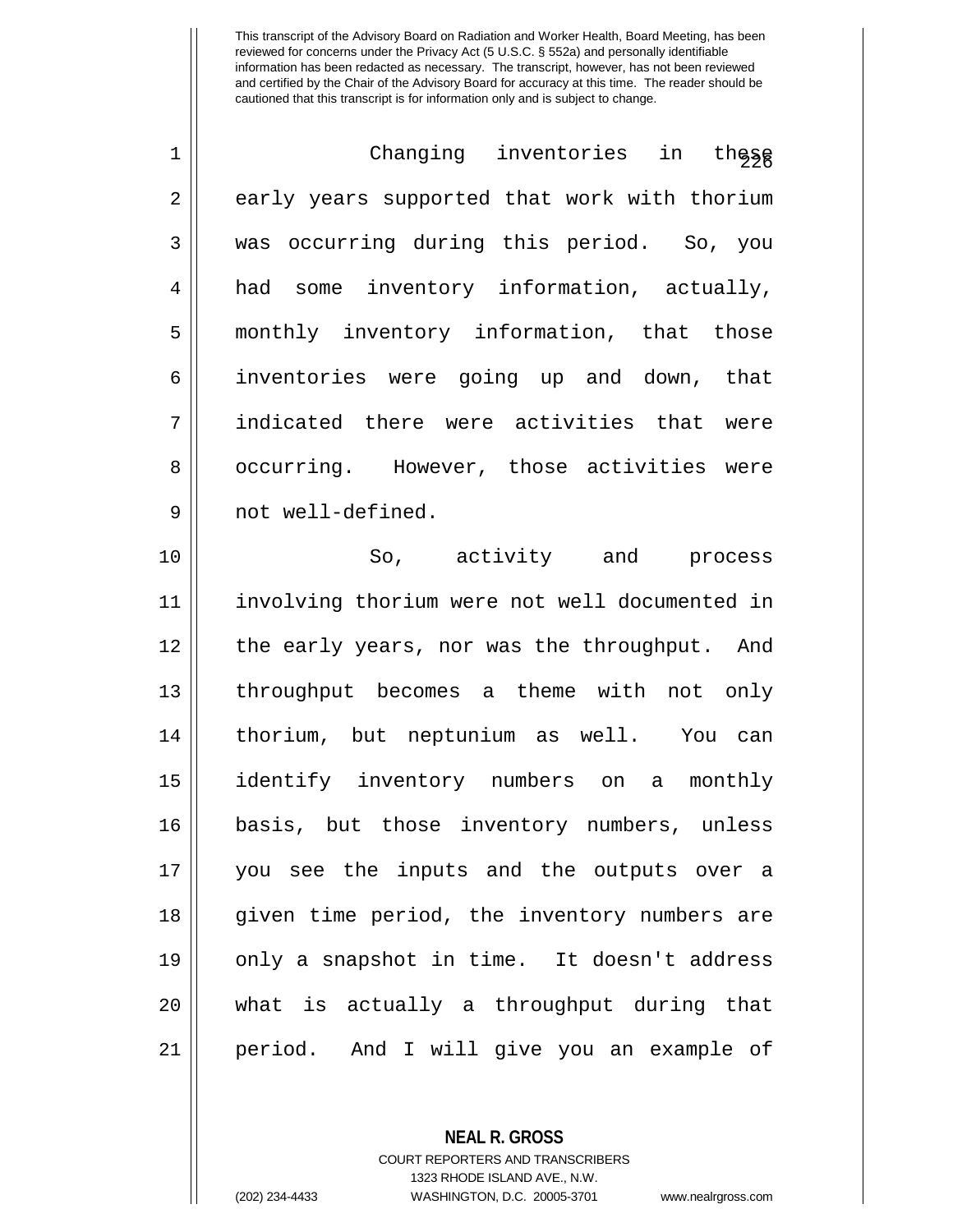1 || that later on in the discussion. Based on NIOSH's review of the NMMS database, no significant inventories of 4 thorium existed at Rocky Flats after 1971. Documents do indicate that thorium solutions  $6 \parallel$  existed up through 1974.

 Rocky Flats Plant personnel 8 || monitoring approach for thorium. They were developing a thorium monitoring approach through the 1950s and the 1960s. And there was no clear routine monitoring program for 12 || thorium at Rocky Flats. We have personal and 13 || area air samples from 1960 and it says, but no activity results. What this means is we actually had a logbook that identifies where they took thorium air samples, and it indicates thorium, the volume, and it indicates the time.

19 However, there are no activity 20 || concentrations that are given with it. There 21 || are no activity numbers, that we could come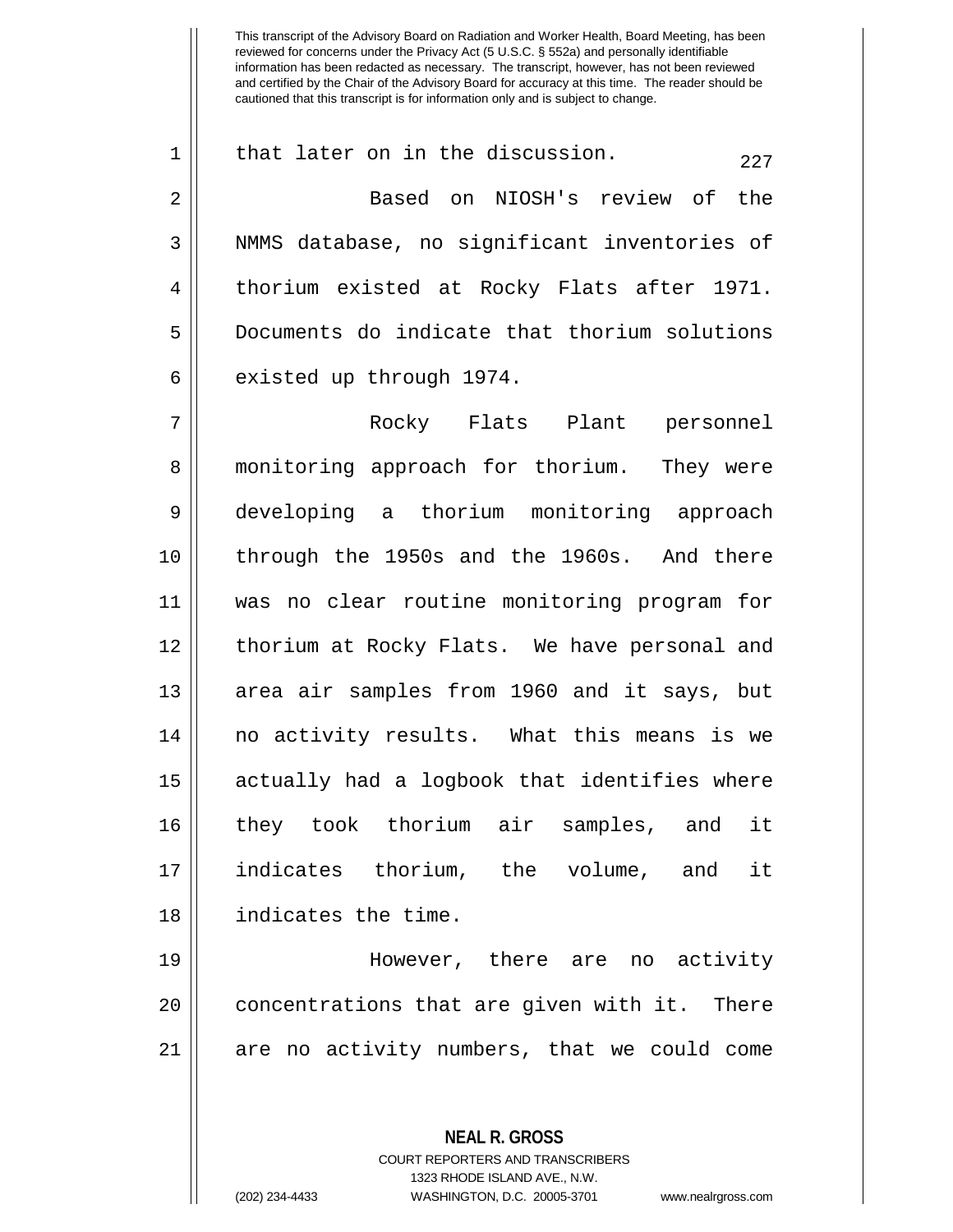|   | 1    up with anything from that. So, we have that    |
|---|------------------------------------------------------|
|   | $2 \parallel$ in a 1960 report. We have two bioassay |
| 3 | samples in 1966, and we have a couple of             |
| 4 | sporadic air samples through that period as          |
|   | 5 $\parallel$ well.                                  |

 We also went back and looked at 7 SEC-0030, and we were reviewing our use of 8 the surrogate data in the thorium ingot  $9 \parallel$  operation in 1960. Those that will remember, this approach, we went through a number of different approaches for this thorium ingot operation. And ultimately, because SC&A did not feel NUREG-1400, nor did we really, was a 14 || good approach, we looked at using surrogate data. This surrogate data was vetted in 2007, before the criteria was established for 17 || surrogate data under IG-004, which was established in 2008.

19 What we did, we went back and we 20 | looked at that data that we used. And that 21 data was from a study conducted at the Albany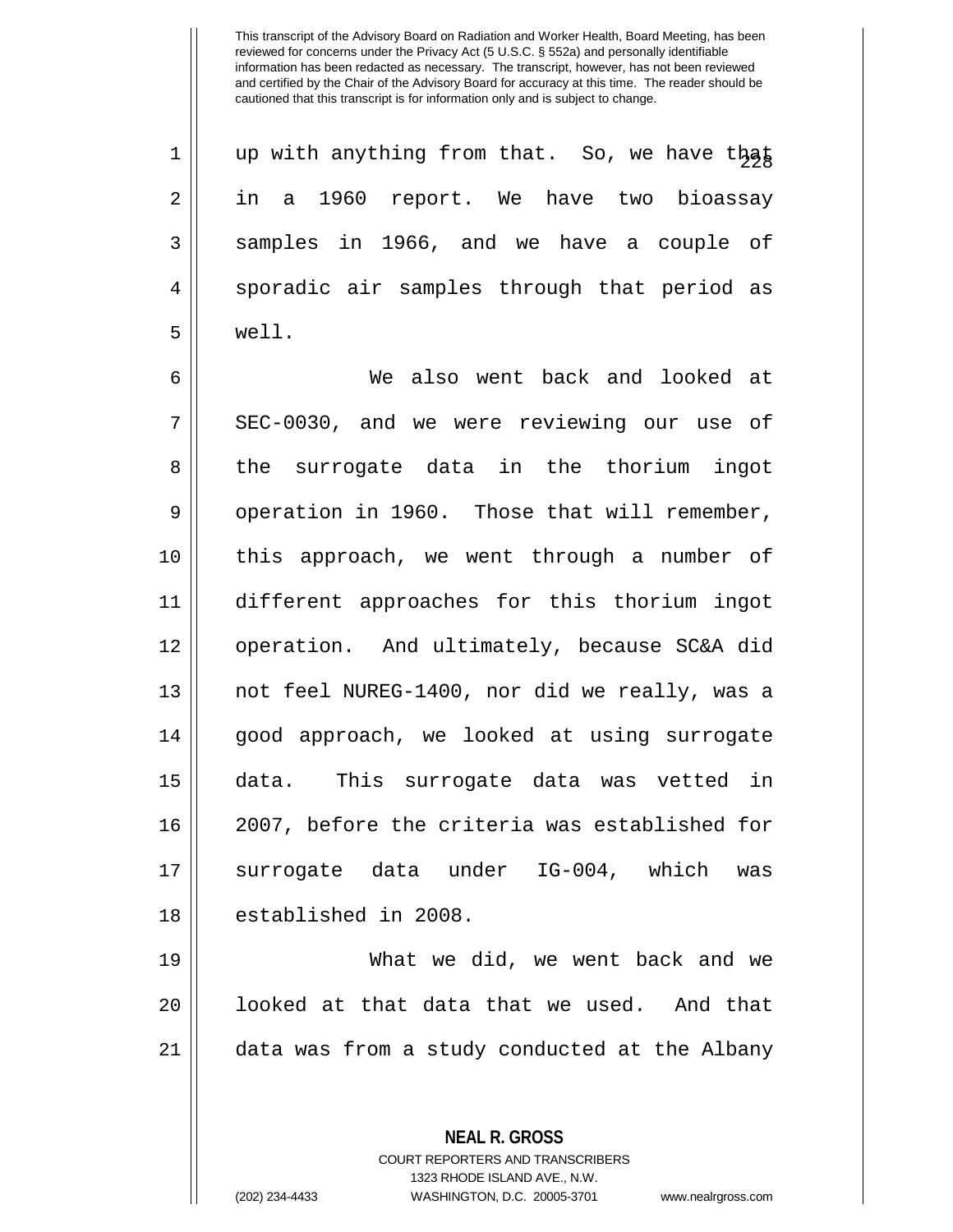$\begin{array}{ccc} 1 & \text{Research} & \text{Center.} \end{array}$  . This was a one-times 2 || operation that was conducted under 3 | experimental laboratory conditions. 4 So, it was controlled conditions 5 || which we would typically not use under a  $6 \parallel$  surrogate data. What we try to use under 7 || surrogate data is the same types of 8 || operations and something of a production 9 standpoint or similar. And in this 10 situation, we did not. So, we didn't feel 11 || that that was a good approach.

 So, our feasibility determination 13 || associated with thorium was activities involving thorium in the 1950s and early 1960s were not well-defined. They lacked 16 || sufficient personnel and area monitoring, and surrogate data used does not meet the criteria for IG-004.

19 Therefore, we find it is not 20 || feasible to reconstruct thorium exposures 21 from 1952 through 1966. We do intend to use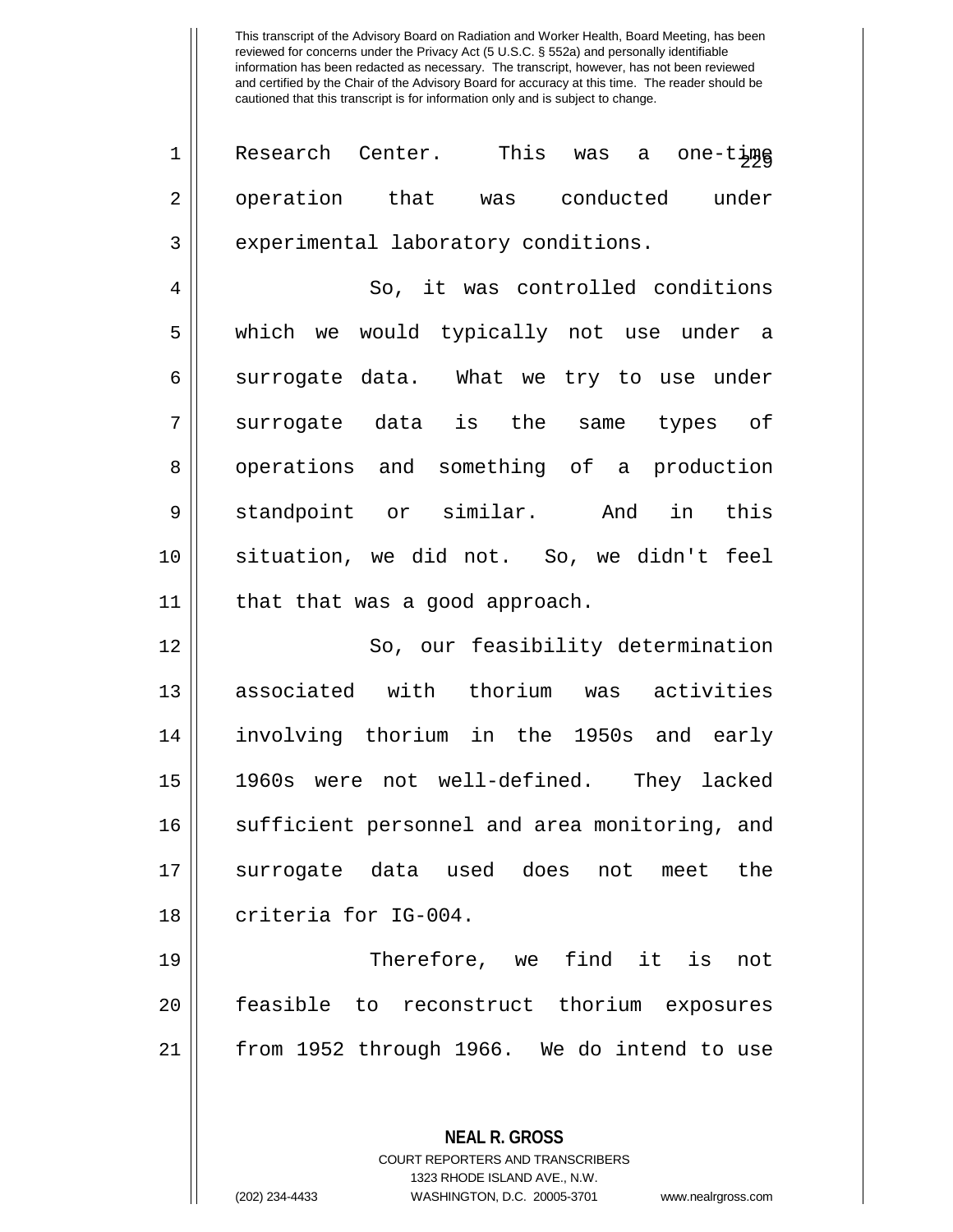| $\mathbf 1$    | any relevant internal monitoring data that    |
|----------------|-----------------------------------------------|
| 2              | may become available for individual claims.   |
| 3              | All right. The next item is                   |
| $\overline{4}$ | U-233 thorium strikes. Okay. Exposure         |
| 5              | during U-233 thorium strikes was originally   |
| 6              | evaluated under the SEC-0030 evaluation,      |
| 7              | reopened under SEC-0192 after indications     |
| 8              | that this may have occurred more than the two |
| 9              | times previously identified. If<br>you        |
| 10             | remember, 1965 and 1967 were the two times    |
| 11             | that were identified as thorium strikes, and  |
| 12             | we evaluated those under SEC-0030.            |
| 13             | U-233 was being evaluated for its             |
| 14             | use in the weapons program. However, the      |
| 15             | problem was U-233 was a contaminant of U-232. |
| 16             | U-232's progeny posed a significant external  |
| 17             | exposure hazard, which required these thorium |
| 18             | The thorium strikes would remove<br>strikes.  |
| 19             | the thorium-228 and its progeny to reduce the |
| 20             | external hazard, and then, the U-233 could be |
| 21             | processed.                                    |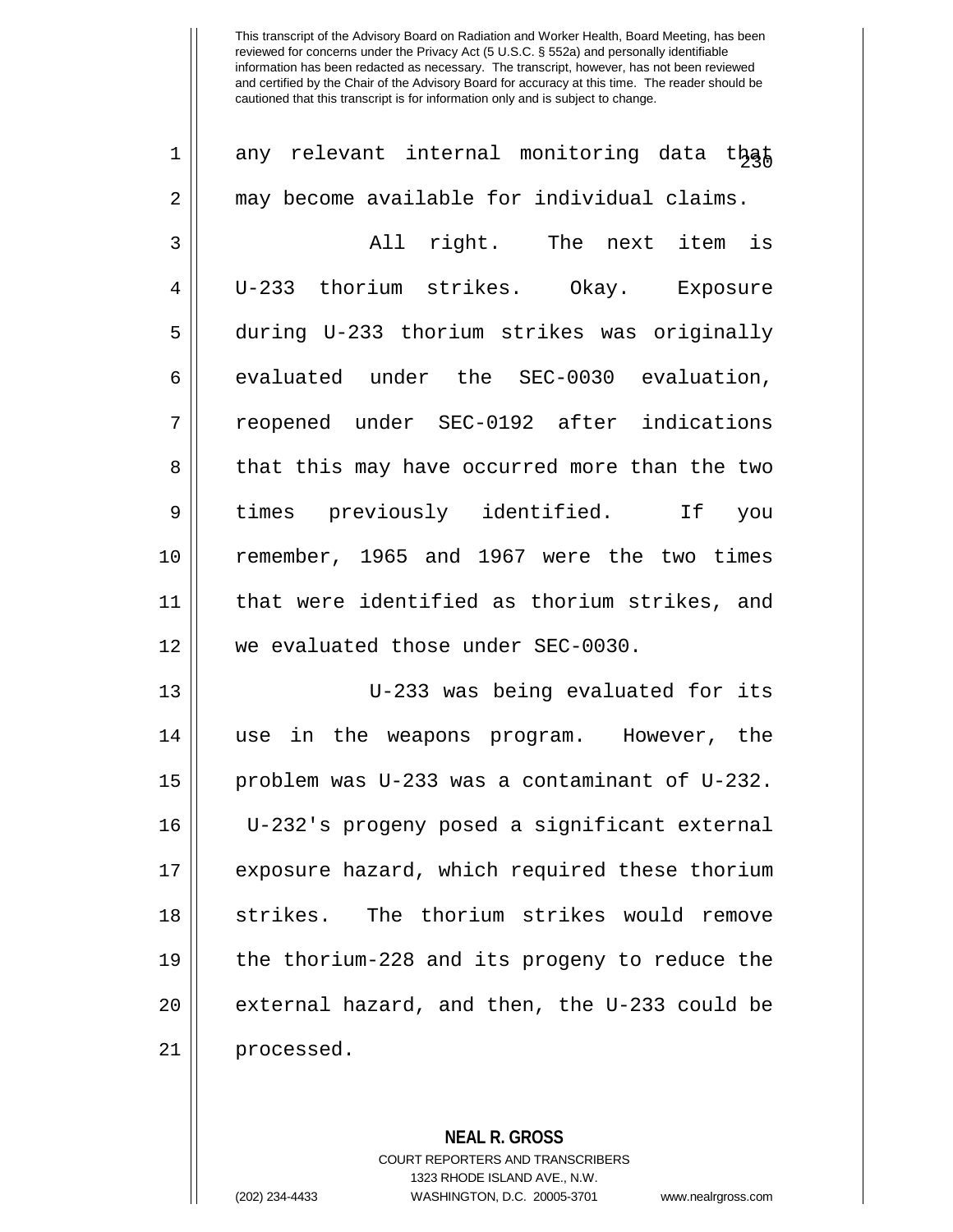| $\mathbf 1$ | SEC-0030 assumed a U-233 exposuge             |
|-------------|-----------------------------------------------|
| 2           | was covered with uranium bioassay. I will     |
| 3           | discuss that further. So, basically, under    |
| 4           | SEC-0030, they said, well, you know what?     |
| 5           | We've got plenty of uranium bioassay. We can  |
| 6           | cover U-233 with that. We won't deal with     |
| 7           | that. We don't have to deal with that so      |
| 8           | much.                                         |
| 9           | During the deliberation of                    |
| 10          | SEC-0030, the bounding thorium dose was based |
| 11          | on air sampling taken during the strike in    |
| 12          | 1965. This strike was considered bounding     |
| 13          | because it had the highest concentration of   |
| 14          | U-232 of the two strikes. The 1965 period,    |
| 15          | the uranium-232 concentration was 50 ppm,     |
| 16          | which was higher than the 1964, which was     |
| 17          | down in the 40s, and in the post-period after |
| 18          | 1965. And our approach was no credit was      |
| 19          | taken for ventilation hoods or time limits.   |
| 20          | The reason we revisited this was              |
| 21          | mainly during our discussions, during the     |

COURT REPORTERS AND TRANSCRIBERS 1323 RHODE ISLAND AVE., N.W. (202) 234-4433 WASHINGTON, D.C. 20005-3701 www.nealrgross.com

**NEAL R. GROSS**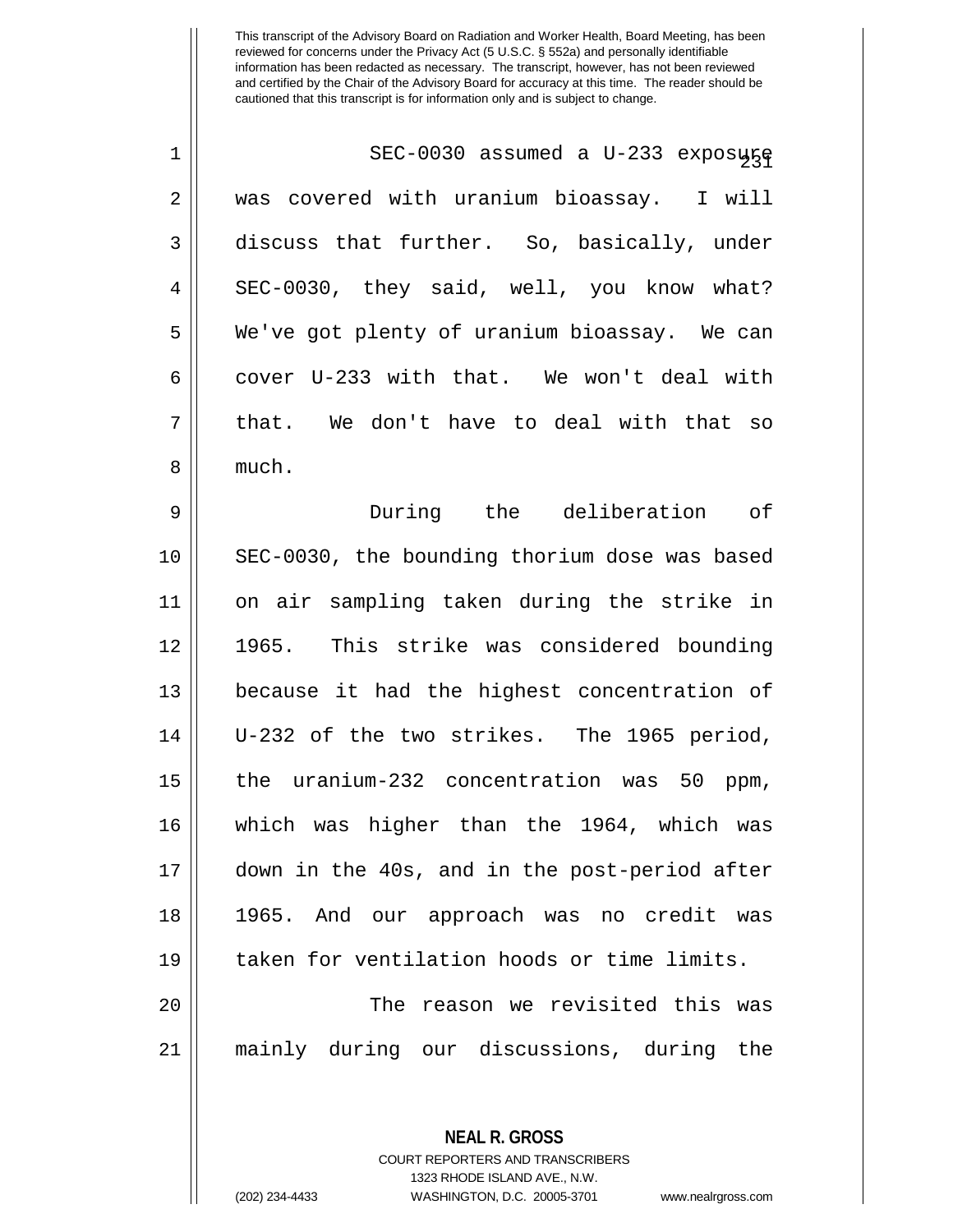| $\mathbf 1$    | classified interviews, it became apparent     |
|----------------|-----------------------------------------------|
| $\overline{2}$ | that there was a good chance that there were  |
| $\overline{3}$ | additional strikes beyond the two that were   |
| $\overline{4}$ | previously evaluated and, ultimately,         |
| 5              | supported in other documents. So, the         |
| 6              | question came up, since there were<br>more    |
| 7              | strikes than the two evaluated, were these    |
| 8              | additional strikes still bounded by the 1965  |
| 9              | exposure analysis.                            |
| 10             | Other questions came up based on              |
| 11             | the recent addition of Class at Hanford based |
| 12             | on inability to reconstruct doses to U-233.   |
| 13             | And our questions were: were the activities   |
| 1 <sub>1</sub> | $a+m+1$ are $a+m+1$ at $a$ and $H$ and $m+1$  |

14 || similar at Rocky Flats and Hanford, were the material quantities similar, how much monitoring data do we have in comparison?

 So, we still believe that the 1965 strike is still bounding for thorium. And I will get into this a little more. Because most documents indicate that U-233 was to be processed or shipped offsite prior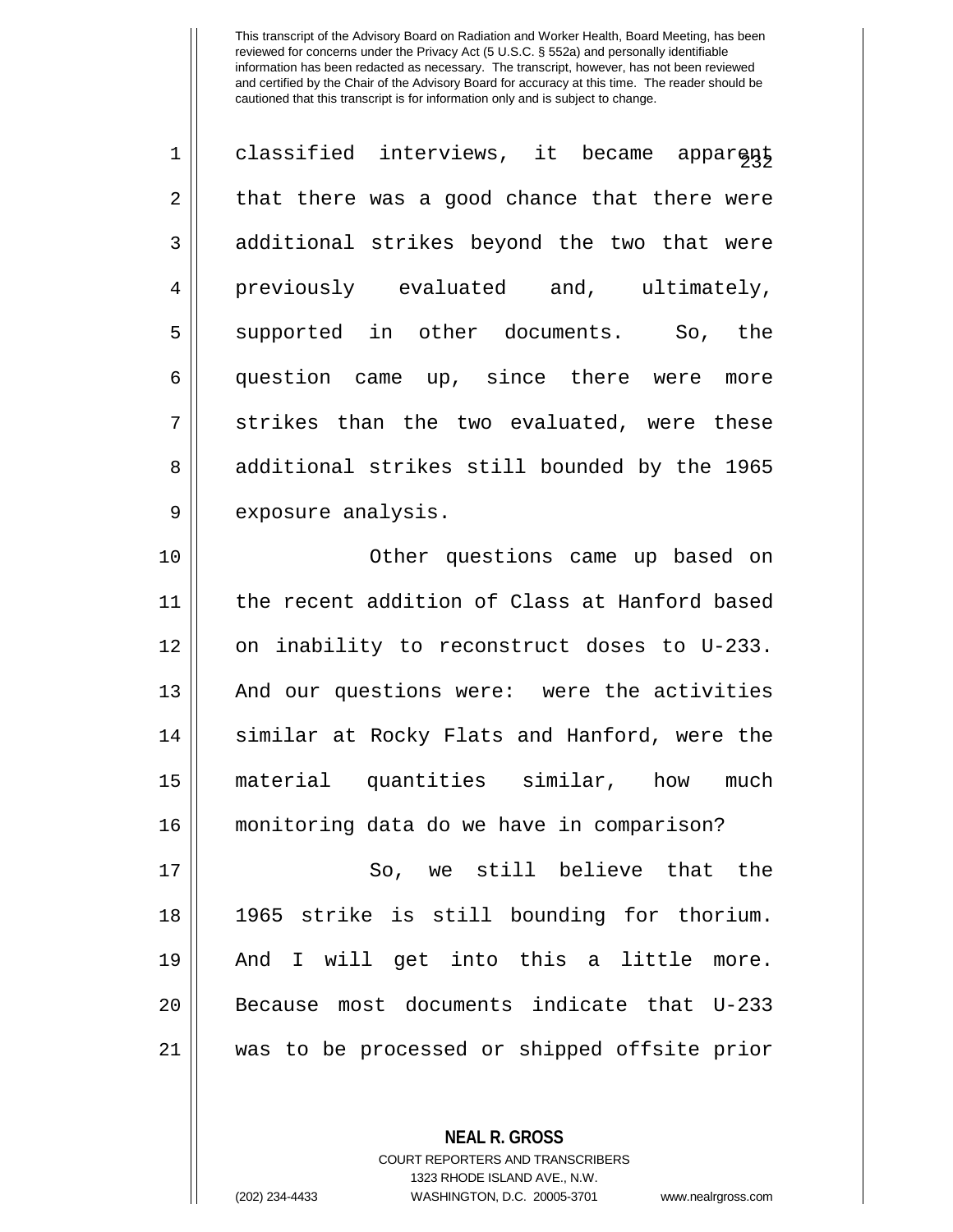**NEAL R. GROSS** to the 90-day period to prevent the hazard 2 || ingrowth and, therefore, a strike would not be required. So, basically, after the early 5 || operations, they learned that, okay, we get it in, we get it processed within a period of 7 || time. A thorium strike is not required. Documents indicate the 9 concentration of U-232 did not exceed 8 ppm after 1965. So, in 1965, we had the higher concentration, 50 ppm. After that period, they did not have any beyond the 8 ppm. So,  $\parallel$  that still supports our 1965 bounding. The problem we get into is with these additional strikes, and we also had a question. The air sampling that was used under SEC-0030, after further review, it 18 || appeared that air sampling was actually taken 19 || after the thorium strike, which would have 20 || been associated more with U-233 operations. We went back. We reviewed

> COURT REPORTERS AND TRANSCRIBERS 1323 RHODE ISLAND AVE., N.W.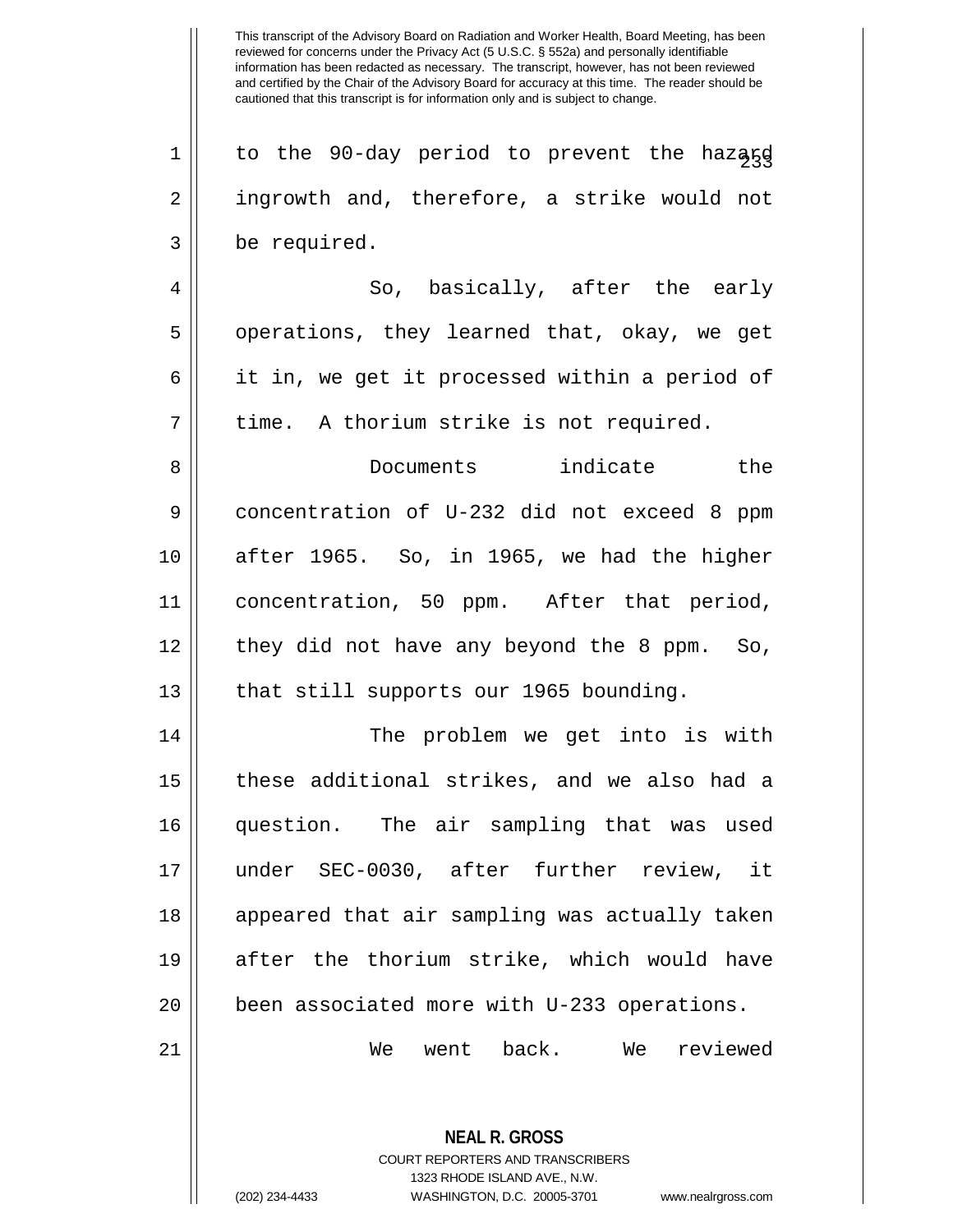$1 \parallel$  logbooks. We did interviews. And eyequently 2 || though some interviews supported that they were correct, the documentation and all the 4 | other information supported that it was not 5 correct. So, we ultimately went back to 7 || the site, or went back to the Denver Records 8 Center, since the site doesn't exist, and we requested additional air sampling data for that period. We did get additional air sampling for that 1965 period. The questions still around this  $\parallel$  are, if we know that there are more than the 14 || one or two strikes that were previously identified, how often do we assume a strike occurred? Who all do we apply this strike 17 || to? And it becomes very difficult. The other end of this U-233/thorium strike issue is the U-233 itself. The quantities of U-233 onsite at Rocky Flats varied from 1964 to the end of

> **NEAL R. GROSS** COURT REPORTERS AND TRANSCRIBERS 1323 RHODE ISLAND AVE., N.W.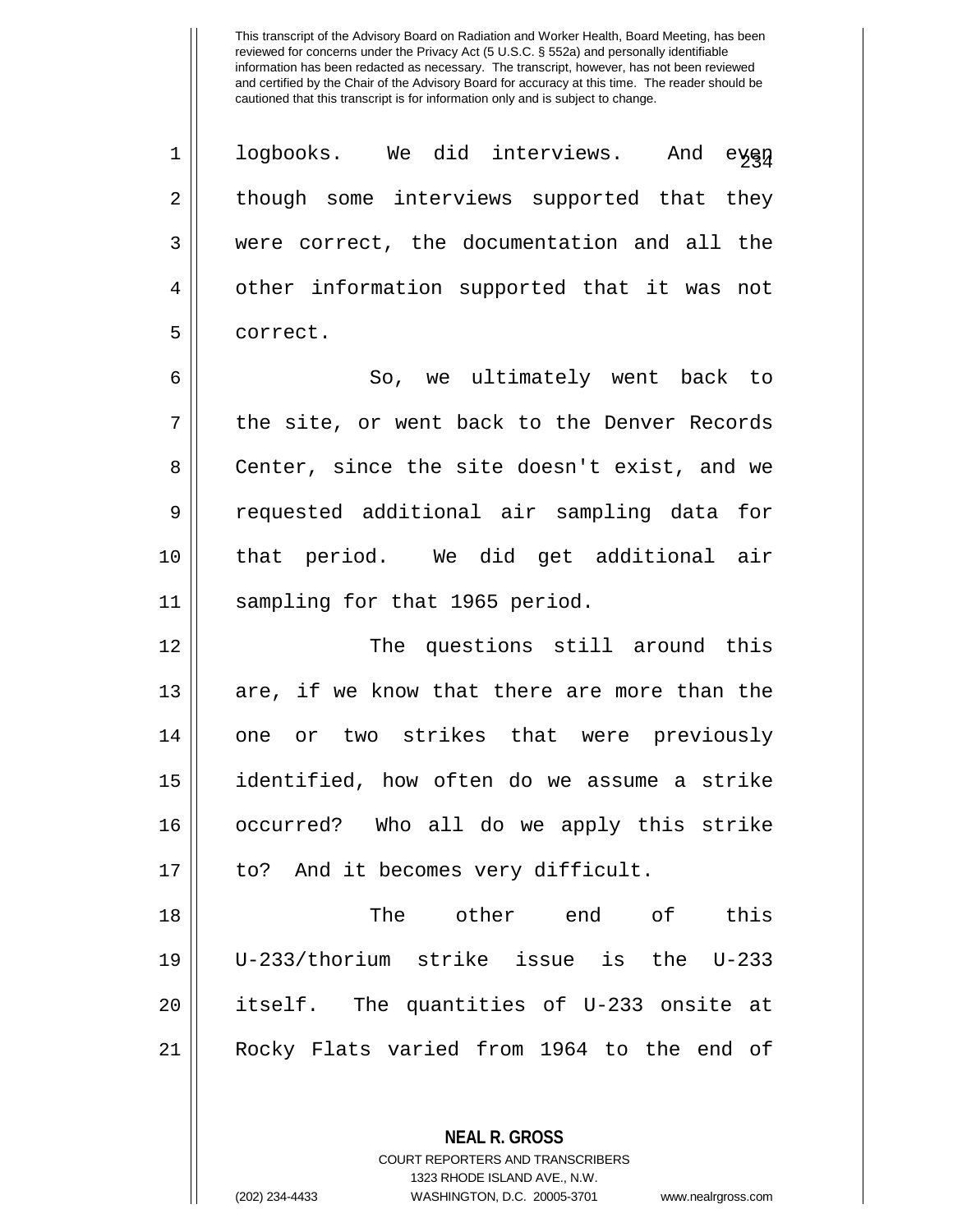$\begin{array}{c|c|c|c|c} 1 & \text{operations in } 1983. \end{array}$  235 2 Estimates available -- these are 3 || unclassified estimates, by the way --4 estimates available indicate quantities could 5 || have been from 1 kilogram to 150 kilograms 6|| from 1965 through 1983. The highest 7 quantities existed from `65 to `68. 8 We have bioassay data -- uranium 9 exists and a uranium coworker model exists 10 || for the period of concern. So, again, under 11 SEC-0030, we think that the uranium bioassay 12 and coworker model could be used in some 13 || manner to support our U-233 exposures. 14 || So, our initial idea was to give 15 a corrected uranium dose to all workers with 16 uranium bioassay. Our assumption was based 17 || on -- we assumed that all workers who worked 18 on U-233 activities would have a uranium 19 bioassay. The difficulty in proving that is, 20 || can you go back and determine who was working  $21$  | on the U-233 operations?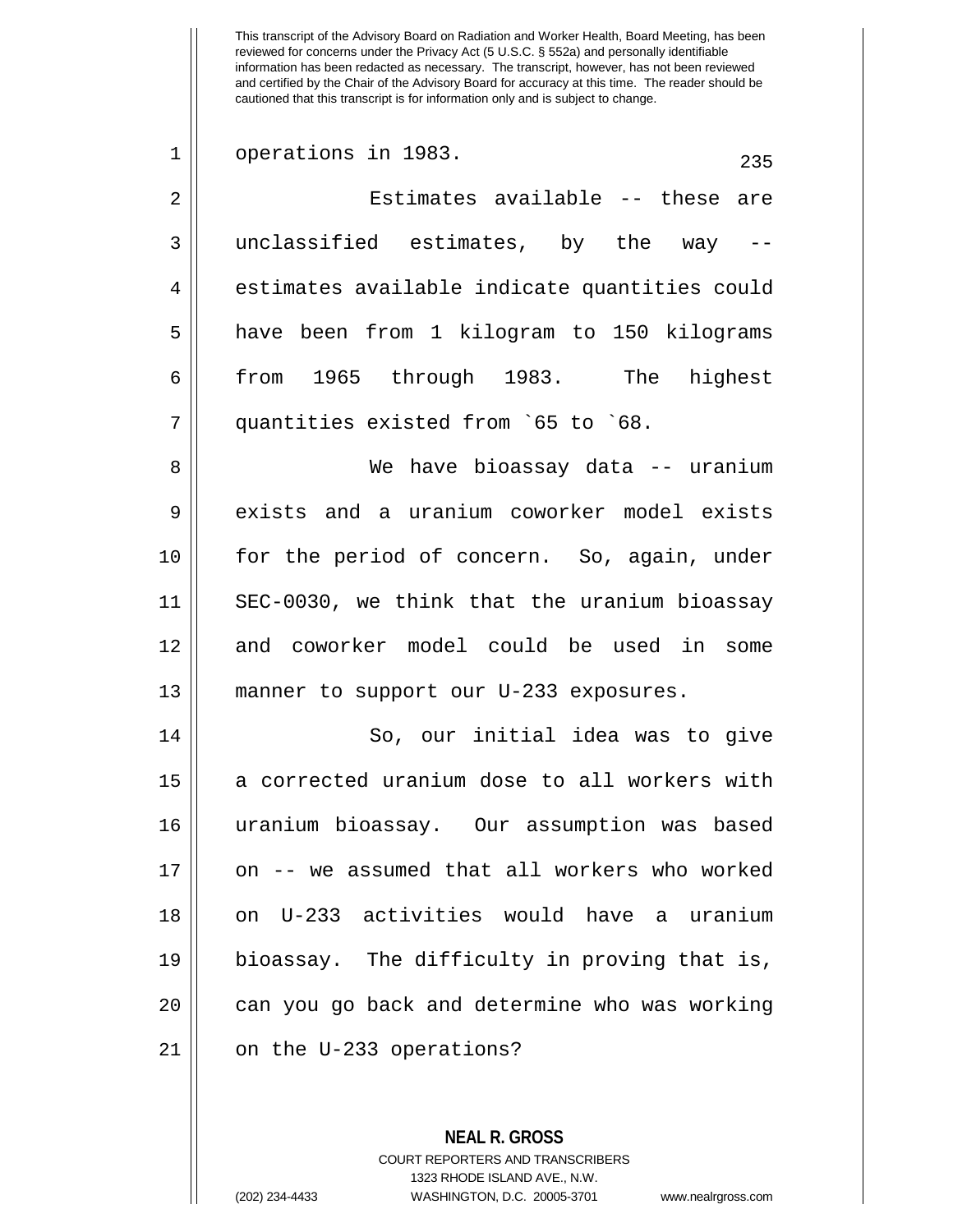| 1              | One good thing we had was we bag              |
|----------------|-----------------------------------------------|
| 2              | a logbook from an individual that identified  |
| 3              | 46 individuals in `65 or `66 -- I can't       |
| $\overline{4}$ | remember for sure -- that were working        |
| 5              | specifically with neptunium at that time. I   |
| 6              | know that some people think that the          |
| 7              | neptunium work was small-scale, but there     |
| 8              | were 46 individuals working on this in `65-   |
| 9              | $\degree$ 66.                                 |
| 10             | And we decided, of those 46                   |
| 11             | individuals, let's go back and let's look and |
| 12             | see if we have claims in NOCTS of those       |
| 13             | individuals. And if we do, let's look and     |
| 14             | see if they have uranium bioassay. If they    |
| 15             | have uranium bioassay, that will give us at   |
| 16             | least one step towards validating that        |
| 17             | individuals that were working with U-233 had  |
| 18             | uranium bioassay.                             |
| 19             | And of the 18 claimants, 17 had               |
| 20             | uranium bioassay. That is a pretty good       |
| 21             | number, 17 out of 18. There is one            |
|                |                                               |
|                | <b>NEAL R. GROSS</b>                          |

COURT REPORTERS AND TRANSCRIBERS 1323 RHODE ISLAND AVE., N.W.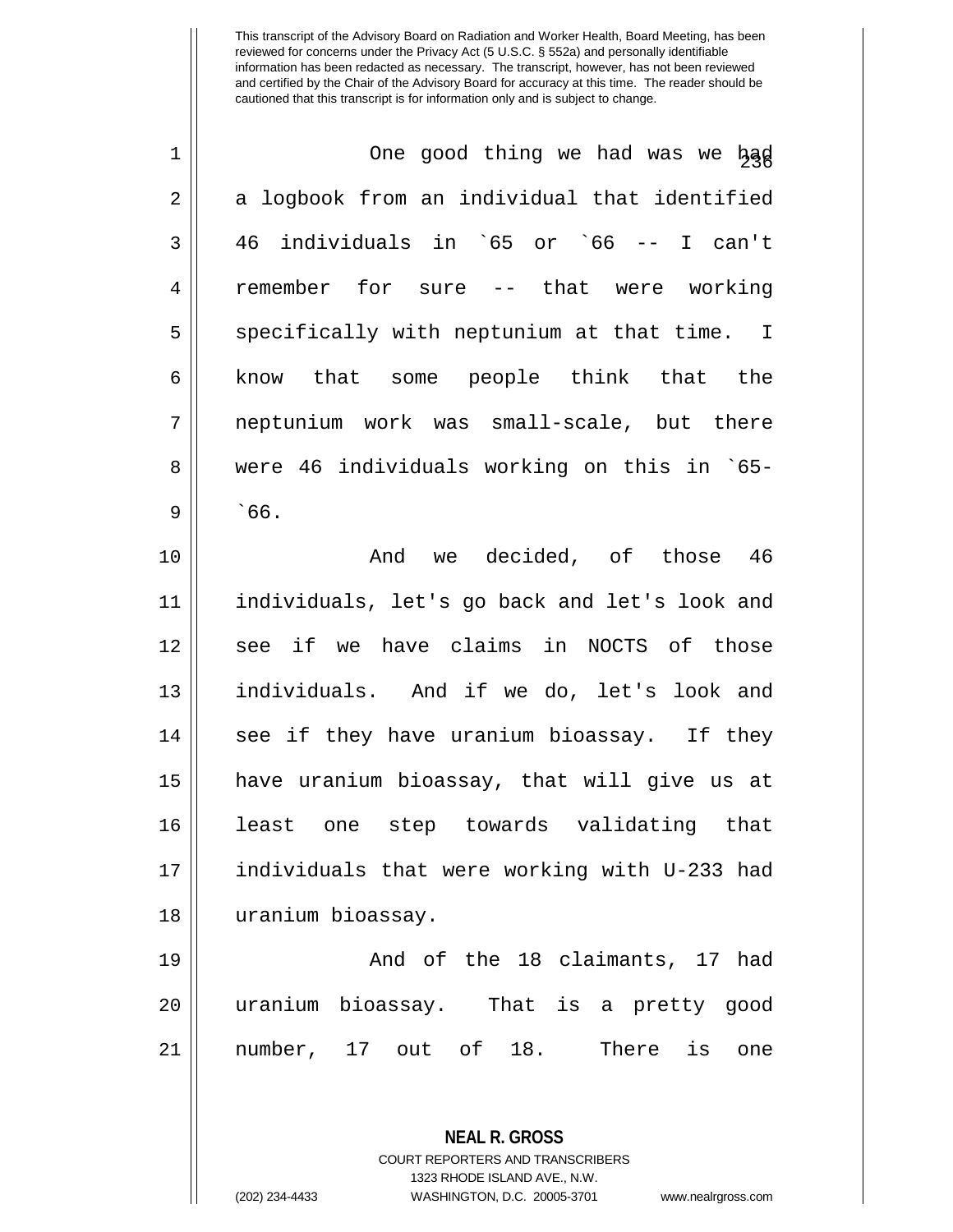| 1              | individual that did not have bioassay                           |
|----------------|-----------------------------------------------------------------|
| 2              | uranium bioassay, and we could not come up                      |
| $\mathfrak{Z}$ | with a good reason why. This individual was                     |
| 4              | -- well, I'll just say -- I don't want to get                   |
| 5              | into Privacy Act information. But there is                      |
| 6              | no good reason why this individual wouldn't                     |
| 7              | have had bioassay. And we couldn't come up                      |
| 8              | with one.                                                       |
| 9              | So, ultimately, we have no way of                               |
| 10             | validating that workers that were working                       |
| 11             | with U-233 had uranium bioassay. That was                       |
| 12             | one difficulty we had.                                          |
| 13             | We could not identify all workers                               |
| 14             | who had worked with U-233 through the years                     |
| 15             | of operations. We have a list of workers in                     |
| 16             | the 1965-66 -- like I said, I can't remember                    |
| 17             | -- of 46 workers. However, remember, U-233                      |
| 18             | operations were 1964 up through 1983.                           |
| 19             | So, if we used the uranium                                      |
| 20             | coworker, we would have to assume all workers                   |
| 21             | could have been exposed and a correction                        |
|                |                                                                 |
|                | <b>NEAL R. GROSS</b><br><b>COURT REPORTERS AND TRANSCRIBERS</b> |

1323 RHODE ISLAND AVE., N.W.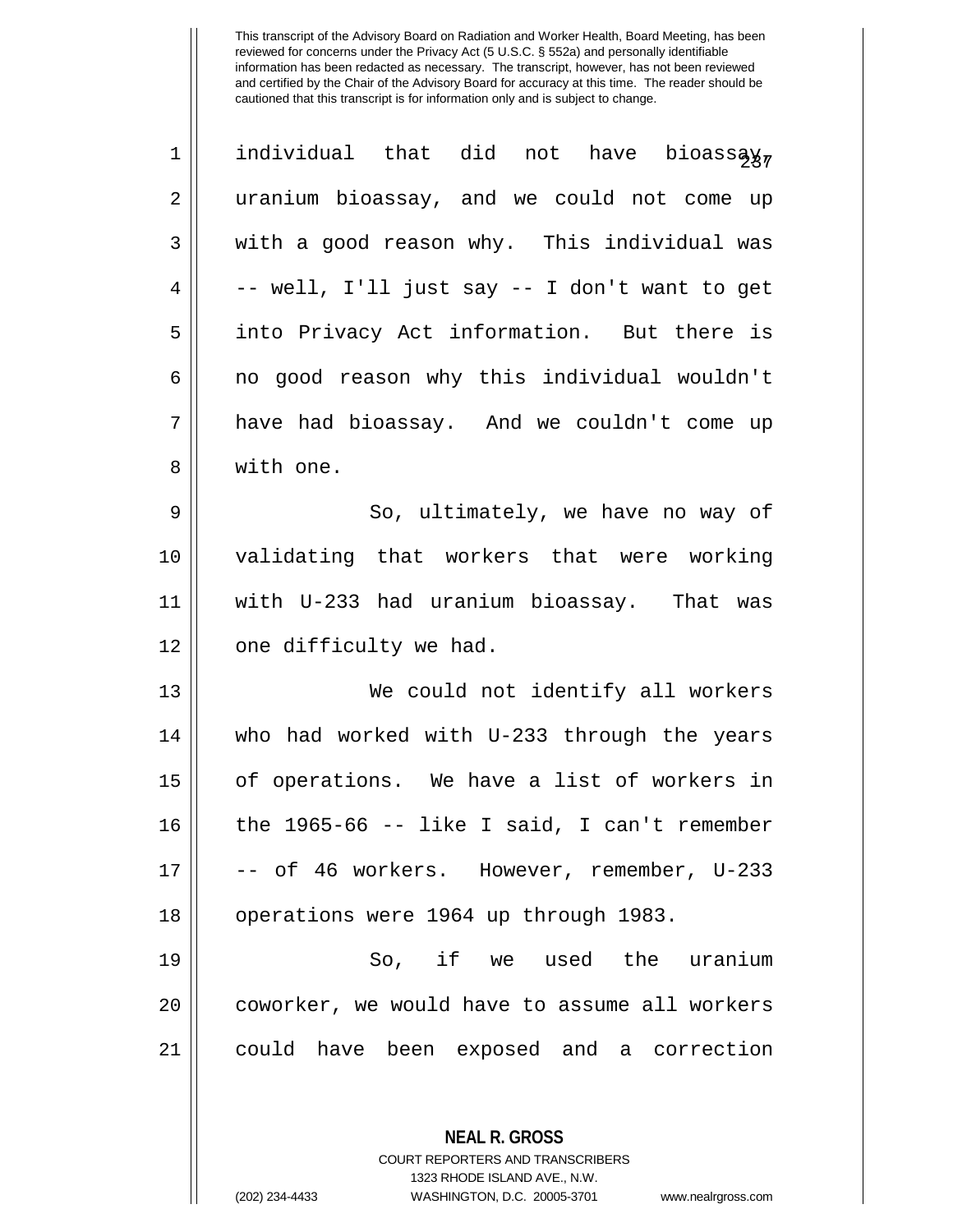| $\mathbf 1$ | factor for exposures to U-233 and U-232                                                         |
|-------------|-------------------------------------------------------------------------------------------------|
| $\sqrt{2}$  | applied. And recognize that factor could                                                        |
| 3           | vary significantly -- if the uranium bioassay                                                   |
| 4           | -- because we had uranium bioassay that was                                                     |
| 5           | both mass-based and we had activity-based.                                                      |
| 6           | Now, mass-based activity would                                                                  |
| 7           | significantly -- if we assumed the U-233,                                                       |
| 8           | would really drive up the actual intake                                                         |
| 9           | values. Also, U-233-specific activity is                                                        |
| 10          | approximately 140 times of U-235. So, it's a                                                    |
| 11          | very high specific activity, something closer                                                   |
| 12          | along the lines with plutonium.                                                                 |
| 13          | Because of that, the operations                                                                 |
| 14          | would be handled differently. Therefore, in                                                     |
| 15          | our opinion, that did not support that using                                                    |
| 16          | uranium bioassay operations would<br>be                                                         |
| 17          | indicative of what you would see from U-233                                                     |
| 18          | operations.                                                                                     |
| 19          | Our personal and area monitoring,                                                               |
| 20          | we have no U-233-specific bioassay data.<br>We                                                  |
| 21          | have no thorium-228-specific data.<br>We<br>do                                                  |
|             | <b>NEAL R. GROSS</b><br><b>COURT REPORTERS AND TRANSCRIBERS</b><br>1323 RHODE ISLAND AVE., N.W. |
|             | WASHINGTON, D.C. 20005-3701<br>(202) 234-4433<br>www.nealrgross.com                             |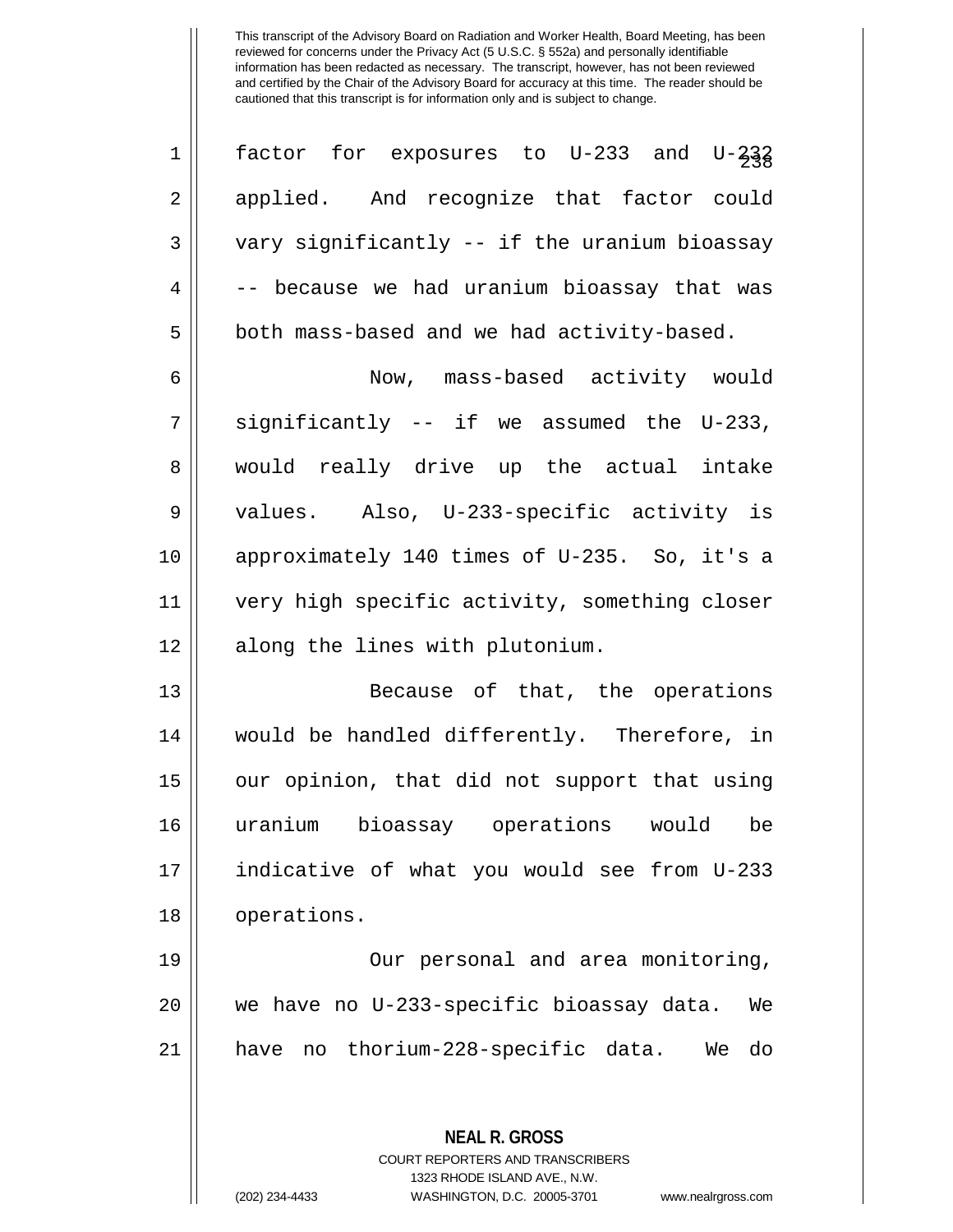| $\mathbf 1$ | have one set of U-233-specific air samples $2\frac{1}{4}$ |
|-------------|-----------------------------------------------------------|
| 2           | 1965, and those were actually the ones that               |
| 3           | were previously identified as potential                   |
| 4           | thorium samples. And we do have a uranium                 |
| 5           | coworker, but cannot use that.                            |
| 6           | Therefore, based on that, our                             |
| 7           | feasibility findings -- or NIOSH finds it is              |
| 8           | not feasible to completely reconstruct                    |
| 9           | internal U-233, U-232, thorium-228 radiation              |
| 10          | doses from the period of 1964 through 1983.               |
| 11          | And I want to point out again --                          |
| 12          | I said this earlier -- that this is roughly               |
| 13          | the same period that we added at Hanford for              |
| 14          | virtually the exact same items. We do intend              |
| 15          | to use any related internal monitoring data               |
| 16          | may become available for<br>individual<br>that            |
| 17          | claims.                                                   |
| 18          | Okay. Neptunium. Our general                              |
| 19          | conclusion under SEC-0030 was neptunium was               |
| 20          | used in small quantities for research-type                |
| 21          | had limited<br>work<br>and<br>exposure potential          |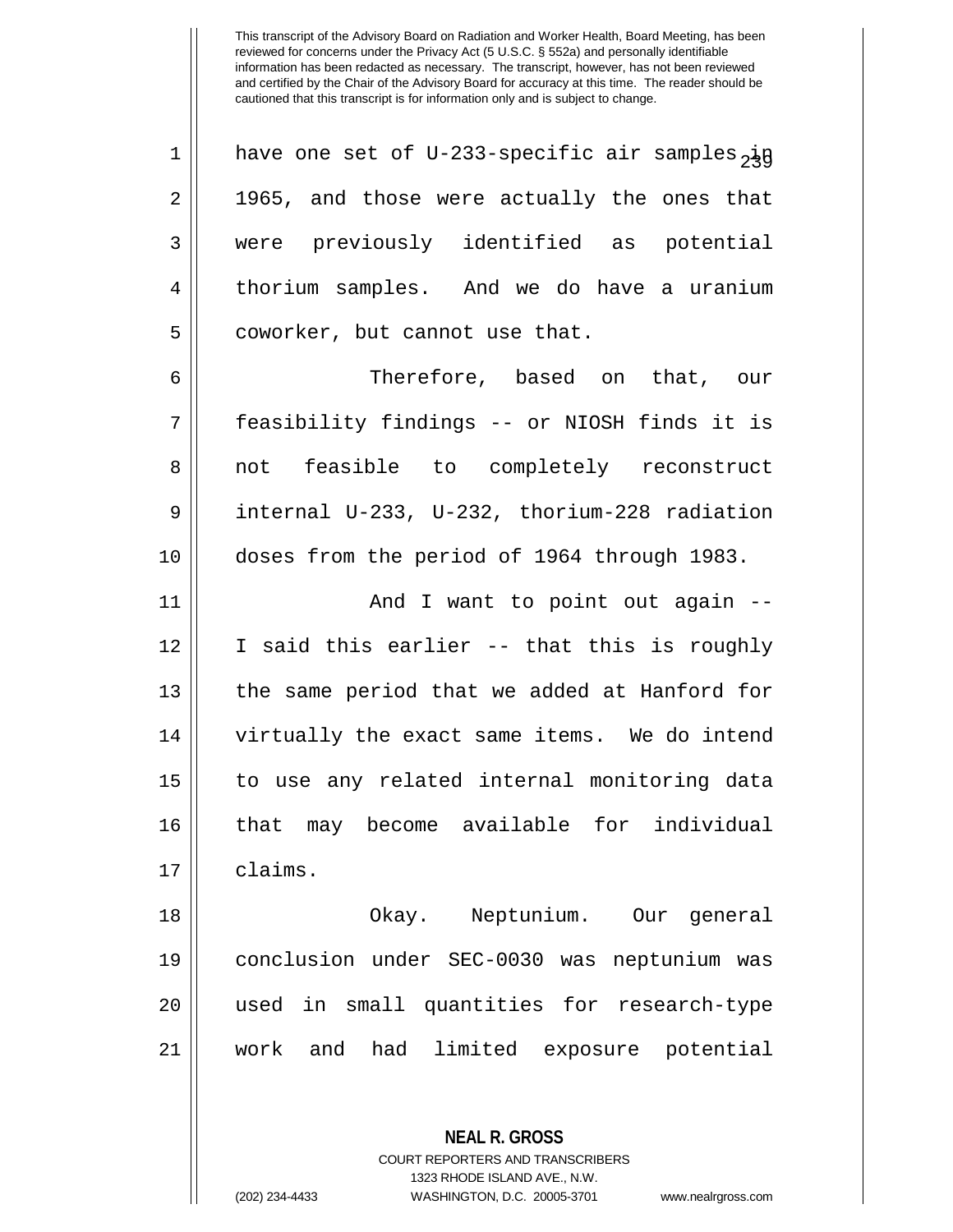$\begin{array}{ccc} 1 & \text{compared} & \text{to} & \text{uranium} & \text{and} & \text{thorium} \end{array} \quad \begin{array}{ccc} \text{246} & \text{276} & \text{288} & \text{296} & \text{296} & \text{296} & \text{296} & \text{296} & \text{296} & \text{296} & \text{206} & \text{216} & \text{226} & \text{216} & \text{226} & \text{226} & \text{236} & \text{246} & \text{256} & \text{266} & \text{$ 2 determination was made to re-explore this 3 exposure situation based on interviews and 4 || our recent determination associated with 5 | neptunium at Hanford.

 Records indicate that neptunium was processed at Rocky Flats as early as 1962 8 and inventories existed up until 1988. Neptunium was processed to produce pure neptunium oxide, metal, and metal alloys. Processes employed included dissolution, anion exchange, precipitation, filtration, 13 || calcination, conversion to fluoride, and 14 || reduction to metal. So, it was basically a metal fabrication process.

 Fabrication steps, such as casting and rolling, were performed to produce metal shapes and foils. Neptunium was also recovered from residual materials, including sand, slag, crucibles, casting 21 || skulls, and alloys. The residues were not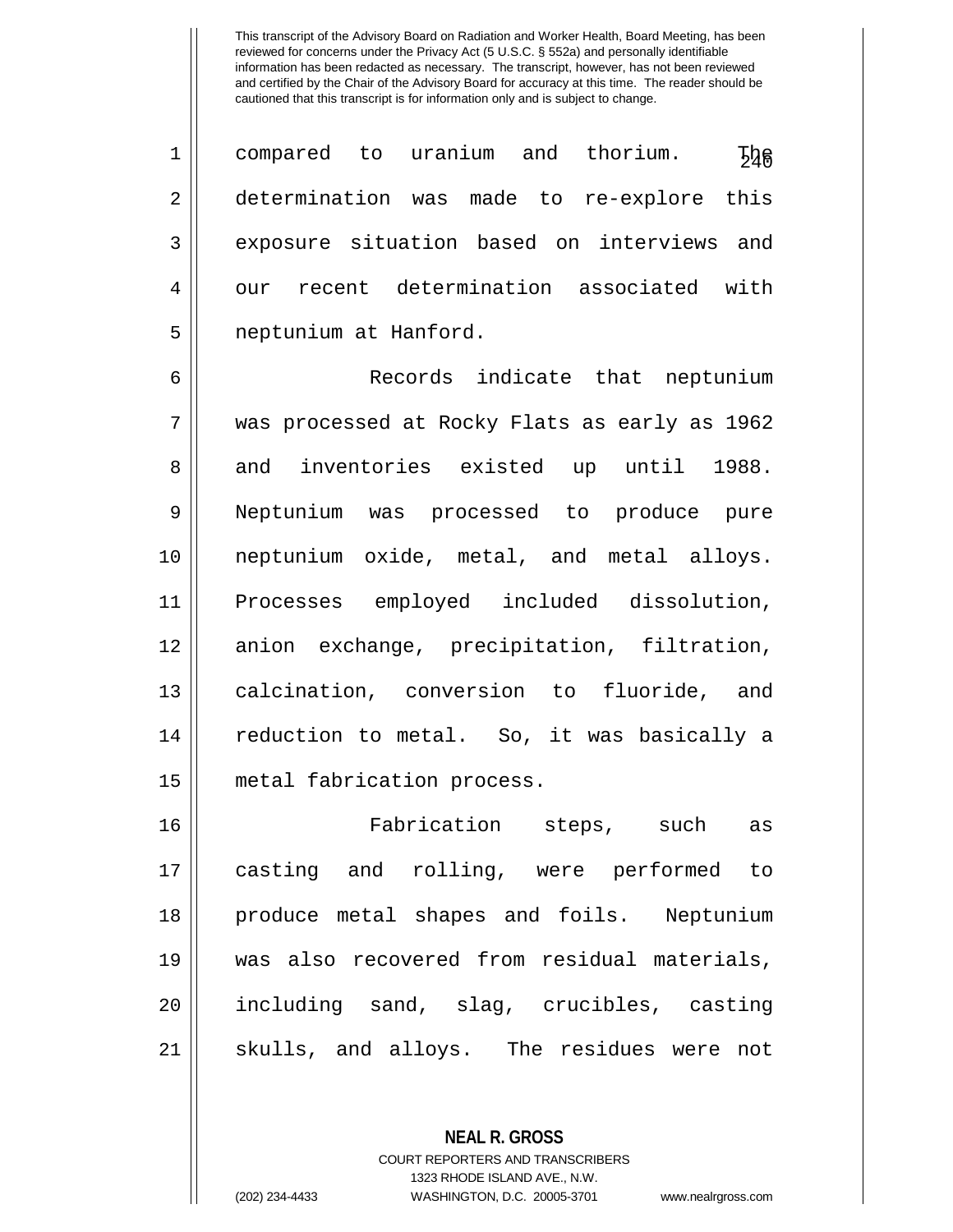$1$  || only from Rocky Flats operations. These were 2 || received from Lawrence Livermore and other  $3 \parallel$  sites.

4 Based on documents and 5 inventories, it appears most work with 6 | neptunium was completed by the end of 1983.

 Annual site inventories were 8 || typically maintained around 1 kilogram. And I put "does not address throughput." If you look at Figure 5.1 in our Evaluation Report -- and I couldn't put this in here because, one, I think I was going to get killed if I 13 || added another slide, and, two, it's such a | big table.

15 || But if you look at that table, 16 || that Figure 5.1, if you look at June of 1966, 17 June of 1966 shows an inventory of roughly 1 18 kilogram. We have two years where we have 19 || some quarterly inventories. So, June of 1966 20 has roughly 1 kilogram. It goes to September 21 of 1966, drops to zero kilograms. It goes to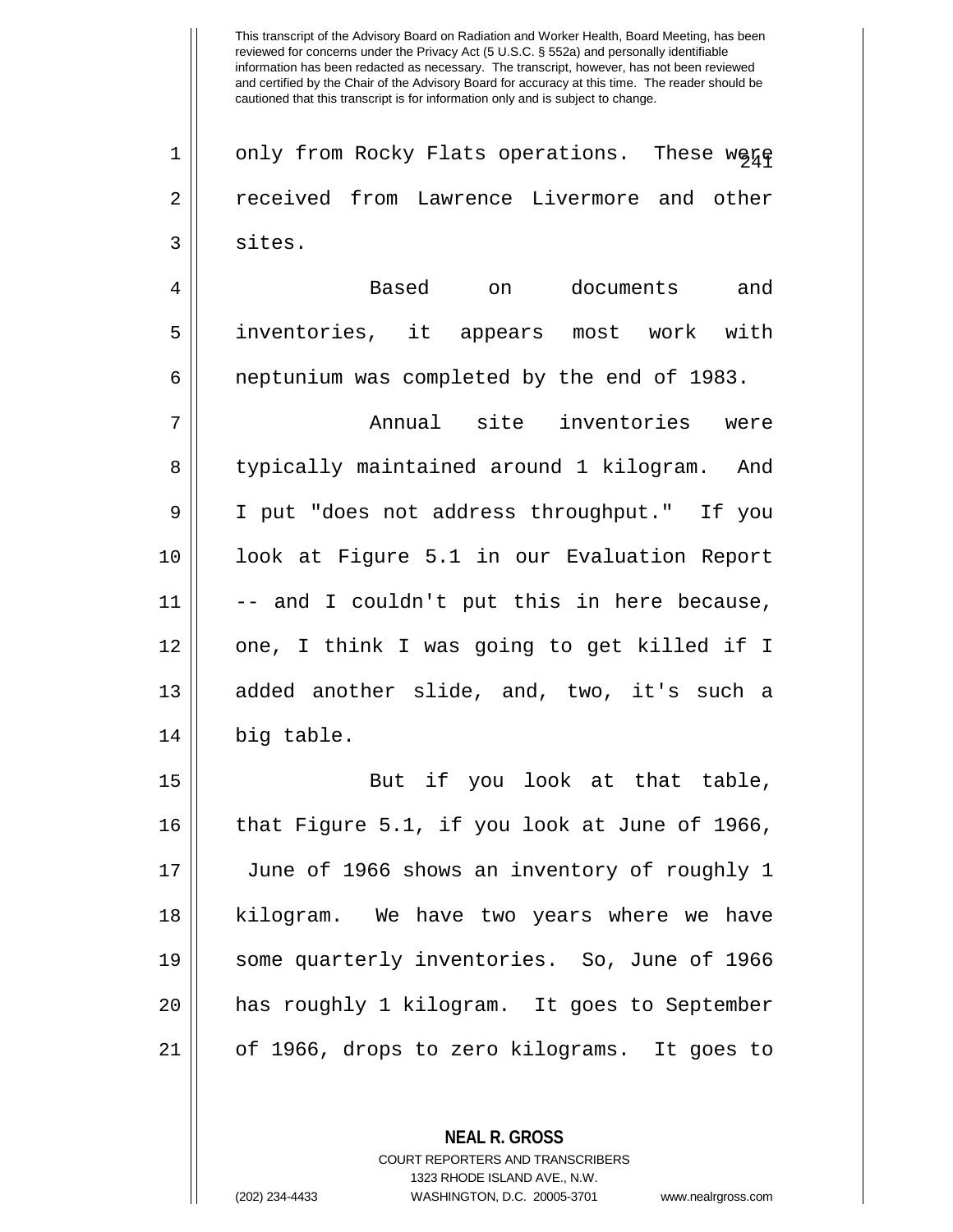| $\mathbf 1$ | December of 1966, jumps up to 1.4 kilograms,                                                                                                                           |
|-------------|------------------------------------------------------------------------------------------------------------------------------------------------------------------------|
| 2           | So, over a nine-month period, your                                                                                                                                     |
| 3           | inventories changed 2.4 kilograms.                                                                                                                                     |
| 4           | So, saying that inventories were                                                                                                                                       |
| 5           | maintained around 1 kilogram is to basically                                                                                                                           |
| 6           | say that, if you had a store and your store                                                                                                                            |
| 7           | was going to maintain a certain amount of a                                                                                                                            |
| 8           | product, when an inventory of that could drop                                                                                                                          |
| 9           | down, you would try to drive that inventory                                                                                                                            |
| 10          | back up to maintain a certain inventory. It                                                                                                                            |
| 11          | does not address the throughput used during                                                                                                                            |
| 12          | that time period.                                                                                                                                                      |
| 13          | Am I getting my point across on                                                                                                                                        |
| 14          | that one?                                                                                                                                                              |
| 15          | Just keep<br>CHAIRMAN MELIUS:                                                                                                                                          |
| 16          | going.                                                                                                                                                                 |
| 17          | MR. RUTHERFORD: I look and I see                                                                                                                                       |
| 18          | inquisitive minds, and I'm<br>just<br>some                                                                                                                             |
| 19          | wondering if I am getting my point across.                                                                                                                             |
| 20          | want to point out that Rocky<br>I.                                                                                                                                     |
| 21          | Flats was providing neptunium -- and that is                                                                                                                           |
|             | <b>NEAL R. GROSS</b><br><b>COURT REPORTERS AND TRANSCRIBERS</b><br>1323 RHODE ISLAND AVE., N.W.<br>(202) 234-4433<br>WASHINGTON, D.C. 20005-3701<br>www.nealrgross.com |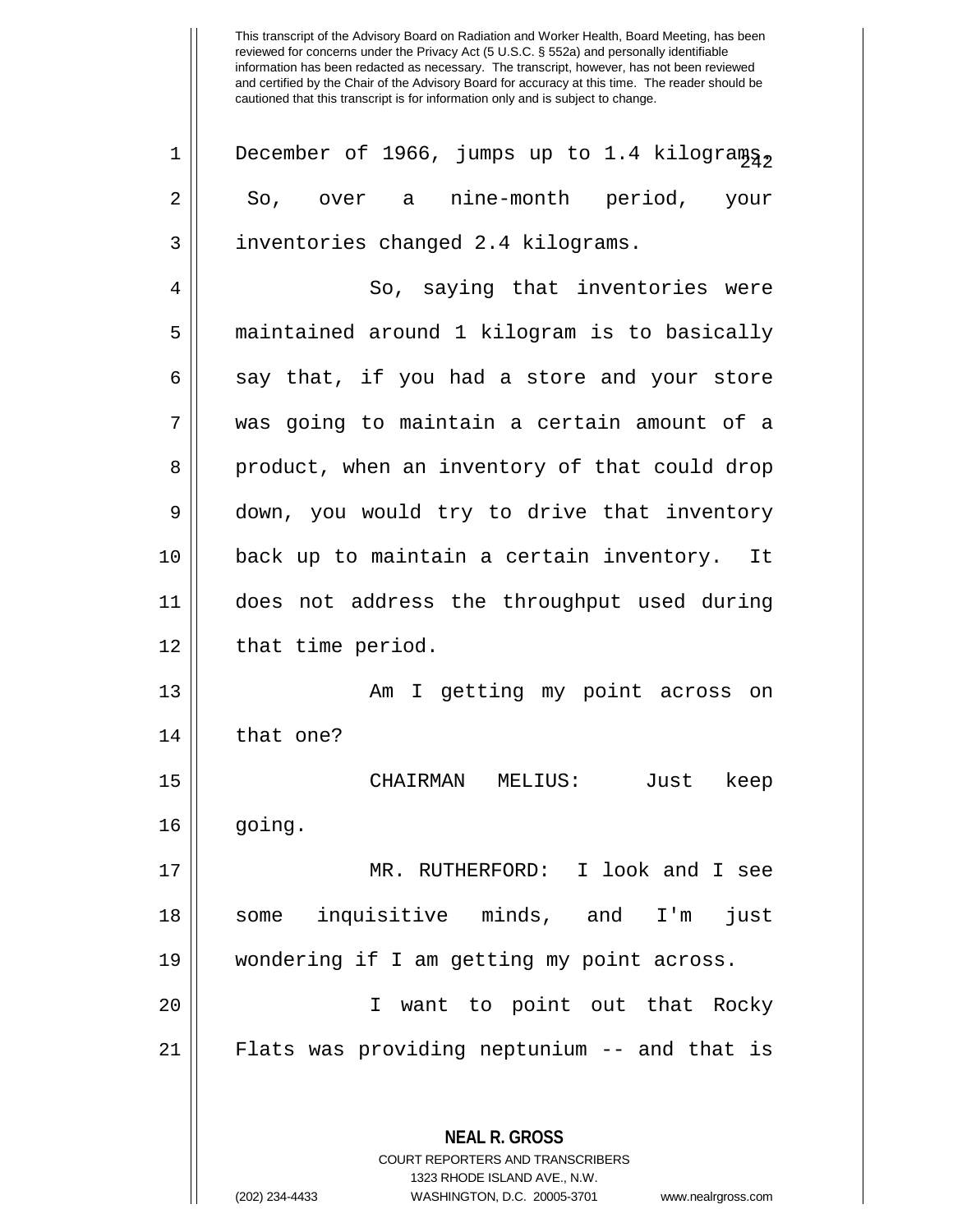| $\mathbf 1$    | in the Evaluation Report -- to Savanngah      |
|----------------|-----------------------------------------------|
| $\overline{2}$ | River, Lawrence Livermore, Oak Ridge National |
| 3              | Lab, and I believe one other site as well.    |
| 4              | So, batches involving neptunium               |
| 5              | typically did not exceed 300 grams.           |
| 6              | Buildings having neptunium inventories        |
| 7              | included -- and there is a list -- if you     |
| 8              | look at that, roughly, nine, I believe, nine  |
| 9              | buildings.                                    |
| 10             | Neptunium exposure documents                  |
| 11             | indicate some early work was conducted in     |
| 12             | open hoods, but most work was performed with  |
| 13             | glove boxes. Based on our review, neptunium   |
| 14             | exposure potential existed at virtually every |
| 15             | processing step, including extraction and     |
| 16             | purification, hydrofluorination, reduction to |
| 17             | metal, alloying, casting, and rolling.        |
| 18             | Personal monitoring data. There               |
| 19             | are only two bioassay samples for neptunium.  |
| 20             | They were taken in 1966. One was below a      |
| 21             | significant level, and the other was .9 dpm   |
|                |                                               |

1323 RHODE ISLAND AVE., N.W. (202) 234-4433 WASHINGTON, D.C. 20005-3701 www.nealrgross.com

**NEAL R. GROSS** COURT REPORTERS AND TRANSCRIBERS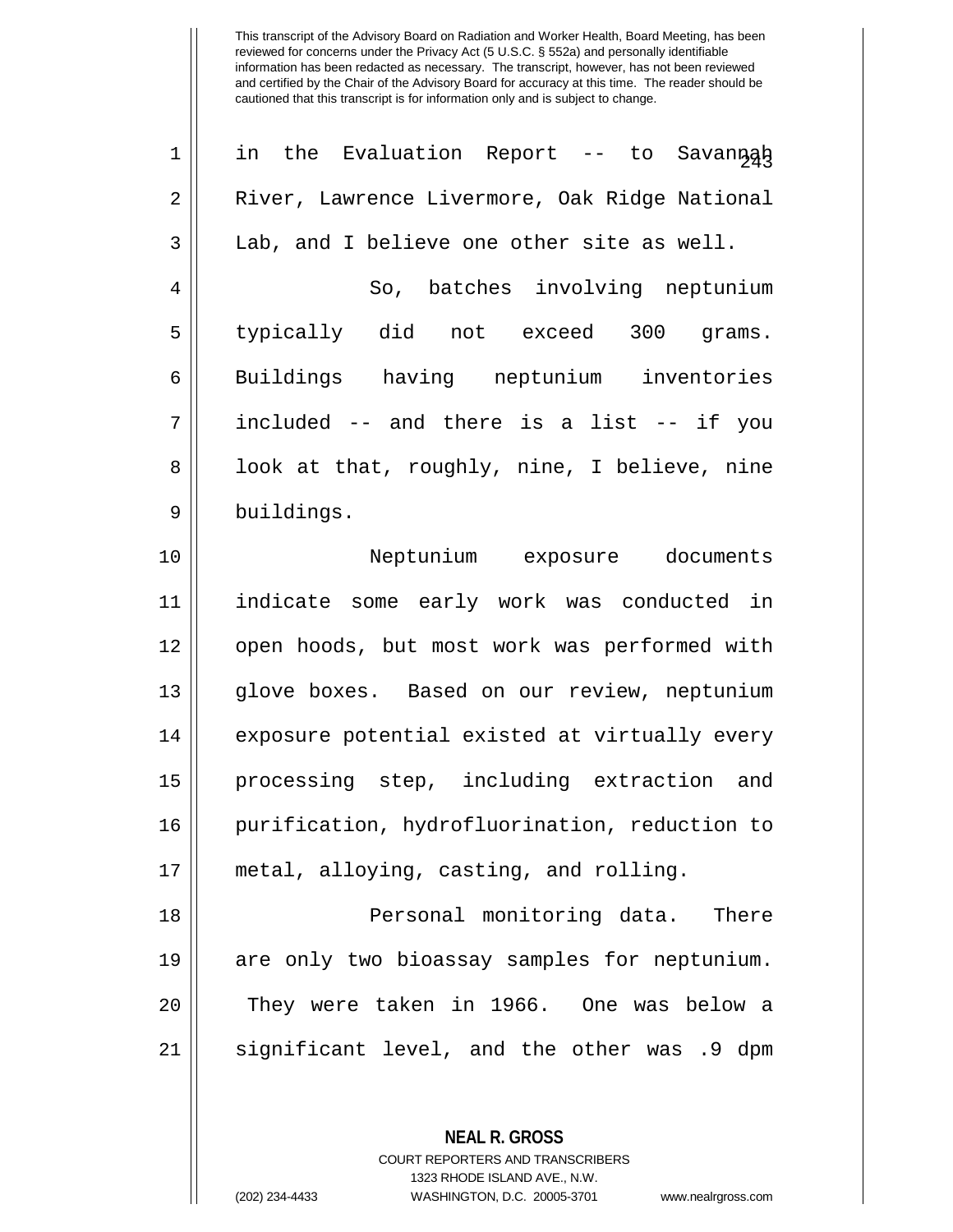| $\mathbf 1$    | for 24 hours. Ultimately, a whole body count  |
|----------------|-----------------------------------------------|
| $\overline{2}$ | was taken on that individual and there was no |
| 3              | exposure detected. Gross alpha bioassay       |
| 4              | samples existed up until 1970.                |
| 5              | Workplace monitoring data. We                 |
| 6              | have found no workplace monitoring data that  |
| 7              | is specific to neptunium.                     |
| 8              | Our initial thought was, okay, we             |
| 9              | have this exposure potential with neptunium,  |
| 10             | and we have identified that the inventories,  |
| 11             | that there was a potential for exposure for   |
| 12             | the work or the different activities that     |
| 13             | were being performed. Can we use the gross    |
| 14             | alpha samples as an indicator for neptunium?  |
| 15             | Basically, we know that they were doing       |
| 16             | gross alpha during the early years at Rocky   |
| 17             | Flats, up until the early `70s. Can we take   |
| 18             | that gross alpha sample, since you would      |
| 19             | think gross alpha would include neptunium as  |
| 20             | well as an alpha-emitter, and, ultimately,    |
| 21             | can we come up with a factor to bound our     |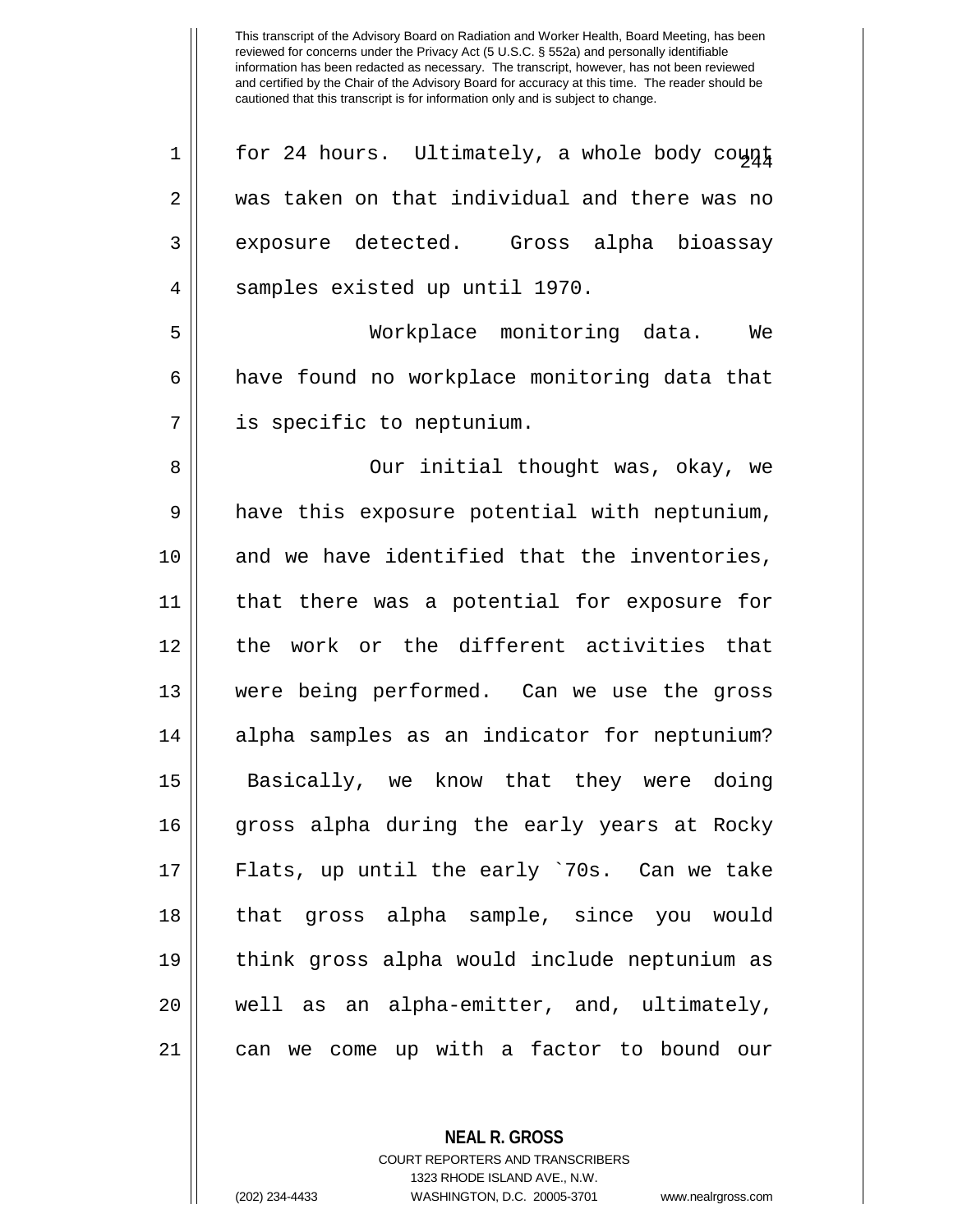1 || neptunium exposures? 245 Well, the immediate question that  $3 \parallel$  came up was, okay, what kind of initial 4 things were done with the samples that could 5 || potentially affect our ability for that gross 6 alpha sample to include neptunium? So, we interviewed two former Rocky Flats Plant 8 employees involved. These individuals, one was in charge of the bioassay laboratory. Both of these individuals were heavily involved in the actual operations -- or the radiological -- the bioassay program at Rocky  $13 \parallel$  Flats. We interviewed these two individuals, and we asked them, using the gross alpha samples, based on your procedures for doing the bioassay analysis, would you 18 || see the neptunium in those samples? The interviews indicated it would be questionable, based on the chemistry, whether you would see the neptunium in the sample.

> **NEAL R. GROSS** COURT REPORTERS AND TRANSCRIBERS 1323 RHODE ISLAND AVE., N.W.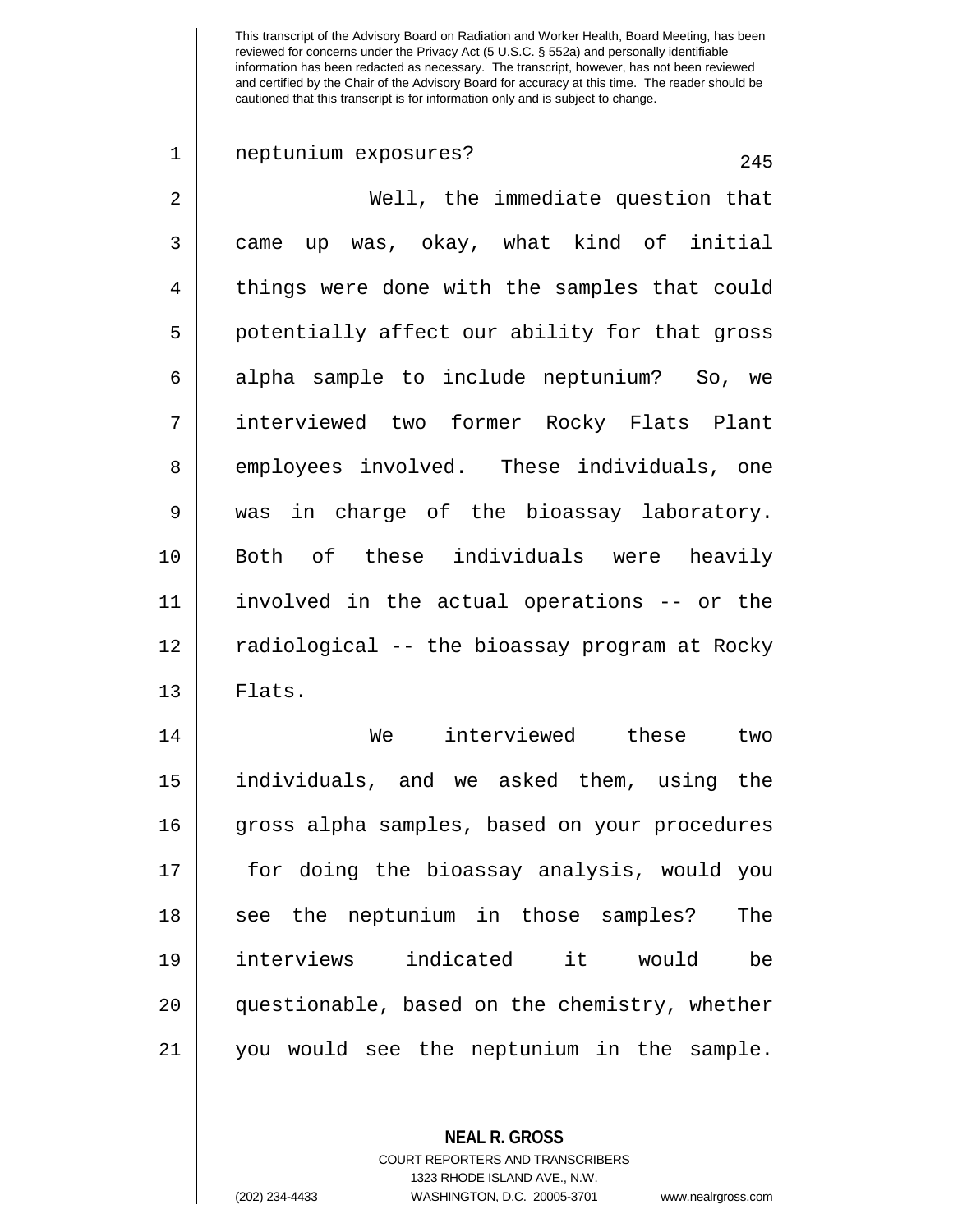$\begin{array}{c}\n 1 \parallel$  This was kind of the feeling we  $\frac{1}{2}$ 2 || internally, but we weren't for sure.

3 Interviews indicated that the 4 intent of the coprecipitation process used 5 || after 1961 for gross alpha analysis was to  $6 \parallel$  focus the analysis on specific radionuclides, 7 || typically uranium and possibly plutonium. 8 One individual interviewed indicated that  $9 \parallel$  prior to 1961, that the entire sample was 10 ashed and, ultimately, you would then see the 11 neptunium in there. However, after 1961, 12 just due to the cost and time spent in doing 13 || that, and the number of samples that were 14 || required to be processed, they went to this 15 alternative method.

16 || So, our feasibility determination is little to no personal or area monitoring data. We do have gross alpha samples, but it is not a viable means for estimating neptunium exposure. And there were too many different types of activities, including wet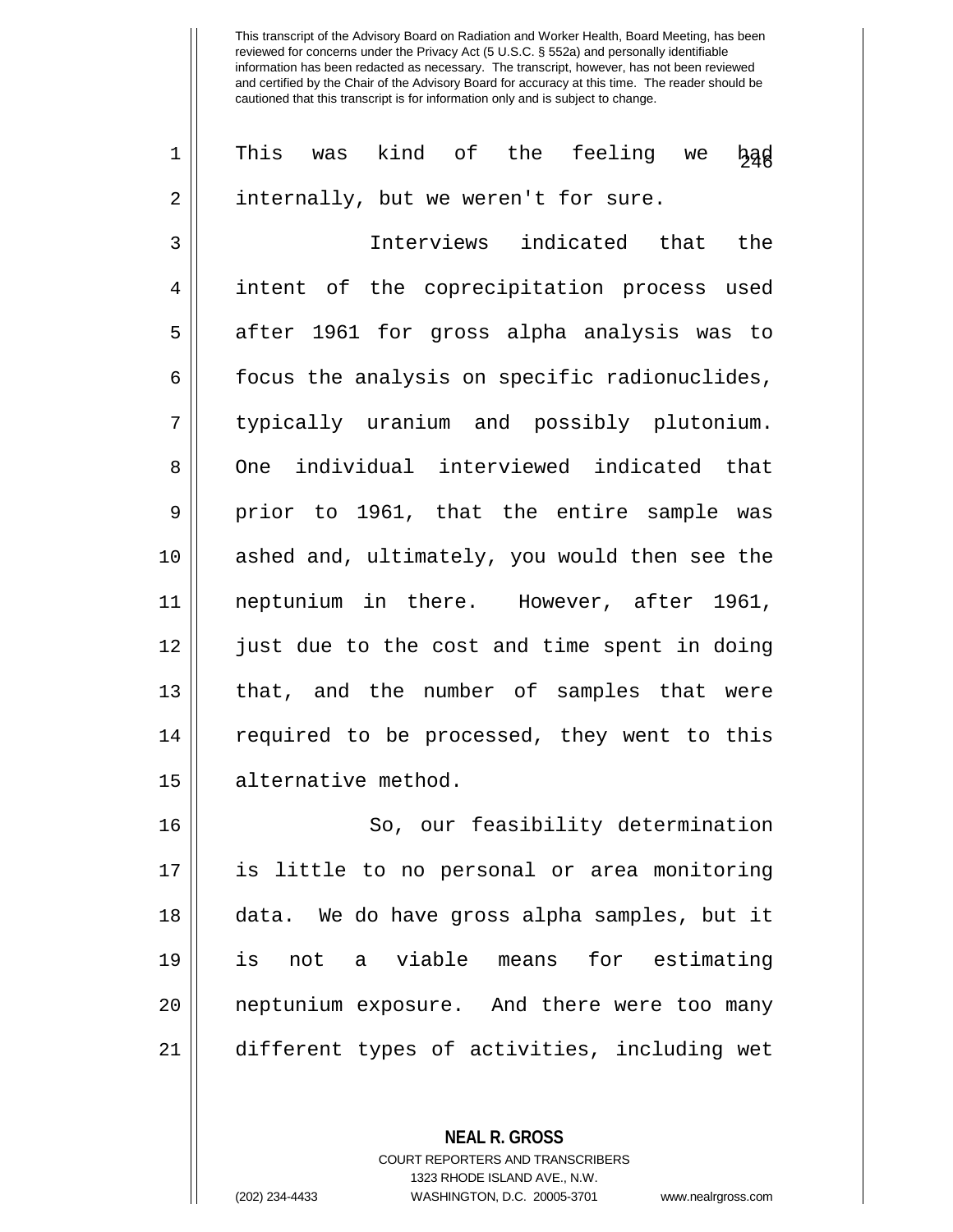| 1  | and dry process, to develop an exposuge       |
|----|-----------------------------------------------|
| 2  | model. You go through every one of the        |
| 3  | different metal production processes as well  |
| 4  | as -- then you throw in -- you get residual - |
| 5  | - you get residues that are sent to the site  |
| 6  | from Savannah River, Lawrence Livermore, that |
| 7  | are residues from different processes that    |
| 8  | they are retrieving the neptunium from. And   |
| 9  | for you to actually review the neptunium      |
| 10 | processing report, they talk about the number |
| 11 | of different methods that they used in        |
| 12 | recovering the neptunium from those residues. |
| 13 | So, based on these varying different          |
| 14 | activities, a source term model did not seem  |
| 15 | appropriate.                                  |
| 16 | The quantities and activities                 |
| 17 | associated with neptunium at Rocky Flats are  |
| 18 | similar to Hanford during the same time       |
| 19 | period. As I mentioned, when we went out to   |
| 20 | Hanford recently, in August, to look at the   |
| 21 | classified database, or classified documents, |

**NEAL R. GROSS** COURT REPORTERS AND TRANSCRIBERS 1323 RHODE ISLAND AVE., N.W.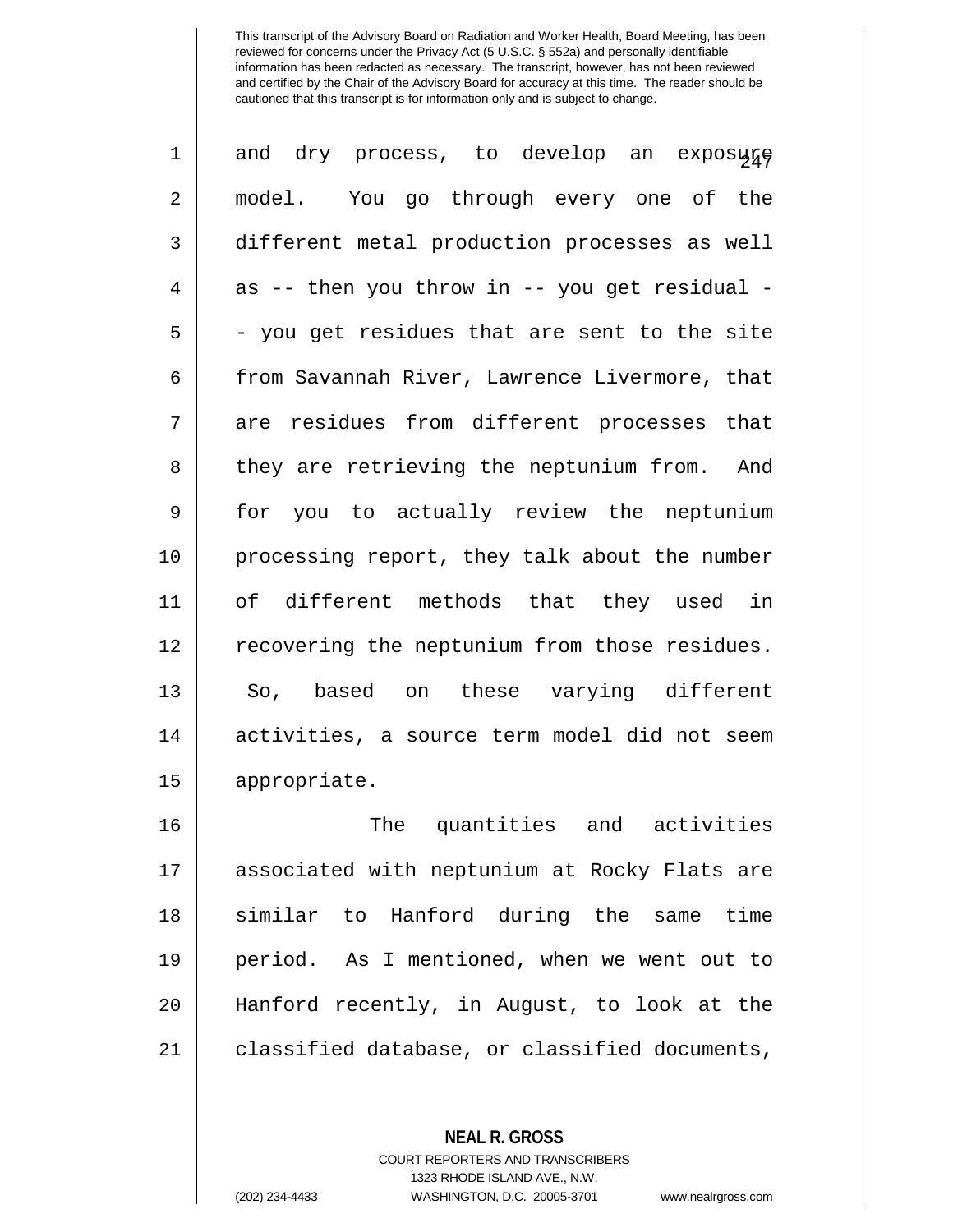|| and looked at inventories, these inventorigg 2 are very similar for the exact same time 3 || period. And the activities are similar. 4 || Based on this, NIOSH has 5 | concluded dose reconstruction is not feasible for neptunium exposures for the 1962 through 1983 period. Why stop at 1983? As I mentioned, the inventories existed up until 1988. Based on our review, we see very little to no work occurred with neptunium after 1983. Inventories, as I mentioned, are | not a good indicator, but inventories that we do have are relatively constant. They fluctuate by a few grams. An 1981 document indicates that early work was done in open hoods, but later 18 alpha containment was used. We have no indication of when the exact date of when 20 || additional containments were used, but we know, by 1981, based on this document, that

> COURT REPORTERS AND TRANSCRIBERS 1323 RHODE ISLAND AVE., N.W. (202) 234-4433 WASHINGTON, D.C. 20005-3701 www.nealrgross.com

**NEAL R. GROSS**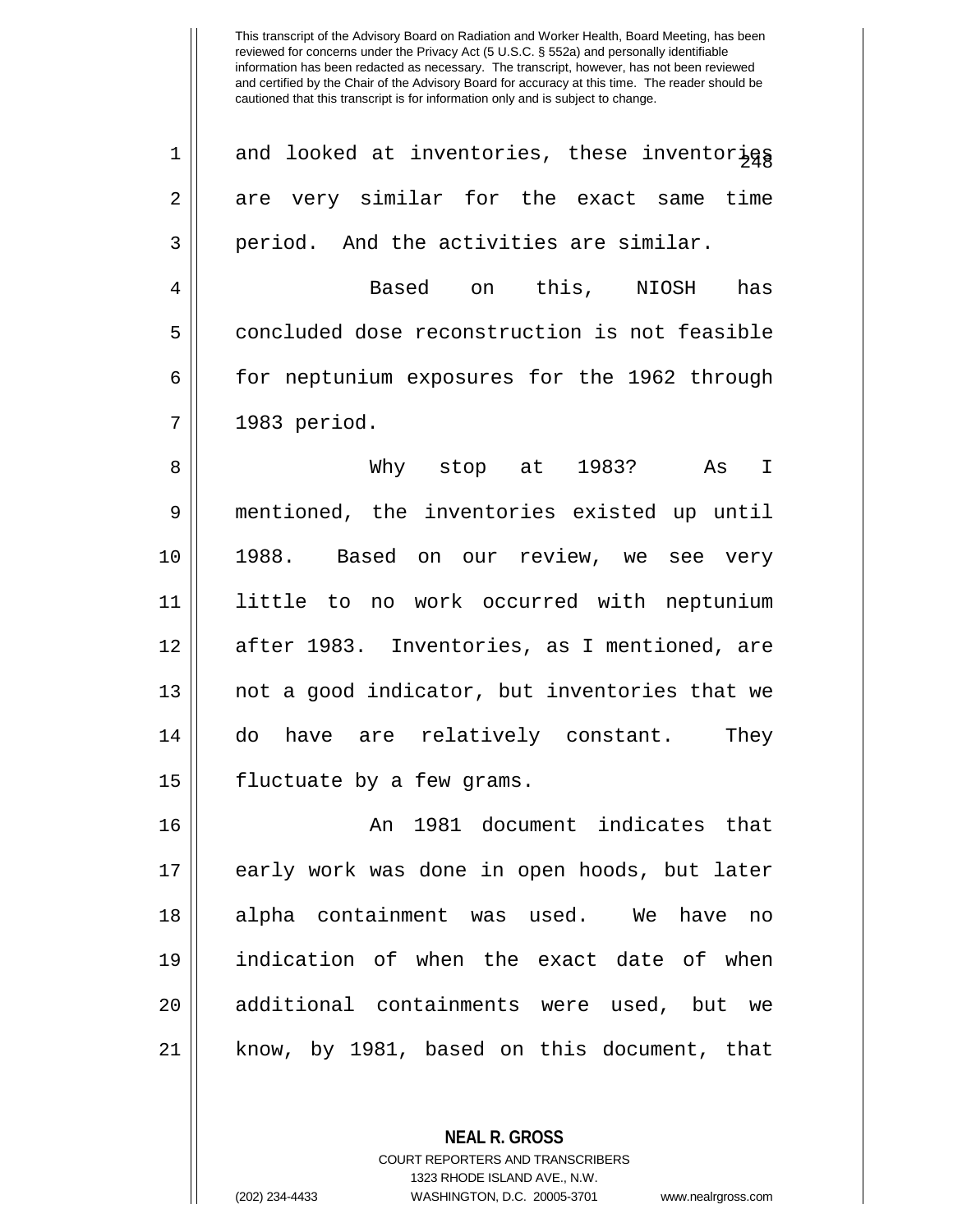1 || it does appear that most things were  $248$ 2 | containment.

 In vitro bioassay techniques improved by 1981. In vivo techniques improved by 1976. So, therefore, we feel 6 || like ending in 1983 is a good time period. We will continue to evaluate the 1984 to 1988 8 period.

 A little reminder on our current SEC Classes: there are two SEC Classes, but, in all reality, you could say they are one. It's April 1st, 1952, up through December 31 of 1966 for all individuals that were potentially exposed or monitored or should have been monitored for neutron exposures at 16 | Rocky Flats.

 Our feasibility determination, we find that internal dose cannot be estimated with sufficient accuracy from April 1 of 1952 20 || through December 31 of 1983. We do intend to use any related internal monitoring data that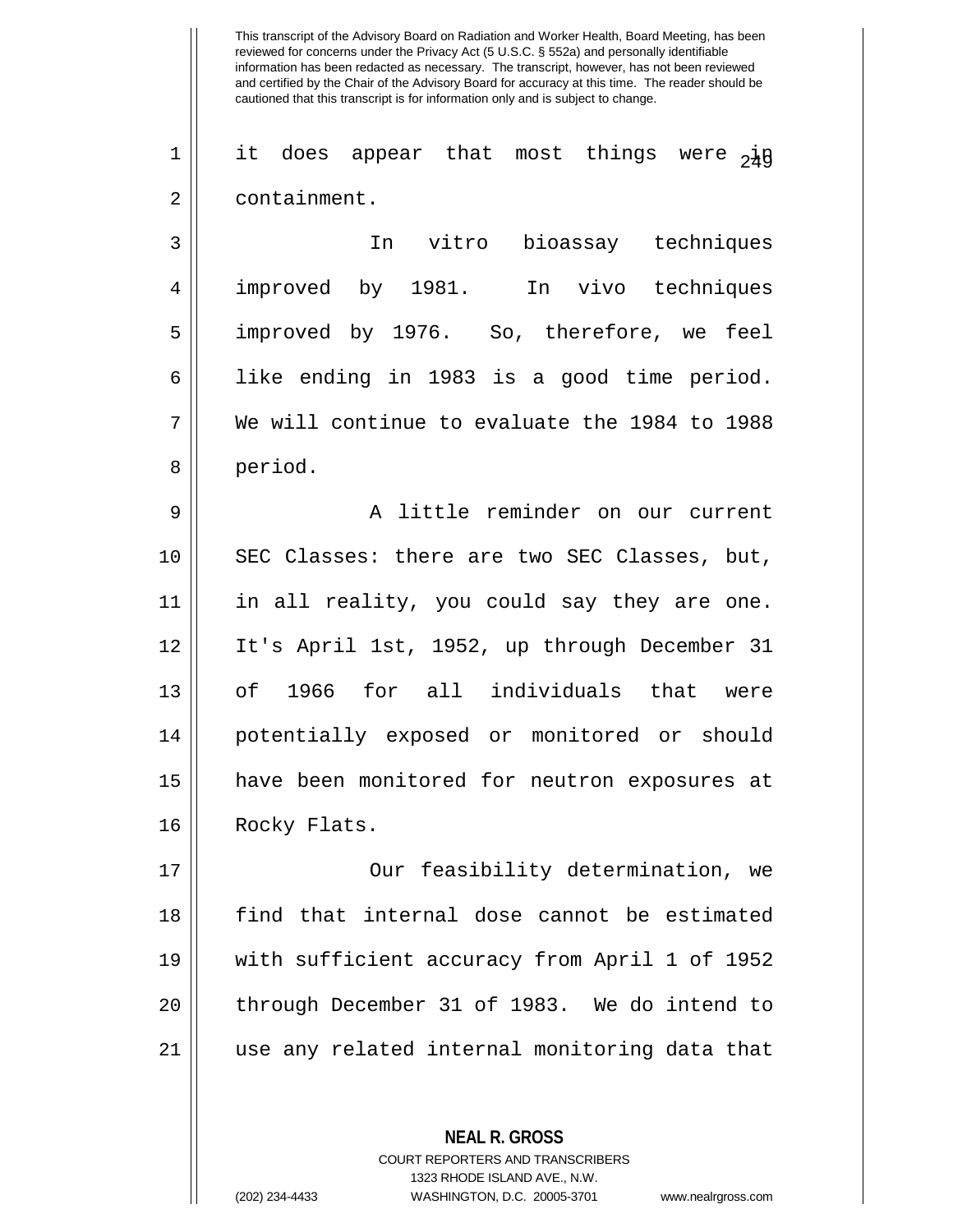1 | may become available for individual claims, 2 || and we will continue to evaluate the 3 potential neptunium exposures for the 1984 to  $4 \parallel$  88 period. 5 Our summary slide is we still 6 feel tritium is reconstructable for the 7 period, but we do not feel that thorium is 8 || reconstructable from 1952 through 1966.  $9 \parallel$  Uranium, U-233, `64 to `83, and neptunium, 10 1962 to `83.

 We did not address external exposures. External exposures were addressed under SEC-0030. And during our initial qualification and evaluation, we did not see 15 || any indication. And, actually, from Rev 0 when we did our post-evaluation, we did not 17 || see any reason to go back and look at the 18 || external exposure scenarios.

19 So, our recommended Class is all 20 || employees at Department of Energy, its 21 predecessor agencies, and their contractors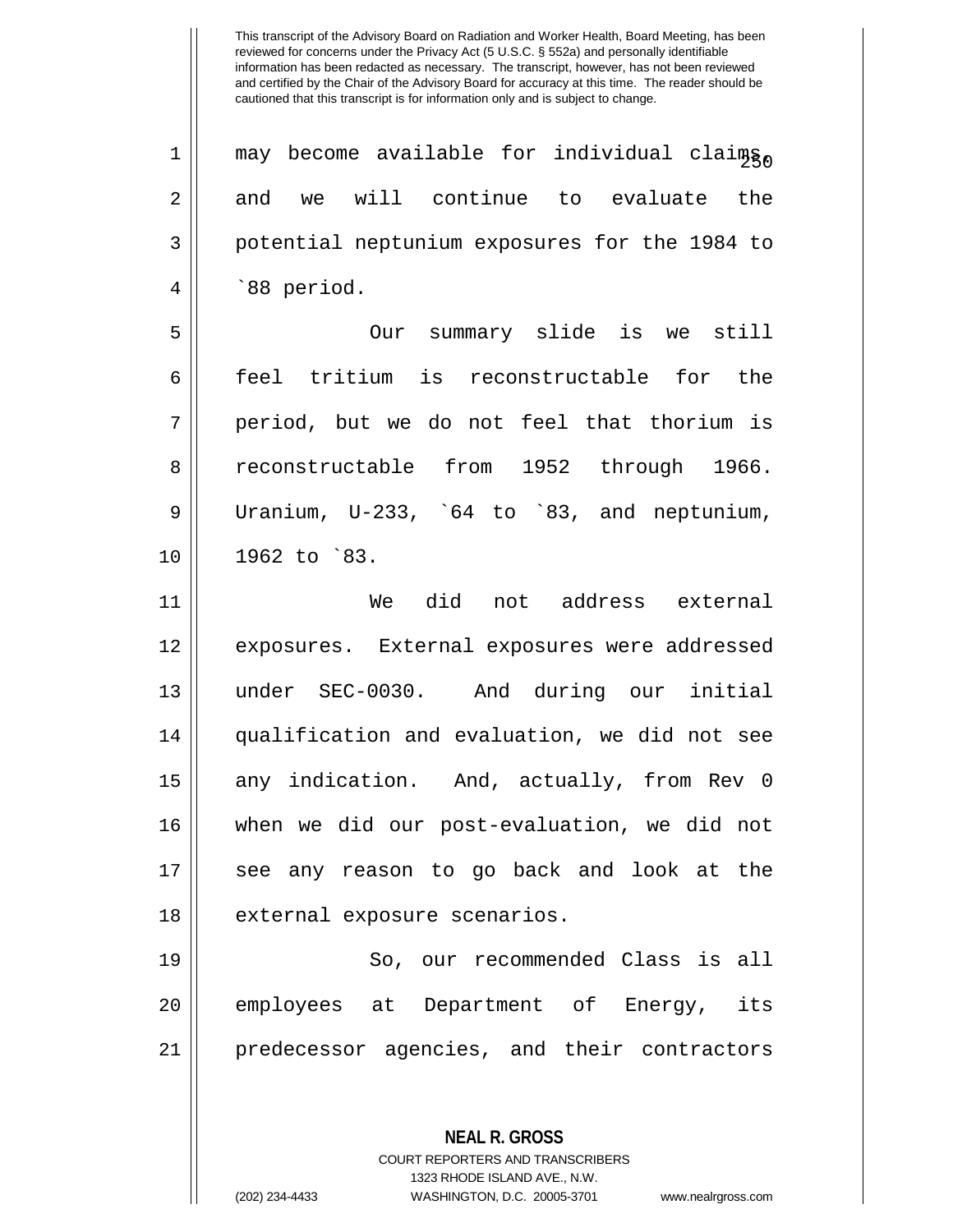| $\mathbf 1$    | and subcontractors who worked at the Rogky    |
|----------------|-----------------------------------------------|
| $\overline{2}$ | Flats Plant in Golden, Colorado, from April   |
| 3              | 1, 1952 through December 31 of 1983 for a     |
| 4              | number of workdays aggregating at least 250   |
| 5              | days, occurring either solely under this      |
| 6              | employment or in combination with workdays    |
| 7              | within parameters established for one or more |
| 8              | other Class of employees included in the SEC. |
| 9              | Remaining issues. There are                   |
| 10             | still remaining issues that we are working    |
| 11             | with SC&A and the Work Group on.              |
| 12             | As I mentioned, the data                      |
| 13             | falsification question. We have put together  |
| 14             | an initial White Paper. It was reviewed.      |
| 15             | That White Paper was reviewed. There is       |
| 16             | still a classified interview that we are      |
| 17             | trying to set up. This interview came out of  |
| 18             | the last Board meeting, actually, and we have |
| 19             | been working to get that individual's         |
| 20             | clearance reinstated and that interview set   |
| 21             | up. And it's probably going to be held up a   |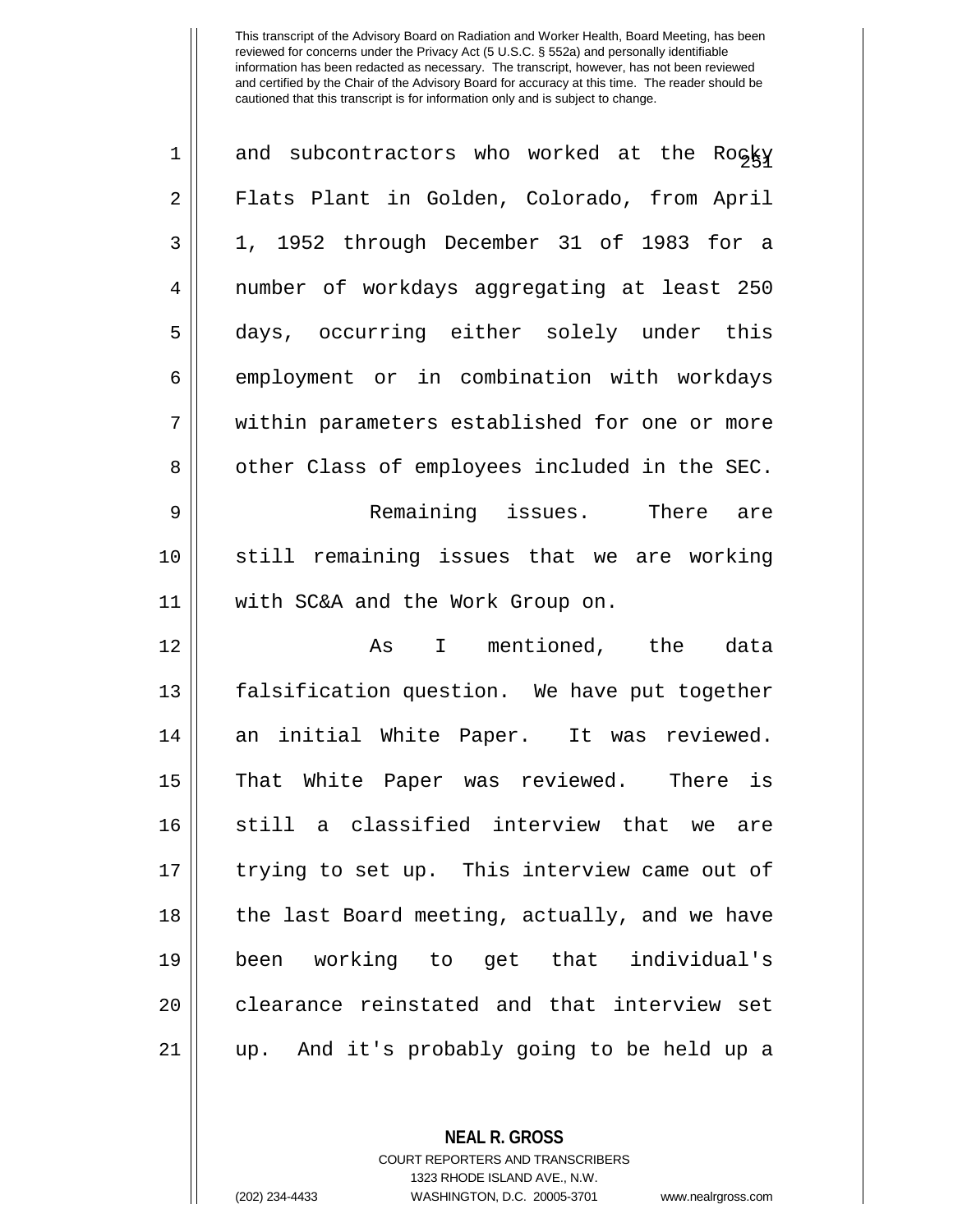1 || little bit further, based on recent events, 2 || But we are working to get that classified 3 | interview set up.

 And then we are just going to 5 || continue to evaluate the 1984 through `88 period for neptunium exposure. And we will 7 || evaluate the use and exposure potential for 8 || magnesium thorium alloy at Rocky Flats. Again, this issue was brought up by the petitioner, and we are going to look at that. We are not sure if that use was done during the period that we are recommending the SEC 13 || or not, but we will figure it out. And we've got to resolve open questions with SC&A and the Work Group 16 || concerning tritium. And that's it. CHAIRMAN MELIUS: Okay. Thank you, LaVon. Questions for LaVon? Paul?

19 No, this is -- sorry, it's not 20 public comment period. It's only for the 21 Board Members. I'm sorry.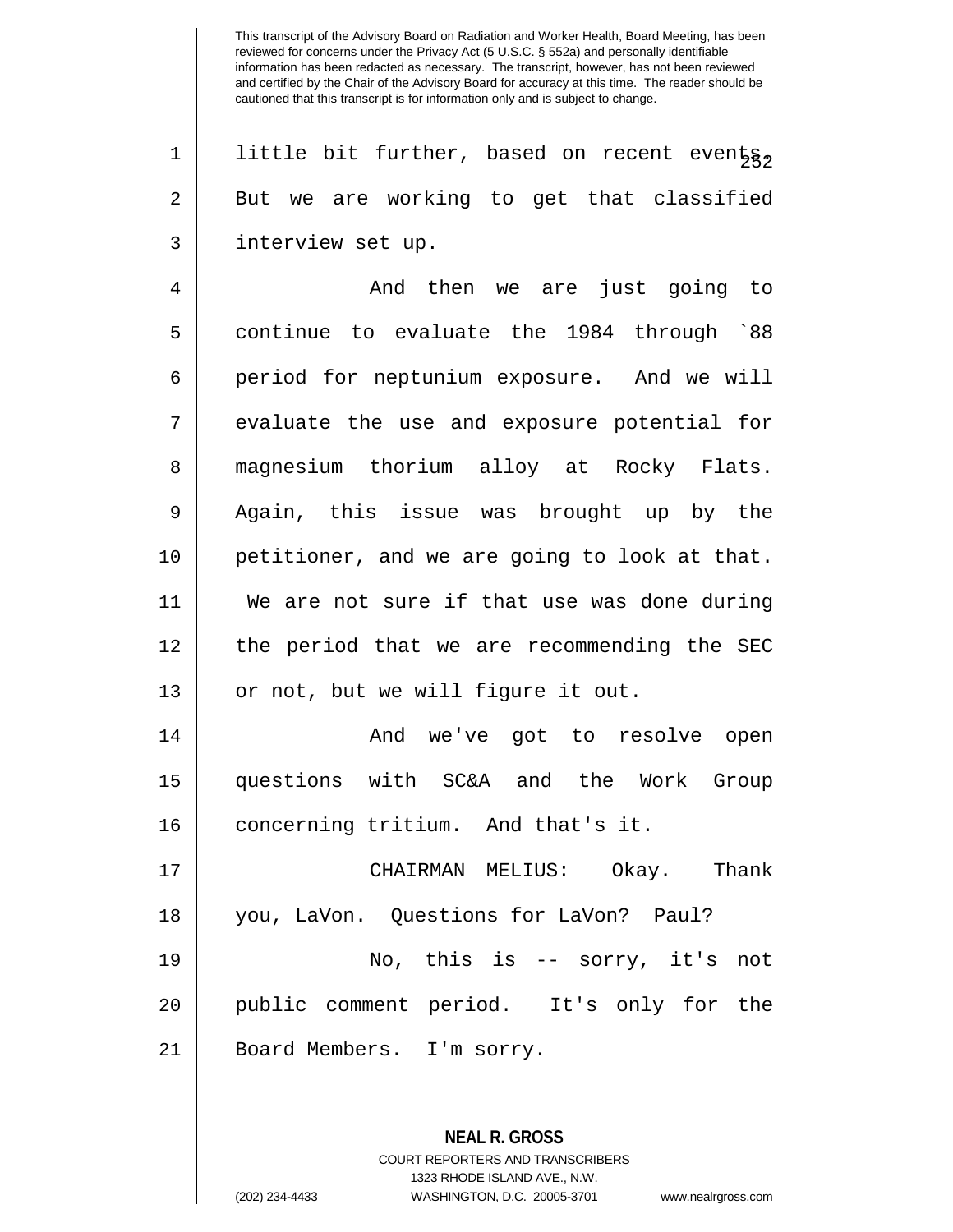This transcript of the Advisory Board on Radiation and Worker Health, Board Meeting, has been reviewed for concerns under the Privacy Act (5 U.S.C. § 552a) and personally identifiable information has been redacted as necessary. The transcript, however, has not been reviewed and certified by the Chair of the Advisory Board for accuracy at this time. The reader should be cautioned that this transcript is for information only and is subject to change. **NEAL R. GROSS** COURT REPORTERS AND TRANSCRIBERS <sup>253</sup> <sup>1</sup> MEMBER ZIEMER: Thank you, LaVon. 2 || That was a very good presentation. 3 I have a question the tritium 4 exposure. I am a little puzzled about the 5 |  $\degree$ 74-`75 coworker assignment of zero millirem,  $6 \parallel$  when you're indicating that you actually have 7 data that shows some workers with doses from 8 || which I assume you get the coworker model.  $9 \parallel$  So, I am a little puzzled how you get a zero 10 millirem in a coworker model. 11 MR. RUTHERFORD: This sounds like 12 John Mauro's question. That is a very good 13 question. John brought it up during our Work 14 || Group meeting. We are verifying right now 15 that the actual bioassay samples that 16 included the positive activity were included 17 || in our analysis. Once we have verified that, 18 obviously, I would think that may have an 19 effect. If it was not included, it would 20 | definitely have an effect to be included. 21 MEMBER ZIEMER: Yeah, in the

1323 RHODE ISLAND AVE., N.W.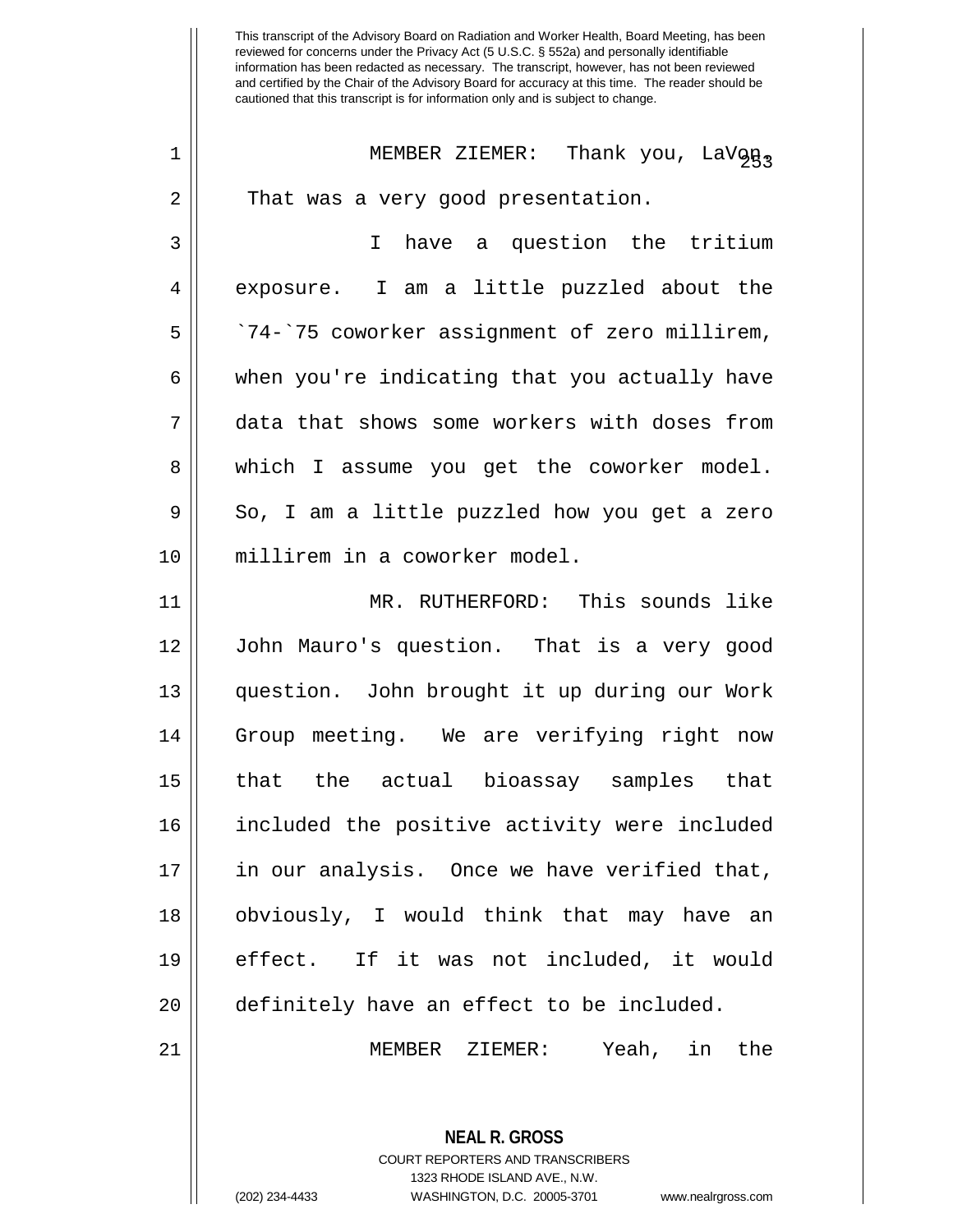This transcript of the Advisory Board on Radiation and Worker Health, Board Meeting, has been reviewed for concerns under the Privacy Act (5 U.S.C. § 552a) and personally identifiable information has been redacted as necessary. The transcript, however, has not been reviewed and certified by the Chair of the Advisory Board for accuracy at this time. The reader should be cautioned that this transcript is for information only and is subject to change. **NEAL R. GROSS** COURT REPORTERS AND TRANSCRIBERS 1323 RHODE ISLAND AVE., N.W. (202) 234-4433 WASHINGTON, D.C. 20005-3701 www.nealrgross.com 1 | coworker model you're picking some point on  $a_5$ 2 distribution. 3 || MR. RUTHERFORD: Exactly. 4 MEMBER ZIEMER: And if that point 5 || is zero, it's a little puzzling what the 6 distribution would look like. 7 MR. RUTHERFORD: I understand. I 8 l understand. 9 MEMBER ZIEMER: Or maybe I am 10 missing something. 11 MR. RUTHERFORD: I had meant to 12 || bring that up as one of the open issues, and 13 || I'm sorry, I forgot about it. But, yes, it 14 || is, that is an open issue, and we are working 15 || through that one. Good question. 16 || Actually, we were checking you, 17 Dr. Ziemer, just see if you would pick up on  $18 \parallel$  that. 19 MEMBER ZIEMER: Yes, right. 20 DR. NETON: My assumption, I 21 || think, is that, when the doses were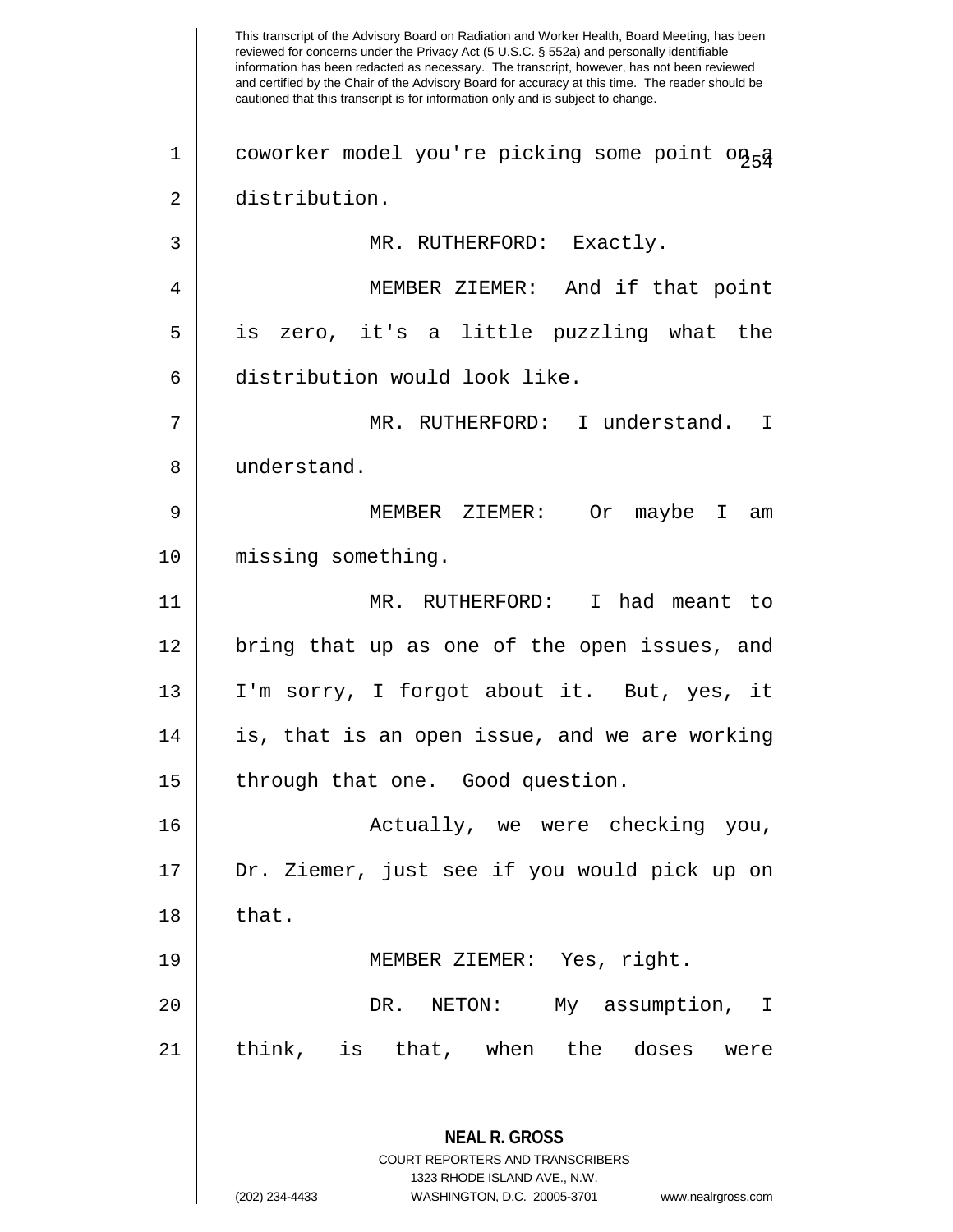This transcript of the Advisory Board on Radiation and Worker Health, Board Meeting, has been reviewed for concerns under the Privacy Act (5 U.S.C. § 552a) and personally identifiable information has been redacted as necessary. The transcript, however, has not been reviewed and certified by the Chair of the Advisory Board for accuracy at this time. The reader should be cautioned that this transcript is for information only and is subject to change. **NEAL R. GROSS** COURT REPORTERS AND TRANSCRIBERS 1323 RHODE ISLAND AVE., N.W. (202) 234-4433 WASHINGTON, D.C. 20005-3701 www.nealrgross.com 1 || calculated, they were so small that they 2 essentially rounded down to zero. I mean, 3 || you could get -- obviously, a dose would not  $4 \parallel$  be zero if you had any positive --5 MEMBER ZIEMER: That's fine, if  $6 \parallel$  that is the answer. 7 DR. NETON: I think that's the 8 | answer. 9 MEMBER ZIEMER: I know that the 10 earlier doses were just like 37 millirem or 11 something. 12 DR. NETON: Exactly. 13 MR. RUTHERFORD: But we still 14 || haven't verified that yet. 15 DR. NETON: We haven't verified 16 that, but my guess is that they were 17 something very small, very, very close to 18 || zero where it wouldn't be practical to start 19 including them in the dose reconstructions. 20 MEMBER ZIEMER: Thank you. 21 CHAIRMAN MELIUS: Other questions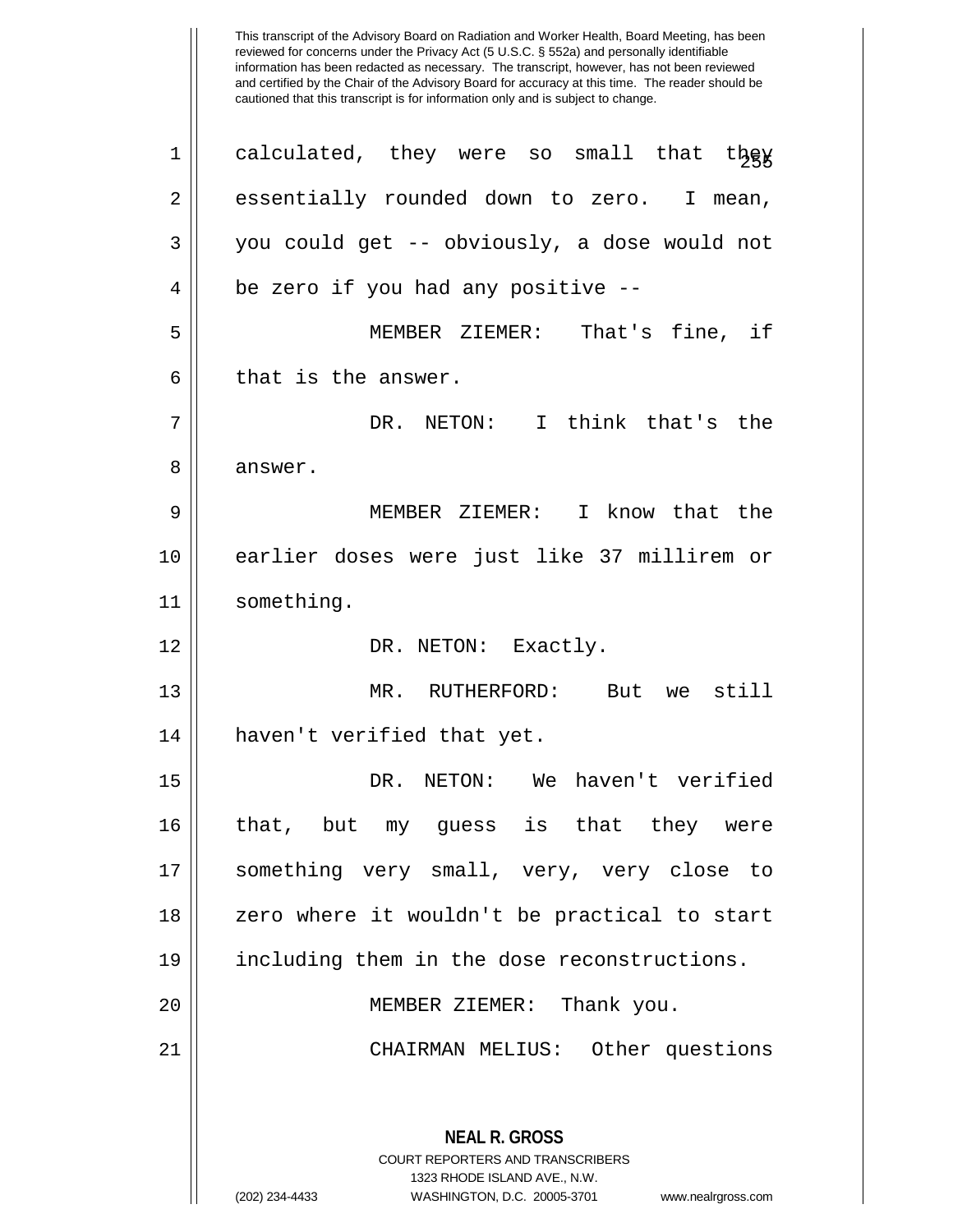This transcript of the Advisory Board on Radiation and Worker Health, Board Meeting, has been reviewed for concerns under the Privacy Act (5 U.S.C. § 552a) and personally identifiable information has been redacted as necessary. The transcript, however, has not been reviewed and certified by the Chair of the Advisory Board for accuracy at this time. The reader should be cautioned that this transcript is for information only and is subject to change. **NEAL R. GROSS** COURT REPORTERS AND TRANSCRIBERS 1323 RHODE ISLAND AVE., N.W. (202) 234-4433 WASHINGTON, D.C. 20005-3701 www.nealrgross.com  $1 \parallel$  for LaVon from the Board Members at this  $2 \parallel$  time? 3 (No response.) 4 Okay. Don't go too far away, 5 | LaVon. But Mark Griffon, who is Chair of the 6 | Rocky Flats Work Group, will now give a short 7 || presentation. 8 (Pause.) 9 Yes, why don't you just speak to 10 it, Mark? 11 MR. HINNEFELD: I apologize, Ted, 12 I don't think I can get to it easily in a 13 | reasonable amount of time. 14 MEMBER GRIFFON: Yeah, I can just 15 || speak from my notes. And LaVon, in his 40-16 some slides covered a lot of the detail 17 || anyway. So, I will be fairly brief. 18 || T mean, first of all, I wanted to 19 start off by thanking the petitioner for 20 their persistence in following up on this  $21$  | issue.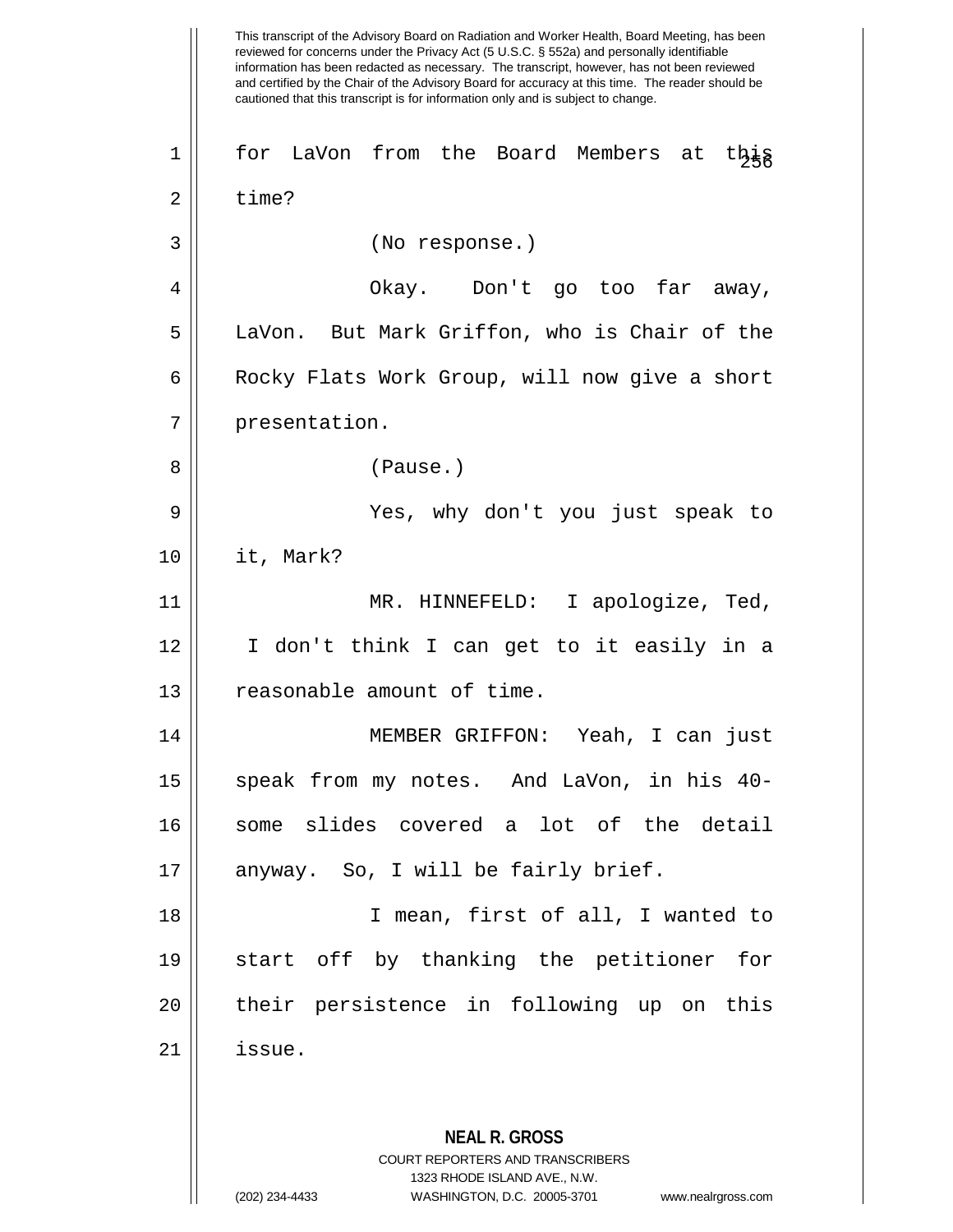| 1              | (Applause.)<br>257                            |
|----------------|-----------------------------------------------|
| $\overline{2}$ | I think it's worth noting that                |
| 3              | they brought forward some new issues, but     |
|                |                                               |
| 4              | also some more information on some old        |
| 5              | issues. And I think the thorium strikes, the  |
| 6              | neptunium, those issues were covered before,  |
| 7              | but, obviously, NIOSH found out a lot more    |
| 8              | this time. So, again, thank you for your      |
| 9              | persistence.                                  |
| 10             | The other thing I want to note is             |
| 11             | this review really highlighted the difficulty |
| 12             | in nailing down some of the operational       |
| 13             | information on exotics, like the thorium      |
| 14             | strikes, neptunium, et cetera. So, I think    |
| 15             | sort of a lesson learned for all of us.       |
| 16             | Yeah, my slides are very similar              |
| 17             | to what LaVon went over, in much shorter      |
| 18             | form, but I did want to note I participated   |
| 19             | in some of the, or one of the classified      |
| 20             | interviews that was done out here. Again,     |
| 21             | that whole idea of confirming operational     |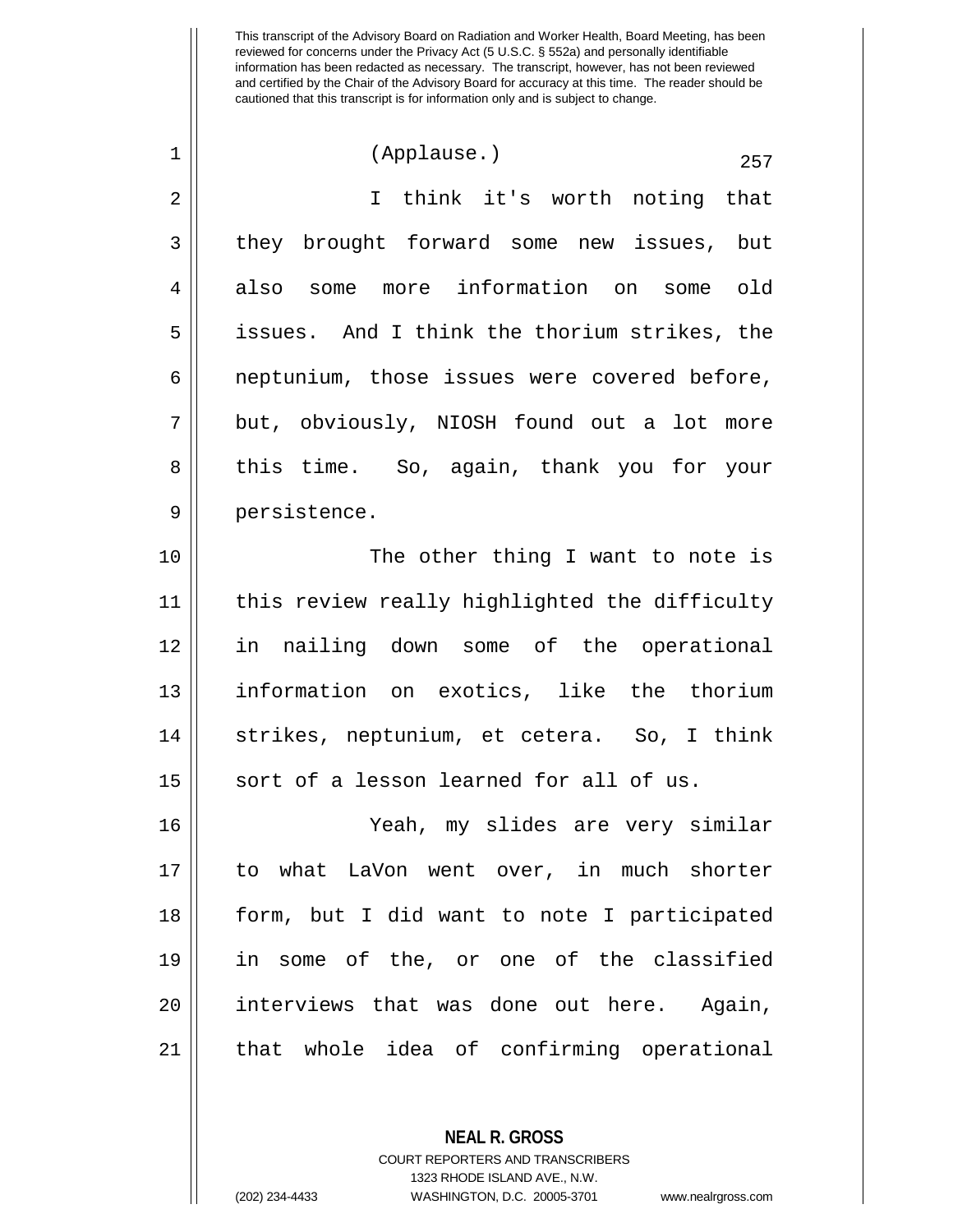1 | details, I think those interviews, along with 2 || comparing them to the logbooks, was very 3 insightful, especially for the thorium strike 4 || operations, and raised some questions on 5 | locations and additional thorium strikes that 6 **b** occurred.

7 I think LaVon got into a lot of 8 || that. So, that certainly was very useful for 9 | the Work Group. So, I'll hit the main issues 10 that LaVon also hit. But the tritium, the 11 Work Group is still looking at the tritium 12 issue. I just want to be clear that this is 13 || still an open issue with the Work Group. 14 || SC&A has raised some questions on some of the 15 || calculational approaches, and also on the 16 approach used to bound. I think it is from 17 || 1973 prior, based on a certain incident.

 I think the Work Group and most involved are very aware that it is likely 20 || small doses, but we still have to answer this question of whether the approach can be -- or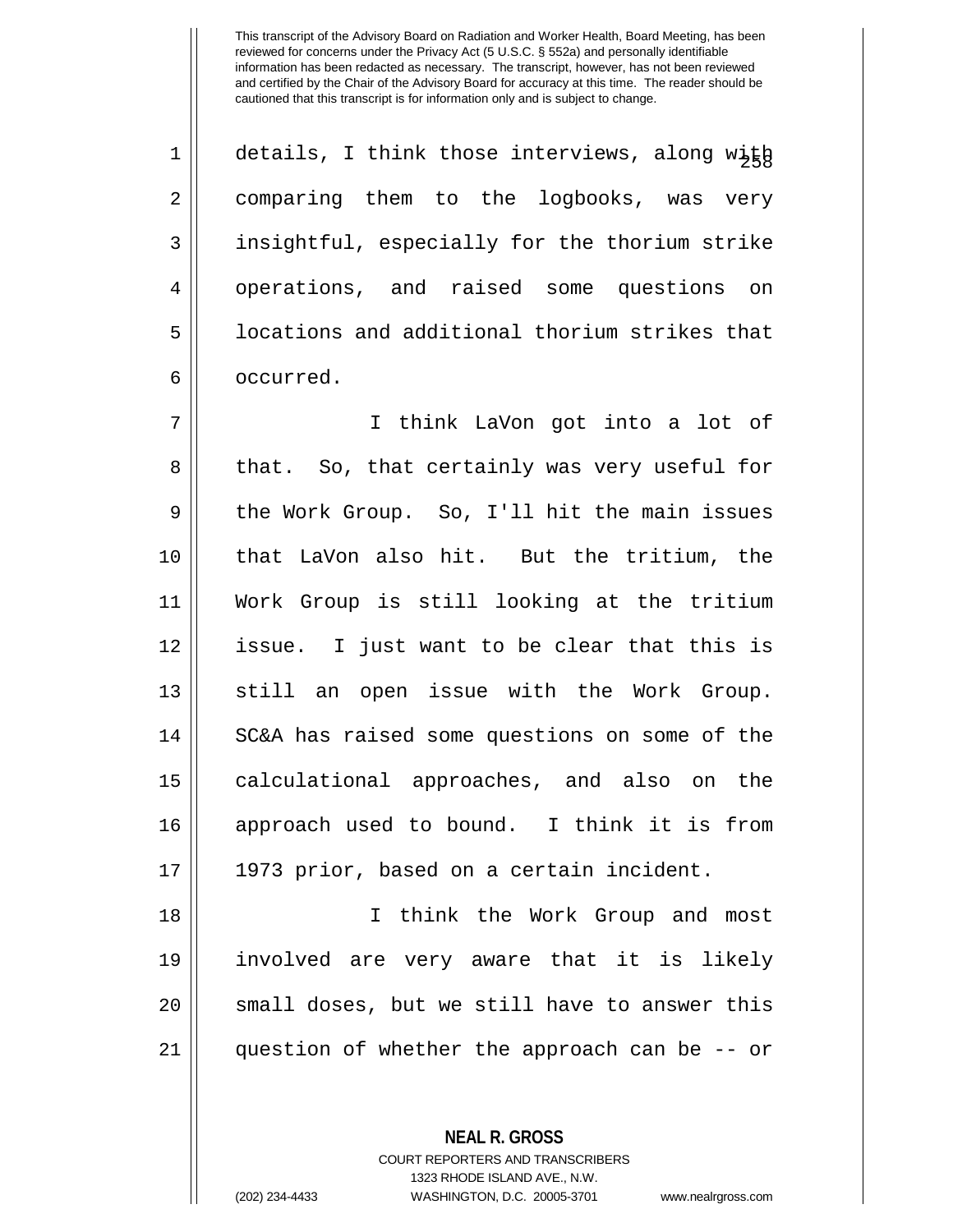1 | the model that they are proposing can  ${}_{2}e_{6}$ 2 | bounding and used. So, that's a remaining 3 || action for the Work Group.

4 The uranium/thorium strikes, I 5 || think, again, very useful for the follow-up  $6 \parallel$  on this. You know, we certainly found that  $7 ||$  there was much more activity in this regard, 8 || much more operational activity, I should say. 9 || And the original approaches of using air 10 sampling to bound may have not even been in 11 the right room. So, we raise locational 12 questions, too. So, I think, again, that was 13 very useful to follow up on these issues, 14 both relative to thorium-228 and uranium-233.

 For neptunium, you know, I think the Work Group discussed a little bit the notion of possibly using a source term as a way to bound this. I think LaVon went through this question of the throughput in 20 || the plant and also pointed out that there are no monitoring records, and also the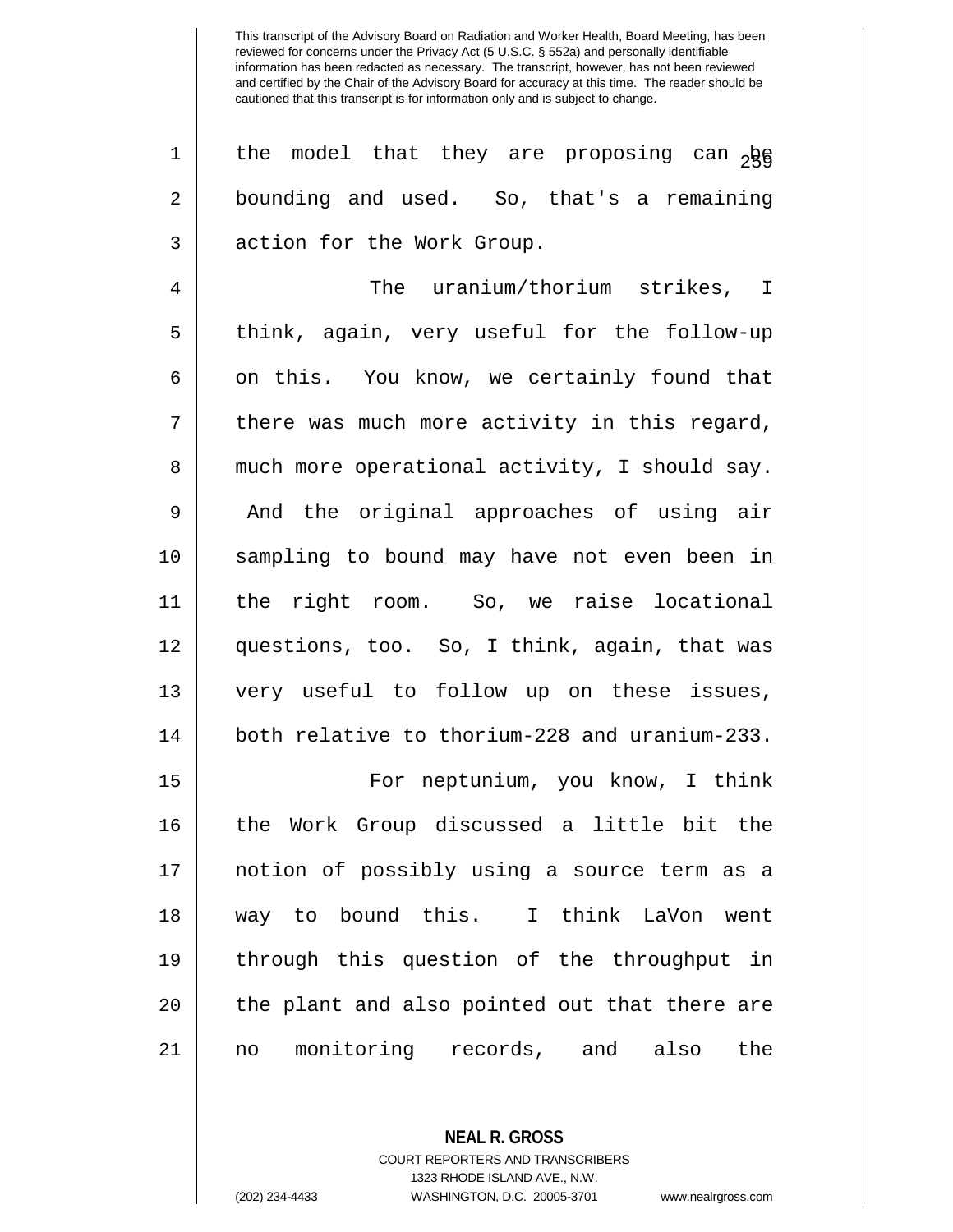1 | inadequacy of the gross alpha approach, or  $a\bar{b}$ 2 | least the questions raised in using the gross 3 || alpha numbers.

 $\parallel$  and then, finally, the data  $5 \parallel$  falsification/data invalidation issue. This, I want to be clear, is also a remaining issue for the Work Group. I think the petitioners 8 || raised some serious concerns about the question of sort of the environmental findings and how they might have been similar to workplace or occupational exposure findings. And we're following up on that. 13 || SC&A is following up, NIOSH is following up 14 on this.

 One thing of interest has 16 || certainly been this, prior to the Tiger 17 || Teams, there was something called the Special Assessment Team that did a review of the Rocky site. And we're trying to find the full report. I think there's multiple volumes, at least it seems like there should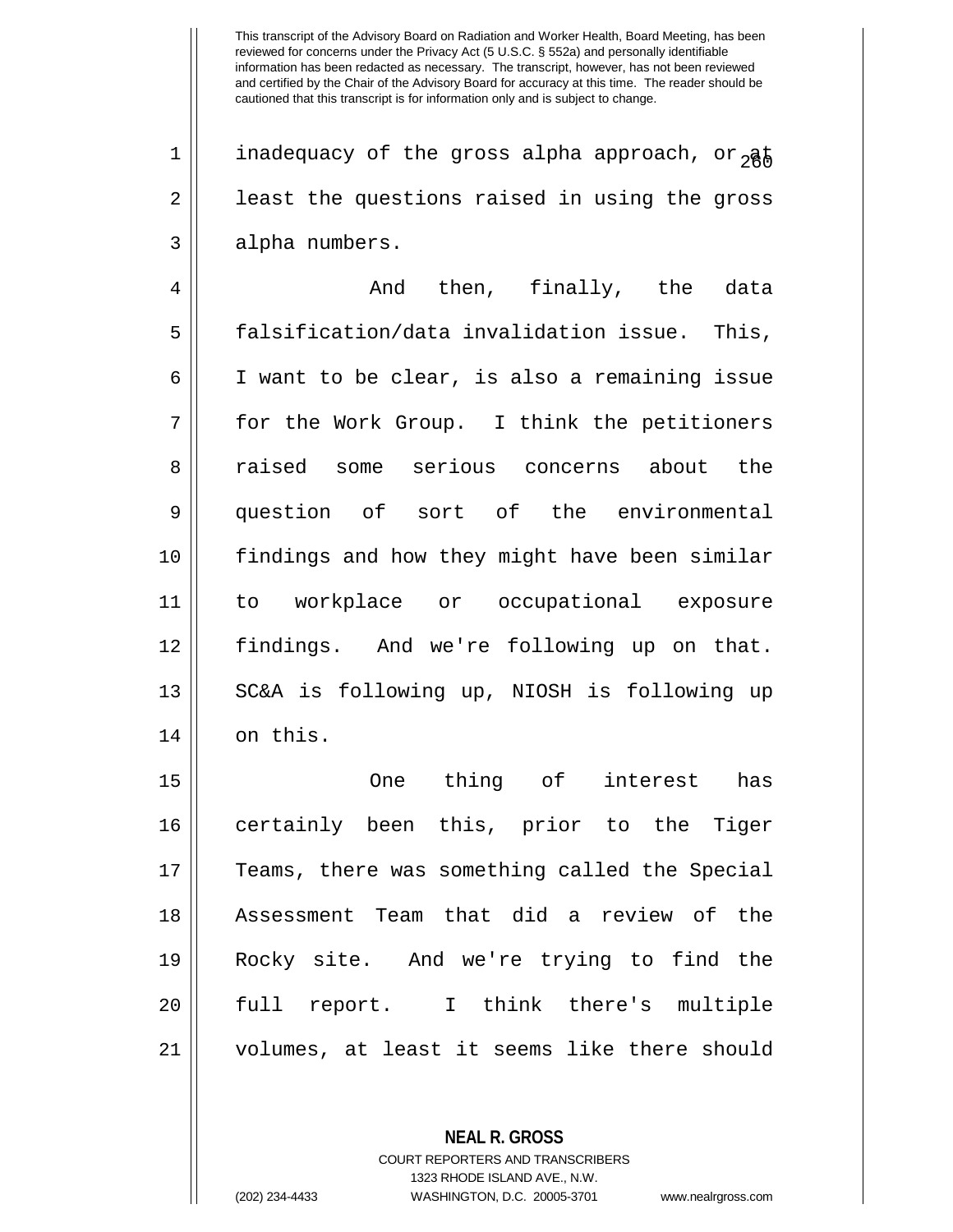| $\mathbf 1$  | be, and we are trying to track that down $_{2}^{1}$                                             |
|--------------|-------------------------------------------------------------------------------------------------|
| 2            | see if that sheds any light on this issue.                                                      |
| $\mathbf{3}$ | So, again, that issue is still open.                                                            |
| 4            | Especially relative to that                                                                     |
| 5            | issue, we, you know, the Work Group and the                                                     |
| 6            | Board, I think, would very much appreciate                                                      |
| 7            | any public comments in that regard. Since it                                                    |
| 8            | is still an open issue, I think that would be                                                   |
| 9            | very useful for us to hear about.                                                               |
| 10           | So, you know, just to close, I                                                                  |
| 11           | think the main focus for the Board today                                                        |
| 12           | should be the NIOSH proposal. The Work Group                                                    |
| 13           | is not really making this proposal. It is a                                                     |
| 14           | NIOSH proposal to add the Class based on                                                        |
| 15           | neptunium and uranium-233. But we also want                                                     |
| 16           | to hear more on these other open items from                                                     |
| 17           | the public.                                                                                     |
| 18           | And I think, with that, I will                                                                  |
| 19           | close. Thanks.                                                                                  |
| 20           | Questions<br>for<br>CHAIRMAN MELIUS:                                                            |
| 21           | Mark?                                                                                           |
|              |                                                                                                 |
|              | <b>NEAL R. GROSS</b><br><b>COURT REPORTERS AND TRANSCRIBERS</b><br>1323 RHODE ISLAND AVE., N.W. |
|              | (202) 234-4433<br>WASHINGTON, D.C. 20005-3701<br>www.nealrgross.com                             |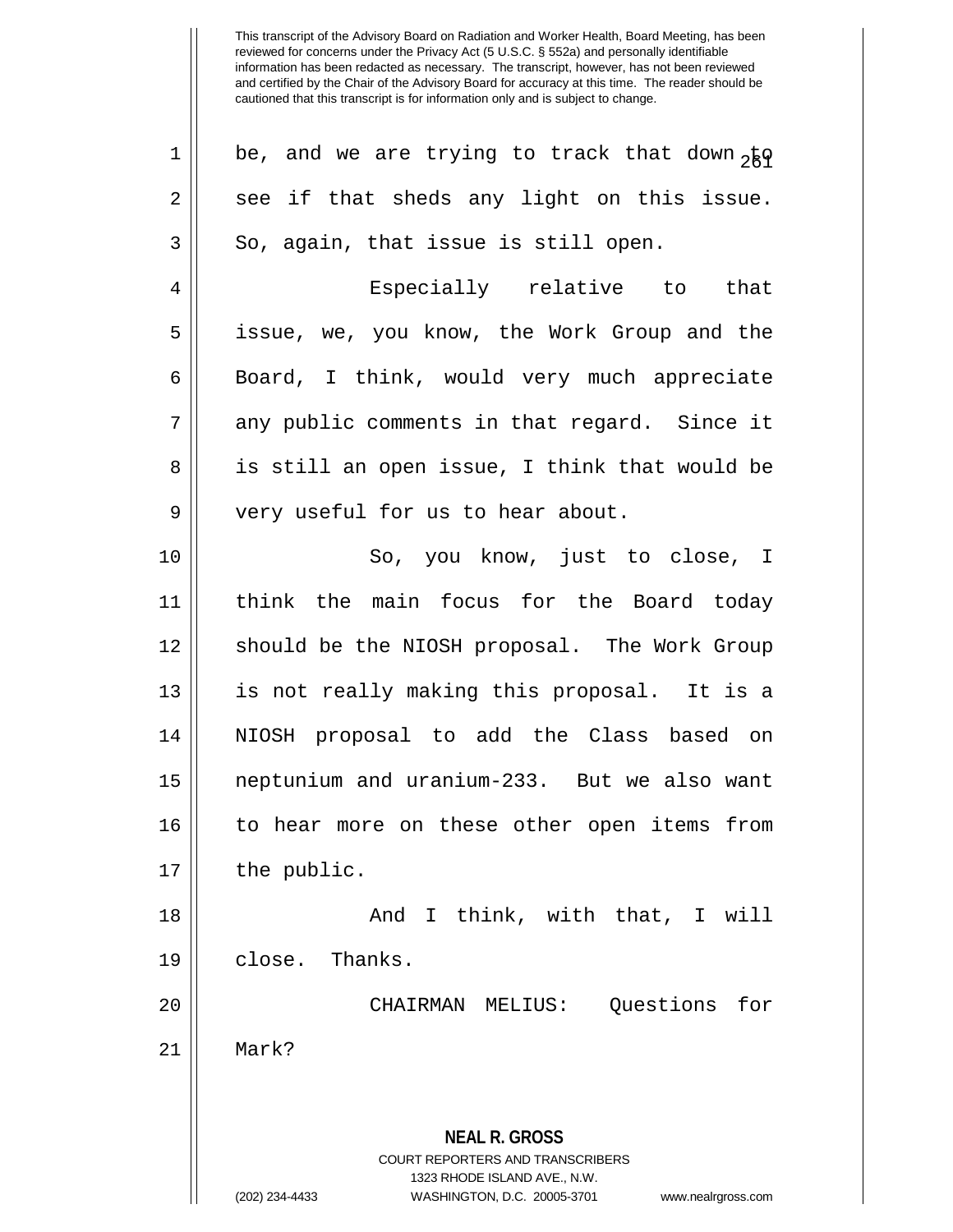This transcript of the Advisory Board on Radiation and Worker Health, Board Meeting, has been reviewed for concerns under the Privacy Act (5 U.S.C. § 552a) and personally identifiable information has been redacted as necessary. The transcript, however, has not been reviewed and certified by the Chair of the Advisory Board for accuracy at this time. The reader should be cautioned that this transcript is for information only and is subject to change.  $\begin{array}{c|c}\n 1 & \text{No response.}\n \end{array}$ 2 Okay. I would now like to hear 3 || from the petitioner. Terrie. 4 MS. BARRIE: Good afternoon, Dr. 5 || Melius and Members of the Board. My name is 6 Terrie Barrie, and I am the co-petitioner for 7 || the Rocky Flats SEC petition. 8 And thank you for giving me this 9 time today to present the petitioner's 10 opinion of NIOSH's recommendation. To put it 11 simply, we agree with them, and we urge the 12 Board to vote to accept NIOSH's 13 || recommendation and expand the Class of Rocky 14 Flats workers who would be covered from 1952 15 | through 1983. 16 My presentation will be very  $17$  || short, too, because we agree with everything. 18 I do want to thank NIOSH and the Work Group, 19 though, for continuing their investigation. 20 There are various important issues that 21 | remain to be resolved.

> **NEAL R. GROSS** COURT REPORTERS AND TRANSCRIBERS 1323 RHODE ISLAND AVE., N.W.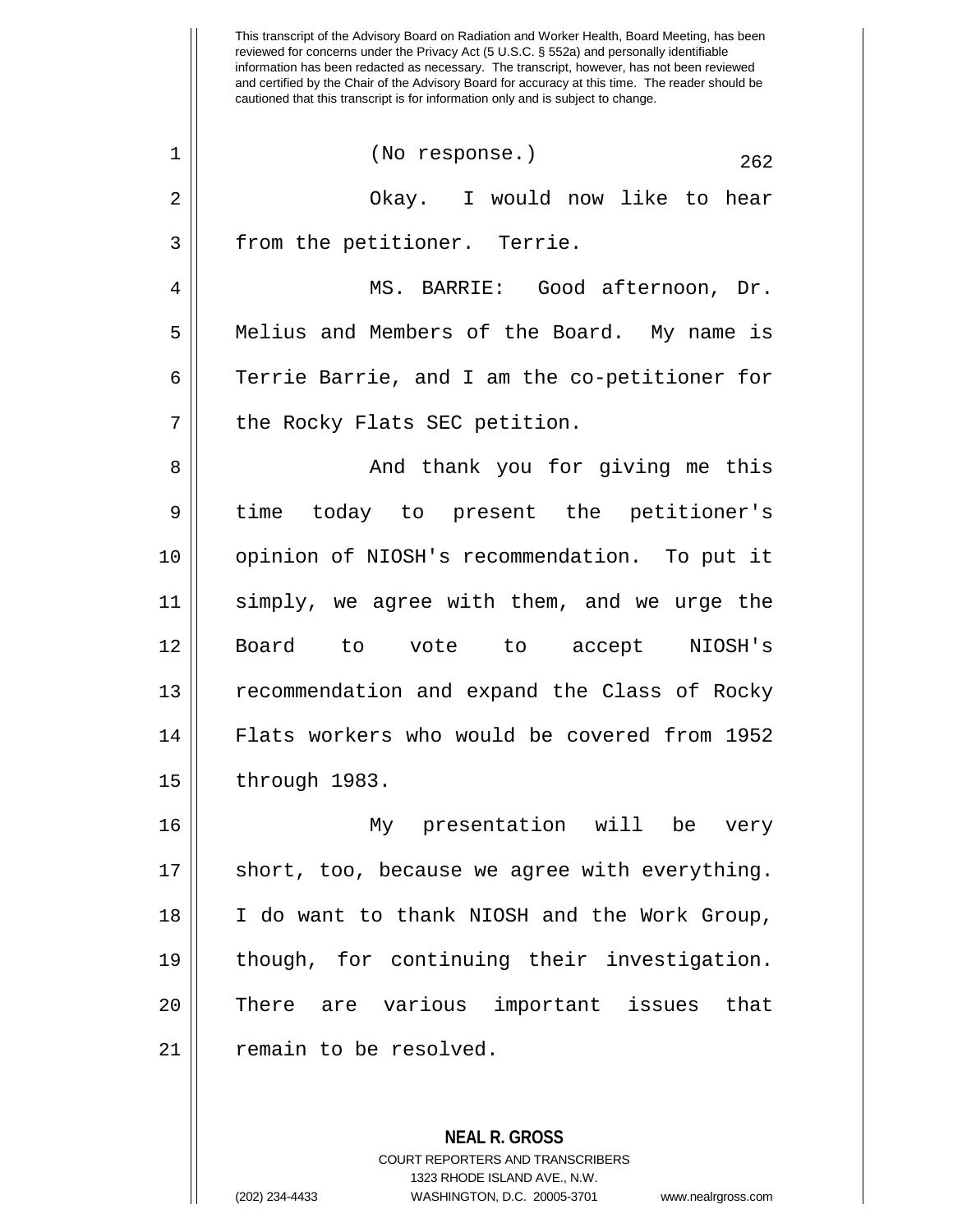| $\mathbf 1$    | My number one favorite is the                 |
|----------------|-----------------------------------------------|
| 2              | ever-elusive Tiger Team reports. You know,    |
| 3              | the reason -- there was a question about      |
| $\overline{4}$ | whether there are actually four volumes of    |
| 5              | the Special Assignment Team. And I quote      |
| 6              | from the Environmental Assessment Report.     |
| 7              | "This Special Assignment Team was divided     |
| 8              | into four groups to perform various aspects   |
| 9              | of the evaluation. The four groups were       |
| 10             | concerned with, Number 1, management and      |
| 11             | operations; Number 2, safety; Number 3,       |
| 12             | environment, and, Number 4, legal matters.    |
| 13             | This document is the report of the            |
| 14             | environmental team." End quote.               |
| 15             | So, I'm quite happy that NIOSH,               |
| 16             | the Work Group, and SC&A is going to continue |
| 17             | to search for these other three volumes.      |
| 18             | hope that these<br>And we                     |
| 19             | outstanding issues are resolved in a timely   |
| 20             | manner. You know, this has been going on for  |
| 21             | a while, but I do appreciate, honestly, all   |

**NEAL R. GROSS** COURT REPORTERS AND TRANSCRIBERS

1323 RHODE ISLAND AVE., N.W.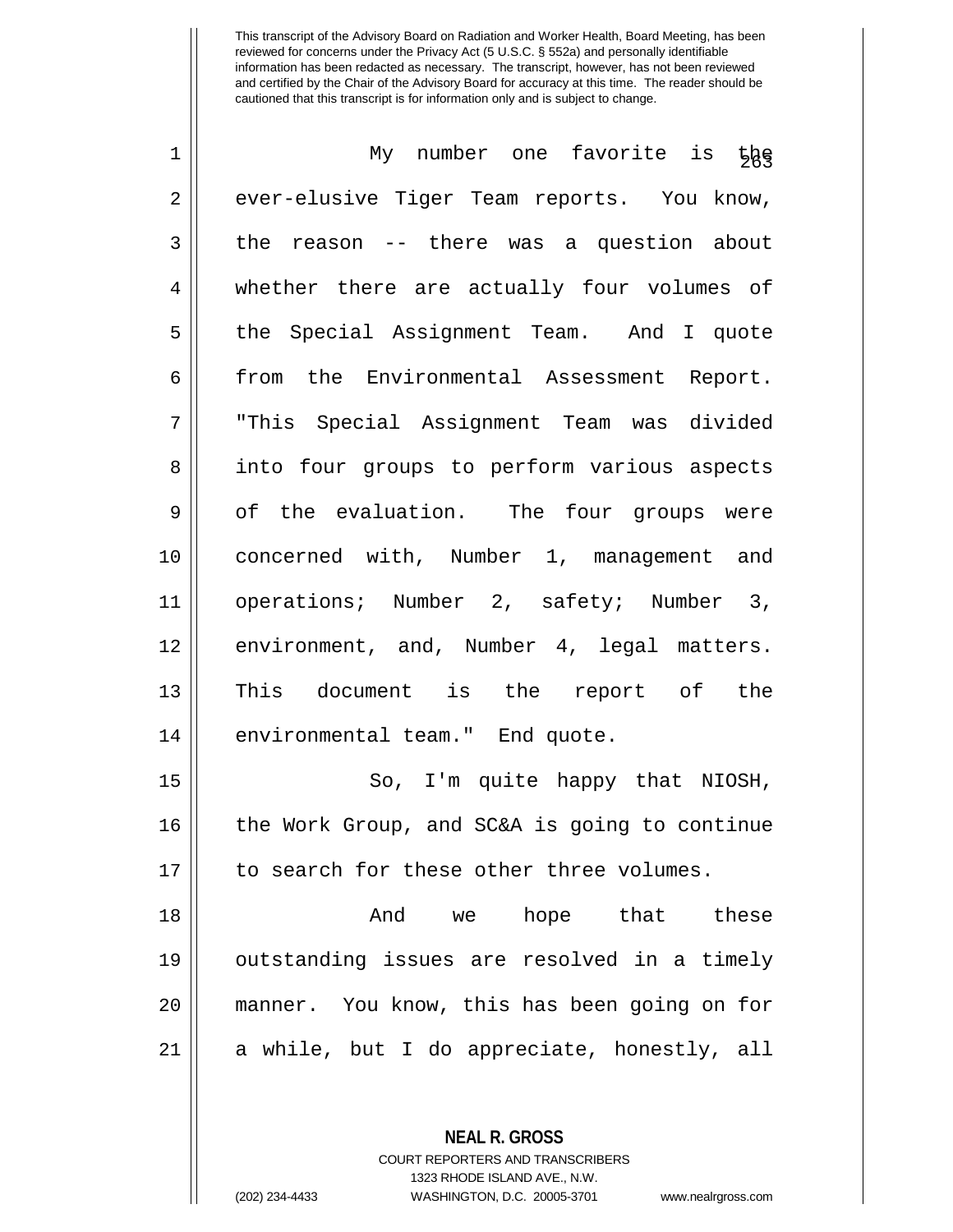This transcript of the Advisory Board on Radiation and Worker Health, Board Meeting, has been reviewed for concerns under the Privacy Act (5 U.S.C. § 552a) and personally identifiable information has been redacted as necessary. The transcript, however, has not been reviewed and certified by the Chair of the Advisory Board for accuracy at this time. The reader should be cautioned that this transcript is for information only and is subject to change.  $1$  | the work that NIOSH has put into researching  $2 \parallel$  the issues for this petition. 3 And the petitioner, [identifying 4 information redacted], asked me to read his  $5 \parallel$  statement into the record, if that is okay. 6 CHAIRMAN MELIUS: Yes. 7 MS. BARRIE: And I quote, "Many 8 workers have suffered and died from their 9 work at the nuclear weapons plants like Rocky 10 Flats. Many thanks to those of you who are 11 finally listening to us. Our work will not 12 be done, though, until all of our fellow 13 workers during the Cold War are taken care  $14 \parallel$  of. 15 "I would like to leave you with a 16 || short video, produced by Arin Billings, which 17 || shows some of the workers from Rocky Flats, 18 or their survivors, who will be helped if 19 this petition is passed today. And the 20 people on this video will benefit from the 21 future investigation that NIOSH and the Work

> COURT REPORTERS AND TRANSCRIBERS 1323 RHODE ISLAND AVE., N.W.

**NEAL R. GROSS**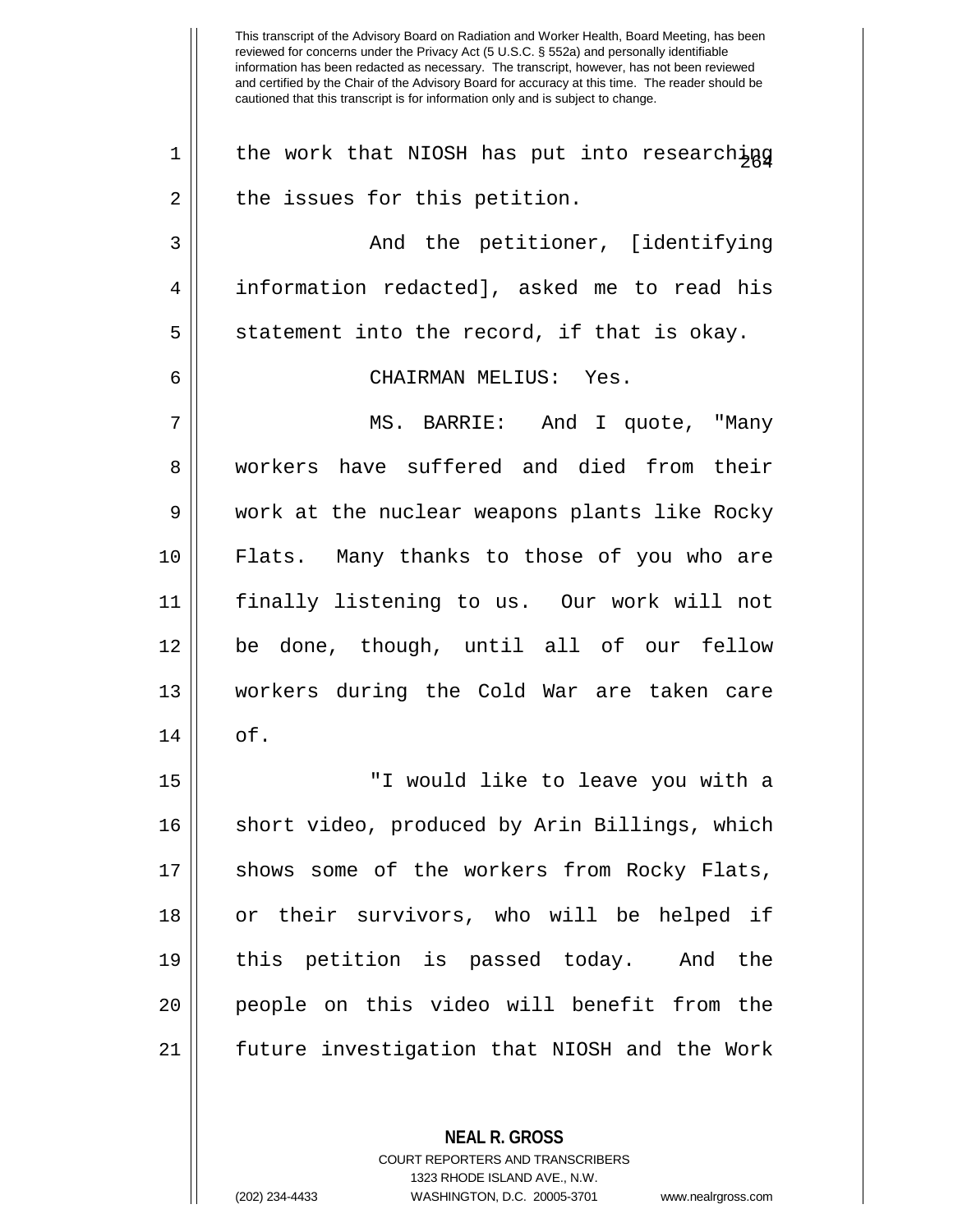This transcript of the Advisory Board on Radiation and Worker Health, Board Meeting, has been reviewed for concerns under the Privacy Act (5 U.S.C. § 552a) and personally identifiable information has been redacted as necessary. The transcript, however, has not been reviewed and certified by the Chair of the Advisory Board for accuracy at this time. The reader should be cautioned that this transcript is for information only and is subject to change. **NEAL R. GROSS** COURT REPORTERS AND TRANSCRIBERS 1323 RHODE ISLAND AVE., N.W. (202) 234-4433 WASHINGTON, D.C. 20005-3701 www.nealrgross.com 1 Group will do." 265 2 And, with that, I thank you. And 3 | if anybody has any questions, I will be happy 4 | to answer. 5 CHAIRMAN MELIUS: Okay. Thank 6 you, Terrie. Thank you, [identifying 7 || information redacted], also. 8 LaVon? 9 MR. RUTHERFORD: Terrie asked me 10 || to play this video. 11 (Whereupon, a video was played.) 12 CHAIRMAN MELIUS: For those of 13 you on the phone, there was a video playing. 14 || That's why there was some quiet times. A 15 | very moving video. 16 Thank you. Thank you, Terrie and 17 | [identifying information redacted]. 18 || The Common Charlotte Change on the line, if you 19 could please mute your phone. If you don't 20 have a mute button, \*6. Thank you. You can 21 do that.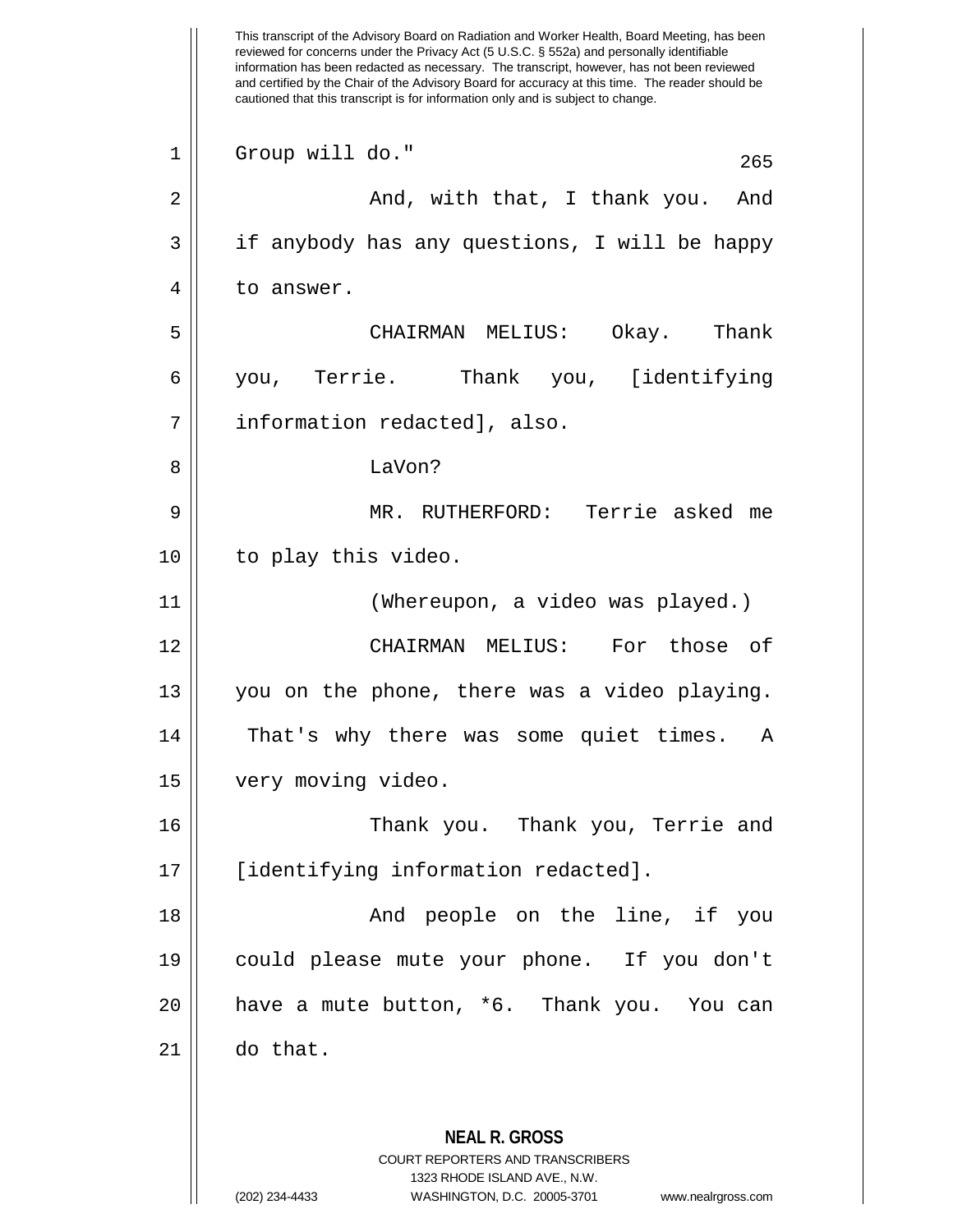This transcript of the Advisory Board on Radiation and Worker Health, Board Meeting, has been reviewed for concerns under the Privacy Act (5 U.S.C. § 552a) and personally identifiable information has been redacted as necessary. The transcript, however, has not been reviewed and certified by the Chair of the Advisory Board for accuracy at this time. The reader should be cautioned that this transcript is for information only and is subject to change. **NEAL R. GROSS** COURT REPORTERS AND TRANSCRIBERS <sup>266</sup> <sup>1</sup> And, Paul, you had a question for 2 Terrie? 3 MEMBER ZIEMER: Yes, either 4 | Terrie or maybe Mark. 5 I think, Terrie, I heard you say  $6 \parallel$  that three of the four volumes of the Tiger 7 || Team report are not located. Did I hear that 8 || right? 9 MS. BARRIE: You heard that 10 correctly. NIOSH and SC&A have been 11 attempting to find this through the 12 Department of Energy, and I think Joe 13 Fitzgerald and actually LaVon could give you  $14$ 15 MEMBER ZIEMER: Oh, because I was 16 going to ask Joe if he remembered who led -- 17 was Leo Duffy the leader of that? 18 MR. FITZGERALD: He was, but, 19 actually, I'm in contact with the two team 20 || leaders, who you know very well. And one of 21 them is going to look. He believes he has

1323 RHODE ISLAND AVE., N.W.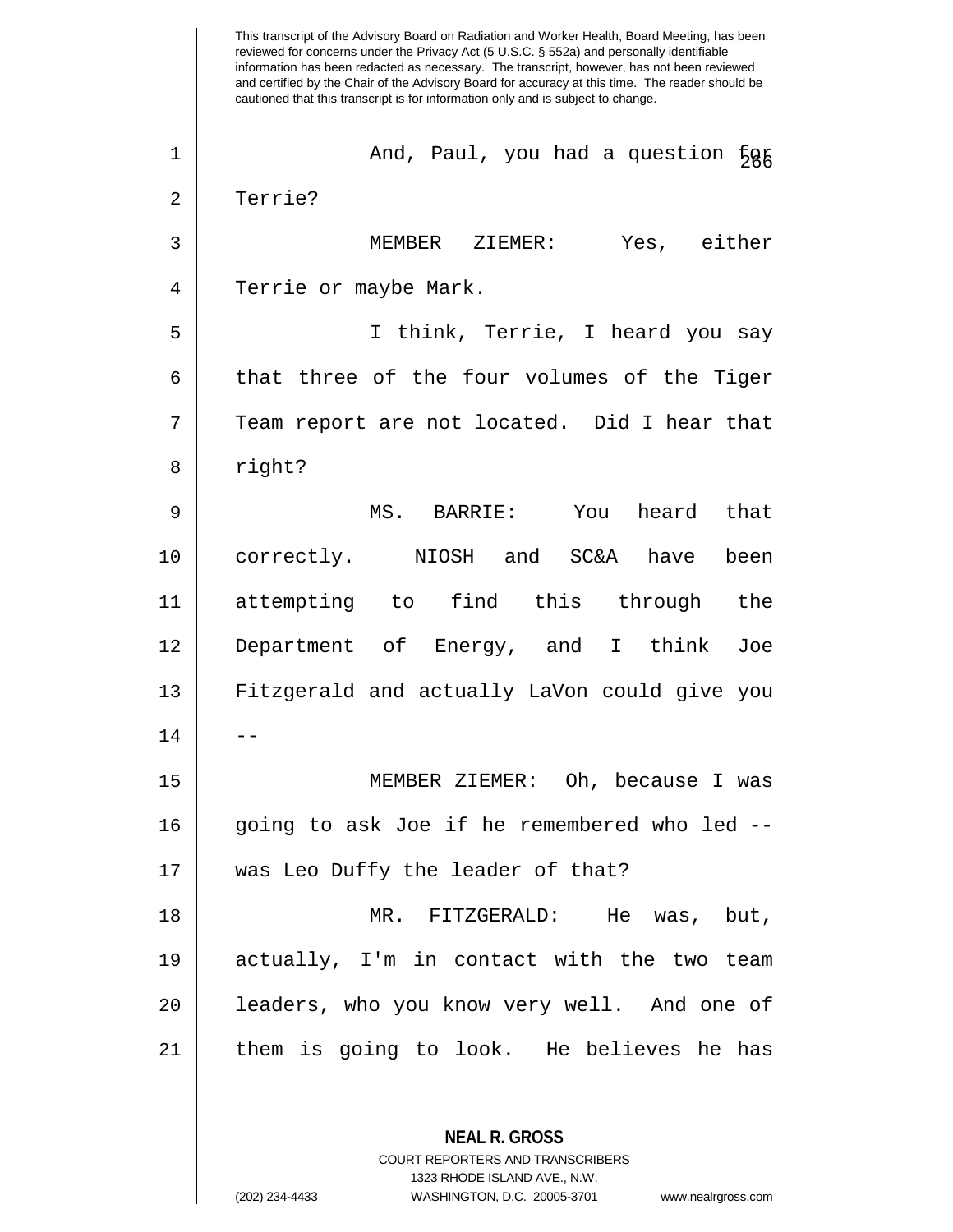This transcript of the Advisory Board on Radiation and Worker Health, Board Meeting, has been reviewed for concerns under the Privacy Act (5 U.S.C. § 552a) and personally identifiable information has been redacted as necessary. The transcript, however, has not been reviewed and certified by the Chair of the Advisory Board for accuracy at this time. The reader should be cautioned that this transcript is for information only and is subject to change. **NEAL R. GROSS** COURT REPORTERS AND TRANSCRIBERS 1323 RHODE ISLAND AVE., N.W.  $\begin{array}{c|c|c|c|c} 1 & \text{copies of it.} \end{array}$  267 2 MEMBER ZIEMER: All right. Yeah, 3 || I was thinking there must be personal people. 4 In fact, I will look. I have a collection 5 | | of Tiger Team reports also. 6 MR. FITZGERALD: Well, this would 7 || predate the Tiger Teams, but the principals 8 in that -- 9 MEMBER ZIEMER: Well, right, it 10 predates officially the Tiger Teams, but it 11 was sort of the first one. 12 || MR. FITZGERALD: It looks pretty  $13$  || good that they have  $-$ 14 MEMBER ZIEMER: But I thought 15 maybe Joe Fitzgerald would have a copy. 16 MR. FITZGERALD: Actually, I 17 thought I might, too. But I have contacted 18 || somebody who was actually on that review and 19  $\parallel$  thinks that he might actually have a copy. 20 MEMBER ZIEMER: I'm a little 21 || surprised that Glenn Podonsky's group doesn't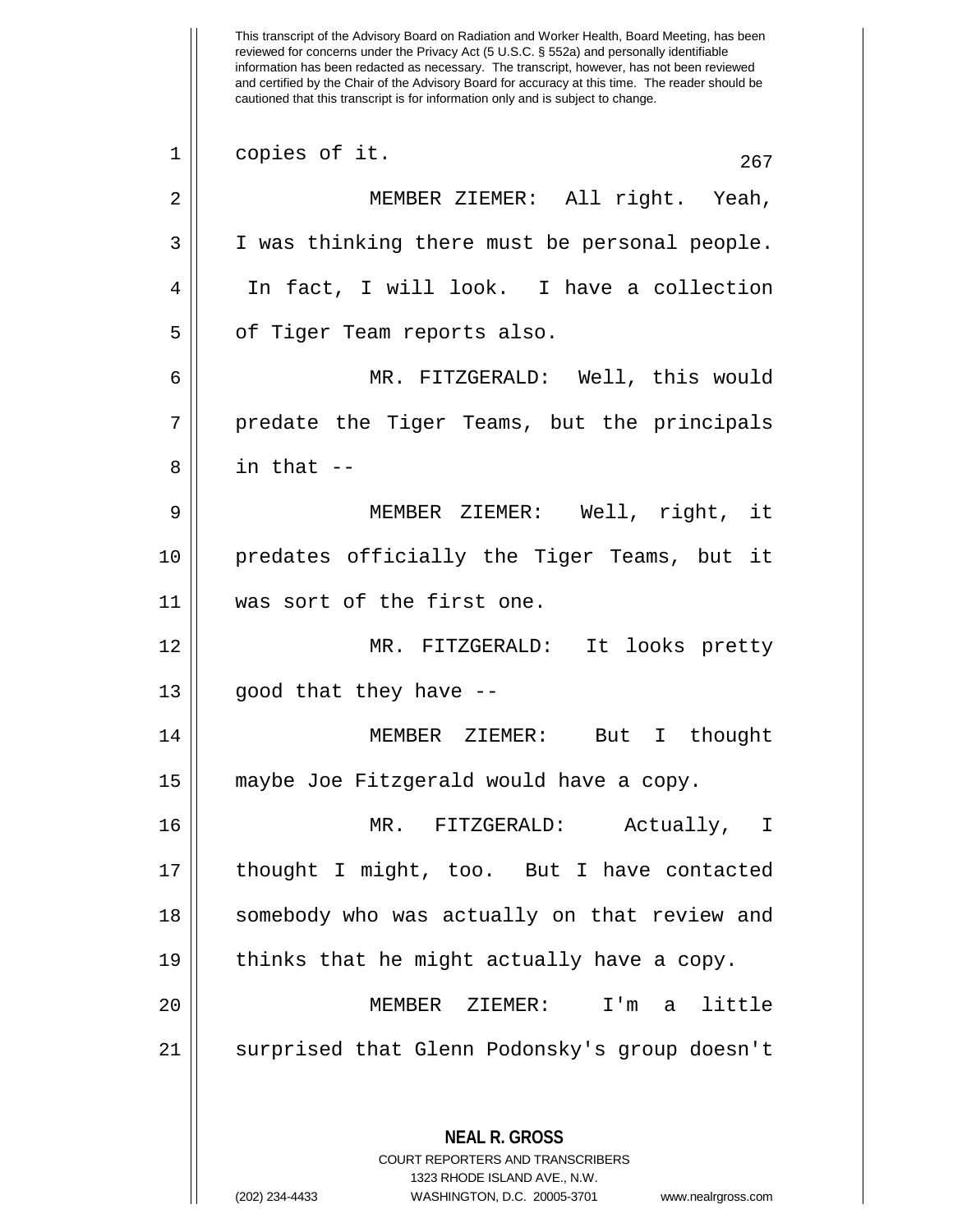This transcript of the Advisory Board on Radiation and Worker Health, Board Meeting, has been reviewed for concerns under the Privacy Act (5 U.S.C. § 552a) and personally identifiable information has been redacted as necessary. The transcript, however, has not been reviewed and certified by the Chair of the Advisory Board for accuracy at this time. The reader should be cautioned that this transcript is for information only and is subject to change. **NEAL R. GROSS** COURT REPORTERS AND TRANSCRIBERS 1323 RHODE ISLAND AVE., N.W. 1 || have a copy since they inherited the  $2\frac{R}{2}$ 2 mandates, so to speak. But I presume they 3 have looked. 4 MR. FITZGERALD: Yeah, we made 5 that request, and DOE was unable to find 6 || those volumes. So, we have gone a step 7 further and actually contacted the 8 | individuals who were in that review, and I  $9$  | think we will find them. 10 MEMBER ZIEMER: Thank you. 11 CHAIRMAN MELIUS: Thank you. 12 Thanks, Joe. Any other questions for Terrie? 13 (No response.) 14 || If not, I would like to have Ted 15 | read a letter from the Colorado Congressional 16 delegation into the record. 17 MR. KATZ: Right. Thank you, 18 Jim. So, this is dated October 11th, 2013. 19 "Dear Dr. Melius: 20 "We write to support the National 21 Institute for Occupational Safety and Health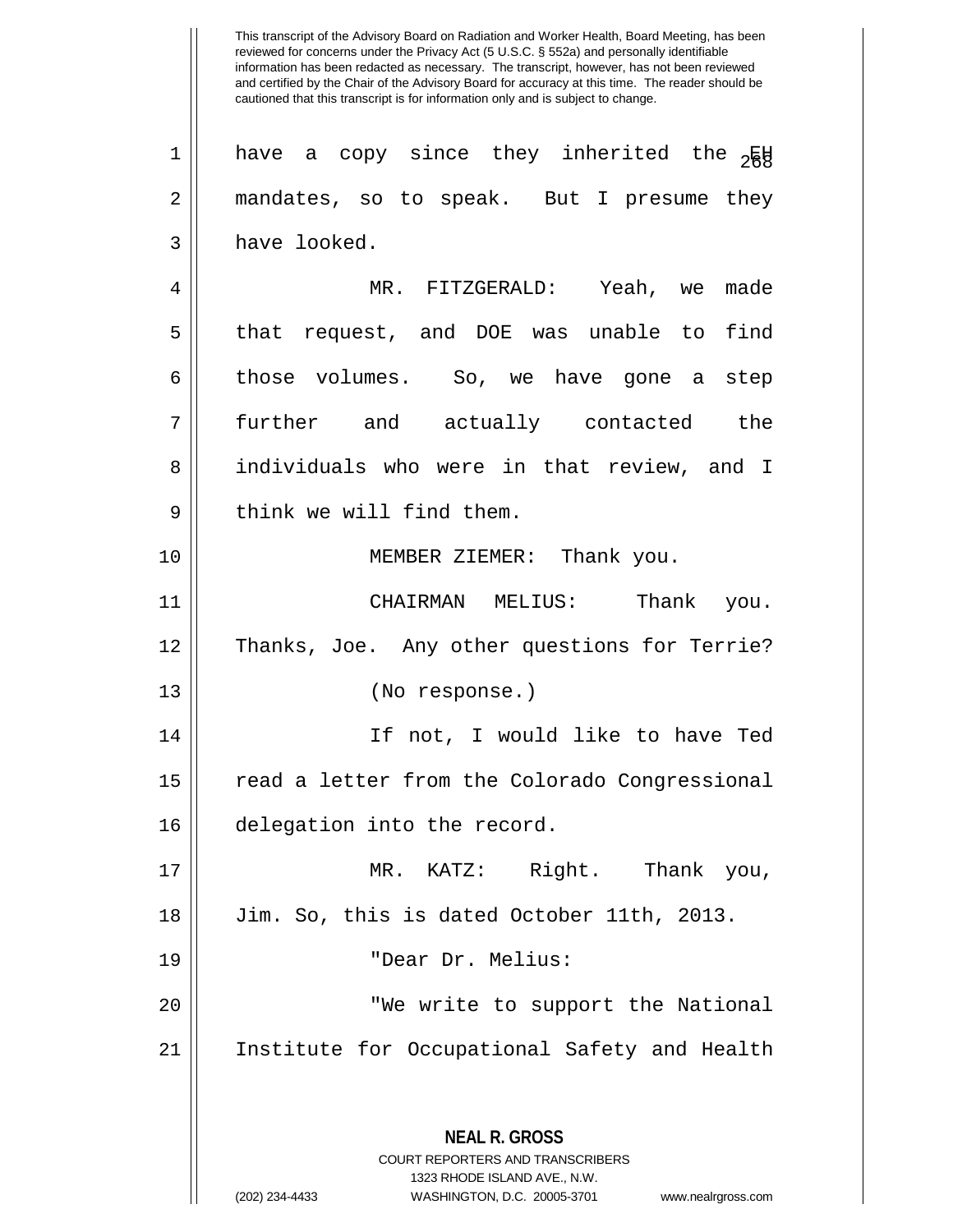| $\mathbf 1$    |                                               |
|----------------|-----------------------------------------------|
|                | Evaluation Report for SEC-0192 recommending   |
| $\sqrt{2}$     | the inclusion of an additional Class of       |
| 3              | workers at the Rocky Flats Plant in this      |
| $\overline{4}$ | Special Exposure Cohort. This long-awaited    |
| 5              | action will help hundreds of nuclear workers  |
| 6              | get the care and benefits they deserve.       |
| 7              | "As you know, Congress enacted                |
| 8              | the Energy Employees Occupational Illness and |
| 9              | Compensation Program Act in 2000 to provide   |
| 10             | healthcare and benefits to workers injured    |
| 11             | among the approximately 600,000 workers       |
| 12             | employed at the U.S. Atomic Weapons Program   |
| 13             | facilities throughout the country.            |
| 14             | "The Rocky Flats Plant, located               |
| 15             | in Jefferson County, Colorado, produced       |
| 16             | nuclear weapons triggers from 1952 until      |
| 17             | 1989. The facility utilized plutonium and     |
| 18             | more than 8,000 chemicals during production   |
| 19             | of these triggers, and cleanup from the       |
| 20             | contamination took more than a decade.        |
| 21             | "As was the case in facilities                |
|                |                                               |
|                | NEAL R. GROSS                                 |

COURT REPORTERS AND TRANSCRIBERS 1323 RHODE ISLAND AVE., N.W.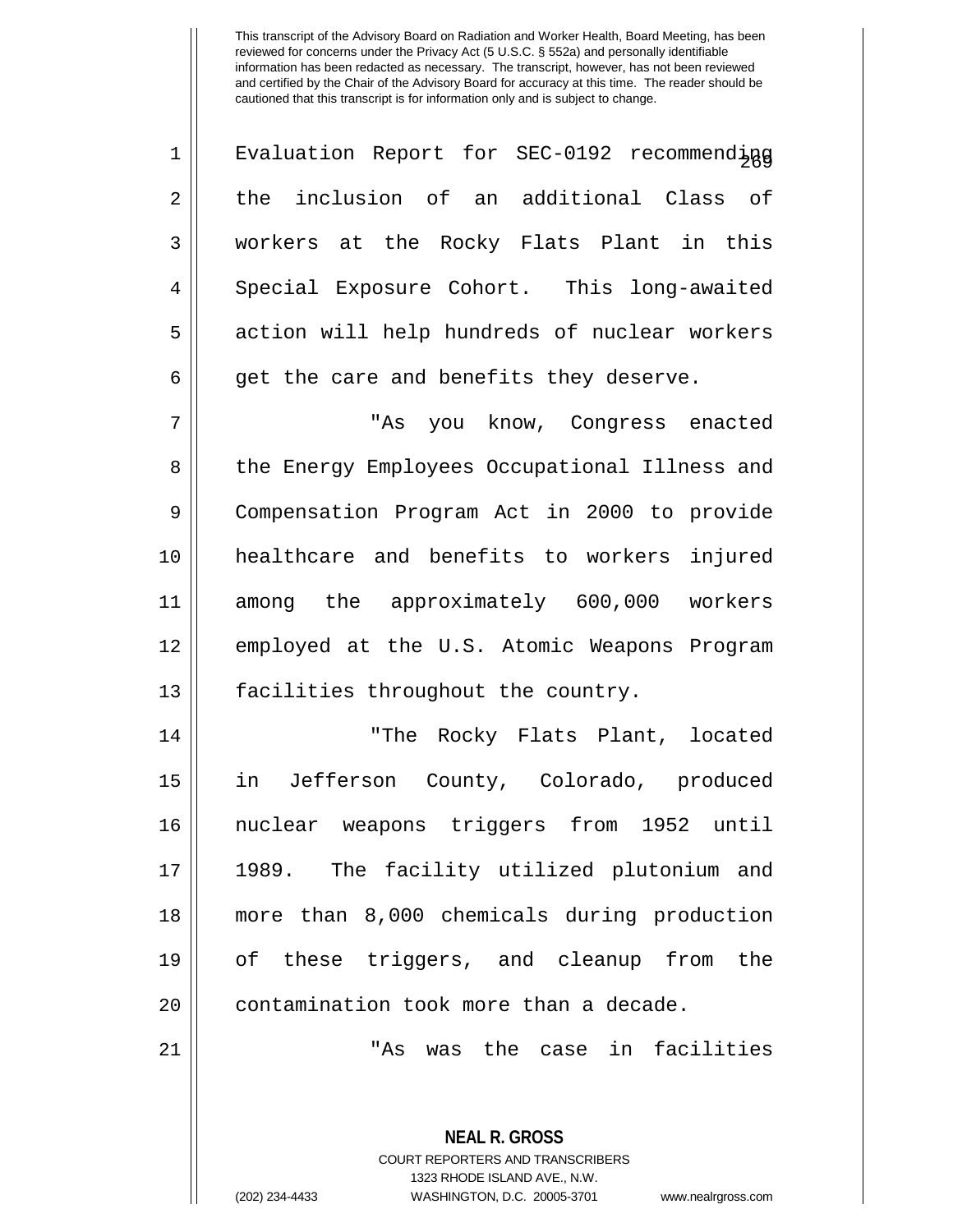| $1\,$          | across the United States, Rocky Flats was     |
|----------------|-----------------------------------------------|
| $\overline{2}$ | plagued by workplace accidents, spills,       |
| 3              | fires, emissions, and leaking containers.     |
| $\overline{4}$ | Furthermore, records kept by the facility     |
| 5              | were incomplete because the true dangers of   |
| 6              | the materials being handled were unknown at   |
| 7              | the time. Workers at Rocky Flats were         |
| 8              | unknowingly putting themselves at risk on     |
| 9              | behalf of their country.                      |
| 10             | "The Evaluation Report from NIOSH             |
| 11             | clearly outlines NIOSH's inability to         |
| 12             | sufficiently estimate the radiation levels    |
| 13             | workers were exposed to from 1952 to 1983 and |
| 14             | concludes such radiation doses more likely    |
| 15             | endangered the health of the workers.         |
| 16             | "Pursuant to 42 U.S.C. Section                |
| 17             | 73.84(q), such determination authorizes the   |
| 18             | Advisory Board on Radiation and Worker Health |
| 19             | to recommend to Secretary Sebelius for this   |
| 20             | Class of workers to be included in<br>the     |
| 21             | Special Exposure Cohort.                      |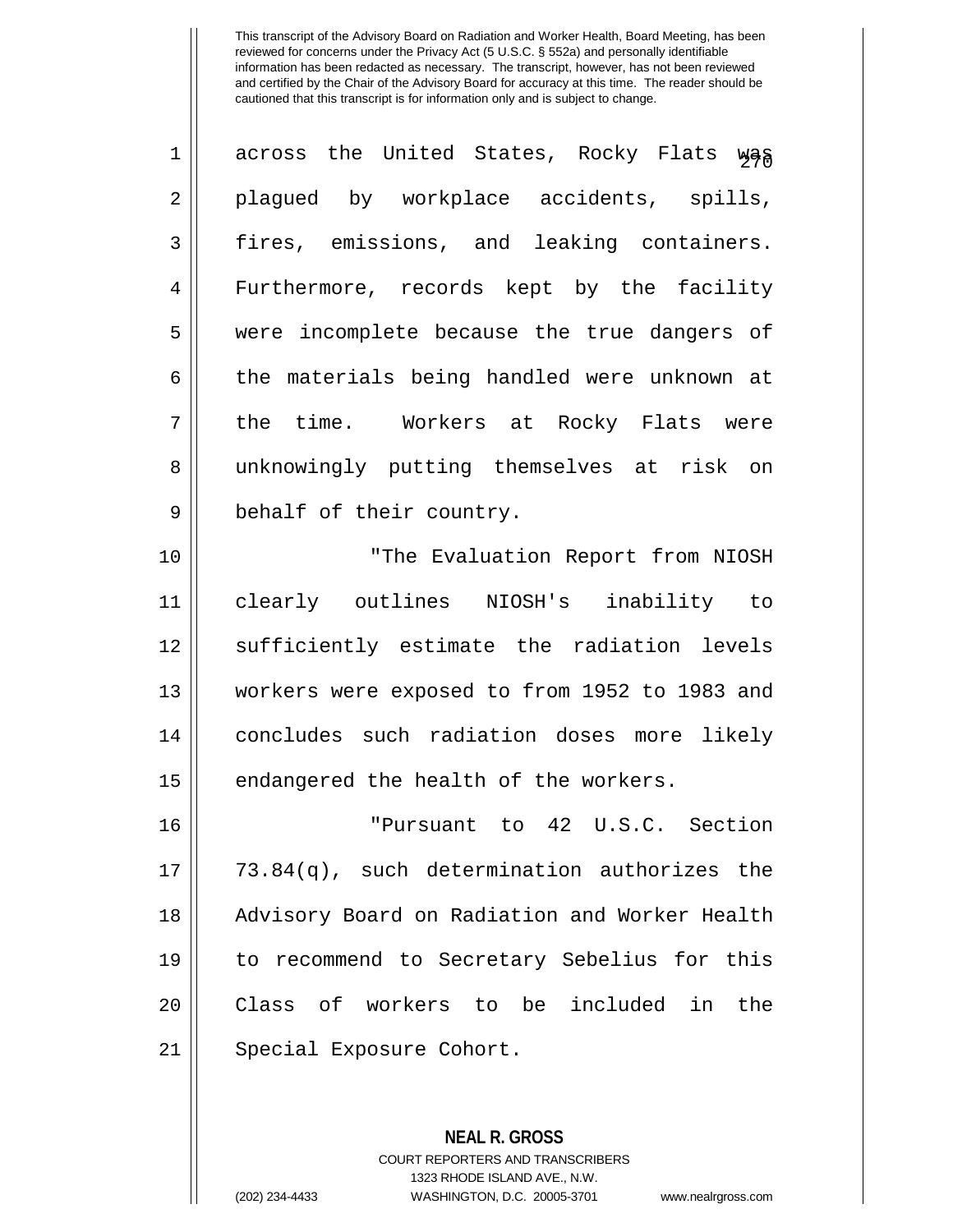This transcript of the Advisory Board on Radiation and Worker Health, Board Meeting, has been reviewed for concerns under the Privacy Act (5 U.S.C. § 552a) and personally identifiable information has been redacted as necessary. The transcript, however, has not been reviewed and certified by the Chair of the Advisory Board for accuracy at this time. The reader should be cautioned that this transcript is for information only and is subject to change. **NEAL R. GROSS** COURT REPORTERS AND TRANSCRIBERS 1323 RHODE ISLAND AVE., N.W. (202) 234-4433 WASHINGTON, D.C. 20005-3701 www.nealrgross.com <sup>271</sup> <sup>1</sup> "We applaud NIOSH's work on this 2 || petition and urge them to continue their 3 efforts evaluating neptunium and other 4 exposures at Rocky Flats between 1984 and  $5 \parallel 2005.$ 6 "Thank you for your prompt 7 consideration of NIOSH's recommendations and 8 || for your work on behalf of our nation's Cold 9 | War patriots. 10 || The signed with signed, signed, signed, 11 Representatives Perlmutter and Polis and 12 || Senators Udall and Bennet. 13 (Applause.) 14 CHAIRMAN MELIUS: Yes, thank you,  $15 \parallel$  Ted. 16 Obviously, there are some 17 limitations to them being able to be here or 18 || have even representatives here, given what is 19 going on with the government. But we 20 || appreciate their interest and support. 21 Okay. I would now like to take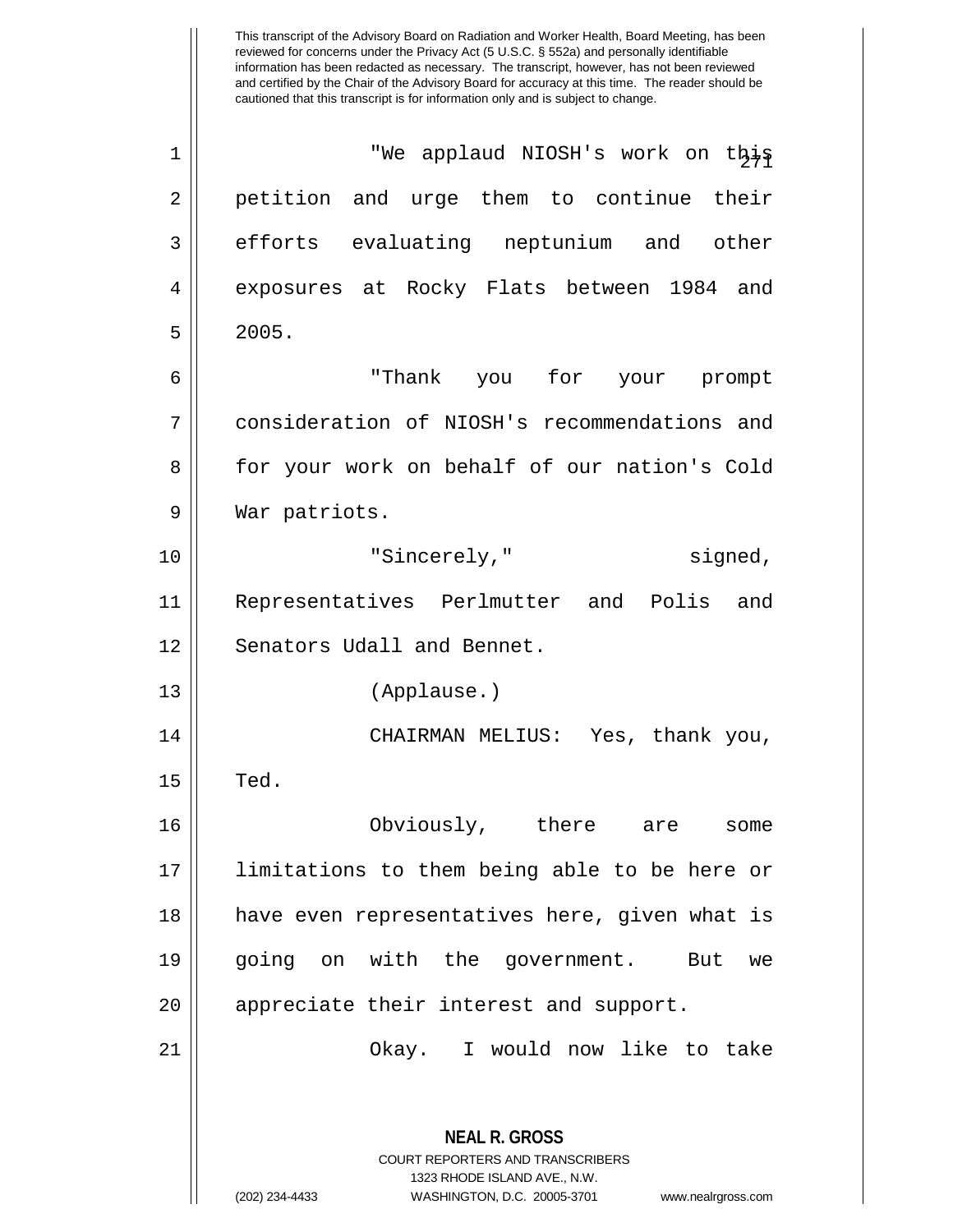$1 \parallel$  time for the Board to deliberate on  $\frac{1}{2}$ 2 | recommendation from NIOSH.

3 | And I would add for clarification  $4 \parallel$  that the Work Group has met, the Rocky Flats 5 | Work Group, has met and has had reviewed much  $6 \parallel$  of the information that is in the revised 7 || report. However, the revised report was not 8 formally published at that time and came out  $9 \parallel$  a little bit later than that. So, the Work 10 Group doesn't have a formal recommendation on 11 it, simply because there wasn't something 12 there to recommend at that time, and so 13 forth. But I will defer to Mark when it 14 | comes time to ask for a motion.

 But I would first like to see if 16 || anybody, Board Members, have additional questions or comments about the report, concerns, anything that you want to raise before we start to consider a motion.

20 (No response.)

21 Okay. If not, I will ask, Mark,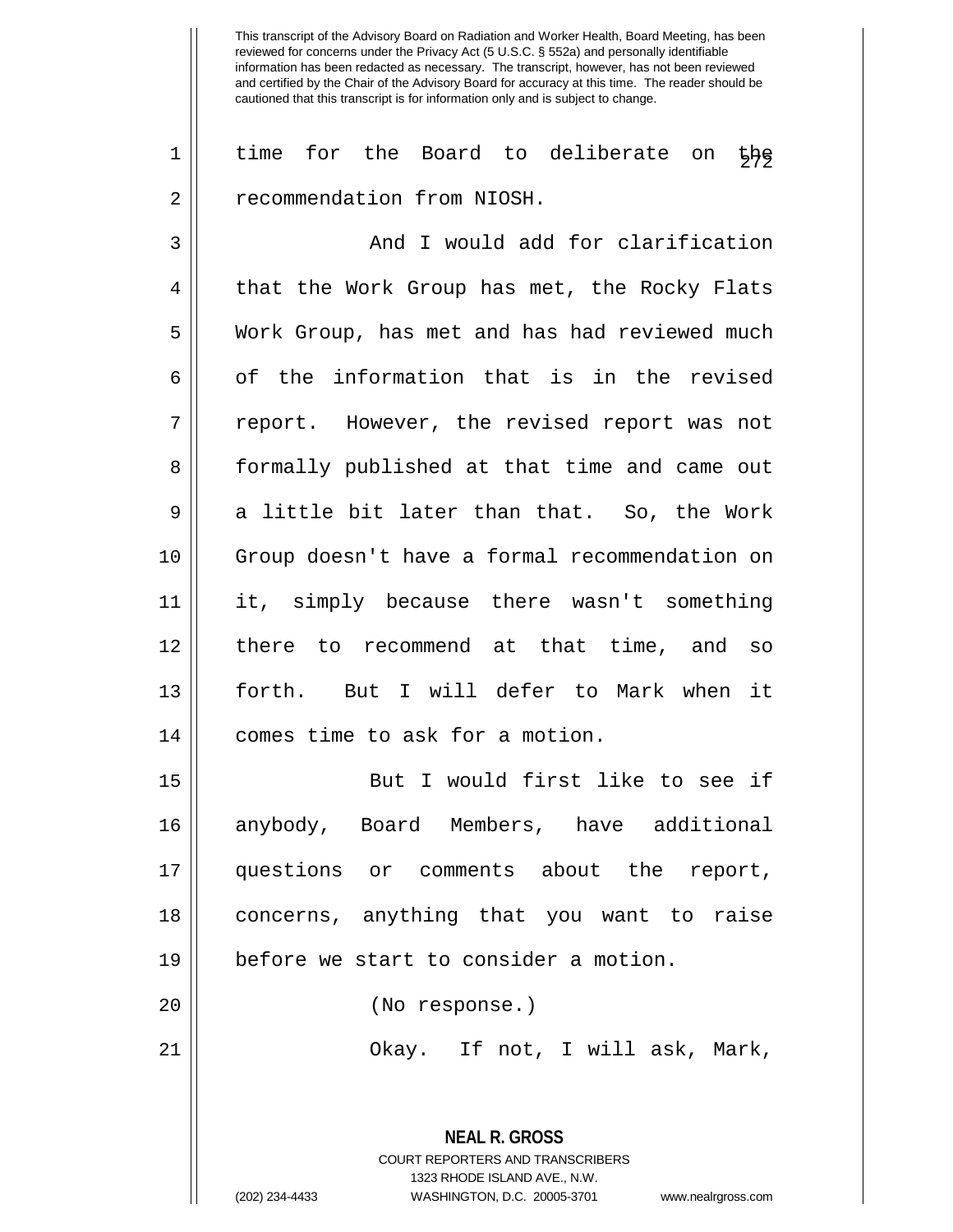reviewed for concerns under the Privacy Act (5 U.S.C. § 552a) and personally identifiable information has been redacted as necessary. The transcript, however, has not been reviewed and certified by the Chair of the Advisory Board for accuracy at this time. The reader should be cautioned that this transcript is for information only and is subject to change. **NEAL R. GROSS** COURT REPORTERS AND TRANSCRIBERS 1323 RHODE ISLAND AVE., N.W.  $1 \parallel$  if you would like to make a motion?  $273$  MEMBER GRIFFON: Yeah, I would like to make a motion to add the Class as defined by NIOSH in Rev 1 of their Evaluation 5 Report. CHAIRMAN MELIUS: Okay. MEMBER LEMEN: I'll second that. CHAIRMAN MELIUS: Okay. Good. Thank you. And that Class would be all employees of the Department of Energy, its predecessor agencies, and their contractors 12 || and subcontractors who worked at the Rocky Flats Plant in Golden, Colorado, April 1st, 1952, through December 31st, 1983, for a number of workdays aggregating at least 250 workdays accruing either solely under this employment or in combination with workdays within the parameters established for one or more other Classes of employees included in 20 | the Special Exposure Cohort. That would essentially be

This transcript of the Advisory Board on Radiation and Worker Health, Board Meeting, has been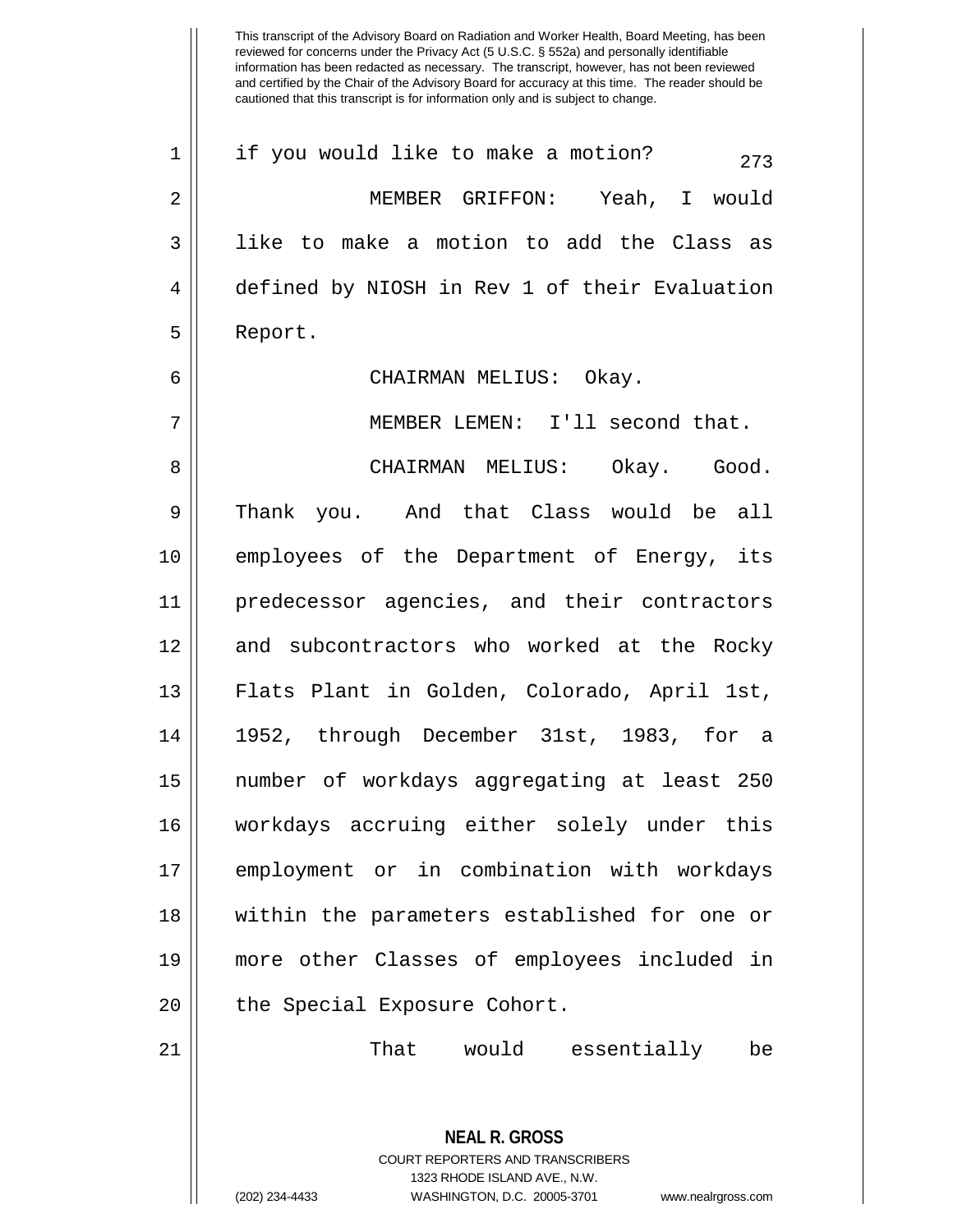reviewed for concerns under the Privacy Act (5 U.S.C. § 552a) and personally identifiable information has been redacted as necessary. The transcript, however, has not been reviewed and certified by the Chair of the Advisory Board for accuracy at this time. The reader should be cautioned that this transcript is for information only and is subject to change. || expanding, extending the Special Exposure 2 Cohort coverage for Rocky Flats by 17 years,  $3 \parallel$  essentially, `66 up through the end of -- the  $4 \parallel$  end of `66 up through the end of 1983. Any further comments or questions? (No response.) If not -- Wanda, yes? MEMBER MUNN: I would like to make a very brief statement. It has nothing to do with lack of compassion for the workers or anything to do with any human issues. It || is a purely science observation. The Rocky Flats Plant had a very good long-term and high-caliber monitoring program. Any truly objective individual who is experiencing dose reconstruction, absent 18 || the need for the reservations that this body has placed on their deliberations, and absent 20 || any concern or reward for any person, would be able to do valid dose reconstructions for

This transcript of the Advisory Board on Radiation and Worker Health, Board Meeting, has been

COURT REPORTERS AND TRANSCRIBERS 1323 RHODE ISLAND AVE., N.W. (202) 234-4433 WASHINGTON, D.C. 20005-3701 www.nealrgross.com

**NEAL R. GROSS**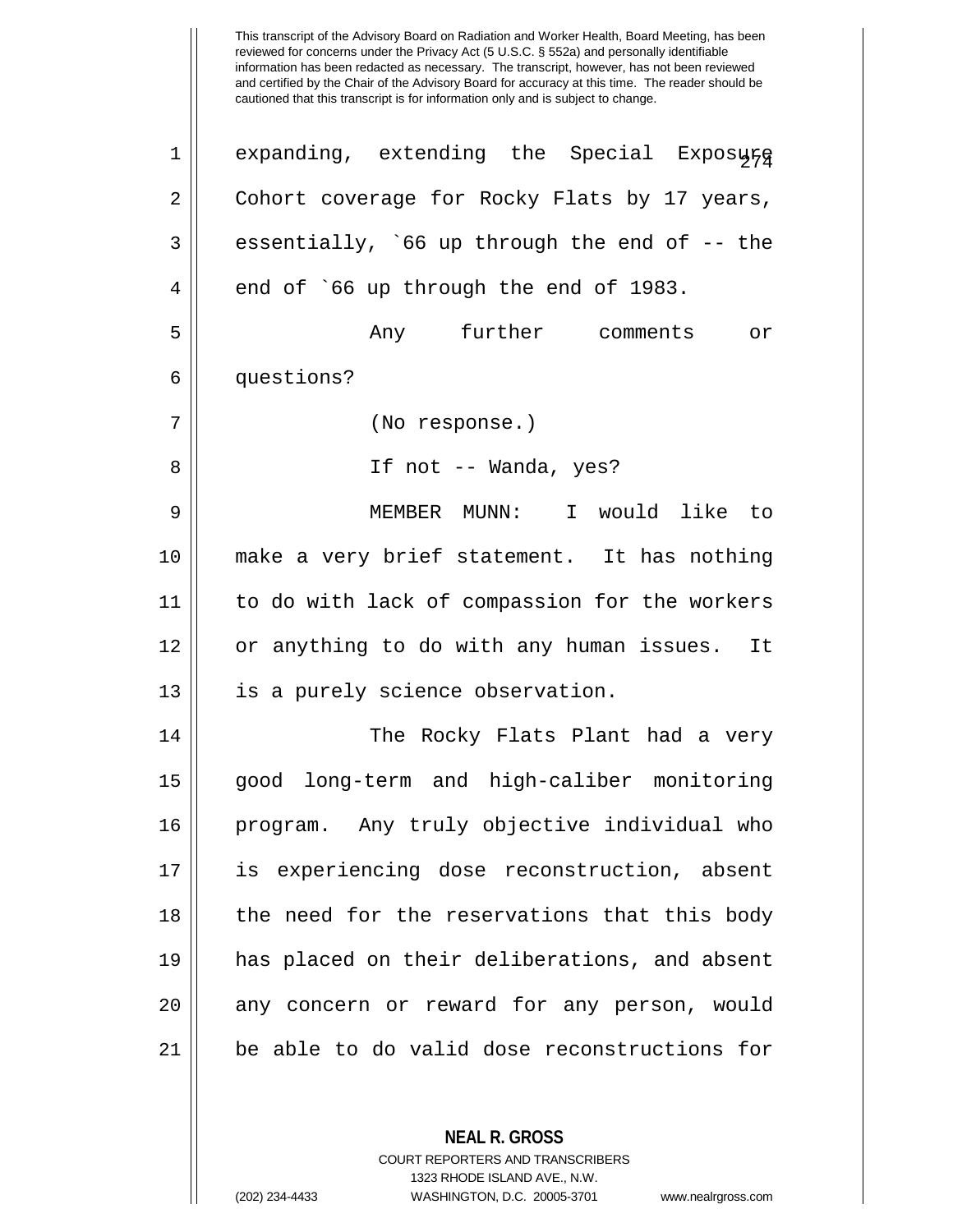This transcript of the Advisory Board on Radiation and Worker Health, Board Meeting, has been reviewed for concerns under the Privacy Act (5 U.S.C. § 552a) and personally identifiable information has been redacted as necessary. The transcript, however, has not been reviewed and certified by the Chair of the Advisory Board for accuracy at this time. The reader should be cautioned that this transcript is for information only and is subject to change. **NEAL R. GROSS** COURT REPORTERS AND TRANSCRIBERS 1323 RHODE ISLAND AVE., N.W.  $1 \parallel$  these folks based on the data that are 2 || available to us. 3 || For that reason, and for that 4 reason only, I will not vote for this 5 || particular motion. But it is based solely on 6 | observations of science and nothing else. 7 CHAIRMAN MELIUS: Okay. Thank 8 | you, Wanda. Anybody else wish to comment? 9 (No response.) 10 I would just point out for people 11 in the audience, that's not necessarily a 12 || view shared by the entire Board. 13 So, Ted, go ahead with the roll  $14 \parallel$  call. 15 MR. KATZ: Thank you, Jim. 16 || So, Dr. Anderson? 17 || MEMBER ANDERSON: Yes. 18 MR. KATZ: Ms. Beach is recused 19 || from this vote. 20 Mr. Clawson? 21 || MEMBER CLAWSON: Yes.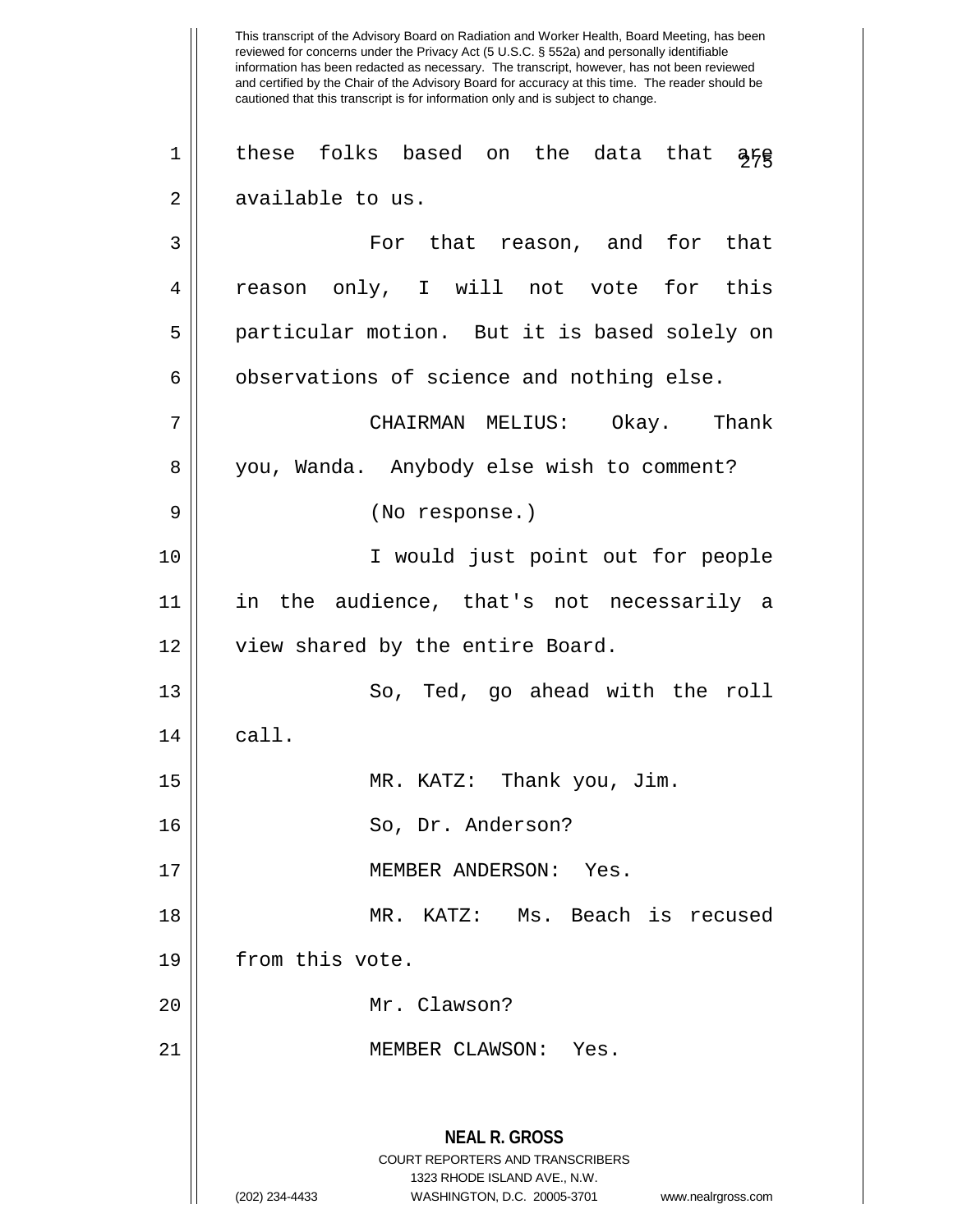This transcript of the Advisory Board on Radiation and Worker Health, Board Meeting, has been reviewed for concerns under the Privacy Act (5 U.S.C. § 552a) and personally identifiable information has been redacted as necessary. The transcript, however, has not been reviewed and certified by the Chair of the Advisory Board for accuracy at this time. The reader should be cautioned that this transcript is for information only and is subject to change. **NEAL R. GROSS** COURT REPORTERS AND TRANSCRIBERS 1323 RHODE ISLAND AVE., N.W. (202) 234-4433 WASHINGTON, D.C. 20005-3701 www.nealrgross.com  $\begin{array}{c|cccc}\n1 & \text{MR. KATZ: Dr. Field?} \end{array}$  276 2 MEMBER FIELD: Yes. 3 || MR. KATZ: Mr. Griffon? 4 MEMBER GRIFFON: Yes. 5 || MR. KATZ: Dr. Kotelchuck? 6 MEMBER KOTELCHUCK: Yes. 7 MR. KATZ: Dr. Lemen? 8 MEMBER LEMEN: Yes. 9 MR. KATZ: Dr. Lockey? 10 || **MEMBER LOCKEY:** Yes. 11 || MR. KATZ: Dr. Melius? 12 CHAIRMAN MELIUS: Yes. 13 MR. KATZ: Ms. Munn? 14 || MEMBER MUNN: No. 15 MR. KATZ: Dr. Poston? 16 MEMBER POSTON: Yes. 17 || MR. KATZ: Dr. Richardson? 18 MEMBER RICHARDSON: Yes. 19 MR. KATZ: Dr. Roessler? 20 || MEMBER ROESSLER: Yes. 21 MR. KATZ: Mr. Schofield?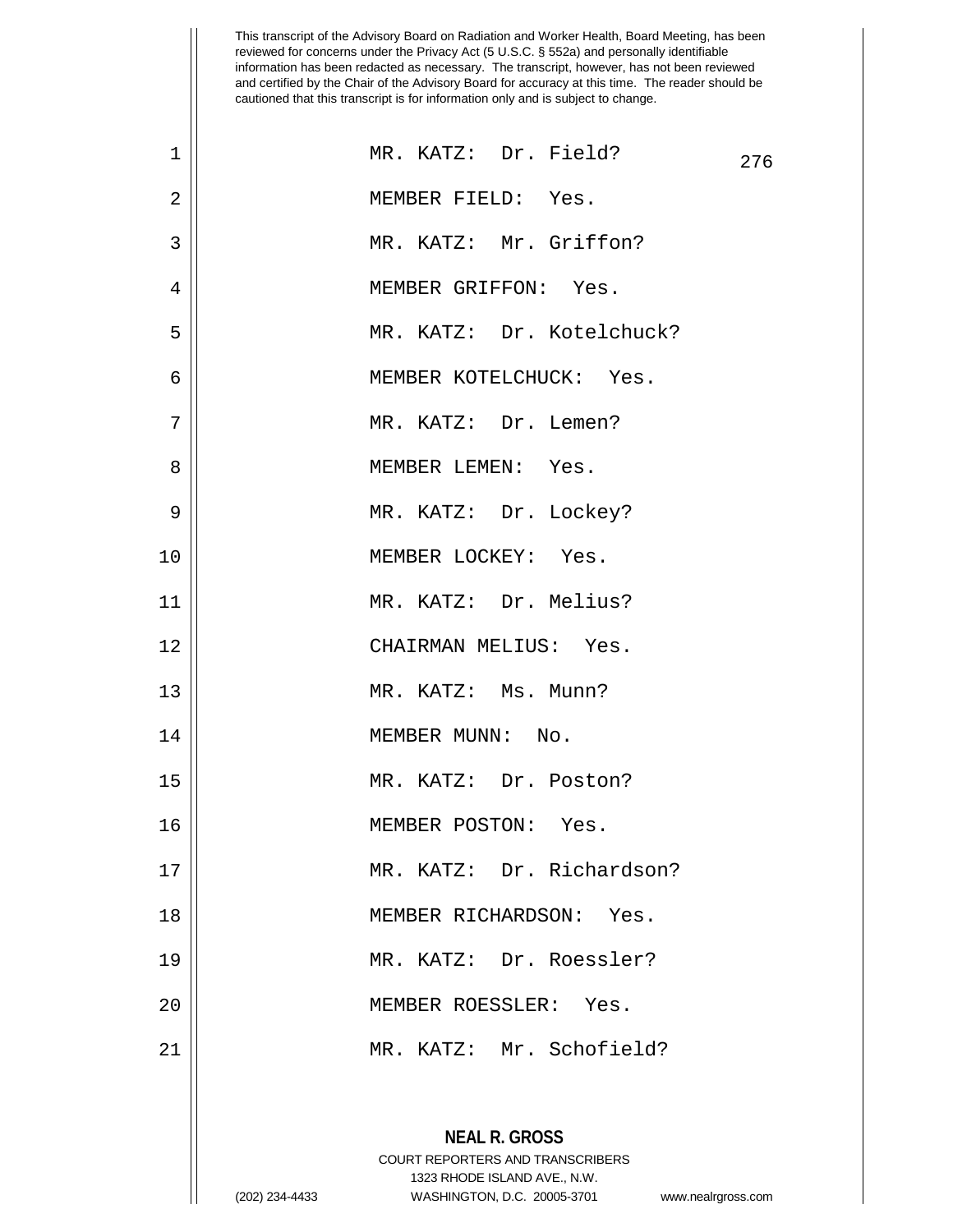|                | This transcript of the Advisory Board on Radiation and Worker Health, Board Meeting, has been<br>reviewed for concerns under the Privacy Act (5 U.S.C. § 552a) and personally identifiable<br>information has been redacted as necessary. The transcript, however, has not been reviewed<br>and certified by the Chair of the Advisory Board for accuracy at this time. The reader should be<br>cautioned that this transcript is for information only and is subject to change. |
|----------------|----------------------------------------------------------------------------------------------------------------------------------------------------------------------------------------------------------------------------------------------------------------------------------------------------------------------------------------------------------------------------------------------------------------------------------------------------------------------------------|
| $\mathbf 1$    | MEMBER SCHOFIELD: Yes.<br>277                                                                                                                                                                                                                                                                                                                                                                                                                                                    |
| $\overline{2}$ | MR. KATZ: Ms. Valerio?                                                                                                                                                                                                                                                                                                                                                                                                                                                           |
| 3              | MEMBER VALERIO: Yes.                                                                                                                                                                                                                                                                                                                                                                                                                                                             |
| 4              | MR. KATZ: And Dr. Ziemer?                                                                                                                                                                                                                                                                                                                                                                                                                                                        |
| 5              | MEMBER ZIEMER:<br>Yes.                                                                                                                                                                                                                                                                                                                                                                                                                                                           |
| 6              | MR. KATZ: So, the ayes have it,                                                                                                                                                                                                                                                                                                                                                                                                                                                  |
| 7              | and the motion passes.                                                                                                                                                                                                                                                                                                                                                                                                                                                           |
| 8              | (Applause.)                                                                                                                                                                                                                                                                                                                                                                                                                                                                      |
| 9              | think<br>CHAIRMAN MELIUS:<br>I.<br>you                                                                                                                                                                                                                                                                                                                                                                                                                                           |
| 10             | already know -- there's a little bit of time                                                                                                                                                                                                                                                                                                                                                                                                                                     |
| 11             | recommendation<br>the<br>goes<br>to<br>up<br>our                                                                                                                                                                                                                                                                                                                                                                                                                                 |
| 12             | Secretary of HHS. It's<br>a process.<br>NIOSH                                                                                                                                                                                                                                                                                                                                                                                                                                    |
| 13             | assembles the information.                                                                                                                                                                                                                                                                                                                                                                                                                                                       |
| 14             | And part of the reason we<br>had                                                                                                                                                                                                                                                                                                                                                                                                                                                 |
| 15             | long, a slide presentation and a<br>LaVon so                                                                                                                                                                                                                                                                                                                                                                                                                                     |
| 16             | 135-page report, was to make sure there's                                                                                                                                                                                                                                                                                                                                                                                                                                        |
| 17             | ample scientific and technical justification                                                                                                                                                                                                                                                                                                                                                                                                                                     |
| 18             | under the Act that supports this<br><b>SEC</b>                                                                                                                                                                                                                                                                                                                                                                                                                                   |
| 19             | determination.                                                                                                                                                                                                                                                                                                                                                                                                                                                                   |
| 20             | So, that gets forwarded, and we                                                                                                                                                                                                                                                                                                                                                                                                                                                  |
| 21             | expect within a couple of months, actually,                                                                                                                                                                                                                                                                                                                                                                                                                                      |
|                | <b>NEAL R. GROSS</b><br><b>COURT REPORTERS AND TRANSCRIBERS</b><br>1323 RHODE ISLAND AVE., N.W.<br>(202) 234-4433<br>WASHINGTON, D.C. 20005-3701<br>www.nealrgross.com                                                                                                                                                                                                                                                                                                           |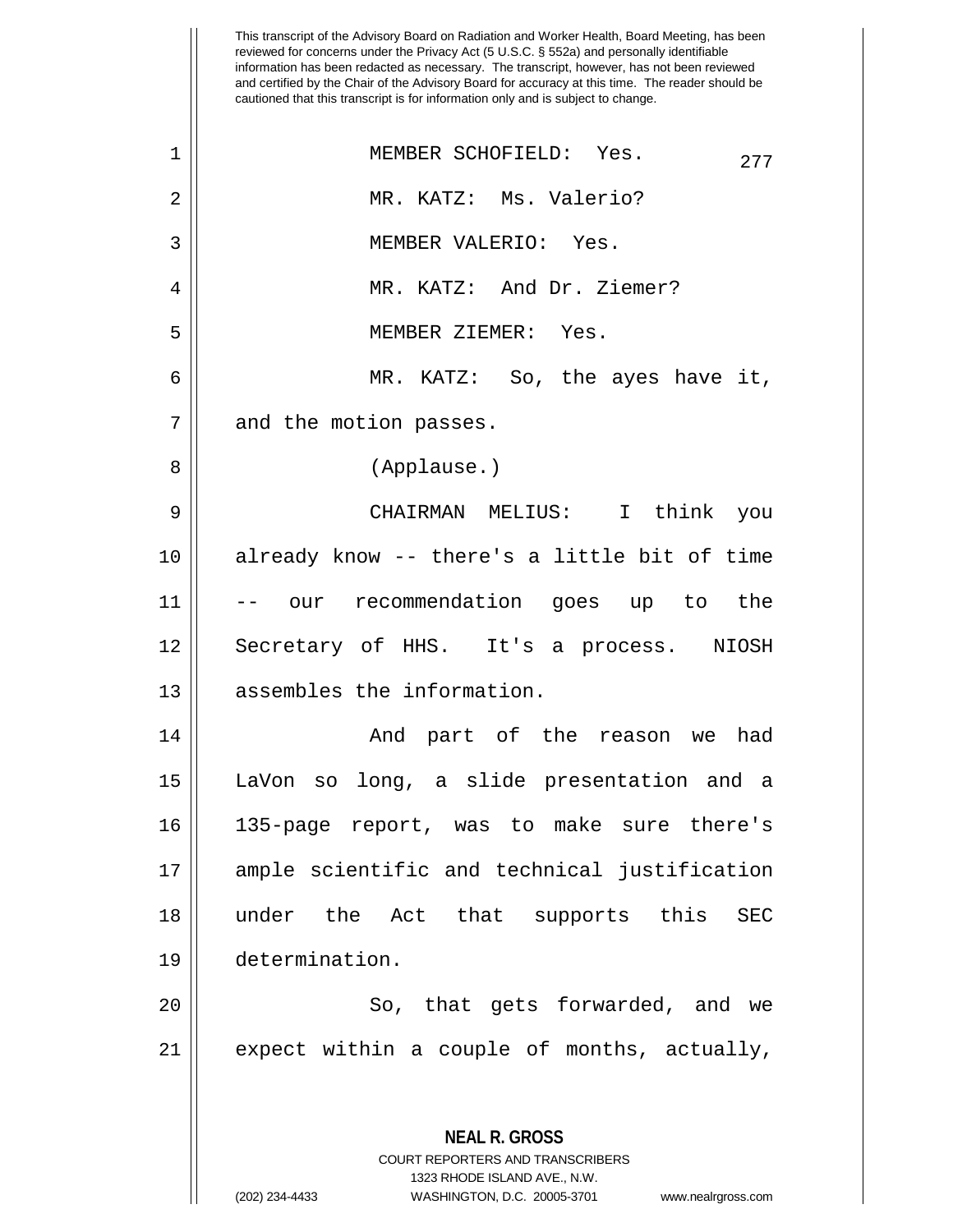| $\mathbf 1$ | maybe even sooner, this gets put into plage <sub>8</sub> |
|-------------|----------------------------------------------------------|
| 2           | I guess depending on the government reopening            |
| 3           | and other issues like that, but we are pretty            |
| 4           | confident it will go through. Generally, our             |
| 5           | recommendations, those of NIOSH, are followed            |
| 6           | by the Secretary and are accepted. So, feel              |
| 7           | fairly confident of this determination going             |
| 8           | forward.                                                 |
| 9           | I would like to go into the                              |
| 10          | public comment period and do that. Again, I              |
| 11          | would remind people that, if you want to make            |
| 12          | the public comment period, we<br>are                     |
| 13          | particularly interested in some of the open              |
| 14          | issues that are remaining here: the data                 |
| 15          | falsification issue, the 1984 through 1988               |
| 16          | period for neptunium exposure potential,                 |
| 17          | magnesium-thorium alloy issue, and so forth.             |
| 18          | There may be other issues you                            |
| 19          | want to raise, but we are trying to move on              |
| 20          | and deal with the other issues that were in              |
| 21          | the active petition here. This is an ongoing             |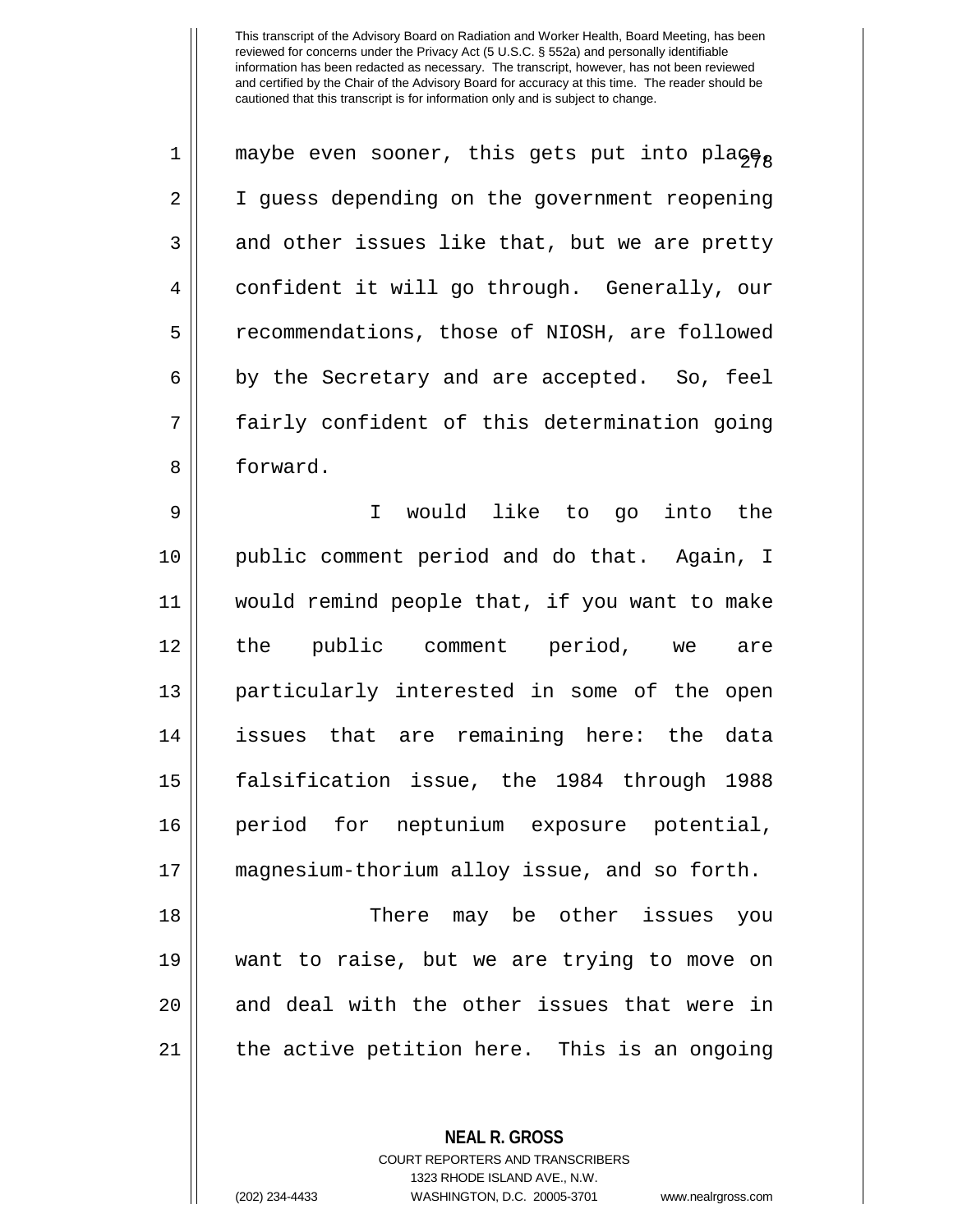| $\mathbf 1$ | process until we have addressed -- until 2WG  |
|-------------|-----------------------------------------------|
| 2           | feel that we have satisfactorily addressed    |
| 3           | all of the issues raised in the petition.     |
| 4           | I think, as you heard, there are              |
| 5           | still interviews that need to be done, and so |
| 6           | forth. So, we will do that.                   |
| 7           | I would also add that if you have             |
| 8           | information on any of those issues and you    |
| 9           | don't wish to make public comment or don't    |
| 10          | wish to share some of the information in      |
| 11          | public, if you could contact either one of    |
| 12          | the NIOSH staff that is here, or one of the   |
| 13          | SC&A staff which represents -- sort of works  |
| 14          | for the Board in terms of doing this, and Joe |
| 15          | Fitzgerald who -- Joe, can you stand up? Let  |
| 16          | them know, one of them know, and it doesn't   |
| 17          | necessarily matter which one, just so we can  |
| 18          | be able to follow up.                         |
| 19          | Because I think, as you can see,              |
| 20          | one of the reasons for the success and the    |
| 21          | reason that we were able to forward on this   |
|             |                                               |
|             | NEAL R. GROSS                                 |

COURT REPORTERS AND TRANSCRIBERS 1323 RHODE ISLAND AVE., N.W.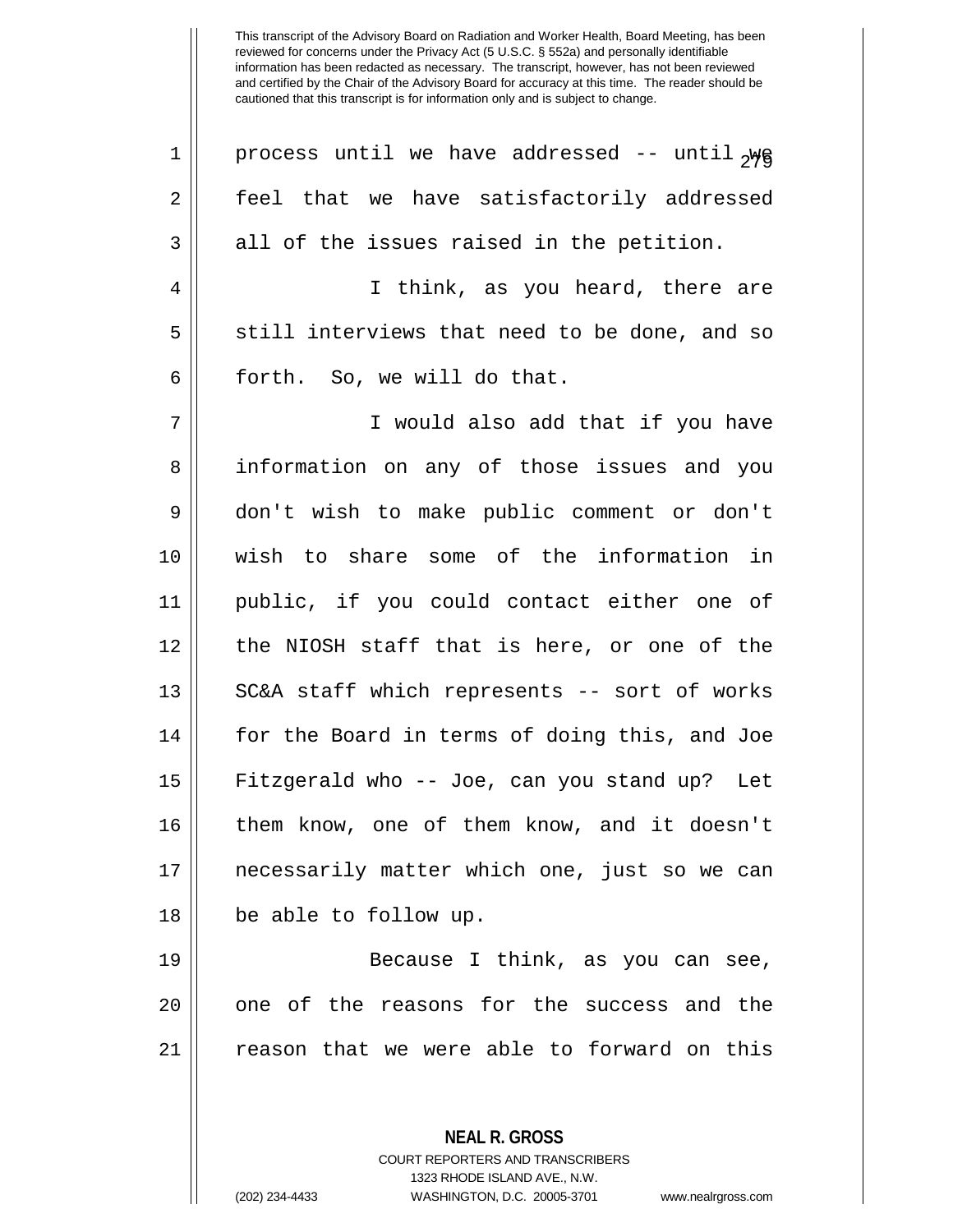| $\mathbf{1}$   | petition, on some of the same issues that yge |
|----------------|-----------------------------------------------|
| 2              | weren't able to, didn't on the earlier        |
| 3              | petition, is that we had<br>much<br>more      |
| $\overline{4}$ | information. And a lot of that came from      |
| 5              | interviews and talking to people who were     |
| 6              | familiar with the site and had a lot of       |
| 7              | information on it.                            |

 So, what you provide us is very 9 | important. So, we appreciate that, and it's something that is, I think, critical to this process, one of the reasons we come and have meetings near these sites and try to do it in 13 | conjunction with our deliberations.

14 || So, rather than waiting until | five o'clock, we're going to start early with our public comment period. I know some of you have other things to do. And so we will go -- and Ted has to read some instructions 19 first.

20 MR. KATZ: Right. Well, I won't 21 || read them, but I'll tell you about them. But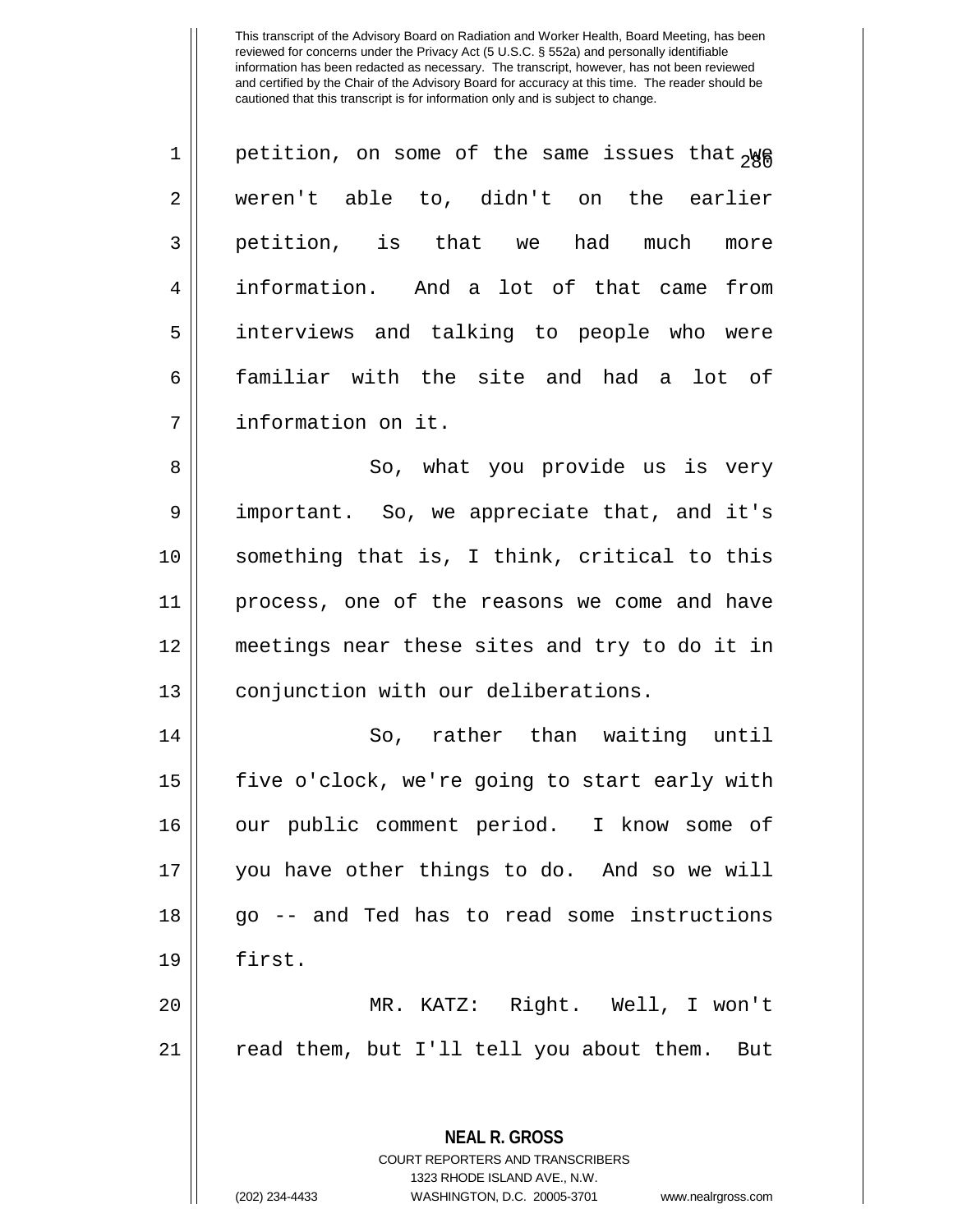This transcript of the Advisory Board on Radiation and Worker Health, Board Meeting, has been reviewed for concerns under the Privacy Act (5 U.S.C. § 552a) and personally identifiable information has been redacted as necessary. The transcript, however, has not been reviewed and certified by the Chair of the Advisory Board for accuracy at this time. The reader should be cautioned that this transcript is for information only and is subject to change. **NEAL R. GROSS** COURT REPORTERS AND TRANSCRIBERS 1323 RHODE ISLAND AVE., N.W. (202) 234-4433 WASHINGTON, D.C. 20005-3701 www.nealrgross.com 1 | before I do, I have materials from -- and  $I_8^1$ d 2 || note that one of the people who wants to 3 || speak is Judy Padilla. Zaida upfront gave me  $4 \parallel$  an affidavit from Charles Padilla with 5 | numerous copies. 6 I just want to clarify from Judy. 7 The instructions were to give these just to 8 the Chair. Are these intended for the whole 9 || Board, these materials? 10 || MS. PADILLA: Excuse me? 11 || **MR. KATZ:** These materials, 12 Charles' affidavit, you want these 13 distributed to the Board, I assume, and NIOSH  $14$  | and everybody? 15 MS. PADILLA: Yes, sir. 16 MR. KATZ: Okay. Very good. But 17 || they don't need to be read into the record or 18 || anything right now, right? 19 MS. PADILLA: Yes, I would like 20 || his affidavit read into the record. 21 MR. KATZ: Oh, you would like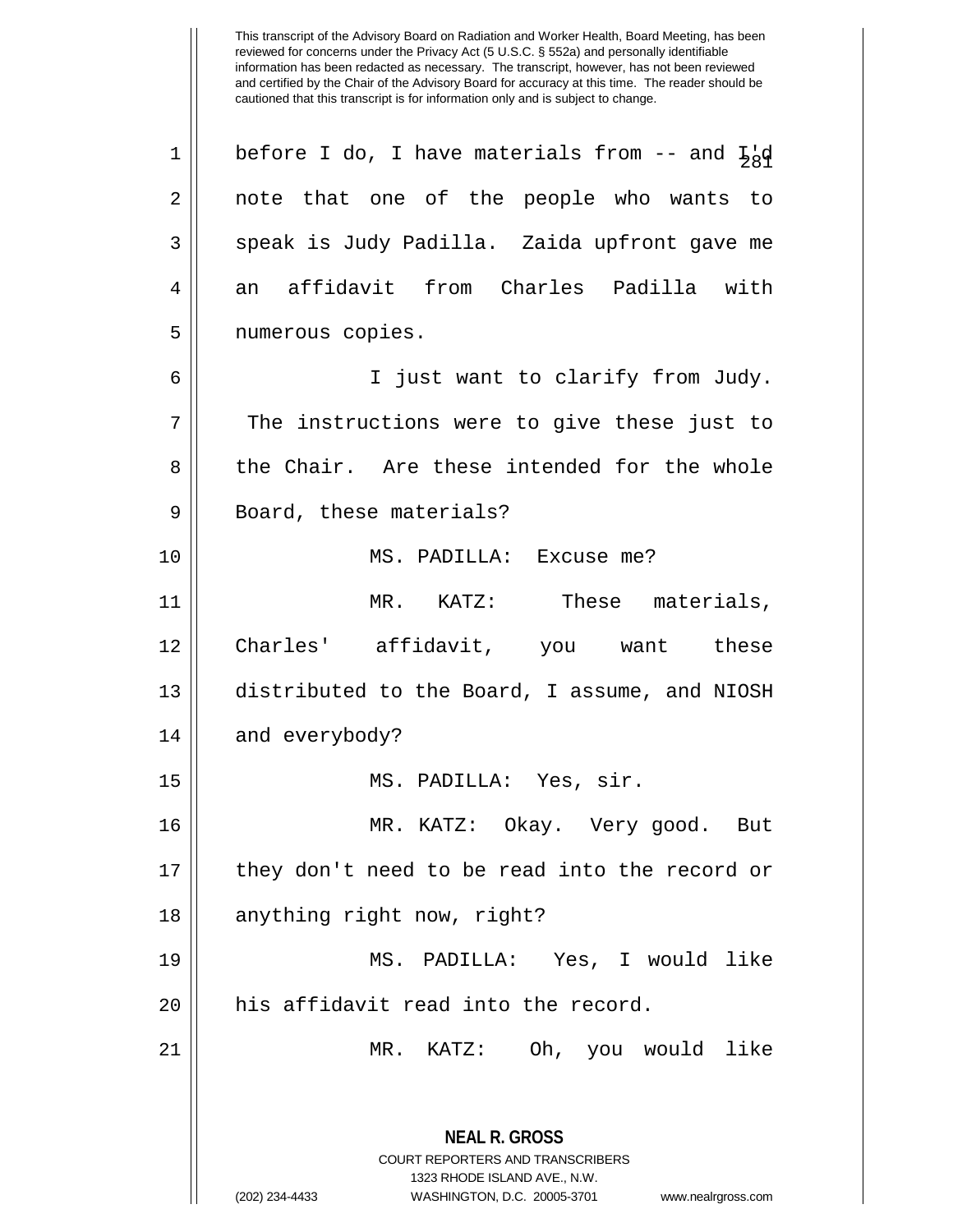This transcript of the Advisory Board on Radiation and Worker Health, Board Meeting, has been reviewed for concerns under the Privacy Act (5 U.S.C. § 552a) and personally identifiable information has been redacted as necessary. The transcript, however, has not been reviewed and certified by the Chair of the Advisory Board for accuracy at this time. The reader should be cautioned that this transcript is for information only and is subject to change.  $1$  | them read? Okay. That's why I just wantgd 2 || clarification about that. 3 MS. PADILLA: He wasn't able to  $4 \parallel$  come here today, but he asked me to --5 MR. KATZ: Oh, I'm happy to read  $6 \parallel$  it into the record. I just wanted to clarify  $7 \parallel$  that that was the intent. 8 MS. PADILLA: Thank you. 9 MR. KATZ: Thank you. 10 CHAIRMAN MELIUS: So, 11 instructions. 12 MR. KATZ: Instructions. So, 13 || just to let everybody know before you make 14  $\parallel$  comments that -- you may not all be familiar,  $15$  || but there is a transcript being made of this 16 meeting, a verbatim transcript. That gets 17 || published on the NIOSH website for anyone in 18 || the public to read. So, everything you say 19 will be printed there verbatim. So, consider 20 || that with whatever you might have to say in 21 terms of personal information, because all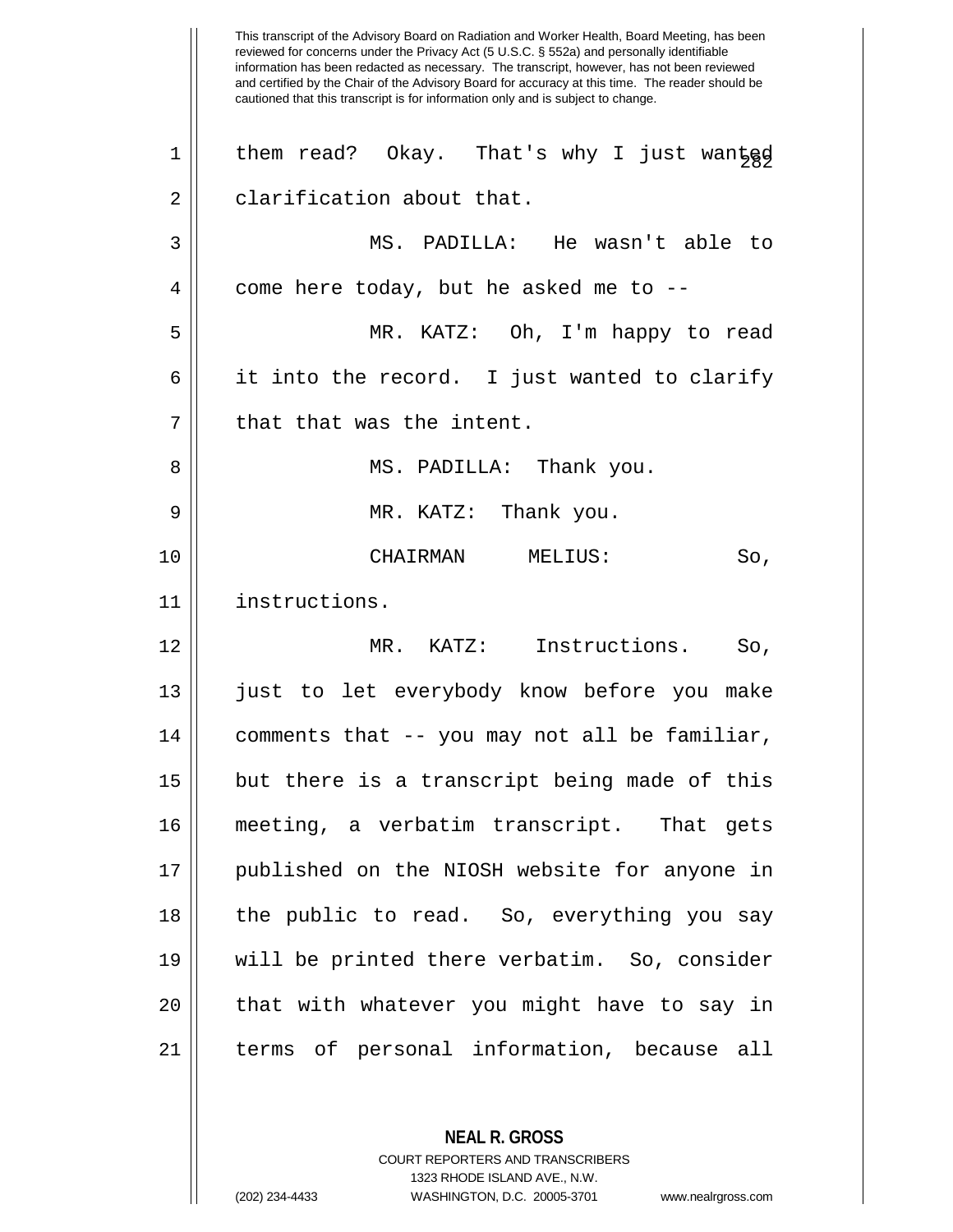1 | that personal information will be provided<sub>283</sub> 2 The only exception to that is 3 || that, if you provide personal information 4 about another party, someone else, we will 5 | consider redacting some of that information  $6 \parallel$  to protect that person's privacy.

 So, there are some provisos  $8 \parallel$  related to that, but that's the basic policy,  $9 \parallel$  and it should be available on the back table, if you want to read it in detail. And also, for people who are on the phone, on the NIOSH website, it's referenced as the redaction policy. But, anyway, that is the sum of it 14 | right there.

15 Thank you. I can now read this 16 whenever --

17 CHAIRMAN MELIUS: Well, it is 18 || going to be very shortly. So, get ready. 19 Yeah, what I am going to do is, 20 || for the people that are signed up, I am going 21 || to start with people I believe are related --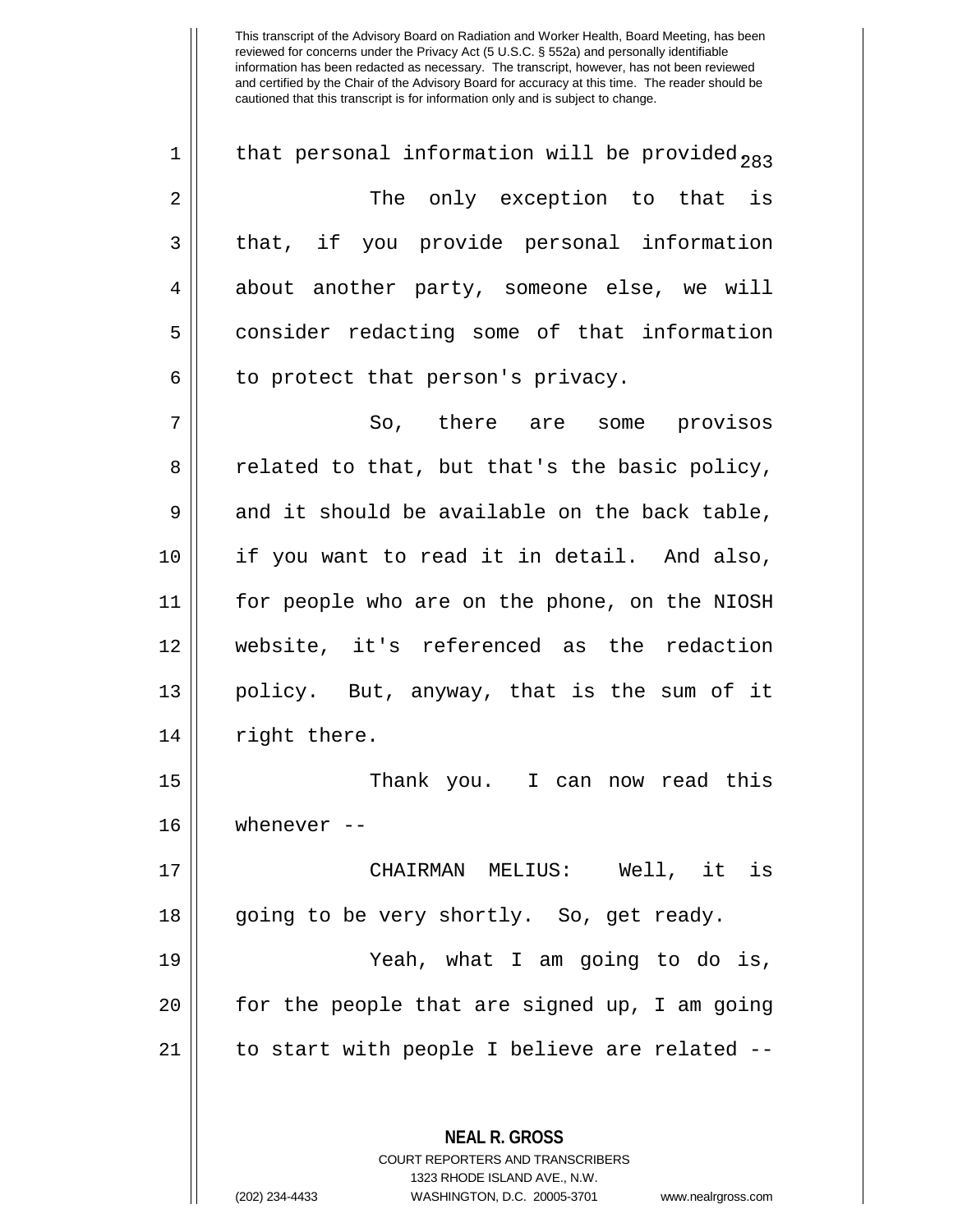| $\mathbf 1$    | speaking to Rocky Flats. It's not always      |
|----------------|-----------------------------------------------|
| $\overline{2}$ | clear here, and I will do that. And then we   |
| 3              | will come back to some of the other people    |
| 4              | that have signed up. Some of the people are   |
| 5              | not here, but have called in on the           |
| 6              | conference line, and we will do them a little |
| 7              | bit later.                                    |
| 8              | And I believe, actually, the                  |
| $\mathsf 9$    | first person I have up here is Judy Padilla.  |
| 10             | So, if you want to read the statement, yes.   |
| 11             | MR. KATZ: Sure. So, this is                   |
| 12             | from Charles Padilla, his affidavit.          |
| 13             | "I started at Rocky Flats Nuclear             |
| 14             | Weapons Plant in 1988 in the food service     |
| 15             | until my security clearance was completed. I  |
| 16             | then was assigned to the mailroom where my    |
| 17             | job consisted of mail delivery, internal and  |
| 18             | external, to all the buildings and trailers   |
| 19             | on the plant site. I was not issued a         |
| 20             | dosimetry badge. I later bid on a posting as  |
| 21             | utility worker and worked mostly in<br>a      |

1323 RHODE ISLAND AVE., N.W.

**NEAL R. GROSS** COURT REPORTERS AND TRANSCRIBERS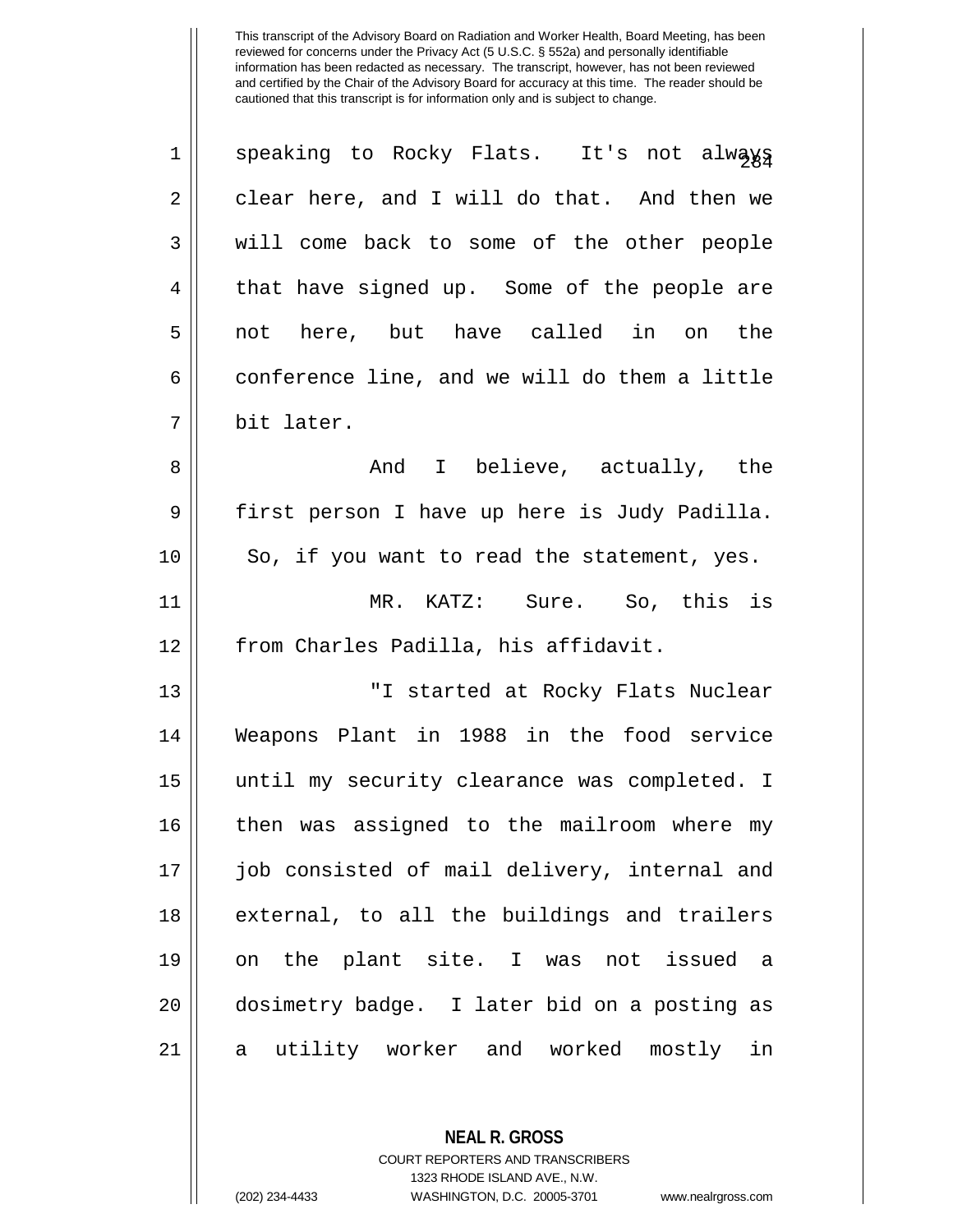1 || Building 881. I was issued a dosimetry badge 2 and had occasional hot booties and gloves 3 | during the course of my work. 4 "I successfully bid on a job for 5 chemical operator/process specialist and was 6 assigned to the solar ponds where pond 7 || crete/salt crete was created. 8 "Pond crete was made by mixing 9 || liquid sludge from the solar ponds with

13 | low-level mixed waste. 14 "I worked in Buildings 371/374 as 15 a chemical operator in the reverse osmosis 16 || areas, as well as the holding tanks. One of  $17 \parallel$  my jobs was to check the" --

10 Portland cement. Classified by DOE as a non-

11 RCRA, low-level radioactive waste, it was

12 later reclassified as hazardous waste and

 Excuse me. The person on the line, please mute your phone, \*6 if you don't have a mute button. Okay. Excuse me for the 21 | interruption here.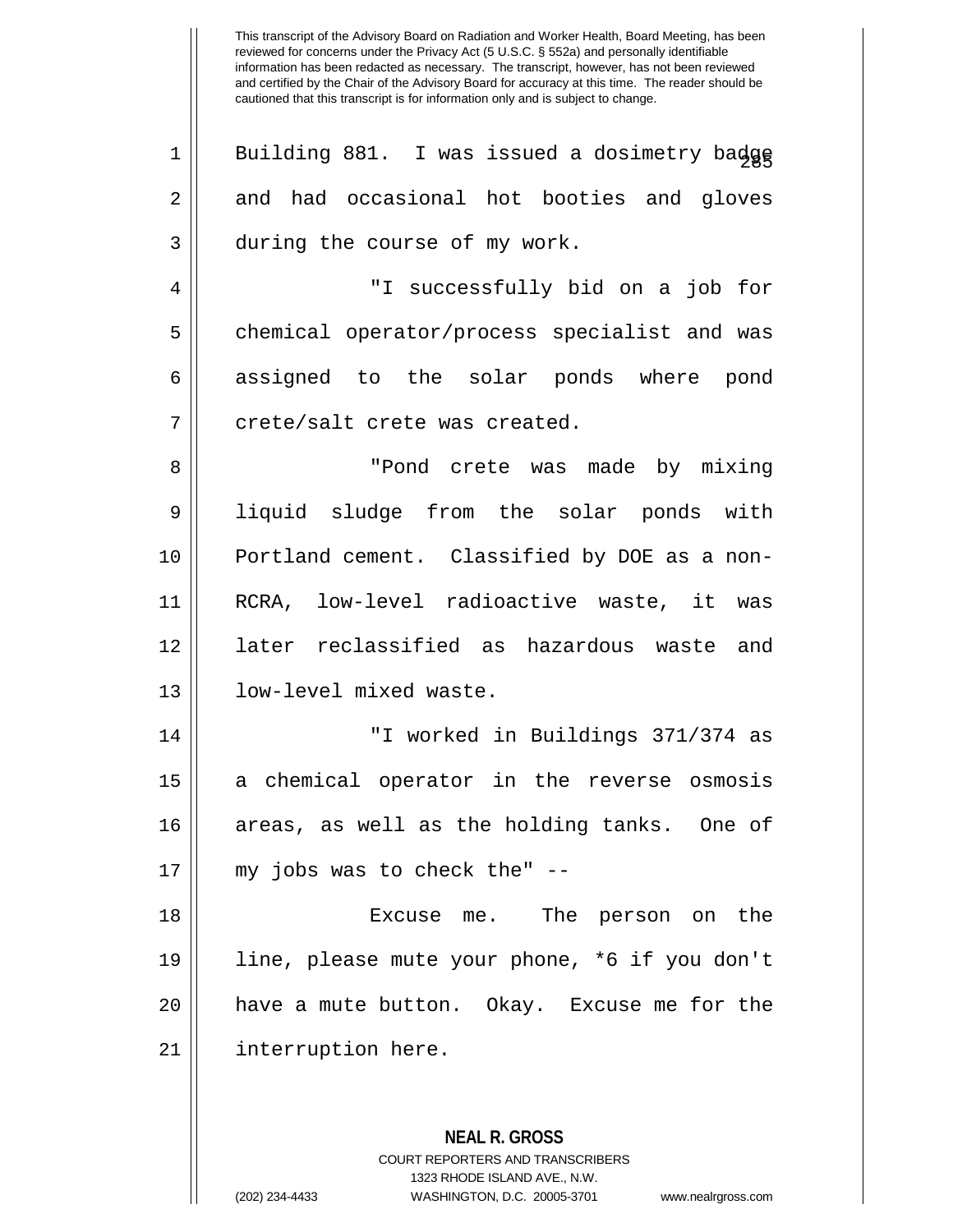| $\mathbf 1$    | "One of my jobs was to check the              |
|----------------|-----------------------------------------------|
| $\overline{2}$ | liquids visually from the top of the tank,    |
| 3              | take samples, and record the levels. We did   |
| 4              | not have RCT assistance when we breached the  |
| 5              | tanks, and several times contamination was    |
| 6              | found on my hands, booties, coveralls, and    |
| 7              | skin at the step-off pad.                     |
| 8              | "During the layoffs in 1994-5, I              |
| 9              | was a work package closer-initiator and went  |
| 10             | into every building for signatures to start   |
| 11             | or close work packages.                       |
| 12             | "I have been diagnosed with: lung             |
| 13             | nodules, COPD, prostate cancer, numerous skin |
| 14             | cancers, kidney cancer, liver cancer, and     |
| 15             | bladder cancer. I had my bladder removed,     |
| 16             | urostomy, on October 10, 2012. My request     |
| 17             | under the EEOICP for compensation was denied. |
| 18             | "Rocky Flats was shut<br>down                 |
| 19             | because of illegal environmental activities.  |
| 20             | Rockwell, the subcontractor, pled guilty to   |
| 21             | violations of the discharge permits and       |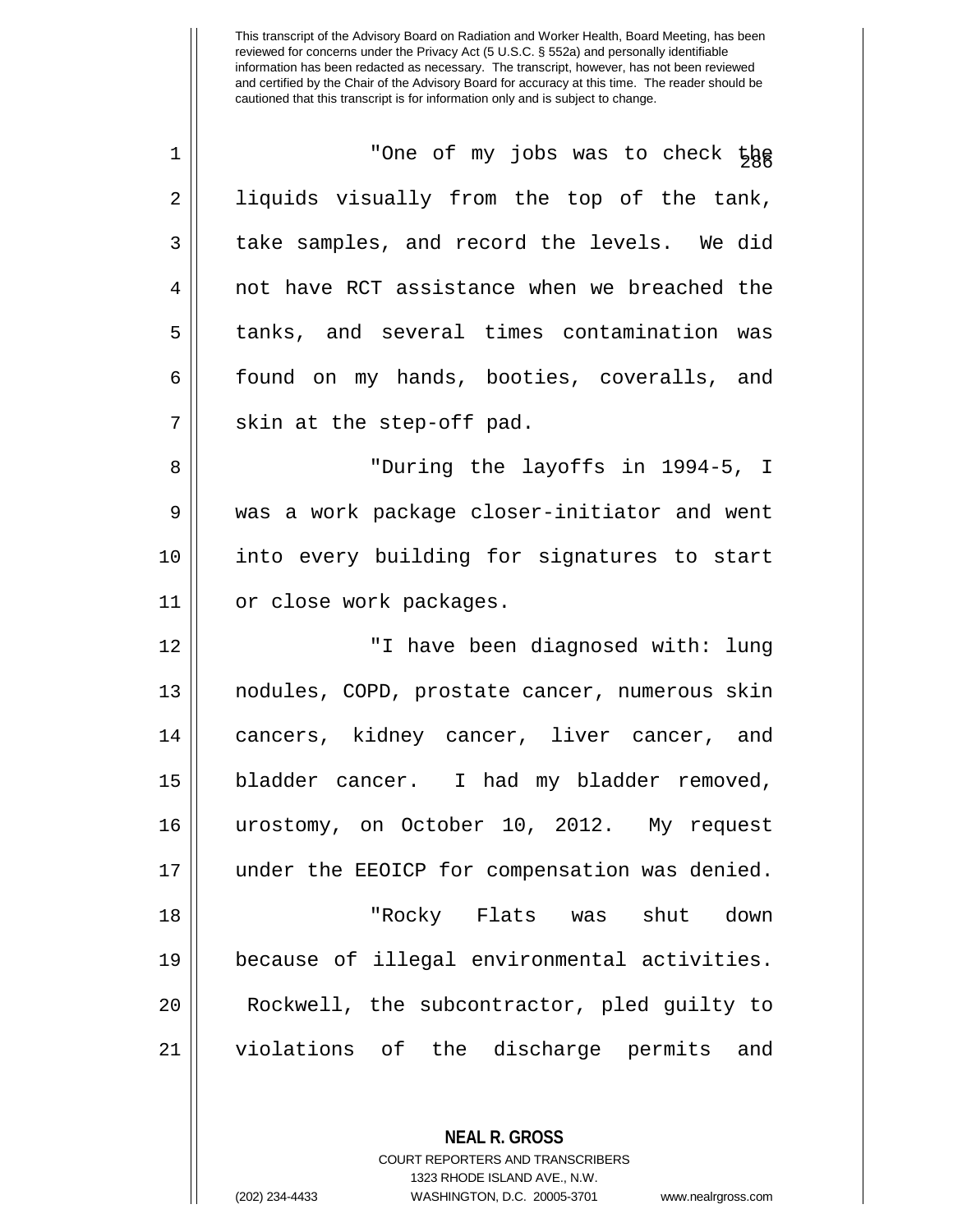| 1           | inadequate control of processes where sludge  |
|-------------|-----------------------------------------------|
| $\mathbf 2$ | was to be made into pond crete blocks.        |
| 3           | Rockwell pled guilty to criminal              |
| 4           | environmental crimes and were accused of      |
| 5           | `concealed, illegal disposal of hazardous and |
| 6           | radioactive waste, faked paperwork, and       |
| 7           | discharge of exotic pollutants into           |
| 8           | streams.'"                                    |
| $\mathsf 9$ | And that's a quote from Rocky                 |
| 10          | Mountain News.                                |
| 11          | "DOE angered many when it                     |
| 12          | insisted that environmental laws didn't apply |
| 13          | to their facilities. People working at the    |
| 14          | plant talked about how dangerous and unsafe   |
| 15          | their work was. DOE released reports          |
| 16          | criticizing safety of operations. Rockwell    |
| 17          | agreed to a fine of \$18.5 million.<br>The    |
| 18          | Justice Department couldn't indict DOE, an    |
| 19          | agency of the federal government that has     |
| 20          | statutory immunity. Rockwell signed the       |
| 21          | agreement on March 26th, 1992, unequivocal    |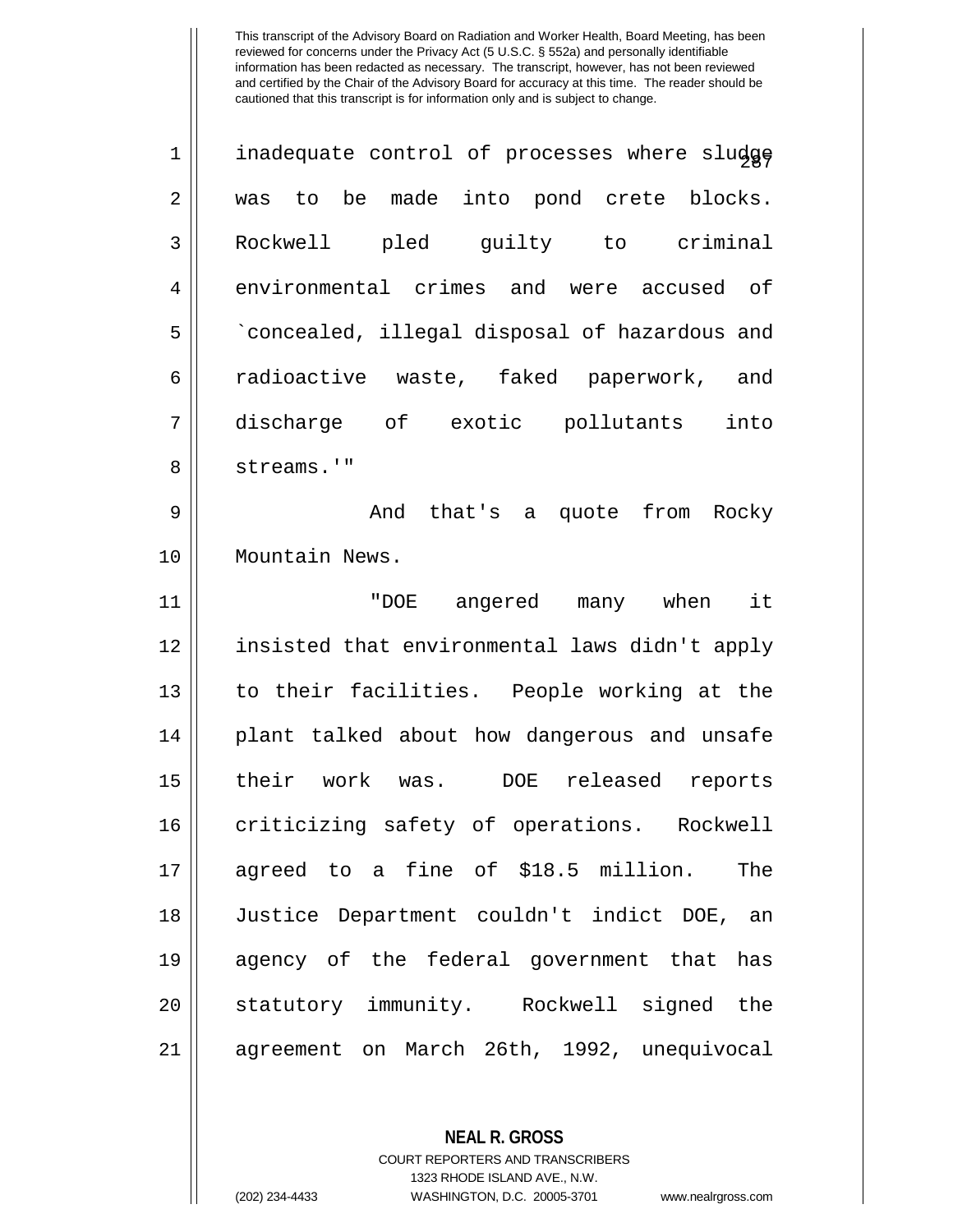| 1          | plea of guilty.<br>288                        |
|------------|-----------------------------------------------|
| $\sqrt{2}$ | "So, how does that affect me? I               |
| 3          | worked for a company who could not be trusted |
| 4          | to protect its workers, polluted public       |
| 5          | waterways, lied to officials, and             |
| 6          | participated in activities that deserved jail |
| 7          | sentences. The records and information of     |
| 8          | the grand jury trial are sealed and           |
| 9          | unavailable to anyone who would like to find  |
| 10         | the truth. As a Rocky Flats worker, I had     |
| 11         | faith in my government that I would be        |
| 12         | protected, but I feel I was deceived. I am a  |
| 13         | loyal citizen who has done what my country    |
| 14         | asked me to do. I continue to have residual   |
| 15         | anger for what happened at Rocky Flats and    |
| 16         | the damage that was done to the people who    |
| 17         | worked there.                                 |
| 18         | "It makes sense to<br>that<br>me<br>а         |
| 19         | company who would admit to these crimes would |
| 20         | also destroy dosimetry records, fake reports, |
| 21         | and then lie about it.                        |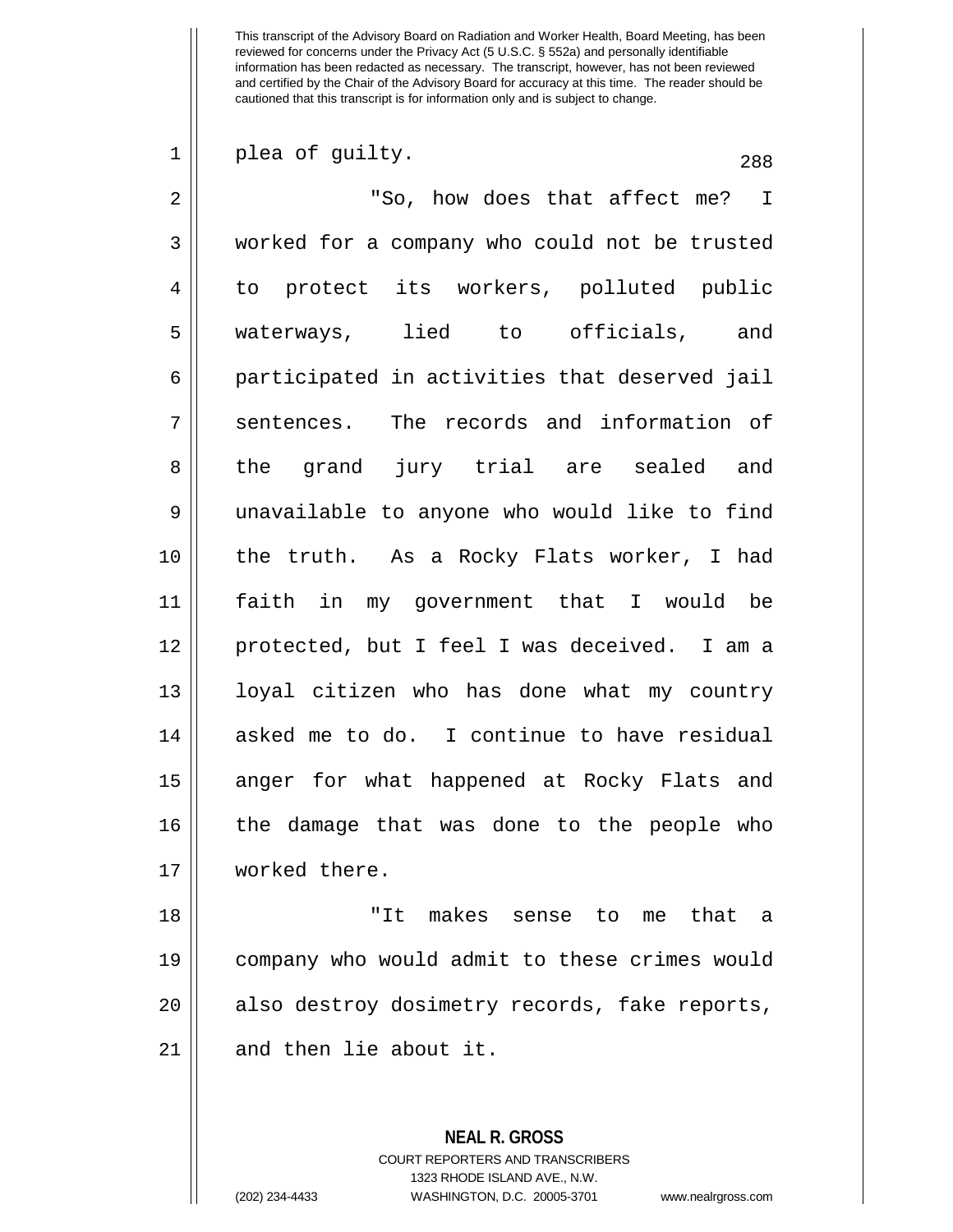This transcript of the Advisory Board on Radiation and Worker Health, Board Meeting, has been reviewed for concerns under the Privacy Act (5 U.S.C. § 552a) and personally identifiable information has been redacted as necessary. The transcript, however, has not been reviewed and certified by the Chair of the Advisory Board for accuracy at this time. The reader should be cautioned that this transcript is for information only and is subject to change. **NEAL R. GROSS** COURT REPORTERS AND TRANSCRIBERS 1323 RHODE ISLAND AVE., N.W. (202) 234-4433 WASHINGTON, D.C. 20005-3701 www.nealrgross.com <sup>289</sup> <sup>1</sup> "I ask you to make good decisions 2 || and take responsibility for your own actions. 3 || Please grant Special Exposure Cohort status 4 | to the Rocky Flats workers with cancer." 5 Signed Charles Padilla, September 6 20th, 2013. 7 CHAIRMAN MELIUS: Thank you. 8 MR. KATZ: Thank you. 9 CHAIRMAN MELIUS: Judy, do you 10 have anything you want to add? 11 MS. PADILLA: Yes, I would like 12 to add I appreciate all of your working, 13 especially NIOSH's hard work on the 14 neptunium, but I feel like they didn't go far 15 | enough. 16 || As Charlie stated in his letter, 17 Rockwell, the subcontractor, pled guilty -- 18 guilty -- to these crimes. And they ran 19 Rocky Flats up until 1992. So, I feel the 20 || Special Exposure Cohort should extend to  $21 \parallel 1992.$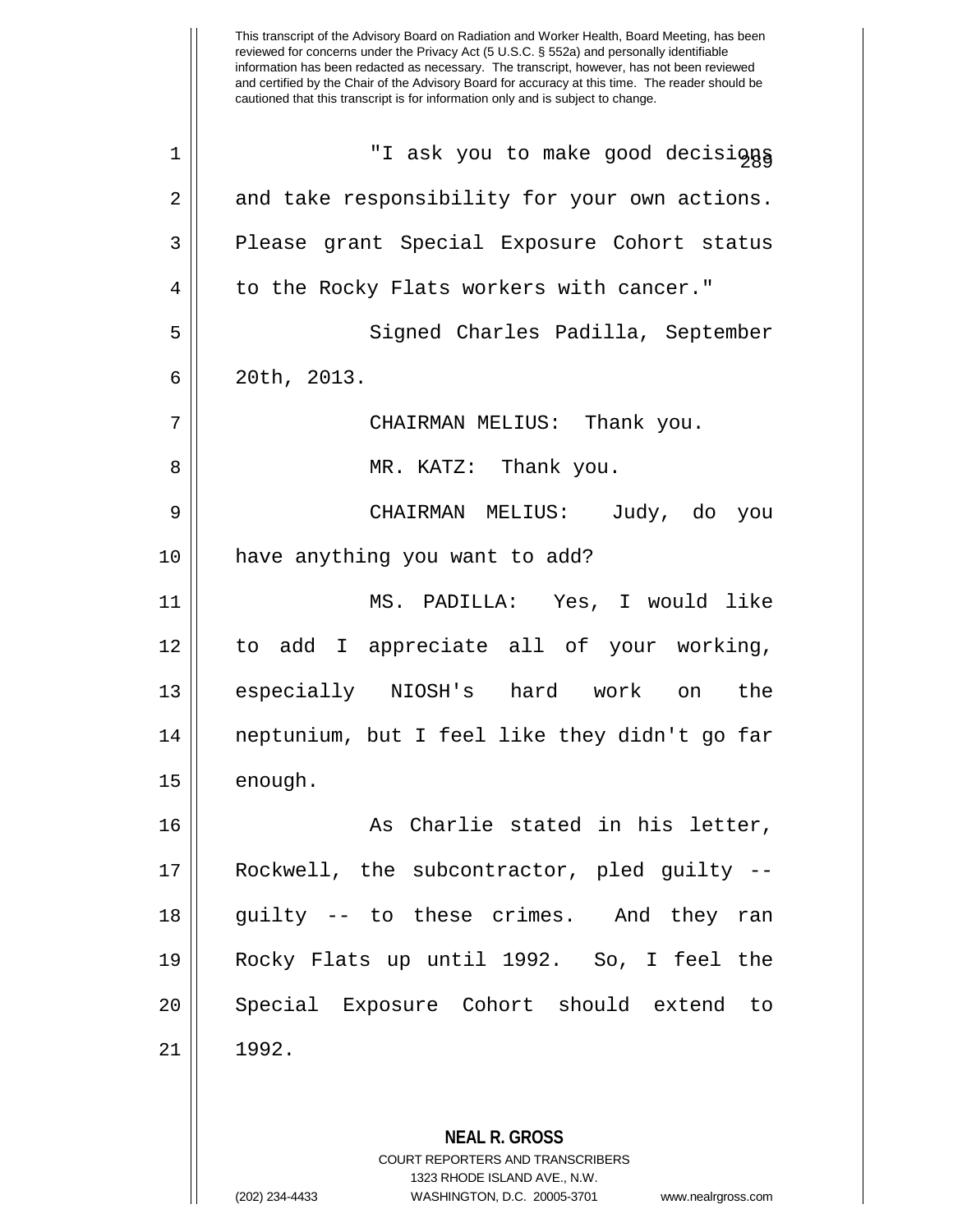This transcript of the Advisory Board on Radiation and Worker Health, Board Meeting, has been reviewed for concerns under the Privacy Act (5 U.S.C. § 552a) and personally identifiable information has been redacted as necessary. The transcript, however, has not been reviewed and certified by the Chair of the Advisory Board for accuracy at this time. The reader should be cautioned that this transcript is for information only and is subject to change. 1 || You are all intelligent, educated 2 || people. How can you take data from liars, 3 || admitted liars, guilty liars? 4 And that's all I have to say.  $5 \parallel$  Thank you. 6 CHAIRMAN MELIUS: Okay. Thank 7 you. The next person I have listed is John 8 Krol. 9 MR. KROL: Thank you all for 10 || listening to our concerns here. 11 I started to work for Rockwell 12 International in August of `77. I went in as 13 || a vehicle modification mechanic. We had a 14 || very special set of work tasks that we had to 15 do. We created -- we were the factory for 16 building a lot of very secure methods of 17 transportation for the Transportation 18 || Safeguards Division in Albuquerque to support 19 whatever they wanted to haul. It was a very 20 elaborate, very complex operation. It 21 involved working with a lot of different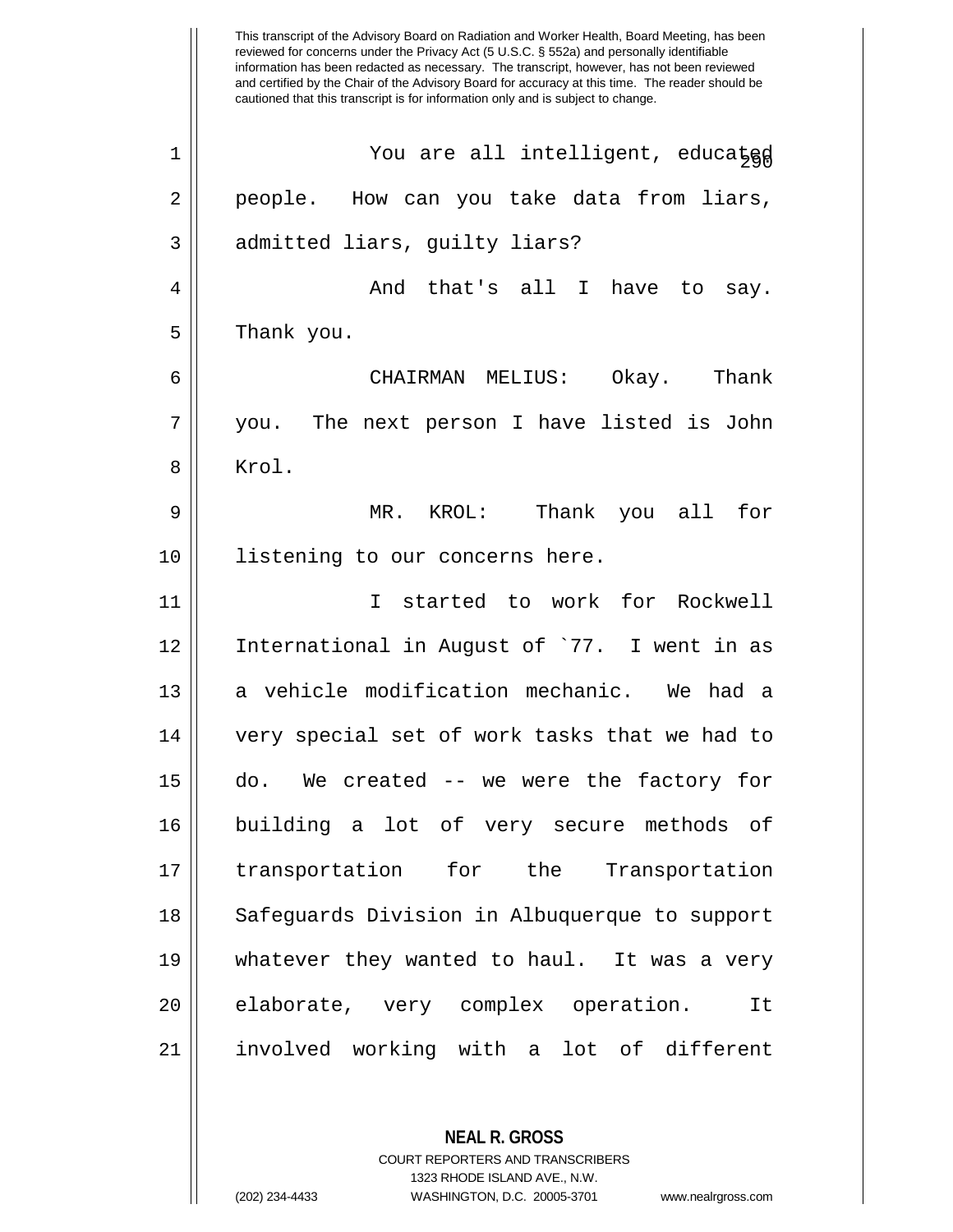| $\mathbf 1$ | materials. There was a group of about 100 284 |
|-------------|-----------------------------------------------|
| 2           | us that supported this operation for Rockwell |
| 3           | and for DOE and to keep everybody safe here.  |
| 4           | was the initial stages of some very<br>It     |
| 5           | important counterterrorism-type operations.   |
| 6           | Throughout my career, which I                 |
| 7           | spent approximately 16 years in the Vehicle   |
| 8           | Modification Center -- Mod Center, if you     |
| 9           | will -- working in kind of -- it was a very   |
| 10          | bad environment. We didn't have any -- I      |
| 11          | know air conditioning doesn't mean a lot, but |
| 12          | we didn't have a ventilation system that was  |
| 13          | adequate in any way to protect our breathing  |
| 14          | for materials we were working with, welding,  |
| 15          | cutting, grinding, all kinds of operations.   |
| 16          | We worked with many exotic                    |
| 17          | materials in there, as well, to support this. |
| 18          | We had many prototype jobs that we worked     |
| 19          | with, many unknown hazards.                   |
| 20          | I really can't get in to address              |
| 21          | the specific materials that we worked with.   |
|             |                                               |
|             | <b>NEAL R. GROSS</b>                          |

COURT REPORTERS AND TRANSCRIBERS 1323 RHODE ISLAND AVE., N.W.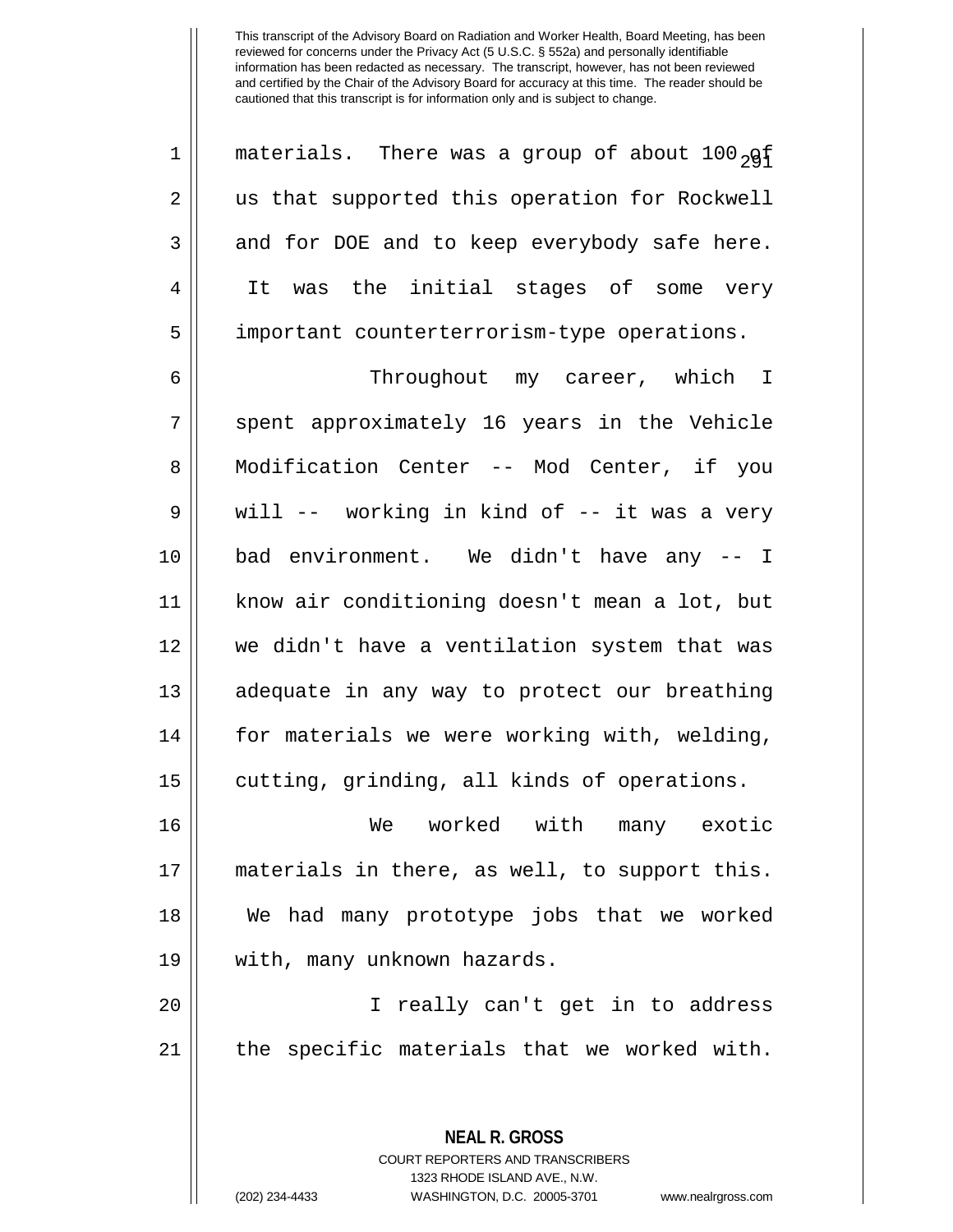| Many of them were marked with "radioactiye material," but we were in a cold building. 3 We had very minimal radiological protection. Radiological control technicians were usually very scarce.

6 We did not have support from 7 dosimetry for most of the time. We did not 8 || have -- we basically had a bioassay program  $9 \parallel$  that was lateral to that of office workers. 10 We were pretty much basically the black 11 sheep. That is how we were looked at at the 12 plant.

13 Many of the transportation 14 | vehicles that were in the fleet, when we did 15 have RCT support, we were told that there was 16 tritium contamination. We also worked with 17 || thorium in our welding processes on a day-to-18 day basis. Many people are not here with us 19 || today that worked there.

20 I was very proud to take on a 21 || special assignment back in 1984, along with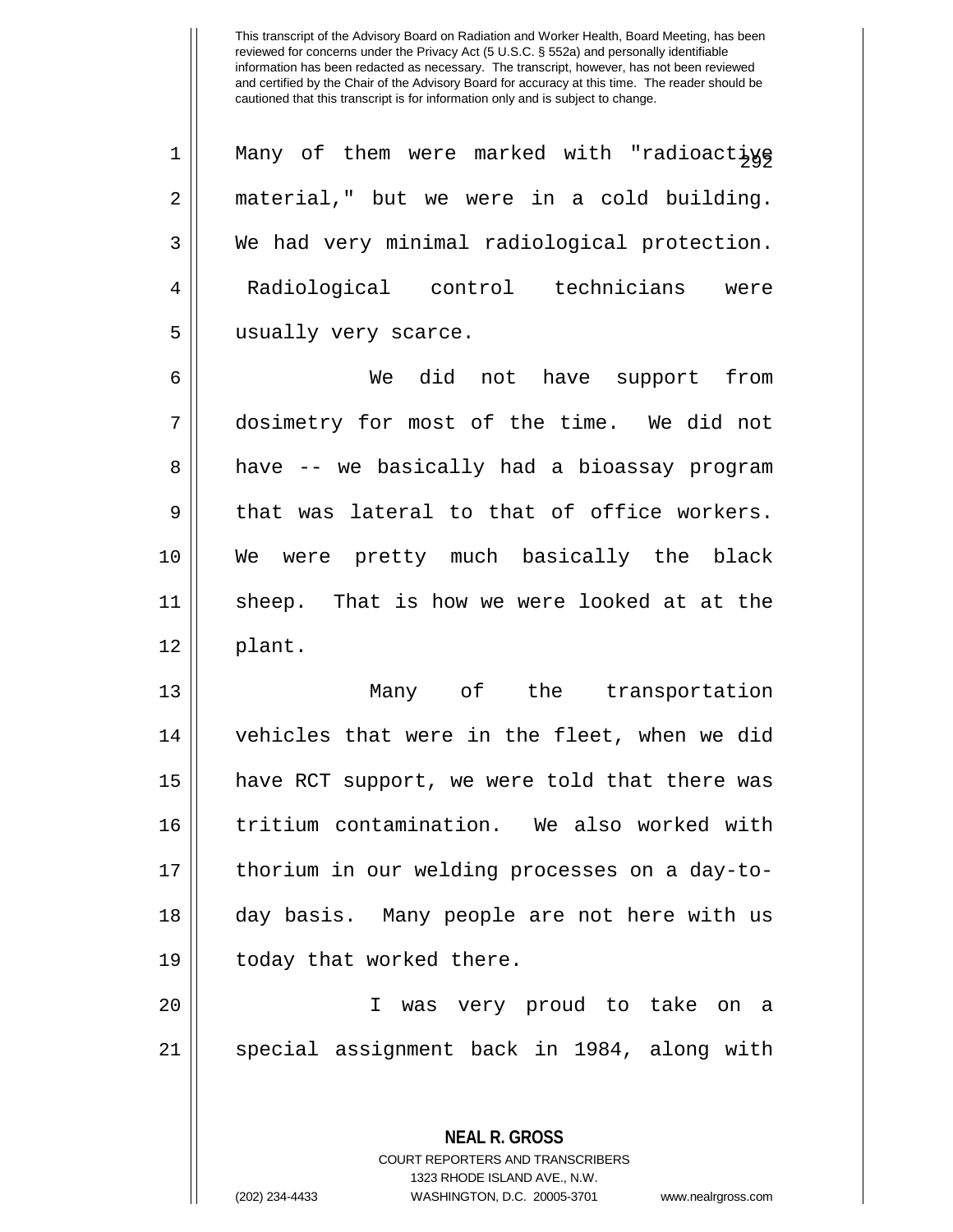1 || about, I believe, seven other volunteers.  $\sqrt{N}$ 2 || worked on a special project that wasn't even 3 for the Department of Energy. It was for 4 another government entity. I was trying to  $5 \parallel$  think of who else would still be around from 6 || then. I can't think of any survivor other 7 || than myself from that project.

8 Many things were overlooked 9 through our group, and much of our hazards 10 were definitely not addressed throughout any 11 of the sick employees' compensation program. 12 || Even my own brother who worked there passed 13 || away from cancer. Many people are suffering 14 || the effects, which I believe were mostly 15 | covered up or just not even acknowledged.

 I would greatly appreciate if 17 || these concerns would be possibly raised again for survivors, anyone that had become ill from this. I would be willing to release much more information in a confidential meeting, but I would really not be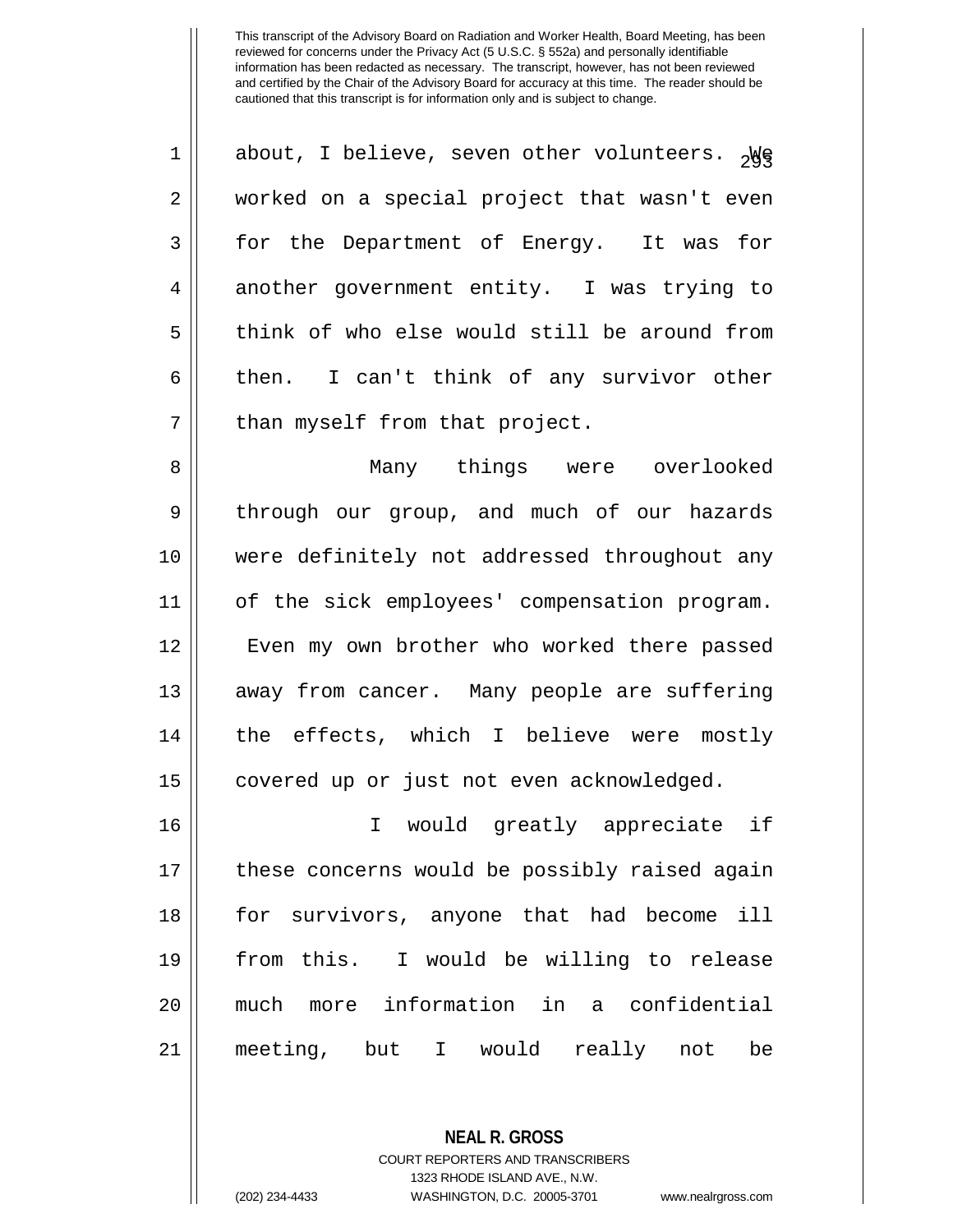This transcript of the Advisory Board on Radiation and Worker Health, Board Meeting, has been reviewed for concerns under the Privacy Act (5 U.S.C. § 552a) and personally identifiable information has been redacted as necessary. The transcript, however, has not been reviewed and certified by the Chair of the Advisory Board for accuracy at this time. The reader should be cautioned that this transcript is for information only and is subject to change. **NEAL R. GROSS**  $1$  comfortable with providing any mogg 2 | information at this time in a public manner. 3 Thank you all. 4 CHAIRMAN MELIUS: Yes, and we 5 understand the confidentiality/security 6 || issues. So, do that. 7 Okay. I'm just trying to clarify 8 || something in terms of follow-up, but LaVon is 9 | following up that. 10 The next person I have I believe 11 is Nila Adkins. Yes? 12 MS. ADKINS: Good afternoon. I 13 would like to thank the SEC for passing up to 14 || 1980, but still there is some former Rocky 15 || Flats employees that need to be approved. 16 To you, Danny Adkins is just 17 || another statistic. White male, deceased at 18 || age 47. Cause of death: pancreatic cancer. 19 Worked at Rocky Flats from October 1981 to 20 February 2002. However, to us, he is a son, 21 brother, husband, father, grandfather, and

> COURT REPORTERS AND TRANSCRIBERS 1323 RHODE ISLAND AVE., N.W.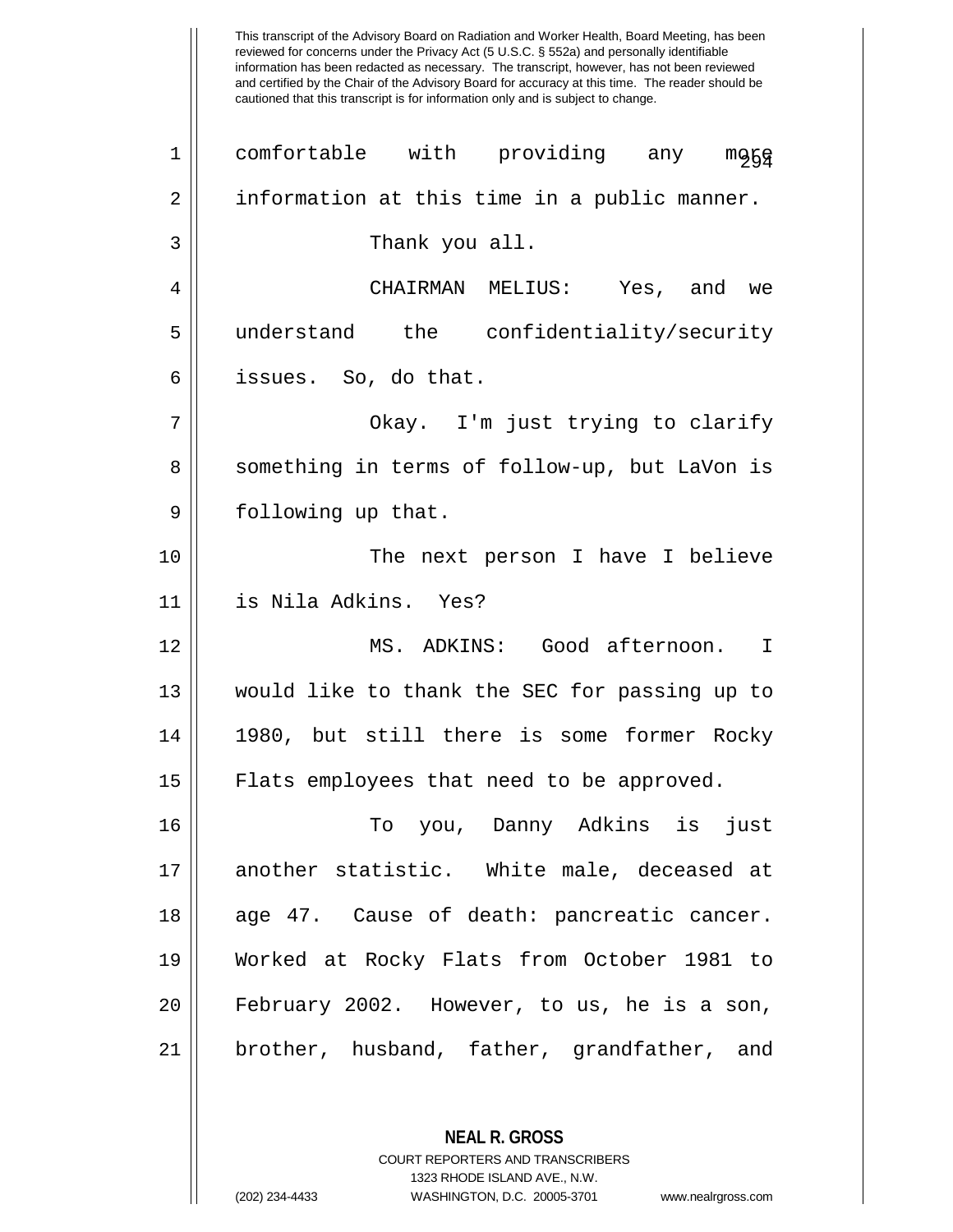| $1\,$ | friend. He was born December 7th, 1955, <sub>29</sub> |
|-------|-------------------------------------------------------|
| 2     | Huntington, West Virginia, and died September         |
| 3     | 10, 2003, in Westminster, Colorado.                   |
| 4     | To those of us that knew him, he                      |
| 5     | was a kind, gentle, fun, loving, generous man         |
| 6     | who was taken from us too soon. Danny's               |
| 7     | dying request to his family was to fight for          |
| 8     | his compensation that he knew he was due. He          |
| 9     | said to fight for this because he didn't want         |
| 10    | this to just die and to go away.                      |
| 11    | He knew that during his time                          |
| 12    | while working at Rocky Flats he was exposed           |
| 13    | to something that causes cancer. Having done          |
| 14    | research, interviewing various coworkers and          |
| 15    | employees, and compiling lists of toxic and           |
| 16    | hazardous material that he came into contact          |
| 17    | with, I have to think that he was correct.            |
| 18    | The research on the partial list of the               |
| 19    | chemicals and radioactive elements showed             |
| 20    | that many of them are known carcinogens and           |
| 21    | have links to many cancers.                           |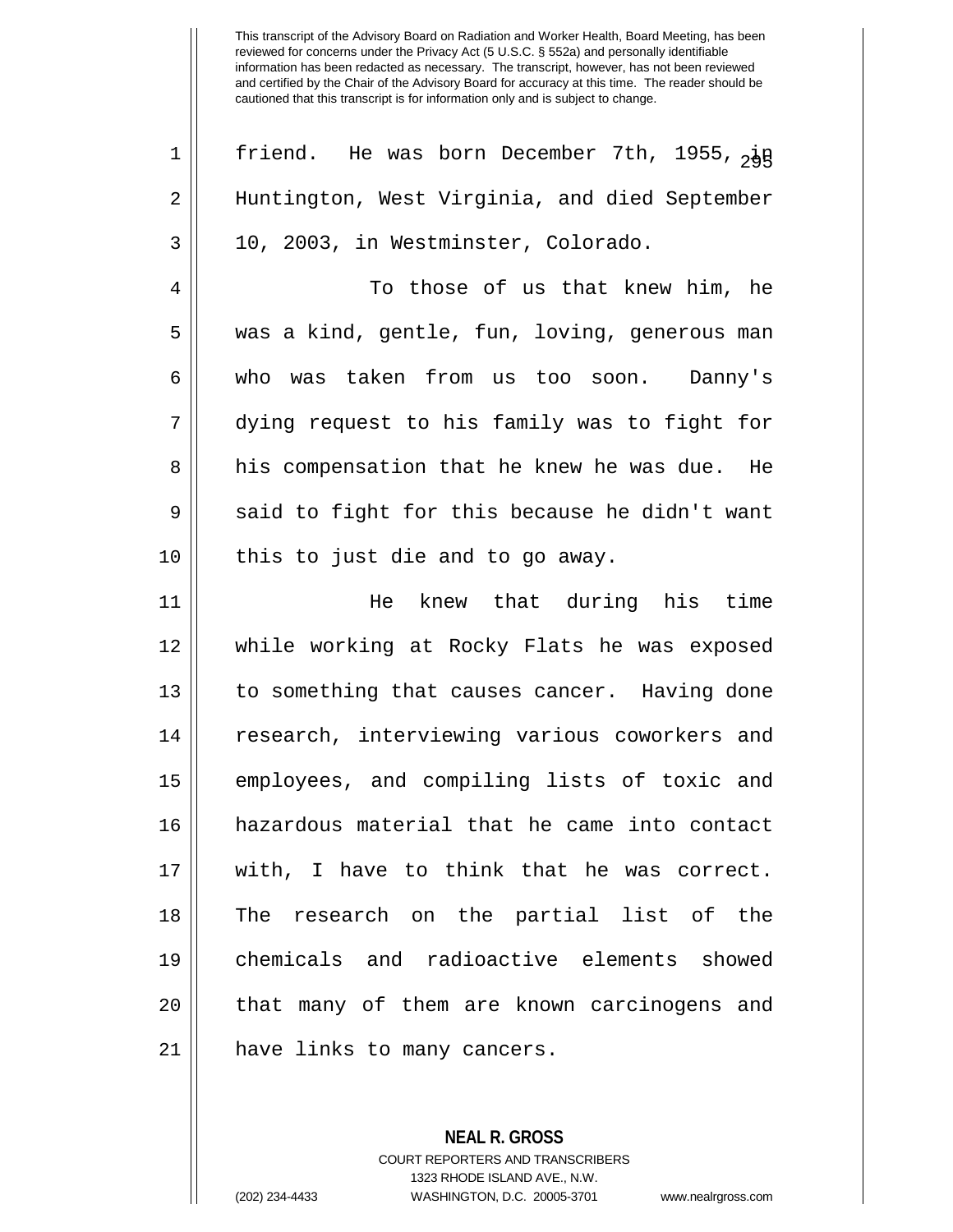| $\mathbf 1$ | Danny has been gone for ten yeags                                                                   |
|-------------|-----------------------------------------------------------------------------------------------------|
| 2           | now, and he was no farther in the process of                                                        |
| 3           | dose reconstruction. There were all claims                                                          |
| 4           | when he started his claim twelve years ago.                                                         |
| 5           | The interview that he gave stated that when                                                         |
| 6           | his dose reconstruction dosimeter was reading                                                       |
| 7           | zero, he was highly contaminated.                                                                   |
| 8           | This whole process has been very                                                                    |
| 9           | frustrating, a large bureaucracy. The burden                                                        |
| 10          | of proof has been upon the family. Danny had                                                        |
| 11          | a top security clearance. His family and                                                            |
| 12          | friends were not to know the extent of his                                                          |
| 13          | job, what is entailed, and the elements and                                                         |
| 14          | chemicals he was using.                                                                             |
| 15          | The metrics that are used<br>to                                                                     |
| 16          | determine if a chemical contributes to<br>- a                                                       |
| 17          | cancer are incorrect. They only apply to                                                            |
| 18          | standard use.                                                                                       |
| 19          | Sorry, I'm just so nervous.<br>Bear                                                                 |
| 20          | with me.                                                                                            |
| 21          | Of the chemicals, this<br>method                                                                    |
|             | <b>NEAL R. GROSS</b><br><b>COURT REPORTERS AND TRANSCRIBERS</b>                                     |
|             | 1323 RHODE ISLAND AVE., N.W.<br>(202) 234-4433<br>WASHINGTON, D.C. 20005-3701<br>www.nealrgross.com |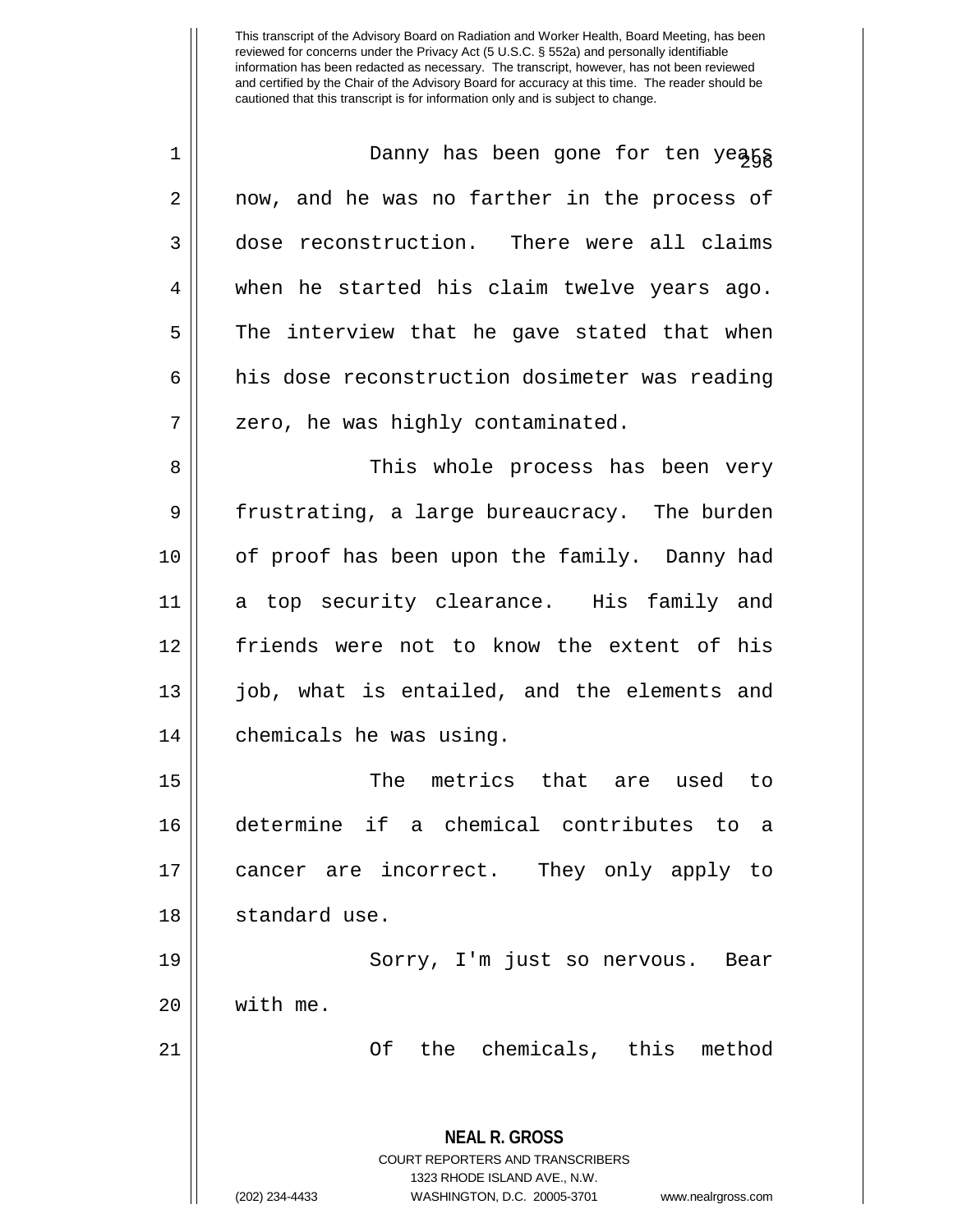$1$  || cannot be applied when it comes to Rocky 2 || Flats because these chemicals were not used 3 | in the standard method.

4 Danny served his country twice, 5 | once when he was in the Air Force and again 6 || when he was employed by the various 7 contractors that ran Rocky Flats. He gave 8 || himself to his country with no question  $9 \parallel$  asked. He was told that he would be safe in 10 the job that he performed in the name of 11 national security.

 Danny died at the age of 47. That age is not even near retirement age requirement. He was looking forward to his life events before he was diagnosed with pancreatic cancer.

17 || Since he has been gone these ten 18 years, he has missed the birth of his 19 granddaughter, the marriage of his youngest 20 daughter, his 35-years wedding anniversary, 21 || and in four years will miss the high school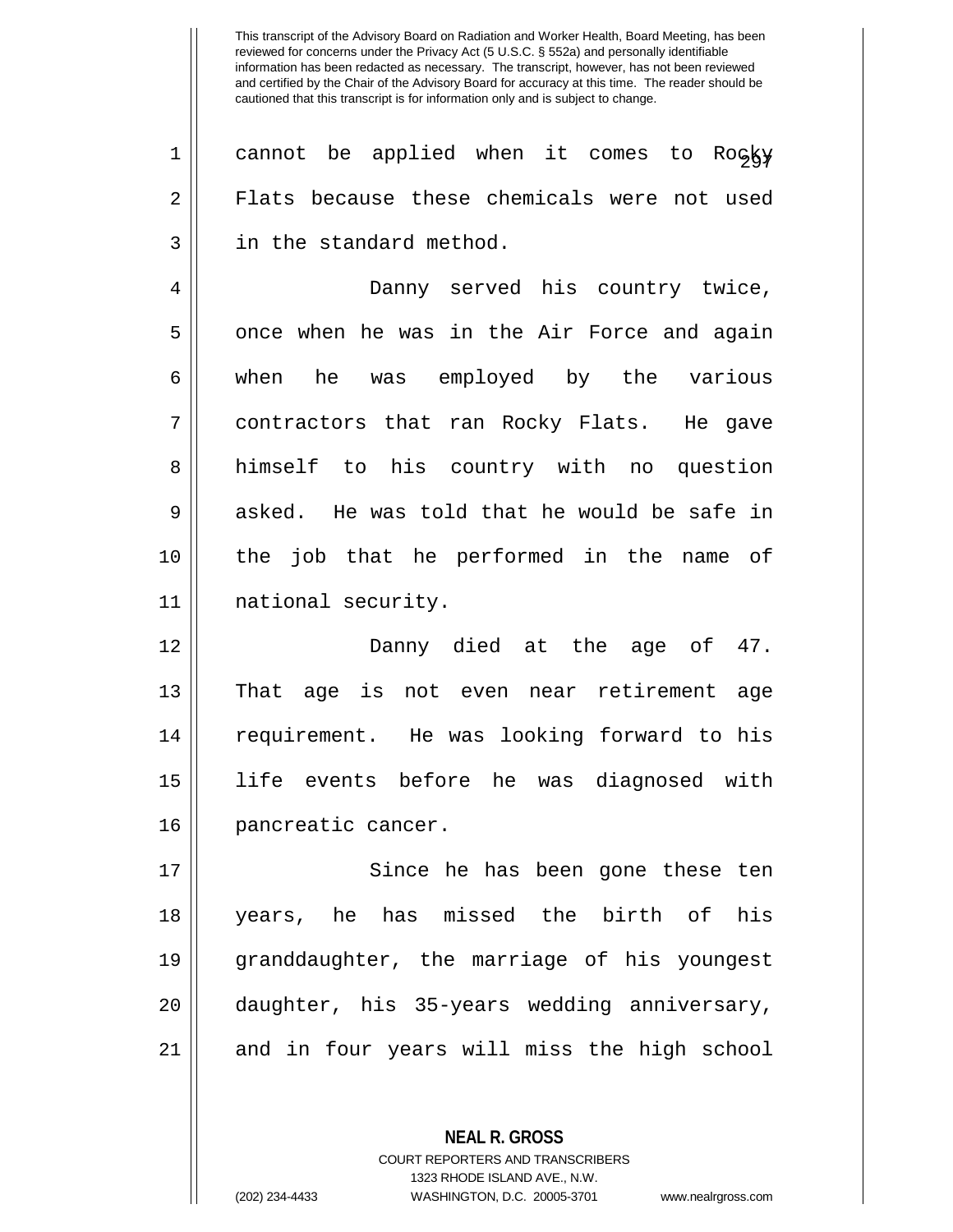$1 \parallel$  graduation of his grandson.  $298$ 2 || I remember a conversation that he 3 | had with me, my mom, that his grandson would  $4 \parallel$  graduate. "I am planning on being there,"  $5 \parallel$  saying that he is planning to be at his 6 grandson's graduation, and all the birthdays, 7 anniversaries, and holidays and countless 8 little life's moments that he would have 9 cherished. These are things that were taken 10 away from us, of all those who love and miss 11 him. We miss him and his love, his sense of 12 || humor, that voice of wisdom, and his love of  $13 \parallel$  life. 14 || **Passing the SEC does not bring** 15 him back, but it does help all the other 16 employees that are sick, dying, and the 17 || families of those who have passed away. 18 || This subject is something that 19 causes passion to run high. Put yourself in 20 || someone's shoes who has just lost a loved one 21 to a horrific terminal illness which had no

> COURT REPORTERS AND TRANSCRIBERS 1323 RHODE ISLAND AVE., N.W.

**NEAL R. GROSS**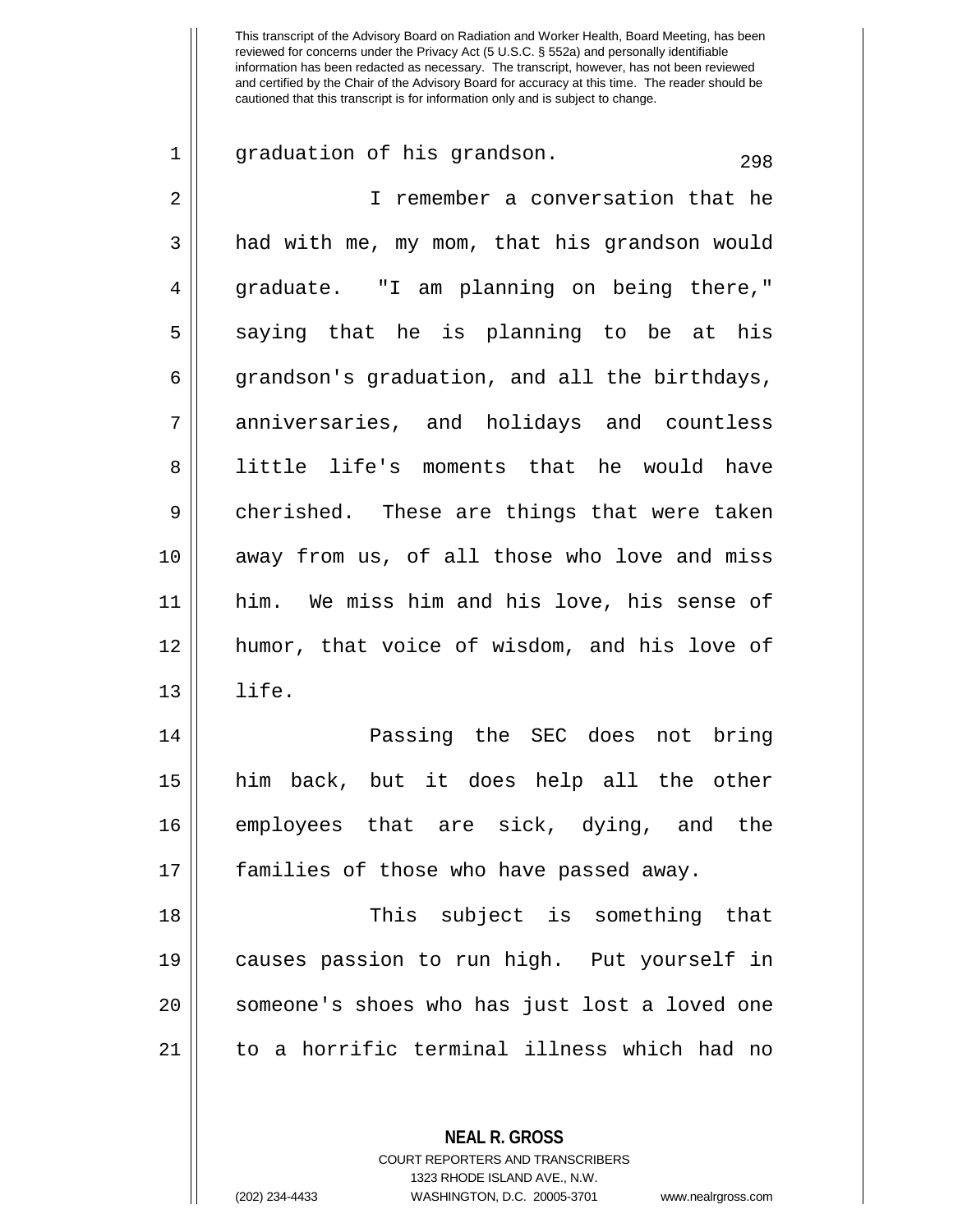1 | way -- the person changed from a healthy 2 || able-bodied person to a former shell of the 3 || person they used to be.

4 Imagine having to do research on  $5 \parallel$  a subject that you know nothing about. Try  $6 \parallel$  to recreate and imagine the type of work that 7 someone did during their 20 years' employment 8 || history, finding records for employment, only  $9 \parallel$  to find that they were falsified, missing, or 10 incorrect; being told that it's your 11 responsibility to prove that the illness was 12 caused from his job; being rejected for 13 compensation numerous times because the dose 14 || reconstruction wasn't high enough, and the 15 || evidence provided was not enough countless 16 other times.

 This whole process is exhausting physically, emotionally, and mentally. This process causes you to relive the most horrible parts of your life over and over and over again, never really being able to move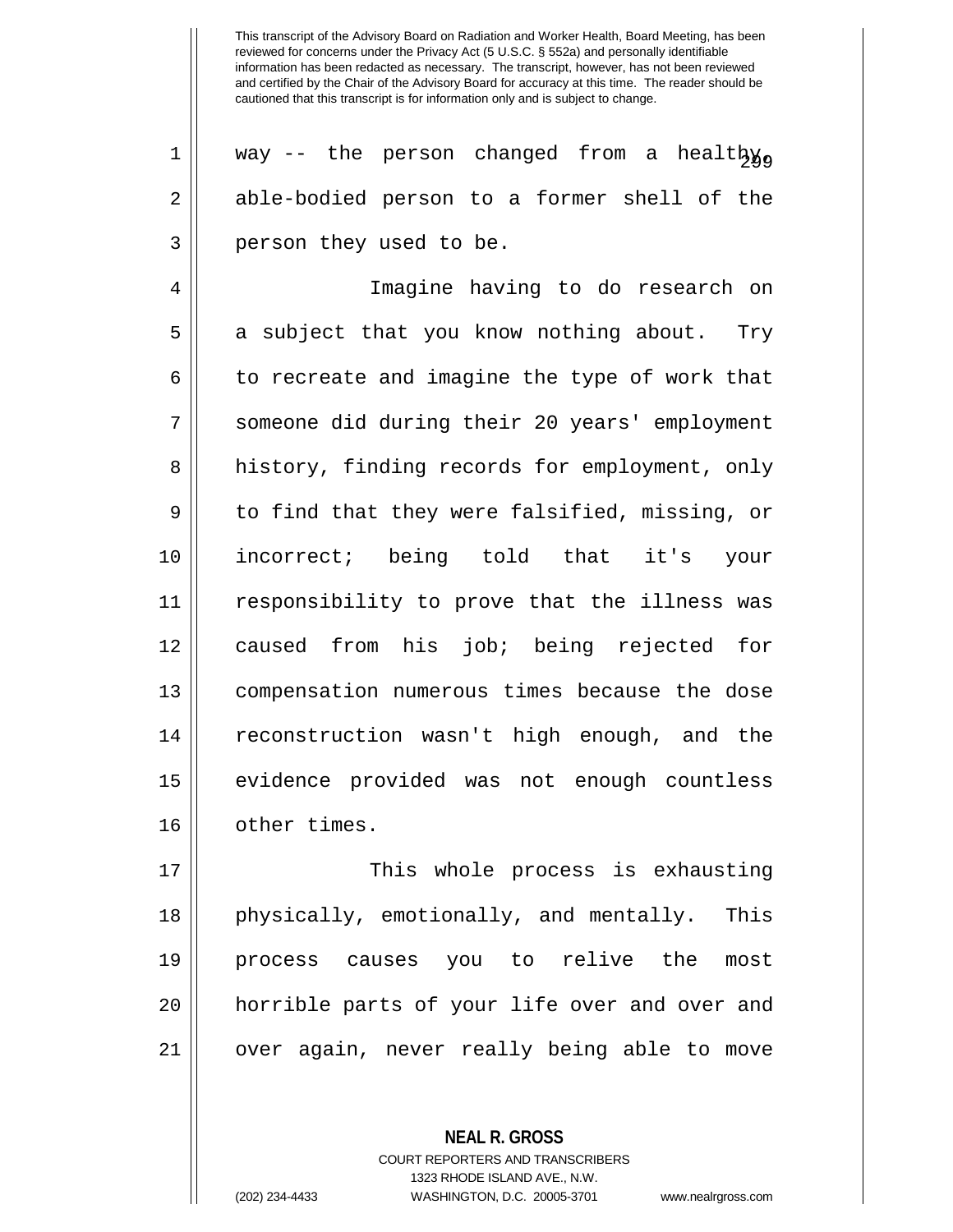This transcript of the Advisory Board on Radiation and Worker Health, Board Meeting, has been reviewed for concerns under the Privacy Act (5 U.S.C. § 552a) and personally identifiable information has been redacted as necessary. The transcript, however, has not been reviewed and certified by the Chair of the Advisory Board for accuracy at this time. The reader should be cautioned that this transcript is for information only and is subject to change. **NEAL R. GROSS**  $1 \parallel$  on, always stuck in the past.  $300$ 2 Please pass a SEC for this group 3 | of Rocky Flats employees and their survivors  $4 \parallel$  to help start that healing process. 5 Thank you very much. 6 (Applause.) 7 CHAIRMAN MELIUS: Thank you. 8 || I believe it's Peter Montez. 9 MR. MONTEZ: First of all, thank 10 you for passing the SEC. 11 I worked at Rocky Flats as a 12 youth from around 19 years old for 13 || approximately 26-28 years. I entered as an 14 electrician and ended it as a senior 15 || principal development engineer. 16 || And I worked in quite a few areas 17 || that were highly radioactive and a lot of 18 || areas that were highly contaminated also. 19 And that was my job and I did it gladfully, 20 || and I was actually a Rocky Flats warrior. I 21 || represented Rocky Flats at a lot of different

> COURT REPORTERS AND TRANSCRIBERS 1323 RHODE ISLAND AVE., N.W.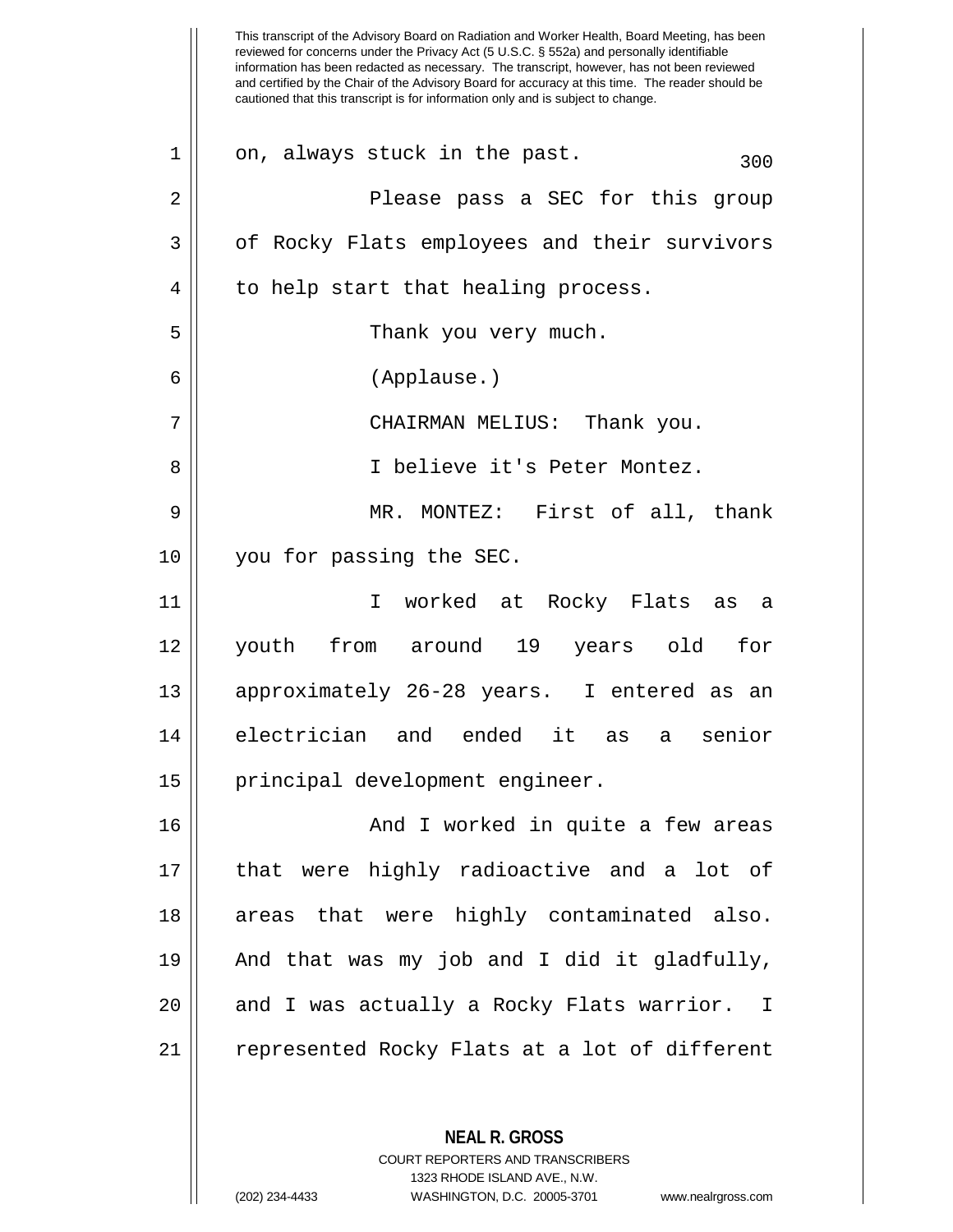1 | functions, like with Arvada, with trying  ${}_{3}^{1}\varphi$ 2 || get the admission of us to do our low-level, 3 mixed-waste mitigation program, things like  $4 \parallel$  that. And I was a project engineer on that, 5 || and also I worked with several other project 6 || engineers that were working also on other 7 waste issues.

 But, as I went in through my years at Rocky Flats, I was involved in several contamination incidents, and to myself specifically also. And I also did get contamination to my wounds. And I worked in 13 || cold and hot areas. And some of the cold 14 || areas were the areas that had been cleaned up previously through initial fires, but I also worked there to help clean up after the later 17 fires.

 In those days, there was a lot of work to do and there was a lot of contamination. We got contaminated quite a  $\parallel$  bit.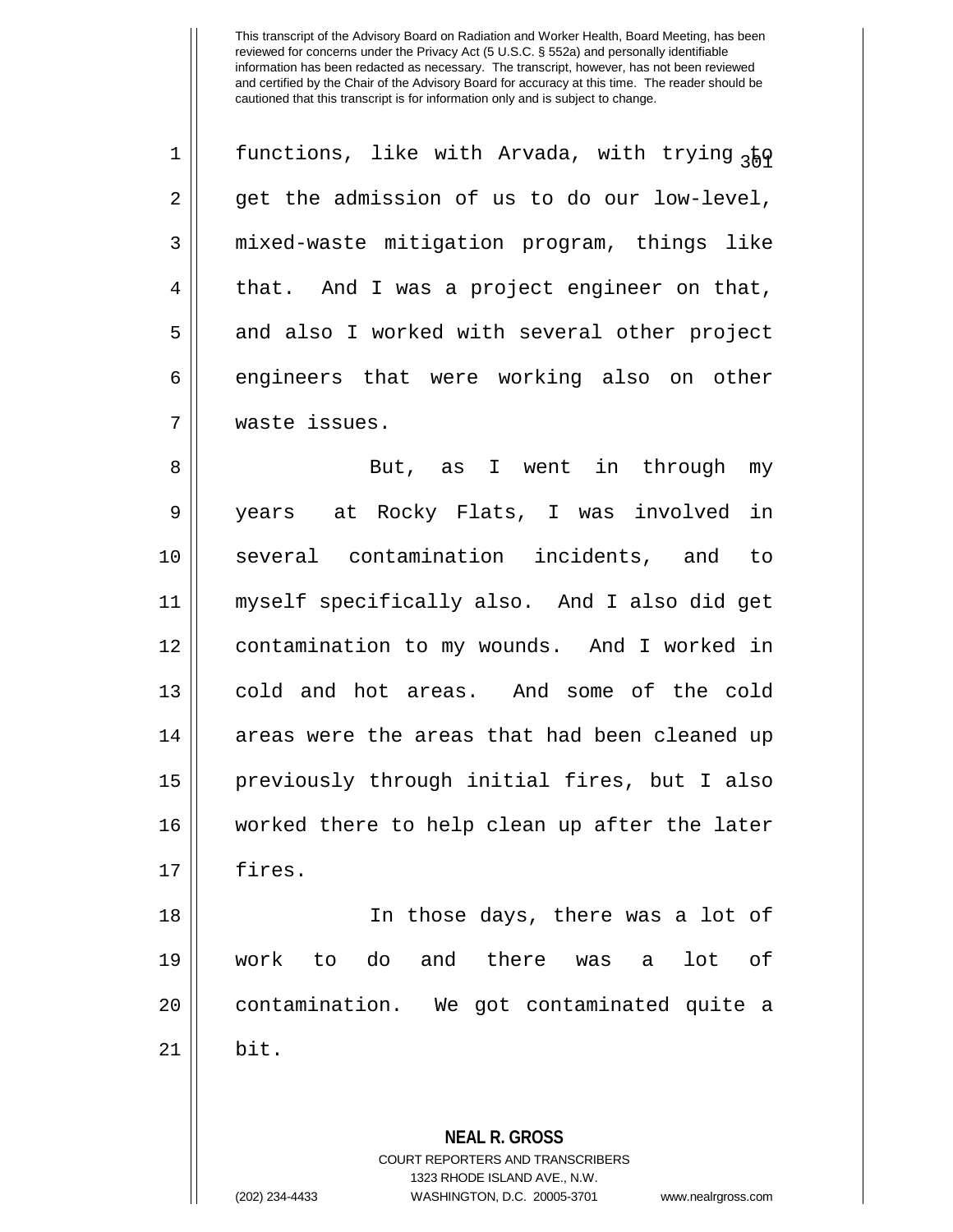| $\mathbf 1$    | In fact, one of my memorable                 |
|----------------|----------------------------------------------|
| $\overline{2}$ | experiences is when one of my workers was    |
| 3              | contaminated at the same time I was.         |
| 4              | Usually, what they would do is they would    |
| 5              | bring you out and they would start scanning  |
| 6              | you to see how far your clothing -- they     |
| 7              | would take off your initial coveralls, and   |
| 8              | they would go down to the coveralls that are |
| 9              | inside there. If you are still contaminated, |
| 10             | they take those off, go down to your         |
| 11             | skivvies. If you're contaminated there, then |
| 12             | they go ahead and have you either disrobe    |
| 13             | there or go to a decontamination shower.     |
| 14             | Well, when I disrobed and they               |
| 15             | scanned my body, I was clean. But one of my  |
| 16             | workers, when they scanned his body, he was  |
| 17             | contaminated in his testicles. And so they   |
| 18             | took him off to medical -- they took me out  |
| 19             | and just gave me a cleanup and all -- and    |
| 20             | then sent him back to work.                  |
| 21             | Well, a week later he quit. And              |
|                |                                              |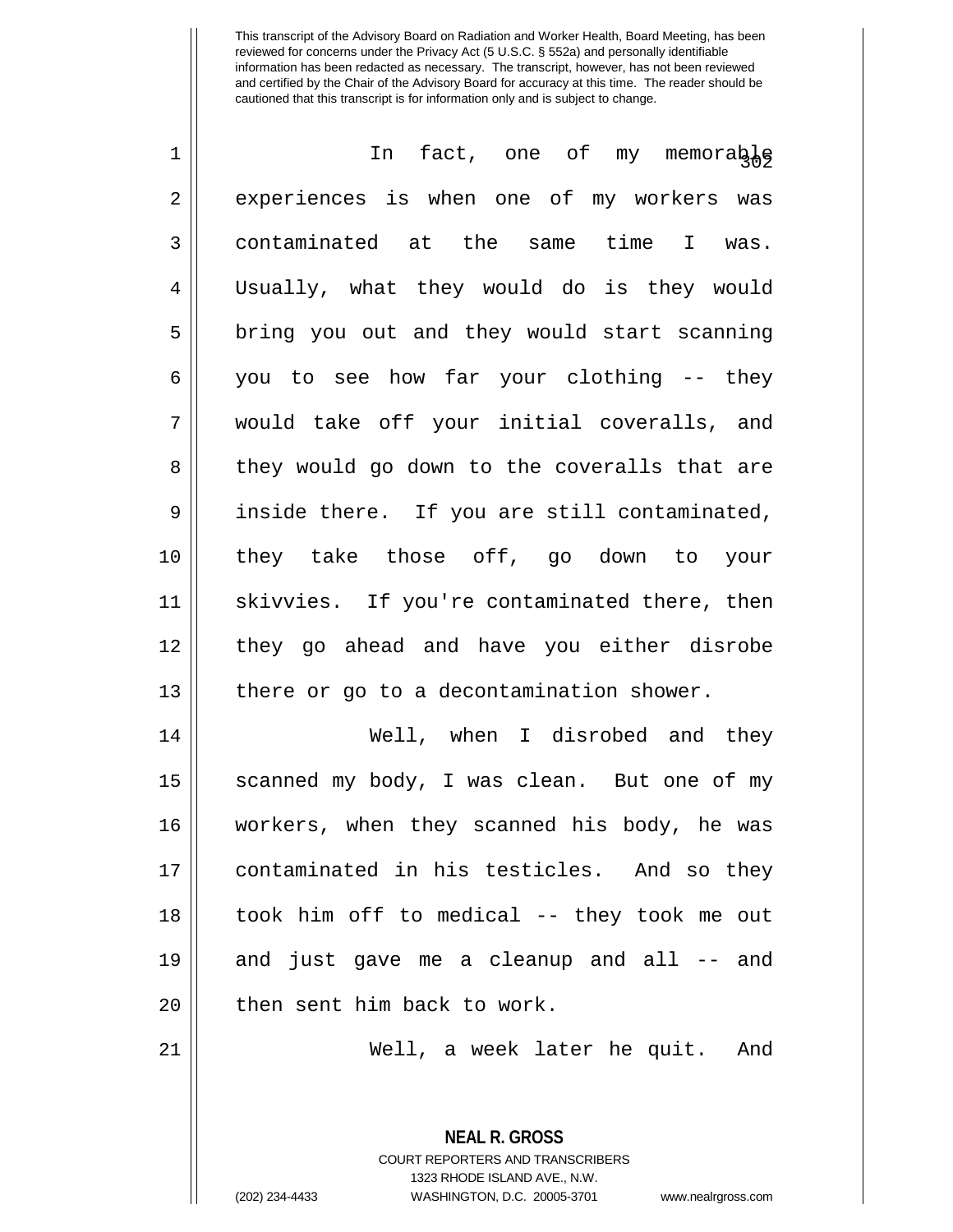| $\mathbf 1$    | I can imagine, because he told me, "How could |
|----------------|-----------------------------------------------|
| $\overline{2}$ | I go explain to my wife where I was           |
| 3              | contaminated and still have relationships     |
| 4              | with her?"                                    |
| 5              | But, on my behalf here, I did                 |
| 6              | have a very good -- I'm sorry, I'm also -- I  |
| 7              | forgot to say that -- I'm a cancer survivor   |
| 8              | right now. I do have -- I have had colon      |
| 9              | cancer and I'm through some radiation         |
| 10             | treatment and chemo treatment. And I am at    |
| 11             | some more chemo, I am halfway through my      |
| 12             | chemo.                                        |
| 13             | But, anyway, I had worked doing               |
| 14             | redesign on the plutonium casting furnaces,   |
| 15             | like in 07 and a few other buildings there.   |
| 16             | And those were very highly radioactive        |
| 17             | emitters, radiation emitters.                 |
| 18             | And I know that at one point,                 |
| 19             | too, also -- this is my recollection, okay?   |
| 20             | We have these bentonite shields around these  |
| 21             | furnaces. And you were told that you would    |
|                |                                               |
|                |                                               |

COURT REPORTERS AND TRANSCRIBERS 1323 RHODE ISLAND AVE., N.W.

**NEAL R. GROSS**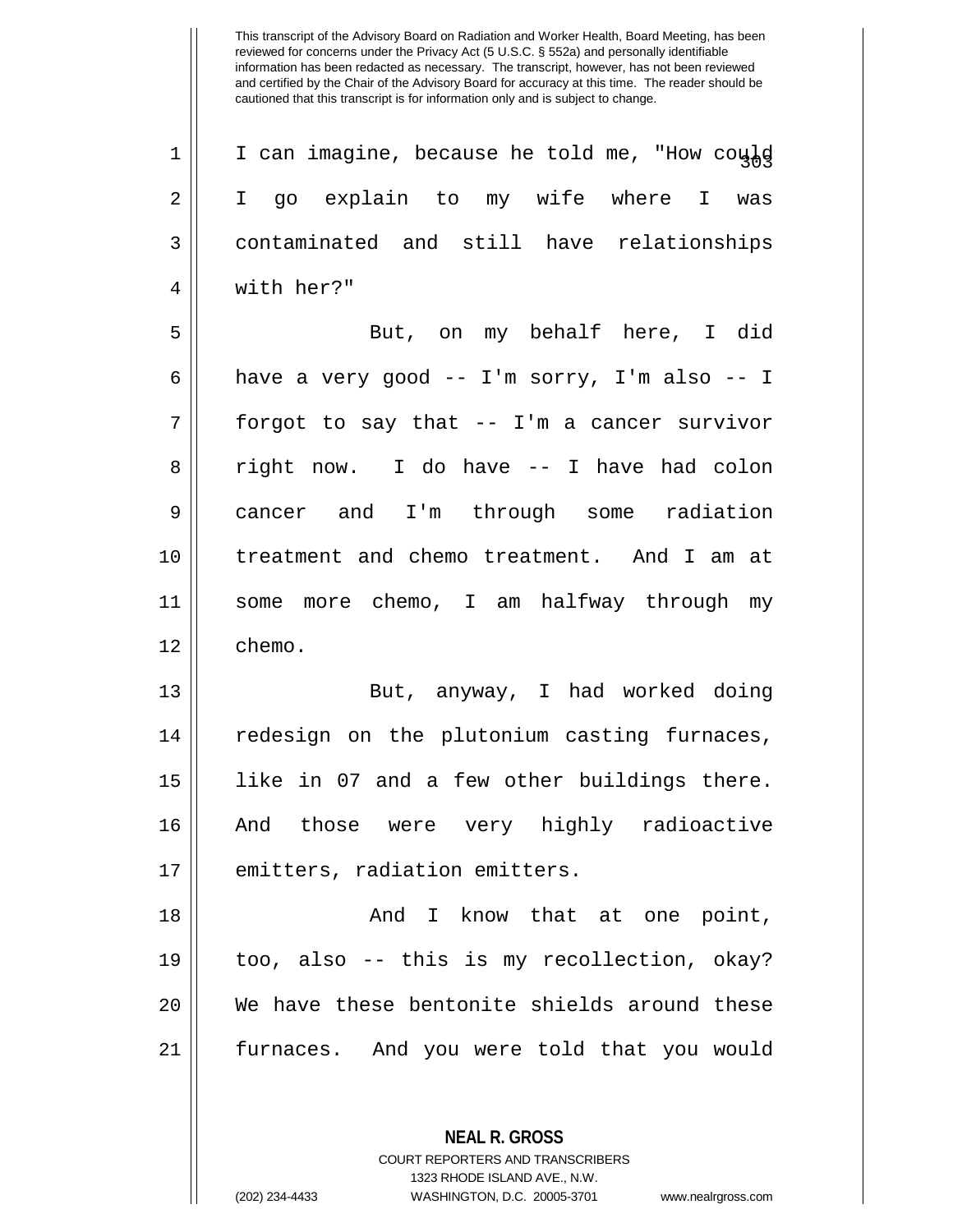$1$  | just stay so that these bentonite shields 2 || would keep you from getting any more 3 | radiation dosages.

4 | But we had, in our reconstruction 5 | or redevelopment of the design of the casting 6 furnace for plutonium, I had to work for 7 || several hours around these furnaces. And you 8 || had to get on the other side of the shields.  $9 \parallel$  But I was told, after one day when we went 10 in there and these things were being taken 11 down, I was told the reason why they were 12 taken down was because they were intensifying 13 the radiation because you were getting 14 bounceback of the radiation between these 15 || shields.

 And so, once again, being the Rocky Flats warriors and stuff, you know, 18 || things like this didn't register until later on when I started thinking about things about | the Flats.

21 We had one demonstration there.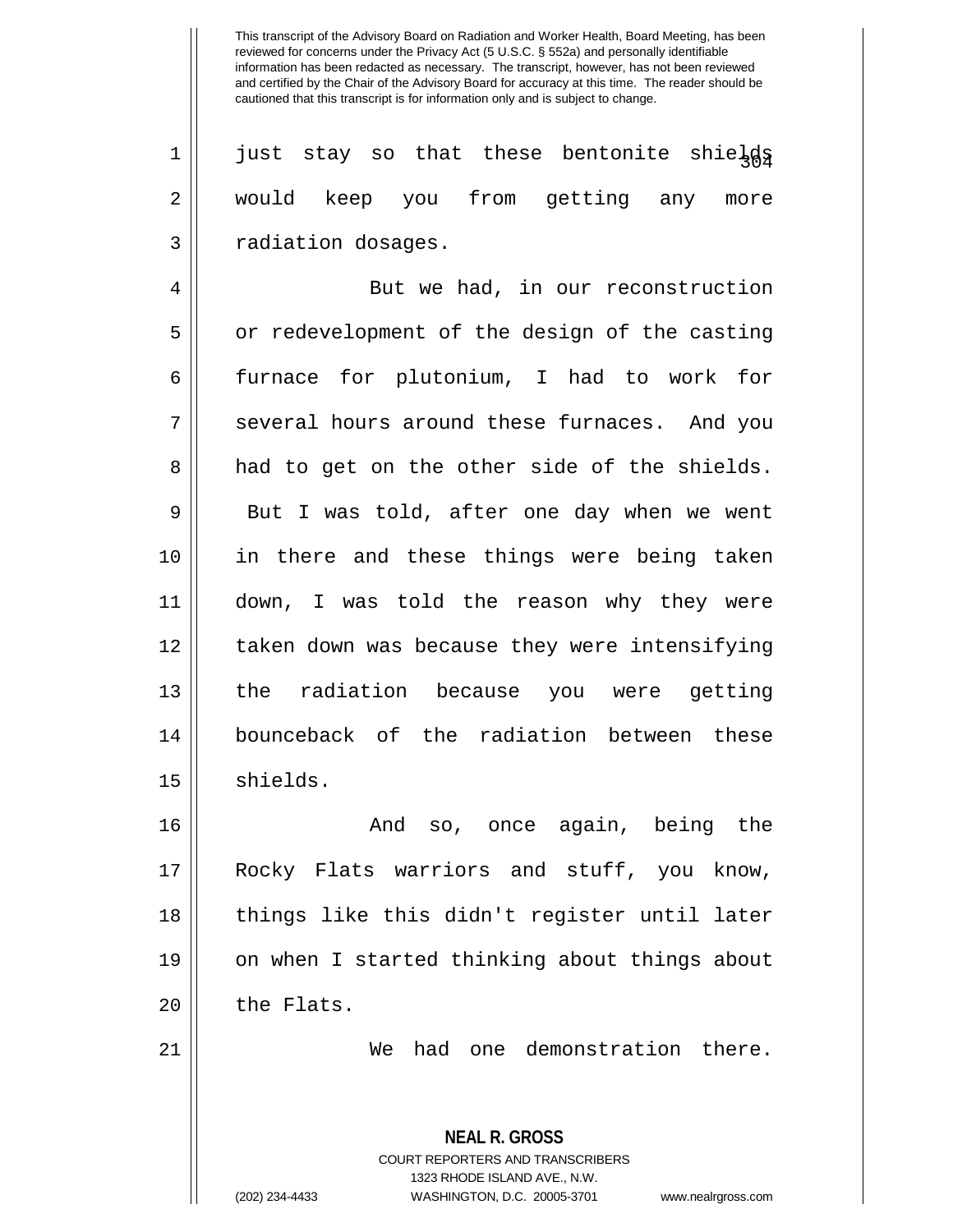| $\mathbf 1$    | People came out of Boulder. People came qut                                              |
|----------------|------------------------------------------------------------------------------------------|
| 2              | of Denver. And they were talking about                                                   |
| 3              | closing down the plant and stuff like that.                                              |
| $\overline{4}$ | There must have been 10,000 people out there.                                            |
| 5              | I was out there with my<br>But                                                           |
| 6              | pickup truck and my sign saying, "Support                                                |
| 7              | Rocky Flats. You guys are all crazy. You                                                 |
| 8              | don't know what you're talking about."<br>$\mathbf I$                                    |
| 9              | felt like a little bug out there with all                                                |
| 10             | these people all around me saying about how                                              |
| 11             | unvaluable the land was and all. So, this is                                             |
| 12             | just showing you what kind of a worker I was,                                            |
| 13             | how true-blood I was. Okay?                                                              |
| 14             | And they were saying that the                                                            |
| 15             | land around there wasn't worth 10 cents. And                                             |
| 16             | I was even telling the people that were going                                            |
| 17             | in there, "Here, I've got a dime. I'll buy                                               |
| 18             | it. I've got a dollar. I'll buy 10 acres                                                 |
| 19             | from you for a dollar." Things like this,                                                |
| 20             | you know.                                                                                |
| 21             | So, I was really a very concerned                                                        |
|                | <b>NEAL R. GROSS</b><br>COURT REPORTERS AND TRANSCRIBERS<br>1323 RHODE ISLAND AVE., N.W. |
|                | (202) 234-4433<br>WASHINGTON, D.C. 20005-3701<br>www.nealrgross.com                      |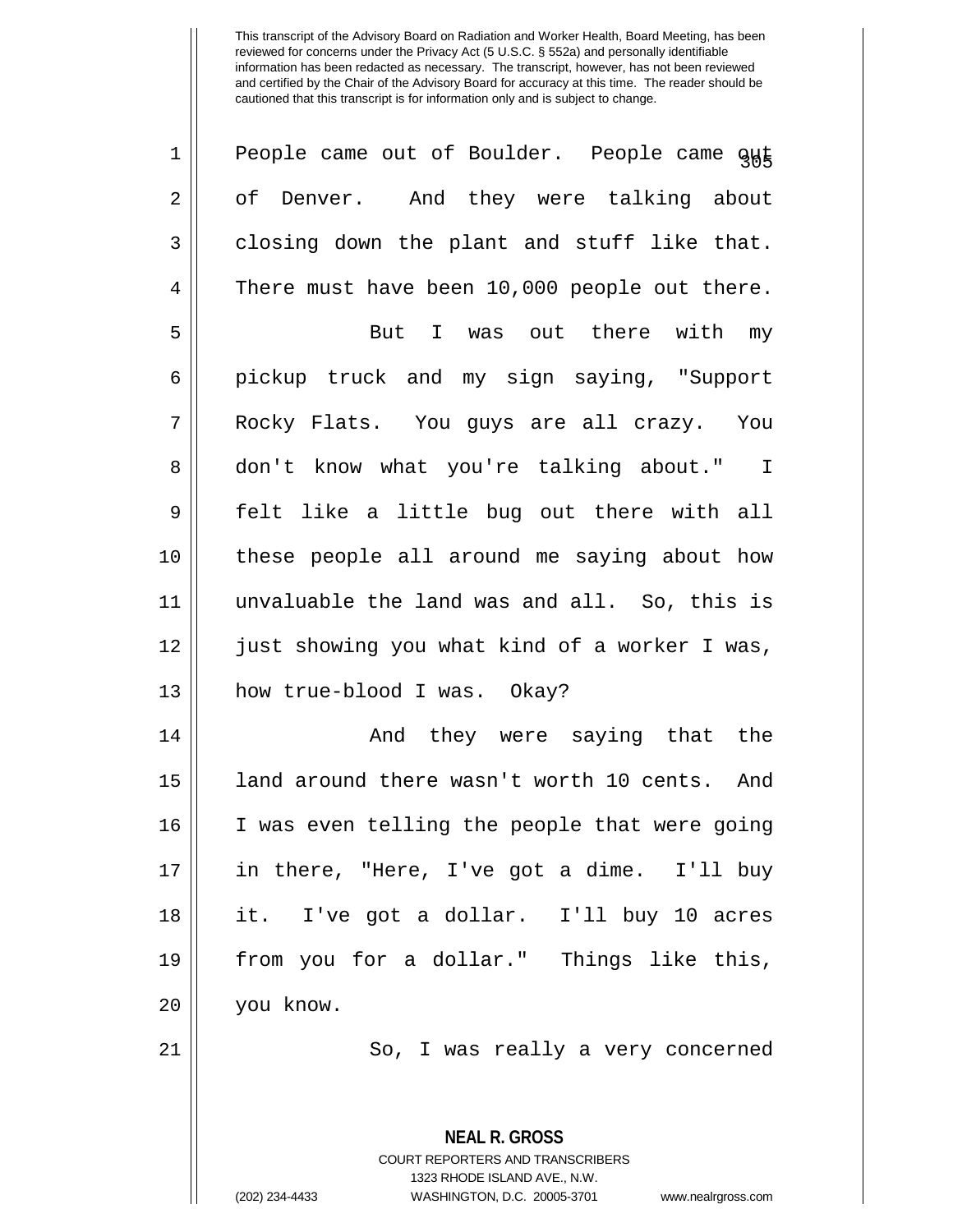**NEAL R. GROSS** COURT REPORTERS AND TRANSCRIBERS 1323 RHODE ISLAND AVE., N.W. (202) 234-4433 WASHINGTON, D.C. 20005-3701 www.nealrgross.com 1 || American. Okay? But now I see the people  $2 \parallel$  that have suffered. And I don't know, maybe 3 I should have been up on there, on that 4 screen. I don't know. We'll see what 5 | happens. 6 I went through my first  $7 \parallel$  treatment, and they said I had a 50/50 chance 8 || of surviving. And if I get cancer again, I 9 won't survive. No cure. So, I'm on the 10 second phase of that to elevate my 11 percentages. 12 And so I thank you for listening 13 || to me, and please listen to all the others of  $14$  | these people with their grievances. 15 || Thank you. 16 (Applause.) 17 CHAIRMAN MELIUS: Thank you. 18 || And the next person I have listed 19 is Jerry Harden. I know I have seen you 20 || around here today. 21 MR. HARDEN: Good afternoon. My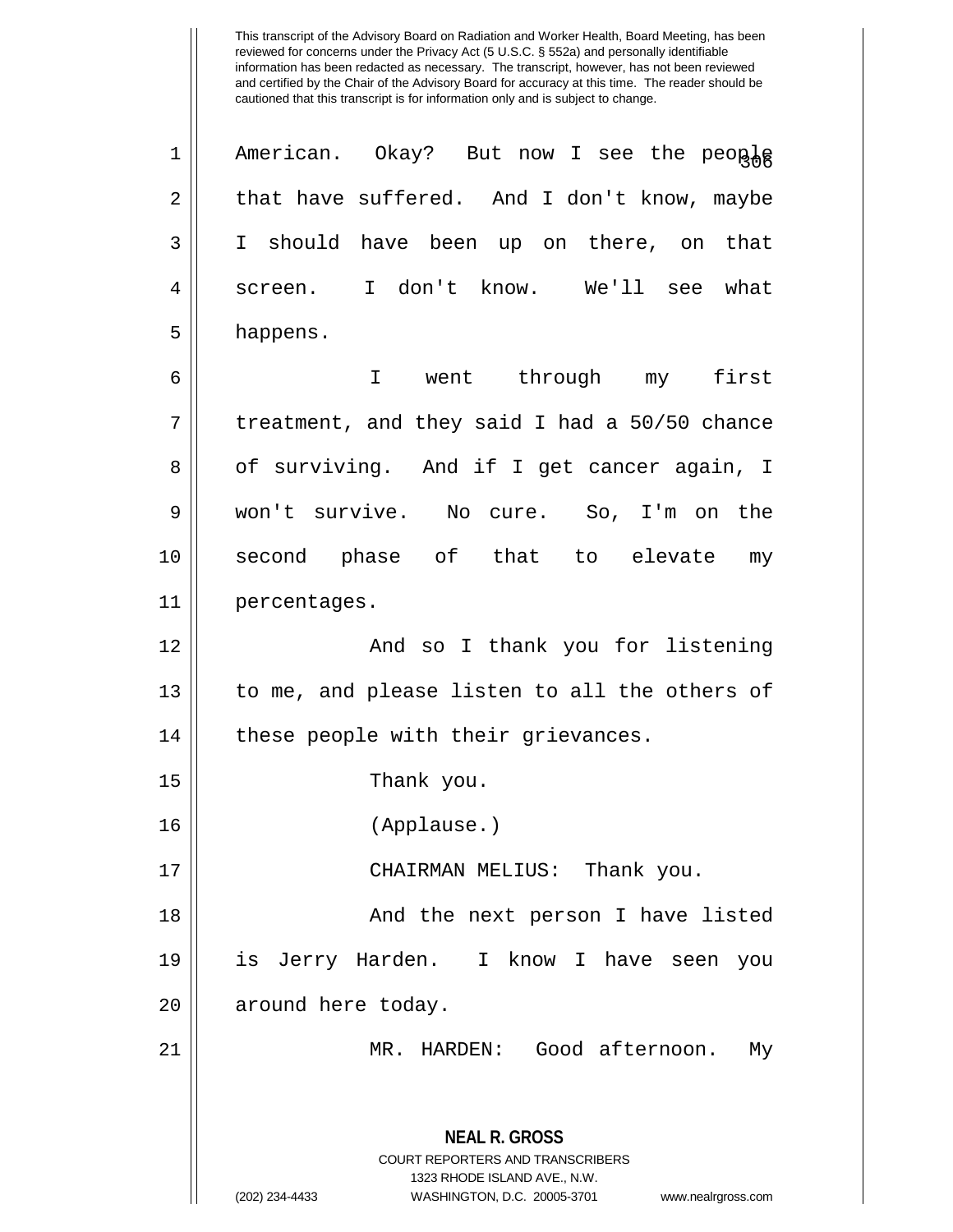| 1  | name is Jerry Harden. I was employed at the   |
|----|-----------------------------------------------|
| 2  | Rocky Flats Nuclear Weapons Site for 37       |
| 3  | years. I was a radiation control technician   |
| 4  | for most of that time and a three-term        |
| 5  | president of United Steelworkers Local 8031   |
| 6  | that represented the hourly production and    |
| 7  | maintenance workers at the plant.             |
| 8  | I'm here to speak in support of               |
| 9  | expanding the Special Exposure Cohort status  |
| 10 | for the long-suffering workers and their      |
| 11 | families at Rocky Flats.                      |
| 12 | Rocky Flats was officially closed             |
| 13 | in December of 2005, after a long history of  |
| 14 | controversy. The plant had one of the worst   |
| 15 | industrial fires in U.S. history. The plant   |
| 16 | was responsible for large tritium releases    |
| 17 | over an extended period of time. The plant    |
| 18 | also spread plutonium and other hazardous     |
| 19 | chemicals in the environment, with the barrel |
| 20 | field known as 903, for many years.           |
|    |                                               |

21 || The plant had the first FBI raid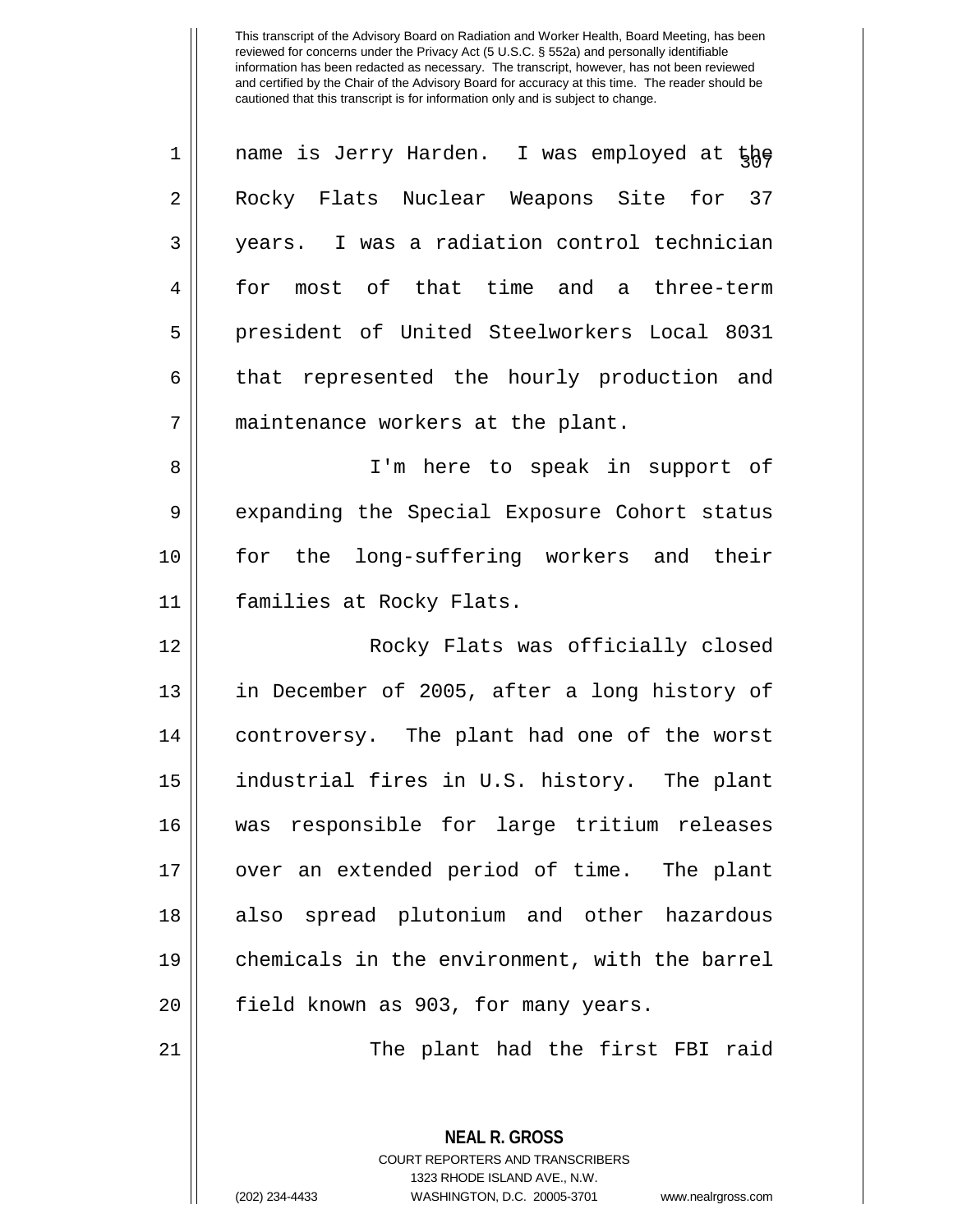**NEAL R. GROSS** COURT REPORTERS AND TRANSCRIBERS 1323 RHODE ISLAND AVE., N.W. (202) 234-4433 WASHINGTON, D.C. 20005-3701 www.nealrgross.com  $1 \parallel$  of a government facility and caused a federal 2 || grand jury to be formed. Unfortunately, 3 | those findings have remained sealed, denying 4 || the public and the workers valuable 5 || information about Rocky Flats. 6 To date, there have been 2,319 7|| sick worker claims -- sick worker and 8 || survivor claims settled, with many more 9 awaiting decisions. Rocky Flats has been the 10 most deadly workplace and the most expensive 11 environmental cleanup project in the State of 12 Colorado. 13 I thank the Board for their 14 || support for the long-suffering Rocky Flats 15 workers and their families to expand the 16 || Special Exposure Cohort status. Thank you. 17 Any questions? 18 (No response.) 19 || Again, another wise choice. 20 Thank you. 21 CHAIRMAN MELIUS: Thank you, Mr.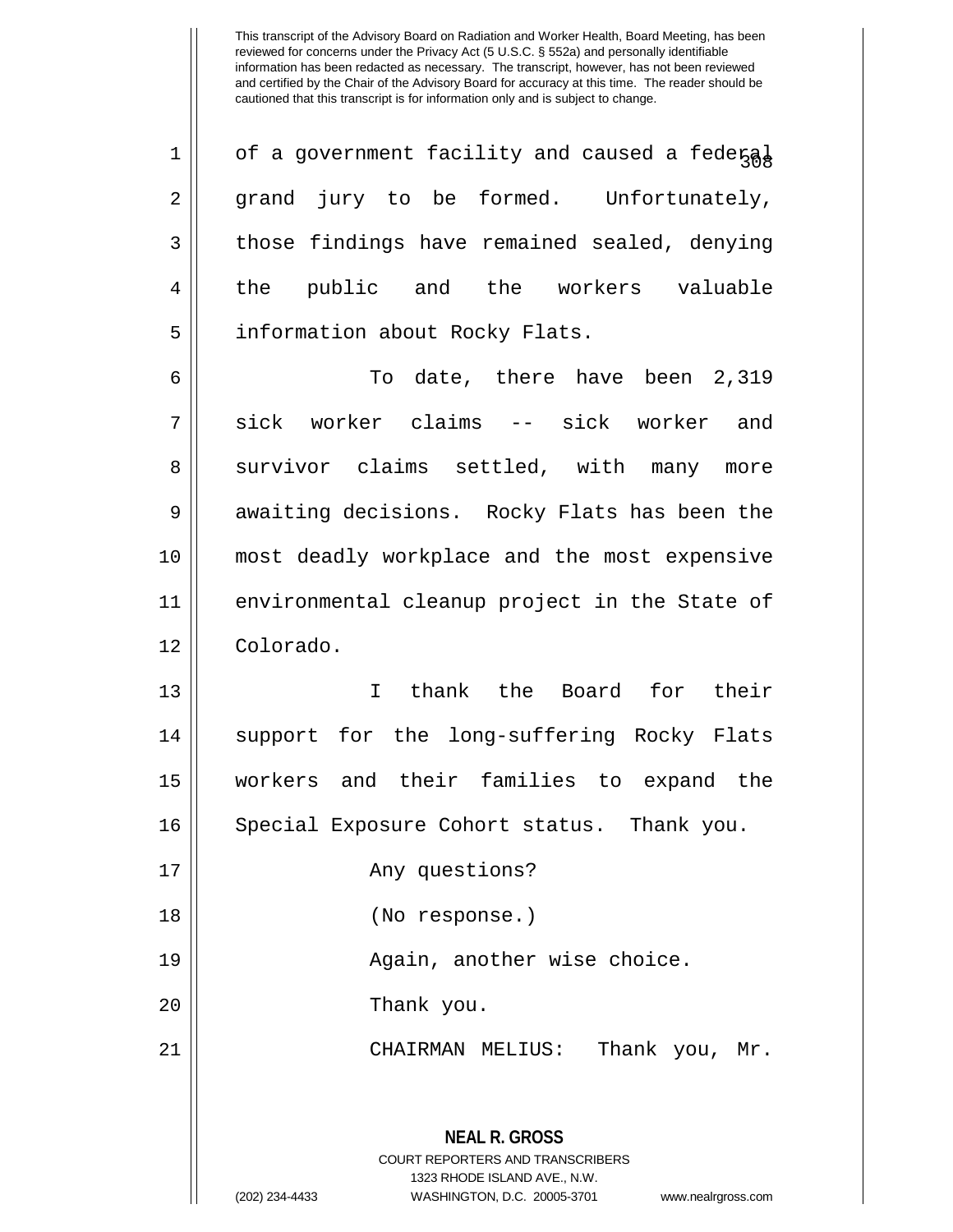This transcript of the Advisory Board on Radiation and Worker Health, Board Meeting, has been reviewed for concerns under the Privacy Act (5 U.S.C. § 552a) and personally identifiable information has been redacted as necessary. The transcript, however, has not been reviewed and certified by the Chair of the Advisory Board for accuracy at this time. The reader should be cautioned that this transcript is for information only and is subject to change. **NEAL R. GROSS** COURT REPORTERS AND TRANSCRIBERS 1323 RHODE ISLAND AVE., N.W. (202) 234-4433 WASHINGTON, D.C. 20005-3701 www.nealrgross.com <sup>309</sup> <sup>1</sup> Harden. 2 || (Applause.) 3 I was looking for help with a  $4 \parallel$  name that is a little hard to read. It is 5 [identifying information redacted], something 6 like -- someone named [identifying 7 || information redacted] in the audience? The 8 [identifying information redacted] I can 9 || read; the last name I was having trouble 10 || with. See if he is outside. 11 (Pause.) 12 Okay. Not? That's fine. If he 13 | comes back, we will give him a turn. 14 || Jack Weaver. 15 MS. VLIEGER: Did you say Faye? 16 CHAIRMAN MELIUS: No. You are on 17 the list, Faye, and we are getting closer to 18 you, I promise. 19 MR. WEAVER: Good afternoon. I 20 want to thank you today for what you have 21 done. I know everybody appreciates it. And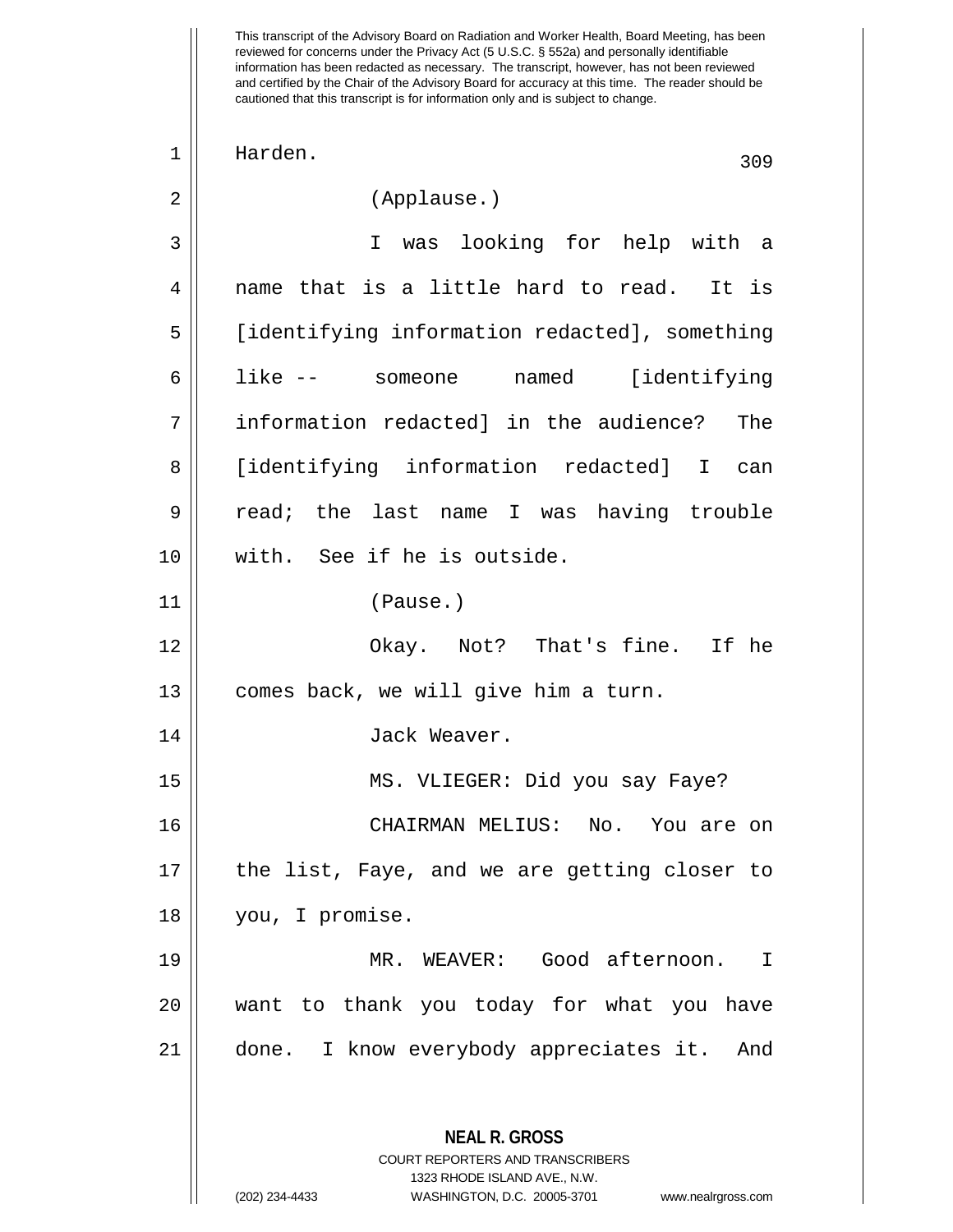$1 \parallel$  we are not through yet. We have got a long 2 || ways to go to get the rest of the people 3 covered.

4 | Jack Weaver, Deputy Director of 5 | Plutonium Operations at Rocky Flats, retired. 6 I spent 41 years there.

 But today I am going to talk a 8 || Iittle bit about something else, and that's uranyl nitrate. I was asked if I could speak to that. Laura Reis here is going to say a few things, too, because she was involved in 12 || part of the operation that exposed her.

 First of all, I had a varied 14 || occupation at Rocky Flats, as you well know, because we've talked about it before. But I had a lot of interface with different organizations on the plant site. One of those organizations was the mass crit lab, Building 886. Building 886 was built to do mass crit experiments to establish the limits by which we operated in the plutonium areas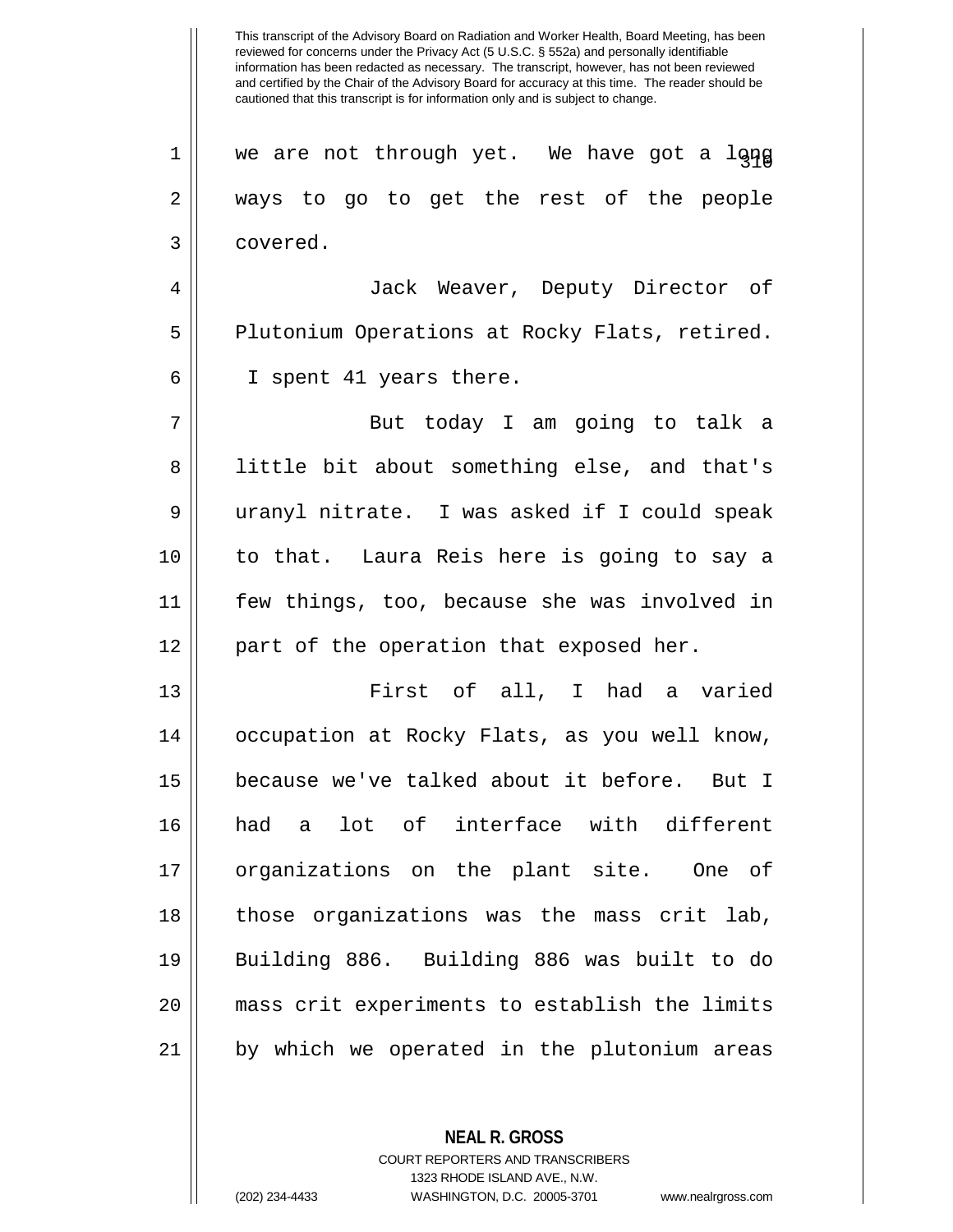$1$ | and the uranium areas, but primarily in the 2 || plutonium areas to keep us safe.

3 In that lab, they had a split 4 table on which they did a lot of experiments 5 || with solid materials, metals and oxides and 6 || such. The lab was never set up for 7 plutonium, although it did have plutonium in 8 it from time to time.

 But the main testing was done with uranyl nitrate, and it was done by setting up a series of tanks and pumps and lines so they could transfer this uranyl nitrate from tank to tank and do their measurements and their experiments to 15 || establish those limits by which we operated.

16 Like any tanks that we had in the 17 || 771 building, 371, or anyplace else on the 18 || plant site, they all had inputs and outputs 19 and a lot of flanges, site gauges, and et  $20$  || cetera, a lot of places for them to leak.

21 And, of course, these did leak,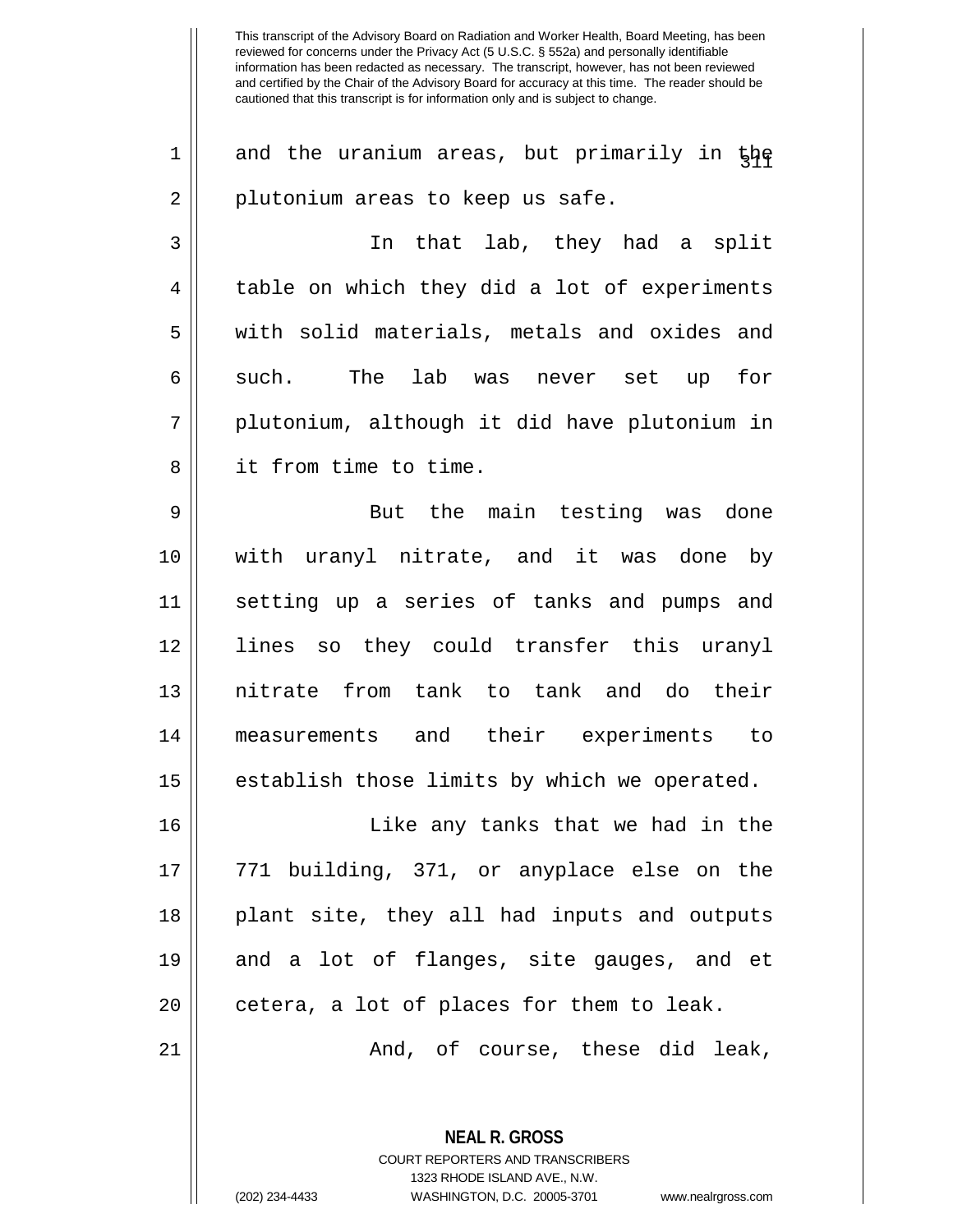| $\mathbf 1$ | and they leaked into pans that were on the    |
|-------------|-----------------------------------------------|
| 2           | floor in the experimental room.<br>And,       |
| 3           | initially, they had no criticality rings,     |
| 4           | Raschig rings, in there. I had a crew that    |
| 5           | went up there, cleaned up the place after a   |
| 6           | leak, and we put in Raschig rings to prevent  |
| 7           | any criticalities that might get out on the   |
| 8           | floor.                                        |
| 9           | And during that time, we also                 |
| 10          | replaced all the gaskets on the valves,       |
| 11          | shrink-filmed everything, so if there were    |
| 12          | any further links we wouldn't have any        |
| 13          | problems. We did have leaks from time to      |
| 14          | time, but we pretty much contained those      |
| 15          | leaks.                                        |
| 16          | But, in the end, when we got                  |
| 17          | ready to -- in the `90s when we got ready to  |
| 18          | go into the D&D operations at Rocky Flats, we |
| 19          | had no P&IDs, no as-builts, or anything of    |
| 20          | any of the piping and the tanks, or anything  |
| 21          | like that.                                    |
|             |                                               |

COURT REPORTERS AND TRANSCRIBERS 1323 RHODE ISLAND AVE., N.W. (202) 234-4433 WASHINGTON, D.C. 20005-3701 www.nealrgross.com

**NEAL R. GROSS**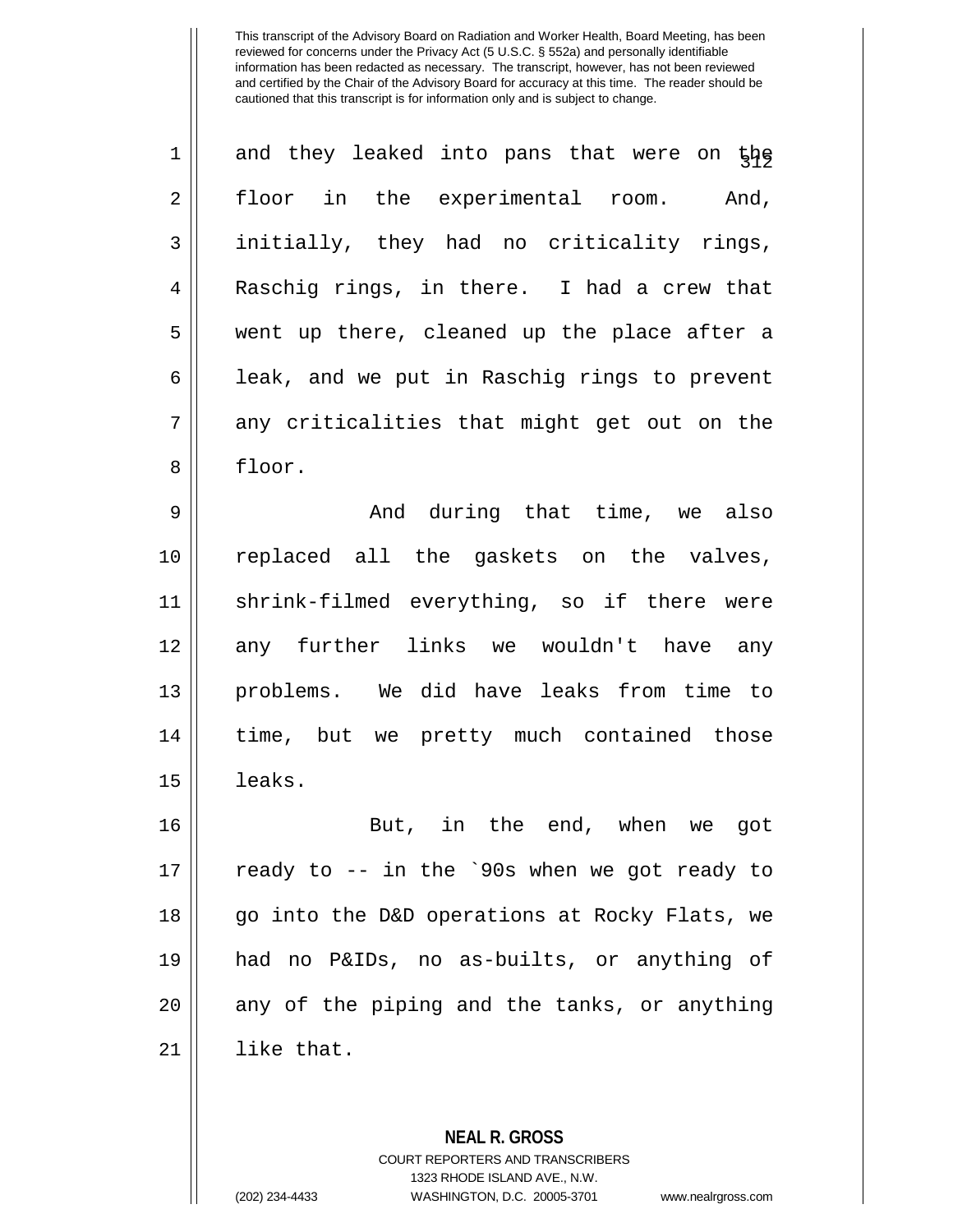This transcript of the Advisory Board on Radiation and Worker Health, Board Meeting, has been reviewed for concerns under the Privacy Act (5 U.S.C. § 552a) and personally identifiable information has been redacted as necessary. The transcript, however, has not been reviewed and certified by the Chair of the Advisory Board for accuracy at this time. The reader should be cautioned that this transcript is for information only and is subject to change. **NEAL R. GROSS** COURT REPORTERS AND TRANSCRIBERS 1323 RHODE ISLAND AVE., N.W. (202) 234-4433 WASHINGTON, D.C. 20005-3701 www.nealrgross.com  $1 \parallel$  So, one of the things that we did 2 || was we put the crew together. Laura Schultz 3 Reis here and [identifying information 4 | redacted] was sent up to 886 to do as-builts 5 || in the building. 6 And with that, I will let her 7 || explain what she got into with the uranyl 8 || nitrate and the exposures. 9 || Thank you. 10 CHAIRMAN MELIUS: Thank you. 11 MS. REIS: I'm a clinical piping 12 designer, and I actually was one of Jack 13 Weaver's flunkies. Actually, I was one of 14 his kids. 15 || And I was tasked to go into the 16 building to do some drawings for him for the 17 building. And the building became under 18 771's auspice. So, my partner and I, Greg 19 Pedracki, were sent in to do some drawings 20 || for the building. 21 || So, I went up there and I crawled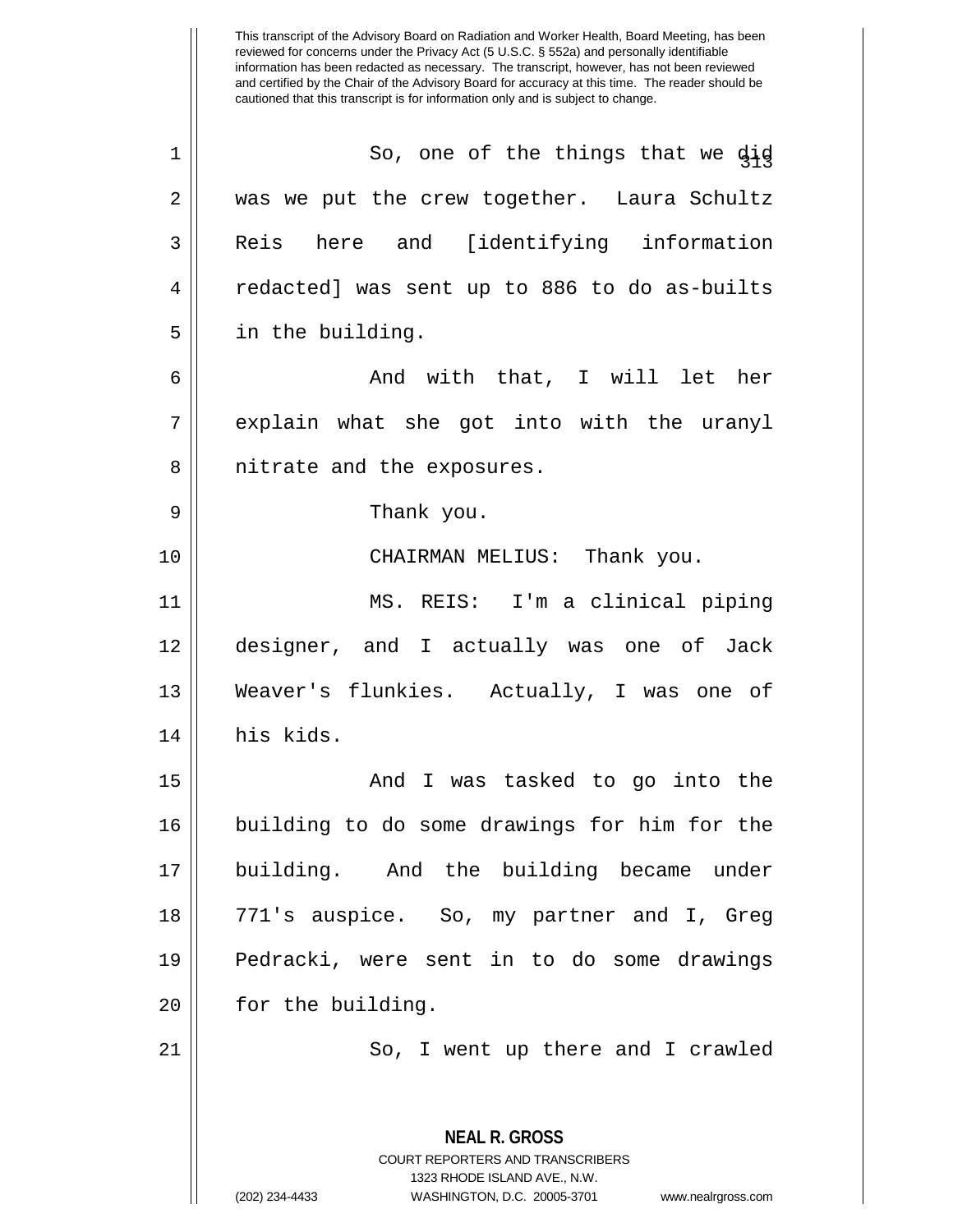**NEAL R. GROSS**  $1$  | up on the berm area, which was about a 4-foot 2 || berm. And I sat down on the berm. And the 3 first thing I noticed was that there was 4 Raschig rings on the floor which I hadn't 5 come across before. And I go, "Hmm, that's  $6 \parallel$  strange." 7 So, I kind of got comfortable. I 8 || sit down, and I started doing my sketches. 9 And I did the drain system. Okay, I did the 10 drain system. And I went into a general RWP 11 system, and I didn't have respirators. I had 12 my respirator with me, but it wasn't required 13  $\parallel$  for me to have with me, to have it on, and I 14 didn't have an RCT with me because it wasn't 15 | required. 16 And so I did my sketch. So, I 17 did my sketch, and I was in there for about 18 || two hours. And this was highly -- I was told 19 there was a highly-fissile solution. And so 20 I did my sketches. 21 || And then I started doing the fuel

> COURT REPORTERS AND TRANSCRIBERS 1323 RHODE ISLAND AVE., N.W.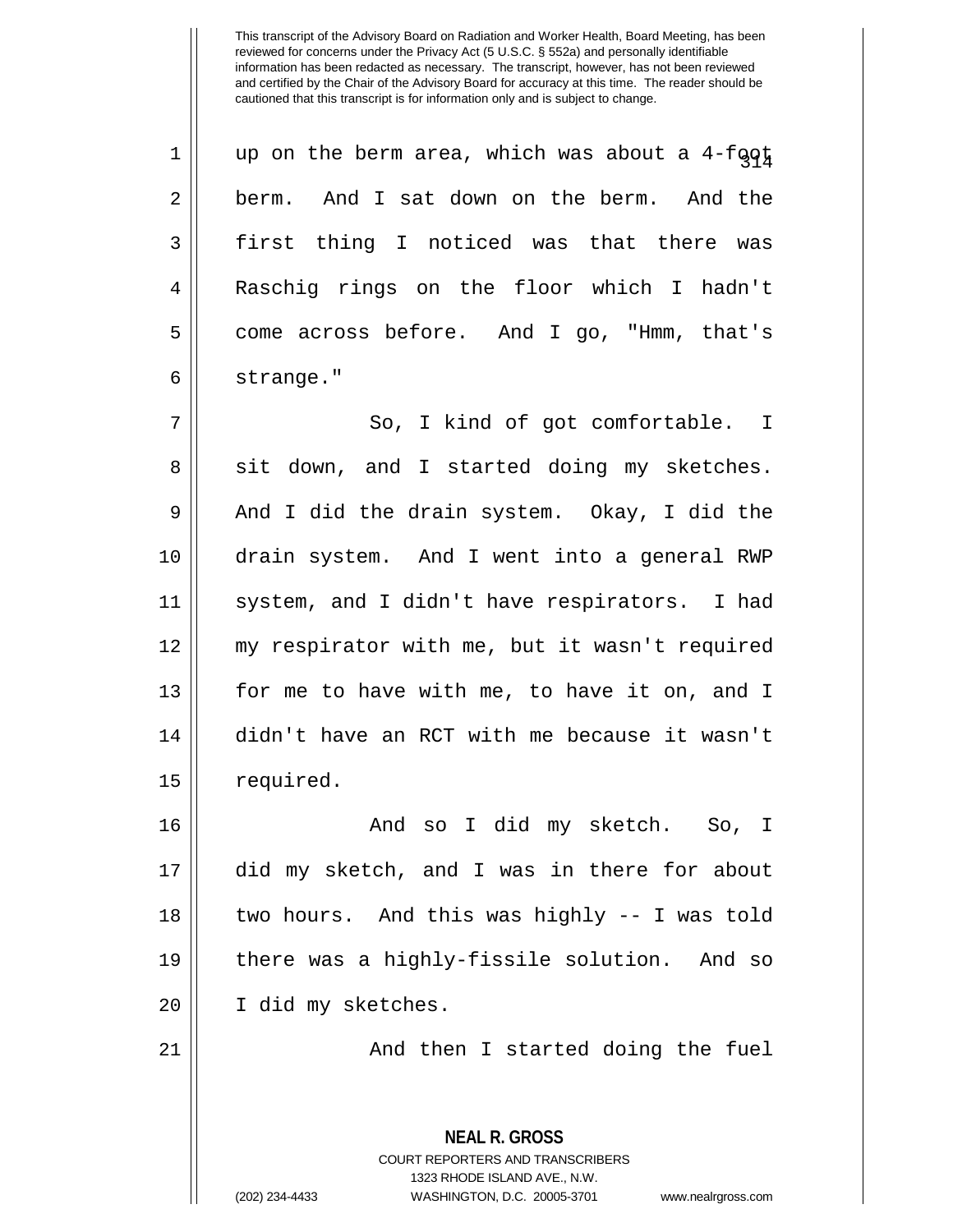| $\mathbf 1$    | lines and I noticed that it was disconnected             |
|----------------|----------------------------------------------------------|
| $\overline{2}$ | from the plenum. And I thought, "Wow, this               |
| 3              | is strange." So, I started doing the                     |
| $\overline{4}$ | drawing, and I found that it had been                    |
| 5              | disconnected from the plenum. So, I'm doing              |
| $\epsilon$     | the drawing, and it is routed to a wet vacuum            |
| 7              | cleaner. What? This is routed to a vacuum                |
| 8              | cleaner, and it's routed to room air. And                |
| $\mathsf 9$    | I'm here without a respirator. This is going             |
| 10             | out into room air.                                       |
| 11             | And so I tell my partner, and I                          |
| 12             | said, "I need to get a respirator." So, I                |
| 13             | back out, get down, and I take off. We go                |
| 14             | back to the building, and I tell them, we                |
| 15             | tell them what happened. And they do not                 |
| 16             | monitor me. I do not get a smear. I do not               |
| 17             | get fecal smears. I do not get a nose smear.             |
| 18             | And they put the room on supplied air until              |
| 19             | they can clear this room, this building, his             |
| 20             | lab, Rothe's lab. That's what happened.                  |
| 21             | Okay. Thank<br>CHAIRMAN MELIUS:                          |
|                |                                                          |
|                | <b>NEAL R. GROSS</b><br>COURT REPORTERS AND TRANSCRIBERS |

1323 RHODE ISLAND AVE., N.W.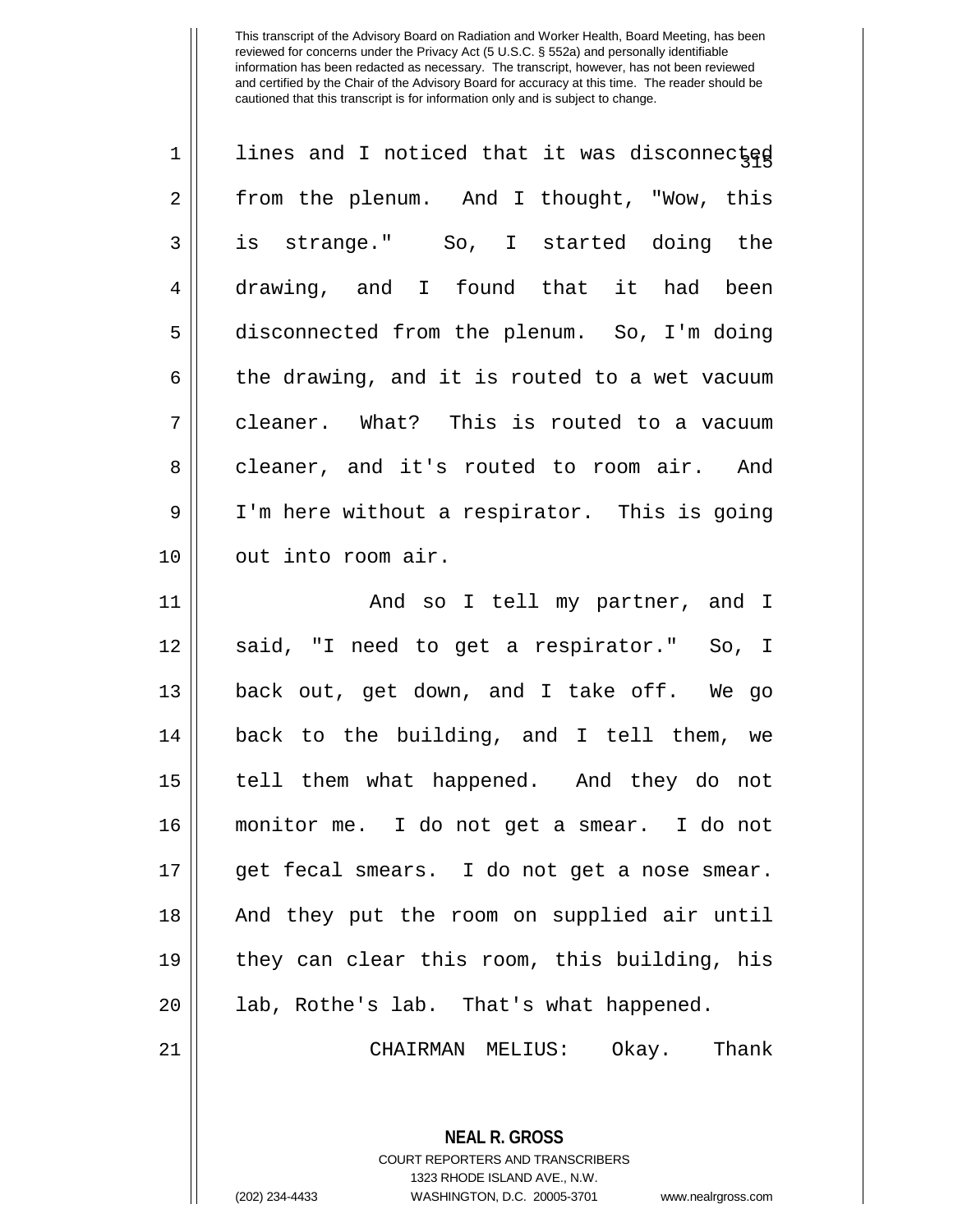This transcript of the Advisory Board on Radiation and Worker Health, Board Meeting, has been reviewed for concerns under the Privacy Act (5 U.S.C. § 552a) and personally identifiable information has been redacted as necessary. The transcript, however, has not been reviewed and certified by the Chair of the Advisory Board for accuracy at this time. The reader should be cautioned that this transcript is for information only and is subject to change. **NEAL R. GROSS** COURT REPORTERS AND TRANSCRIBERS 1323 RHODE ISLAND AVE., N.W. (202) 234-4433 WASHINGTON, D.C. 20005-3701 www.nealrgross.com  $1 \parallel$  you for that.  $316$ 2 || Faye. 3 MS. VLIEGER: Hi. I am Faye 4 || Vlieger, and I sit on the National --5 MS. REIS: Oh, can I say one more  $6 \parallel$  thing? 7 CHAIRMAN MELIUS: Sure, you can. 8 | Go ahead. 9 || MS. VLIEGER: Certainly. You go 10 | right ahead. 11 MS. REIS: I also came down with 12 || kidney cancer. I lost my left kidney. 13 MS. VLIEGER: Hi. I'm Faye 14 Vlieger and I sit on the National Advisory 15 Committee for Cold War Patriots. I'm also a 16 veteran of the United States Military and 17 also a veteran of working at the Hanford 18 Site. Some of the Board Members will 19 recognize me for petitioning for the Hanford 20 petition. 21 And I want to thank you all for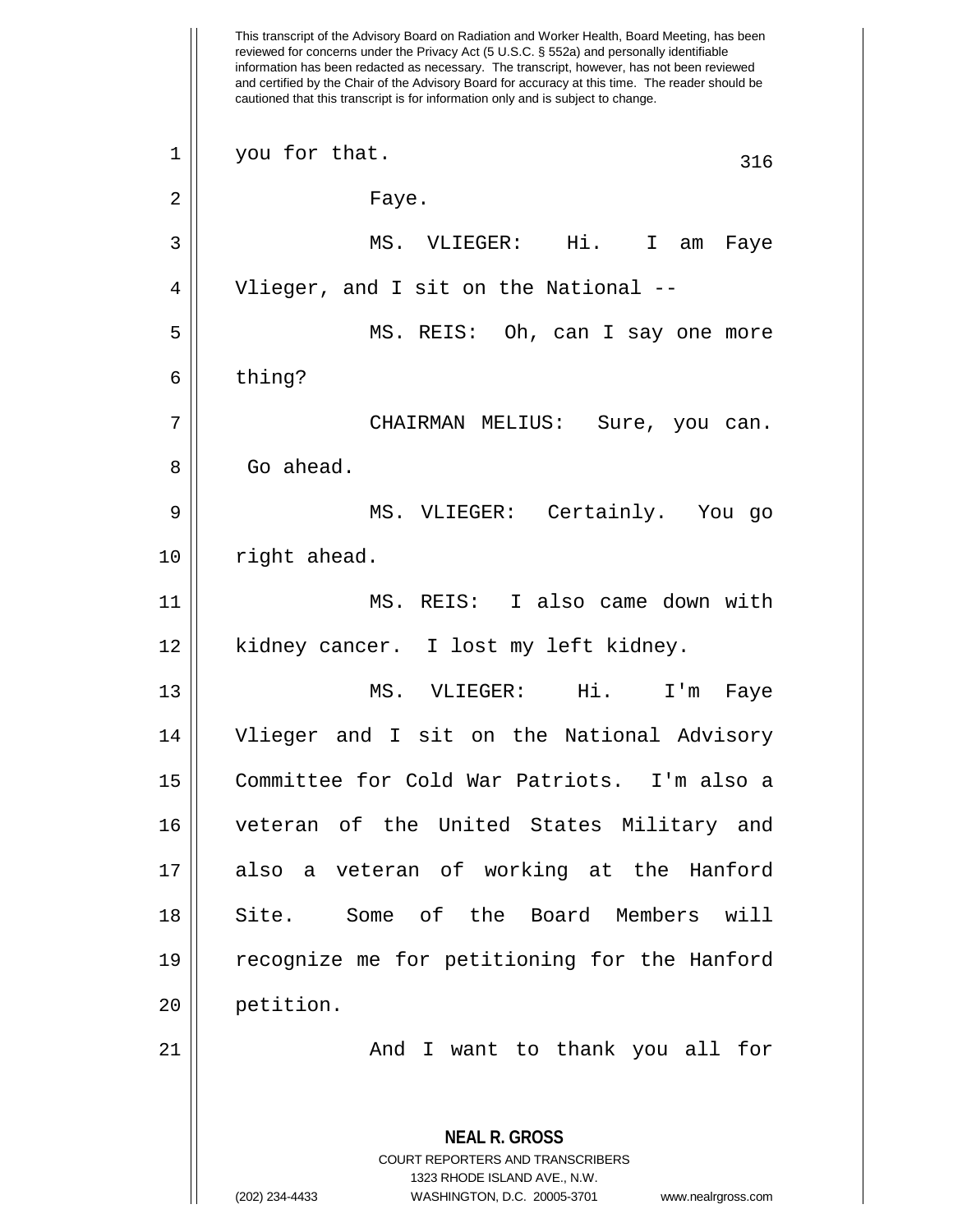**NEAL R. GROSS** COURT REPORTERS AND TRANSCRIBERS | the work that you did for both of the Hanford 2 || petitions. Many of the people and coworkers 3 || that I speak for are not able to make these 4 kinds of trips and, unfortunately, some of  $5 \parallel$  them are no longer with us. But we all thank you very much. You all know that I get choked at 8 || everything. So, deal with it. I want to thank you much for your work and your continued work. 11 || The Mand, as you know, the Hanford SEC and the Rocky Flats SEC have gone hand-in-13 || glove. And you also may have figured out that PNNL laboratories and Rocky Flats laboratories exchanged information to try to have a different eye look at the work that was going on at Rocky. So, the labs at Hanford contained or did a lot of work for || the analysis for Rocky Flats. Unfortunately, the Hanford SEC | that's remaining is also going to be hand-in-

1323 RHODE ISLAND AVE., N.W.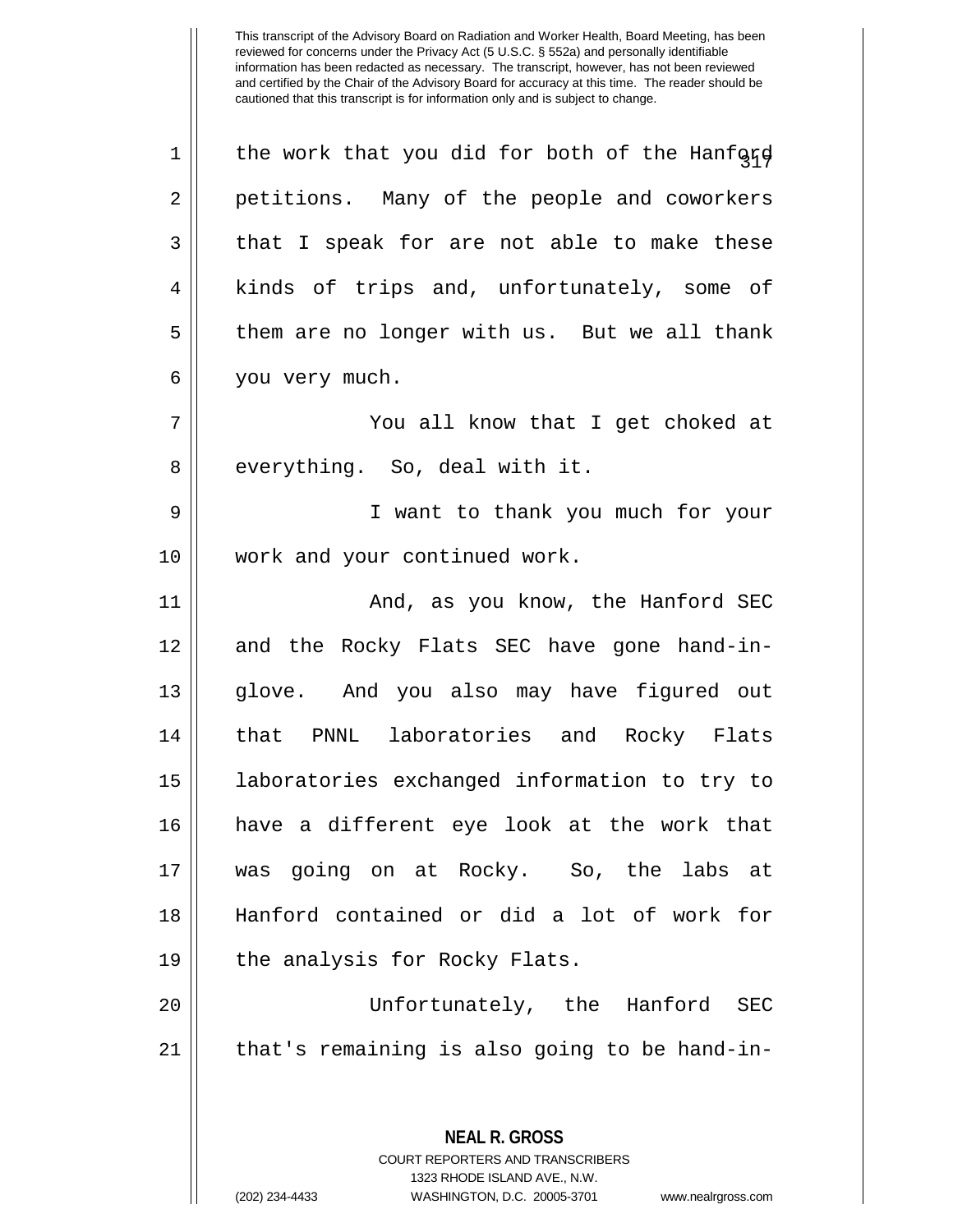| $\mathbf 1$    | glove with what is going on with the Rocky    |
|----------------|-----------------------------------------------|
| $\overline{2}$ | Flats SEC. And the Hanford SEC has been       |
| $\overline{3}$ | languishing for more than two years. I        |
| $\overline{4}$ | realize things have been going on in the      |
| 5              | background, but it's two-and-a-half years ago |
| 6              | this month that we did the interviews with    |
| 7              | the workers concerning the contamination in   |
| 8              | the 300 area, which uncovered a lot of the    |
| 9              | other issues throughout the site.             |

10 So, I want to encourage the 11 Hanford Work Group, which I know is going to 12 be looking at something finally, to move 13 || along with their proceedings because it will 14 || also help the Rocky Flats issues, because 15 Hanford seems to be the basis upon what they 16 || build the next Rocky Flats SEC for.

17 For those of you who don't know, 18 || and some of you do know, I was injured in a 19 chemical exposure at Hanford in June of 2002. 20 || That's a rather recent exposure. They have 21 hidden, successfully, the air monitoring data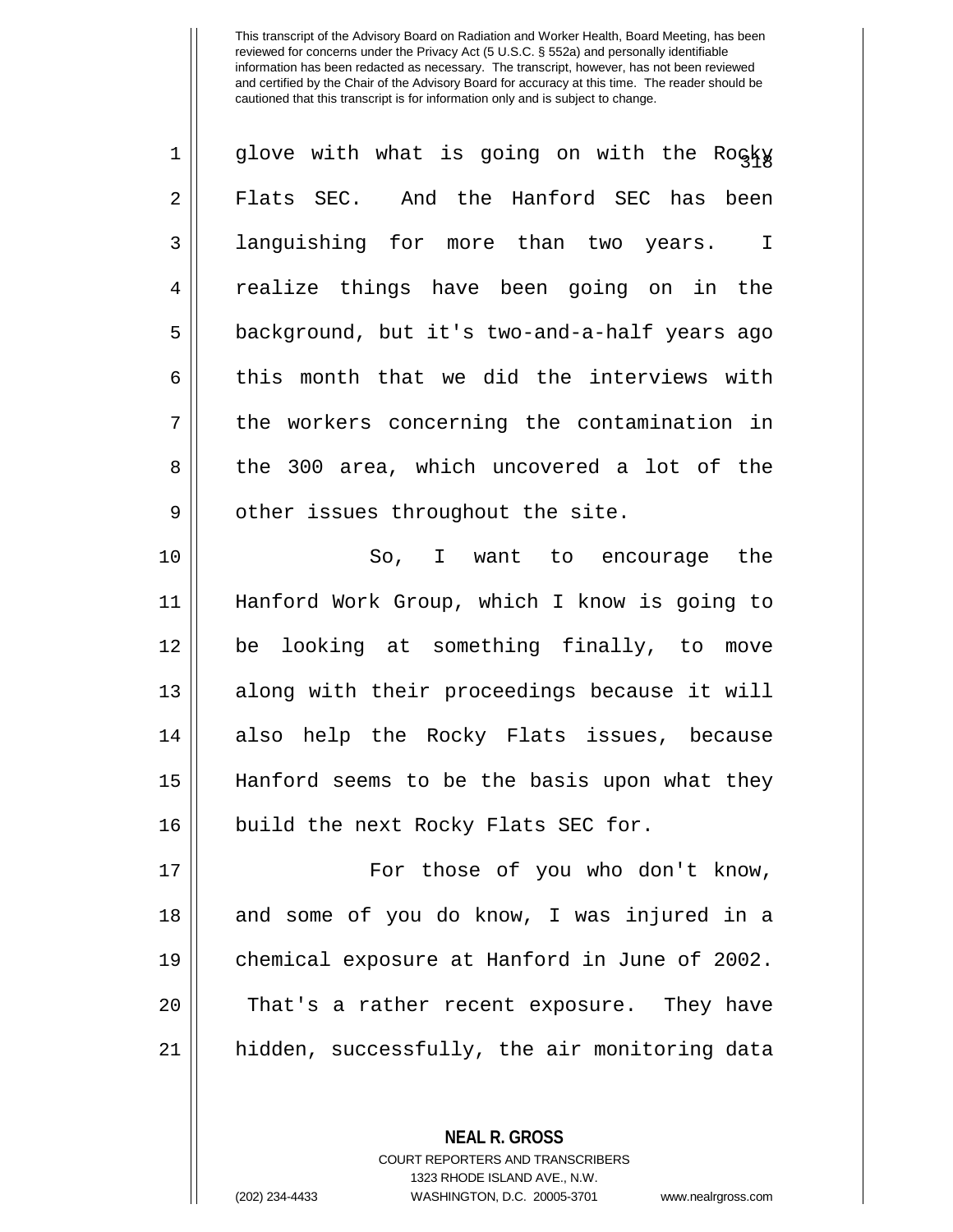$\begin{array}{c} \texttt{1} \parallel \texttt{1} \texttt{1} \parallel \texttt{2} \texttt{1} \texttt{2} \texttt{1} \texttt{3} \texttt{1} \texttt{4} \texttt{3} \texttt{4} \texttt{4} \texttt{5} \texttt{5} \texttt{4} \texttt{5} \texttt{7} \texttt{6} \texttt{7} \texttt{7} \texttt{7} \texttt{7} \texttt{8} \texttt{7} \texttt{7} \texttt{8} \texttt{7} \texttt{7} \texttt{8} \texttt{7} \texttt{8} \texttt{7} \texttt{7} \texttt{8$ 2 || accident. All the former and current workers  $3 \parallel$  know that the contractors do this on a 4 || regular basis, and I realize the scientists 5 || in the room are going to go, "That just 6 doesn't happen."

7 They are successful in doing it 8 || for two reasons. They do it to avoid the 9 || premiums they have to pay for state workers' 10 compensation. If they go up and they have a 11 bond, they have to pay in the state. So they 12 hide the information from the workers' 13 injuries, so that the worker settles the 14 || claim without knowing the full extent of 15 || their exposures.

 The other reason they do it is to protect their contracts, and every worker here in the room knows that that is a fact, no matter what site you worked at. My records from my exposure in 2002, which were well-documented and monitored, have never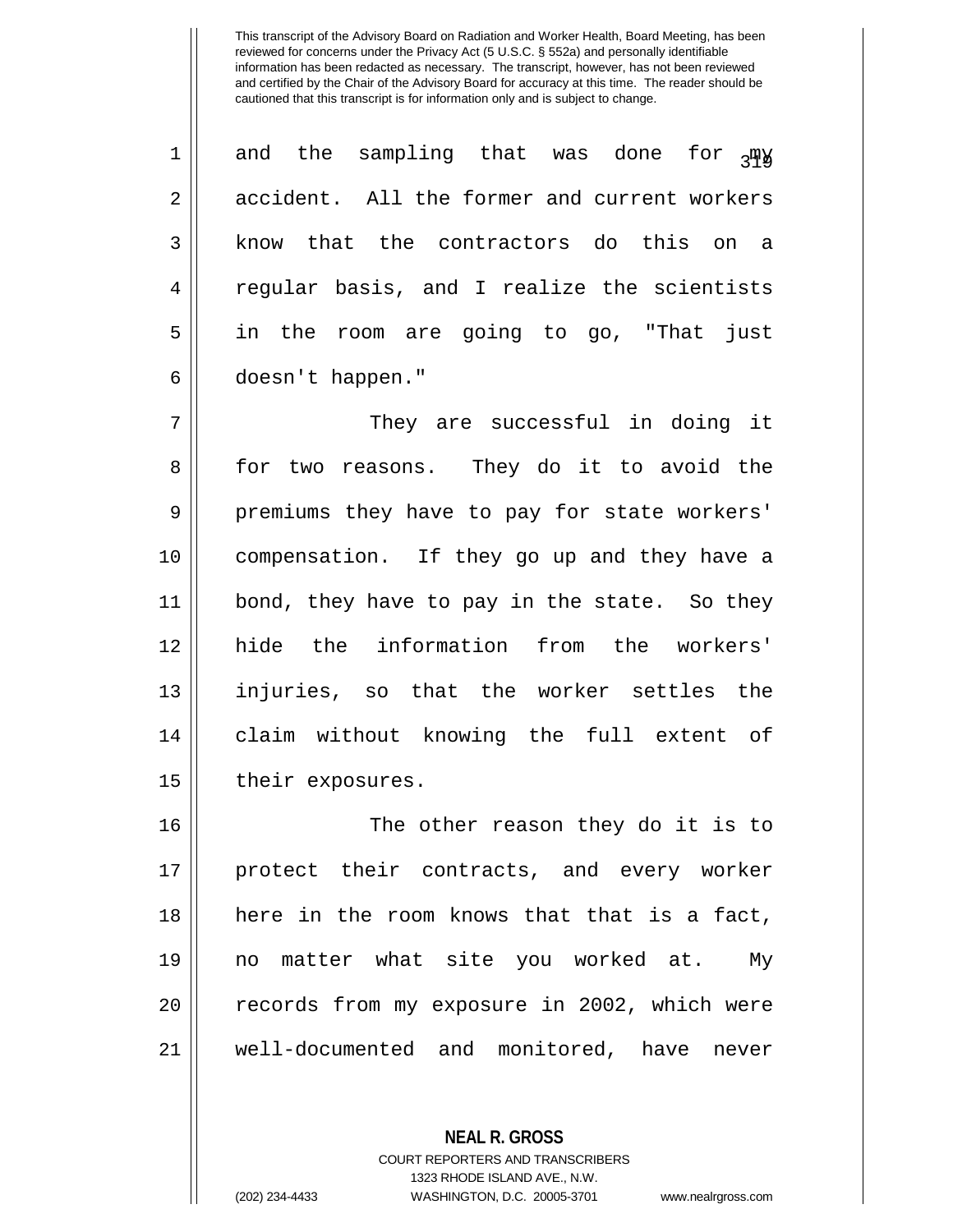$1$  | been released through the Energy Employees' 2 Program under the U.S. Department of Labor,  $3 \parallel$  even though we know exactly where they are. 4 They were never released in time for me to 5 || prosecute my State Labor and Industries  $6 \parallel$  claim. I physically found them.

7 And then when we went to the 8 || Laboratory and said, "You need to release 9 them because these are part of her exposure 10 records that are required under law," the 11 Laboratory replied to the Department of 12 Energy employee who was handling the Employee 13 || Concerns Department, "Well, you can't have 14 | that because that physically belongs to CH2M 15 Hill." Battelle was the contractor running 16 || that laboratory, and they were holding them 17 for the other contractor, saying that they 18 belonged to CH2M Hill.

19 To his credit, the Department of 20 Energy employee said, "Well, you know" -- and 21 his name was Ken Hor and he was from Los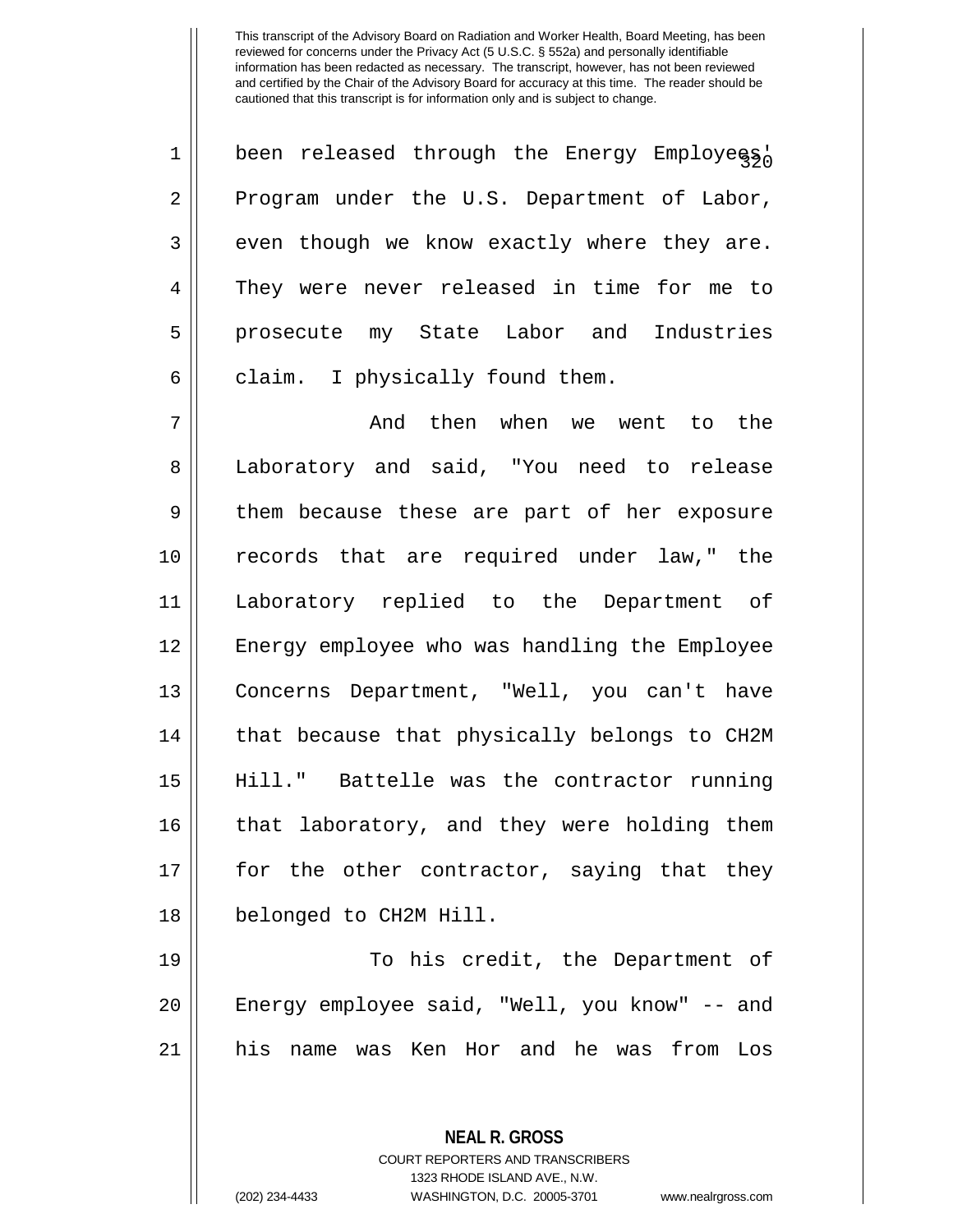| $\mathbf 1$ | Alamos, if any of you remember Ken -- $\frac{1}{2}$ |
|-------------|-----------------------------------------------------|
| 2           | said, "You know, you can either give me that        |
| 3           | report or I can lock down your laboratory for       |
| 4           | a month for an audit. What do you think it's        |
| 5           | going to be?" So, the Department of Energy          |
| 6           | has those records, but they have yet to             |
| 7           | release them under my claim for Energy              |
| 8           | Employees' Compensation.                            |
| 9           | So, for anyone on the Board to                      |
| 10          | assume that the contractors are playing with        |
| 11          | an even hand with the workers and their             |
| 12          | injuries, including the radioactive injuries,       |
| 13          | all of the accidents, incidents, and off-           |
| 14          | normal occurrences are not being reported the       |
| 15          | way you think they are, simply because humans       |
| 16          | are involved who think they are protecting          |
| 17          | their jobs.                                         |
| 18          | So, I would encourage you to not                    |
| 19          | look with a jaundiced eye at the, quote,            |
| 20          | "recent SECs that are looking towards               |
| 21          | approval." At Hanford, we had reactors              |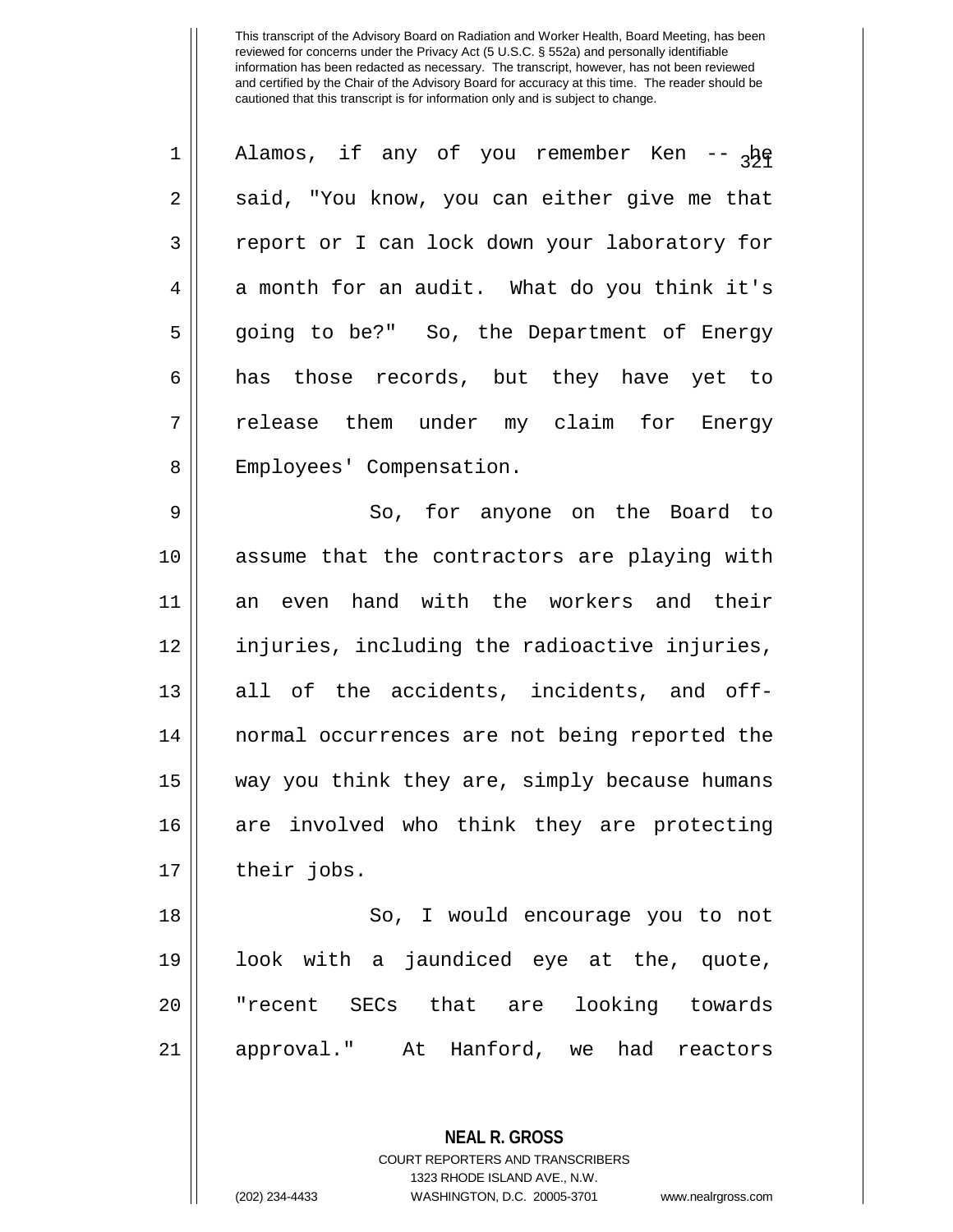| $\mathbf 1$    | operating through 1988, yet our SEC ends      |
|----------------|-----------------------------------------------|
| $\overline{2}$ | currently December 31st of 1983. So, we know  |
| 3              | that there's plenty of product on the site.   |
| 4              | It's still on the site.                       |
| 5              | We just finished emptying the K-              |
| 6              | Basins of the spent rods, and we still have   |
| 7              | all of the fuels that are being stored at the |
| 8              | site because there is no national repository. |
| 9              | People are being exposed on a pretty regular  |
| 10             | basis. You can read the local newspaper.      |
| 11             | DOE constantly reports that                   |
| 12             | nobody was exposed on any. So, I would        |
| 13             | encourage you to look beyond the front-page   |
| 14             | articles. I would encourage you to actually   |
| 15             | go to the archives for the work records.      |
| 16             | As a planner at the Hanford site,             |
| 17             | all of my documents were archival. They are   |
| 18             | in archives in Seattle. And for the Hanford   |
| 19             | site, that's where we found many of the work  |
| 20             | records that were supposedly gone<br>for      |
| 21             | contractors. Individuals went to the federal  |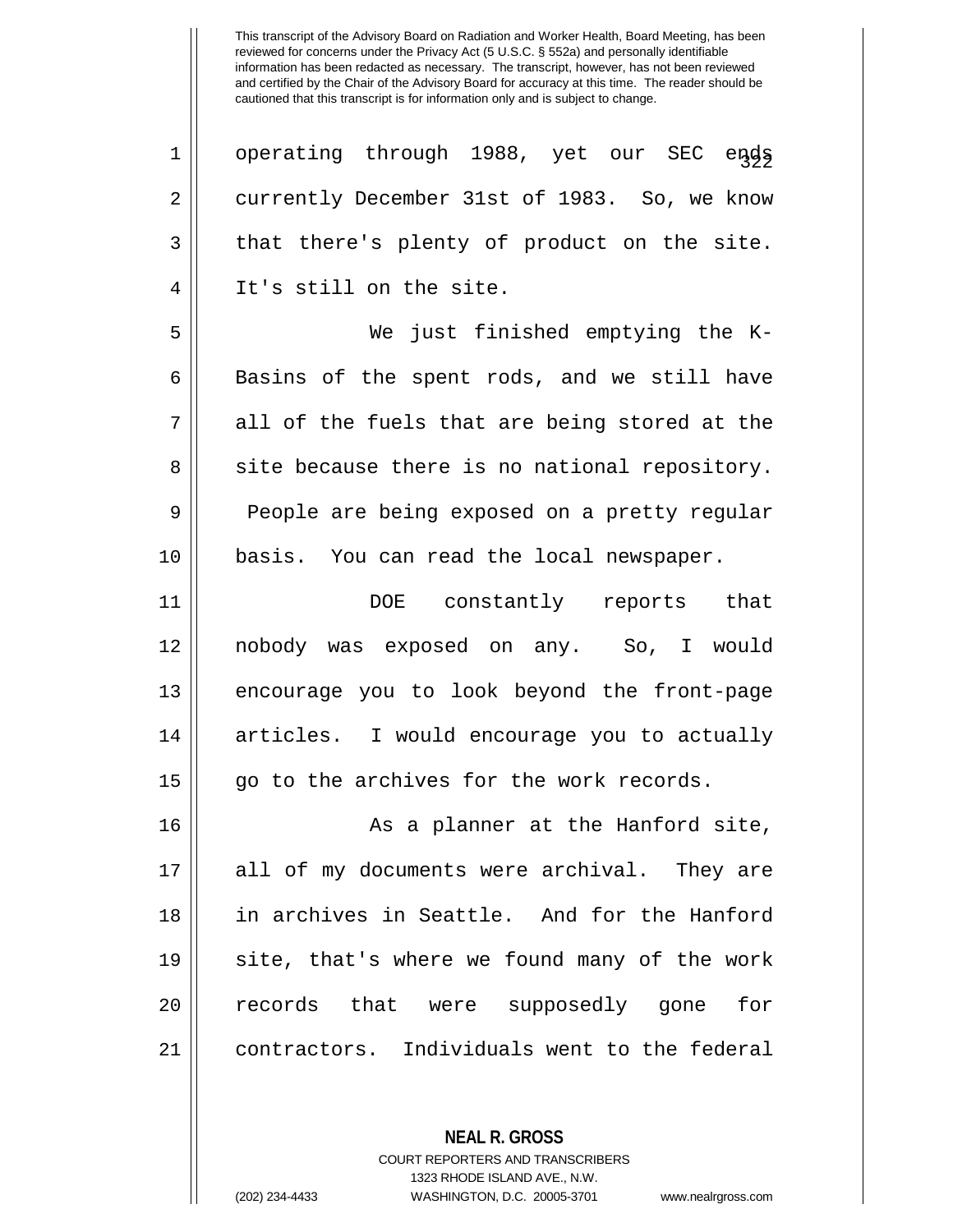$1$  archive in Seattle and found those records 2 | for the workers. I would encourage you to do  $3 \parallel$  the same. They are indexed, but they are not 4 | computerized.

 So, when you are asking, "What happened and where are things?" RWPs and the work package are in a permanent archive in 8 Seattle. It is not going to be fun to look  $9 \parallel$  through them, but they are indexed. And that is the majority of the information from my accident ended up.

 So, therefore, I would think it would be reasonable to predict that you're 14 || going to find incidents for Rocky Flats and for Hanford, whatever contractor it was -- I don't care what contractor it is -- continues to cover up things because they are saving 18 || their contract and they are trying to lower 19 | their operating costs.

20 Even though the contractors are 21 indemnified by their contracts with the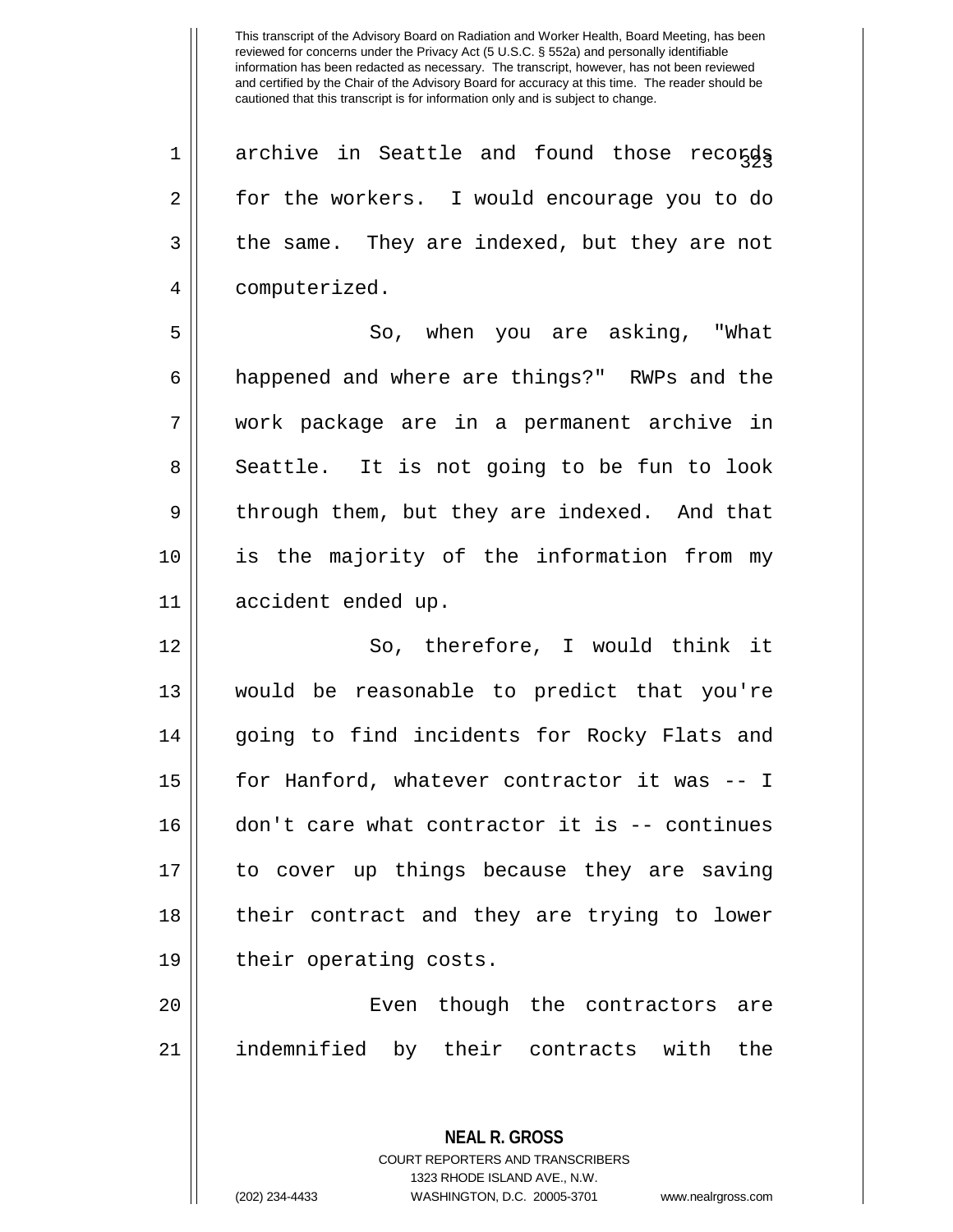| $\mathbf 1$ | Department of Energy for all costs for labof                                                                                                                           |
|-------------|------------------------------------------------------------------------------------------------------------------------------------------------------------------------|
| 2           | and industry claims, including the money to                                                                                                                            |
| 3           | pay attorneys to fight the workers, that                                                                                                                               |
| 4           | doesn't stop them from limiting their                                                                                                                                  |
| 5           | liability elsewhere. Because, remember, a                                                                                                                              |
| 6           | labor and industry claim is only a labor and                                                                                                                           |
| 7           | industry claim in the state if it's an                                                                                                                                 |
| 8           | accident. If it can be proven that they knew                                                                                                                           |
| 9           | about it and could have avoided it, it's not                                                                                                                           |
| 10          | an accident and they are liable anyway.                                                                                                                                |
| 11          | I thank you for your time, and I                                                                                                                                       |
| 12          | am so happy for all the Rocky Flat folks.                                                                                                                              |
| 13          | (Applause.)                                                                                                                                                            |
| 14          | Thank you,<br>CHAIRMAN MELIUS:                                                                                                                                         |
| 15          | Faye.                                                                                                                                                                  |
| 16          | Before I turn to comments from                                                                                                                                         |
| 17          | the phone, is there anybody here that I've                                                                                                                             |
| 18          | skipped that signed up for public comments?                                                                                                                            |
| 19          | To give public -- did you sign up? Okay. I                                                                                                                             |
| 20          | don't have you on the list. So, come on up                                                                                                                             |
| 21          | to the microphone, then.                                                                                                                                               |
|             | <b>NEAL R. GROSS</b><br><b>COURT REPORTERS AND TRANSCRIBERS</b><br>1323 RHODE ISLAND AVE., N.W.<br>(202) 234-4433<br>WASHINGTON, D.C. 20005-3701<br>www.nealrgross.com |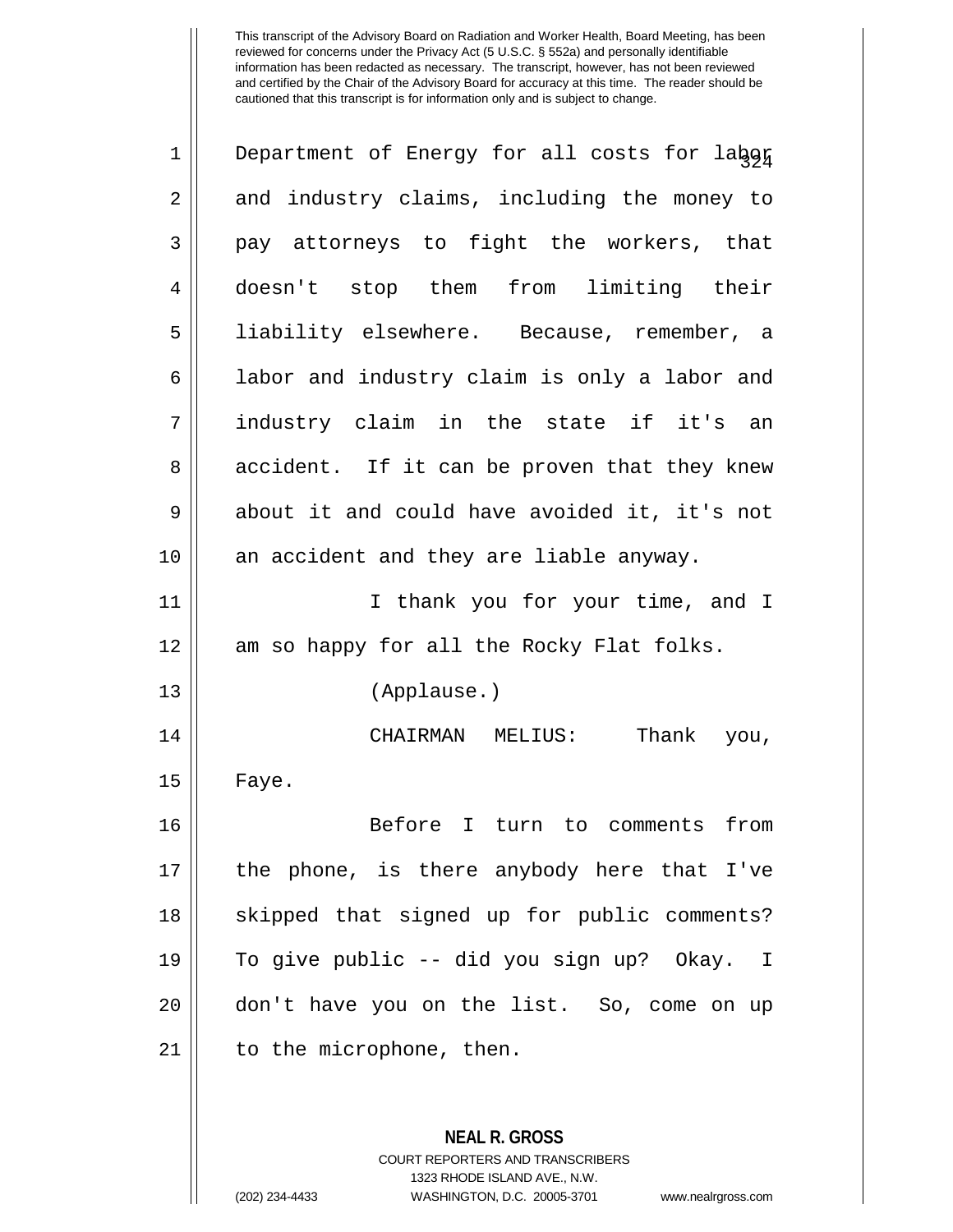| $\mathbf 1$ | MS. JERISON: Thank you<br>59£                                   |
|-------------|-----------------------------------------------------------------|
| 2           | allowing me to speak. My name is Deb                            |
| 3           | Jerison. I am the director of the Energy                        |
| 4           | Employees Claimant Assistance Project.                          |
| 5           | My father was a worker at the                                   |
| 6           | Mound Plant in Ohio, and he died in 1960. In                    |
| 7           | the early 1950s, Mound did separation work                      |
| 8           | with materials containing radium-226,                           |
| 9           | actinium-227, and thorium. This work was                        |
| 10          | done in the cave, later known as "the old                       |
| 11          | cave," in the GP building.                                      |
| 12          | Because the old cave was too                                    |
| 13          | heavily contaminated to be cleaned up, it was                   |
| 14          | entombed in 12 inches of concrete in the late                   |
| 15          | `50s, and another room was built on top of                      |
| 16          | it. The GP building, which was renamed SW                       |
| 17          | building, was connected to our building.<br>It                  |
| 18          | starts to sound like alphabets.                                 |
| 19          | A crack developed in the floor of                               |
| 20          | room filled over the old cave<br>the<br>and                     |
| 21          | radiation from the entombed area escaped into                   |
|             |                                                                 |
|             | <b>NEAL R. GROSS</b><br><b>COURT REPORTERS AND TRANSCRIBERS</b> |

1323 RHODE ISLAND AVE., N.W.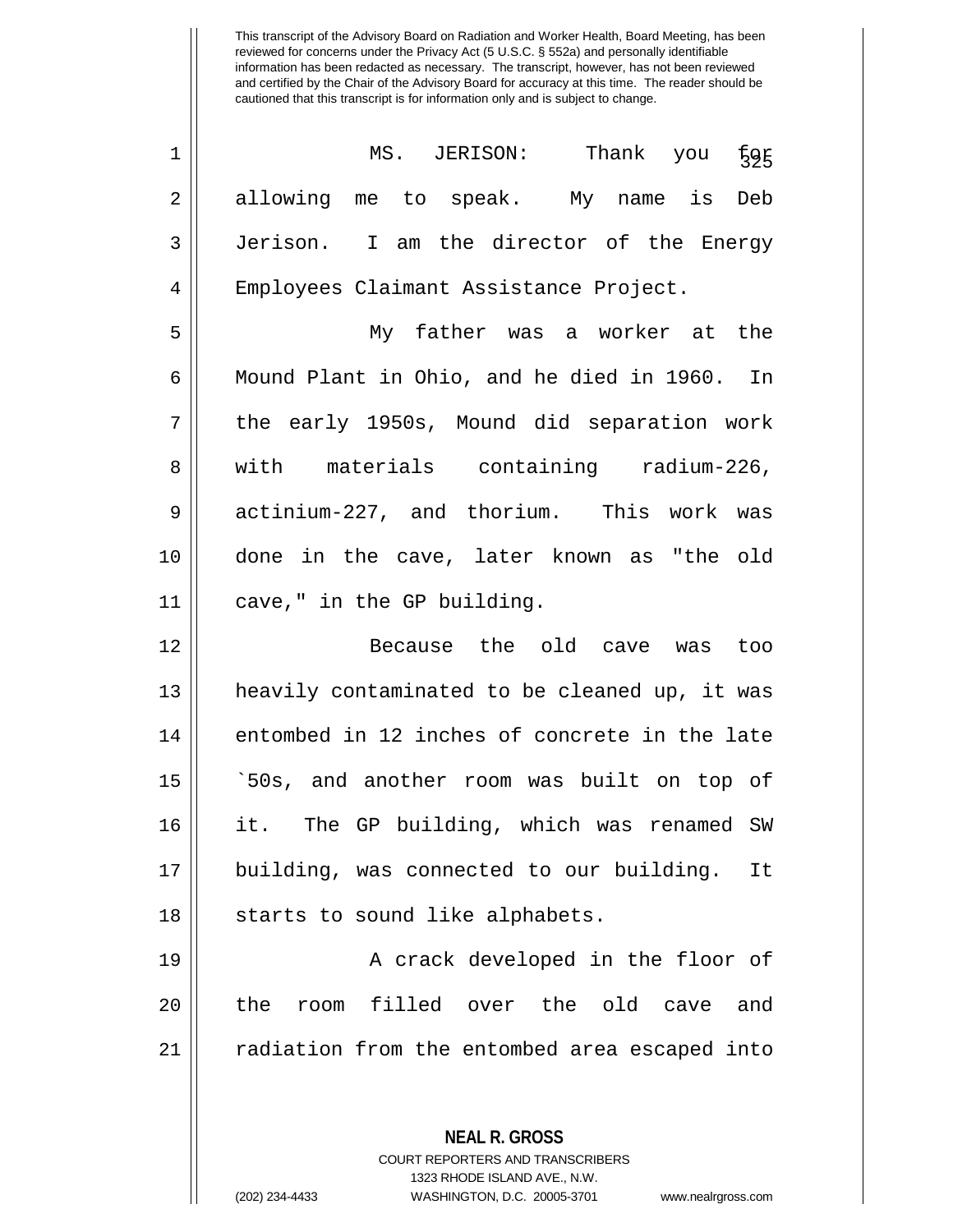$1$  SW and R buildings until the problem was 2 | corrected some 20 years later.

 The 1959-to-1980 Mound SEC was 4 established on May 4th, 2010, to cover workers who had been exposed to this radiation. Although tritium played no role in the contamination, NIOSH determined that 8 || this SEC Class would be defined as all workers of the Department of Energy, its predecessor agencies, and their contractors and subcontractors who were monitored for tritium exposure while working at the Mound 13 || Plant in Miamisburg, Ohio, from March 1st, 1959, through March 5th, 1980. And then the 15 | regular 250 days stuff.

 The justification behind this Class Definition was that all workers in the 18 || SW and R buildings had been monitored for tritium during the time period of the SEC. 20 || If this had been true, the definition might have worked. However, both R and SW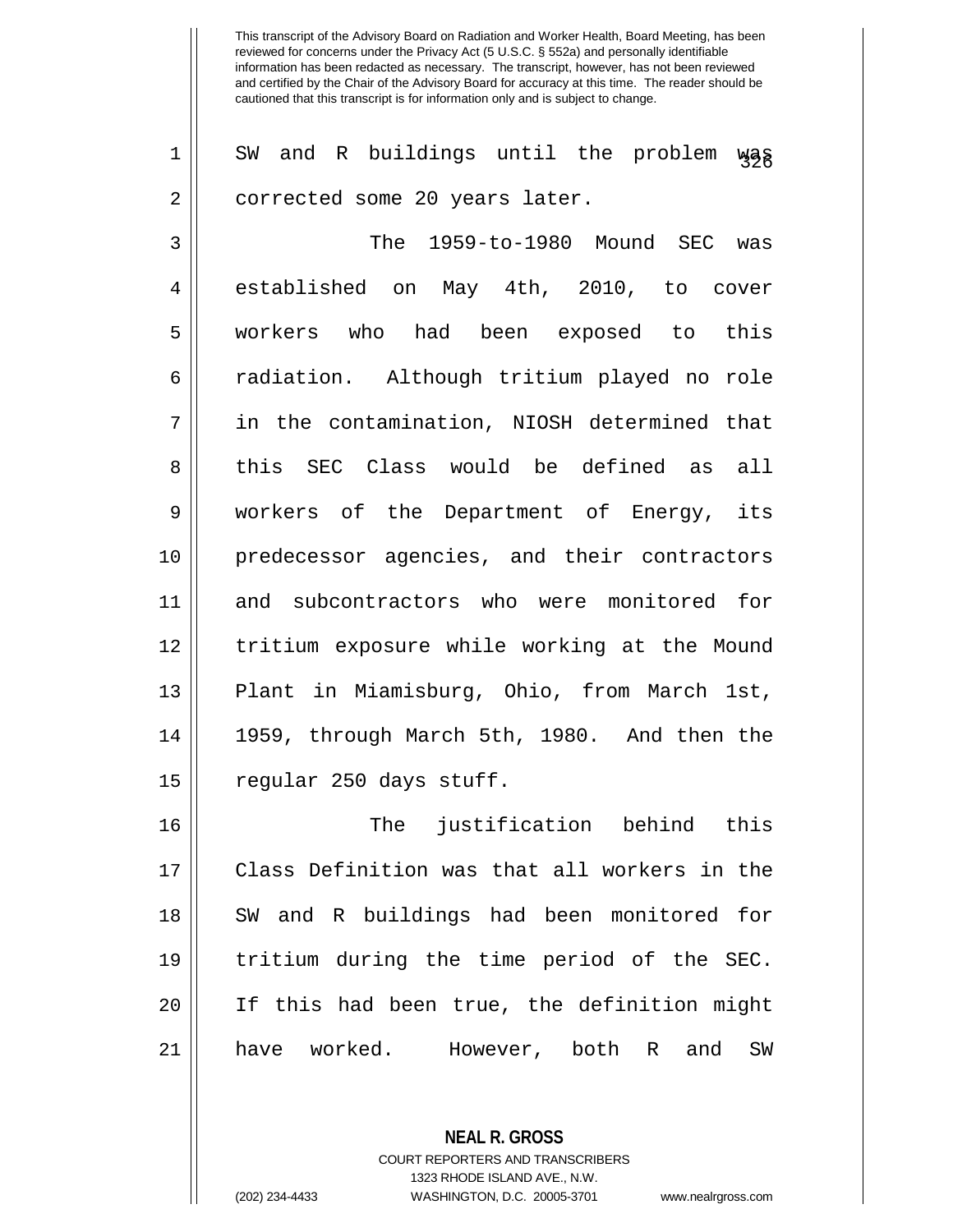$1 \parallel$  buildings had cold areas where the workers 2 || were not monitored.

3 On June 11th, 2010, the Board 4 recommended the SEC using NIOSH's Class 5 || Definition. NIOSH began suspecting there 6 were problems with the logbooks that NIOSH 7 used to base its list of eligible claimants 8 || on at this point.

 The logbooks were problematic for several reasons. Because Mound had recycled HP numbers, these numbers were not reliable sources of identification for all years. 13 | Social Security Numbers were not used. Names in the logbooks were illegible and misspelled. Nicknames were used. People were not always listed by the same name.

17 However, even after NIOSH was 18 || aware of these problems, they didn't alert 19 DOL or the Advisory Board until six months 20 || had passed. Then, on December 22nd, 2010, 21 the NIOSH lead sent an email stating that he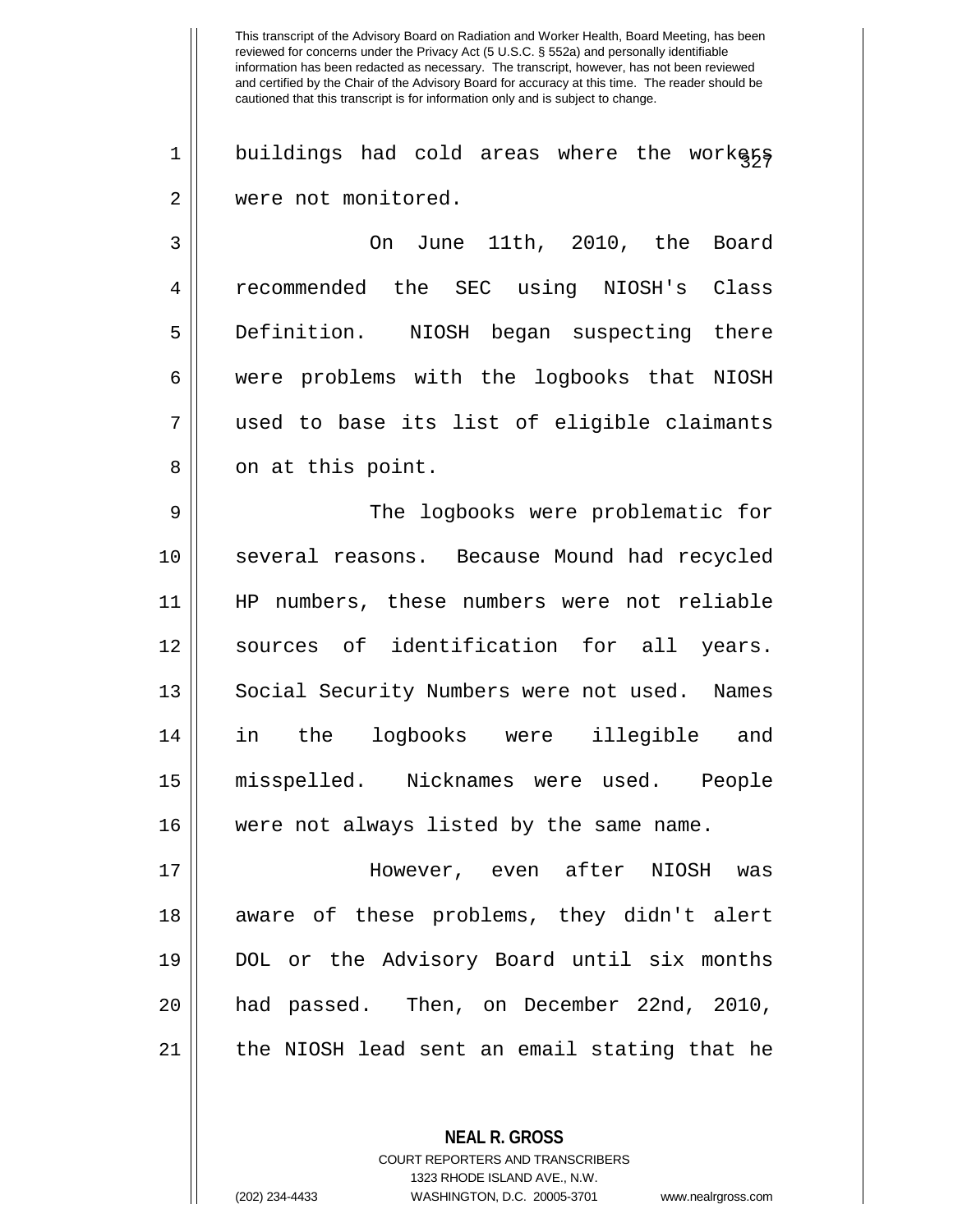| had forgotten about the cold areas in SW and R buildings when he wrote the Class Definition. If there were workers in these buildings who weren't monitored, then the 5 || Class Definition is not valid.

 There were additional problems in determining who had a tritium bioassay and who didn't. Claimants found MESH database 9 | records indicating tritium bioassay in their DOE files and turned these into DOL as proof of bioassay. NIOSH stated that these were not valid proof and at some point circulated 13 || a justification for this. However, this justification is undated and unsigned and doesn't show any citations or documents which informed this decision.

 I sent two reports to NIOSH on these problems. I spent weeks reviewing Mound documents and the history of the Mound MESH database and came to the conclusion that the MESH database was probably reliable.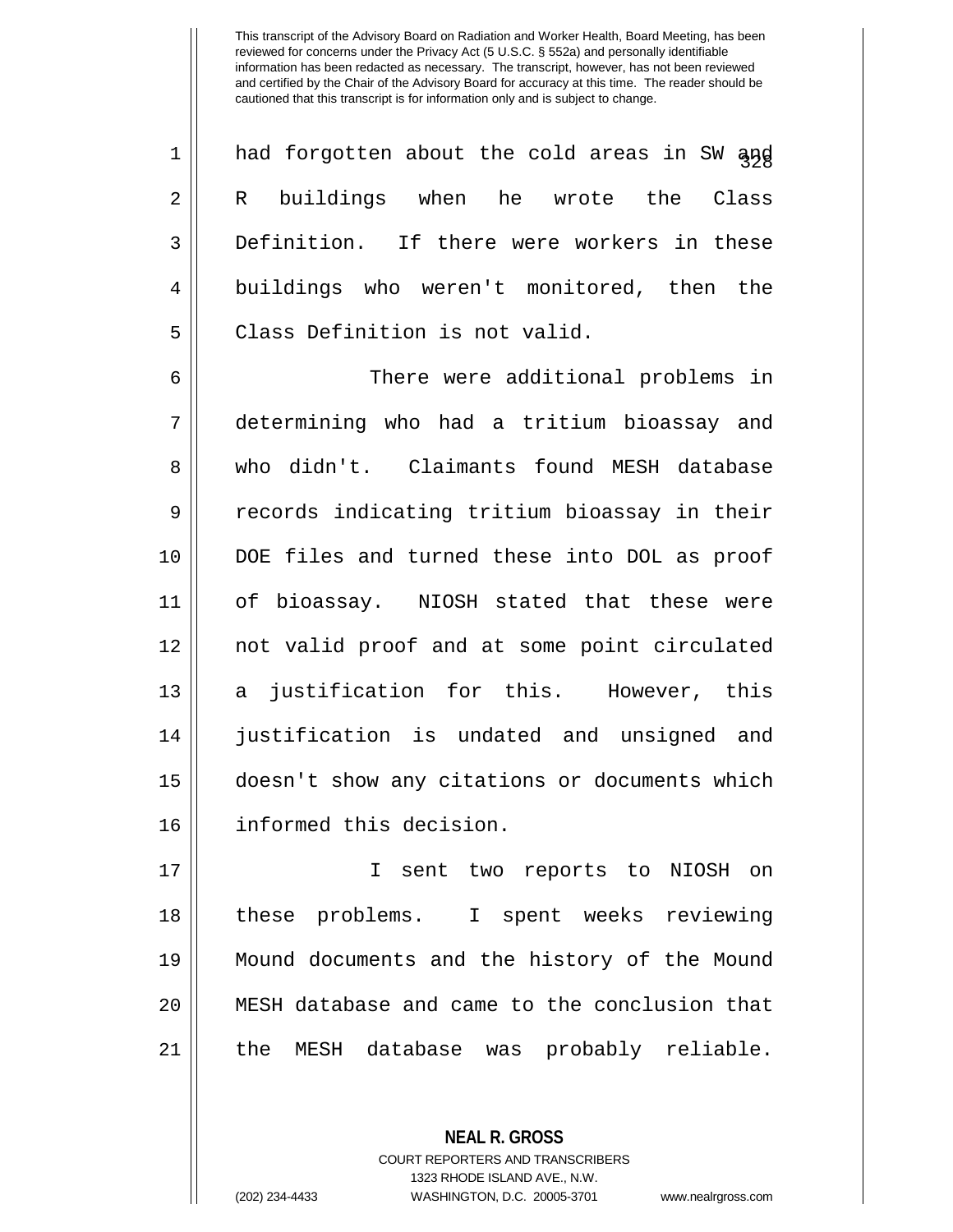1 || NIOSH didn't respond to either of these 2 | | reports, as far as I can remember.

3 On February 15th, 2011, NIOSH  $4 \parallel$  suddenly realized that there were cold area 5 workers in the R and SW buildings and 6 determined that an 83.14 should be created 7 || for all workers.

 Then, on February 18th, NIOSH 9 | suddenly reversed this decision after talking to an individual and the Office of General Counsel. The reason for this reversal was redacted from the emails I have, and it is very important that the Advisory Board and its contractor review and evaluate the reasons for this reversal. I would like to  $\parallel$  know what reversed the decision as well.

 Yesterday, after talking to a chemist, another set of possible problems with this SEC has come to light. I'm way 20 || over my head with this. I really don't understand it yet. NIOSH decided this Class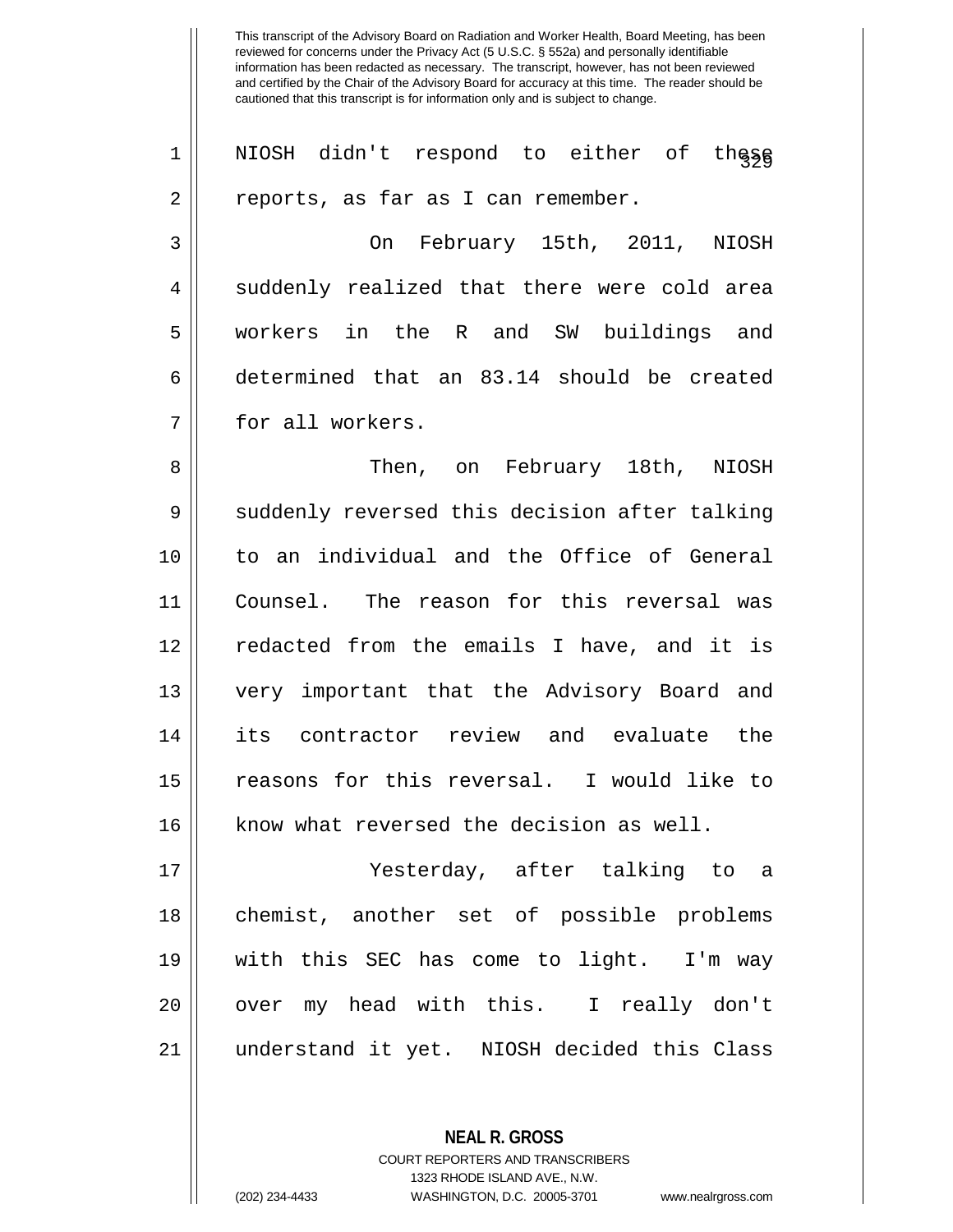**NEAL R. GROSS** 1 | based on radon only. As I understand it,  $\frac{1}{2}$ 2 || is possible that other compounds or oxides 3 Were formed from the daughter products of the 4 radioactive material leaking out of the  $5 \parallel$  entombed old cave along with the radon. 6 Also, what instrument or 7 instruments were used to measure the leaking 8 || radon radiation level? Apparently, this 9 could make a big difference when evaluating 10 different kinds of radiation. 11 Lastly, what is the stated 12 uncertainty for the radiation measurement? 13 Was it statistical uncertainty or systematic 14 | uncertainty? 15 These are some of the questions 16 that still need to be answered. I feel the 17 defective Class Definition, the defects of 18 the logbooks, and the problems with 19 interpreting the MESH database mean that an  $20 \parallel 83.14$  for all workers is still called for. 21 || And thank you so much for passing

> COURT REPORTERS AND TRANSCRIBERS 1323 RHODE ISLAND AVE., N.W.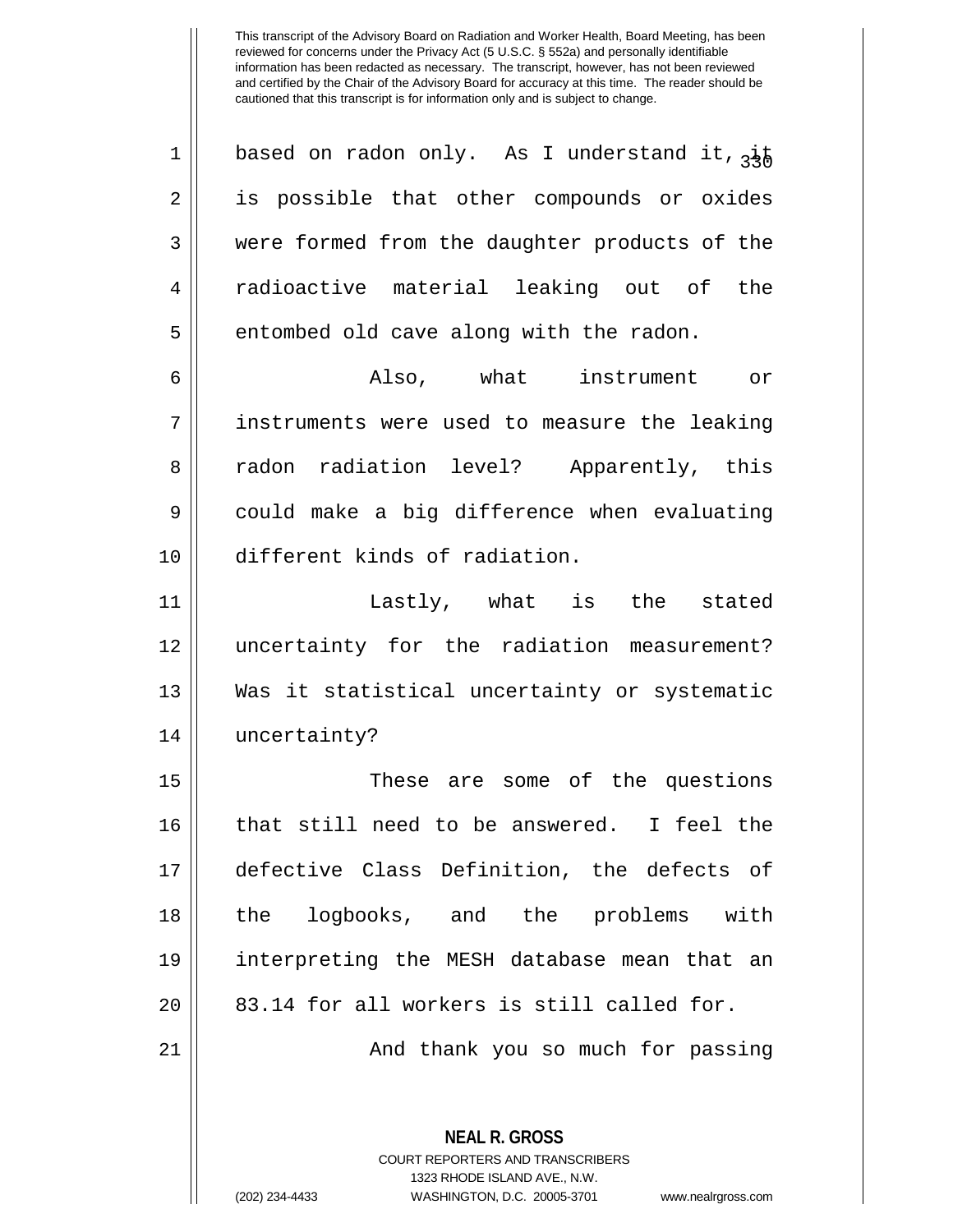This transcript of the Advisory Board on Radiation and Worker Health, Board Meeting, has been reviewed for concerns under the Privacy Act (5 U.S.C. § 552a) and personally identifiable information has been redacted as necessary. The transcript, however, has not been reviewed and certified by the Chair of the Advisory Board for accuracy at this time. The reader should be cautioned that this transcript is for information only and is subject to change.  $\begin{array}{c|c|c|c|c} 1 & \text{the Rocky Flats SEC.} \end{array}$  331 2 || (Applause.) 3 CHAIRMAN MELIUS: Thank you. 4 Stephanie Carroll. 5 MS. CARROLL: Hello. First, I 6 would like to say thank you to the Board for 7 accepting the validity of the science that 8 || was presented by NIOSH, SC&A, the petitioner, 9 workers who were presenting science, and I 10 || appreciate that you accepted that. 11 I also would like to thank Terrie 12 || Barrie for her tireless pursuit of truth and 13 || justice for the workers. She has just been 14 amazing, and at all hours she is willing to 15 answer the phone, get on the email, accept 16 documents. She has just done some really 17 || great work, along with all the Rocky Flats 18 nuclear workers who for years have been 19 working to get this SEC passed. I appreciate 20 || all their work, and I'm so glad so many 21 people came today, too.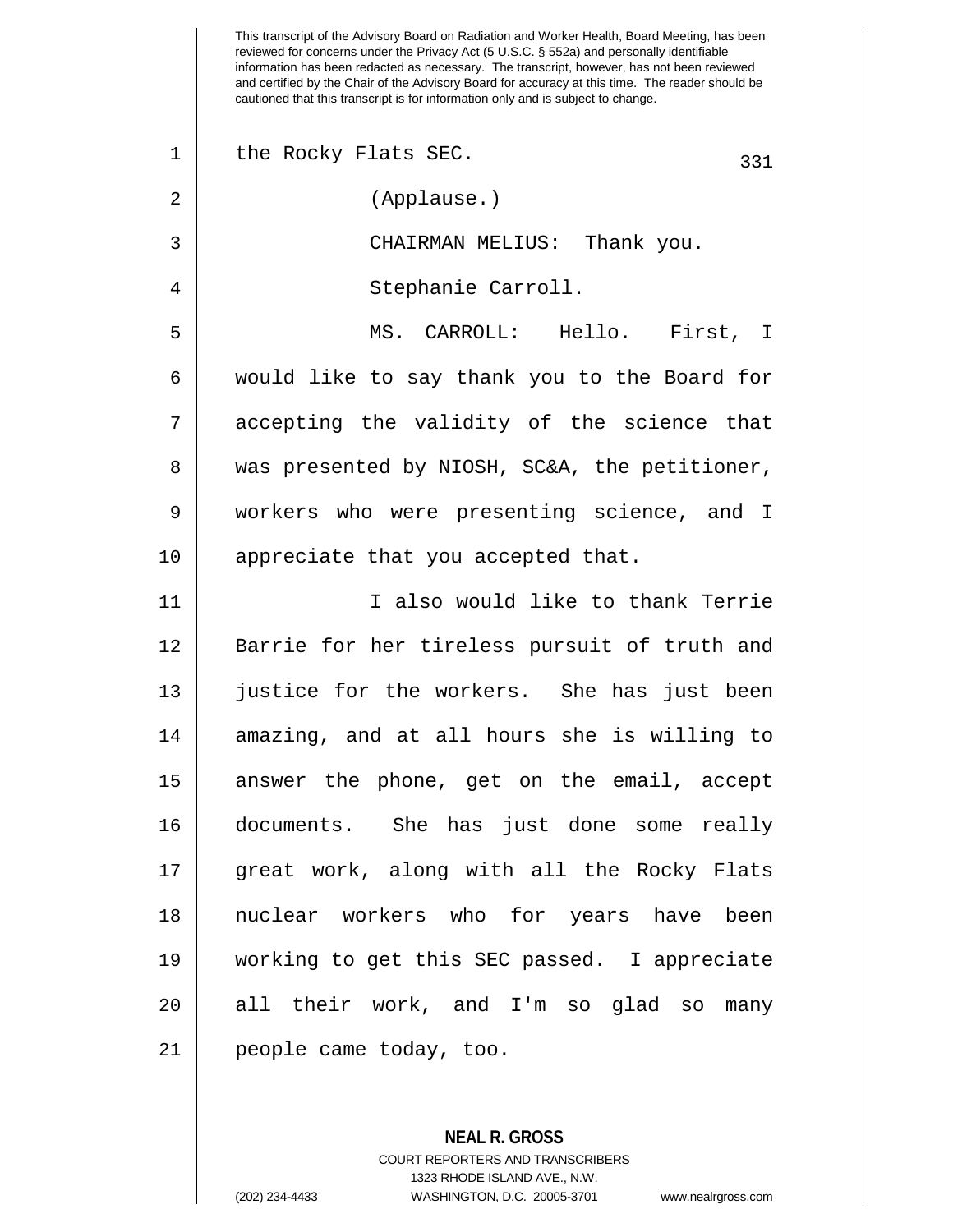| $\mathbf 1$ | am hoping that you<br>$\mathbf{I}$<br>$W_1 = \frac{1}{2}$ |
|-------------|-----------------------------------------------------------|
| 2           | continue the investigation to expand the SEC              |
| 3           | to the later years. One of the things I                   |
| 4           | wanted to present was one of my clients had               |
| 5           | done an affidavit at one of the meetings, and             |
| 6           | he was talking about a tritium job in the                 |
| 7           | later years. He was in D&D. And he said                   |
| 8           | that there were problems with the urinalysis,             |
| $\mathsf 9$ | topping off the urine when there wasn't                   |
| 10          | enough in the vials. They were doing that.                |
| 11          | But I found a document of his.                            |
| 12          | Actually, he had it. It was not in his                    |
| 13          | health physics file. So, I'm just going to                |
| 14          | read the letter that was sent to him in                   |
| 15          | regards to his urinalysis, in part.                       |
| 16          | "Attached are the results of the                          |
| 17          | pre-job sample number and post-job urine                  |
| 18          | samples for a special project for tritium.                |
| 19          | As can be seen on the attached datasheets,                |
| 20          | your baseline urine sample result was below               |
| 21          | the decision level. It was background for                 |

**NEAL R. GROSS** COURT REPORTERS AND TRANSCRIBERS 1323 RHODE ISLAND AVE., N.W.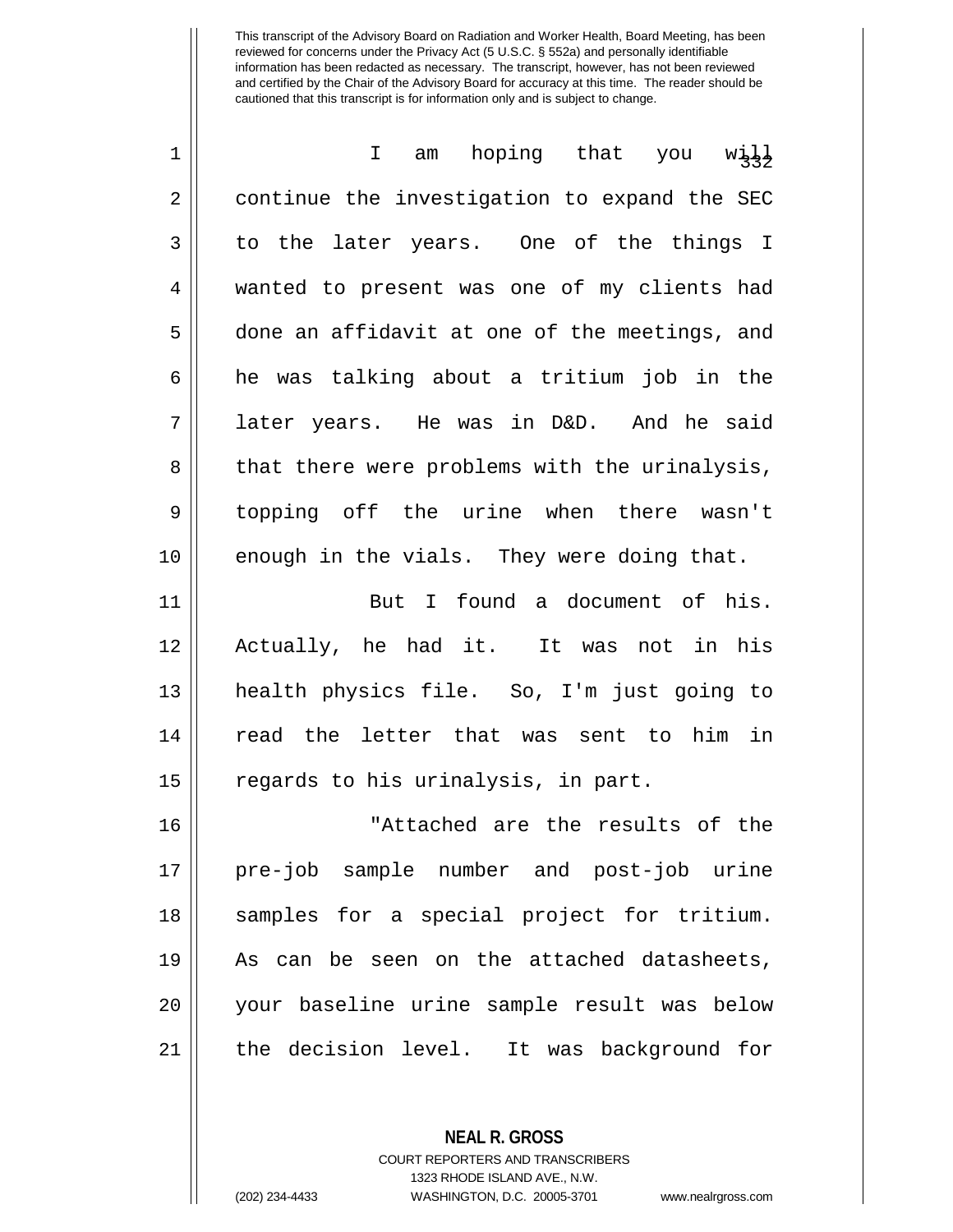| $\mathbf 1$    | tritium. The first analysis," which was dqnq  |
|----------------|-----------------------------------------------|
| $\overline{2}$ | the next day, right after the job, "of your   |
| $\mathbf{3}$   | post-job urine sample was greater than the    |
| 4              | decision level. It was positive. Due to the   |
| 5              | first positive result, your post-job sample   |
| $\epsilon$     | was analyzed a second time."                  |
| 7              | Why? And they used the same                   |
| 8              | urine. And the analysis failed. And by the    |
| $\mathsf 9$    | way, that analysis was done, I think, a       |
| 10             | couple of weeks after the first one. That     |
| 11             | also was not included in this letter that was |
| 12             | sent to him.                                  |
| 13             | "The third analysis of the same               |
| 14             | urine sample was background for tritium. No   |
| 15             | sample was available for the<br>fourth        |
| 16             | analysis." I don't know what that means.      |
| 17             | "The urine data is considered                 |
| 18             | inconclusive because the first analysis of    |
| 19             | the post-job sample was positive, and a       |
| 20             | subsequent re-analysis of the same sample was |
| 21             | background." I don't understand that.<br>And  |

**NEAL R. GROSS** COURT REPORTERS AND TRANSCRIBERS

1323 RHODE ISLAND AVE., N.W.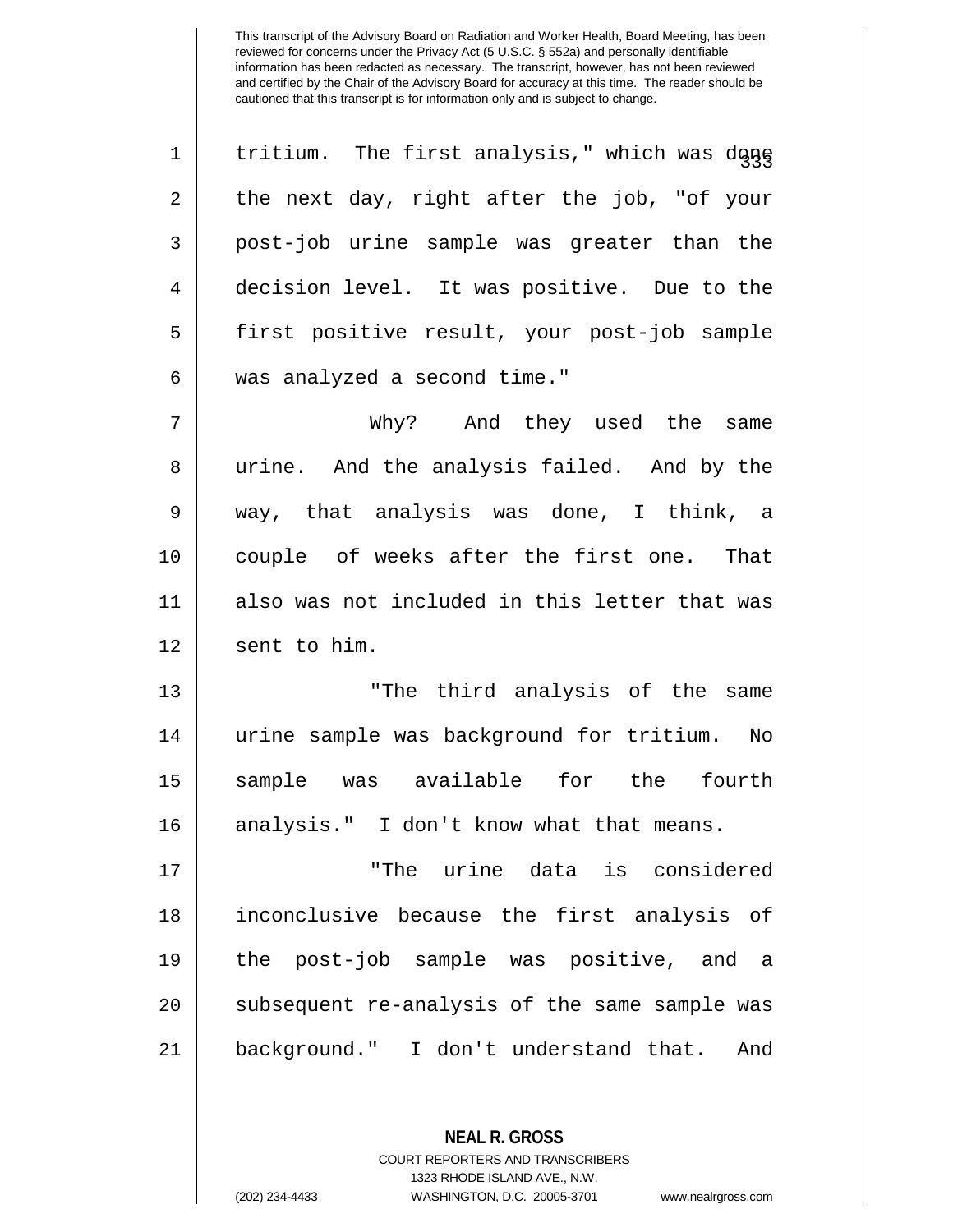1 || this is 1993 science that was being done  $_3$ 2 || Rocky Flats.

3 "Based on the workplace 4 || indicators at the time of the job, there was  $5 \parallel$  no release of tritium to the workers in the 6 immediate area. Because no tritium was  $7 \parallel$  released outside of the downdraft table, 8 || there is no reason to suspect that an intake 9 | occurred."

 What this tells me is that the air monitoring, which is probably what they were using to determine if there was a release that day, overshot and overrode a 14 | bioanalysis of this worker.

15 || Therefore, we cannot confirm 16 that any intake of tritium occurred." So, 17 his first positive analysis is discounted.

 So, these are the kinds of urinalysis that we are looking at to do bounding for tritium. Should we be doing 21 || that when in 1993, when things are supposed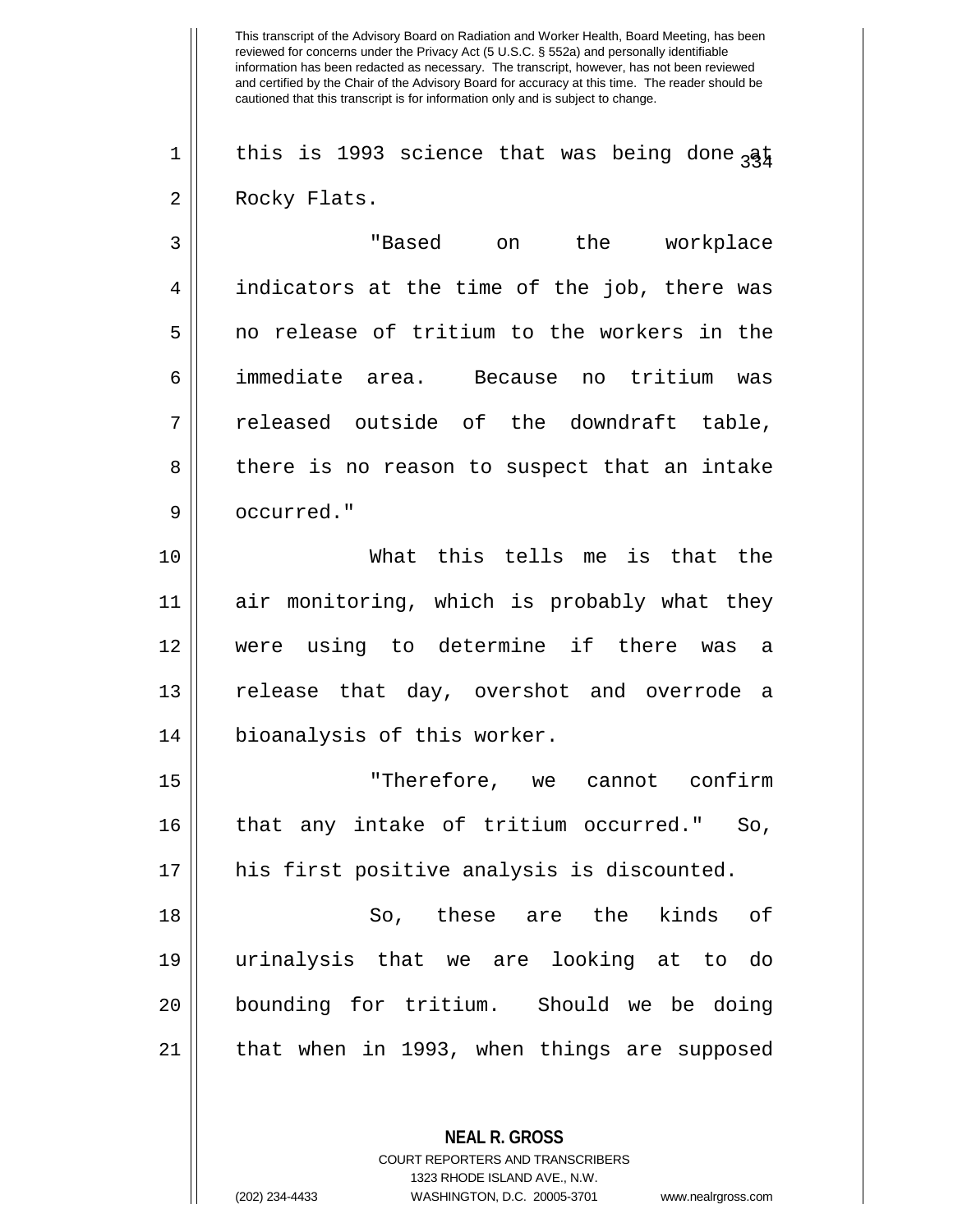$\begin{array}{ccc} 1 & \quad \text{to} \quad \text{be} \quad \text{becoming} \quad \text{--} \quad \text{you} \quad \text{know,} \quad \text{science} \quad \text{335} \end{array}$ 2 || getting better, and as time went by, I think 3 LaVon said something about -- I mean, I am 4 very happy with LaVon's work, but I have to  $5 \parallel$  say that -- that there were improved bioassay  $6 \parallel$  procedures as time went by.

7 Now, the thing with the 8 || improvement of the bioassay procedures: there  $9 \parallel$  are no procedure quides for these labs. 10 Where are they? Now, if we could see the 11 procedures that were happening with this 12 bioanalysis, then I think we could make a 13 | determination on if they worked or not. But, 14 || by this letter in 1993 related to tritium, I 15 mean, those procedures don't seem like 16 || science to me. But I am not a scientist. 17 || So, I'll let the Working Group and the Board  $18$  || and everybody else look at that. 19 I also found a document that was

 $20$  || written -- let's see -- oh, it's called --21 now, this is concerning the uranium or the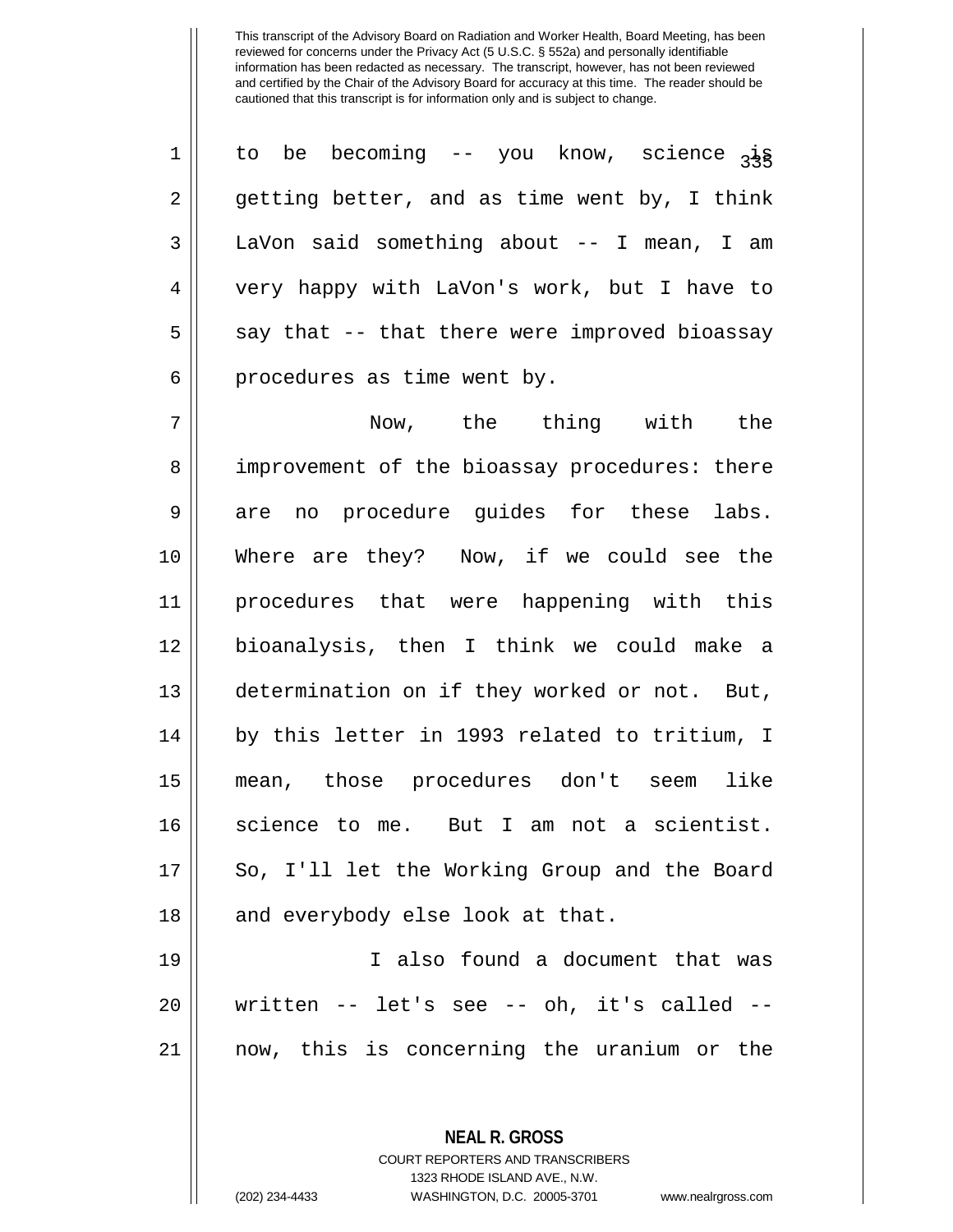1 || U-233 -- it is called "Manual of Goggd 2 **Practices at Uranium Facilities,"** authored by 3 Bryce Rich, Stuart Hinnefeld, Clayton 4 Lagerquist, all Rocky -- well, Lagerquist is 5 || at Rocky Flats -- Mansfield, Munson, and 6 Wagner.

 In there, there was a quote about  $8 \parallel$  air sampling, and this is it: "Although they 9 || play similar roles, there may not be an equivalence or fixed relationship between breathing zone sampling and bioassay." That's breathing zone sampling. That's  $\parallel$  supposed to be the best, right?

 "It is usually not possible to accurately estimate individual uptake or the resulting internal dose from air activity exposure estimates. It is also difficult to accurately estimate previous internal uptake from bioassay measurements."

20 I just think that was kind of 21 amazing. So, I have that document. I will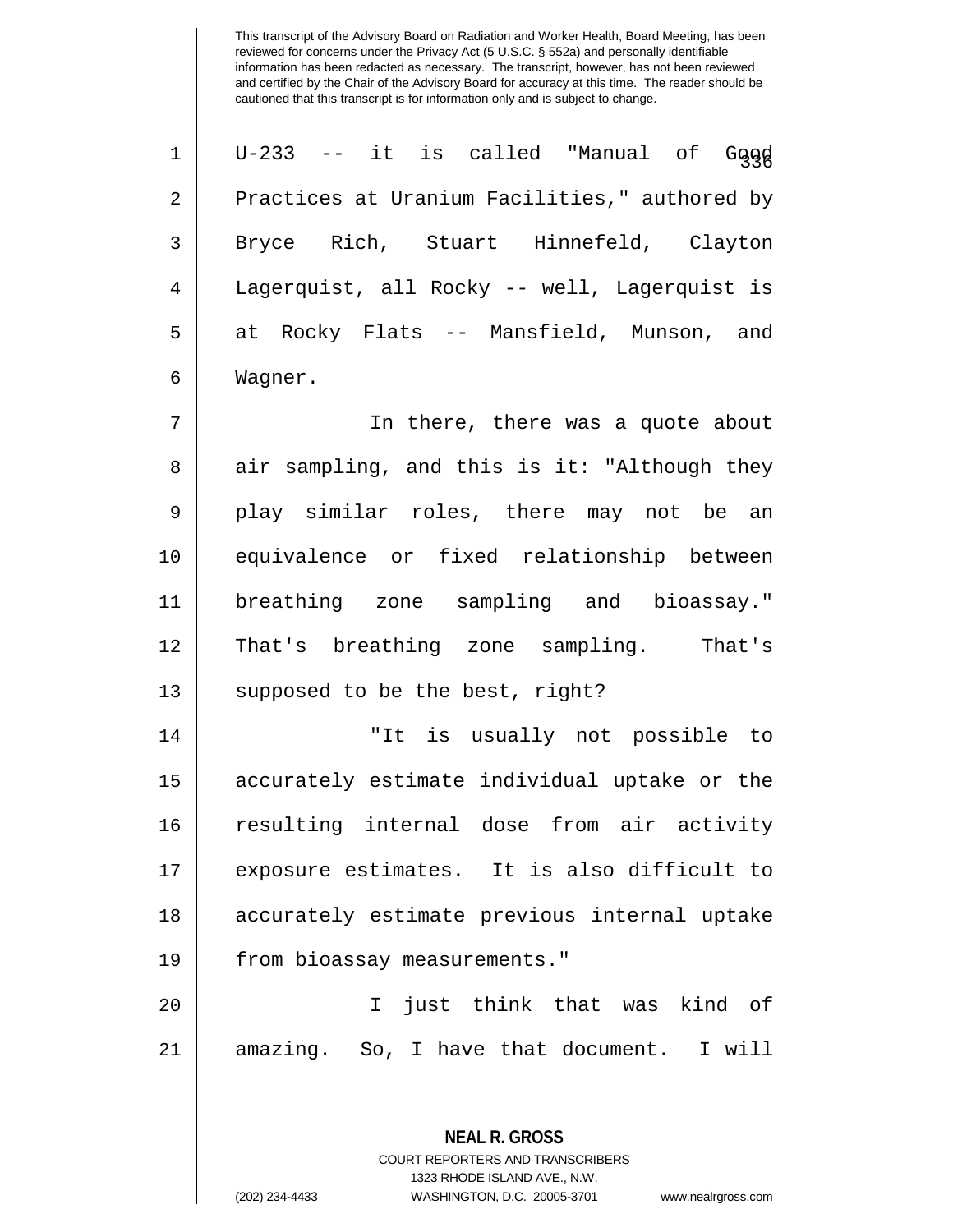This transcript of the Advisory Board on Radiation and Worker Health, Board Meeting, has been reviewed for concerns under the Privacy Act (5 U.S.C. § 552a) and personally identifiable information has been redacted as necessary. The transcript, however, has not been reviewed and certified by the Chair of the Advisory Board for accuracy at this time. The reader should be cautioned that this transcript is for information only and is subject to change. **NEAL R. GROSS** COURT REPORTERS AND TRANSCRIBERS 1323 RHODE ISLAND AVE., N.W. 1 || be turning it in and maybe going through  $2 \parallel$  that. 3 The other thing that was 4 mentioned was raffinate, and that SECs have  $5 \parallel$  been passed, I believe, because of that. 6 So, I will be turning in the 7 document, and I appreciate you listening to 8 || my non-scientific review of these scientific 9 || issues. So, thank you. 10 || The other thing, I just want 11 to say, we really need to celebrate this 12 incredible point in time, and, like, really  $13$  | be happy about something great that happened. 14 || It is going to affect people in so many 15 ways. In fact, generations of people are 16 | going to be affected. 17 || So, thank you so much, everybody, 18 for all your hard work, everybody up there 19 and back here as well. Thank you. That's  $20$  || all I have. 21 CHAIRMAN MELIUS: Thank you.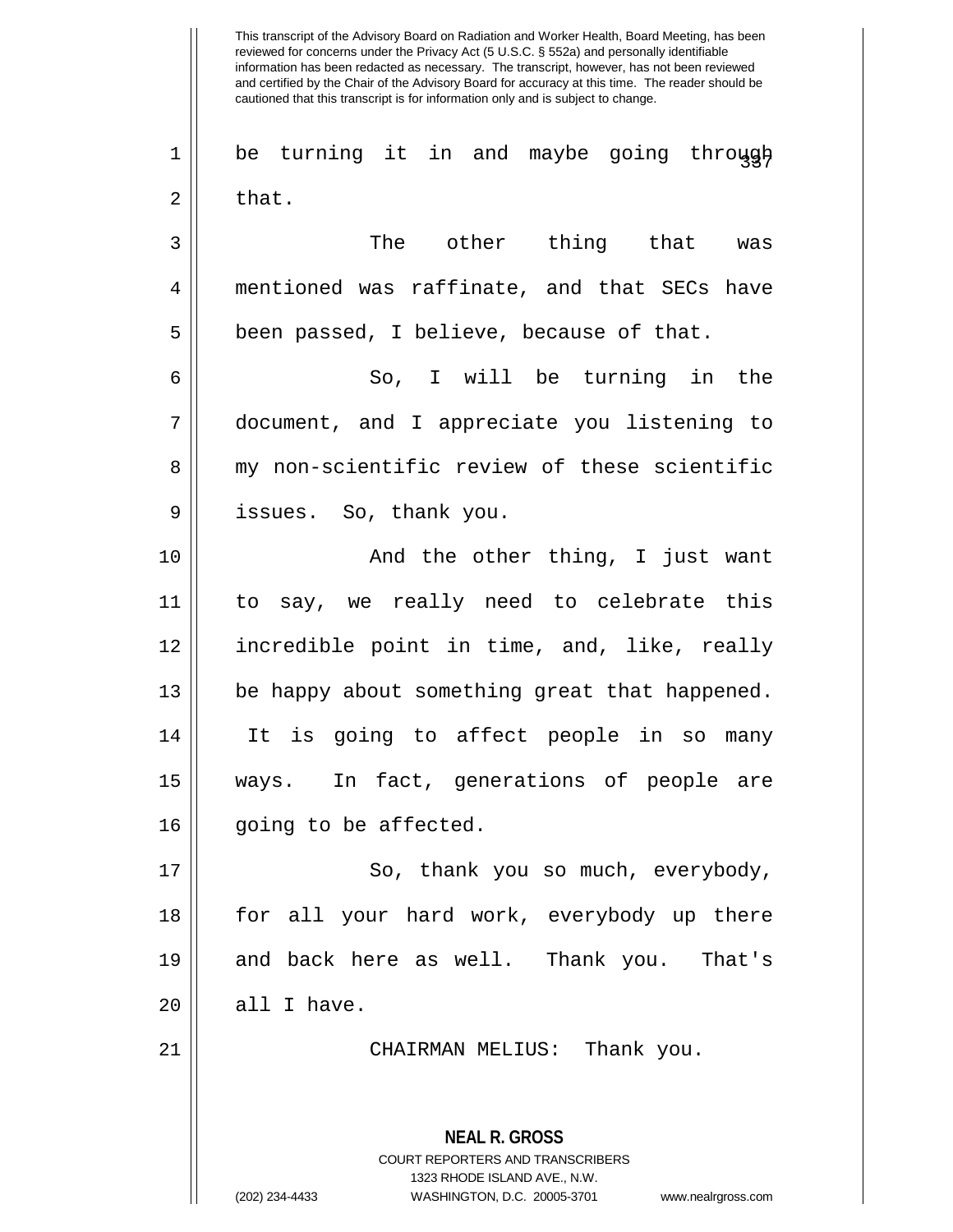This transcript of the Advisory Board on Radiation and Worker Health, Board Meeting, has been reviewed for concerns under the Privacy Act (5 U.S.C. § 552a) and personally identifiable information has been redacted as necessary. The transcript, however, has not been reviewed and certified by the Chair of the Advisory Board for accuracy at this time. The reader should be cautioned that this transcript is for information only and is subject to change. **NEAL R. GROSS** COURT REPORTERS AND TRANSCRIBERS 1323 RHODE ISLAND AVE., N.W.  $\begin{array}{c|c}\n 1 & \text{ (Applause.)} \\
\end{array}$ 2 The next person I have signed up 3 is Dan McKeel, who I believe is on the 4 || telephone. Dan, are you there? 5 MR. McKEEL: Yes. Yes, I'm here. 6 | Can you hear me, Dr. Melius? 7 CHAIRMAN MELIUS: Yes, I can. Go 8 | ahead. 9 || MR. McKEEL: All right. Good 10 afternoon. I'm Dan McKeel. I'm the GSI, 11 SEC-0105, and Dow Madison and Texas City 12 Chemicals co-petitioner. 13 I have three main concerns that 14 address what was said today. The first one 15 is just a comment, and that is that I was 16 unable to use the Live Meeting software 17 because it said that my Apple Mac Safari 18 browser wasn't supported. So, that's just a 19 comment. I think it is too bad that Mac fans 20 || are discriminated against. 21 The second one was just before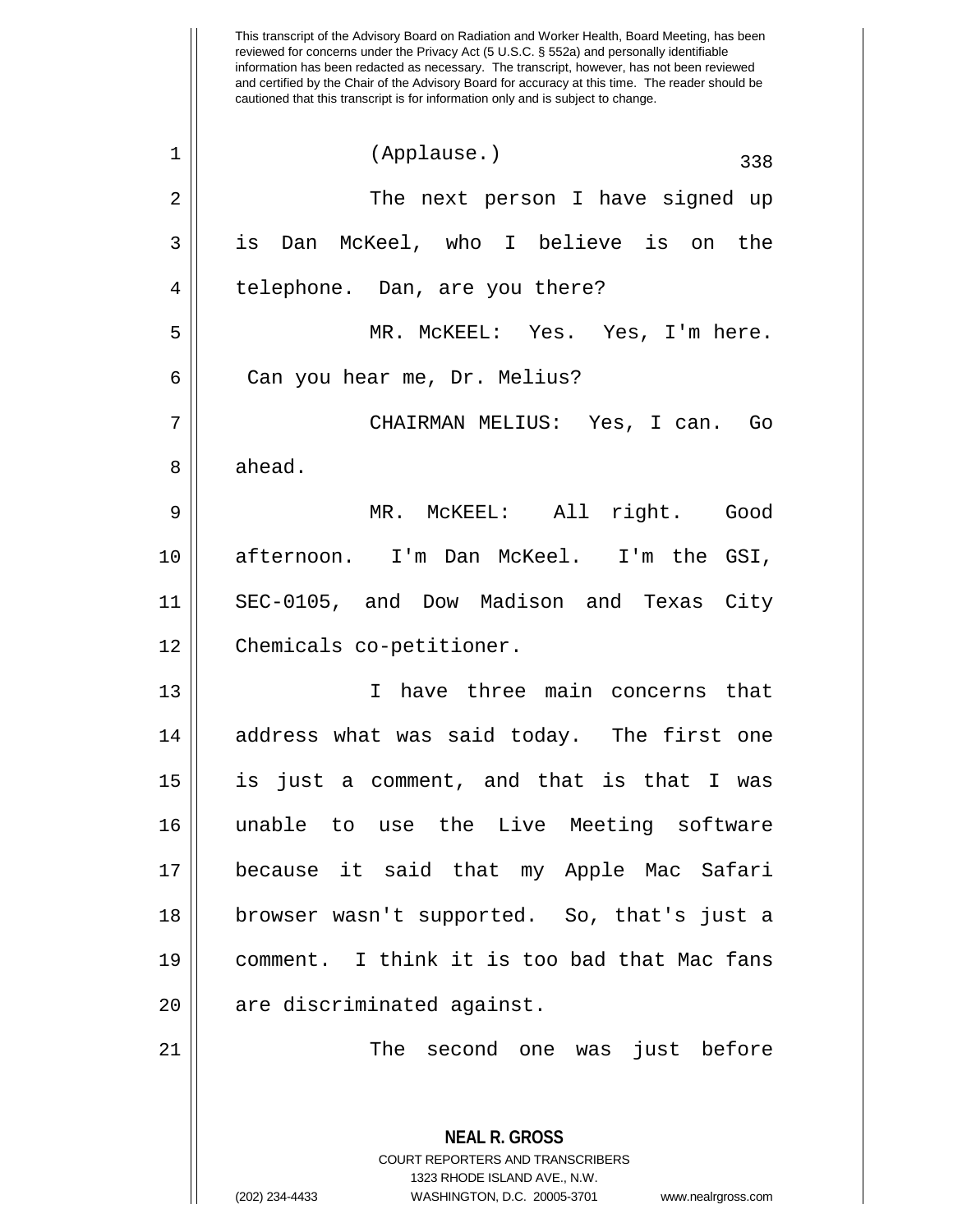| $\mathbf 1$ | the last break Dr. Melius had mentioned that                                             |
|-------------|------------------------------------------------------------------------------------------|
| 2           | there might be potential votes on the GSI                                                |
| 3           | TBD-6000 and the DuPont Deepwater Works TBD                                              |
| 4           | reviews tomorrow morning on October the 17th.                                            |
| 5           | That caught me by surprise because I was not                                             |
| 6           | aware that TBDs are voted upon. In any case,                                             |
| 7           | Dr. Ziemer wrote me a nice email in response                                             |
| 8           | to my question and said there would be no                                                |
| 9           | votes on GSI tomorrow morning.                                                           |
| 10          | Maybe the most important thing                                                           |
| 11          | have to bring up is that I<br>that<br>I<br>was                                           |
| 12          | absolutely astounded to hear speaker two of                                              |
| 13          | this public comment session, who offered some                                            |
| 14          | information that probably relates the<br>new                                             |
| 15          | Rocky Flats magnesium-thorium alloy plate                                                |
| 16          | issue that Terrie Barrie and I have been                                                 |
| 17          | quite interested in pursuing, based on a tip                                             |
| 18          | that she received.                                                                       |
| 19          | We followed up on that tip with a                                                        |
| 20          | dual FOIA request to both NNSA and Department                                            |
| 21          | of Energy Legacy Management, which we filed                                              |
|             | <b>NEAL R. GROSS</b><br>COURT REPORTERS AND TRANSCRIBERS<br>1323 RHODE ISLAND AVE., N.W. |
|             | (202) 234-4433<br>WASHINGTON, D.C. 20005-3701<br>www.nealrgross.com                      |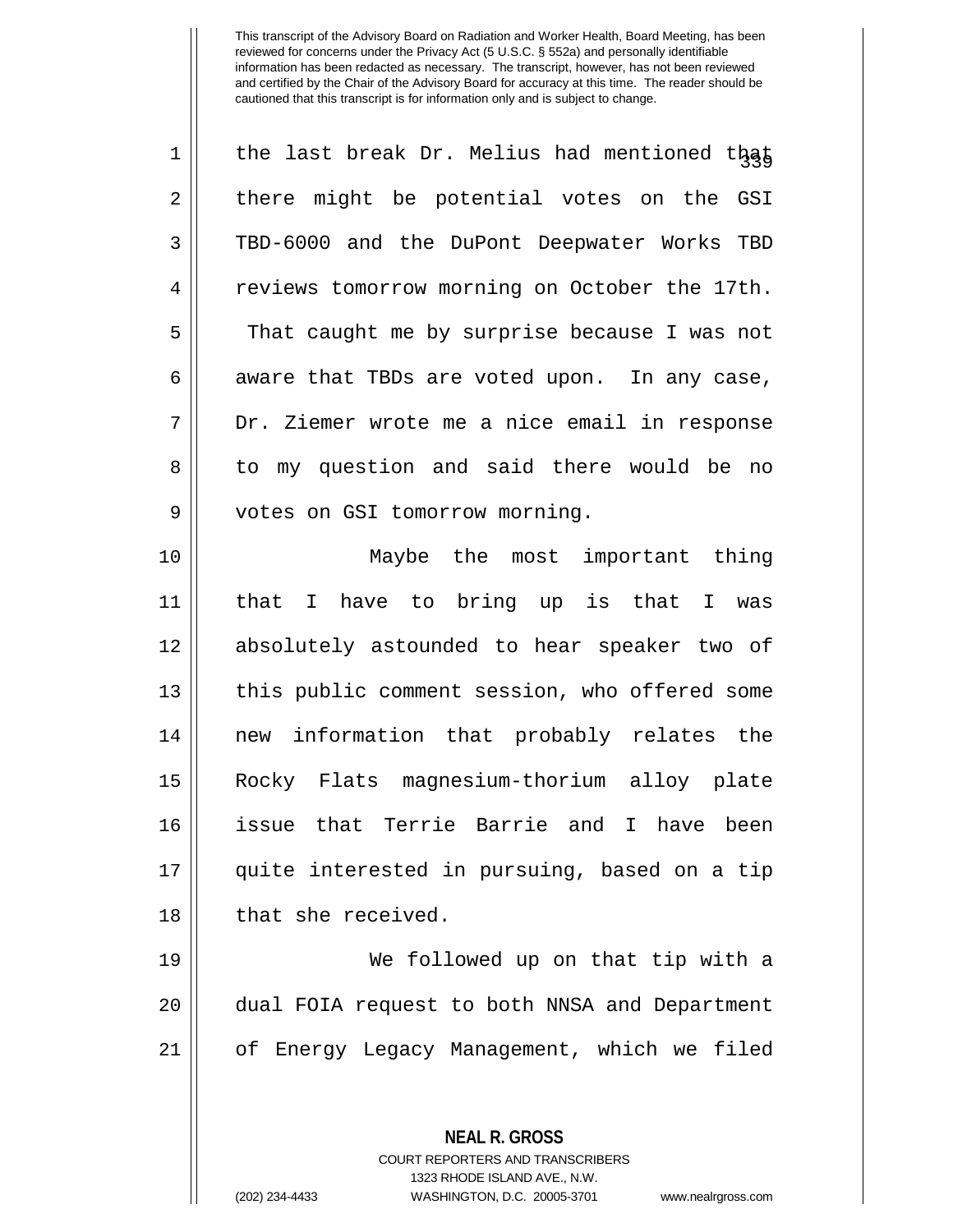1 || on 5/9/13. And we have yet to receive  $a\alpha$ 2 | information back from them, no report. 3 We did have a \$6,250 fee that the 4 Department of Energy was going to charge that 5 || was waived. We are happy for that. 6 || But, to date, we have not gotten 7 || any responsive records. The Department of 8 || Energy has estimated that there are 9 approximately 400 boxes of Rocky Flats 10 records at Los Alamos that need to be hand-11 searched, and that would probably take until 12 the end of November of 2013 to get those 13 | records. 14 || They also indicated that some of  $15$  | the records that were available are probably 16 classified, and that it would probably take 17 about two years, even though there was 18 computer indexing of those classified 19 || records, just to get through the reviews that 20 have to take place at the Department of 21 | Energy.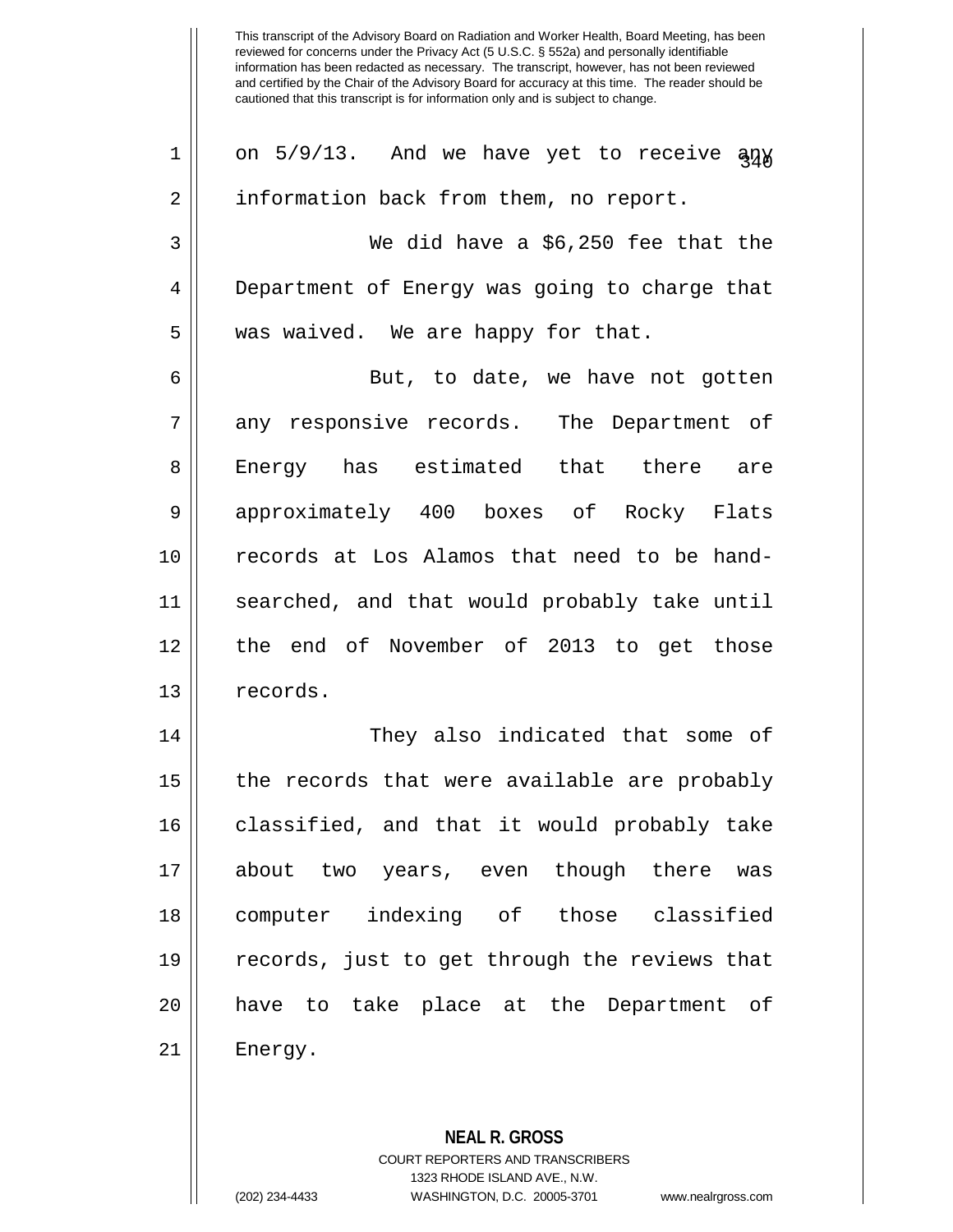| $\mathbf 1$    | And I would just comment that                 |
|----------------|-----------------------------------------------|
| $\overline{2}$ | these records have been withheld for<br>many  |
| 3              | years. We have been interested in this        |
| $\overline{4}$ | question since 2006, when Dow was given its   |
| 5              | 83.14 SEC. So, I really hope that everybody   |
| 6              | will redouble their effort. I hope they will  |
| 7              | interview the second speaker tonight. He      |
| 8              | mentioned, in particular, working for many    |
| 9              | years at the Rocky Flats Mod Center, the      |
| 10             | Transport Modification Center. Our tip        |
| 11             | involved that type of employment at that      |
| 12             | particular center doing vehicle retrofitting  |
| 13             | of semi-trucks and railroad cars.             |
| 14             | And so it seems obvious to<br>me              |
| 15             | that this person has information that is      |
| 16             | highly germane to the other thorium issues    |
| 17             | that LaVon Rutherford talked about.<br>And I  |
| 18             | hope that NIOSH will get together with this   |
| 19             | gentleman, take him up on his offer, and do a |
| 20             | secure interview in a place where<br>he's     |
| 21             | comfortable.                                  |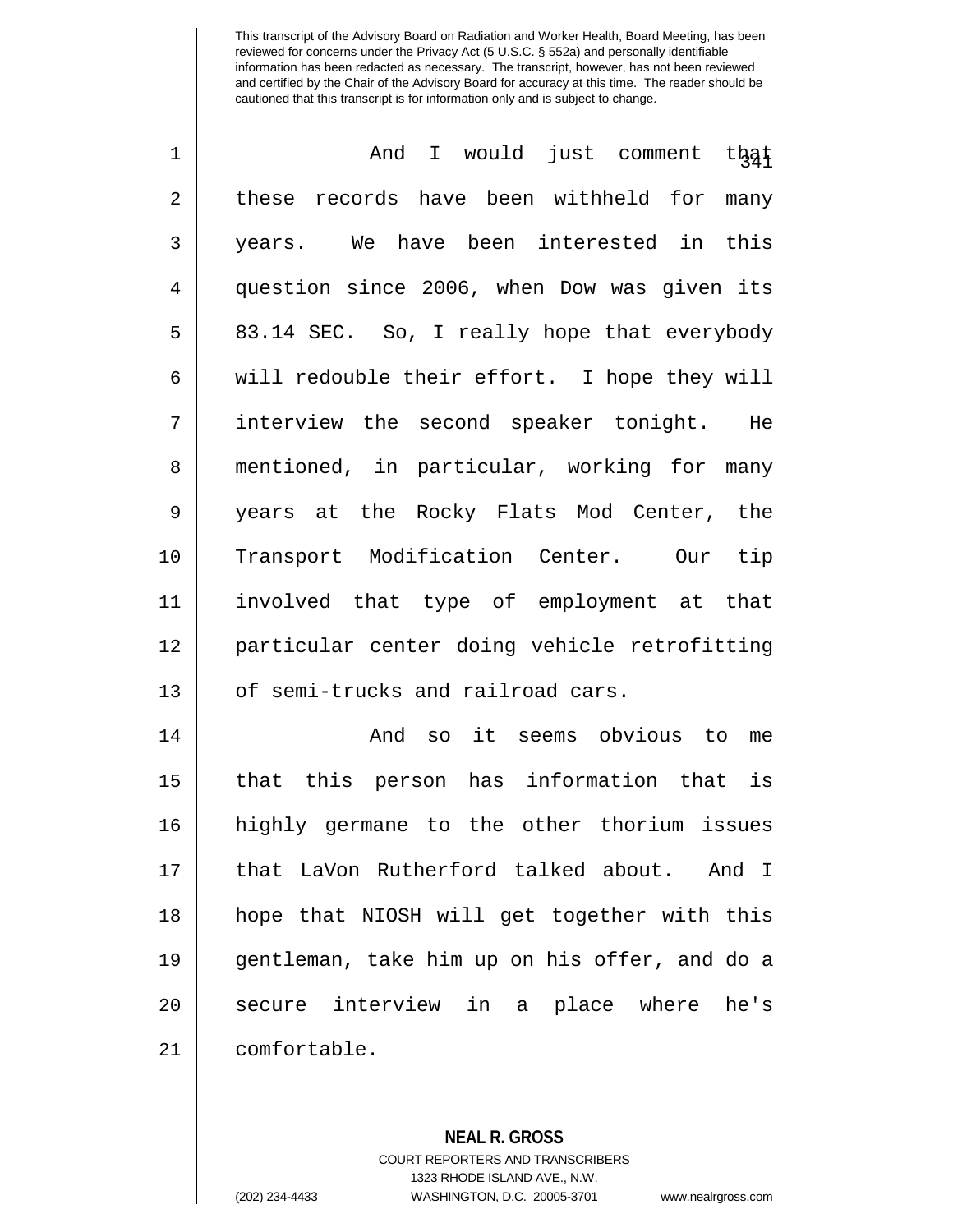<sup>342</sup> <sup>1</sup> The other comment I want to make 2 | relates to the fact that Dr. Paul Ziemer, who 3 is Chair of the TBD-6000 Work Group, will 4 Feview the current status of TBD-6000 and GSI 5 | Appendix BB tomorrow morning.

 The reason why I wanted to address you today is because I am concerned 8 || that the petitioners' viewpoint may not be 9 | accurately represented. This particular Work Group has a very long history of essentially ignoring information from the petitioners, including 52 scientific White Papers I have 13 || submitted to them during their 18 meetings held since 2008.

 One such recent paper was two AEC NYO-4699 reports that provided the only available measured data on 2225 MeV betatrons, photons, neutrons, with matching operator film badge data. The TBD-6000 Work 20 || Group Chair refused to task SC&A to review 21 || these papers. The Board technical contractor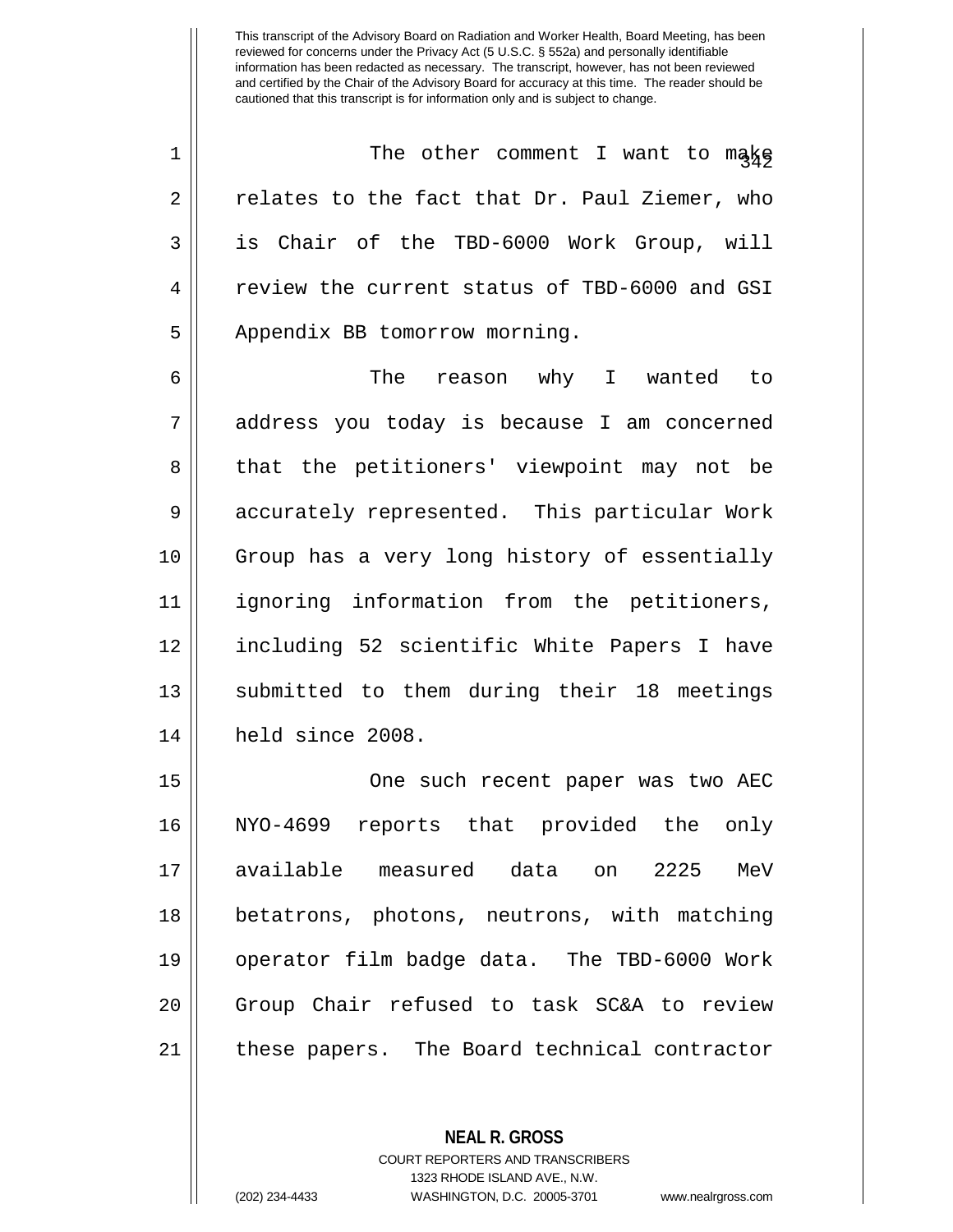| $\mathbf 1$    | admitted not having read this key paper that  |
|----------------|-----------------------------------------------|
| $\mathbf 2$    | was submitted by me to the Work Group a full  |
| 3              | six weeks prior to their latest October 11th  |
| $\overline{4}$ | Work Group meeting, just about a week ago.    |
| 5              | have also asked the<br>NIOSH<br>$\mathbf{I}$  |
| 6              | Docket Office, which usually is very          |
| 7              | responsible, and so far they have not posted  |
| 8              | these important papers to the DCAS website    |
| $\mathsf 9$    | under the discussion papers for this meeting. |
| 10             | They are posted under Docket 140.             |
| 11             | The other examples of why I am                |
| 12             | concerned about the GSI TBD presentation are  |
| 13             | as follows: On May the 17th, 2013, HHS        |
| 14             | accepted our administrative review<br>for     |
| 15             | SEC-0105, in which we cited 44 specific       |
| 16             | errors we thought had been committed. And     |
| 17             | that administrative review is now being       |
| 18             | reviewed by the three-member HHS independent  |
| 19             | review panel. So, it has been since May. It   |
| 20             | is now October. Five full months, and we      |
| 21             | still have a final-final HHS decision and no  |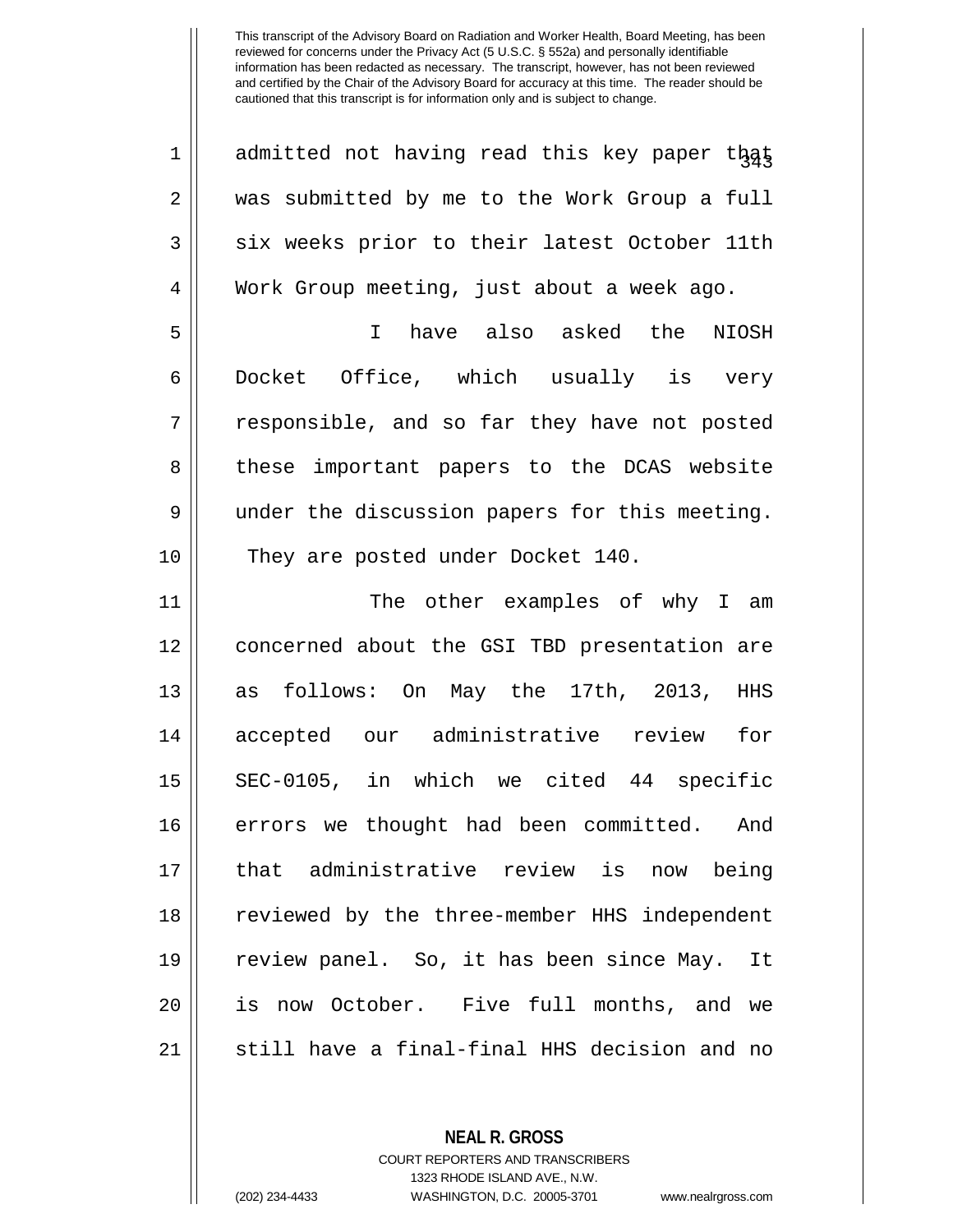$1$  || panel report. I understand it takes a logg  $2 \parallel$  time, but it seems to me this is a very long  $3 \parallel$  time.

4 | I also am very concerned because 5 || the NIOSH Docket Office has posted this 6 administrative review on Docket 140 and as a 7 discussion paper for today's meeting and for 8 || the TBD-6000 Work Group meeting a week ago. 9 However, there is an addendum paper that I 10 also submitted to the Work Group and the full 11 Board on October the 7th, but I also sent 12 || that to the Docket Office and asked that it 13 || be a discussion paper for this meeting. And 14 || that paper has not been posted yet, and that 15 is nine days after I submitted it.

16 || So, my question is, I wonder why this is so difficult. This is a very important paper. Not only does it add twenty new errors that really are issues that need 20 || to be taken up by the Work Group, following  $\vert$  the 9-to-8 vote on 12/11/12 to deny SEC-0105.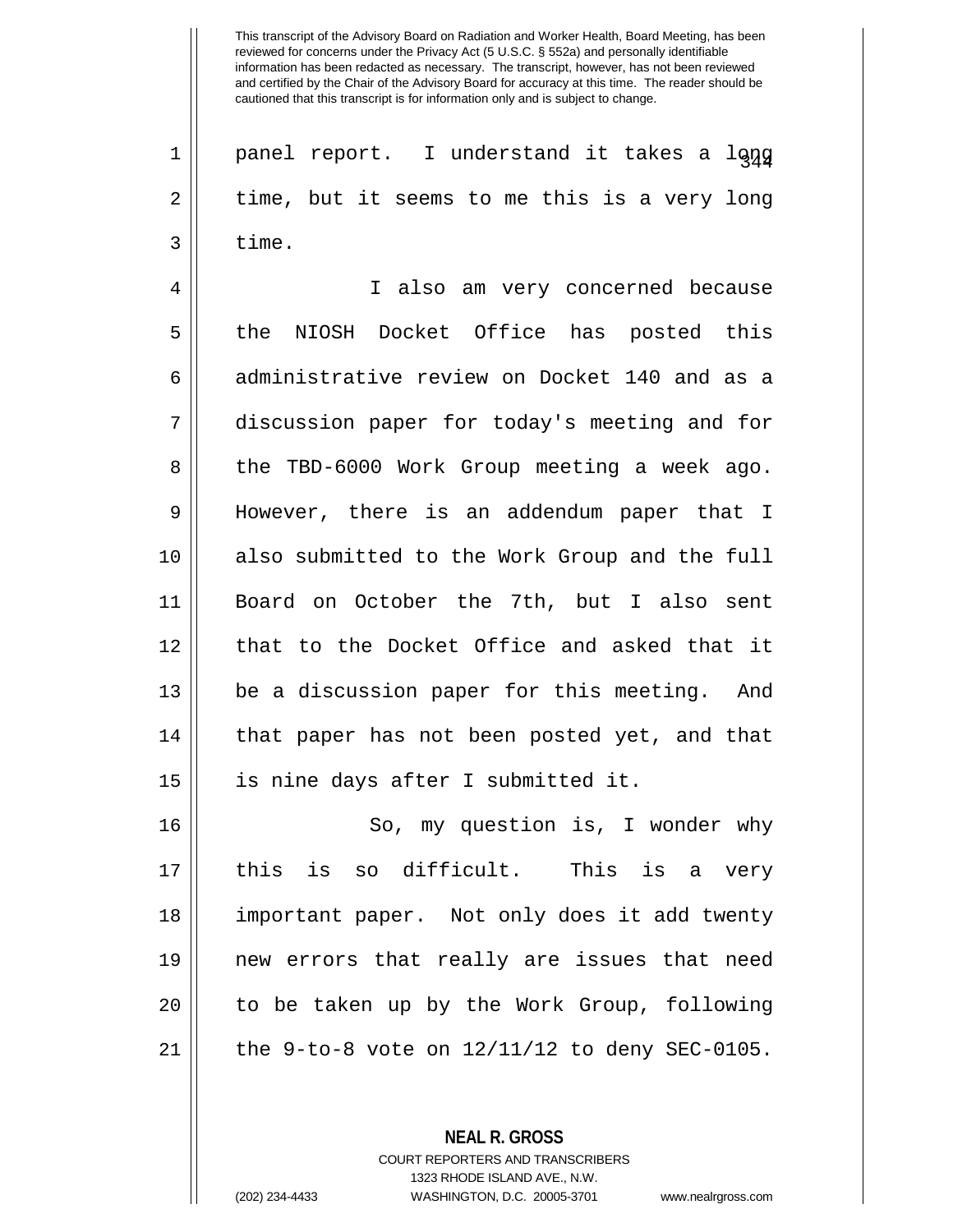$1 \parallel$  So, those are added to the other  $2 \parallel$  errors that were in the main administrative 3 review. But it also lists nineteen still 4 || open GSI SEC and Appendix BB issues for the  $5 \parallel$  SC&A findings that still need to be worked 6 | through by the TBD-6000 Work Group.

7 The third issue is not directly 8 || related to GSI, but it is related to the fact  $9 \parallel$  that the DOE facilities database has been 10 offline from August 23rd, apparently due to 11 hacking. There was a target date to get back 12 || online by September the 24th, but so far that 13 || hasn't happened. So, I am happy that this is 14 || being rewritten to protect against that sort 15 of incursion, but that is a very important 16 || database that a lot of people use.

17 || Another point that concerns me is 18 in mid-July we acted on advice from NIOSH for 19 || a part-time radiographer who requested copies 20 || of his Landauer film badge records for the 21 time he worked at GSI. That office advised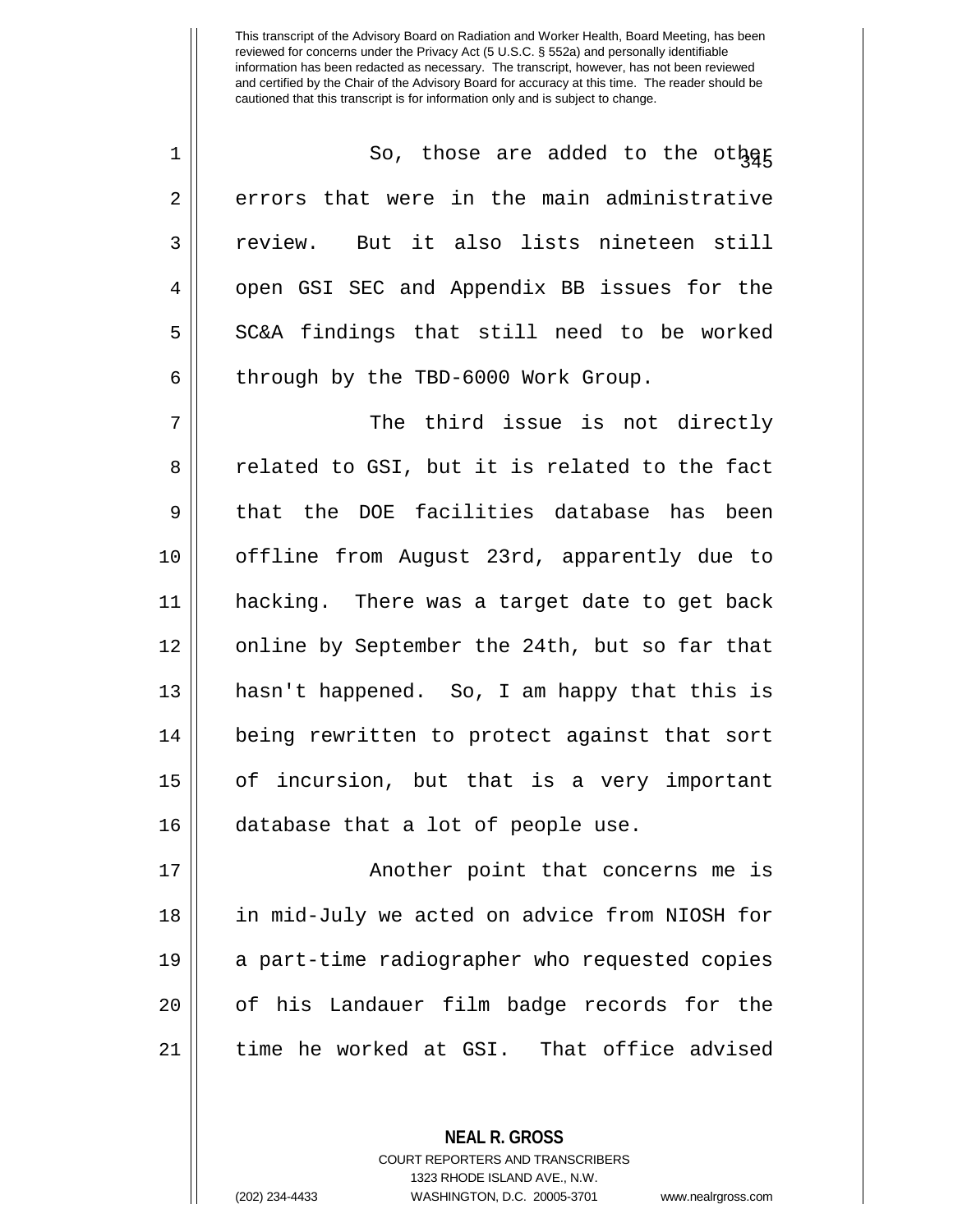| $\mathbf 1$ | him to send them a form stating who he wag6   |
|-------------|-----------------------------------------------|
| 2           | which he did promptly. And, anyway, we        |
| 3           | returned all the records to them in mid-July. |
| 4           | He has not heard a word from the              |
| 5           | CDC FOIA/Privacy Act Officer who sent him the |
| 6           | first letter and to whom he returned his      |
| 7           | form. We called a week ago, and we called     |
| 8           | again today. That office is not on furlough,  |
| $\mathsf 9$ | and we still haven't gotten an answer back.   |
| 10          | And, finally, I want to just                  |
| 11          | bring up the issue of PERs that was mentioned |
| 12          | today, and there will be a presentation       |
| 13          | tomorrow about the need for PERs. And what    |
| 14          | you will see on slide number 3 of that        |
| 15          | presentation is a statement that, and I       |
| 16          | quote, "Each PER will be reviewed by SC&A."   |
| 17          | Well, the GSI PER-24 was released in October  |
| 18          | of 2007 and involved four early dose          |
| 19          | reconstructions that were done using another  |
| 20          | document, TIB-004, rather than Appendix BB.   |
| 21          | And I have simply been trying to              |
|             |                                               |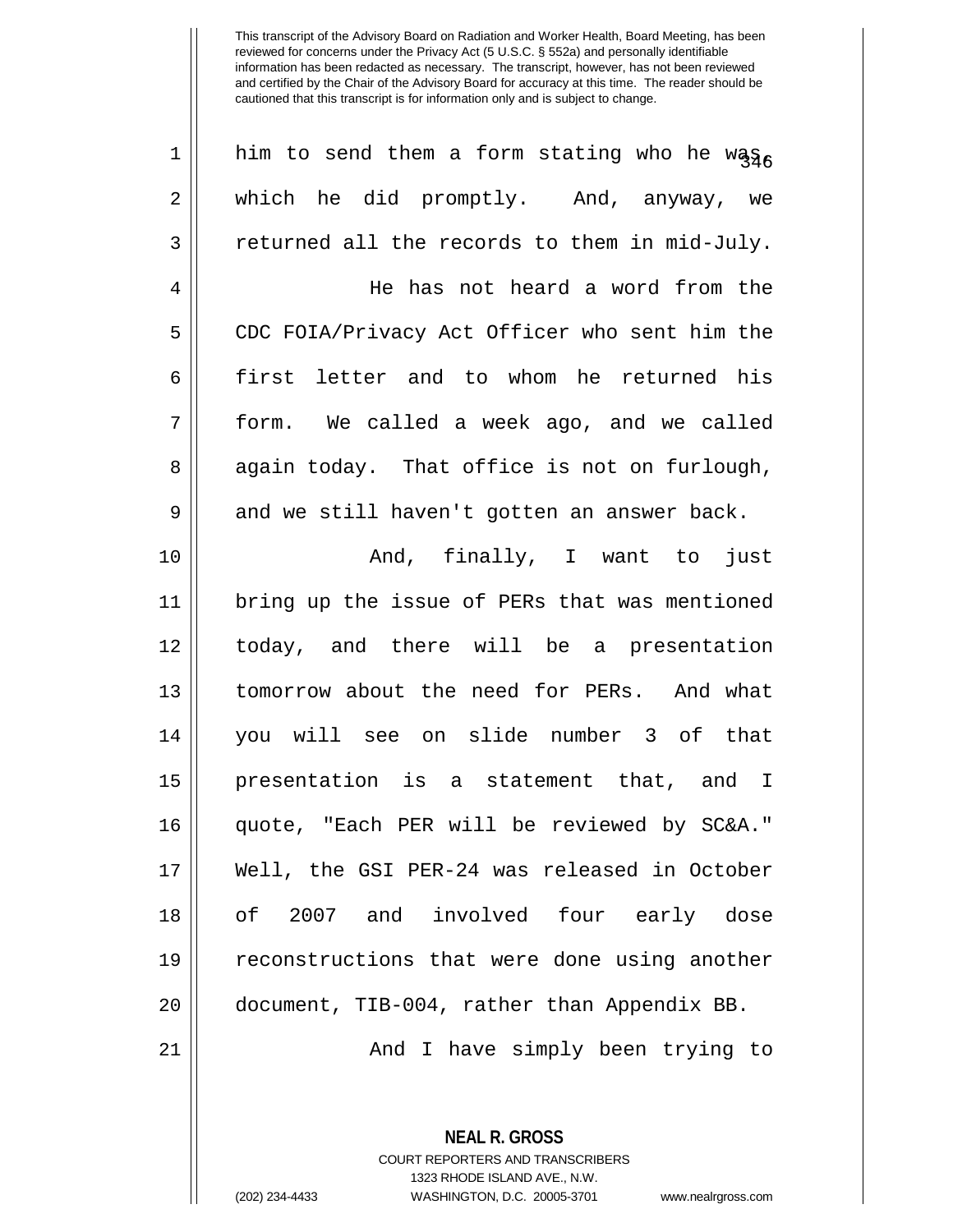1 || find out for the last five years, actually, 2 | what actions NIOSH took about that PER. I  $3 \parallel$  have made multiple direct requests to various 4 people at NIOSH and on the Board, and I 5 Simply cannot get an answer back to what 6 | happened to this PER.

7 So, it's a small matter. It's 8 || not going to make or break the SEC, but it's 9 || just exemplary of how difficult it has been 10 to get really straightforward information.

11 || So, finally, I want to thank 12 Terrie Barrie for helping me with many 13 || things. But I want to congratulate all the 14 workers who richly deserve the SEC today. I 15 was present when there was the first SEC-0030 16 meeting, and the reaction was so different 17 || and so sad at that SEC outcome and so happy 18 || today, and that makes me very glad as well. 19 || Thank you very much.

20 CHAIRMAN MELIUS: Thank you, Dan. 21 The next person I have listed is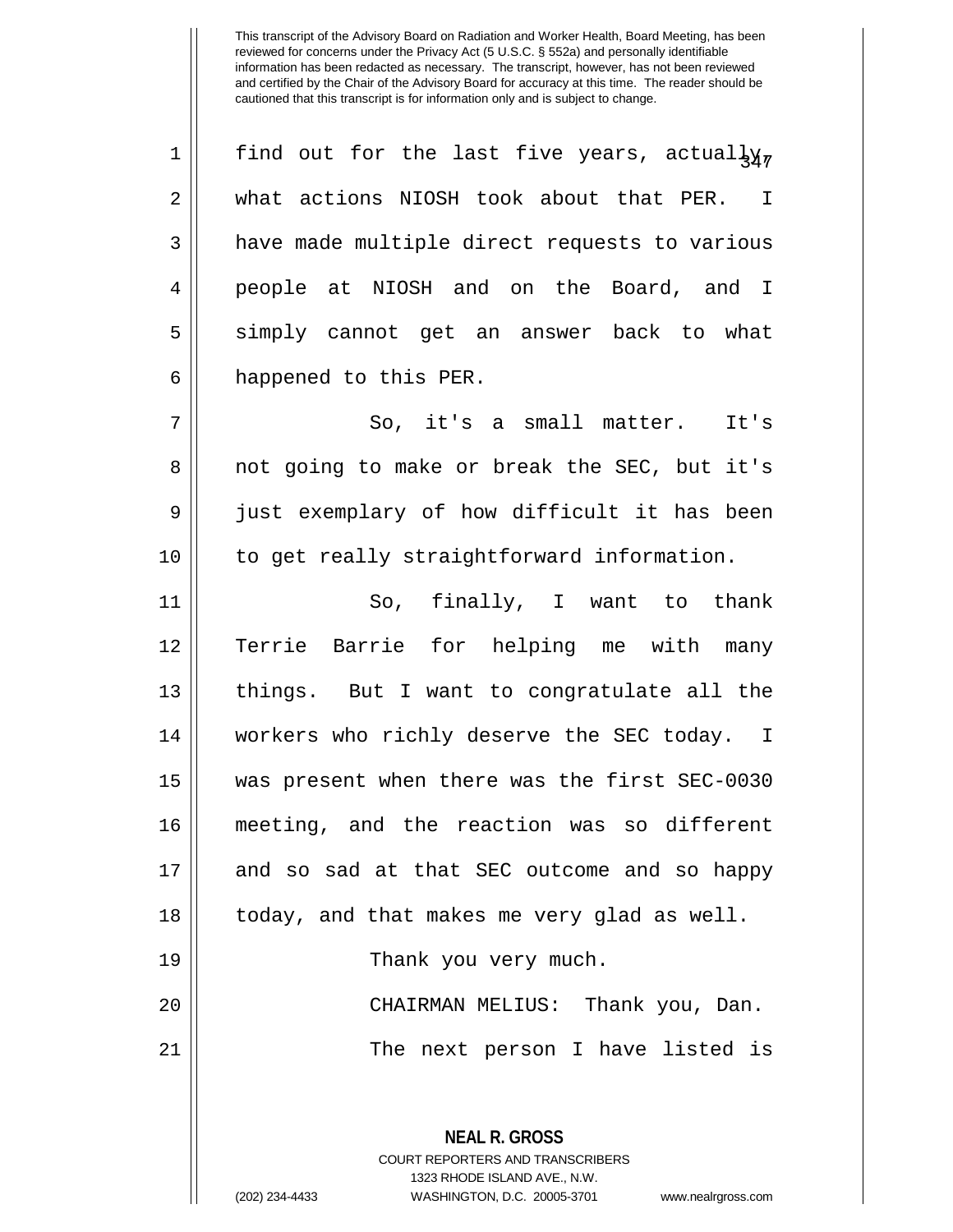This transcript of the Advisory Board on Radiation and Worker Health, Board Meeting, has been reviewed for concerns under the Privacy Act (5 U.S.C. § 552a) and personally identifiable information has been redacted as necessary. The transcript, however, has not been reviewed and certified by the Chair of the Advisory Board for accuracy at this time. The reader should be cautioned that this transcript is for information only and is subject to change. **NEAL R. GROSS** COURT REPORTERS AND TRANSCRIBERS 1323 RHODE ISLAND AVE., N.W. (202) 234-4433 WASHINGTON, D.C. 20005-3701 www.nealrgross.com 1 || an Al Frowiss, Sr. I believe he is on  $t_4$ 2 || line. Maybe not. 3 MR. FROWISS: Can you hear me? 4 CHAIRMAN MELIUS: Now we can,  $5$  yes. 6 MR. FROWISS: Okay. This is Al 7 || Frowiss, Sr., in California. [Identifying 8 || information redacted]. 9 || I have two questions about some 10 SECs. The first one is very short. The 11 | second one is almost as short. 12 The first question I have is on 13 the Fernald and Pantex SECs that you 14 approved, your Board approved in July. Do 15 you have any idea when the Secretary will be 16 || sending those 30-day letters to Congress? 17 || They certainly haven't appeared yet. And  $18$  | that's one of the questions that I have. 19 The second question has to do 20 with the issue this morning, Sandia-21 Livermore. And in particular, the question I 22 | have is about the employees that were there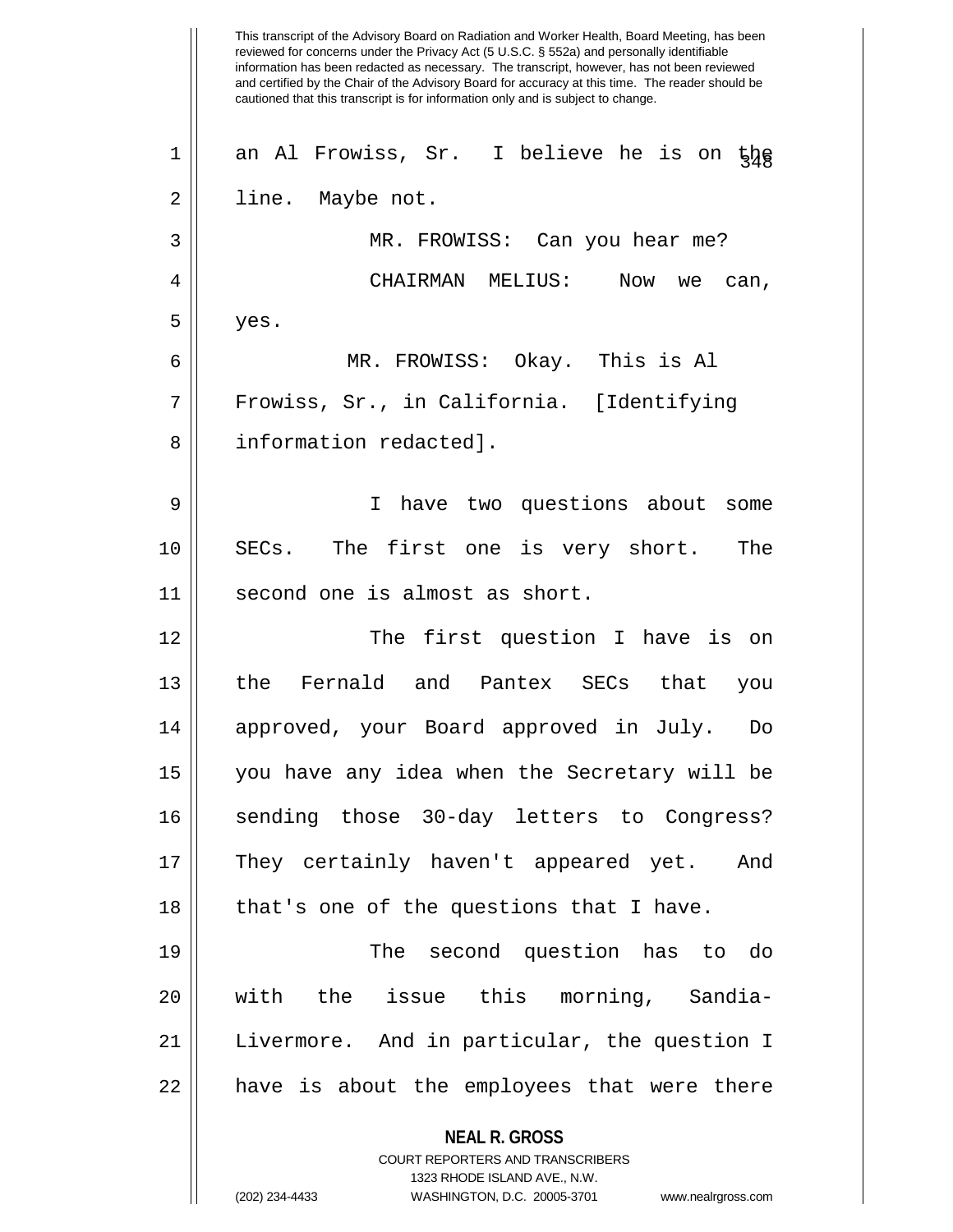$1$  | for Sandia-Livermore between 1956 and Octoberg 2 || of `57. They were apparently housed across 3 the street at the Lawrence Livermore 4 facility, which does have an SEC for that 5 period.

 However, when the Department of Labor adjudicates claims, they are going to 8 be looking for evidence that the Sandia 9 || employee was, you know, in an SEC, let's just say for the 1956 to October of `57 period. And I have a feeling that that's going to be an administrative problem. And I just wonder whether it would be simpler if you just simply extended the SEC for Sandia to 15 || encompass that early period of, whatever it 16 || is, eighteen months or something.

17 || And those are my questions.

18 CHAIRMAN MELIUS: I believe Stu 19 || can answer at least the first question.

20 MR. HINNEFELD: Yeah, I can speak 21 || to the first one. The Secretary, for the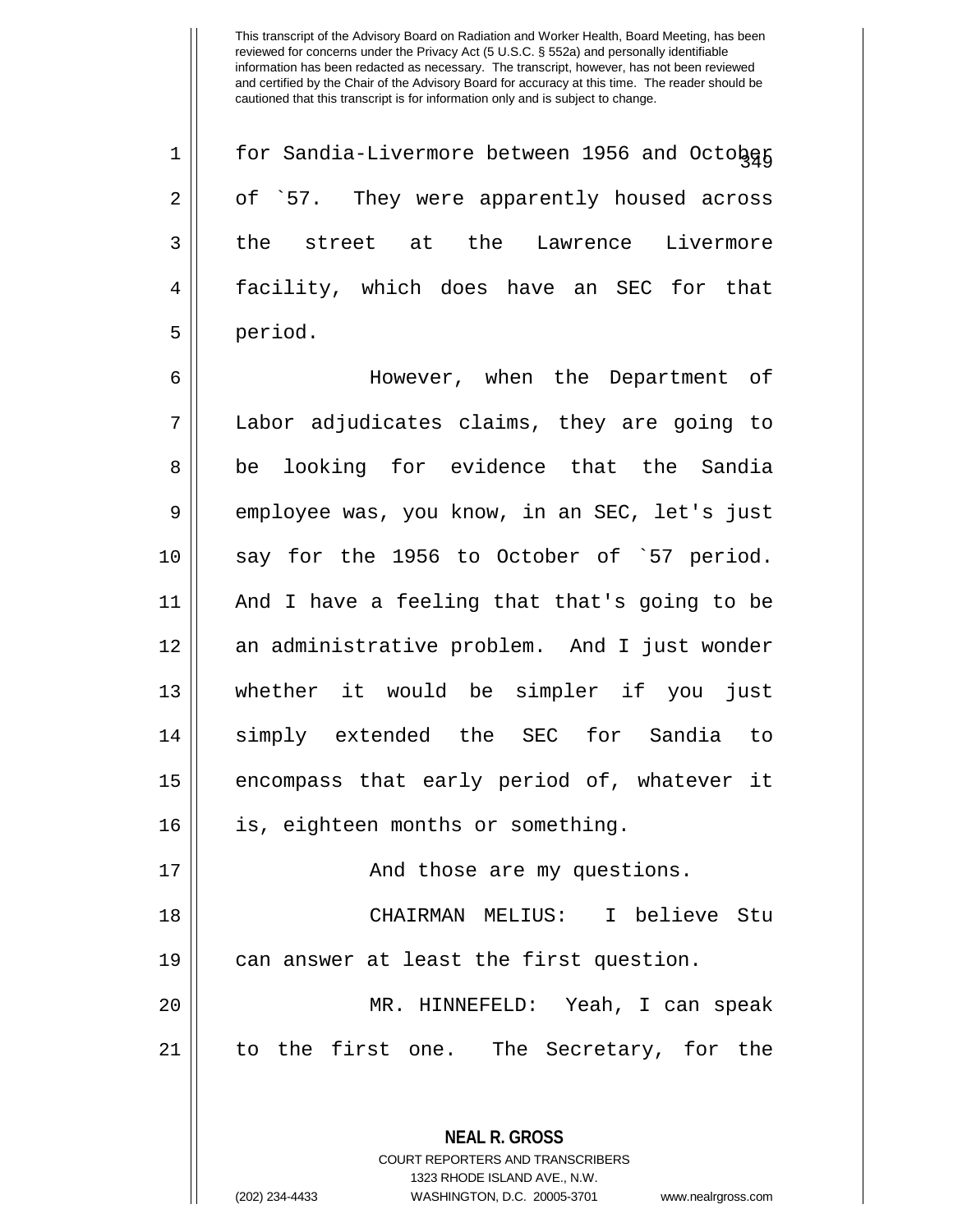**NEAL R. GROSS** COURT REPORTERS AND TRANSCRIBERS 1323 RHODE ISLAND AVE., N.W.  $1$  | Pantex and the Fernald Classes, the Secretary 2 || signed the designation letter on the 30th of 3 September, which was the day before the 4 | government shutdown. 5 The reason that we have yet to 6 receive copies of the signed thing is 7 because, frankly, the people who do that got 8 furloughed. So, we have not received the  $9 \parallel$  signed copies, and that's why they are not on 10 || our website yet. 11 MR. FROWISS: I see. 12 MR. HINNEFELD: But they were 13 | signed on the 30th. 14 || MR. FROWISS: So, it should be 15 | law, presumably, October 30th, then? 16 MR. HINNEFELD: Yeah, that sounds  $17 \parallel$  right. 18 MR. FROWISS: Okay. 19 MR. HINNEFELD: With respect to 20 || the second question, I don't know. That 21 might be a question to deal with the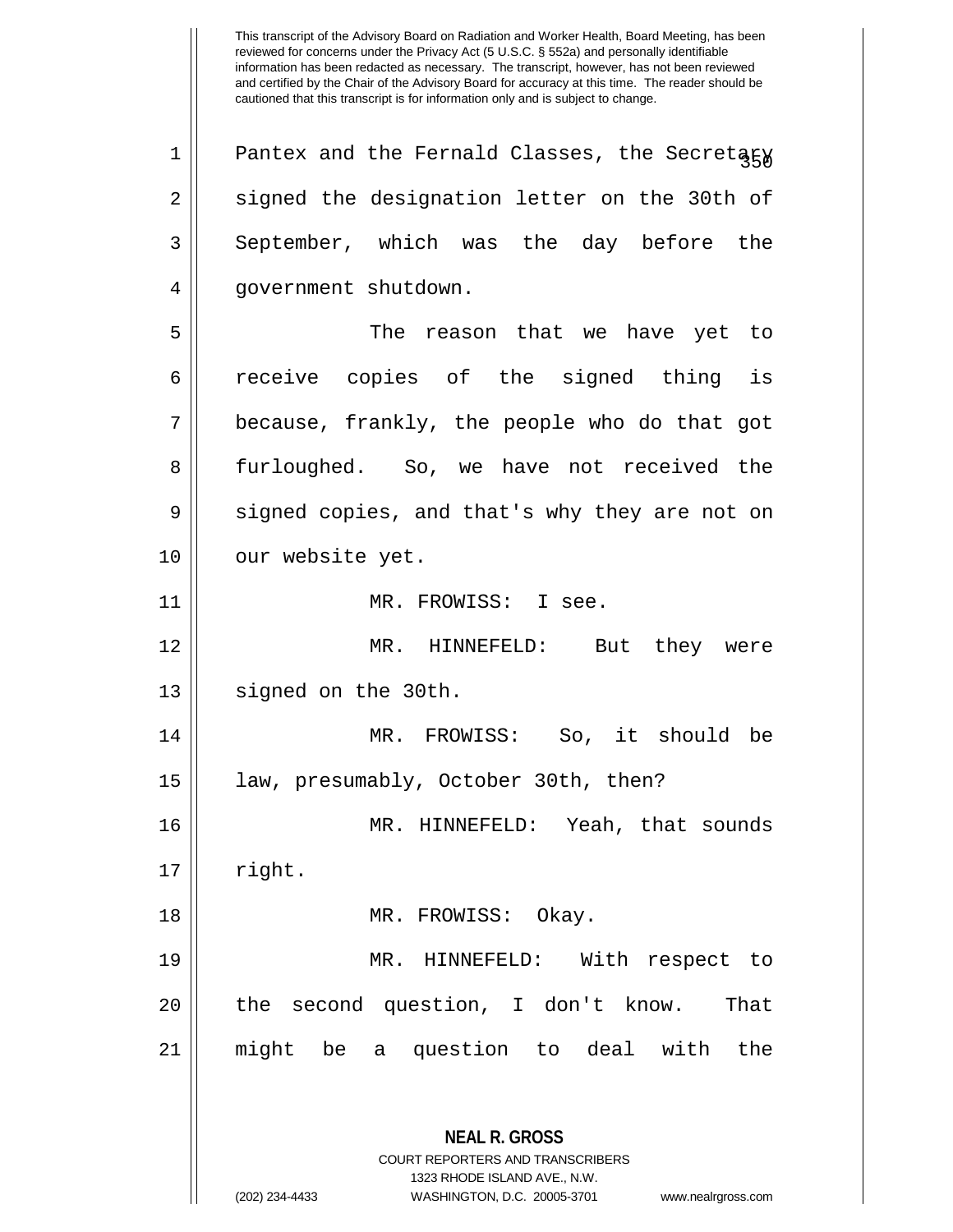1 || Department of Labor. I'm not so sure  $_3$ qn  $2 \parallel$  that.

**NEAL R. GROSS** COURT REPORTERS AND TRANSCRIBERS 1323 RHODE ISLAND AVE., N.W. (202) 234-4433 WASHINGTON, D.C. 20005-3701 www.nealrgross.com 3 CHAIRMAN MELIUS: Yeah, and the 4 Department of Labor isn't here today because 5 || of the government shutdown. But my 6 || understanding is that the Department of Labor 7 does do sort of an implementation guidance on 8 || these Class Definitions and SECs. So, that 9 || kind of issue may very well be covered there 10 in order for them to address, you know, the 11 concern that you raised. I think that may be 12 easier and more straightforward than the 13 | other suggestion, which would involve a whole 14 || new set of actions by NIOSH and the Board, 15 and so forth. 16 MR. FROWISS: I see. 17 CHAIRMAN MELIUS: Okay. 18 MR. FROWISS: All right. Thank  $19 \parallel$  you. 20 CHAIRMAN MELIUS: Yeah, okay. 21 You're welcome.